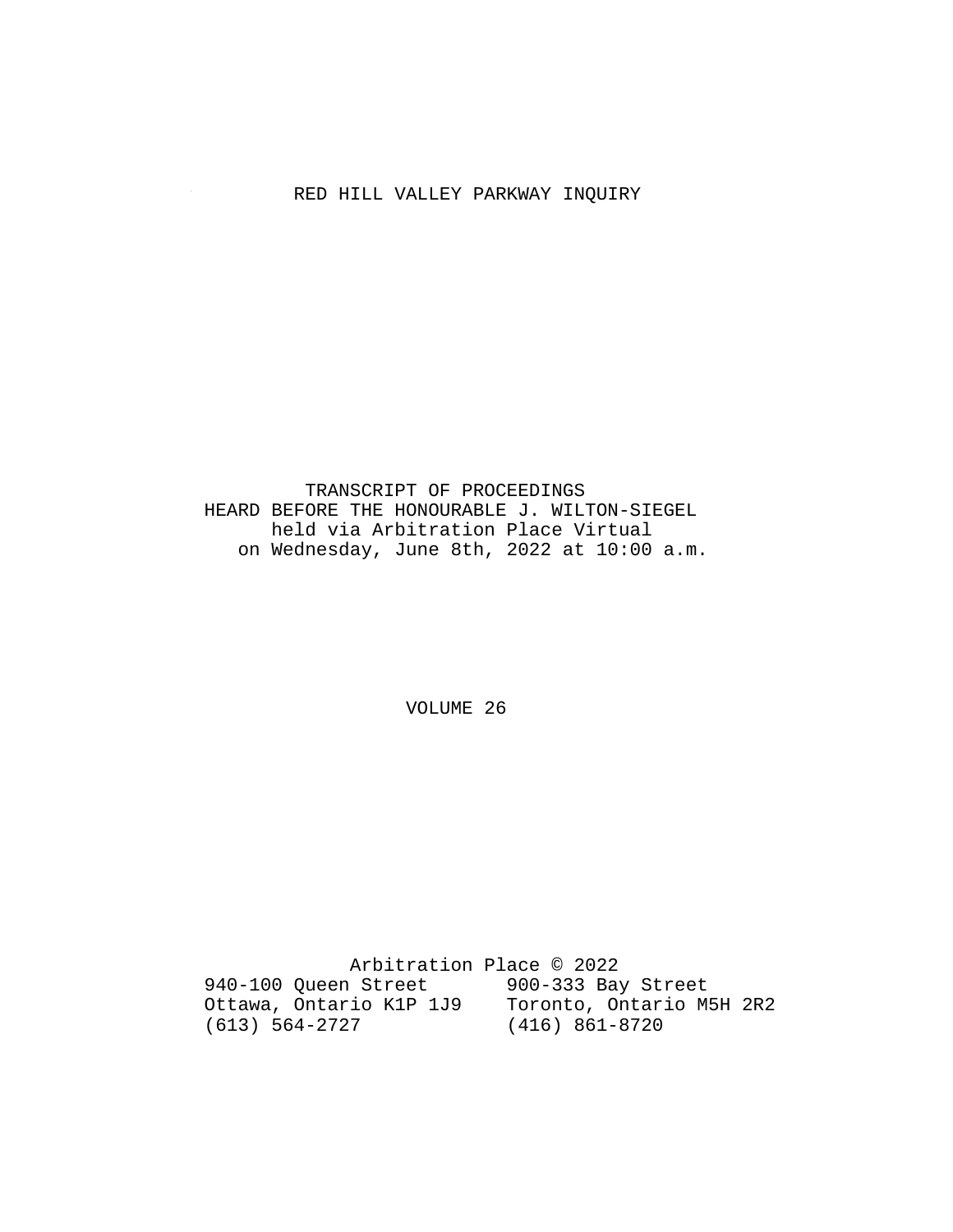### APPEARANCES:

| Emily C. Lawrence<br>Hailey Bruckner               | For Red Hill Valley<br>Parkway |
|----------------------------------------------------|--------------------------------|
| Delna Contractor<br>Eli Lederman<br>Jenene Roberts | For City of Hamilton           |
| Heather McIvor<br>Colin Bourrier                   | For Province of Ontario        |
| Chris Buck                                         | For Dufferin Construction      |
| Jennifer Roberts                                   | For Golder Associates Inc.     |

Page 4316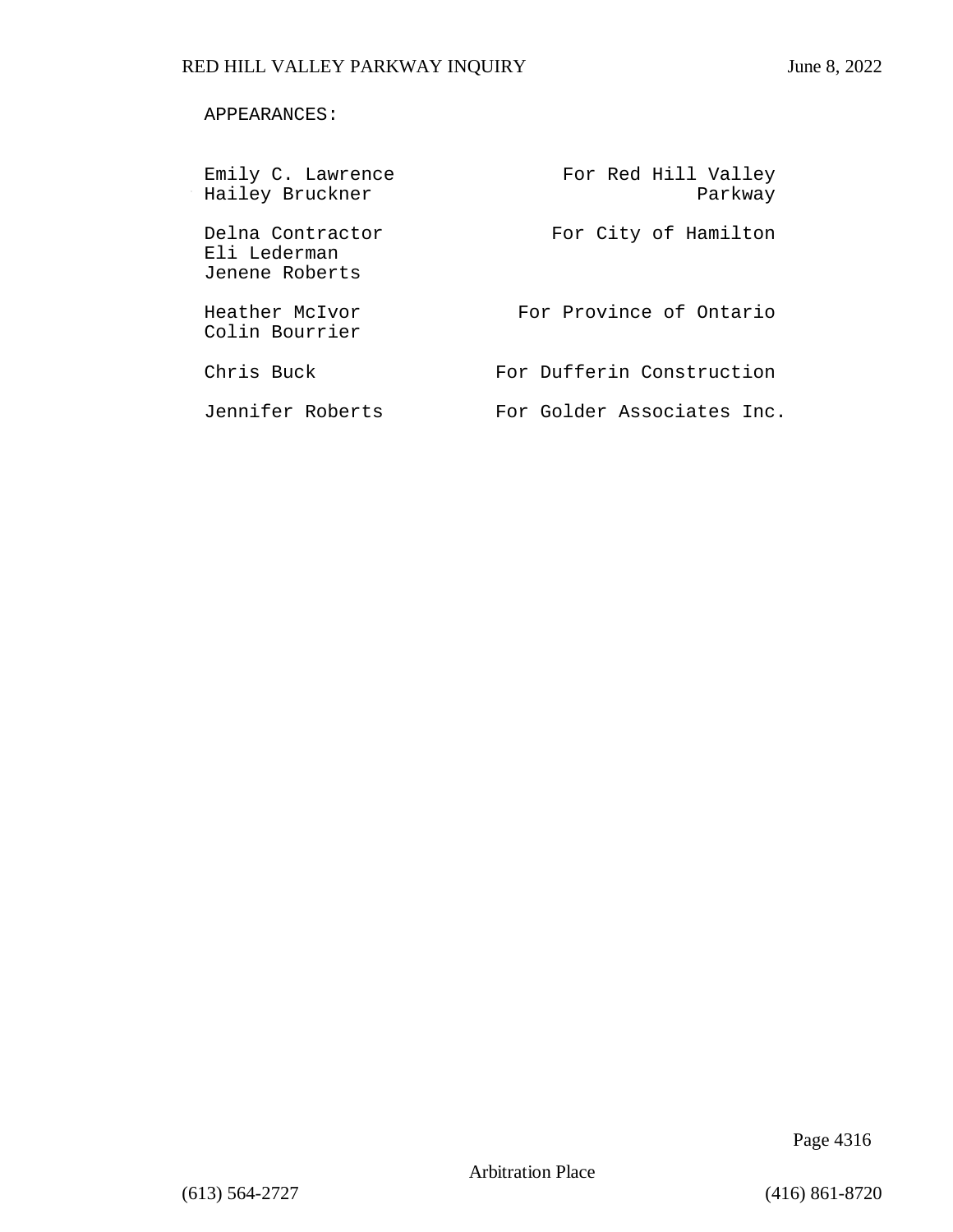$\sim$ 

### INDEX

|  | GEOFF LUPTON; PREVIOUSLY AFFIRMED    |      |
|--|--------------------------------------|------|
|  | EXAMINATION BY MS. LAWRENCE (CONT'D) | 4319 |
|  | EXAMINATION BY MS. JENENE ROBERTS    | 4401 |
|  | EXAMINATION BY MS. LAWRENCE (CONT'D) | 4431 |

|                             |  |  | MARTIN WHITE; PREVIOUSLY AFFIRMED |      |
|-----------------------------|--|--|-----------------------------------|------|
| EXAMINATION BY MS. BRUCKNER |  |  |                                   | 4439 |

Page 4317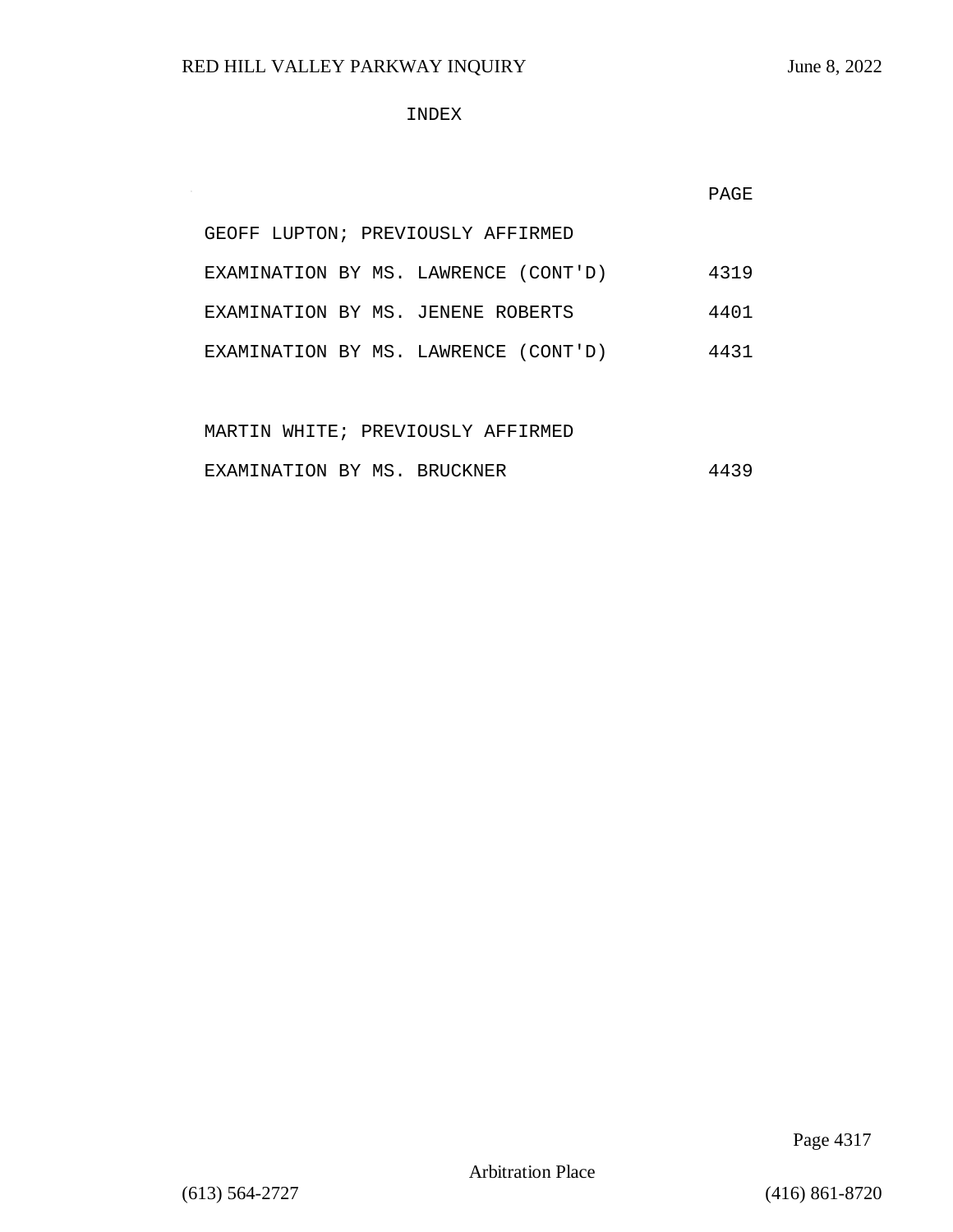### LIST OF EXHIBITS

|                                                                                                     | PAGE. |
|-----------------------------------------------------------------------------------------------------|-------|
| Short Term/Medium Term Options<br>66.<br>& Estimated Costing for LINC and<br>RHVP; HAM52372<br>4360 |       |

Page 4318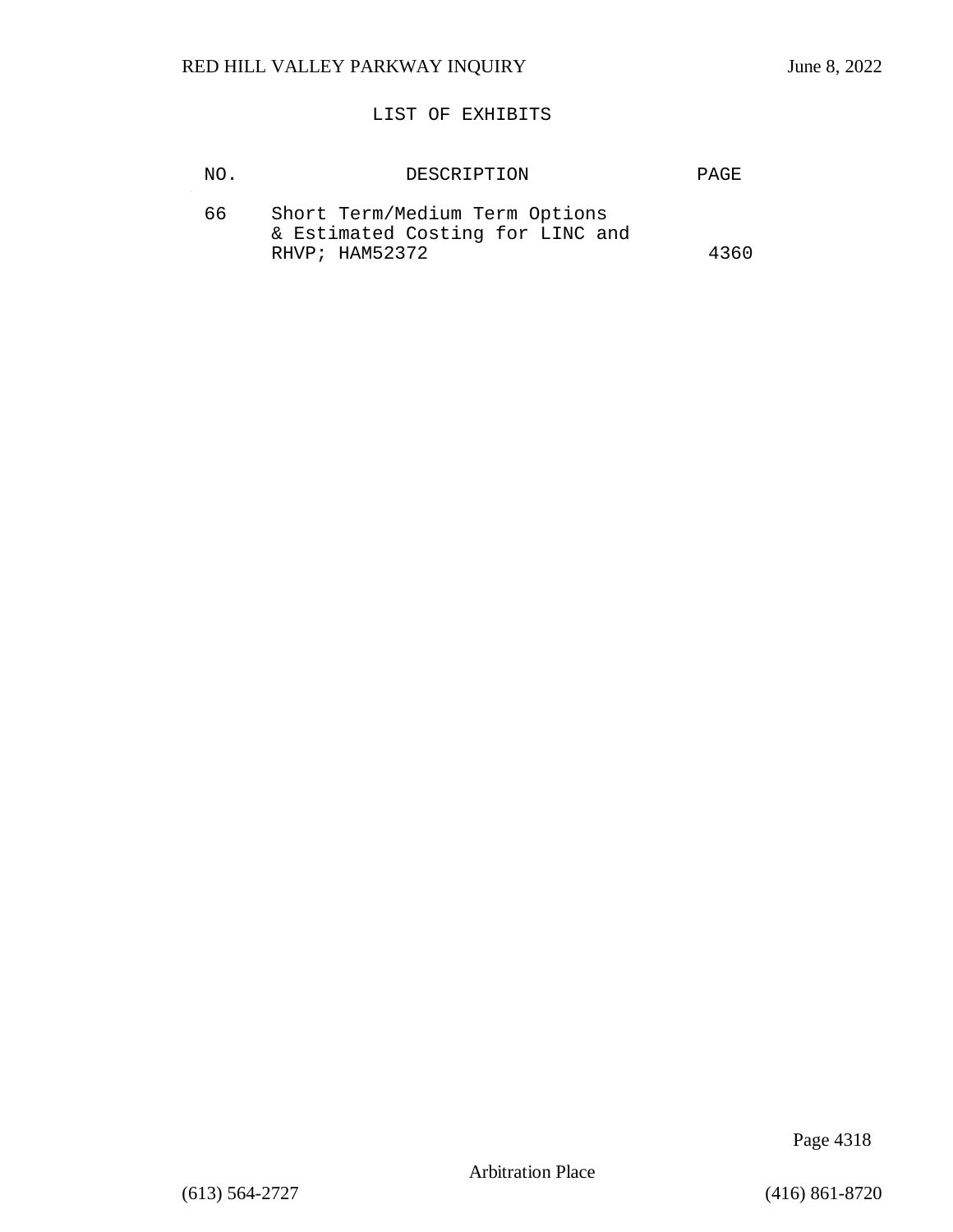1 Arbitration Place Virtual 2 --- Upon resuming on Wednesday, June 8th, 2022 3 at 10:00 a.m. 4 MS. LAWRENCE: Good morning, 5 Commissioner. 6 JUSTICE WILTON-SIEGEL: Good 7 morning. 8 MS. LAWRENCE: May I proceed? 9 JUSTICE WILTON-SIEGEL: Please 10 proceed. 11 GEOFF LUPTON; PREVIOUSLY AFFIRMED 12 EXAMINATION BY MS. LAWRENCE (CONT'D): 13 Q. Good morning, Mr. Lupton? 14 A. Good morning. 15 Q. So yesterday we were 16 speaking about a period of time as you were 17 attempting to -- your group was attempting to 18 finalize the 2015 CIMA report and the 2015 staff 19 report that was related to that. 20 A. Hm-hmm. 21 Q. So we're going to jump 22 back into that? 23 A. Registrar, bring up 24 OD chapter 7, page 46. In fact, Registrar, can 25 you bring up page 45 and 46 as two images. Thank

Page 4319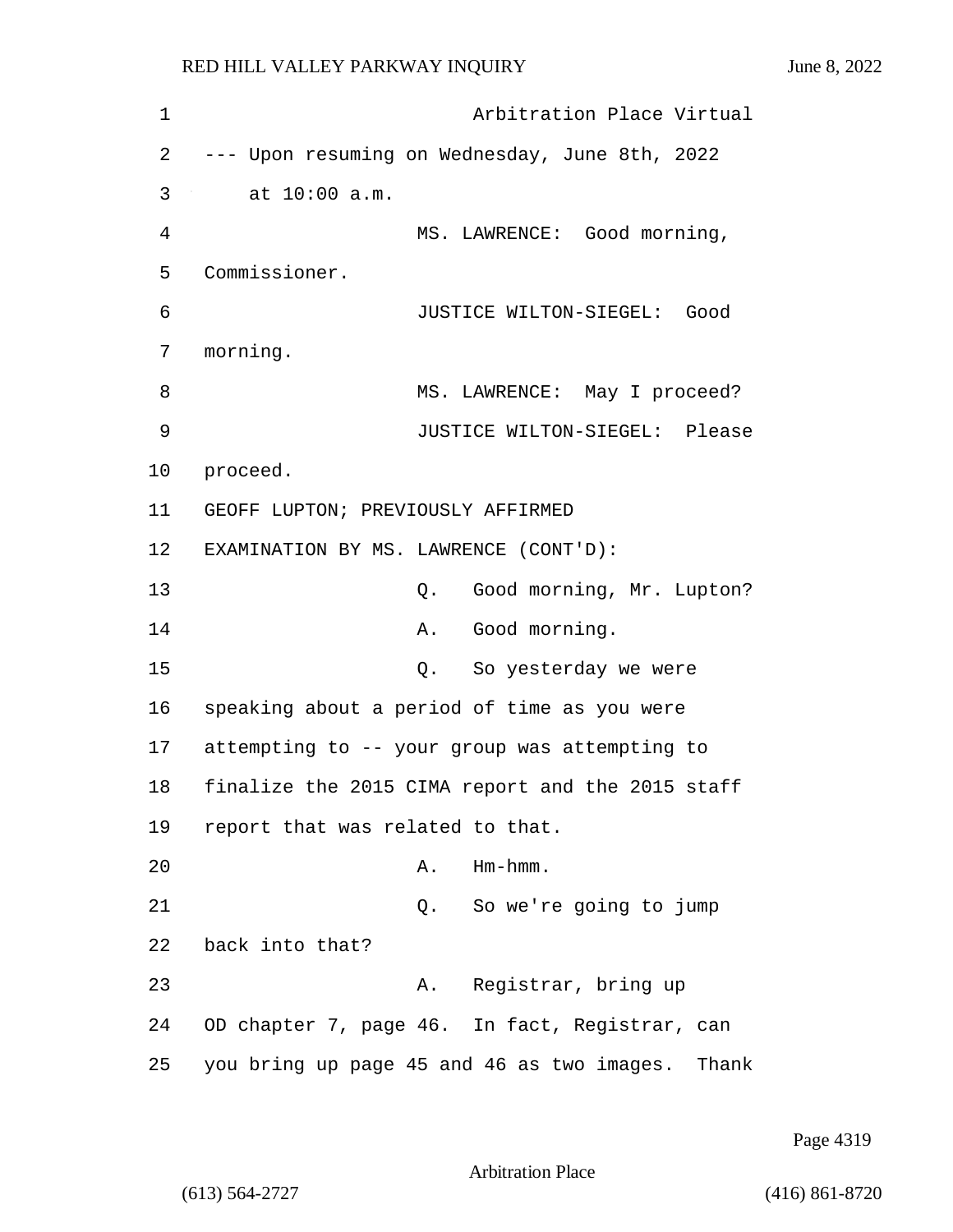1 you. 2 And, Mr. Lupton, just checking 3 how is your Zoom screen? Can you see both of 4 these images side by side -- 5 A. Yes. 6 Q. -- plus our tiles? 7 A. Yes. 8 a C. Great. Okay. So we were 9 talking at the end of yesterday about a meeting 10 that you recall with Mr. Moore, and you weren't 11 sure when that occurred. Looking at -- just at 12 the timeline, so CIMA provides the City with a 13 final report, they call it, of the 2015 CIMA 14 report and the 2015 LINC report on October 7, and 15 then on October 20 CIMA -- I'm looking at 16 paragraph 139 now -- CIMA met with Mr. Moore, 17 Mr. Ferguson and Mr. White to discuss the two CIMA 18 reports. 19 Registrar, can you go to 20 image 46 and 47. Thank you.

21 Do you recall having any discussions with Mr. White or Mr. Ferguson or Mr. Mater about inviting Mr. Moore to meet directly with CIMA about the CIMA reports?

25 A. No.

Page 4320

```
Arbitration Place
```
(613) 564-2727 (416) 861-8720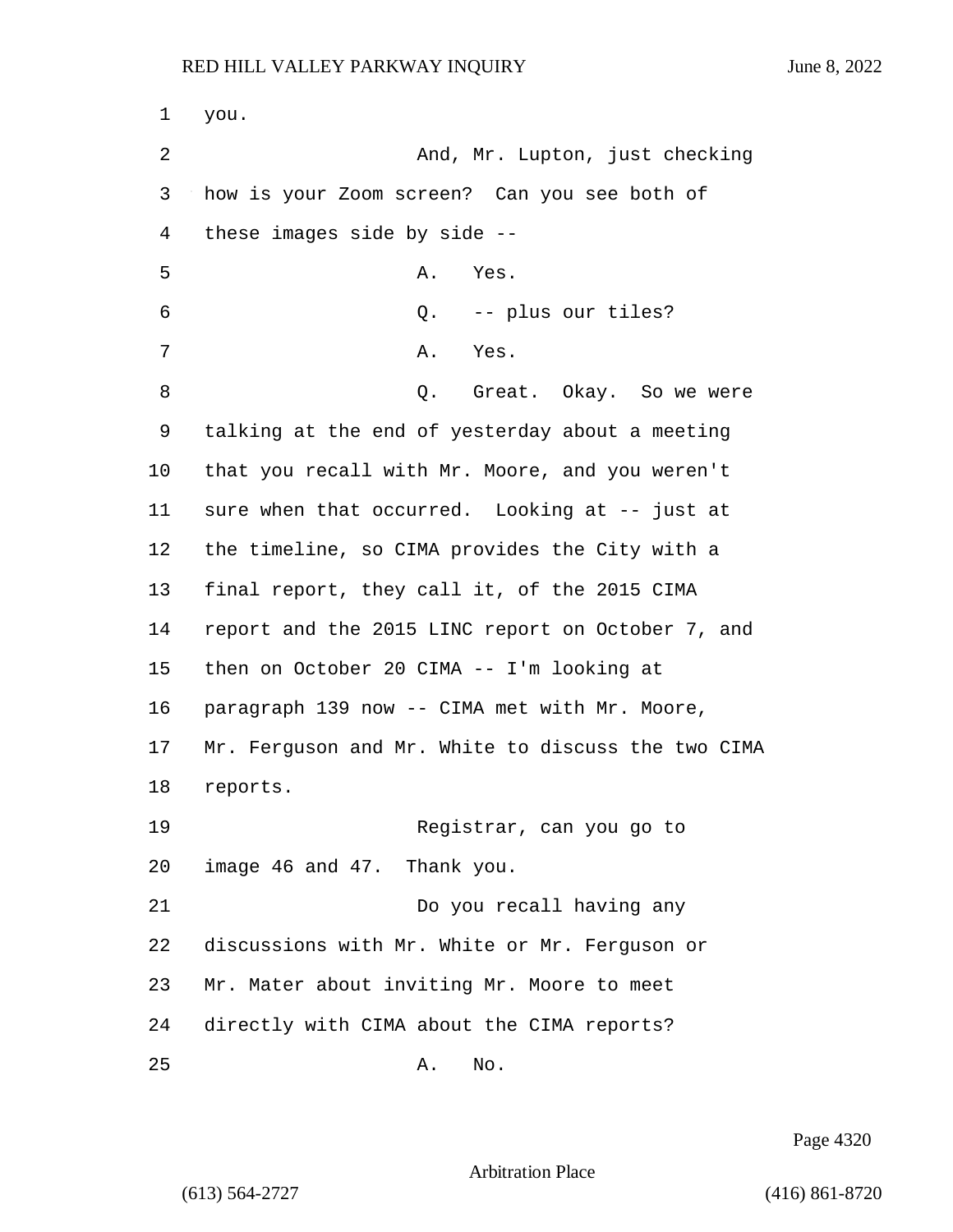1 C. So this meeting was not 2 held with Mr. Moore and CIMA at your direction? 3 A. No, I don't believe so, 4 not that I recall. 5 Q. Okay. 6 Registrar, could you call out 7 the five bullet points at the top of page 47, 8 please. 9 So this is an excerpt from the 10 meeting minutes that were prepared of this 11 meeting, and it says: 12 "BM summarized the findings of 13 the Red Hill report." (As 14 read) 15 At the top, that's Brian 16 Malone from CIMA. 17 A. Hm-hmm. 18 Q. This excerpt does not 19 include -- they also talked about the LINC report, 20 but we're just focusing on the Red Hill section of 21 the minutes, and: 22 "Mr. Moore stated that 23 friction testing was conducted 24 recently following standards 25 and resulted satisfactory."

Page 4321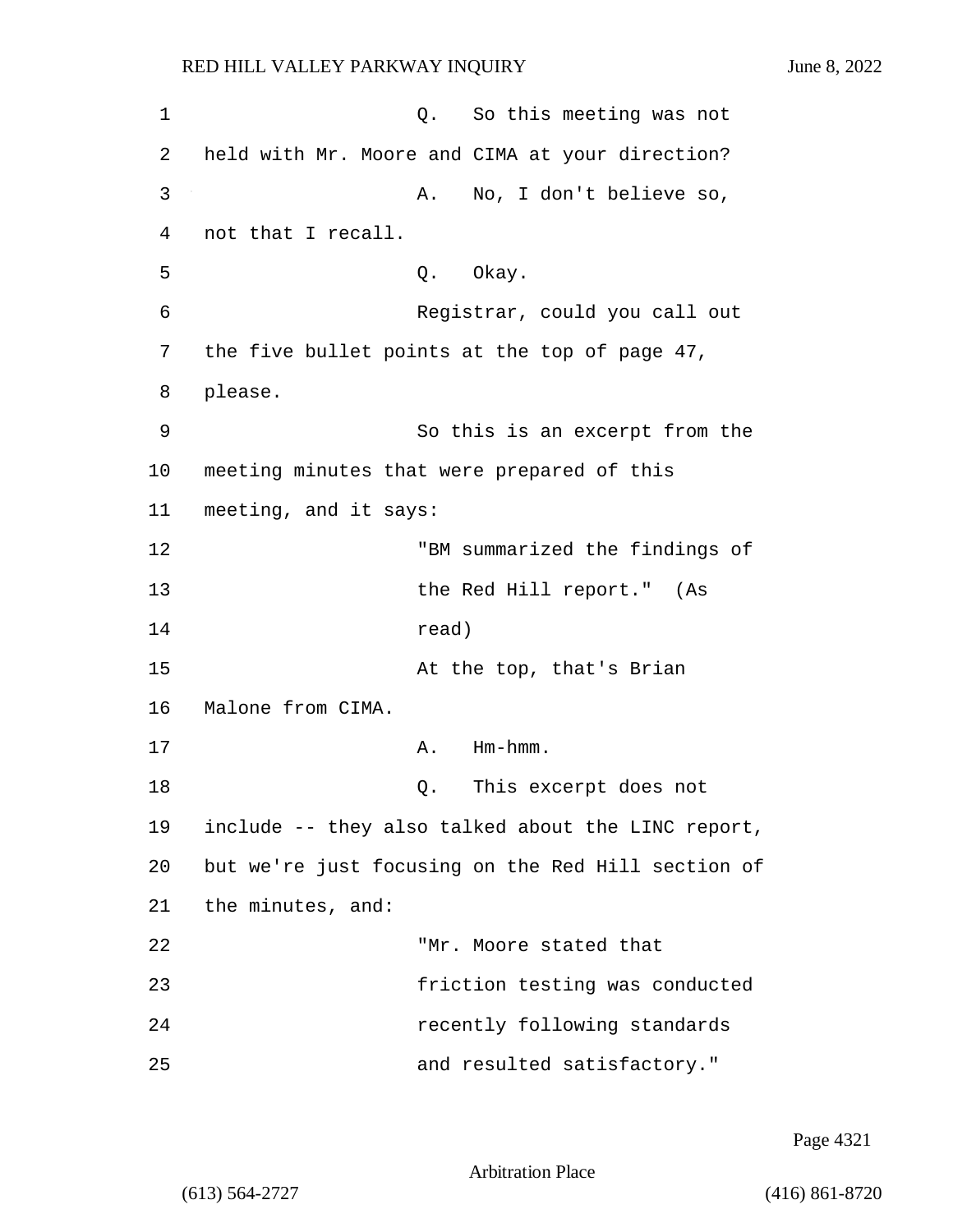1 Did Mr. White or Mr. Ferguson who were at that meeting report back to you after the meeting that Mr. Moore had conveyed to them that friction testing had been complete following standards and that the results were satisfactory? 6 A. I don't recall. 7 Q. At this time -- and this is just to orient you before the Public Works committee meeting. In fact, I think before you 10 may have even seen a draft of this CIMA report; it's not finalized. Did you at that time understand from Mr. Moore that friction testing had been completed? **A.** So what date are we talking now? 16 Q. October 20. 17 A. October 20. I think sometime in that range, you know, plus or minus five, six, seven days, we had a meeting with John and I and Betty Matthews-Malone to talk about this, and it might have been a result of this particular meeting with CIMA. I'm just not sure. But we did get together as a group of directors to talk about, you know, this issue with Gary. And so we were aware somewhere around this timeframe

Page 4322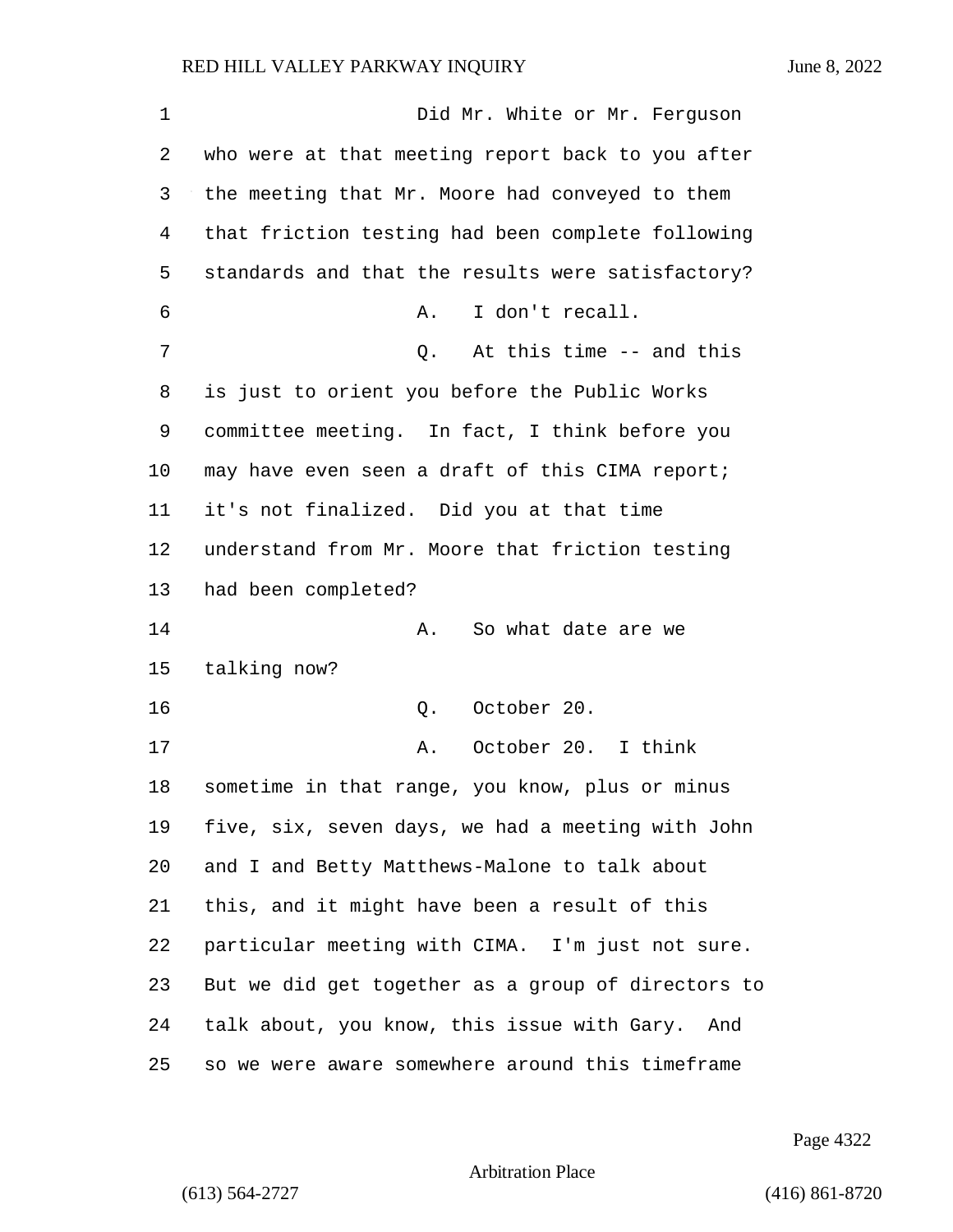| 1  | that he had conducted some friction testing, and   |
|----|----------------------------------------------------|
| 2  | so it's somewhere around this timeframe. It was    |
| 3  | probably after this meeting.                       |
| 4  | Q. Okay. And were you aware                        |
| 5  | either from your staff or from Mr. Moore directly  |
| 6  | that the friction testing that was conducted had   |
| 7  | satisfactory results?                              |
| 8  | I don't believe so. I<br>Α.                        |
| 9  | think more the discussion was on the lack of       |
| 10 | comparable information out in the marketplace      |
| 11 | to -- you know, in terms of -- what's the word I'm |
| 12 | looking for -- standards in which to compare it    |
| 13 | to. So that was more I think of the conversation   |
| 14 | at the time, at least to the best of my            |
| 15 | recollection.                                      |
| 16 | Q. Okay. In that meeting,                          |
| 17 | the meeting minutes report in the third bullet     |
| 18 | here that:                                         |
| 19 | "CIMA clarified that actual                        |
| 20 | weather conditions occurring                       |
| 21 | on the RHVP may exceed typical                     |
| 22 | testing conditions and more                        |
| 23 | rigorous testing could be                          |
| 24 | undertaken in order to rule                        |
| 25 | out pavement friction as a                         |

Page 4323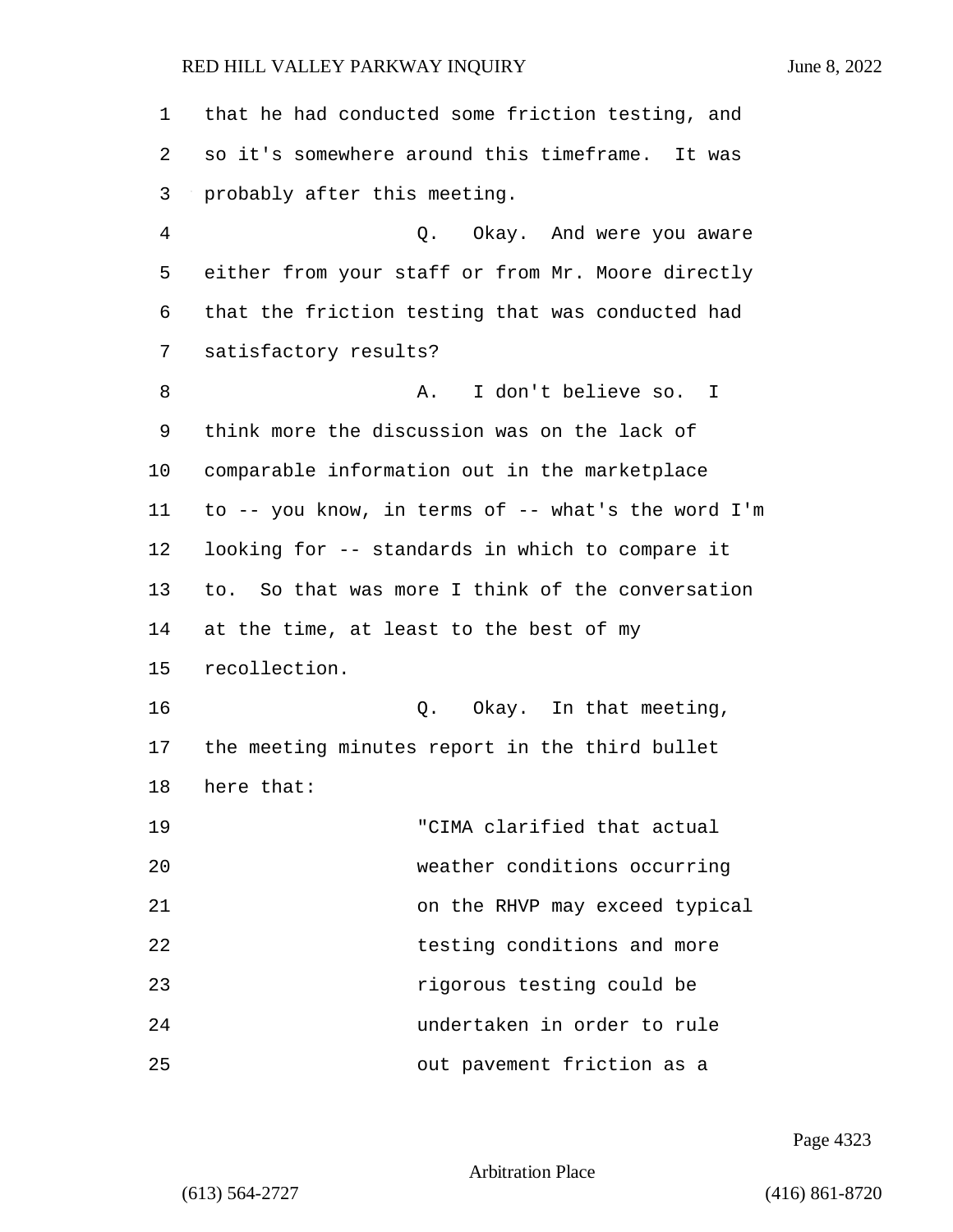1 problem and that speeding is 2 definitely contributing 3 factor, but the contribution 4 of pavement should not be 5 ruled out." (As read) 6 Did your staff convey CIMA's 7 view that pavement friction -- a problem with 8 pavement friction should be ruled out through 9 friction testing? 10 A. I don't believe so. Not 11 to my recollection. 12 0. Okay. 13 Registrar, can you close this, 14 and if you could call out paragraph 40 -- pardon 15 me, 140 and 141. 16 So this is the same day, 17 4:00 p.m., and CIMA e-mailed two attachments. 18 They called them the final draft of the CIMA 19 report and the CIMA LINC report. And Mr. White 20 flipped that e-mail and those attachments to 21 Mr. Mater to Mr. Moore and to you. 22 A. Okay. 23 Q. And, Registrar, could you 24 close that out. 25 And Mr. Moore says -- pardon

Page 4324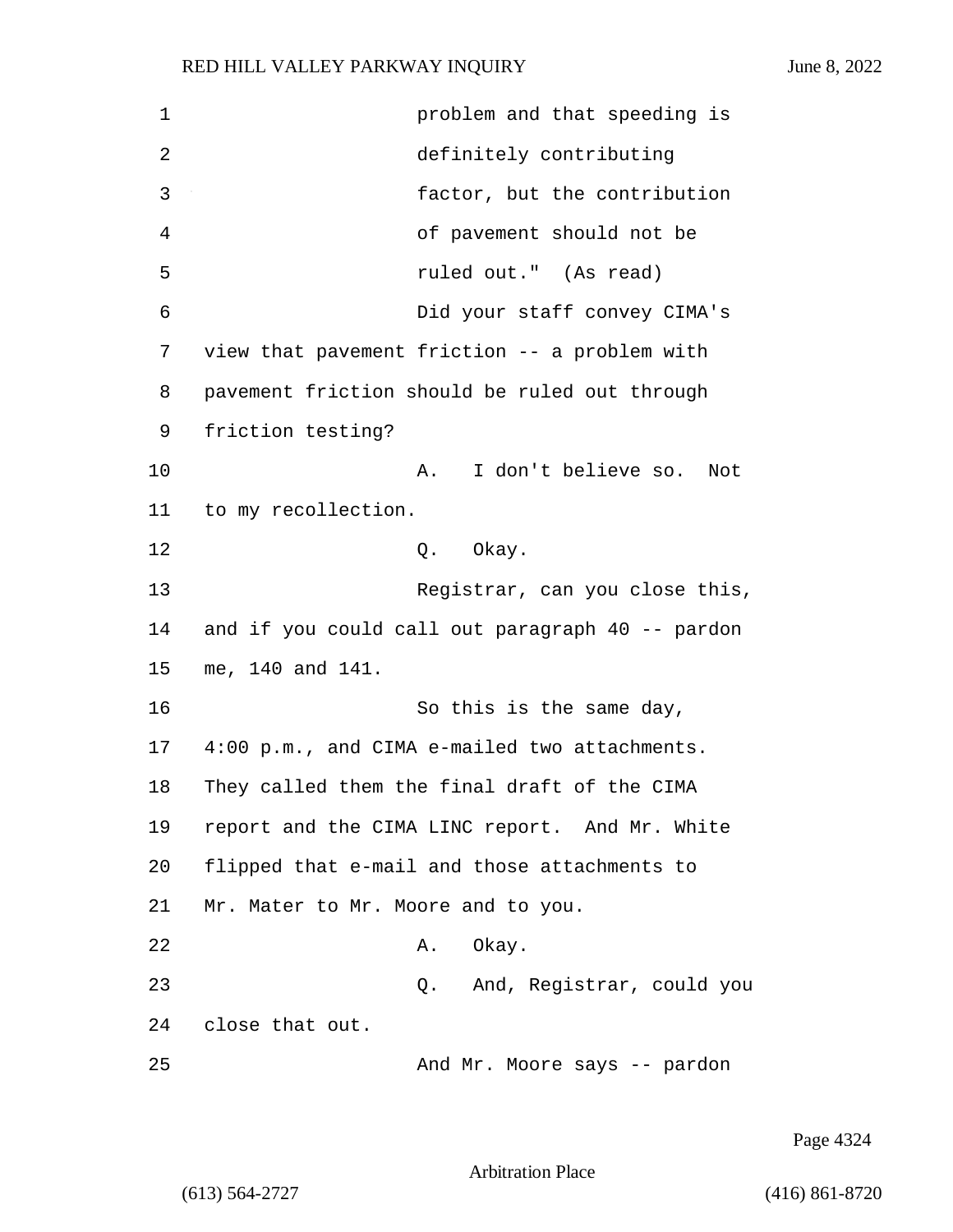me, Mr. White says, "gents, the latest rev of the final draft attached." 3 Do you see that in paragraph 141? 5 A. Hm-hmm. 6 Q. Did you review a draft of the CIMA RHVP report when you received it? 8 A. Probably sometime around there. Might not have been that specific day, but it would have been, you know, within the next few days. I more likely would have sat down with Martin and Dave and John at some point to kind of talk about the details and come up with, you know, a plan in terms of what to report, what recommendations we should be looking to ask for and basically helping move the report forward and helping it evolve to where we eventually got it to a final version. 19 Q. Okay. When you reviewed did you note that pavement friction testing was a -- was specifically noted as something the City could undertake? 23 A. I don't recall that. It wouldn't have been by primary focus. I would have focused more on the traffic issues and the overall

Page 4325

Arbitration Place

(613) 564-2727 (416) 861-8720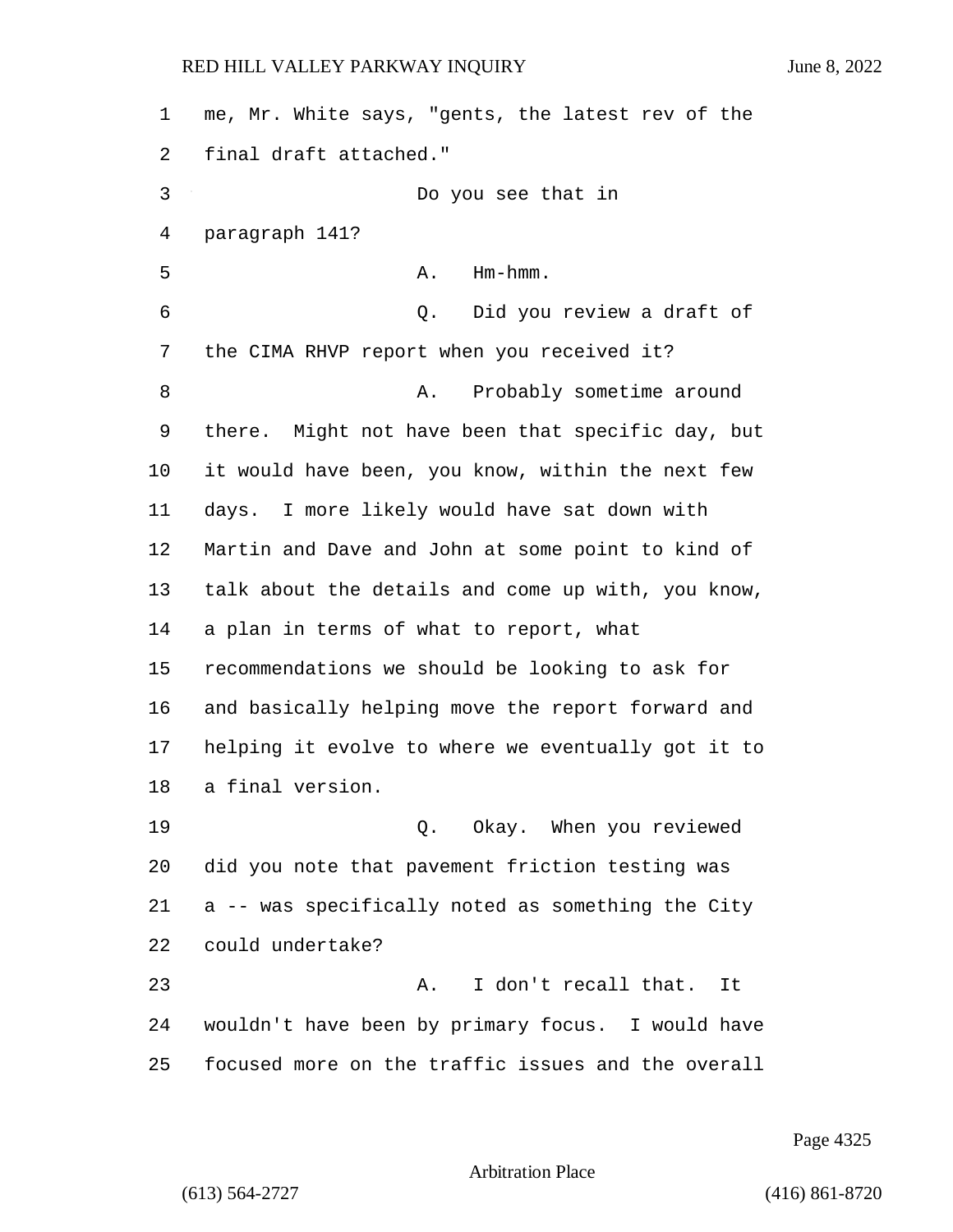1 recommendations of the report. I would have 2 assumed that Mr. Moore and his team would've done 3 some further digging into that in terms of 4 response and based on their, you know, knowledge 5 and expertise in that area. 6 Q. Okay. Mr. Moore was 7 copied on that e-mail from -- 8 A. Yes. 9 Q. -- Mr. White. So he has 10 a copy, and in fact the following week he does 11 make comments. 12 A. Okay. 13 Q. Registrar, can you go to 14 pages 49 and 50, please. 15 And if you see at the bottom 16 of page 49, paragraph 150, Mr. Moore e-mailed 17 Mr. Ferguson his comments on the LINC report, and 18 you -- and Mr. Ferguson forwarded those to you. 19 And then the next day you responded to 20 Mr. Ferguson, Mr. Mater and Mr. White and said 21 let's -- and maybe a little call this out. 22 Registrar, the top of page 50, 23 please. 24 A. Okay. 25 Q. "Let's ensure we provide

Page 4326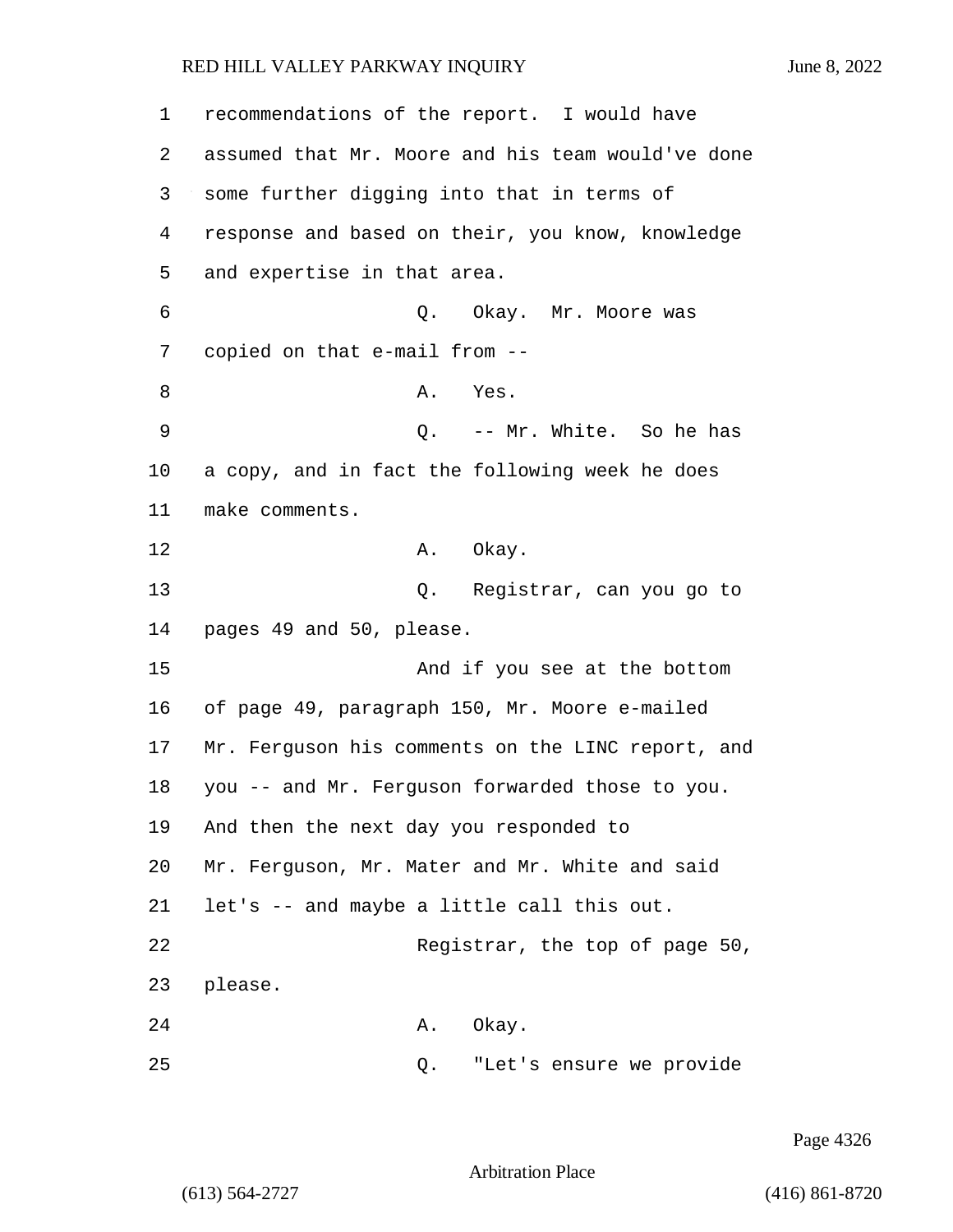1 Gary responses to his questions and comments." 2 And then you say: 3 "Taking from one of Gary's 4 comments from the meeting, 5 it's sometimes how we say it, 6 helps puts things into the 7 right context." 8 A. Okay. 9 Q. So this is the 28th of 10 October. What meeting -- when you say "from the 11 meeting," what meeting are you referring to here? 12 Do you recall? 13 A. Specifically, no. My 14 assumption would be that it would be from the 15 meeting that John and Betty and Gary and I had 16 about this particular topic. Whether there was a 17 meeting after that, I don't recall -- 18 Q. Okay. 19 A. -- or a conversation --20 Q. Okay. 21 A. -- with Gary 22 specifically. 23 Q. Okay. So just so that 24 I -- just trying to narrow down the time of this 25 meeting with Ms. Matthews-Malone and Mr. Mater and

Page 4327

Arbitration Place

(613) 564-2727 (416) 861-8720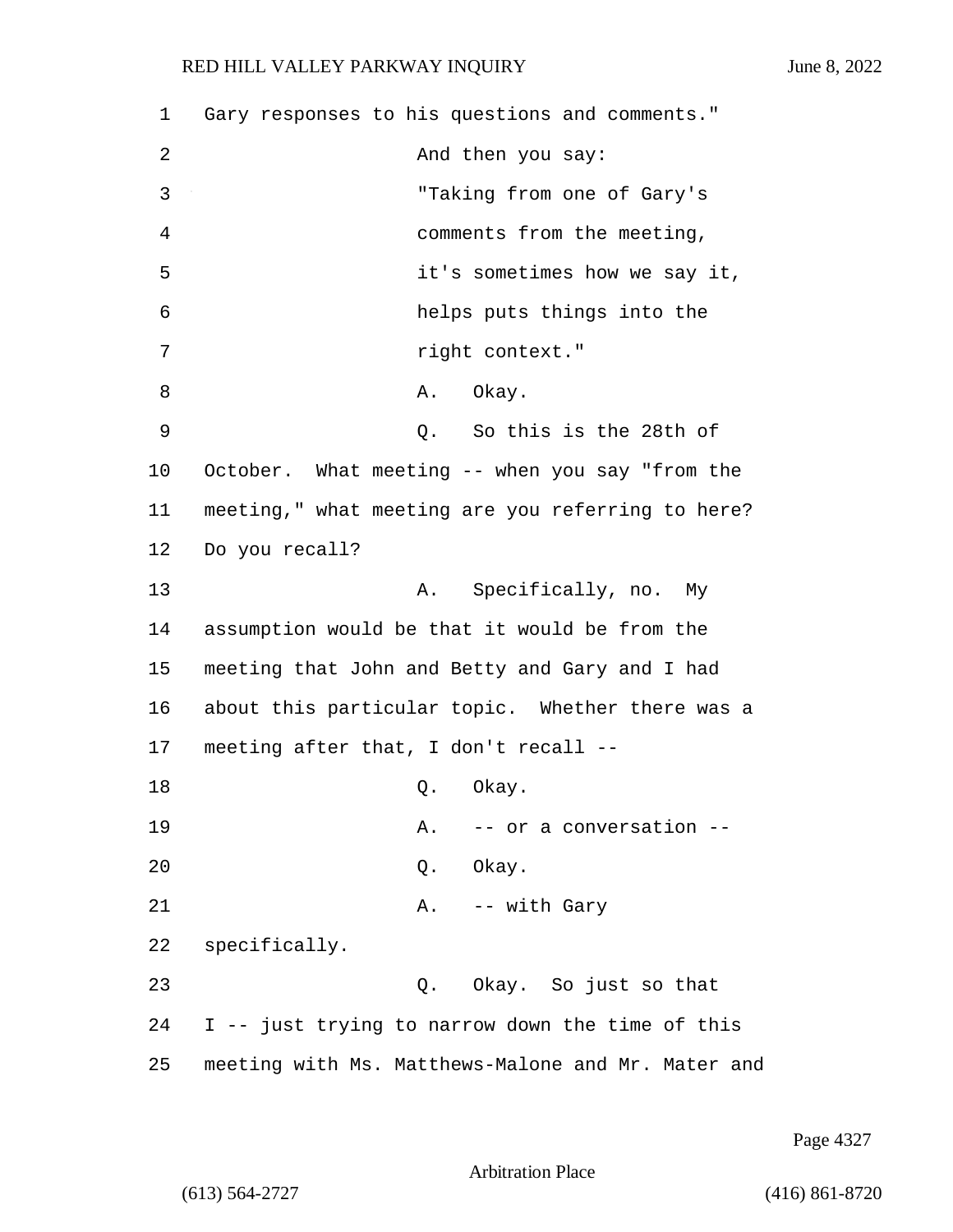1 Mr. Moore. It was just the four of you, right? 2 A. Yes. 3 Q. And it was after a DMT 4 meeting? You just stayed in the same room 5 together? 6 A. I believe so, yes. 7 C. Okay. There was a DMT 8 meeting on October 27. 9 A. Okay. 10 Q. How often in October 11 of 2015 or in the fall of 2015 did DMT meet? 12 A. I don't recall. 13 Q. Like weekly? Monthly? 14 A. Well, again, I don't 15 know. Sometimes DMT met weekly or every couple 16 weeks. We were invited to DMT meetings typically 17 once a month, you know, the directors below John 18 and the directors below Dan. 19 Q. Okay. 20 A. So for, you know, 21 whatever particular reason, I would have been at 22 that meeting. So that's probably the date or the 23 timeline that you're looking for in terms of when 24 we met after DMT. It sounds about right. I just 25 can't verify for sure because that calendar is

Page 4328

Arbitration Place

(613) 564-2727 (416) 861-8720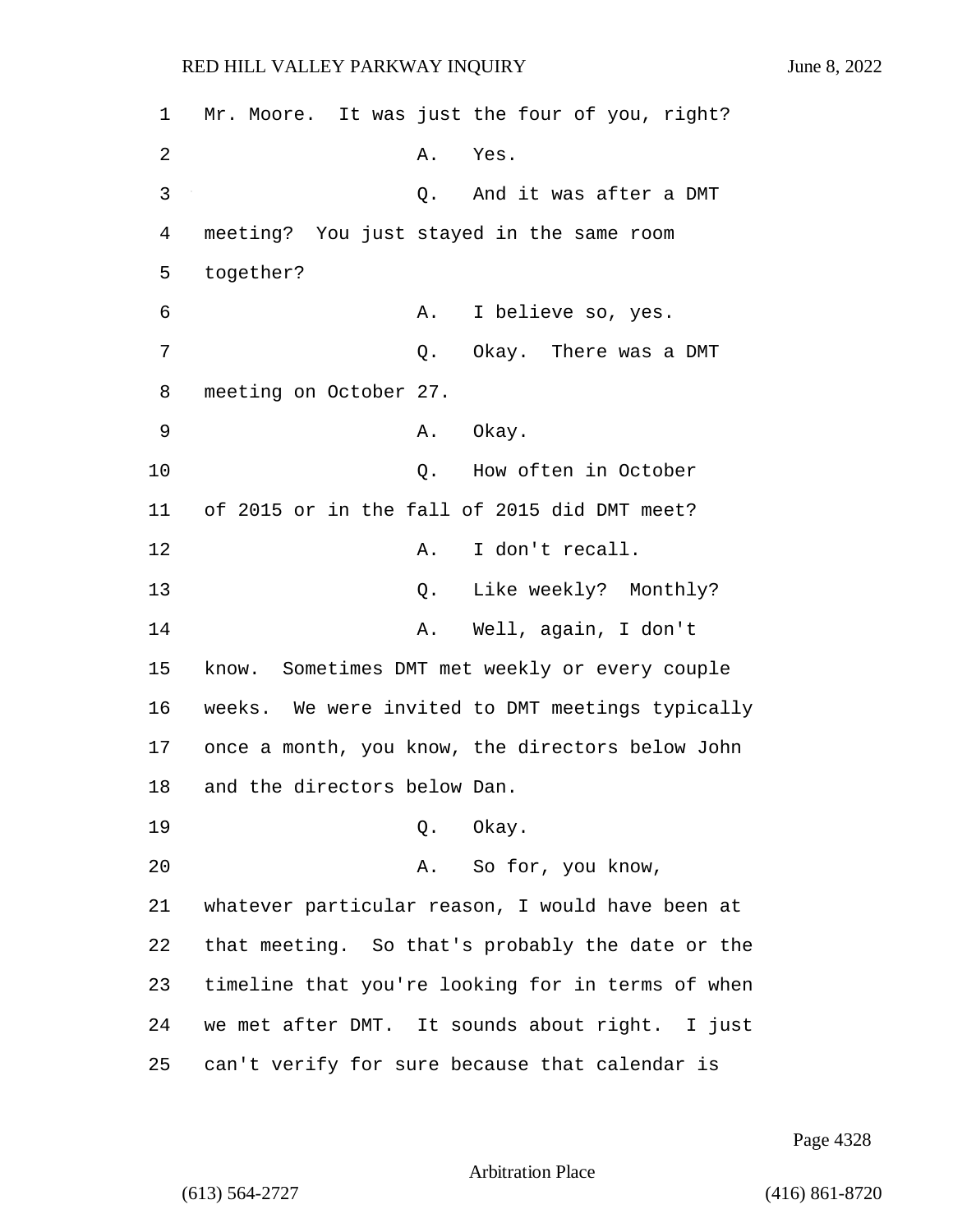1 long gone. 2 Q. Right. Okay. 3 Registrar, can you close that 4 down, and can you go to page 56, paragraph 168, 5 please. 6 So this is just a couple days 7 later on October 30th, 2015, and Mr. Ferguson is 8 e-mailing with Mr. Murray, Chris Murray, about a 9 public comment about the safety of the RHVP, and 10 he says -- and they were discussing the upcoming 11 Public Works committee meeting. And he says: 12 "I will discuss with our 13 senior team. We had a meeting 14 last week with John Mr. Mater 15 and Gary Moore." 16 **And then goes on to speak** 17 about some timing. 18 Was there another meeting in 19 which you attended with Mr. Mater and Mr. Moore 20 and Mr. Ferguson around the same time? 21 A. Not that I recollect. 22 Q. Do you recall being in 23 any meeting with Mr. Mater, Mr. Moore and 24 Mr. Ferguson? 25 A. No.

Page 4329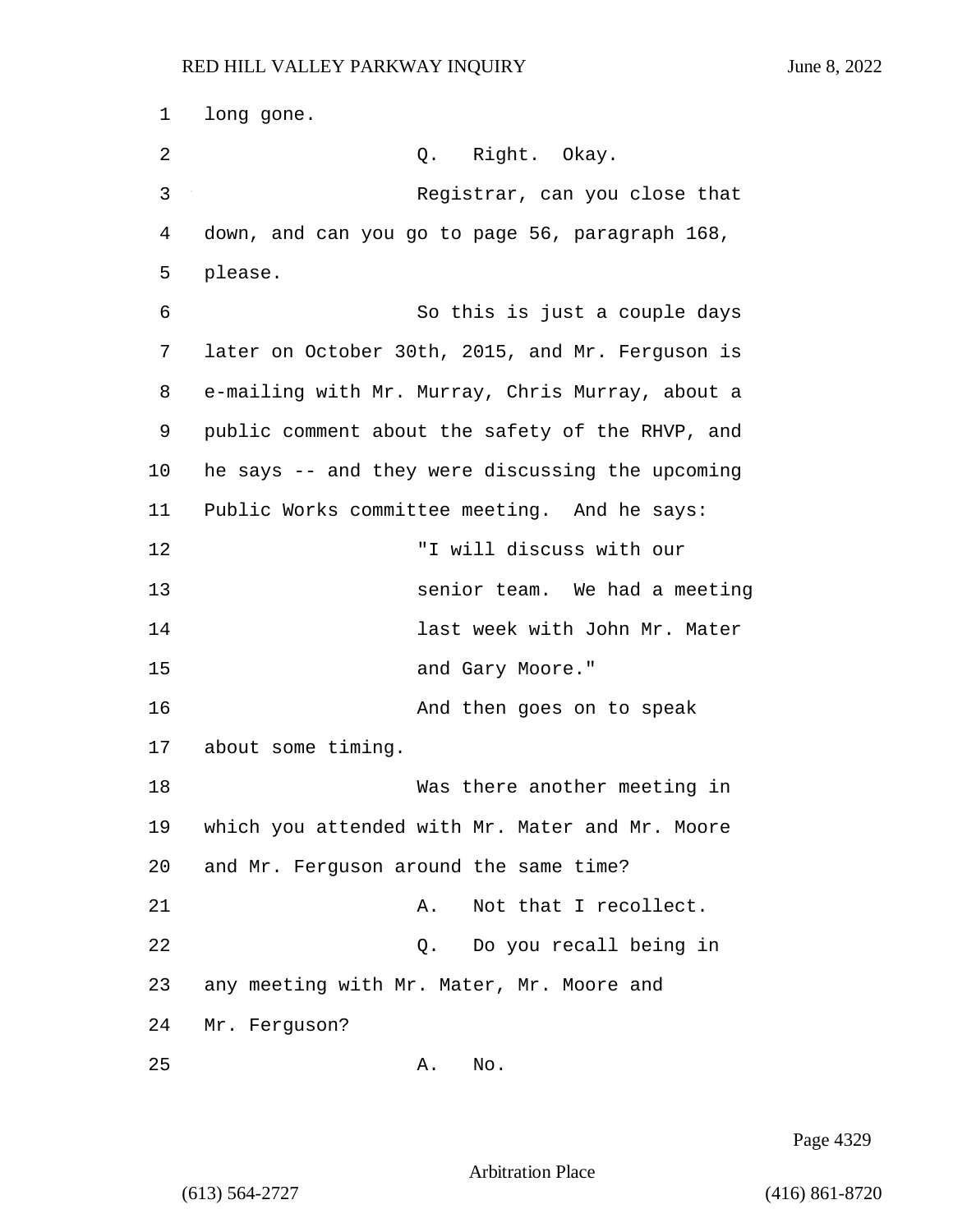| 1  | Q. Okay. All right.                                |
|----|----------------------------------------------------|
| 2  | You can close that down. And,                      |
| 3  | Registrar, if you can go back to page 150, please. |
| 4  | If you can call -- sorry, I said page 150, I meant |
| 5  | paragraph 150. Can you pull up the callout at the  |
| 6  | top of page 50, please. Thank you.                 |
| 7  | So we were just looking at                         |
| 8  | this a moment ago. This is from October 28, when   |
| 9  | you say here:                                      |
| 10 | "Taking from one of Gary's                         |
| 11 | comments from the meeting.<br>It                   |
| 12 | sometimes how we say it, helps                     |
| 13 | puts things in context."                           |
| 14 | What do you mean by that?                          |
| 15 | I think what I meant by<br>Α.                      |
| 16 | that is really conveying through to council about  |
| 17 | Gary's concerns with the whole friction testing,   |
| 18 | you know, status in the industry. The lack of      |
| 19 | relevant information to compare it to. And so in   |
| 20 | terms of that I think it would have been important |
| 21 | for council to hear and understand that from the   |
| 22 | engineer's perspective what friction testing was   |
| 23 | all about and what were some of the limitations of |
| 24 | it -- or some of the limitations that we felt at   |
| 25 | the time or he felt at the time.                   |

Page 4330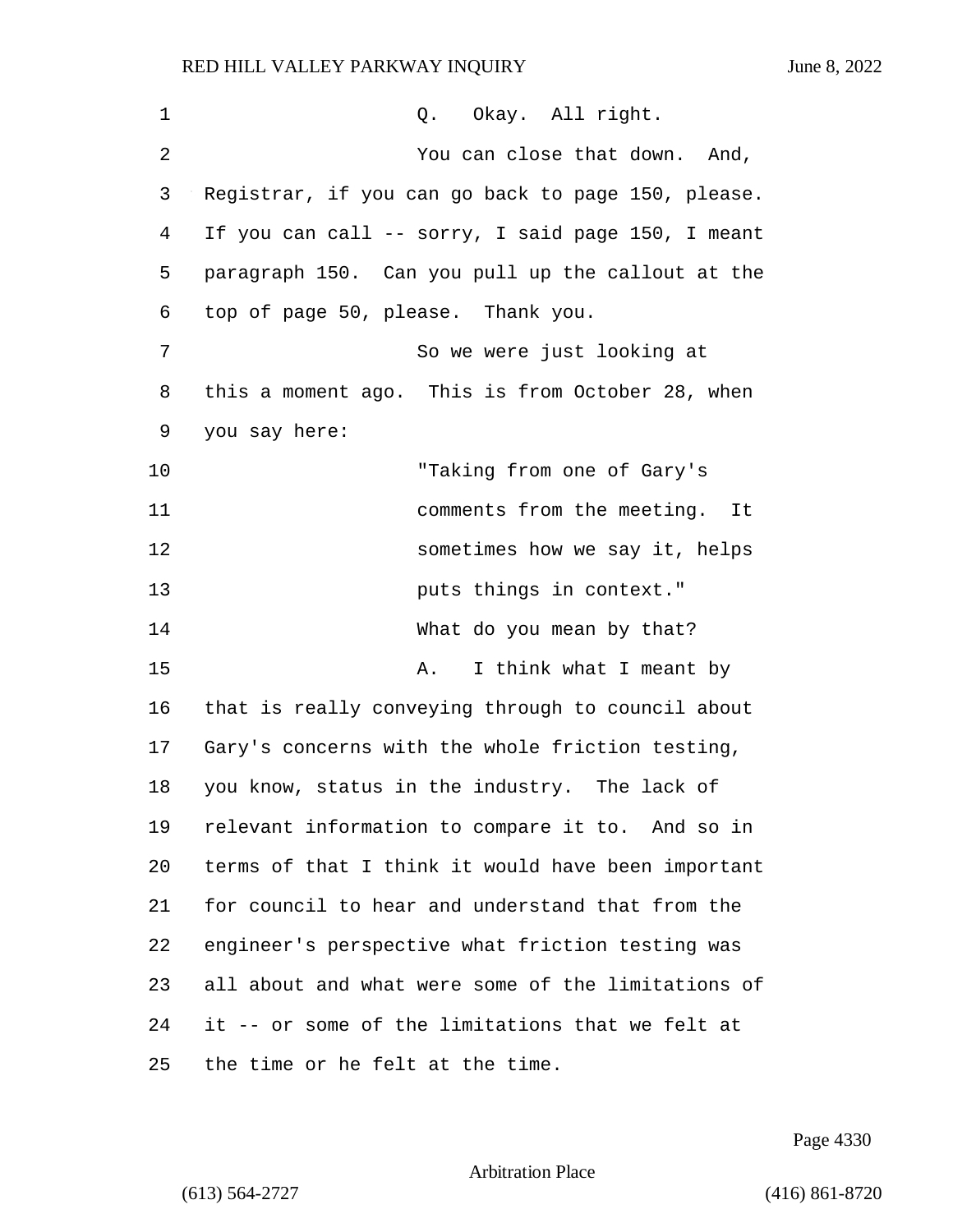| 1  | Q. Okay. So you and I have                         |
|----|----------------------------------------------------|
| 2  | been talking a fair bit about friction testing     |
| 3  | even just this morning. This back and forth is     |
| 4  | about the -- Mr. Moore has sent his comments on    |
| 5  | the LINC report. And so just to give you that      |
| 6  | orientation, there's nothing in this e-mail that's |
| 7  | about friction testing in particular, and I can    |
| 8  | tell you there's nothing in the LINC report about  |
| 9  | friction testing in particular.                    |
| 10 | Okay.<br>Α.                                        |
| 11 | Is there something else<br>Q.                      |
| 12 | or something more that you can -- that you can say |
| 13 | about what you meant where "it's sometimes how we  |
| 14 | say it." Because I'm going to suggest to you that  |
| 15 | that's actually not just about friction testing,   |
| 16 | but about sort of the broad issue of these two     |
| 17 | reports?                                           |
| 18 | I don't know.<br>Α.                                |
| 19 | Okay.<br>Q.                                        |
| 20 | Been a long time.<br>Α.                            |
| 21 | Sure.<br>Q.                                        |
| 22 | There would've been a lot<br>Α.                    |
| 23 | back and forth around this time especially after,  |
| 24 | you know, Mr. Murray's interest in moving the      |
| 25 | report forward. So it would have been a full       |

Page 4331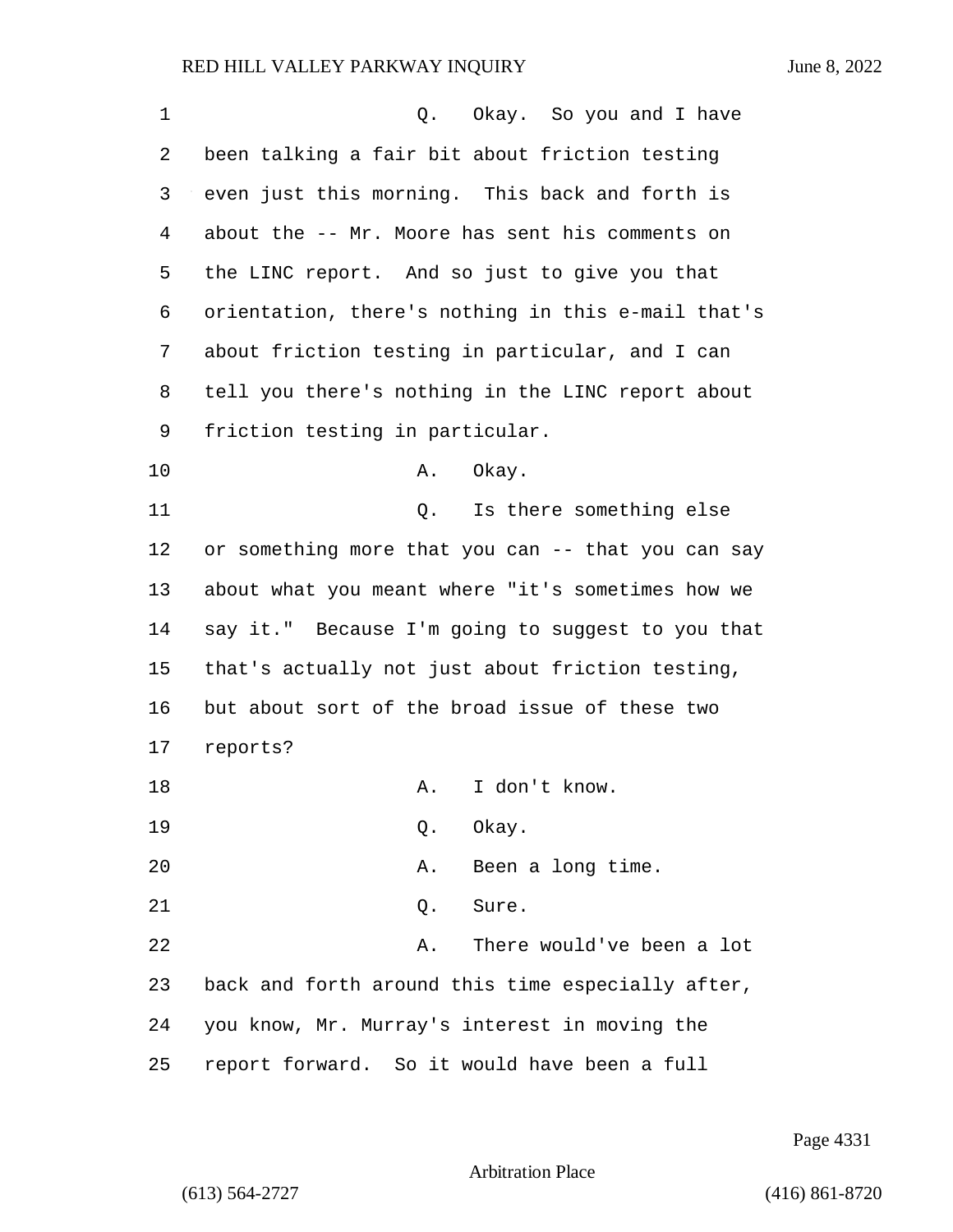court press in trying to get things, you know, organized and put together so that we could meet the deadlines of I think it was the December 9th -- 5 Q. That's right. 6 A. -- 9th meeting, yeah. So there would have been a heck of a lot of back and forth between staff just trying to push to get it done. **Q.** Okay. What did you mean: 11 "We need to consider liability 12 risk to the City with what we 13 say and how we say it." 14 A. Yeah. I think that was a reflection of Mr. Moore's concerns about friction testing in general; at least what was conveyed to us. Again, not having a standard to compare it to, not a lot of information out there, so I think he was quite concerned with, you know, putting out information in terms of, you know, the friction testing results without, you know, a context or examples to compare it to. So that would be my impression. 24 Q. Okay. Mr. Moore had raised with members of your team concerns about

Page 4332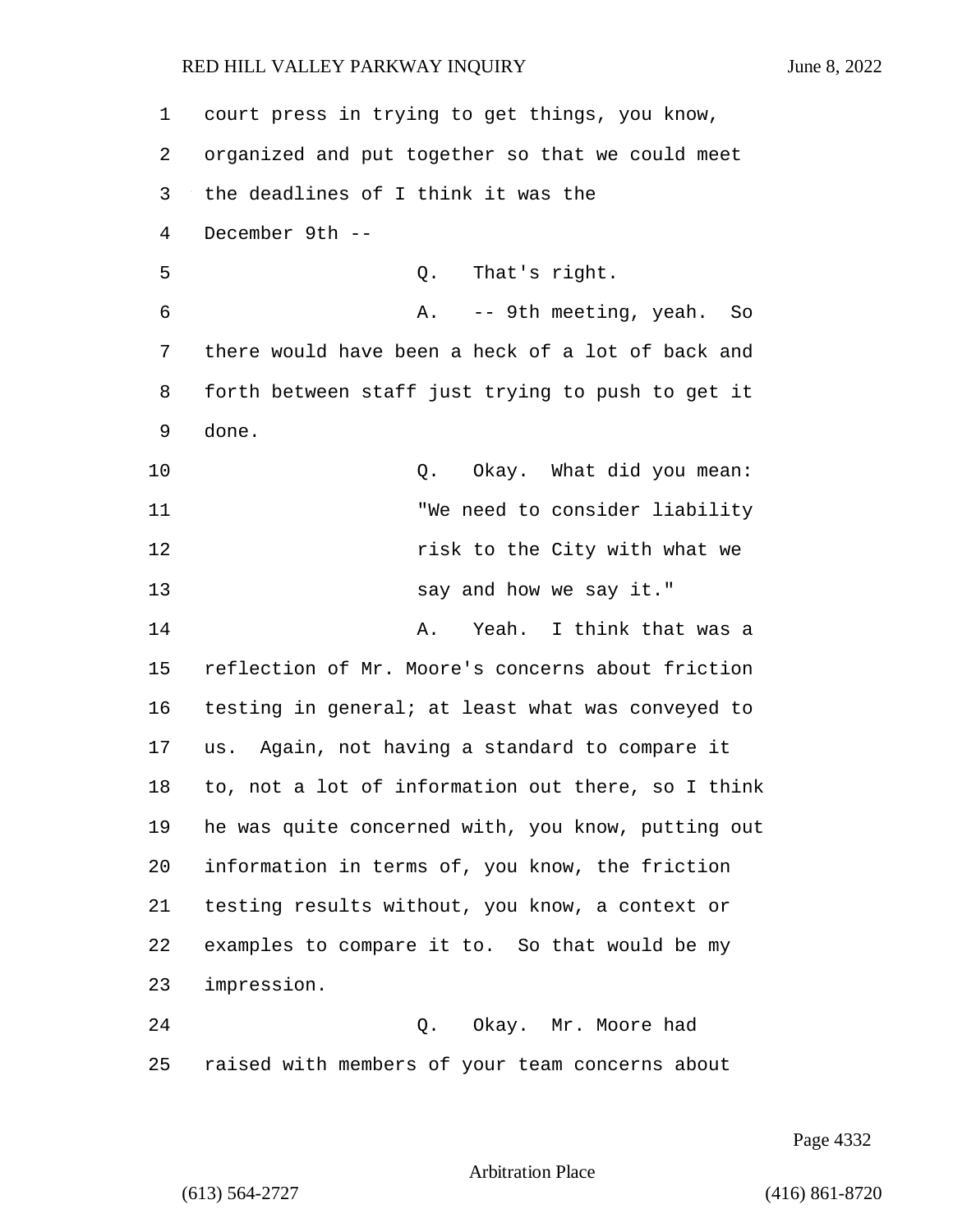| 1       | illumination and concerns about the median barrier |
|---------|----------------------------------------------------|
| 2       | as well. You recall that e-mail from Mr. White     |
| 3       | where he said these are the things that we are     |
| 4       | interested in?                                     |
| 5       | Α.<br>$Hm-mmm$ .                                   |
| 6       | What about those issues<br>Q.                      |
| 7       | as they related to liability risk? Did Mr. Moore   |
| 8       | raise concerns with you about liability that       |
| 9       | related to illumination or to the median barrier?  |
| $10 \,$ | Yeah. I don't think he<br>Α.                       |
| 11      | raised specific concerns, at least to me, about    |
| 12      | those two particular things, but he did talk       |
| 13      | about, you know, a need to understand what the     |
| 14      | different types of barriers, the -- you know, what |
| 15      | is the best approach. You know, he had expressed   |
| 16      | some concern about with the wire guide median that |
| 17      | the -- you know, was there the possibility of      |
| 18      | catching it and throwing a car back into the lane  |
| 19      | and maybe causing another accident. It would've    |
| 20      | been areas that would've needed further            |
| 21      | exploration in terms of what's the best option to  |
| 22      | go with for the City.                              |
| 23      | In the end of all of this a                        |
| 24      | lot of those measures were put into the medium and |
| 25      | long-term aspects of the report, and I think a lot |

Page 4333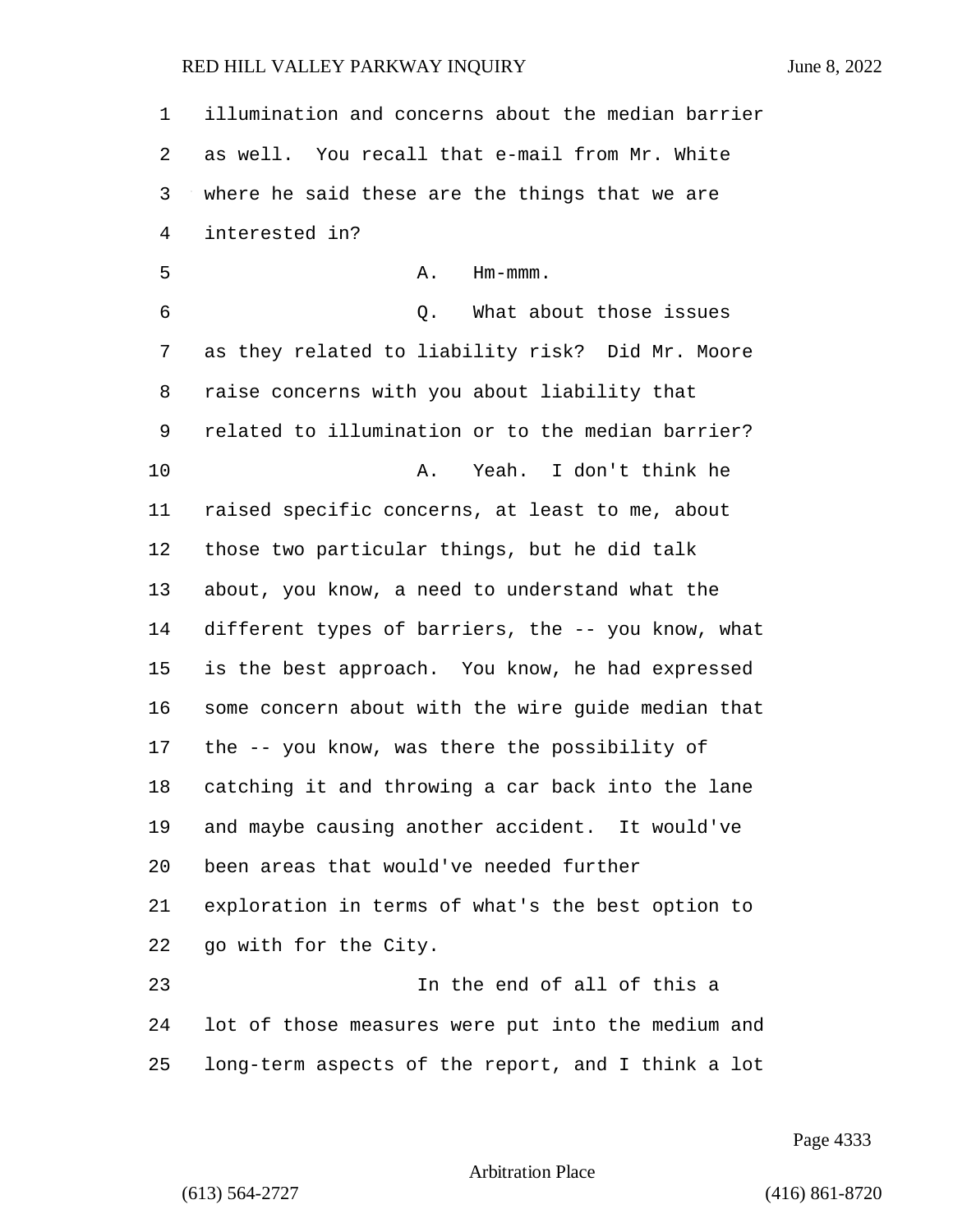of it at the time had to do with waiting for the transportation master plan to come into place. So depending on what the recommendations would have been of the master transportation plan or transportation master plan, you know, it may have involved additional construction on the Red Hill and the LINC of an additional lane. 8 And with that -- if that were to be the case, that would have had an impact in terms of probability placement of some of this equipment, whether it be the lights or the guardrails, whichever type was select in the end. 13 With something like this it -- you know, once we got past that issue, each of these things would have had to have been looked at in greater detail to make sure we understood the risks and opportunities with each option. 18 Q. Okay. Mr. Moore later sent comments on the CIMA Red Hill report. He had previously just consistent LINC report. 21 Registrar, can you close that callout and bring up callout 153, please. Thank you. 24 Do you recall seeing Mr. Moore's edits or comments. There's a mix of

Page 4334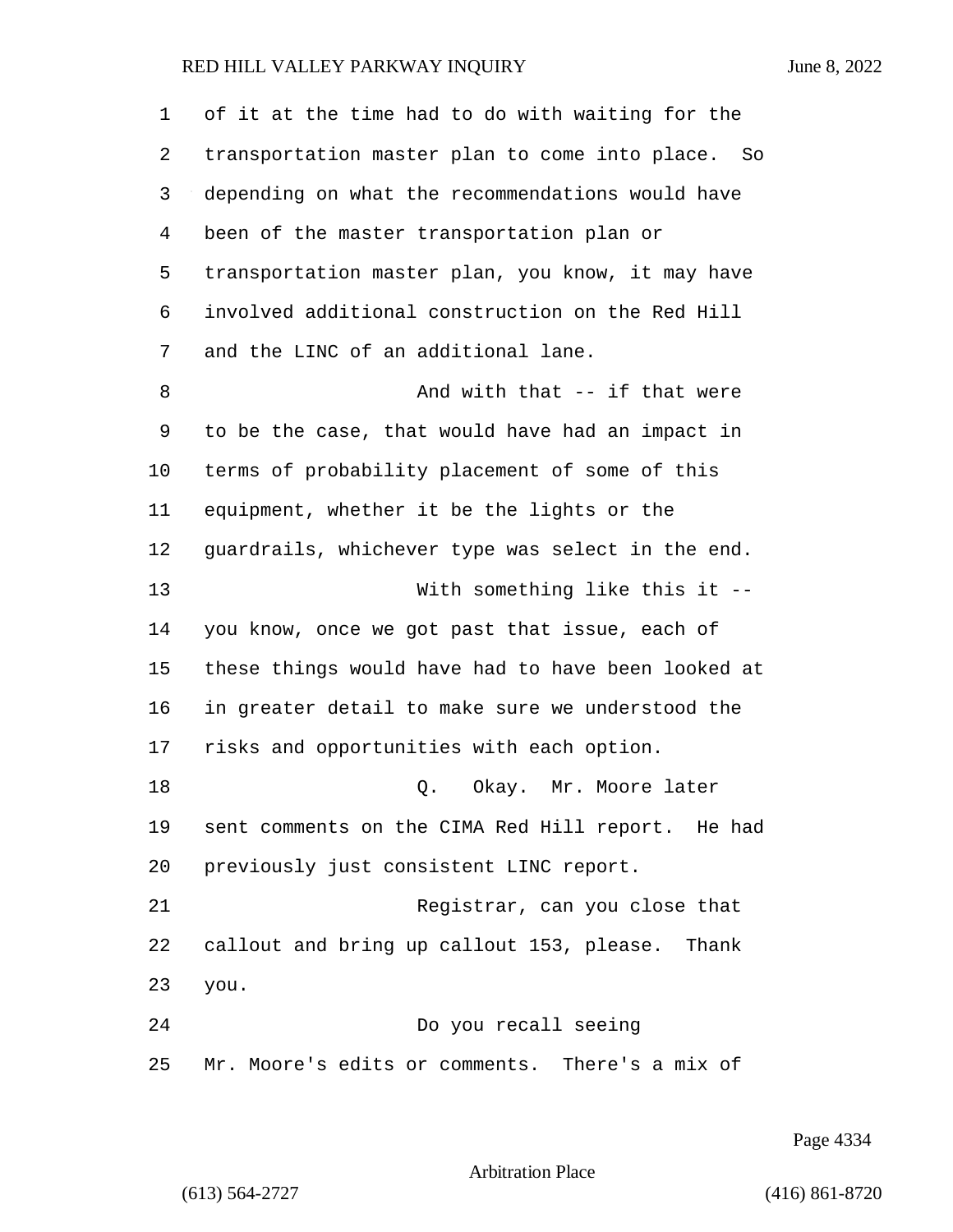1 edits and comments in the document that he sent 2 back to Mr. Ferguson. 3 A. I think I probably would 4 have. 5 Q. Okay. 6 Registrar, can you bring up 7 HAM690, the native version. 8 A. Martin and David were 9 pretty good about sharing information most of the 10 time. 11 Q. Sure. And to the extent 12 that a director was making comments on a 13 consultant report, that's the kind of thing that 14 they would have raised with you, right? 15 A. Often. 16 Q. And in this case you 17 think they did? 18 A. Probably. 19 Q. Mr. Lupton, this is a 20 different format of document, so we don't have the 21 callout options, but if you have any problems 22 seeing anything, just let me know. 23 Registrar, can you go to 24 image 34, please, and can you expand the sticky 25 note callout box.

Page 4335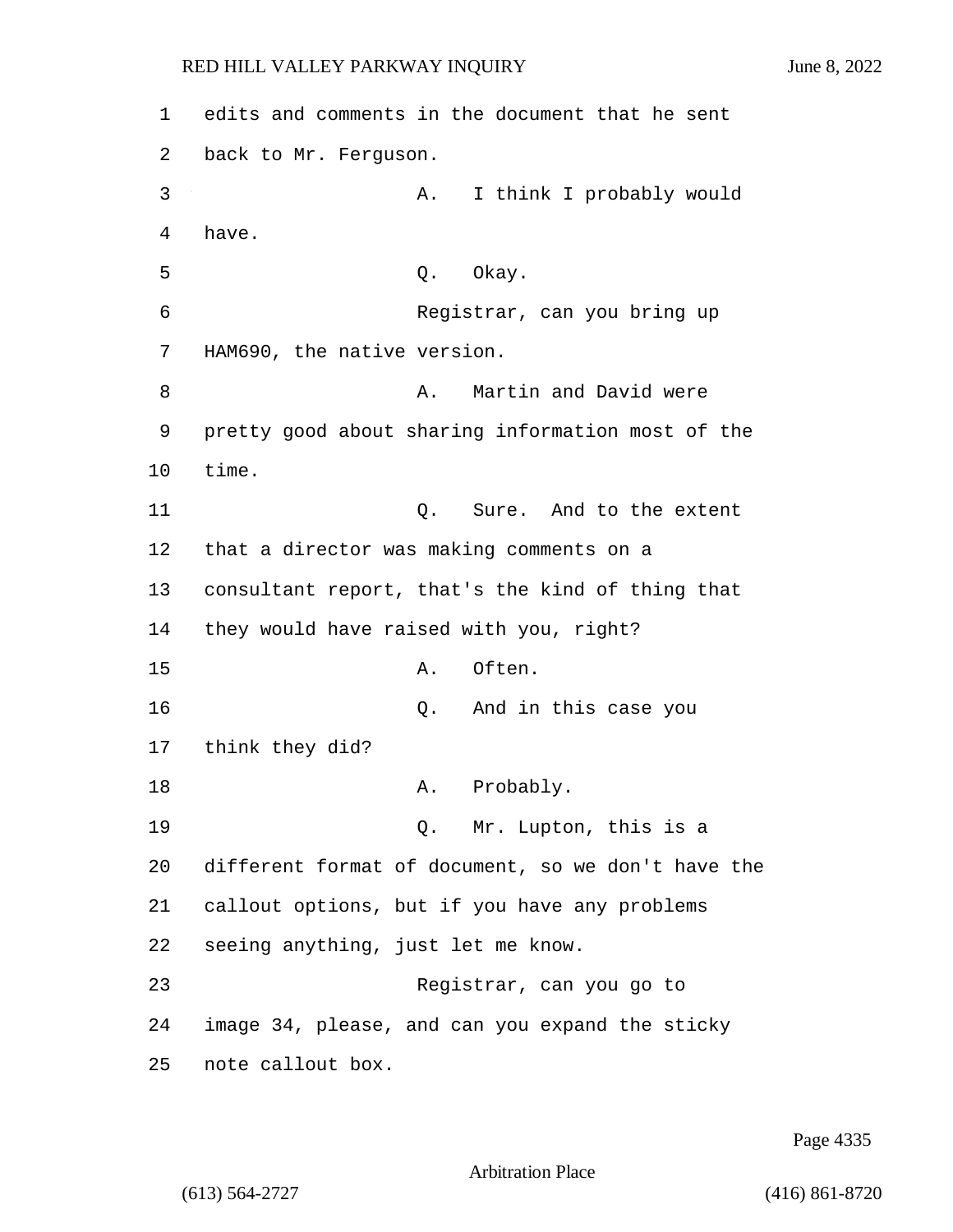1 Okay. So this is the CIMA 2 report, and you'll see it says "G. Moore." He's 3 made both sticky note comments in this PDF and 4 also he has done some red strikethroughs. 5 A. Yes. 6 Q. This is in respect of 7 CIMA's commentary on slippery when wet signs? 8 A. Hm-hmm. 9 Q. At point in October 2015 10 to your knowledge had slippery when wet signs been 11 installed anywhere on the Red Hill or its ramps? 12 A. I don't recall. I don't 13 think so, but I don't recall. 14 0. Okay. 15 A. I think when you speak to 16 Martin and Dave or Chris, they would have a better 17 handle on that. 18 Q. Okay. Just as a general 19 proposition, would you have accepted Mr. Moore's 20 deletions, the strikethrough, as an appropriate 21 way to provide instruction to consultants? 22 A. I think it depends on how 23 you view these things. I would view these things 24 in terms of, okay, he's gone through and he's 25 raised his concerns or his ideas or suggestions in

Page 4336

```
Arbitration Place
```
(613) 564-2727 (416) 861-8720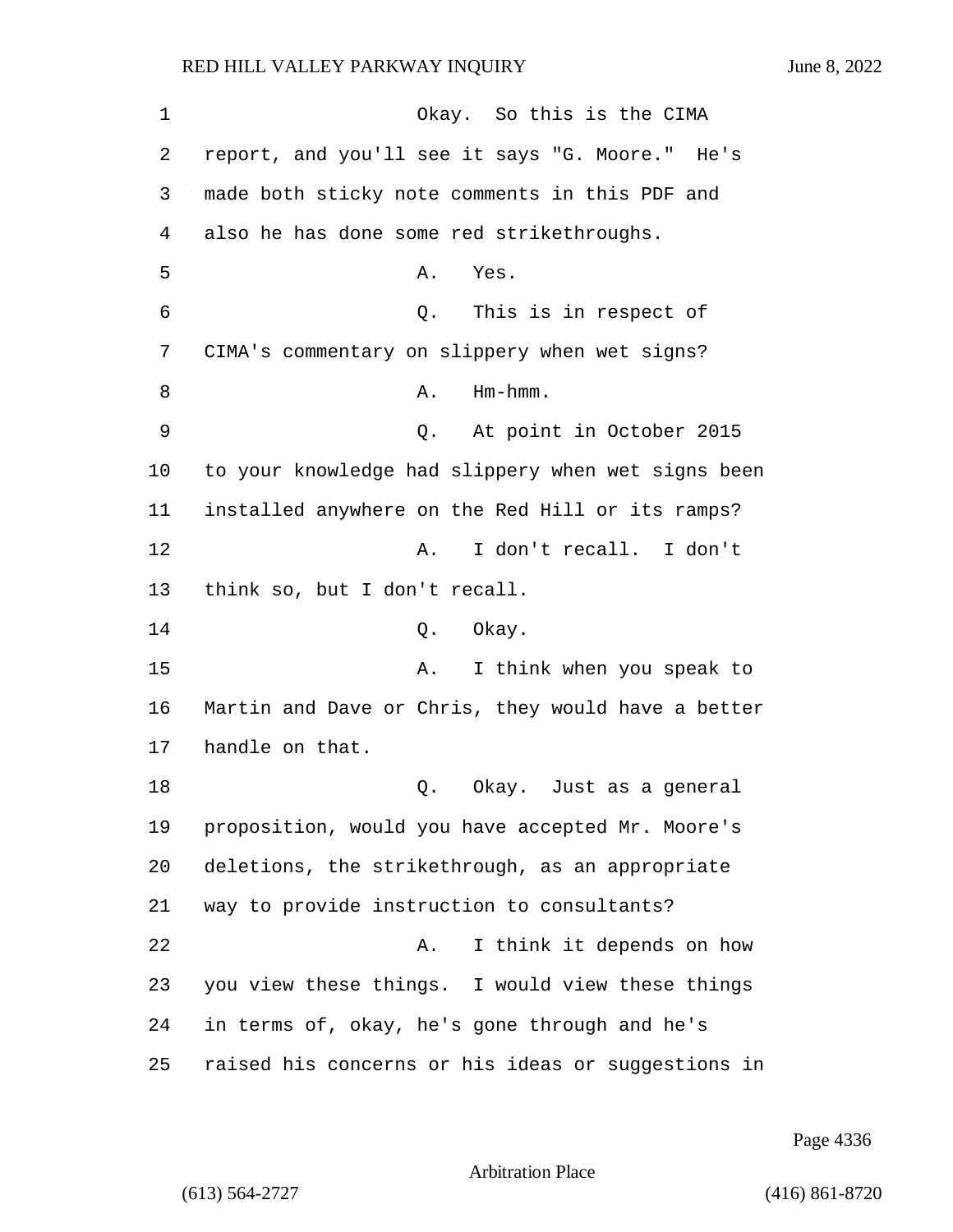terms of where you move forward on this stuff. I know slippery when wet signs, you know, had been a concern that he had expressed before, and I think he's outlined the reasons there. What ultimately ended up in the report -- did we accept all of his changes or no? Or did -- 7 Q. Well, no, but I'm asking at the time when you received these changes if you would have considered just accepting those changes -- telling CIMA to just delete whatever Mr. Moore wanted. 12 A. No, no. I look at this as a work in process. You know, it's something that he's been asked to review. He's given us comments and his thoughts and then, you know, further discussion would take place amongst the appropriate parties on something like this. 18 Q. Okay. And to the extent that any of his changes -- once you went through that discussion process, that to the extent that any of his changes were to actually ask CIMA to change or remove a recommendation that they were making, did you view -- would you view that to be an appropriate course of action for City staff? 25 A. I think that would have

Page 4337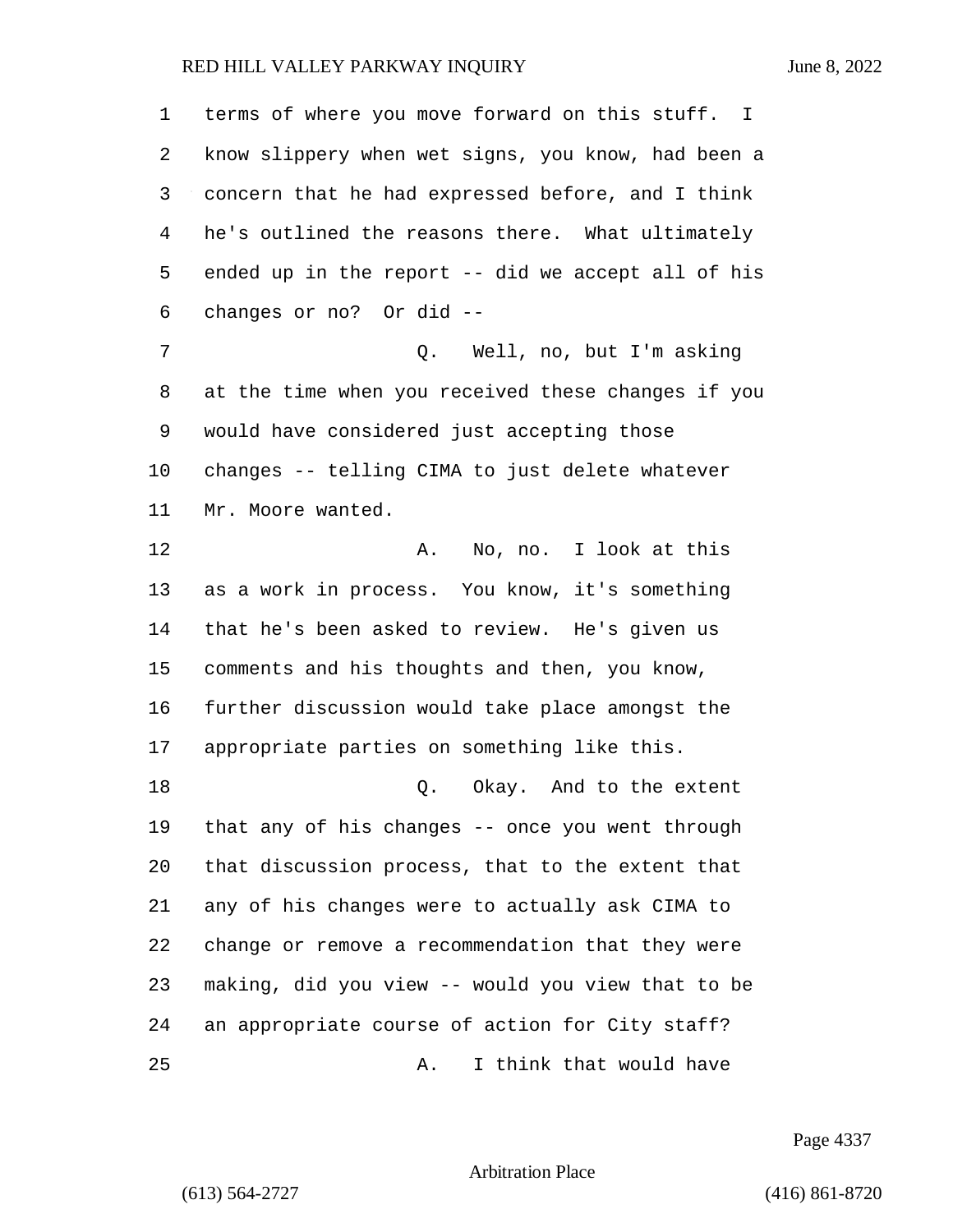| 1              | to be a discussion around that. You know, if         |
|----------------|------------------------------------------------------|
| 2              | there was a reason for it, let's understand what     |
| 3              | that particular reason is and see if it's valid.     |
| $\overline{4}$ | I'm not big on -- well, I don't -- you know, you     |
| 5              | hire a consultant to make recommendations. You       |
| 6              | know, the only time that you would kind of $-$ - you |
| 7              | wouldn't change a consultant's recommendations,      |
| 8              | but you may challenge them to make sure that they    |
| 9              | are viewing all the appropriate information that     |
| 10             | may be available. And there may be some things       |
| 11             | that they may or may not have taken into account,    |
| 12             | and this is part of the building process of their    |
| 13             | report and the City report. So you never come in     |
| 14             | and take, you know, something that an expert said    |
| 15             | and pull it out unless there's a darn good reason.   |
| 16             | Q. Okay.                                             |
| 17             | Registrar, can you go to                             |
| 18             | image 41, please.<br>And if you can expand the       |
| 19             | comment box as well so that we have the entire       |
| 20             | comment.                                             |
| 21             | Mr. Lupton, does this help                           |
| 22             | refresh your memory about whether you actually       |
| 23             | reviewed Mr. Moore's comments at the time?<br>Do you |
| 24             | remember seeing this deletion of an entire section   |
| 25             | of the report?                                       |

Page 4338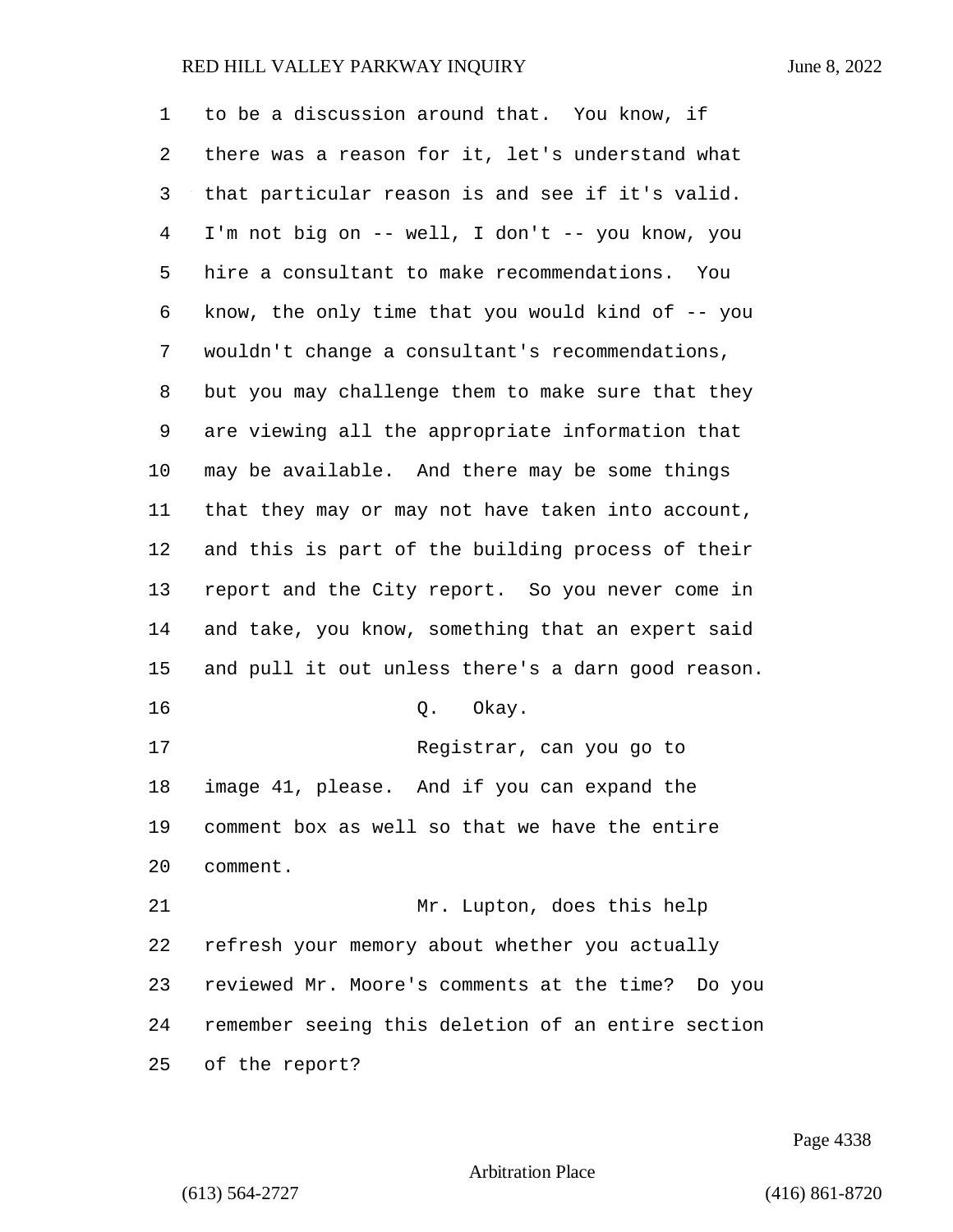| $\mathbf 1$ | Yeah. I do not recall<br>Α.                        |
|-------------|----------------------------------------------------|
| 2           | seeing the deletion. I do know that Gary had       |
| 3           | expressed this in the comment section that he had  |
| 4           | had a couple times, you know, about the basis in   |
| 5           | terms of comparing. And, you know, in this case    |
| 6           | he uses the MTO as an example. So I've heard this  |
| 7           | issue before. I don't know -- I don't recollect    |
| 8           | seeing the changes in the report.                  |
| 9           | Q. Okay. And when you say                          |
| $10 \,$     | you "don't recollect seeing the changes in the     |
| 11          | report," is your evidence that you might have seen |
| 12          | them and reviewed them; you might not and you just |
| 13          | today cannot remember either way?                  |
| 14          | I don't remember seeing<br>Α.                      |
| 15          | it, so I probably not -- didn't.                   |
| 16          | Okay. So are you more --<br>Q.                     |
| 17          | I don't know.<br>Α.                                |
| 18          | -- confident than not --<br>Q.                     |
| 19          | A. I don't know.                                   |
| 20          | -- that you didn't?<br>Q.                          |
| 21          | To be fair I don't know.<br>Α.                     |
| 22          | I would just be speculating.                       |
| 23          | Q. Okay. Do you have a                             |
| 24          | recollection today that Mr. White or Mr. Ferguson  |
| 25          | told you that Mr. Moore had proposed to delete the |

Page 4339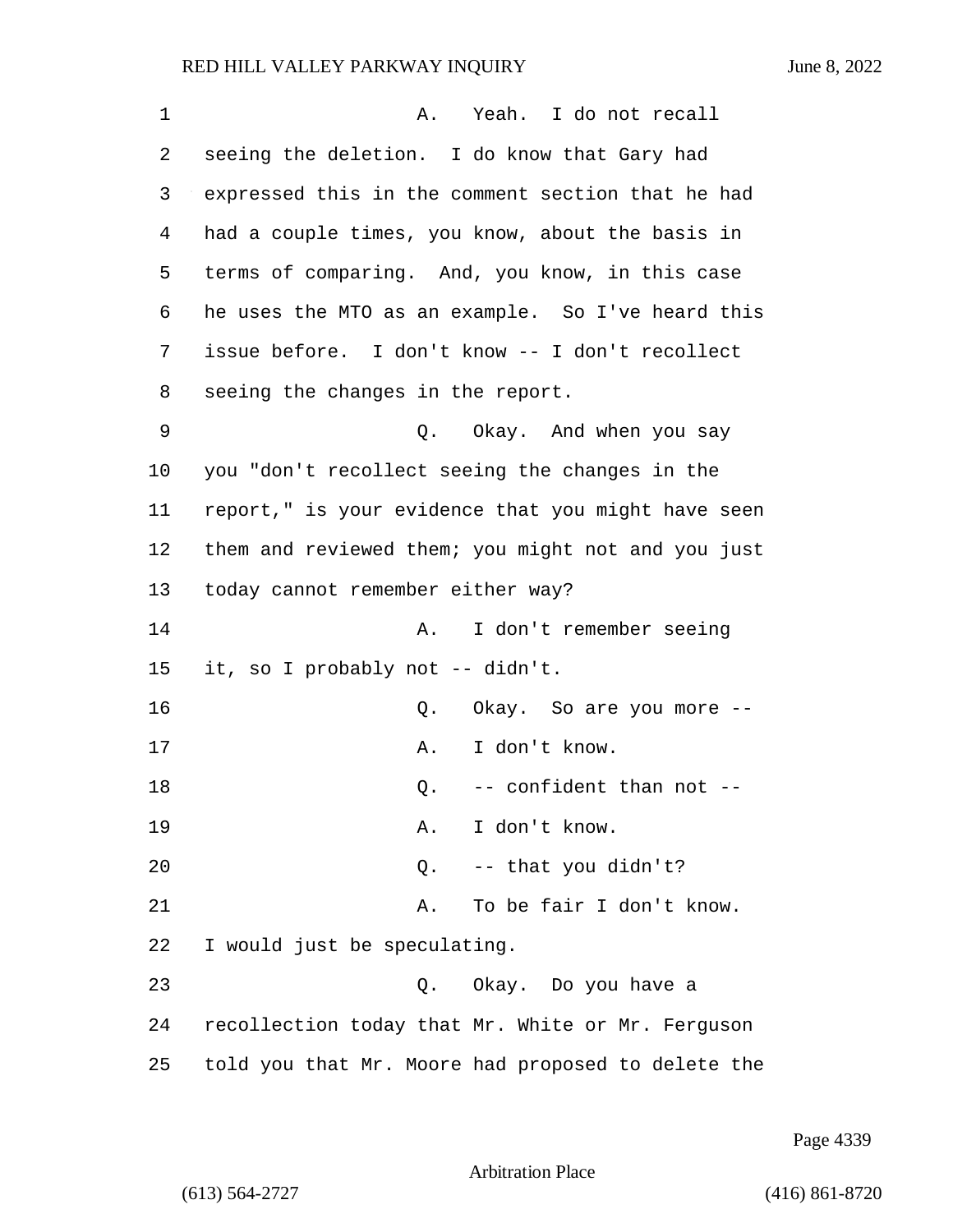references to friction testing from the CIMA report?

3 A. I think we probably had a conversation about it at the very least. You know, that would have been an area that they probably would have wanted to have -- I should say, it's probably an area they would have had some concern and want to have some direction on it, and it's probably something that we talked about as a group, you know, including John, in terms of how do we proceed with these things and what does it mean. 13 Q. Okay. I think your evidence just now, just a few minutes ago, was that in the comment box, that you had received comments from Mr. Moore consistent with what he puts in this comment box here? 18 A. Yes. Those were his concerns. That's what he brought up at the meeting too that we had. 21 Q. During your conversation or conversations with Mr. Moore, did he ever tell you that there were friction test results that -- for the LINC and the Red Hill? Did he make that clear?

Page 4340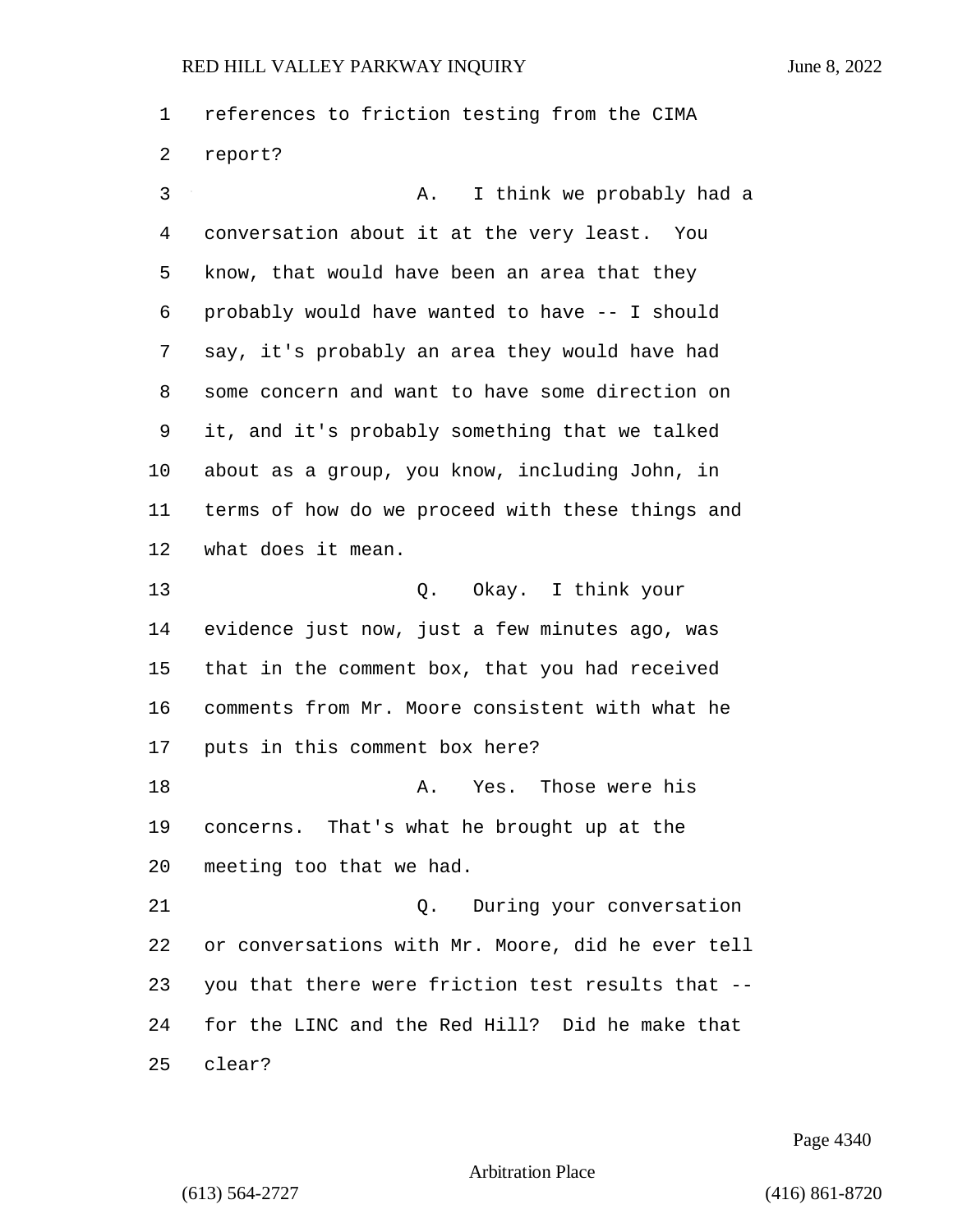1 A. No, no. I was aware of the Red Hill. I don't recall discussion about the LINC. 4 Q. Okay. And did he ever -- he didn't ever sort of compare and contrast those two sets of results for you? 7 A. No. 8 Q. And at this time there's this reference to MTO. Were you aware that the MTO had done friction testing on the Red Hill at some earlier point? 12 A. Through looking at the evidence the last few days, I understand that there was some testing that was conducted by the MTO around the time of the opening of the Red Hill. Where that testing took place and how that testing was done, I couldn't tell you. I do understand from reviewing some of the evidence too that the way that the MTO did the testing in 2007 was different than the way the testing was done at a later date. What that means in terms of comparators, I don't have the expertise to say whether that's a relevant comparator or not. 24 Q. Okay. I understand it's sometimes hard to separate out what you learn in

Page 4341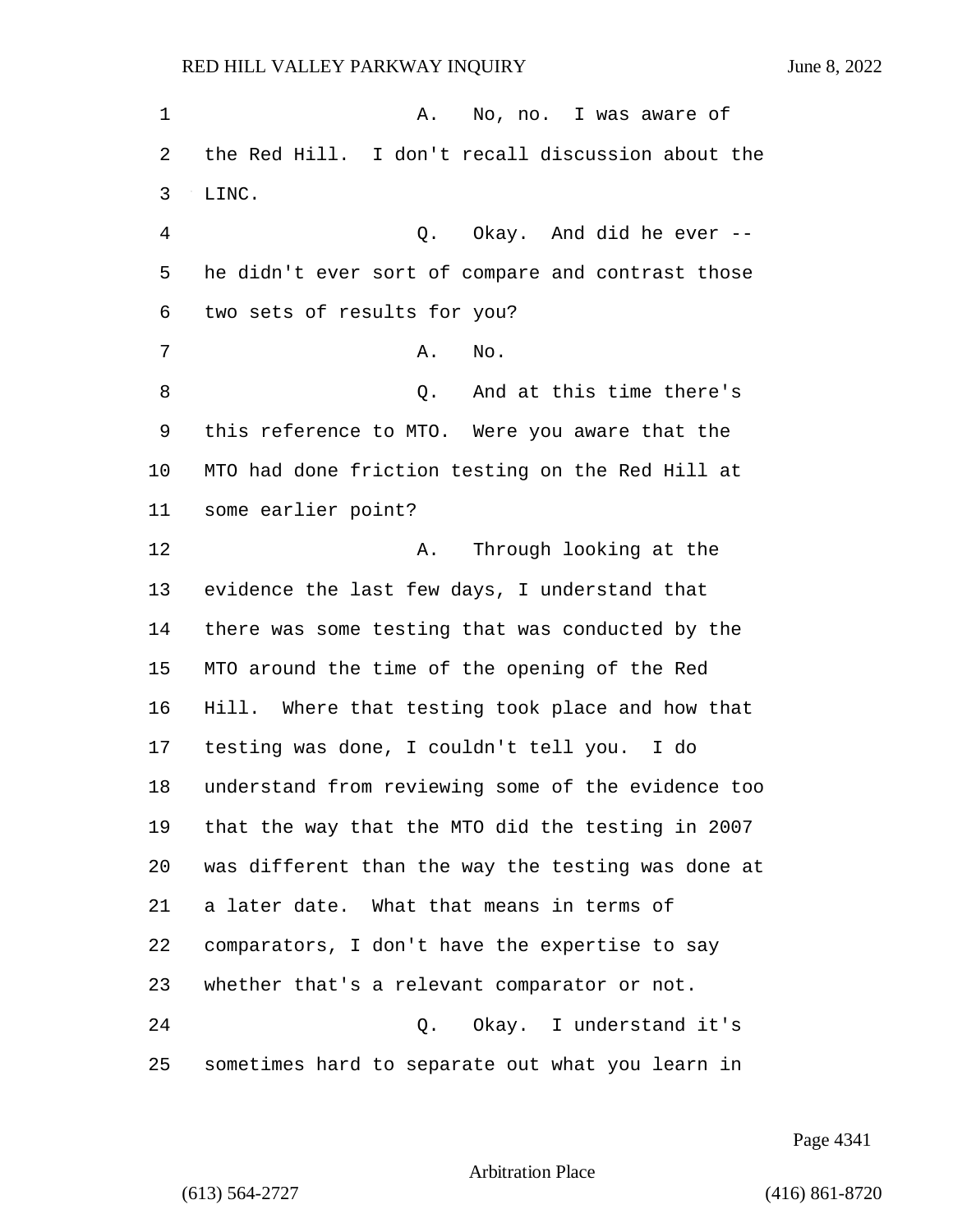| 1  | preparation from what you knew at the time.<br>But |
|----|----------------------------------------------------|
| 2  | just focusing back in -- when you were looking --  |
| 3  | when you were having these discussions with your   |
| 4  | staff about Mr. Moore's comments around friction   |
| 5  | testing, were you aware then that the MTO had done |
| 6  | friction testing at some point prior to 2015?      |
| 7  | I don't recall. It's<br>Α.                         |
| 8  | hard for me. I've been gone for over five years    |
| 9  | from the City, and I haven't looked at a lick of   |
| 10 | traffic since, so it's kind of something that's    |
| 11 | not been on my list of things that I like to keep  |
| 12 | tabs of.                                           |
| 13 | Q. Fair enough. So sitting                         |
| 14 | here today you just can't remember if you knew     |
| 15 | about the MTO?                                     |
| 16 | I can't remember.<br>Α.                            |
| 17 | Okay. All right.<br>Q.                             |
| 18 | Registrar, you can close this,                     |
| 19 | and if you can open OD7, pages 56 and 57, please.  |
| 20 | Thank you.                                         |
| 21 | So through October 30th                            |
| 22 | there's some more back and forth.                  |
| 23 | And, Registrar, if you can                         |
| 24 | call out paragraph 170, please.                    |
| 25 | So Mr. Mater by October 30th                       |

Page 4342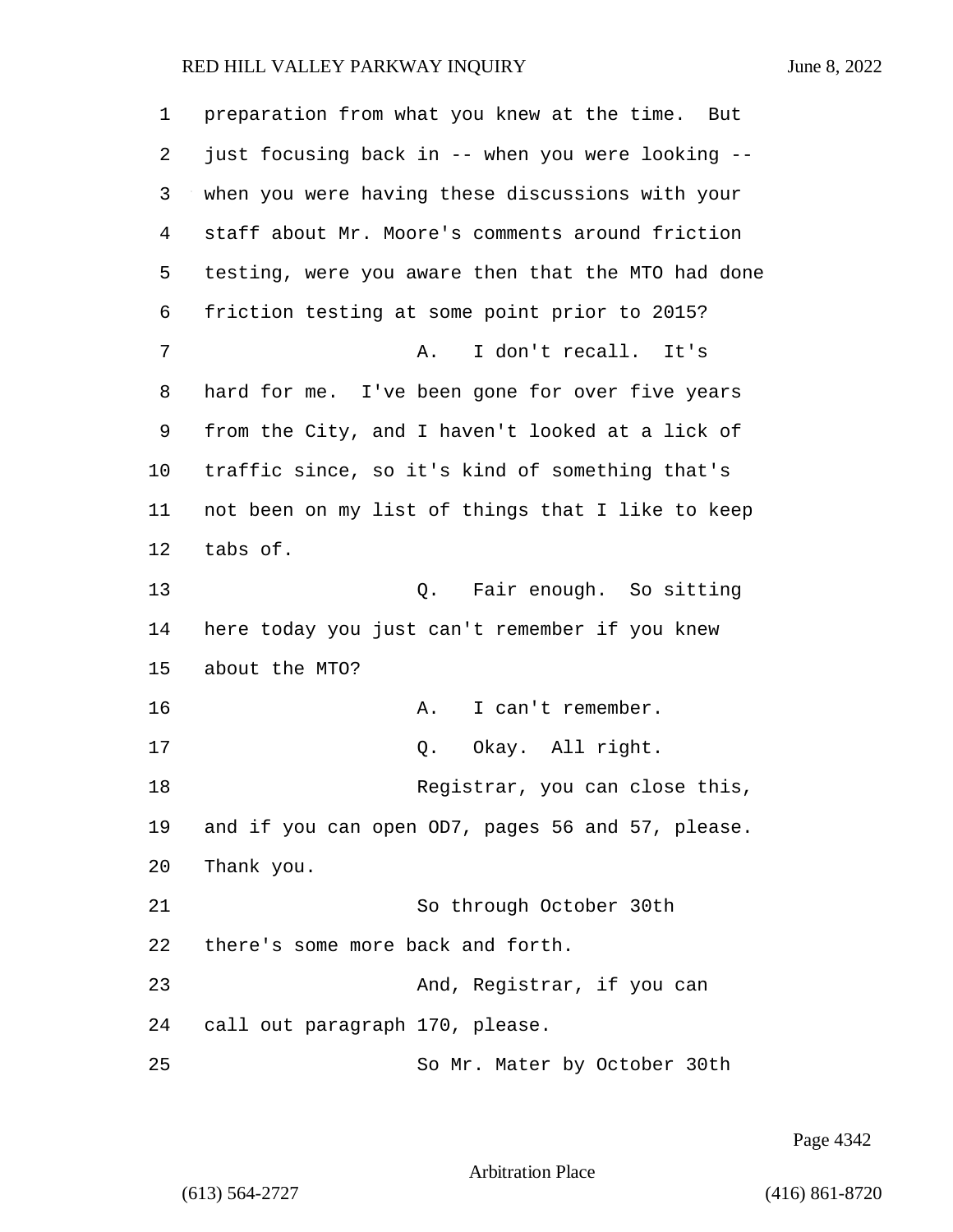says in order to meet the December timeframe we really need to push this along. He also said: 3 "I know you gents are working 4 on a draft cover report for 5 Gary and Ito review with 6 Gerry." (As read) 7 Recognizing this isn't your e-mail, but is there -- does draft cover report, is that a staff report or is that something else? Is that a term that you're familiar with? 11 A. Draft cover report. I don't think the word "cover" meant to be in there. 13 Q. Okay. 14 A. I think the way I would have taken it is let's get moving on that draft report, so we can get everybody to review it, get their comments in, and so we can get it completed and finalized and sent into GMs on office in time for the rotation to get it into Clarkson and meet that December timeline. That's how I probably would have taken it. 22 Q. Okay. So to -- this -- you're not copied on this e-mail in particular, but to your recollection did -- your team didn't do some special covering memo or covering report

Page 4343

Arbitration Place

(613) 564-2727 (416) 861-8720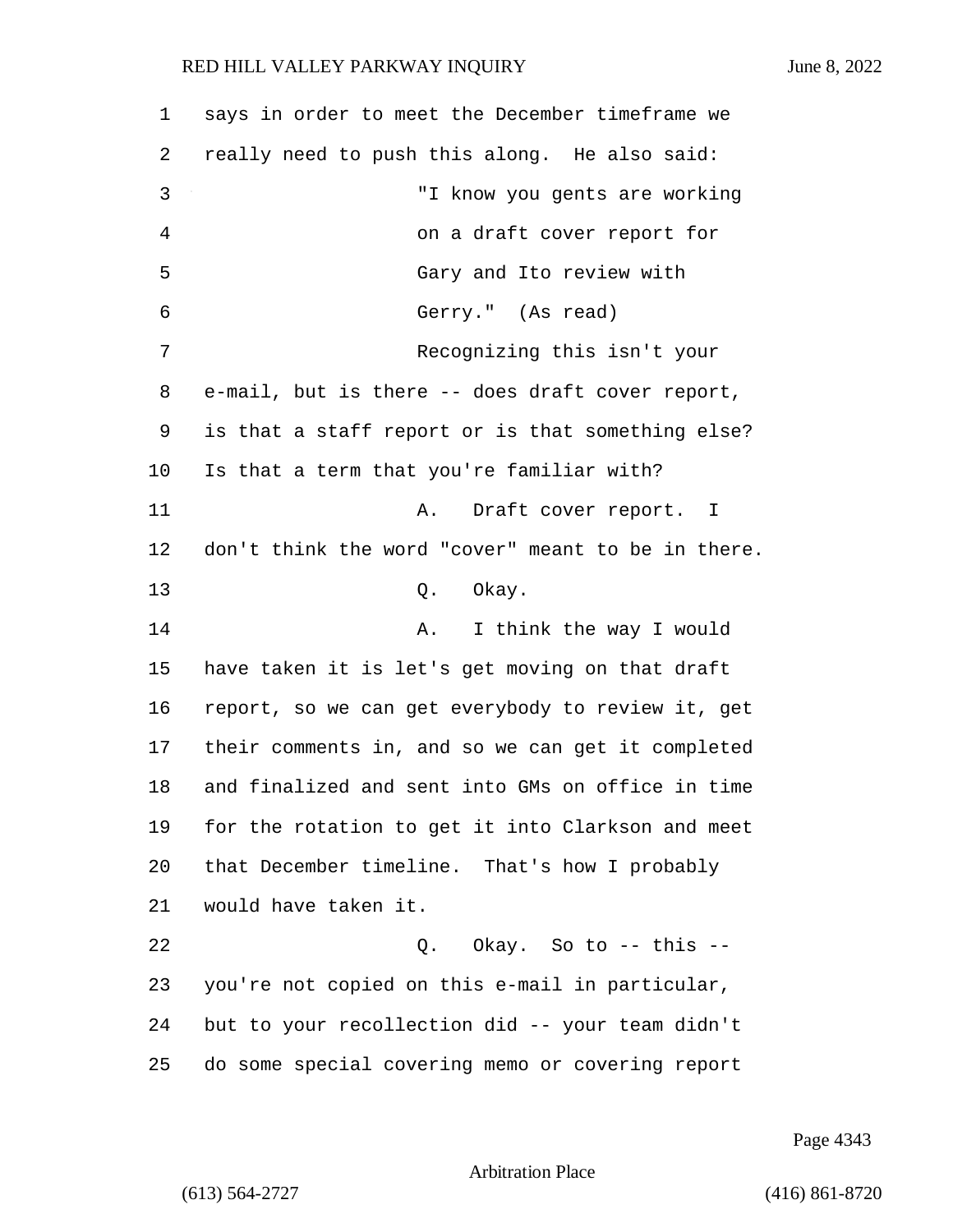1 for Mr. Moore? 2 A. I don't think so. 3 Q. Okay. 4 A. It would have been 5 unlikely. 6 Q. Okay. 7 A. Not normal. 8 a Q. Not common practice to do 9 that? 10 A. No, we would have 11 probably had a conversation or two along the way. 12 **Q.** Okay. But you would have 13 wanted Mr. Moore to review the draft staff report 14 once it -- 15 A. Absolutely. 16 Q. Okay. 17 A. Yeah. We can't commit to 18 another group's work. They have to be part of 19 that equation. 20 Q. Right. "Ito review with 21 Gerry," is that a type or is "Ito" -- 22 A. Where is the "Ito"? 23 Q. It is: 24 "I know you gents are working 25 on the draft cover report for

Page 4344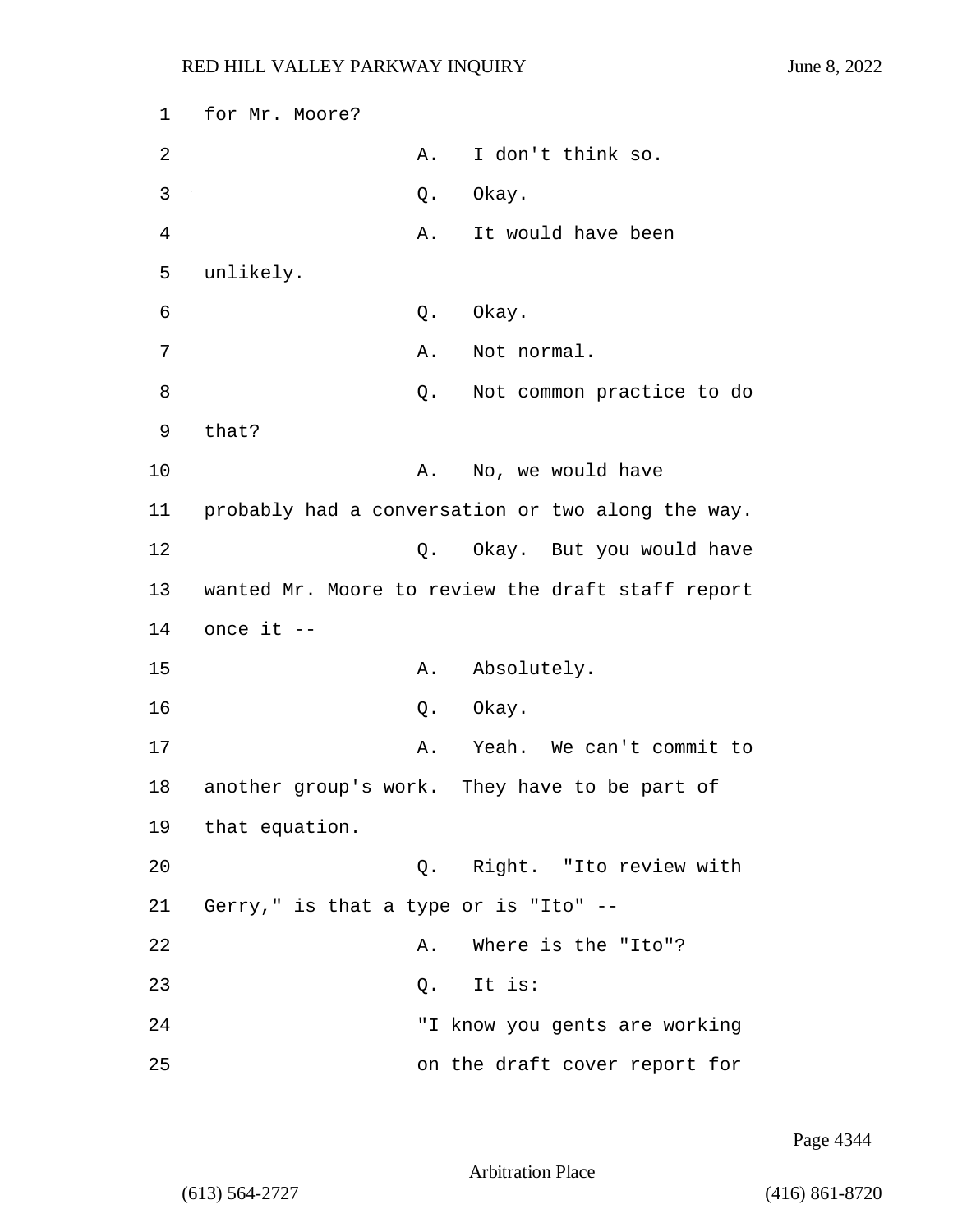1 Gary and -- " 2 Maybe that's a capital I, ITO 3 review with Gerry. 4 A. And I with Gerry. I 5 don't see the t-o. Oh, okay. I get it. 6 Q. I think it might just be 7 a typo. I just want to make sure I'm not missing 8 any special City acronyms. 9 A. I think what he is saying 10 there is he's going to review it with Gerry -- 11 Q. Okay. 12 A. -- which is good. 13 Q. Can you close that down, 14 Registrar, and you go to callout at the top of 157 15 (sic). Thank you. And can you move the callout 16 so that we can still see page 156 (sic). Perfect. 17 Thank you. 18 So at -- you'll see at the 19 bottom of page 156, Mr. White forwarded 20 Mr. Mater's e-mail, the one we were just looking 21 at, to Mr. Ferguson and to you, and he said in 22 very first paragraph: 23 "Dave, make those minor 24 changes to the rec section and 25 to read the actions are by the

Page 4345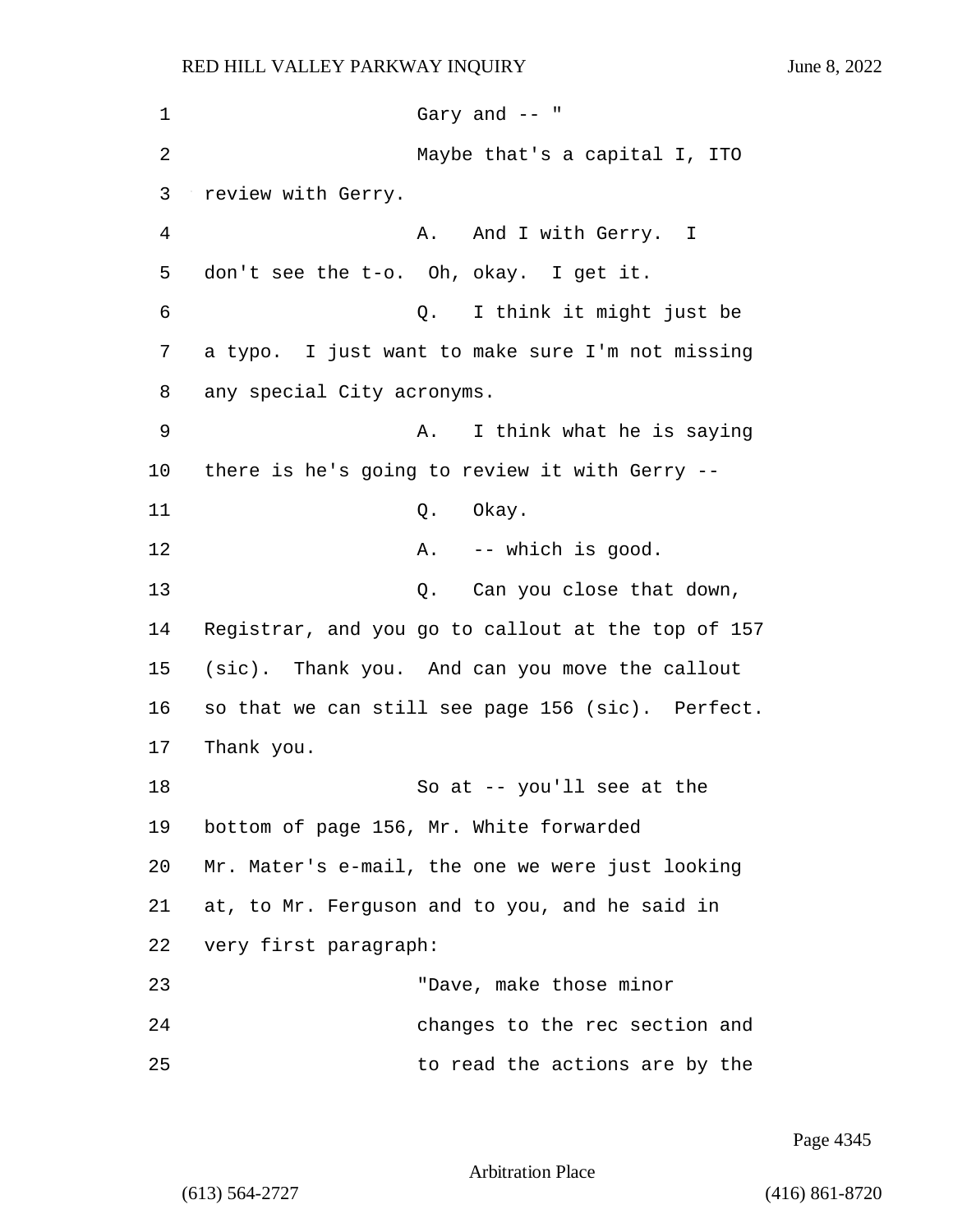| 1  | GM public works and send it to                     |
|----|----------------------------------------------------|
| 2  | me again cc Geoff." (As read)                      |
| 3  | Were you involved in any                           |
| 4  | decision making around how to characterize the     |
| 5  | recommendations? Maybe just to provide context,    |
| 6  | you'll recall yesterday, we went through the draft |
| 7  | staff report that had the recommendations by       |
| 8  | department.                                        |
| 9  | Right.<br>А.                                       |
| 10 | And now Mr. White is<br>$Q$ .                      |
| 11 | saying to read the actions are by the GM PW. Were  |
| 12 | you involved in that move to                       |
| 13 | I'm not sure.<br>Α.                                |
| 14 | Okay.<br>Q.                                        |
| 15 | I'm not sure. I know<br>Α.                         |
| 16 | John stepped in and provided leadership at this    |
| 17 | point and, you know, was obviously working with    |
| 18 | the general manager on this stuff too because it   |
| 19 | was the tight timeline, and we had to get it, you  |
| 20 | know, in and clarified properly. So I probably     |
| 21 | would have come in and out of this depending on    |
| 22 | what was going on. I don't know what else in       |
| 23 | terms of -- was going on at the time for me as     |
| 24 | well.                                              |
| 25 | Sure. Mr. White also<br>Q.                         |

Page 4346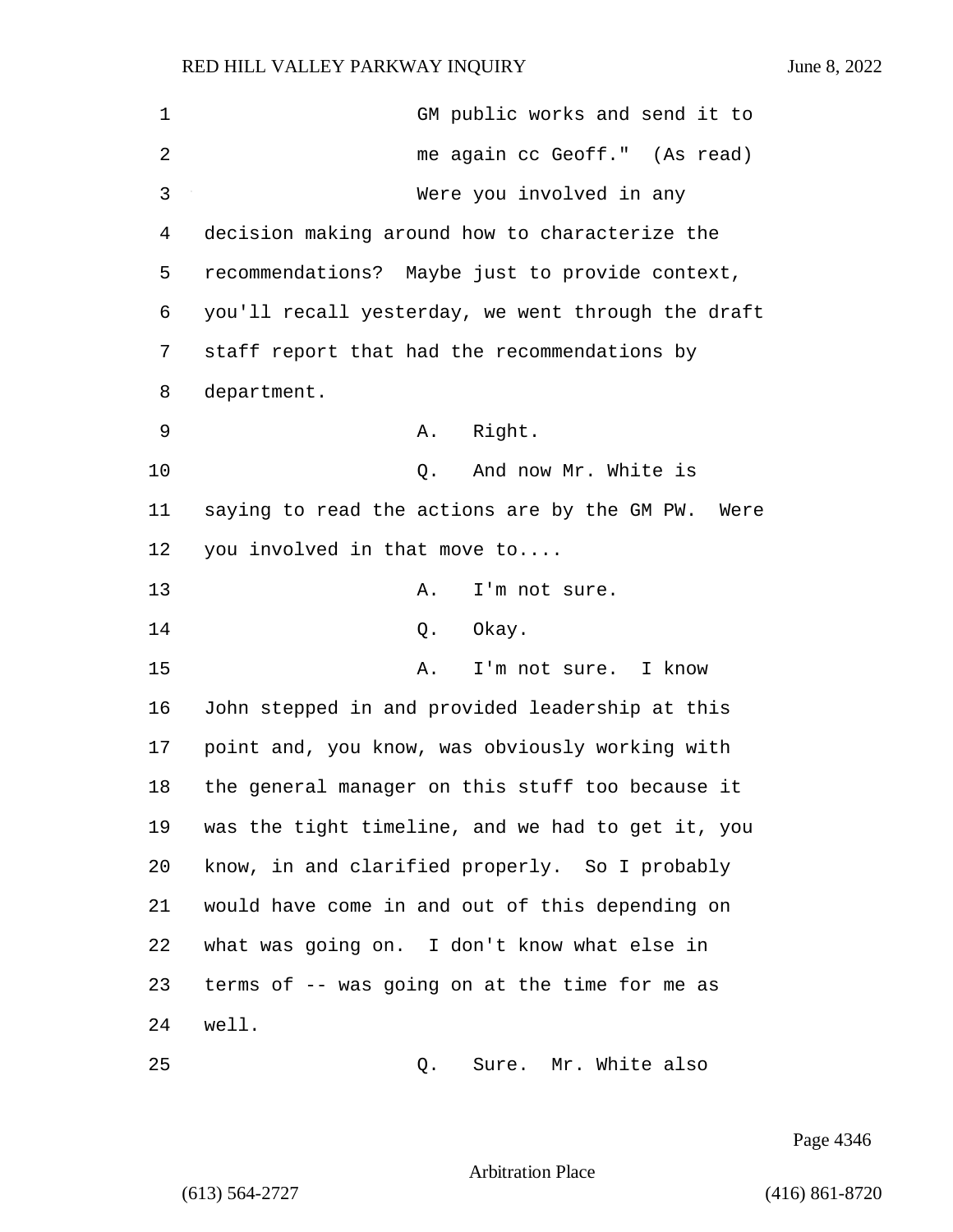| 1  | says there's a draft written and "Dave is going to |
|----|----------------------------------------------------|
| 2  | make some changes." And he says:                   |
| 3  | "After that I'm not sure what                      |
| 4  | to say. It recs the guiderail                      |
| 5  | and the lighting review and                        |
| 6  | the asphalt testing. All the                       |
| 7  | things Gary argues against."                       |
| 8  | (As read)                                          |
| 9  | So just stopping there. At                         |
| 10 | this point you understand, you personally          |
| 11 | understand that Mr. Moore has issues with CIMA's   |
| 12 | recommendations about the guiderail or the median  |
| 13 | barrier, the lighting view and asphalt testing.    |
| 14 | Yes, I would say he had<br>Α.                      |
| 15 | concerns.                                          |
| 16 | Sure. Okay. Mr. White<br>Q.                        |
| 17 | then says:                                         |
| 18 | "Despite that, I believe them                      |
| 19 | to be prudent and required                         |
| 20 | that we do this ethically and                      |
| 21 | technically responsibly."                          |
| 22 | Did you agree with that                            |
| 23 | statement from --                                  |
| 24 | Absolutely.<br>Α.                                  |
| 25 | -- Mr. White?<br>Q.                                |

Page 4347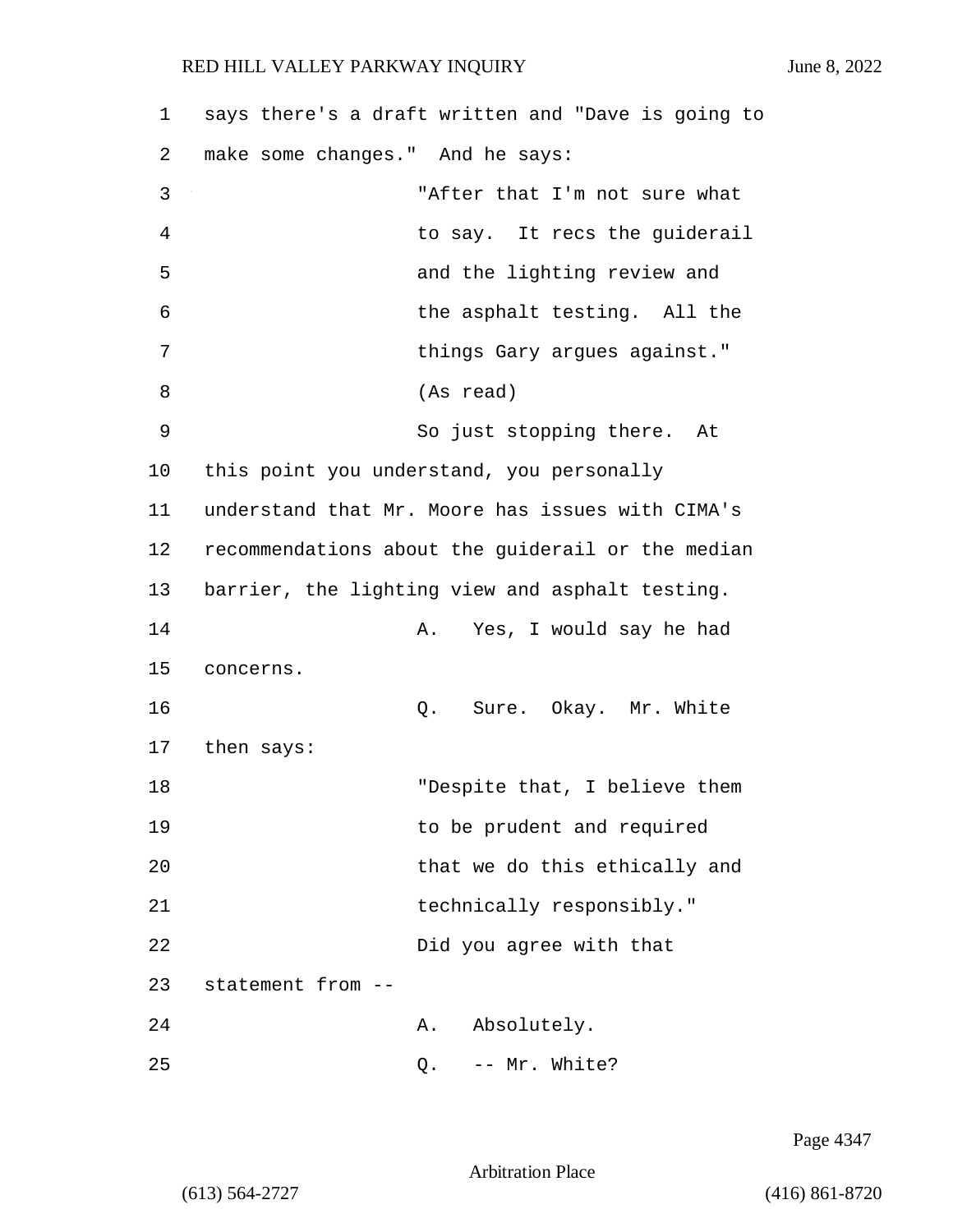1 A. I don't -- did I see this e-mail? But I would have agreed that approach for sure. 4 Q. So to the extent that Mr. Moore had concerns about CIMA's recommendations around the guiderail, the lighting review and the asphalt testing, what was your group's plan to address -- or to finalize the CIMA report given Mr. Moore's concerns -- issues I think is the word you used? 11 A. So I would assume that there were some conversations that went on with Gary, probably John and Gary at the time, on how we were going to deal with those things. I think they probably would have been some conversation about the transportation master plan as well and the potential impacts on some of these things. 18 Usually when you get into a high dollar, you know, technical recommendation more so in terms of example the guiderails, typically what you would want to do is do some further research on that and report back at a later date in terms of what those findings were and what the actual costs were going to be. 25 At this point it's just a, you

Page 4348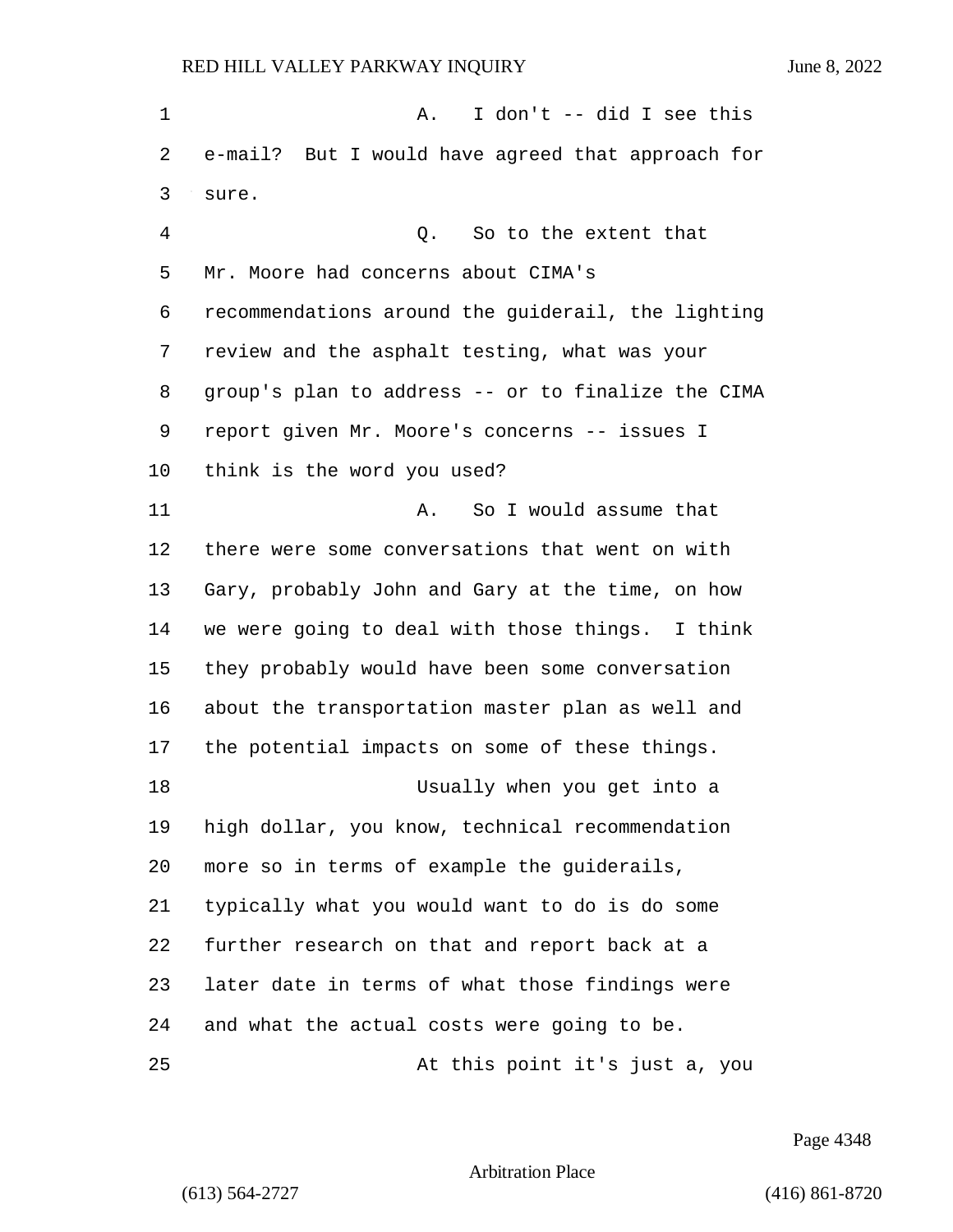| 1              | know, a recommendation to look into it as far as   |
|----------------|----------------------------------------------------|
| 2              | I'm concerned. But because it fell into the        |
| 3              | medium to longer term, that also would have been   |
| $\overline{4}$ | dictated by the transportation master plan which   |
| 5              | may or may not have had recommendations in there   |
| 6              | on that. I don't know. I think I was gone by the   |
| 7              | time the transportation master plan came out.      |
| 8              | So it's just like if you were                      |
| 9              | to do the lighting as well, you would have to do a |
| 10             | detailed design, you know, recommending the        |
| 11             | lighting at certain spots and things. Then you     |
| 12             | would to have go in the next stage and do the --   |
| 13             | you know, an engineering document. And how would   |
| 14             | we go about installing these, how would we deal    |
| 15             | with the electrical, where would it be fed from,   |
| 16             | you know, what's the right positioning of the      |
| 17             | lighting. And it would also have to deal with      |
| 18             | that other issue that we've talked about a few     |
| 19             | times. Given this was part of the original         |
| 20             | negotiations of the Red Hill, what would the City  |
| 21             | have to do in terms of getting the green light to  |
| 22             | go ahead and do lighting if that's what it desired |
| 23             | to do.                                             |
| 24             | So was there an additional                         |
|                |                                                    |

negotiation that would have had to take place, or

Page 4349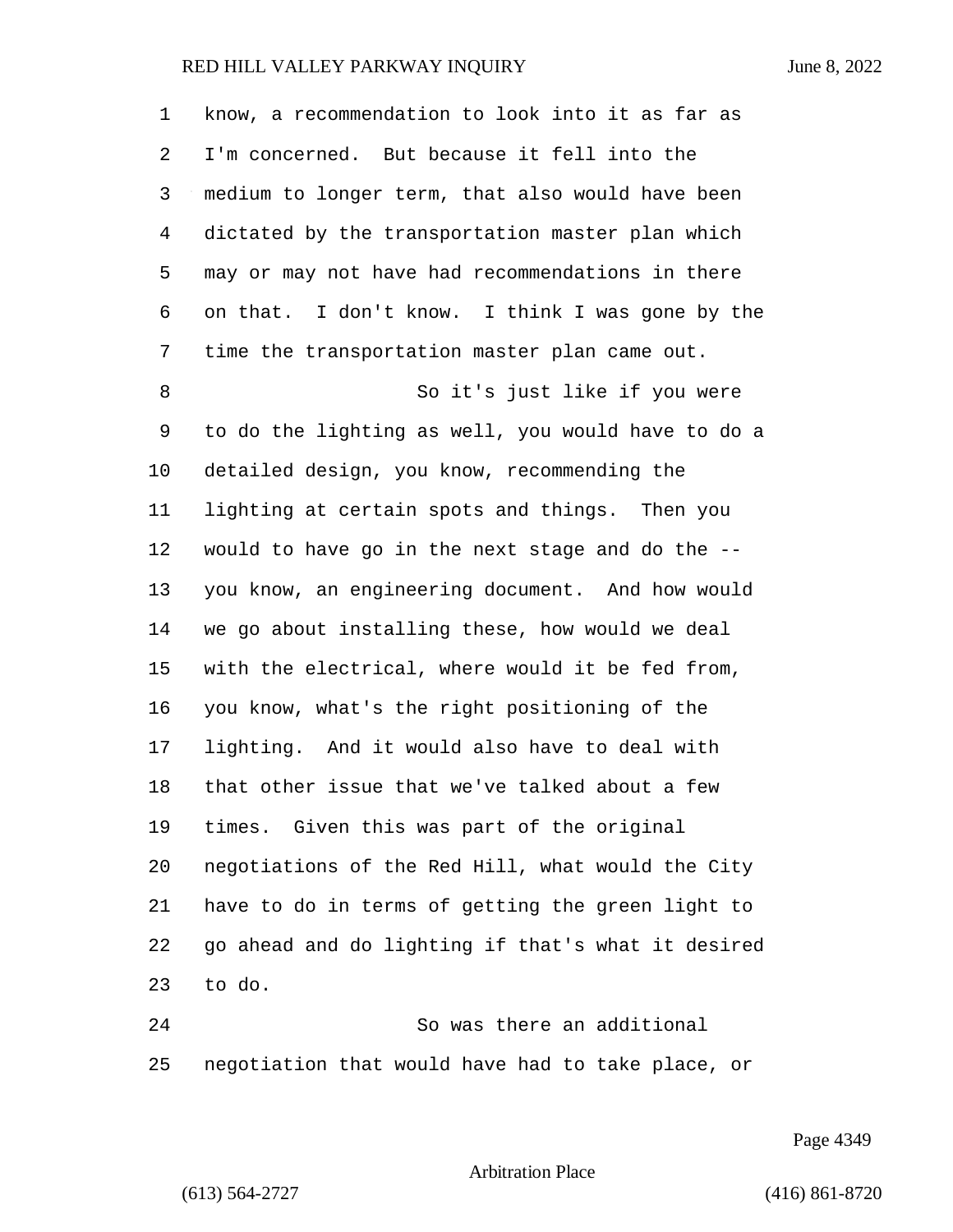would there be a requirement for an environmental assessment. I think in the CIMA report it did reference environmental assessment when it talked about the lighting. 5 So those are all things that, even though they recommended it to go forward, outside of the simple things that we can do, the more technical things still need to be properly engineered and reviewed. **Q.** Okay. So then is it fair to say one way to assuage concerns that Mr. Moore might have had was to make it really clear that that was going to be deferred until after the transportation master plan addressed the issues of widening of the lanes? 16 A. I think that's what we ended up on -- 18 0. And --19 A. -- and I think in that -- with -- given that particular issue, I think that was wise. You know, again, it would've been silly to go forward and put in millions of dollars worth of assets that may have to be removed or moved, you know, within a few years time. 25 After the transportation

Page 4350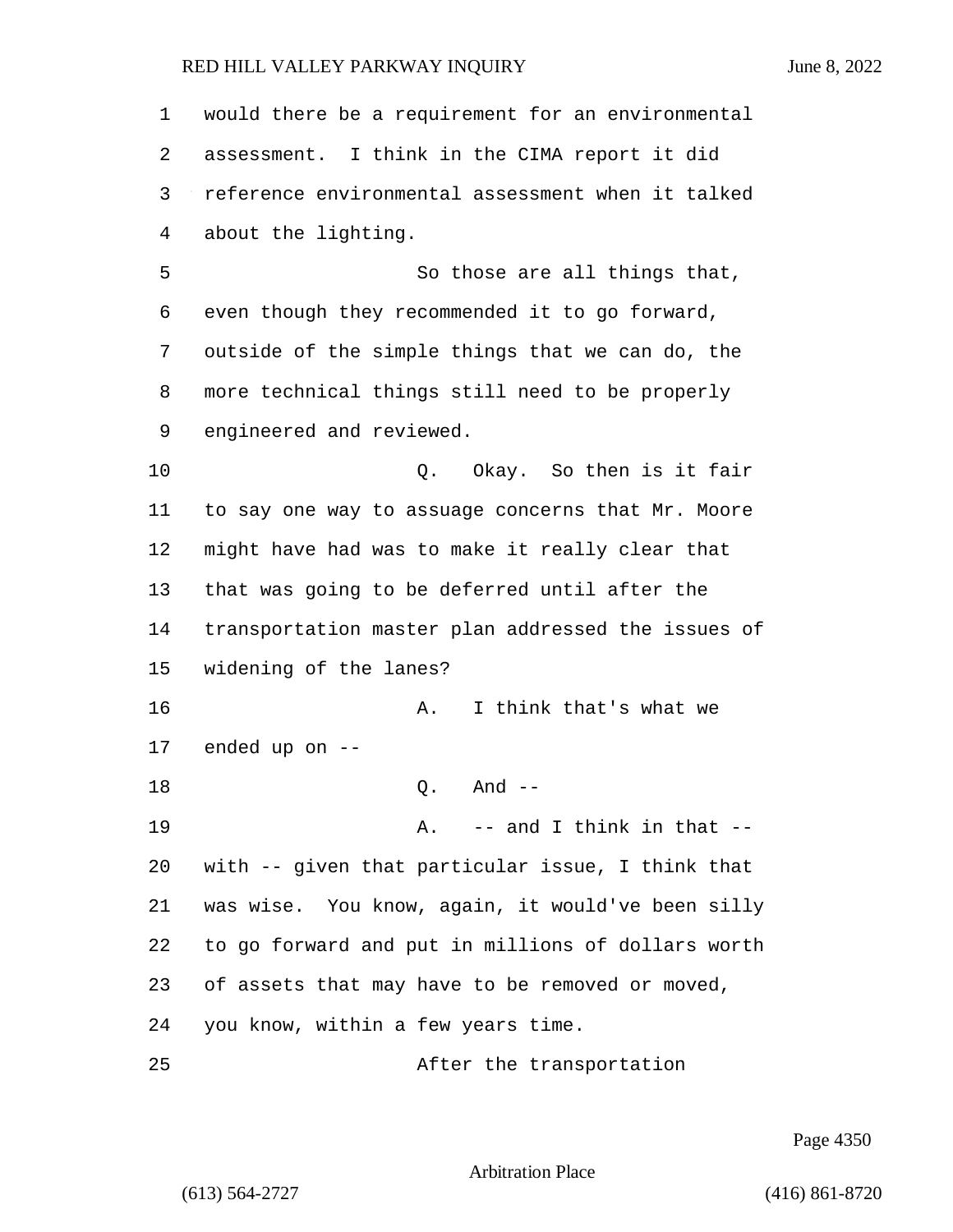| $\mathbf 1$    | master plan would've been completed and gone      |
|----------------|---------------------------------------------------|
| 2              | through its proper channels of review with, you   |
| 3              | know, the public and council and things like that |
| $\overline{4}$ | and received whatever approval was ultimately     |
| 5              | received, then there would be some indication in  |
| 6              | terms of what's the best path forward. Hopefully  |
| 7              | by that time, or close to that time, the initial  |
| 8              | things under the short-term part of the project   |
| 9              | would have been completed, or mostly completed.   |
| 10             | So, again, it deals with                          |
| 11             | mostly signage and things like that, vegetation,  |
| 12             | and I think it might have dealt with the rumble   |
| 13             | strip issue too which would have come out of      |
| 14             | operations, so those kinds of things.             |
| 15             | I think it was a logical path                     |
| 16             | forward given some of the uncertainty on the      |
| 17             | bigger picture at the time. And it would have     |
| 18             | given engineering additional time to kind of      |
| 19             | digest some of these issues.                      |
| 20             | Okay.<br>Q.                                       |
| 21             | But if the transportation<br>Α.                   |
| 22             | master plan had recommended adding additional     |
| 23             | lighting, then all those things would have had to |
| 24             | have been captured in the engineering design of   |
| 25             | those changes. So that would've been a good time, |

Page 4351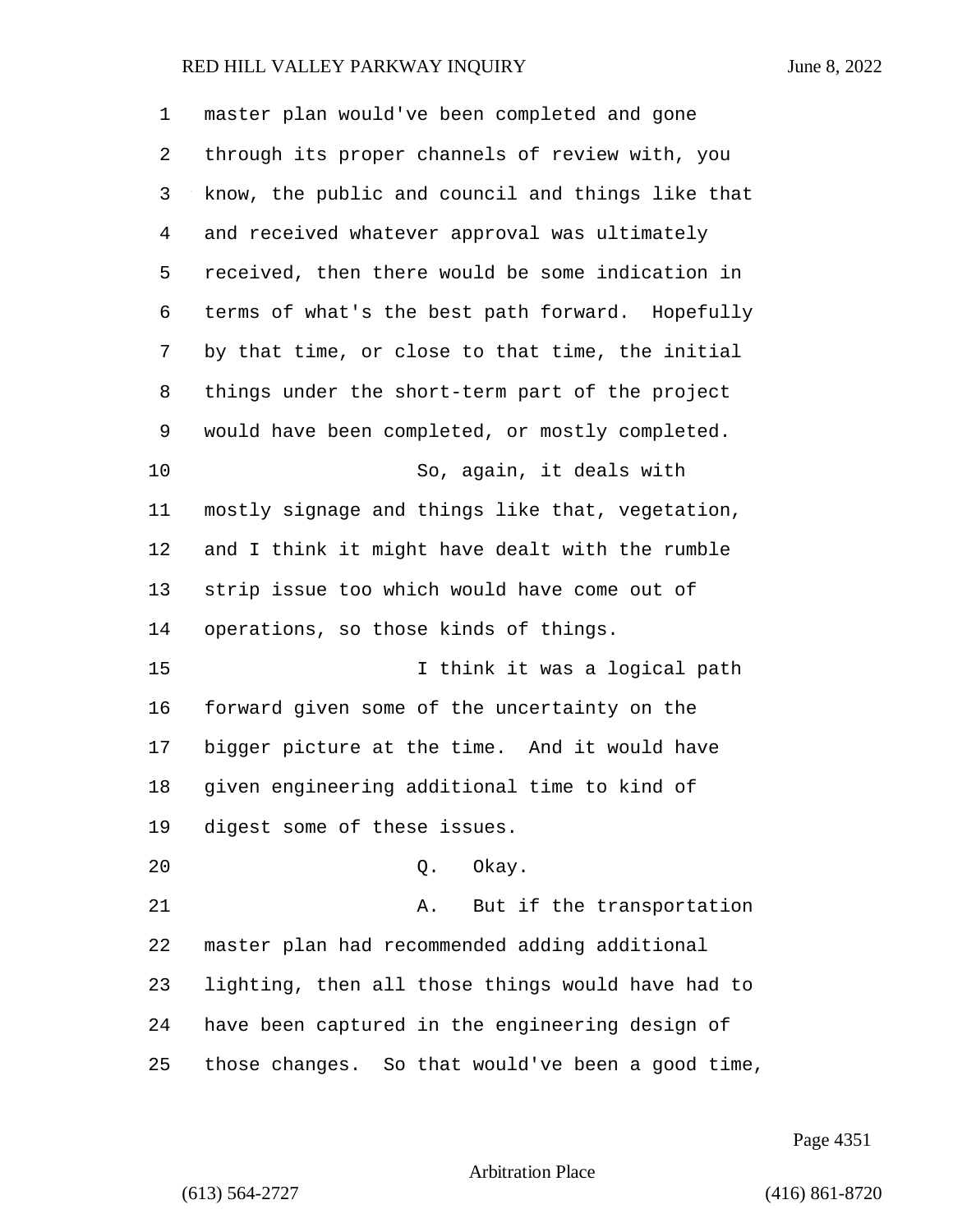| $\mathbf 1$ | at least in my opinion, to look at the details of  |
|-------------|----------------------------------------------------|
| 2           | those and the impacts of those. So that would      |
| 3           | have been future reports to council.               |
| 4           | I think with this                                  |
| 5           | particular -- well, I know with this particular    |
| 6           | project, it was always important for us to         |
| 7           | communicate back in terms of how things were       |
| 8           | progressing with council. They wanted it, and the  |
| 9           | public wanted to know as well. And so I don't      |
| 10          | think -- you know, I think we would have reported  |
| 11          | on those short-term results, and I think that the  |
| 12          | questions would have been, okay, here's where we   |
| 13          | are with the medium term and here's what we're     |
| 14          | looking at for the longer term. So this is the     |
| 15          | new schedule or priorities that we're recommending |
| 16          | as Public Works through to council. So that's      |
| 17          | typically how those things would move.             |
| 18          | Okay. And in this case<br>Q.                       |
| 19          | it also had the benefit of being able to defer     |
| 20          | potentially difficult discussions with Mr. Moore?  |
| 21          | Yeah. I don't know it<br>Α.                        |
| 22          | was -- well, that's fair, yes. But I don't think   |
| 23          | it would have ever changed the need to have those  |
| 24          | discussions.                                       |
| 25          | Okay.<br>Q.                                        |

Page 4352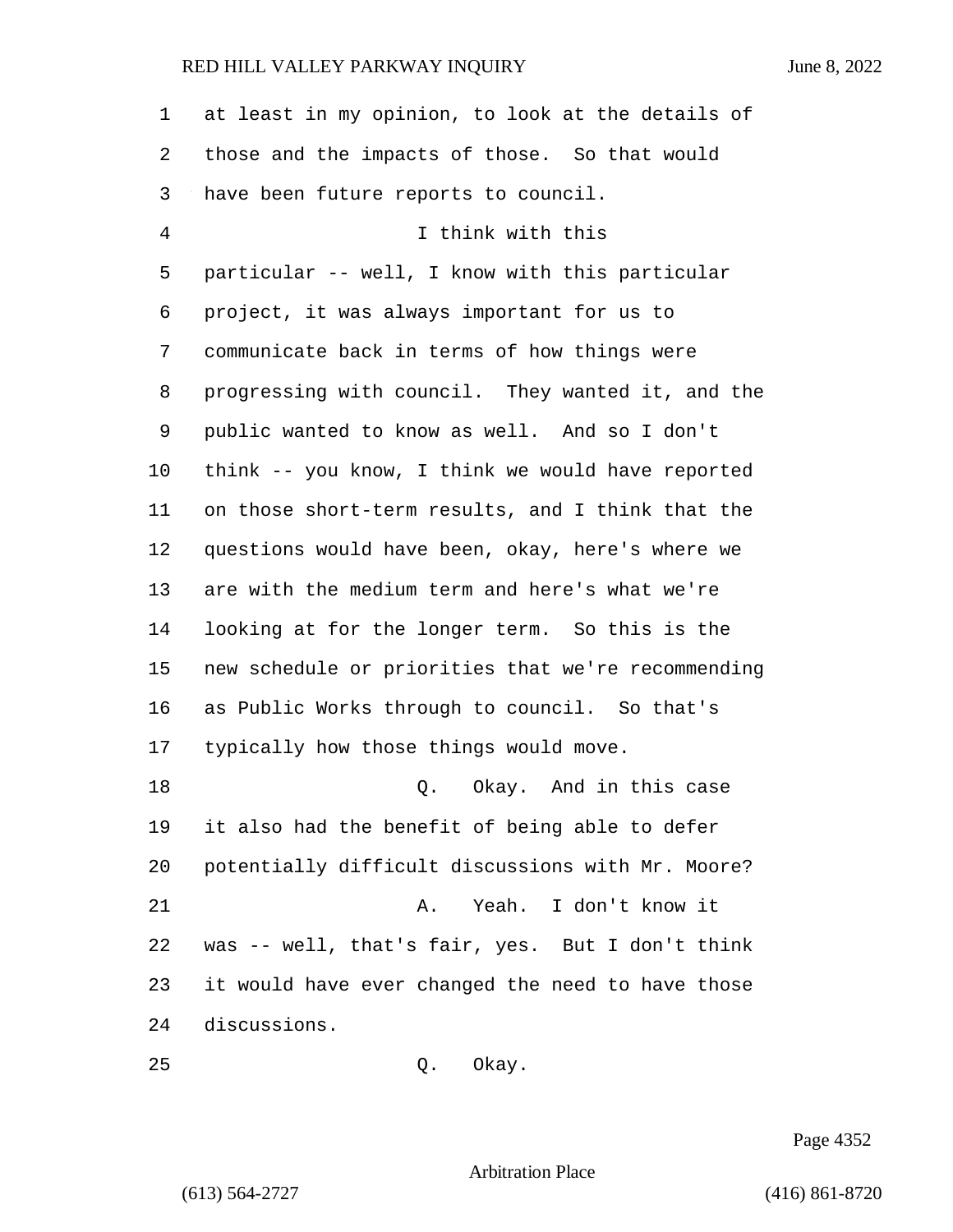1 A. You know, it's like --2 yeah, you know, certainly there would have to be 3 more work done. 4 Q. Okay. 5 I'm going to ask the Registrar 6 now to close that out and go to page 58, 7 paragraph 178, please. 8 So the staff report, as it is 9 well into its drafting, and there is some e-mails 10 that are circulating drafts. 11 Registrar, can you close that 12 and go to page 59 to see the rest of 178. Right 13 up at the top if you can call out -- yeah. That's 14 perfect. Thank you. So here, "Martin has 15 reviewed the report, is in agreement." (As read) 16 I'm going to go there in a 17 moment. 18 "Please have Geoff review and 19 approve. Note section under 20 legal implications Geoff to 21 comment after discussion with 22 legal." (As read) 23 So just on that point, was it

24 common practice to involve legal in recommendation

25 reports?

Page 4353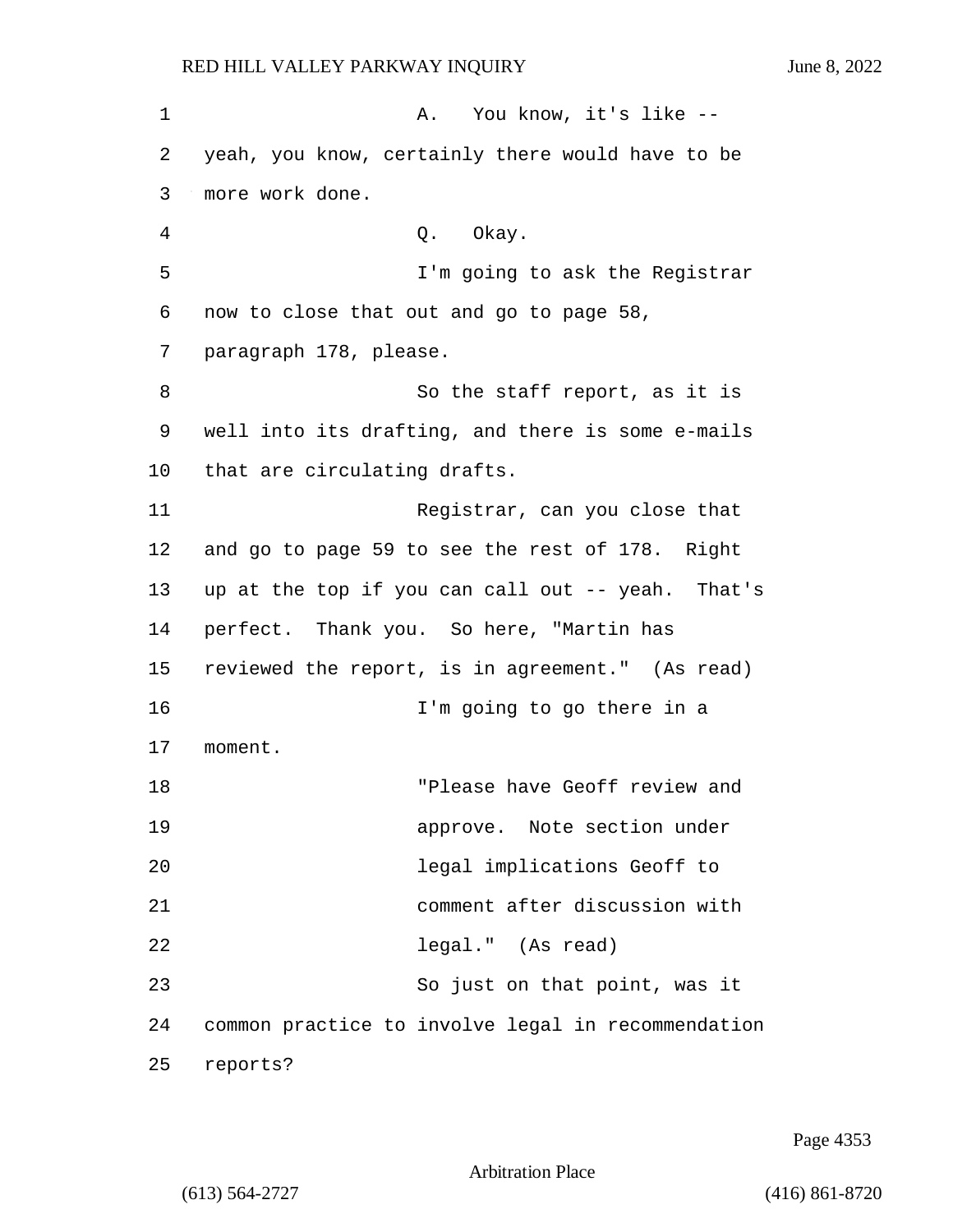| 1  | Only if there was a need<br>Α.                    |
|----|---------------------------------------------------|
| 2  | to.                                               |
| 3  | Okay.<br>Q.                                       |
| 4  | It's just the same as we<br>Α.                    |
| 5  | would involve finance if there was a need to      |
| 6  | involve finance, and probably with the -- some of |
| 7  | the concerns that had been raised publicly at the |
| 8  | time, it was probably good practice just to say,  |
| 9  | hey, what do you guys think, any thoughts or      |
| 10 | observations on it. And I think they gave us --   |
| 11 | from what I've read in the last few days, they    |
| 12 | gave some good comments back on how to structure  |
| 13 | things properly in the report itself.             |
| 14 | Okay.<br>Q.                                       |
| 15 | Registrar, you can close this                     |
| 16 | out. And I'll get into the actual report. The     |
| 17 | report is not actually attached to that e-mail,   |
| 18 | only the appendices are. You have some -- you'll  |
| 19 | see in the next paragraph some minor changes,     |
| 20 | including combining some of the tables and adding |
| 21 | a 25 percent contingency. Do you remember         |
| 22 | reviewing a draft staff report around this time   |
| 23 | and making these comments back to Mr. Ferguson?   |
| 24 | Likely I would have.<br>Α.<br>We                  |
| 25 | were probably trying to follow the same or a      |

Page 4354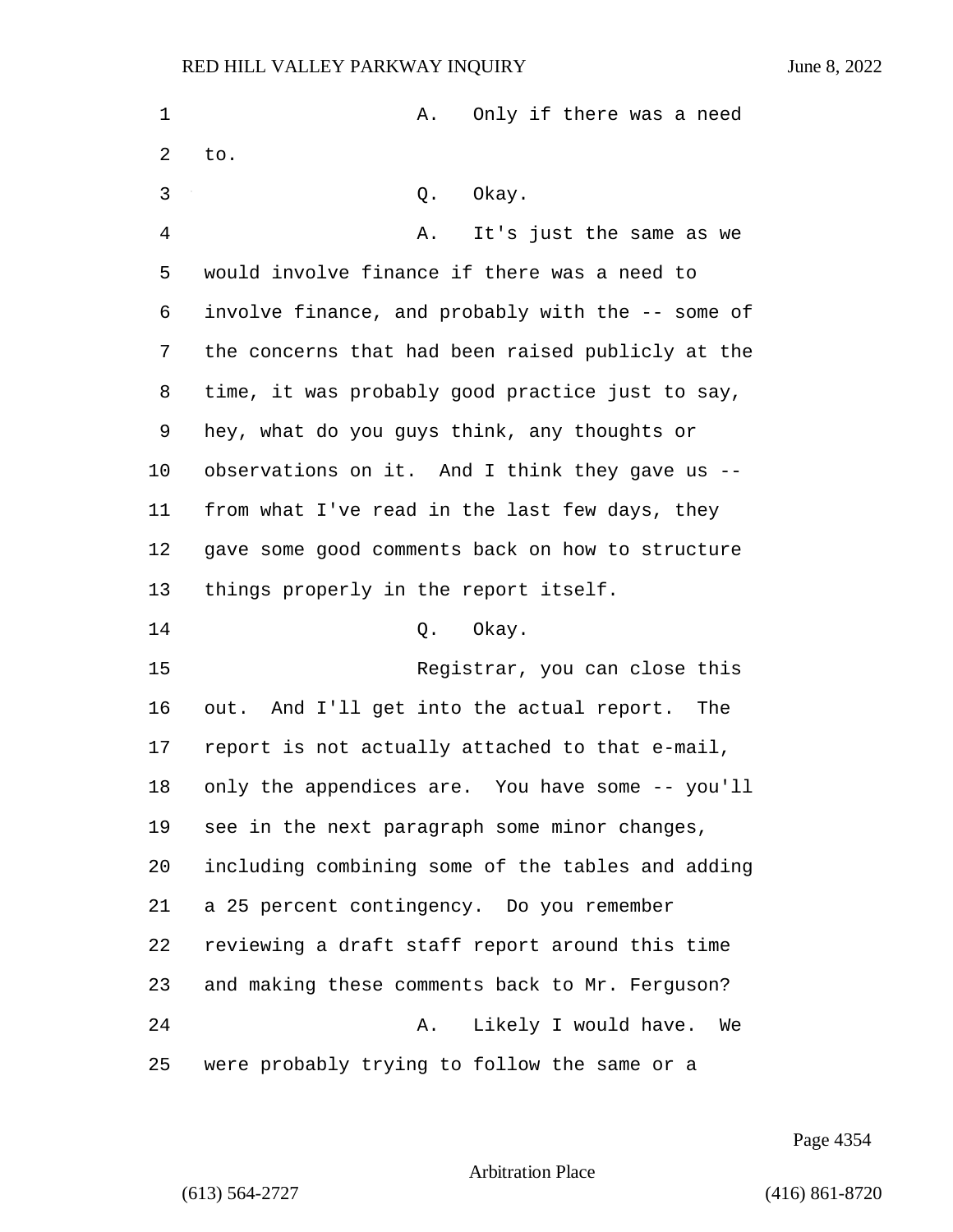| 1              | similar format to what we had done in 2013.        |
|----------------|----------------------------------------------------|
| $\overline{2}$ | Sure.<br>Q.                                        |
| 3              | Here's the stuff we can<br>Α.                      |
| 4              | do now short-term, and, again, the short-term for  |
| 5              | us was different than CIMA. Ours was the zero to   |
| 6              | two years; medium term for us was two to five      |
| 7              | years; and CIMA short-term was zero to five years. |
| 8              | So, again, we were trying to                       |
| 9              | move forward and -- in an actionable way for some  |
| 10             | of this stuff. We didn't want to sit on our        |
| 11             | hands. You know, I think it was something that     |
| 12             | council wanted to see in the public as well. So    |
| 13             | that's probably why we structured it this way.     |
| 14             | Okay.<br>Q.                                        |
| 15             | And the contingency would<br>Α.                    |
| 16             | have been probably because we just didn't know all |
| 17             | the costs at the time.                             |
| 18             | Sure. At this point,<br>Q.                         |
| 19             | just looking at your notes, the -- in fact I       |
| 20             | should probably bring it up just so you can see    |
| 21             | it.                                                |
| 22             | On the other image, Registrar,                     |
| 23             | can you bring up HAM52372.                         |
| 24             | So this is the appendix that                       |
| 25             | was attached to the e-mail that you then comment   |

Page 4355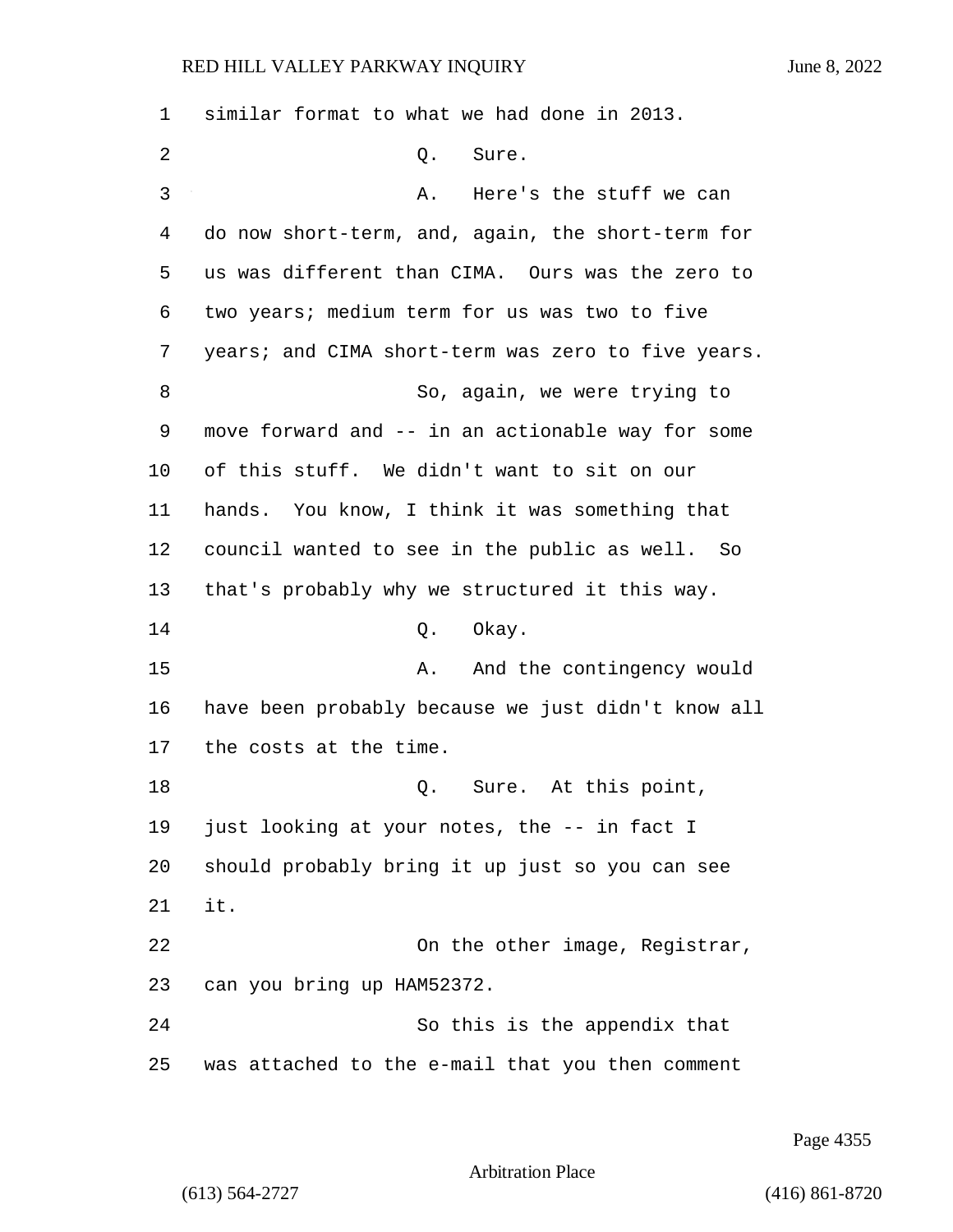1 on in paragraph 179. And you'll see at the top it 2 says: 3 "Short-term/medium-term 4 options and estimated costing 5 for the LINC and the Red 6 Hill." (As read) 7 And they're on the same page. 8 And one of your comments is the title, "Short-Term 9 Safety Options For Consideration and Estimated 10 Costing for Red Hill and the LINC." 11 So at this point, at least as 12 I see it, you're suggesting using the term 13 'options for consideration'? 14 A. Yeah. I think that -- 15 Q. It's not a huge 16 difference. I just -- that's -- is that -- is 17 that your -- 18 A. Yeah. I don't know where 19 that came from in the end, but that's ultimately 20 what we went with in the report, wasn't it? 21 Q. Yeah. Options for 22 consideration is language that Mr. Moore had 23 suggested using. 24 A. Okay.

25 Q. Were you aware of that?

Page 4356

Arbitration Place

(613) 564-2727 (416) 861-8720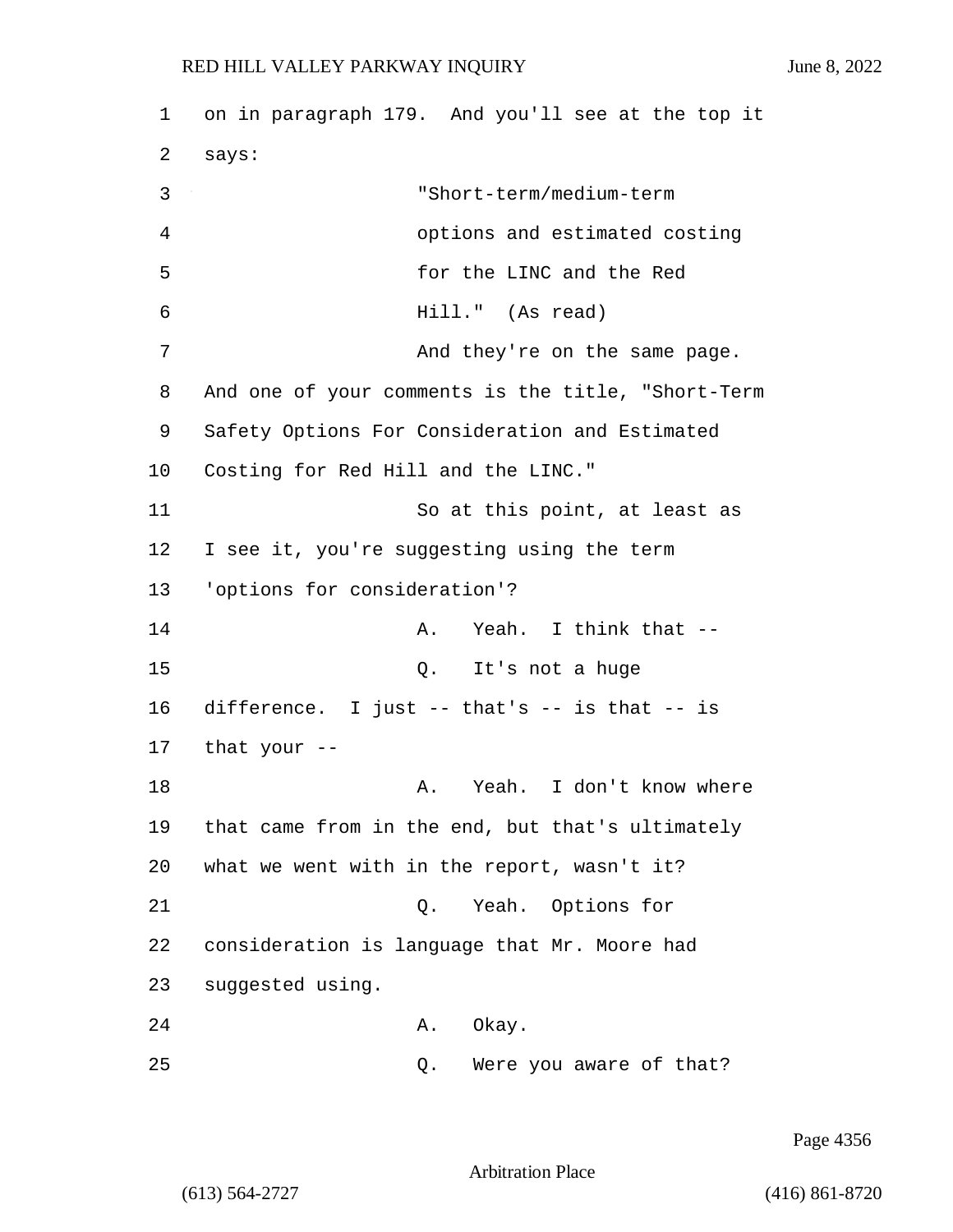1 A. I think I'm aware of it from discussions last couple days. If you had asked me before that, I wouldn't have remembered -- 5 Q. Okay. 6 A. -- who said it or where it came from. 8 Q. Fair enough. Did you have any concerns with using the phrasing 'options for consideration' when the CIMA report spoke about their recommendations? 12 A. I guess it would depend on what context it was. You know, if it was -- in some cases where an option would have been identified -- some of these things you know and you can just go ahead and do. Some things you might need to do a little bit more work and study on to, you know, finalize them and move forward with. (Indiscernible) speed study and consider variable speed limiting system. So I assume that's like a speed camera. 22 There another one in here that kind of -- the slippery when wet rain activated flashing beacon. So that's an estimated cost. It would have been something that we would've had to

Page 4357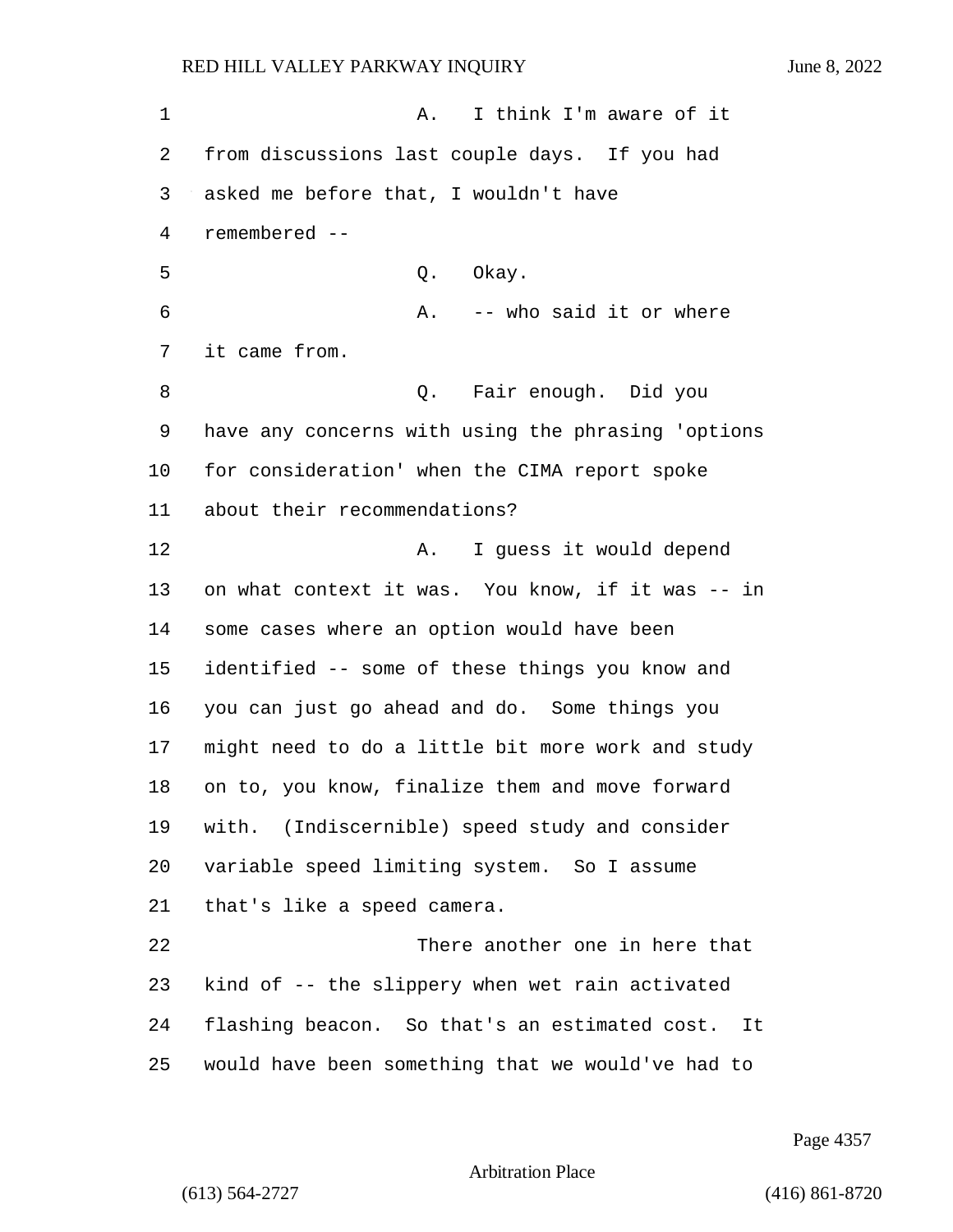| 1  | do, you know, more work on it and study, but it    |
|----|----------------------------------------------------|
| 2  | doesn't mean we wouldn't have done it.             |
| 3  | Right.<br>Q.                                       |
| 4  | Medium term was delayed<br>Α.                      |
| 5  | anyways but                                        |
| 6  | I'm going to suggest to<br>Q.                      |
| 7  | you that CIMA as a consultant makes                |
| 8  | recommendations. From a number of different        |
| 9  | options that they might consider as                |
| 10 | countermeasures, they recommend particular options |
| 11 | to staff. Whether staff accept those options or    |
| 12 | those recommendations or not is a different thing, |
| 13 | but that's what they are doing; they're            |
| 14 | recommending.                                      |
| 15 | Recommending options,<br>Α.                        |
| 16 | that's good terminology.                           |
| 17 | And then the staff who<br>Q.                       |
| 18 | have some safety experience, they recommend maybe  |
| 19 | the same options, maybe different options, to      |
| 20 | council or to the Public Works committee to have   |
| 21 | completed.                                         |
| 22 | Right.<br>Α.                                       |
| 23 | Do you view the term<br>Q.                         |
| 24 | options for consideration as softer and less       |
| 25 | directive than recommendations?                    |

Page 4358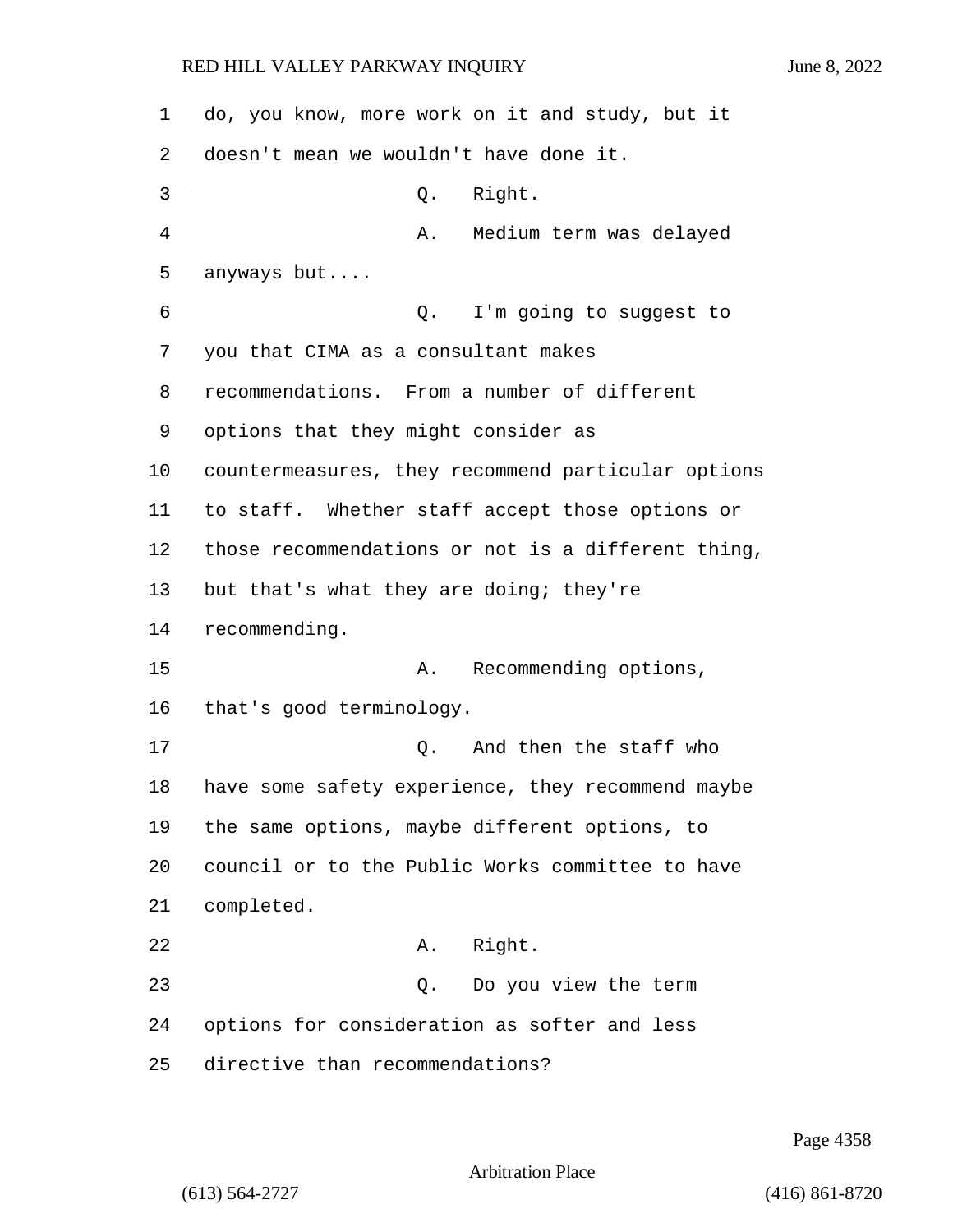1 A. I quess it could be viewed that way. It would depend on what verbiage was around it. You know, options to implement would be okay by me. Options for implementation or options for review or further review, that would have been okay. Options for consideration, yeah, it probably could have been a little stronger. 9 Q. Okay. 10 Registrar, this document, HAM52372 hasn't been marked as an exhibit, and it's not in the overview document, so I think we should mark that as the next exhibit which by my count is Exhibit 66. 15 A. Is this what was in the final report? 17 Q. No, this is just a draft. This is a draft that went to you for your comment? 19 A. Yeah. I always look towards what we ultimately end up saying because there's a lot of back and forth with drafts. 22 Q. Of course and we'll get 23 there. 24 A. You know, like I see a mistake in the midterm stuff here where we said

Page 4359

Arbitration Place

(613) 564-2727 (416) 861-8720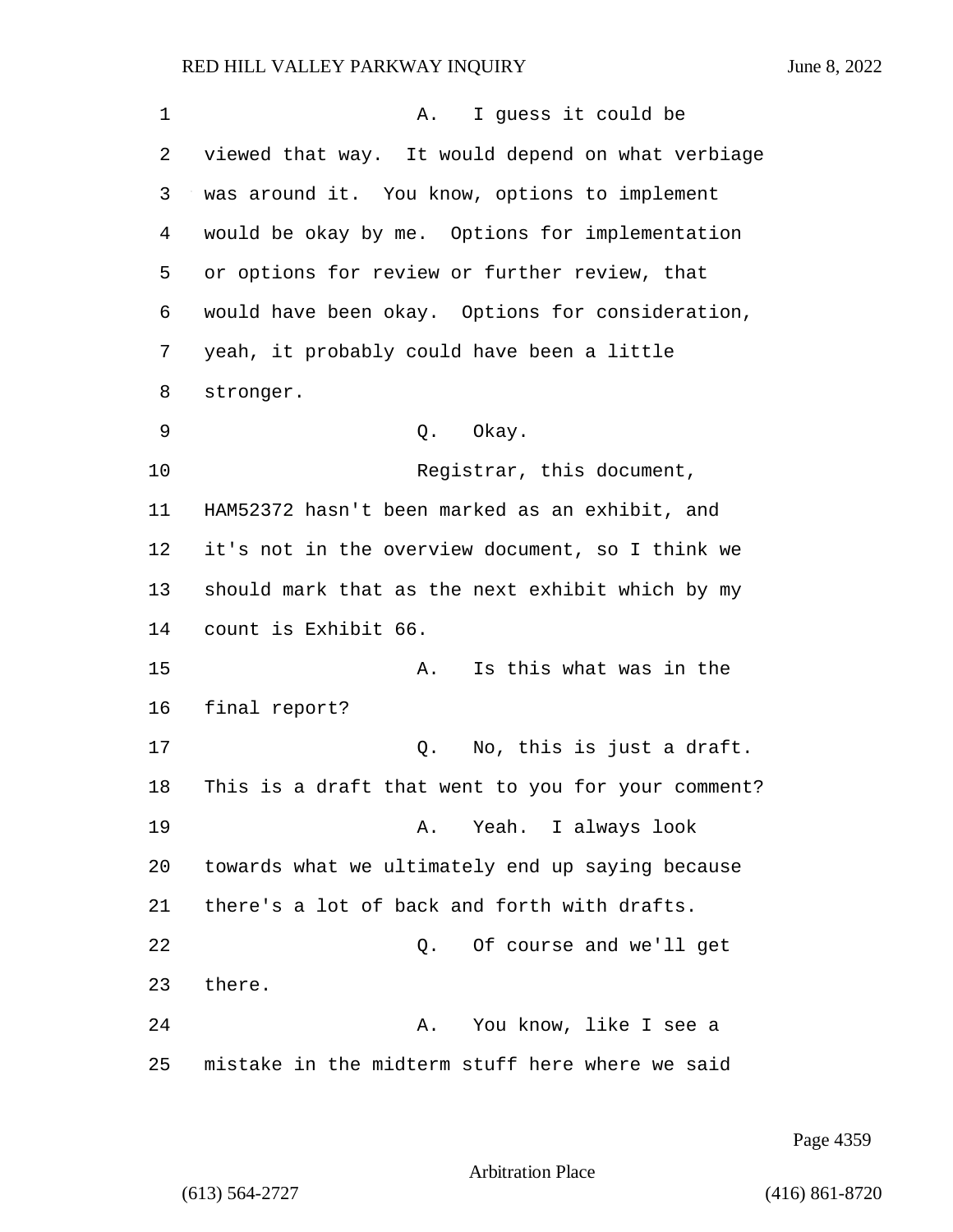| 1              | zero to five years. You know, did we adjust that |
|----------------|--------------------------------------------------|
| 2              | in the final report to say two to five years     |
| 3              | because that's what it should have been.         |
| $\overline{4}$ | I actually did have a<br>Q.                      |
| 5              | question about that.                             |
| 6              | EXHIBIT NO. 66: Short                            |
| 7              | Term/Medium Term Options & Estimated Costing for |
| 8              | LINC and RHVP; HAM52372.                         |
| 9              | BY MS. LAWRENCE:                                 |
| 10             | Q. You said internally your                      |
| 11             | short-term is zero to two years, you medium term |
| 12             | is two to five years and your long-term, I think |
| 13             | you said, is over five years; is that right?     |
| 14             | Α.<br>Yes.                                       |
| 15             | And is there some --<br>Q.                       |
| 16             | That's what we had come<br>Α.                    |
| 17             | across for this particular project.              |
| 18             | Okay.<br>Q.                                      |
| 19             | That's how we structured<br>A.                   |
| 20             | it in 2013, so I think that was the intent, you  |
| 21             | know, to kind of follow in that path.            |
| 22             | Q. Sure. Did you ever                            |
| 23             | communicate that back to -- up to Public Works   |
| 24             | committee that that was the timelines that you   |
| 25             | were using?                                      |

Page 4360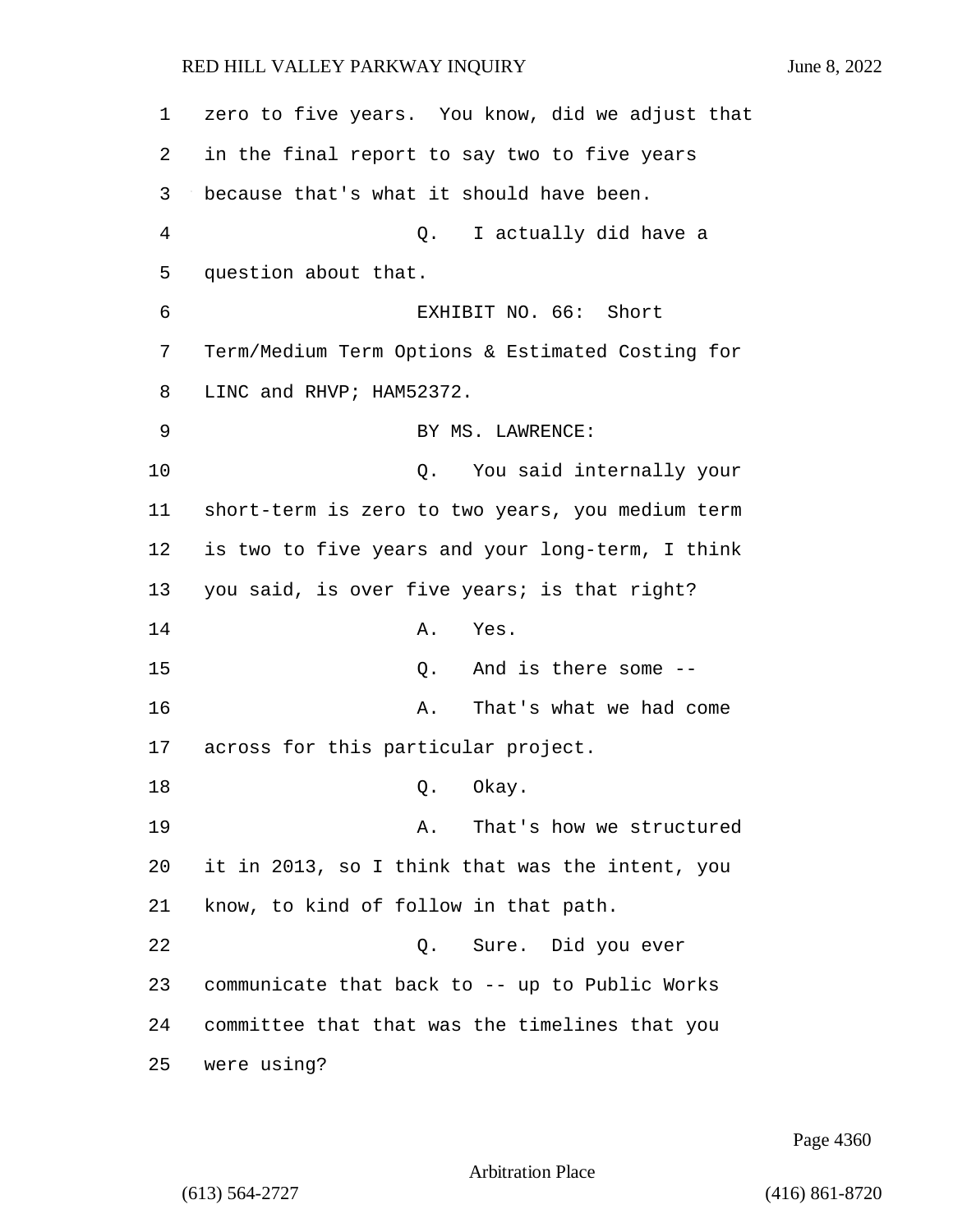| 1  | It would have been in the<br>А.                   |
|----|---------------------------------------------------|
| 2  | report.                                           |
| 3  | Okay.<br>Q.                                       |
| 4  | As you see here, and<br>А.                        |
| 5  | hopefully we corrected the medium term on the     |
| 6  | final report at least that still gives a range in |
| 7  | terms of what we're looking at.                   |
| 8  | You can close down the<br>Q.                      |
| 9  | HAM document, Registrar, and if you can go in the |
| 10 | OD to page 60, and if you can call out 183,       |
| 11 | please. Thank you.                                |
| 12 | So here Mr. Ferguson e-mailed                     |
| 13 | Mr. Malone at the -- at CIMA, and he attached a   |
| 14 | revised version of the draft staff report. So not |
| 15 | the CIMA report, but the City staff report, and   |
| 16 | said:                                             |
| 17 | "Further to my call, here's                       |
| 18 | the report we have compiled                       |
| 19 | for PWC." (As read)                               |
| 20 | And he says:                                      |
| 21 | "With respect to the reports,                     |
| 22 | we are asking that the wording                    |
| 23 | that states recommendations be                    |
| 24 | changed to option for                             |
| 25 | consideration."                                   |

Page 4361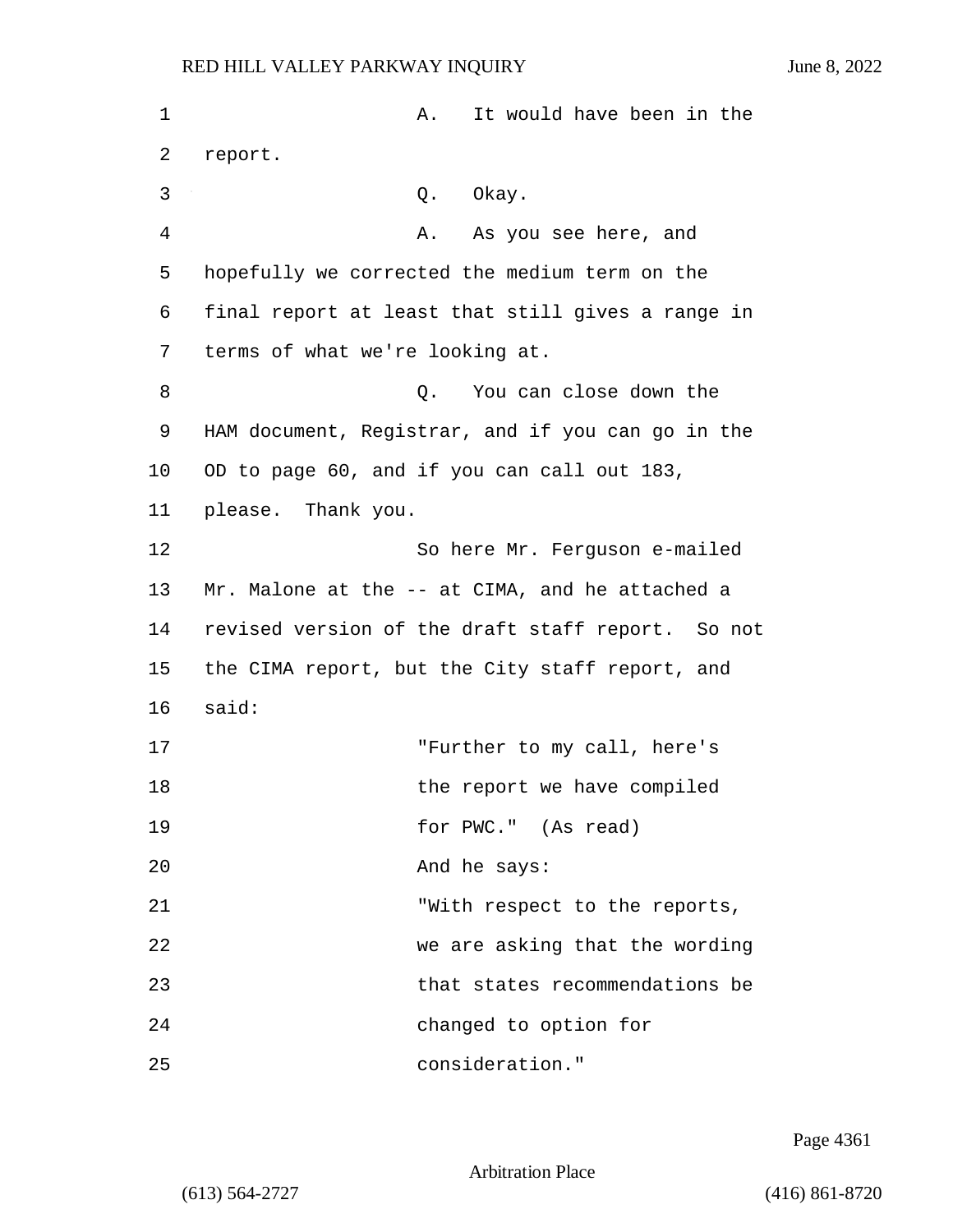1 Were you aware that 2 Mr. Ferguson asked CIMA to make language changes 3 within its report? 4 A. I don't recall. I know 5 there was some done from discussion the last few 6 days, but I don't recall at the time whether I saw 7 this or not. 8 and in the third g. Okay. And in the third 9 paragraph he also says: 10 "You will see in the 11 attachment I have identified 12 short-term options and 13 **13** long-term options. Could the 14 reports have a similar 15 layout?" (As read) 16 A. Yeah, to me that's fine. 17 We're not asking to change the recommendations. 18 Q. Okay. 19 A. Just saying, you know, 20 can you structure it so it can be followed easier. 21 Q. Okay. I'm going to 22 suggest to you that -- so the staff report has 23 those appendices that we were just looking at 24 where it has the short term and medium term. 25 A. Right.

Page 4362

Arbitration Place

(613) 564-2727 (416) 861-8720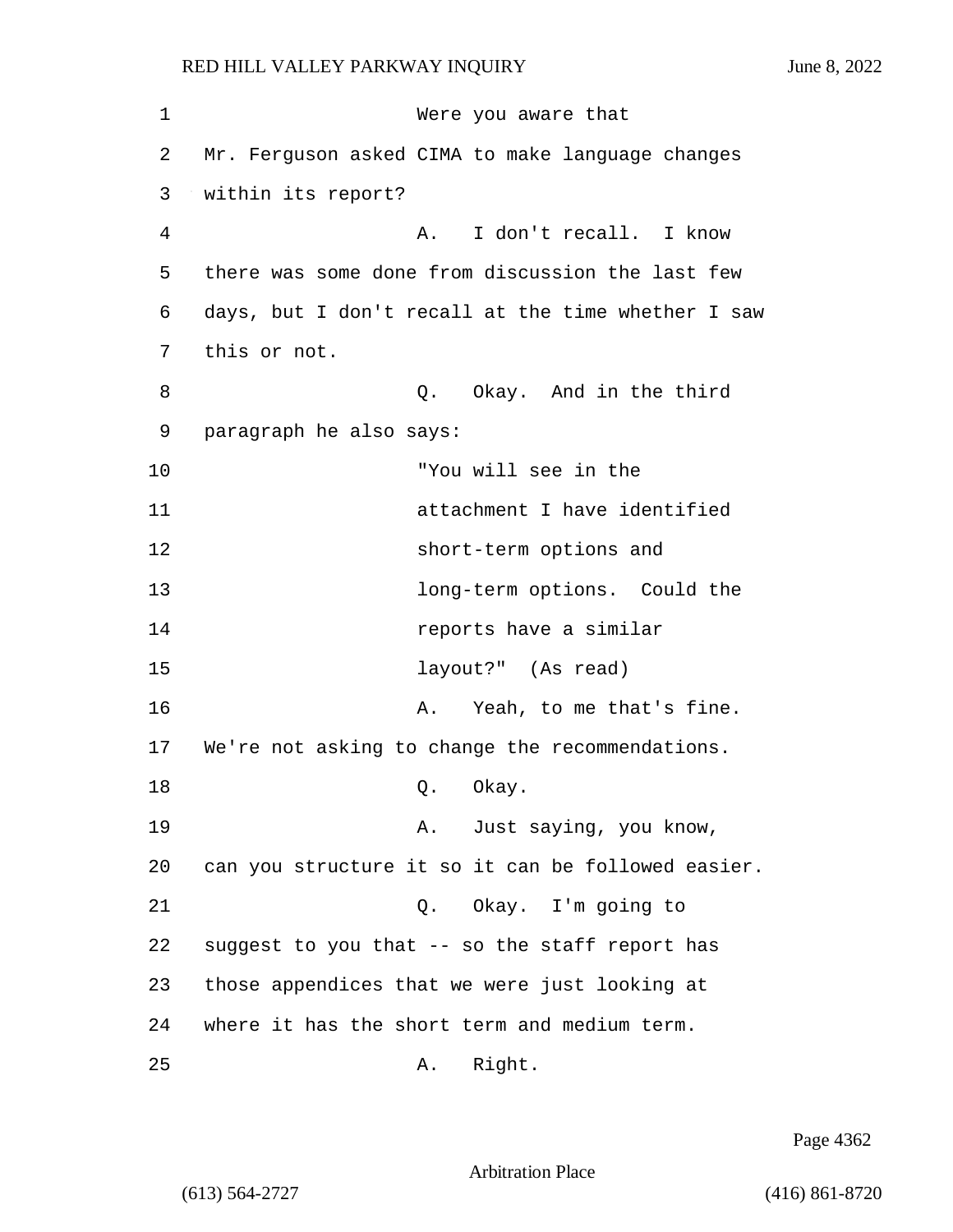1 Q. I'm going to suggest to 2 you that CIMA took this e-mail as a request to 3 change the friction testing recommendation which 4 they had as short term to medium term, and they 5 assessed that and decided not to do it. Was that 6 under your direction that Mr. Ferguson make such 7 an ask? 8 A. No. But for 9 clarification for me, please, when CIMA 10 recommended it -- so you said they recommended it 11 for the medium term? 12 O. No, they recommended it 13 for the short term? 14 A. And their short term was 15 zero to five years. Was that not correct? 16 Q. That's right. 17 A. So our medium term was 18 two to five years, so technically it's the same 19 kind of timeframe. 20 Q. I understand. That's not 21 my question. My question is, did you direct 22 Mr. Ferguson to ask CIMA -- 23 A. No. 24 Q. -- to make a change 25 within their report to reference --

Page 4363

Arbitration Place

(613) 564-2727 (416) 861-8720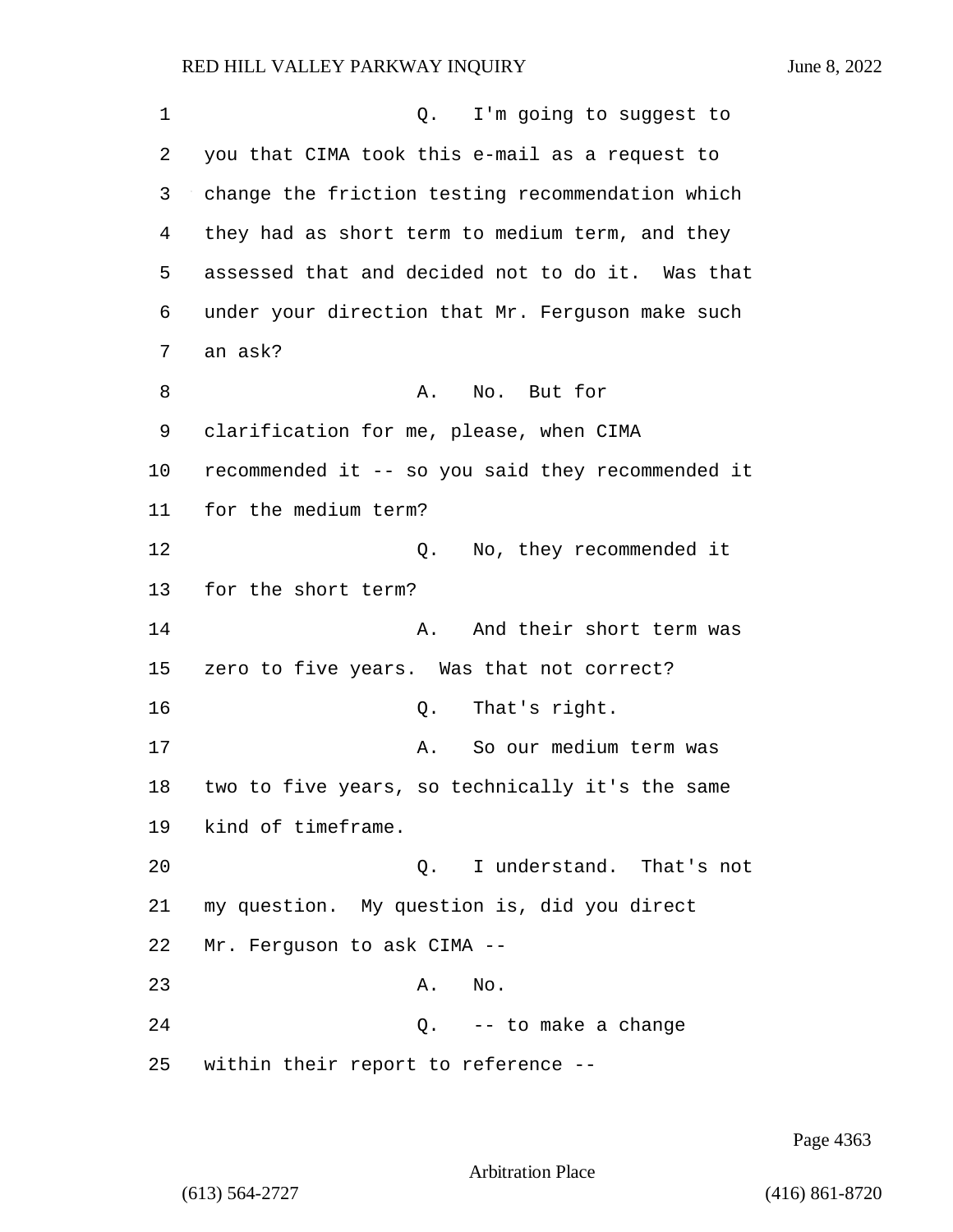1 A. No. 2 Q. -- medium term? 3 A. I don't believe so. 4 Q. Okay. Okay. 5 Let's go to HAM24700, please. 6 A. So this is a draft as 7 well, right? 8 Q. So this is the -- as I 9 understand it, the final version that Ms. Harbin, 10 who is your assistant; is that right? 11 A. Yes, she was at the time. 12 Q. That -- she sent what was 13 your sort of final version to Mr. Moore? 14 **A.** For his review. Okay. 15 Q. For his review. 16 A. Now, I don't believe this 17 was the final version. I think the final version 18 was signed off by Mr. Davis. I could be 19 incorrect, but it's probably -- I think he would 20 have, and I don't know -- just as a -- flagged 21 for, you know, everybody look at, was there any 22 changes between this report and what ultimately 23 went to committee. And that -- just so we make 24 sure we're looking at apples to apples. 25 Q. Sure.

Page 4364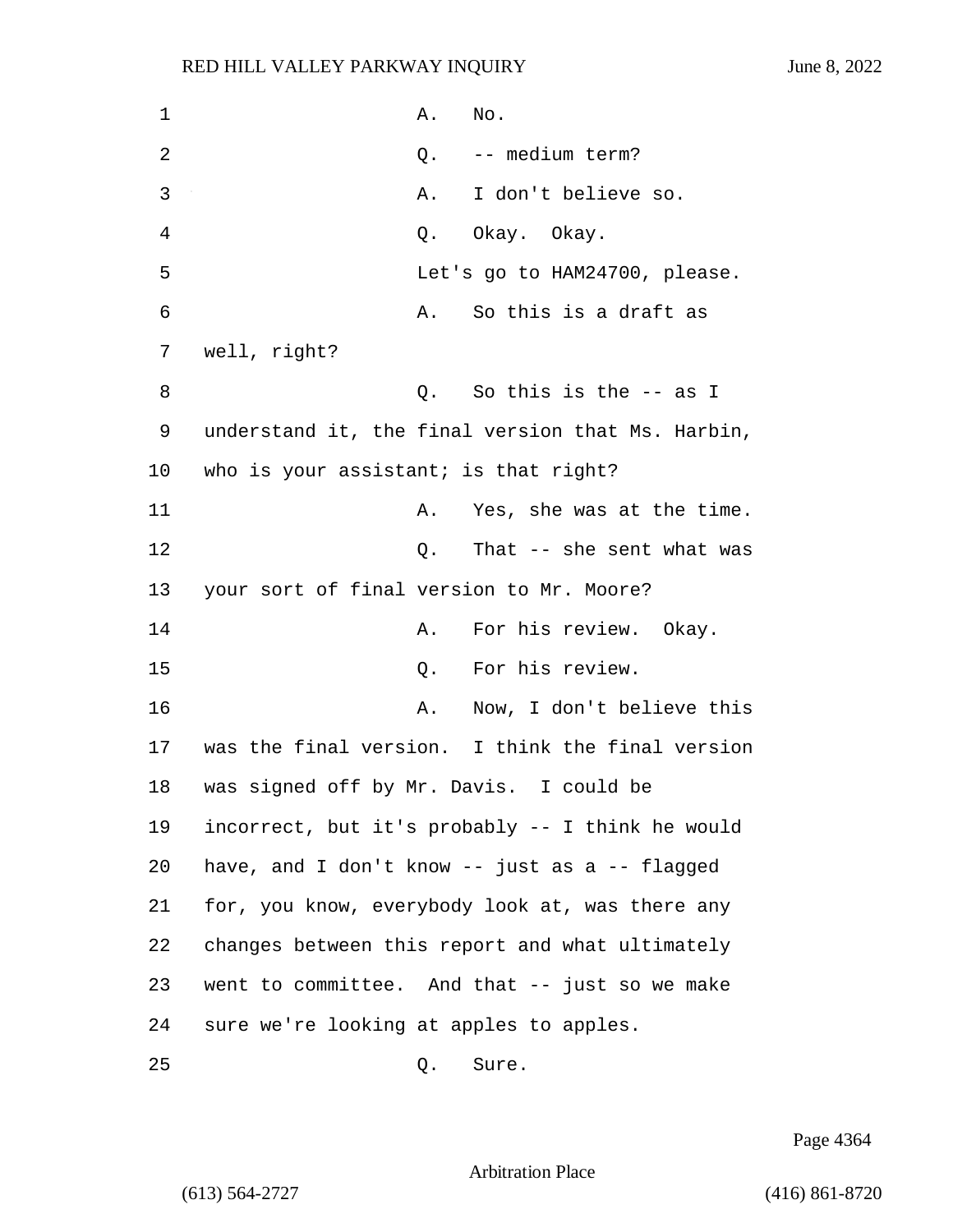1 Registrar, can you bring up 2 the first and second page -- first and second 3 image, please. Okay. 4 So this is -- it's quite a 5 lengthy staff report; it's eight pages. And just 6 looking at the recommendations sections first. 7 Registrar, if you can call out 8 the recommendations. Okay. 9 So the first recommendation 10 (indiscernible) the general manager implement all 11 the safety options on -- in appendix A -- and 12 we'll go to that appendix A in a moment -- from 13 the red light camera reserve. 14 A. Okay. 15 C. The second is that: 16 "The design with request to 17 medium and long-term items in 18 appendix B will be deferred 19 pending the outcome of the 20 transportation master plan." 21 (As read) 22 And I think you gave some 23 evidence about that being the approach that you 24 thought would be prudent.  $25$  A. Yes.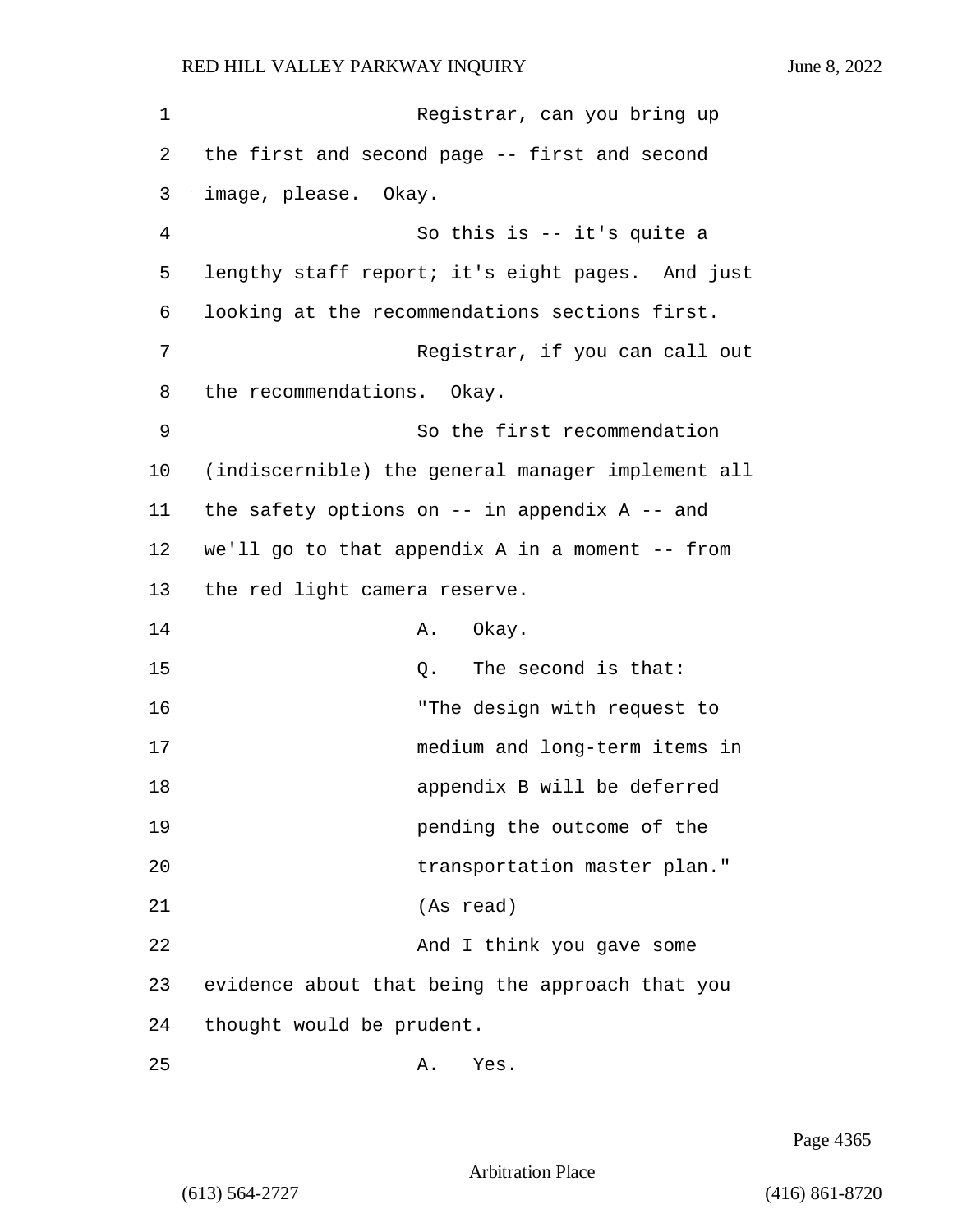| 1  | And then there's the --<br>Q.                      |
|----|----------------------------------------------------|
| 2  | that the police undertake some speed and           |
| 3  | aggressive driving enforcement and that the report |
| 4  | go to the joint stewardship board.                 |
| 5  | Hm-hmm.<br>Α.                                      |
| 6  | Q. Registrar, can you close                        |
| 7  | that down, and can you go to $-$ -                 |
| 8  | Well, before we leave<br>Α.                        |
| 9  | that $-$                                           |
| 10 | Q.<br>Sure.                                        |
| 11 | A. -- if you look at                               |
| 12 | recommendation A.                                  |
| 13 | Yes.<br>Q.                                         |
| 14 | Not to be too picky, but<br>Α.                     |
| 15 | if in the recommendations, you know, it was        |
| 16 | requested that the GM implement the short-term     |
| 17 | measures in appendix A, the word "option" is less  |
| 18 | of an issue because it's already saying in there   |
| 19 | that, you know, the direction is to implement      |
| 20 | those.                                             |
| 21 | Sure.<br>Q.                                        |
| 22 | That list of options that<br>Α.                    |
| 23 | were identified would be based on council          |
| 24 | approval. This would be, you know, something we    |
| 25 | would have to do.                                  |

Page 4366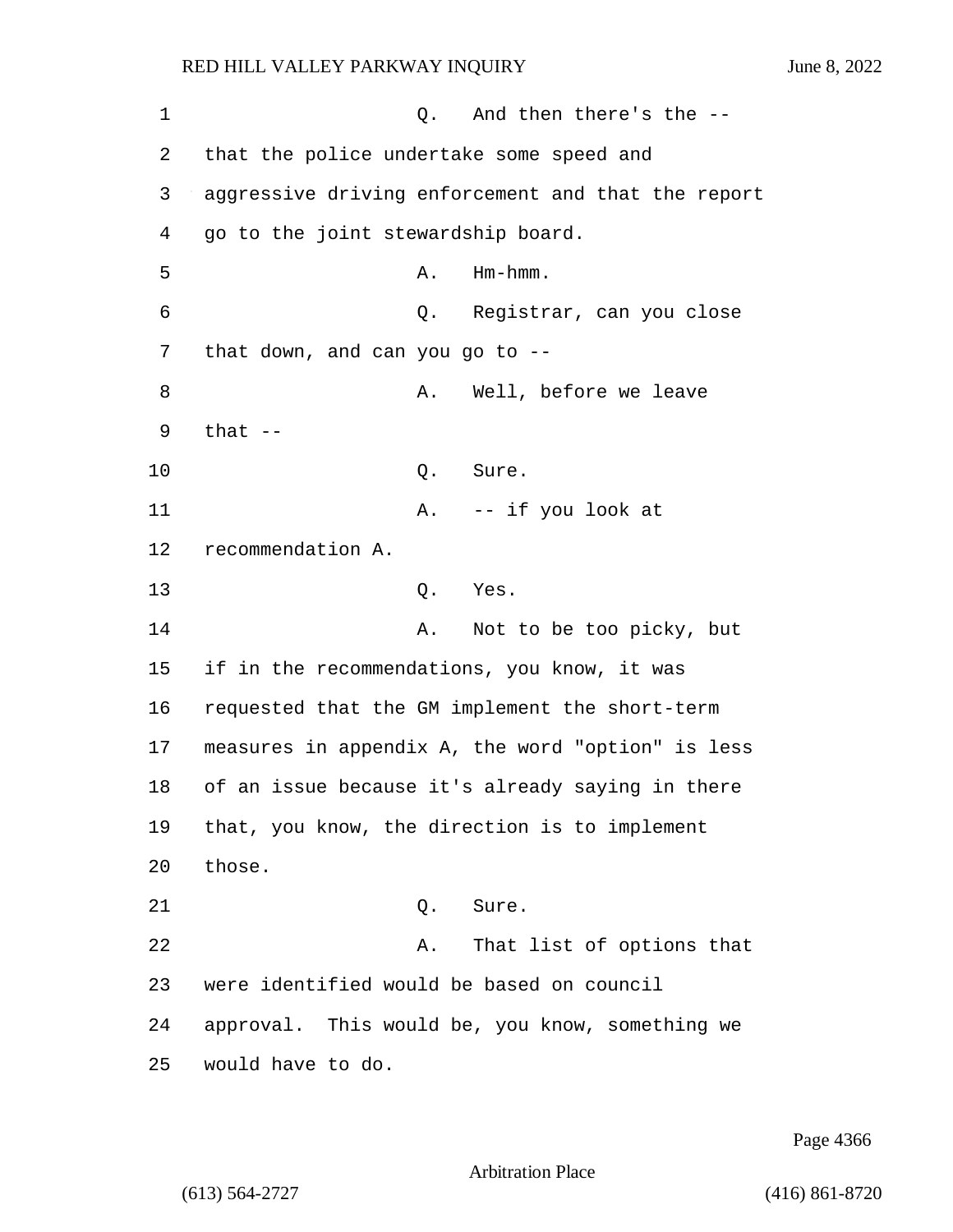1 Q. Okay. Let's go to 2 appendix A. 3 Sorry, I think -- Registrar, I 4 think you actually need to go to a different doc 5 ID for that, which is 24701. There we go. 6 So this is the appendix that's 7 attached. 8 A. Okay. So that's the last 9 draft we looked at. 10 Q. Exactly. So it's been 11 revised, and it's just the short-term options now, 12 and it has estimated costs. It has your 13 contingency to add in, and it has at the top 14 "short-term option zero to two years." 15 A. Okay. 16 Q. And then can we go to, 17 Registrar, 24702. 18 This is appendix B and it has 19 short-term options. It now says two to five 20 years -- 21 A. Oh, we fixed it. 22 Q. -- and long-term options 23 six-plus. And you'll see that under the 24 medium-term options it says "conduct pavement 25 friction testing"?

Page 4367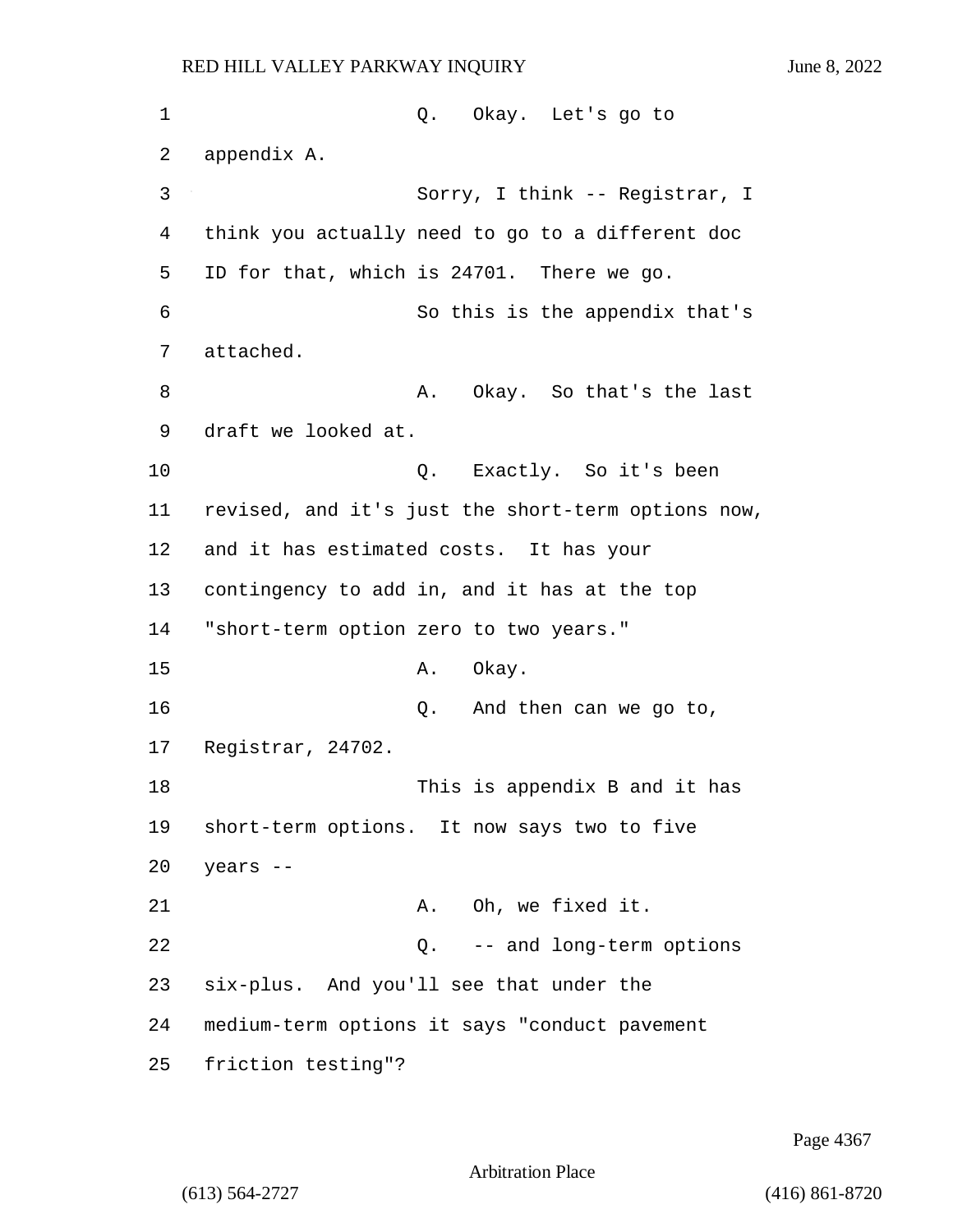| 1  | $Hm-hmm$ .<br>Α.                                   |
|----|----------------------------------------------------|
| 2  | How did conduct pavement<br>Q.                     |
| 3  | friction testing end up as a recommendation to --  |
| 4  | or pardon me, an option to occur in the two- to    |
| 5  | five-year range?                                   |
| 6  | I think it's still<br>Α.                           |
| 7  | consistent with what CIMA's recommendations        |
| 8  | were --                                            |
| 9  | Mr. Lupton, I don't want<br>Q.                     |
| 10 | to interrupt you, but that wasn't my question.     |
| 11 | Oh, I'm sorry.<br>Α.                               |
| 12 | My question is, how did<br>Q.                      |
| 13 | it end up as a medium-term option? What was the    |
| 14 | process to get it into a medium-term option on     |
| 15 | this staff report?                                 |
| 16 | I don't recall<br>Α.                               |
| 17 | specifically, but it would've been something that  |
| 18 | would have been conveyed through -- from           |
| 19 | engineering because that would have been on --     |
| 20 | based on their timelines. We wouldn't dictate      |
| 21 | what their timeline should be without their buy-in |
| 22 | or, you know, comments in terms of what that       |
| 23 | should be.                                         |
| 24 | Okay.<br>Q.                                        |
| 25 | Is that what you're<br>Α.                          |

Page 4368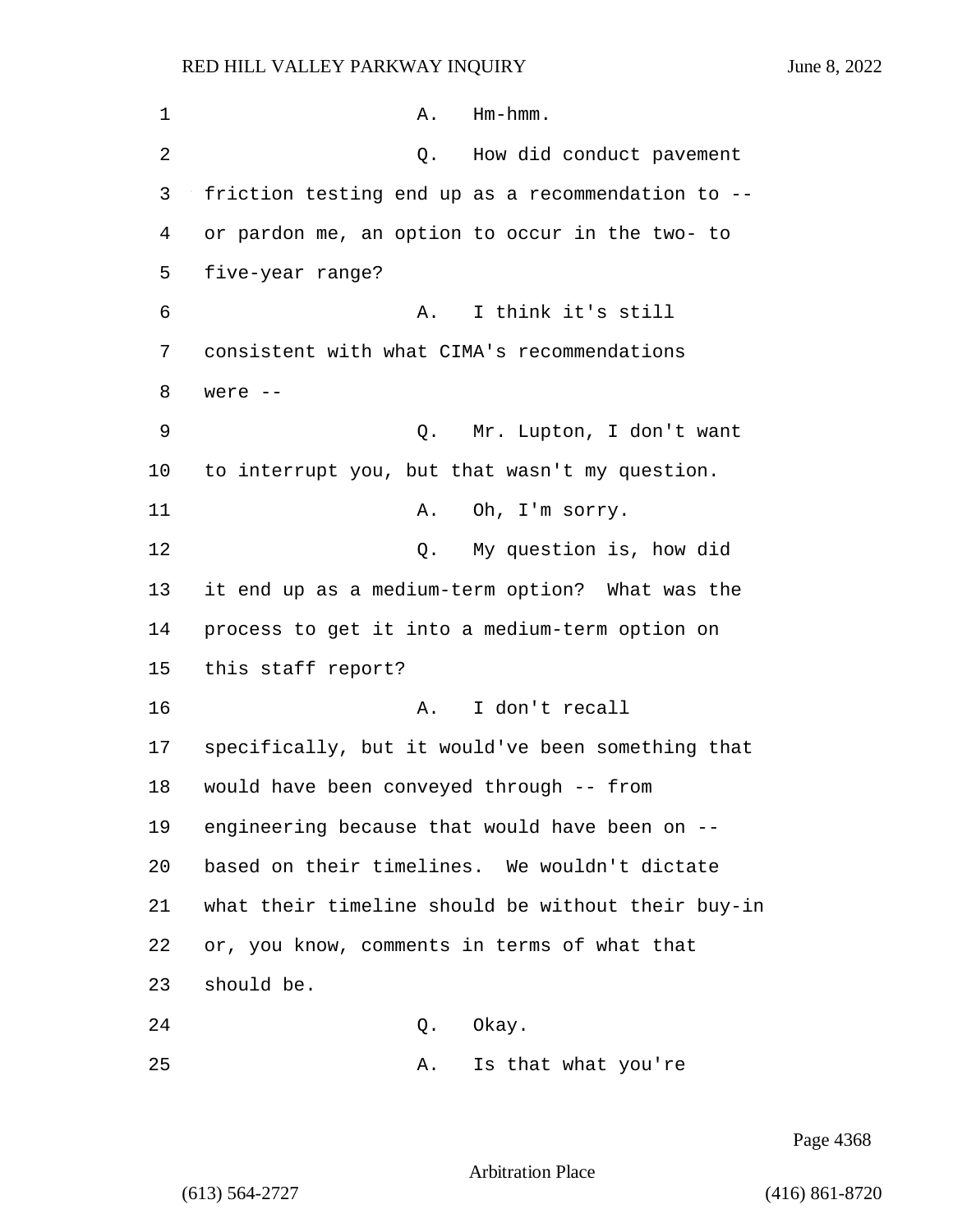1 looking for? 2 Q. Yeah. I was looking 3 internally the process. That's helpful. 4 A. Okay. 5 Q. So you don't remember, 6 but you wouldn't have put it on in here like this 7 without approval from Mr. Moore; is that fair? 8 A. Correct. 9 Q. Okay. 10 A. And if he had a big 11 problem with it, he would have expressed it. 12 O. Sure. Do you recall 13 whether he asked you to move it from the zero to 14 two-year range to the two- to five-year range? 15 A. I do not recall. 16 Q. Okay. 17 Registrar, can you bring up 18 2700, the first page, side-by-side to this one. 19 Thank you. 20 So looking again at 21 recommendation B, am I correct here that friction 22 testing as a medium-term option doesn't need to 23 occur until and pending the outcome of the 24 transportation master plan? 25 A. Based on this, yes,

Page 4369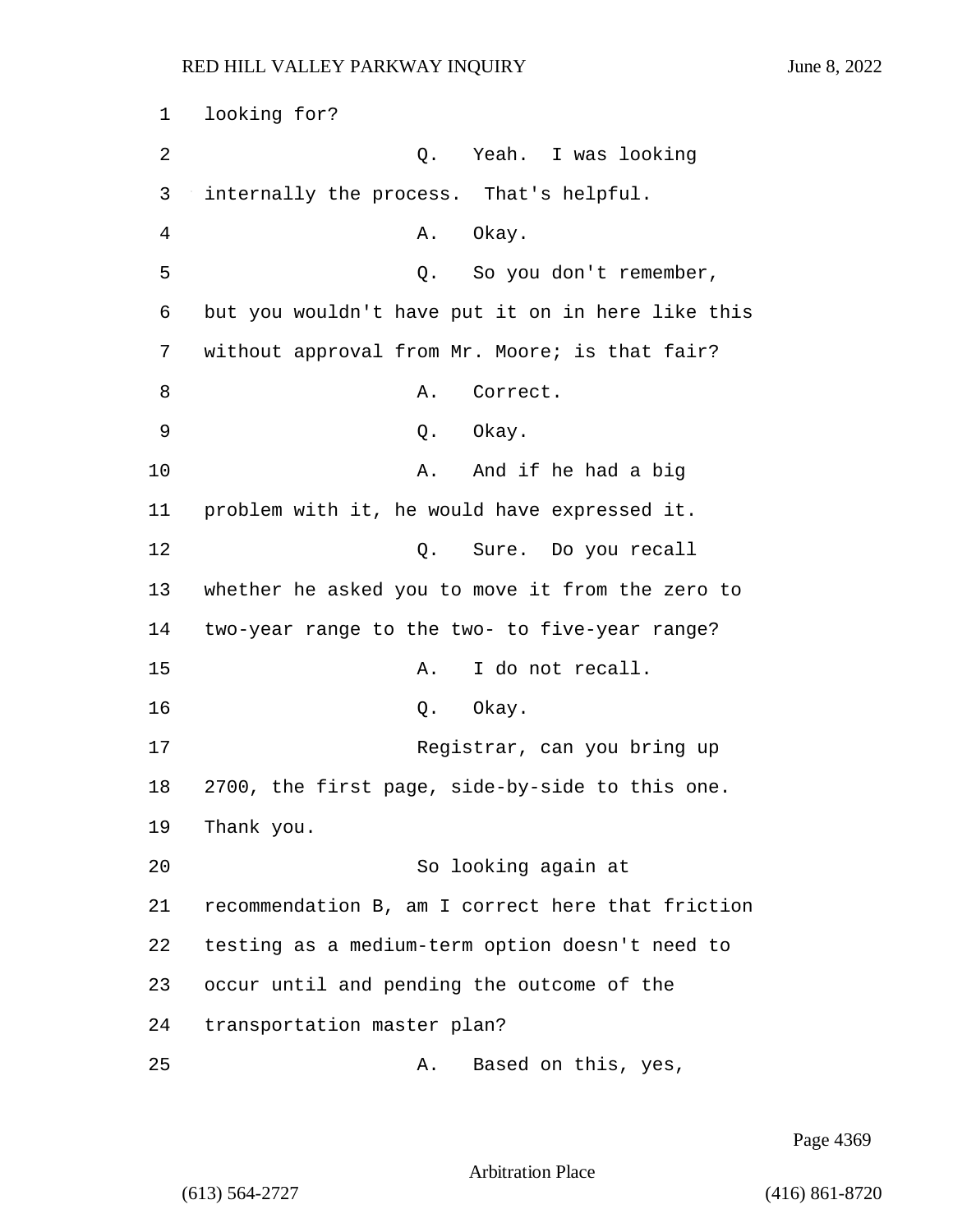that's correct. 2 Q. So friction testing was going to -- was wrapped up in those other things you were talking about earlier that we're going to need much more design consultation and discussion; is that right? 7 A. Yes. Based on this, yes, it certainly would have fallen under that timeframe. 10 Q. Well, not just timeframe, if the transportation master plan made some other analysis about whether to proceed with widening, those things could actually never come back up for discussion, right? 15 A. Yeah. So how would you like me to respond to that? I'm not quite sure what your question is. I'm sorry. 18 Q. That's all right. My question was, is that -- was that one of the potential consequences that illumination and median barriers might never come back up for discussion -- 23 A. No. Q.  $-$  at the PWC? 25 A. No, I don't see it that

Page 4370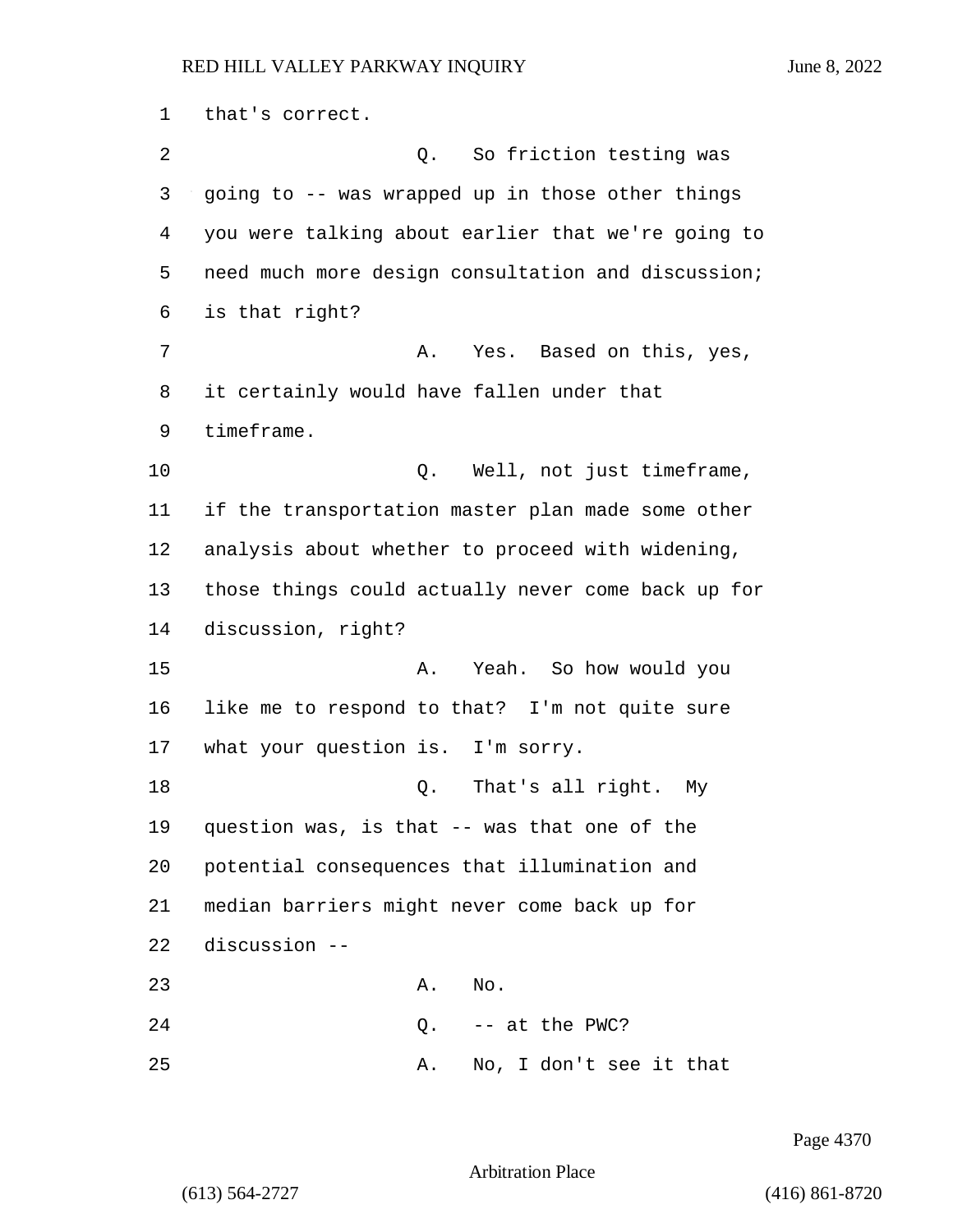1 way. 2 Q. Okay. 3 A. I don't see it that way. 4 Q. It was just a deferral? 5 A. I think it was an 6 obligation for staff to come back after the 7 results of the transportation master plan were 8 known. You know, the transportation master plan 9 might have recommended repaving, you know, the 10 whole thing. I don't know. I've never read the 11 transportation master plan. 12 C. Fair enough. 13 A. But there would have been 14 an obligation and expectation that I think that 15 staff would have come back and said, okay, here's 16 what we're recommending we do in the timeframes 17 with, you know, the options listed in appendix B. 18 Q. Okay. 19 A. And if there was any 20 changes to those recommendations or how they would 21 be approached, that would be highlighted, you 22 know, as part of the information that would go 23 through to council. That would be my expectation. 24 Q. Okay. What about 25 friction testing was related to the outcome of the

Page 4371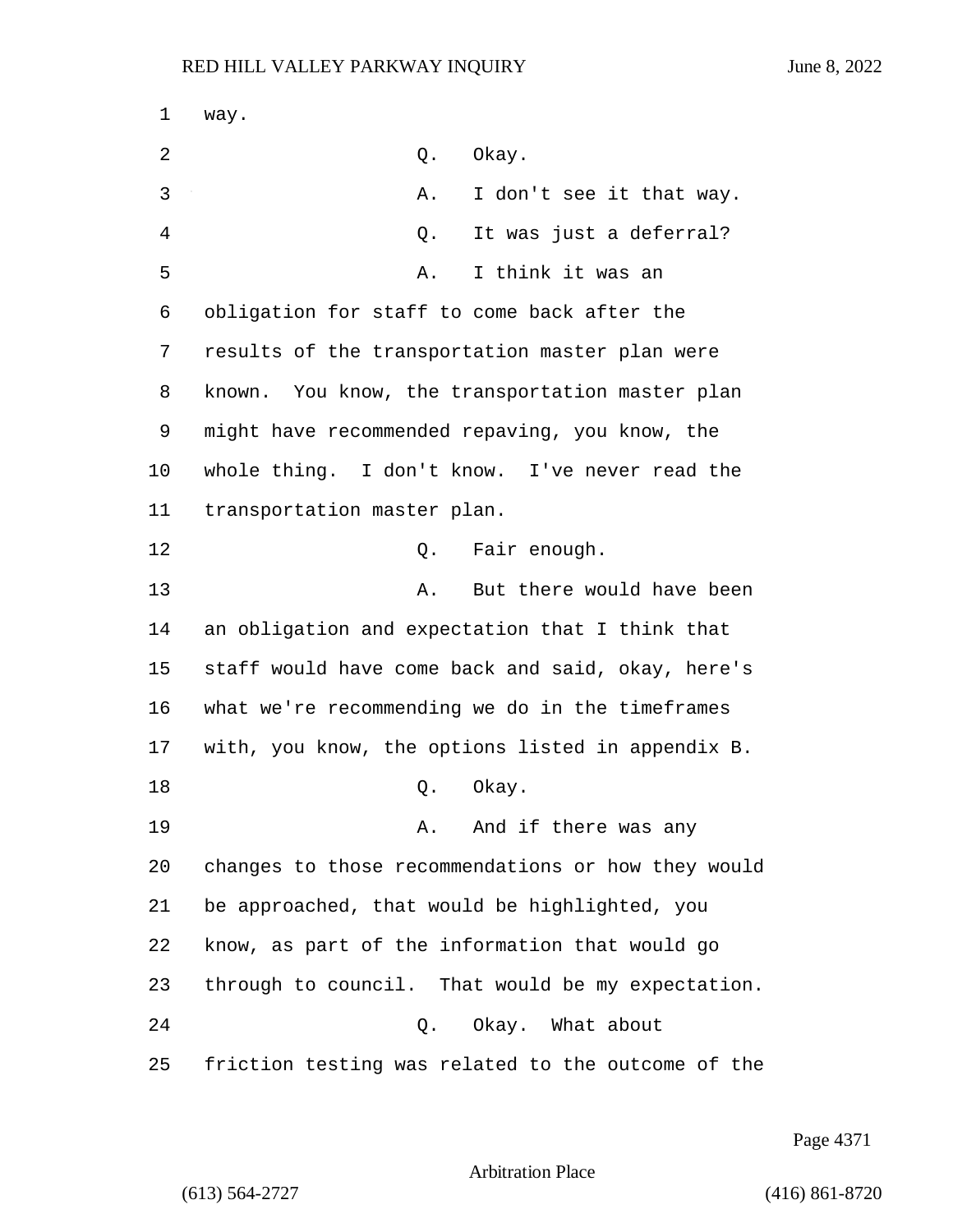1 transportation master plan, if anything? 2 A. I can only speculate on 3 that. The only thing I don't -- I don't know. 4 If -- 5 Q. It sounds like you don't  $6$  know, but  $-$ 7 A. I think that's fair. My 8 guess would have been, you know, what if they 9 repaved the whole thing when they add another lane 10 what the transportation master planner -- or 11 redesign something or are required to redesign 12 something, it's beyond my technical knowledge in 13 terms of what would happen there. I'm just trying 14 to give you, you know, my estimate of maybe what 15 might be involved. 16 Q. Sure. 17 A. It's fair to say I can't 18 give you a definitive answer on that. 19 Q. Okay. 20 A. I don't know for sure. 21 Q. Okay. 22 Let's go to -- close these out 23 and go to OD page 74, please. 24 So the final version of this 25 report goes to PWC on December 15, 2015.

Page 4372

Arbitration Place

(613) 564-2727 (416) 861-8720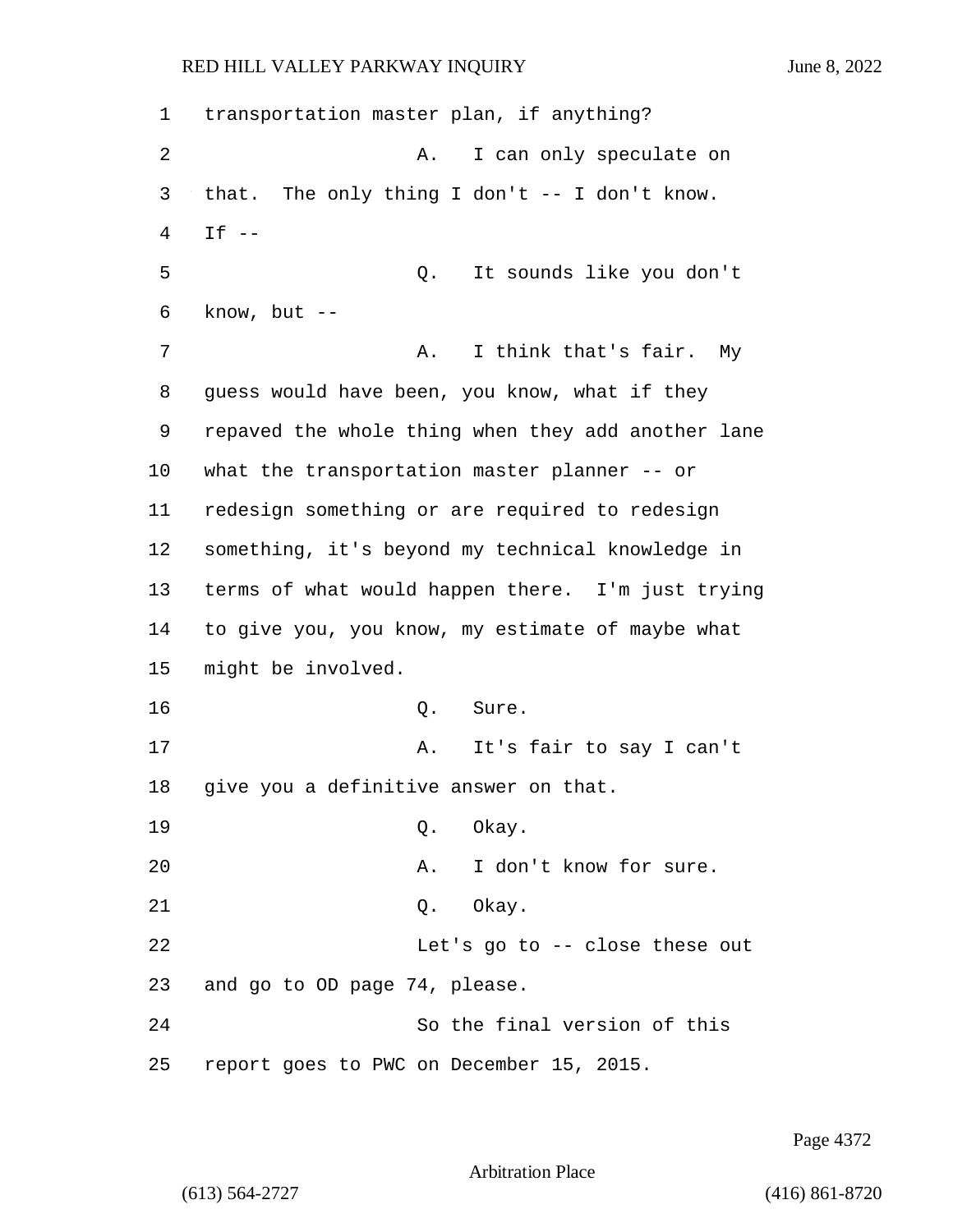1 A. Was that PWC or council? 2 Sorry, you said December 15 -- 3 Q. I did. 4 A. -- that's 7? 5 Q. Yes, it is. Apologies. 6 As I was saying it, it did not sound correct. 7 A. Okay. One for me. 8 Q. It is December 7, 2015, 9 not December 15 -- I just misspoke. December 7 it 10 goes to PWC, and then thereafter it goes to 11 council for ratification. Did you attend the PWC 12 meeting on December 7? 13 A. I'm assuming I probably 14 was there. 15 Q. Okay. Are you not -- you 16 don't have a recollection of being there? 17 A. It's probably 99 percent 18 likely that I was there unless for some reason I 19 was, you know, pulled away for some other 20 instance. This would have been an important 21 report -- 22 Q. Yeah. 23 A. -- and so that would have 24 been important to have all the key players at 25 committee that particular day, so it's highly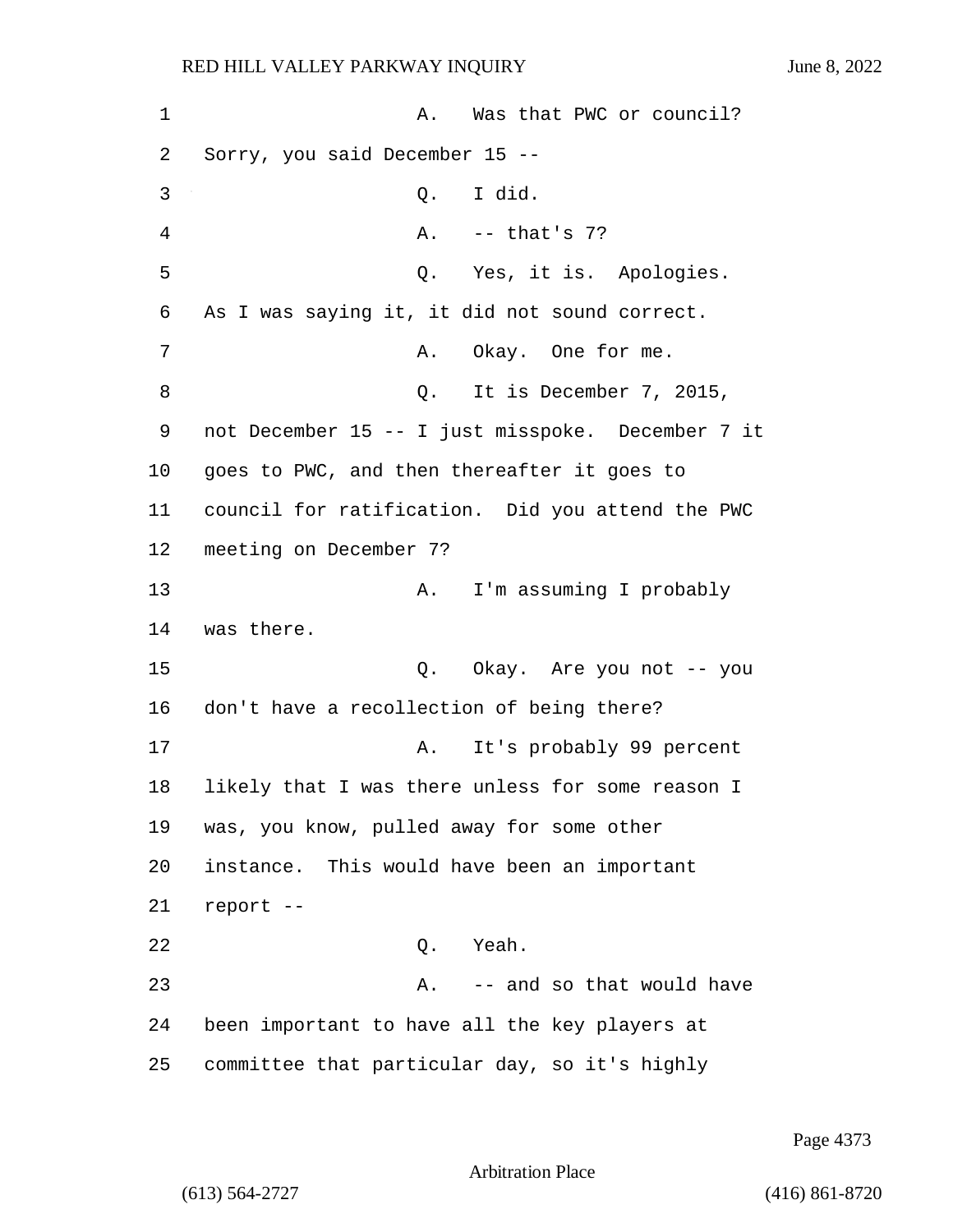unlikely that I wouldn't have missed the meeting. John would have insisted we be there. 3 Q. Okay. Mr. Ferguson and Mr. Cooper were the ones who actually presented the report. Does that refresh your memory either 6 way? 7 A. Yes, that does help. I do remember that. 9 Q. Okay. So you were there, and you do remember them presenting? 11 A. Yes. 12 Q. Great. During the discussion at PWC on this -- on the report, because it was also the LINC report, you'll see in the overview document we've summarized some of the discussion. Councillor Merulla asked Mr. Moore about the quality of the asphalt used, and Mr. Moore referenced that it was using SMA which is stone mastic asphalt. Do you remember that? 20 A. I remember it from reading the notes the last few days. I don't know that I would have recalled it -- 23 Q. Okay. 24 A. -- from then, but it's good that they, you know, capture these things.

Page 4374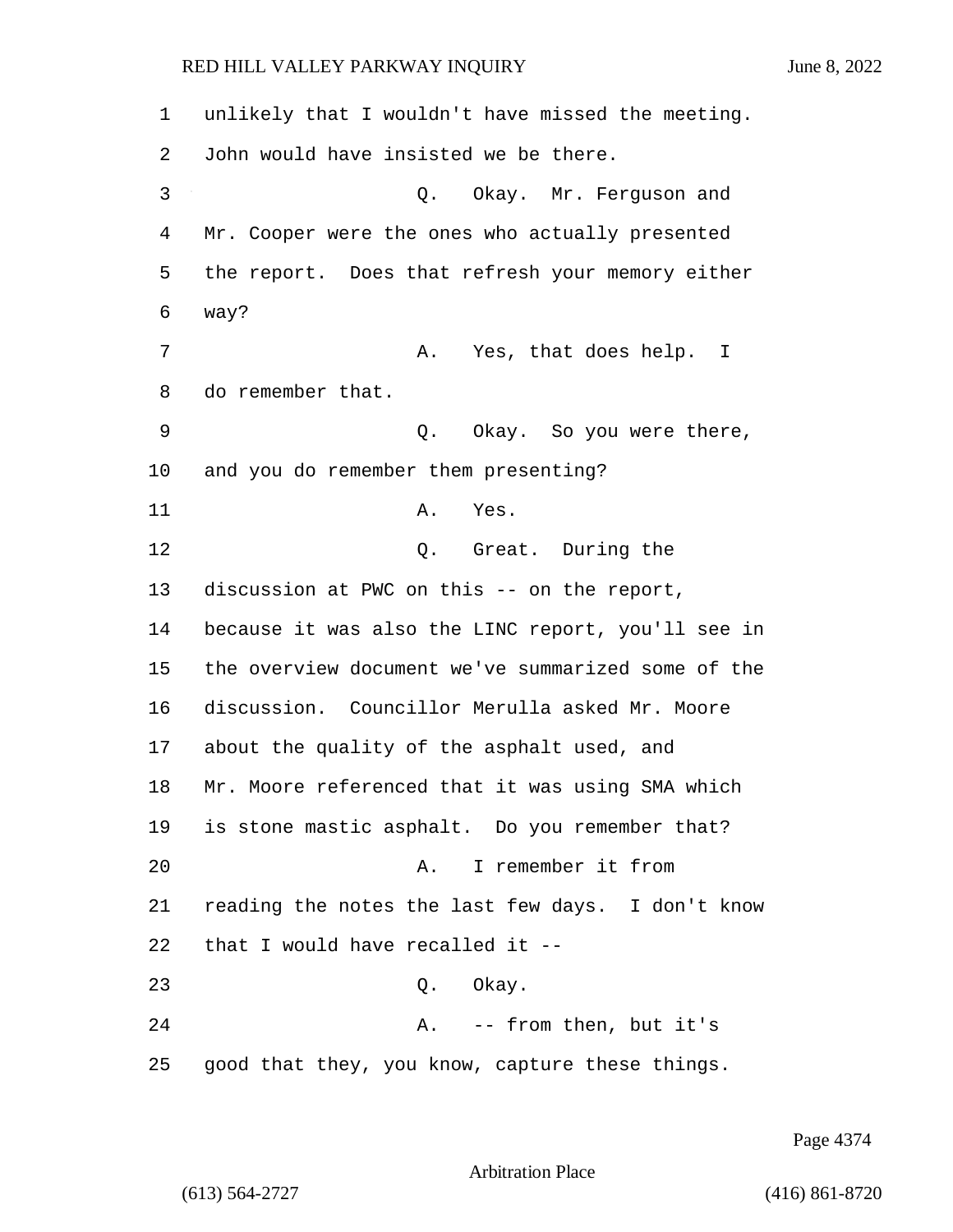1 and 0. Yes. Mr. Moore also 2 informed PWC that MTO had performed initial 3 friction testing and had received results at or 4 above what MTO typically expected from high grade 5 friction mixes. Do you remember him conveying  $6$  that to  $-$ 7 A. Not specifically, no. 8 a C. -- the councillors? 9 A. Not specifically, no. 10 Q. Okay. He also informed 11 PWC that -- that they had performed -- I'm just 12 going to put the "they" in quotations -- had 13 performed subsequent testing five years after 14 approximately 2012 or 2013. Do you recall 15 Mr. Moore expressing that to the councillors at 16 PWC? 17 A. No. Not to say he 18 didn't, I just don't remember it. 19 Q. Okay. But this would not 20 have been the first time you were hearing that if 21 he did express it then, right? 22 A. Yes, he -- 23 Q. Before this point? 24 A. He had been expressing 25 that kind of information at different points. You

Page 4375

Arbitration Place

(613) 564-2727 (416) 861-8720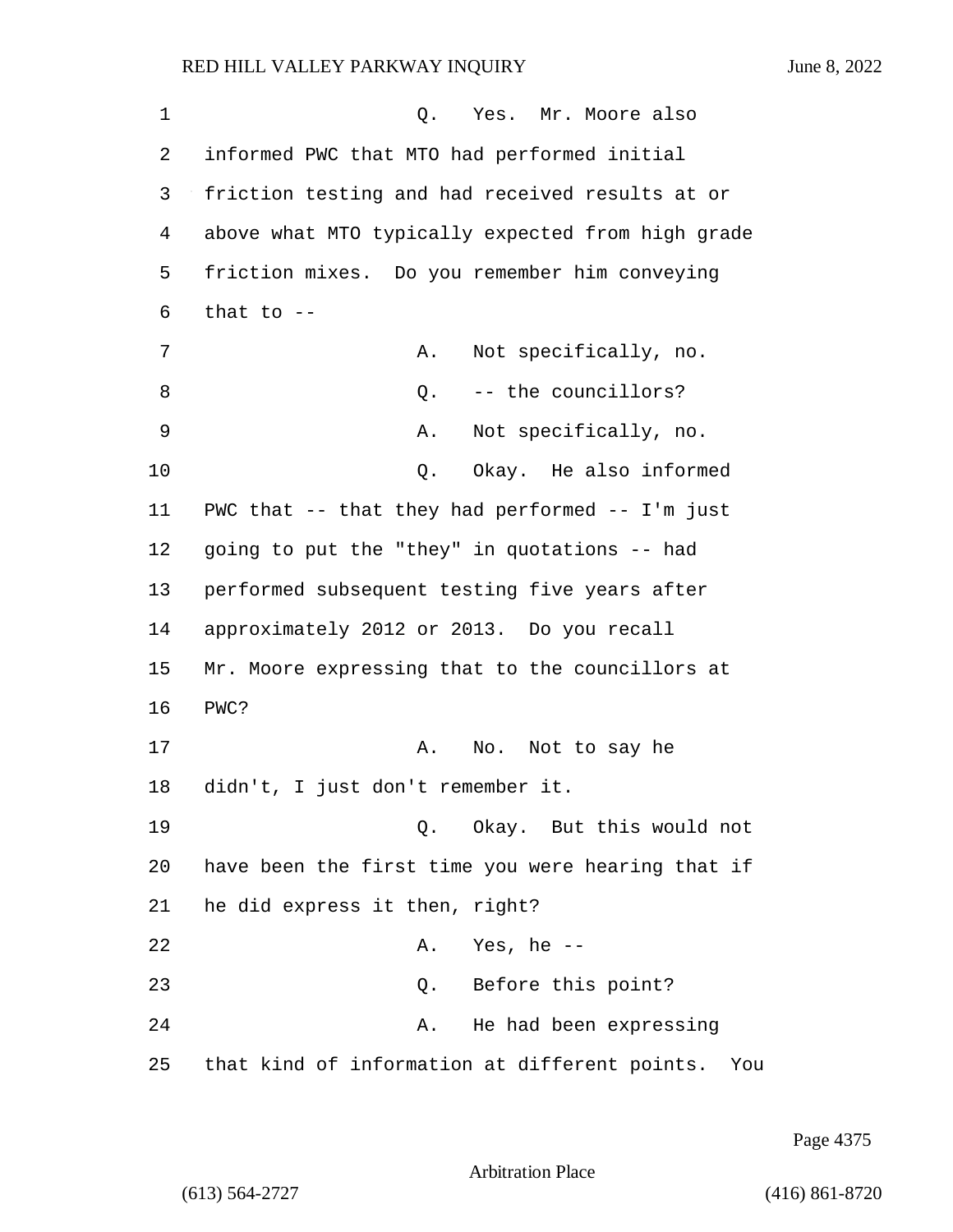know, I think we saw it back when, you know, there was discussions about what the road (ph) material was and what people thought it was versus what it actually was. 5 Q. Yes. Do you recall him expressing to you that the testing that he had told you about had happened in approximately -- approximately five years before in 2012 or 2013? 9 A. I think we knew that. 10 Q. You knew the timeframe when the testing had occurred? 12 A. Well, I think it was around the 2013 mark because that's when we had the discussion about it -- 15 Q. Okay. 16 A. -- where I think he had said he had had it done. 18 Q. Okay. 19 A. So it was likely in that timeframe. 21 Q. Okay. Are you putting those pieces together having prepared for this inquiry and sat through all of my questions, or is that something you actually remember thinking and knowing at the time?

Page 4376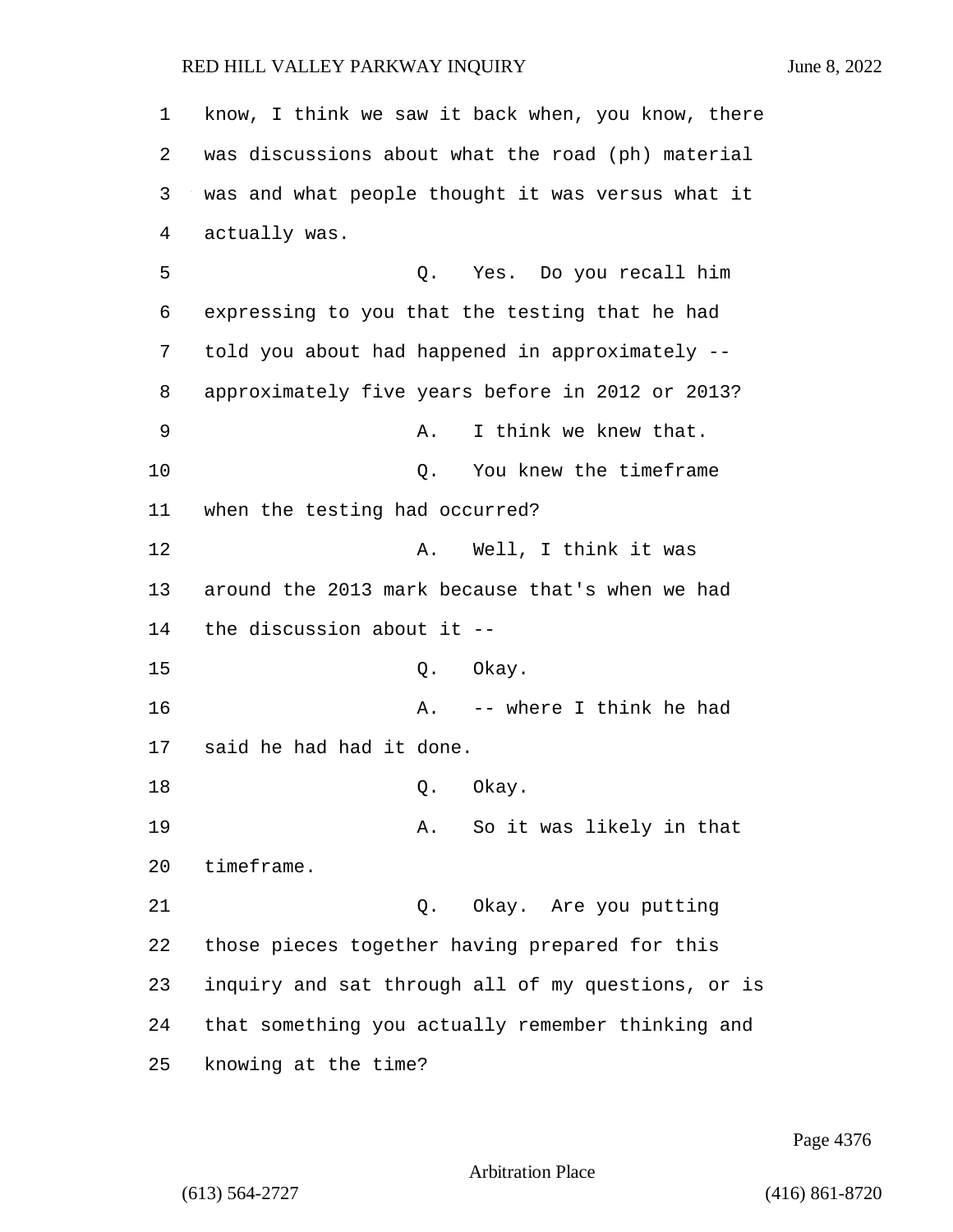| $\mathbf 1$ | I think it's more so the<br>Α.                     |
|-------------|----------------------------------------------------|
| 2           | first part.                                        |
| 3           | Okay. Did you or any of<br>Q.                      |
| 4           | your staff follow up with Mr. Moore after this     |
| 5           | Public Works committee meeting to obtain copies of |
| 6           | the friction test results that he referenced at    |
| 7           | the meeting?                                       |
| 8           | I believe that did<br>Α.                           |
| 9           | happen. Again, from reading the information        |
| 10          | that's been collected.                             |
| 11          | Okay.<br>Q.                                        |
| 12          | I don't think that I<br>Α.                         |
| 13          | would have remembered that.                        |
| 14          | Q. Let's say -- I'll break                         |
| 15          | it out. Did you personally ask Mr. Moore after     |
| 16          | this meeting for friction test results?            |
| 17          | I doubt it.<br>Α.                                  |
| 18          | And did you direct your<br>Q.                      |
| 19          | staff to ask Mr. Moore for friction test results?  |
| 20          | Not that I recollect.<br>Α.                        |
| 21          | Did you receive any<br>Q.                          |
| 22          | information from your staff that they had asked    |
| 23          | Mr. Moore for friction test results?               |
| 24          | Only from what I've read<br>Α.                     |
| 25          | the last few days. In my view of things, I         |

Page 4377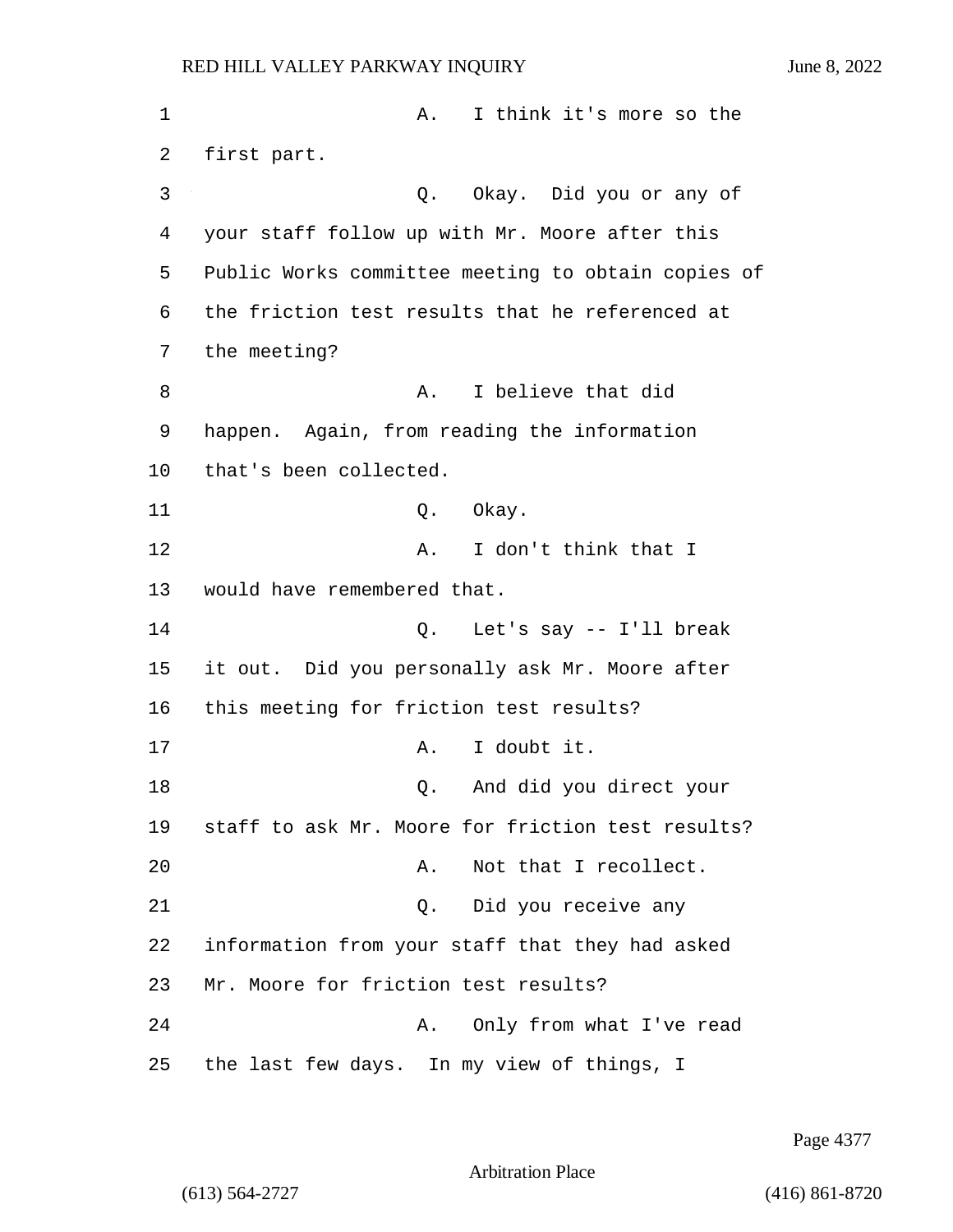| 1  | probably wouldn't have been as hot to trot on it   |
|----|----------------------------------------------------|
| 2  | because it was, A, not my area of responsibility   |
| 3  | or knowledge, and more importantly it was on the   |
| 4  | appendix B, the things would be deferred until the |
| 5  | transportation master plan came out. I think       |
| 6  | once -- you know, if I was -- remained at the City |
| 7  | that would have come up again, but I think I $-$   |
| 8  | But for the --<br>Q.                               |
| 9  | -- I think it was long<br>Α.                       |
| 10 | gone.                                              |
| 11 | Q. Right. But for the                              |
| 12 | moment at this point in late 2015, it's off your   |
| 13 | plate and your team's plate?                       |
| 14 | Yeah.<br>Α.                                        |
| 15 | Q. Okay. Before                                    |
| 16 | ratification by council the Lakewood Beach         |
| 17 | Community Council wrote to council about the       |
| 18 | report. Do you remember that?                      |
| 19 | A. From what I've read the                         |
| 20 | last few days, yes.                                |
| 21 | Q. Okay.                                           |
| 22 | Let's bring it up. It's                            |
| 23 | page 77, paragraph 246, please. If you can         |
| 24 | actually -- oh, it continues on to the next image, |
| 25 | Registrar, and it's quite lengthy. Great.<br>Thank |

Page 4378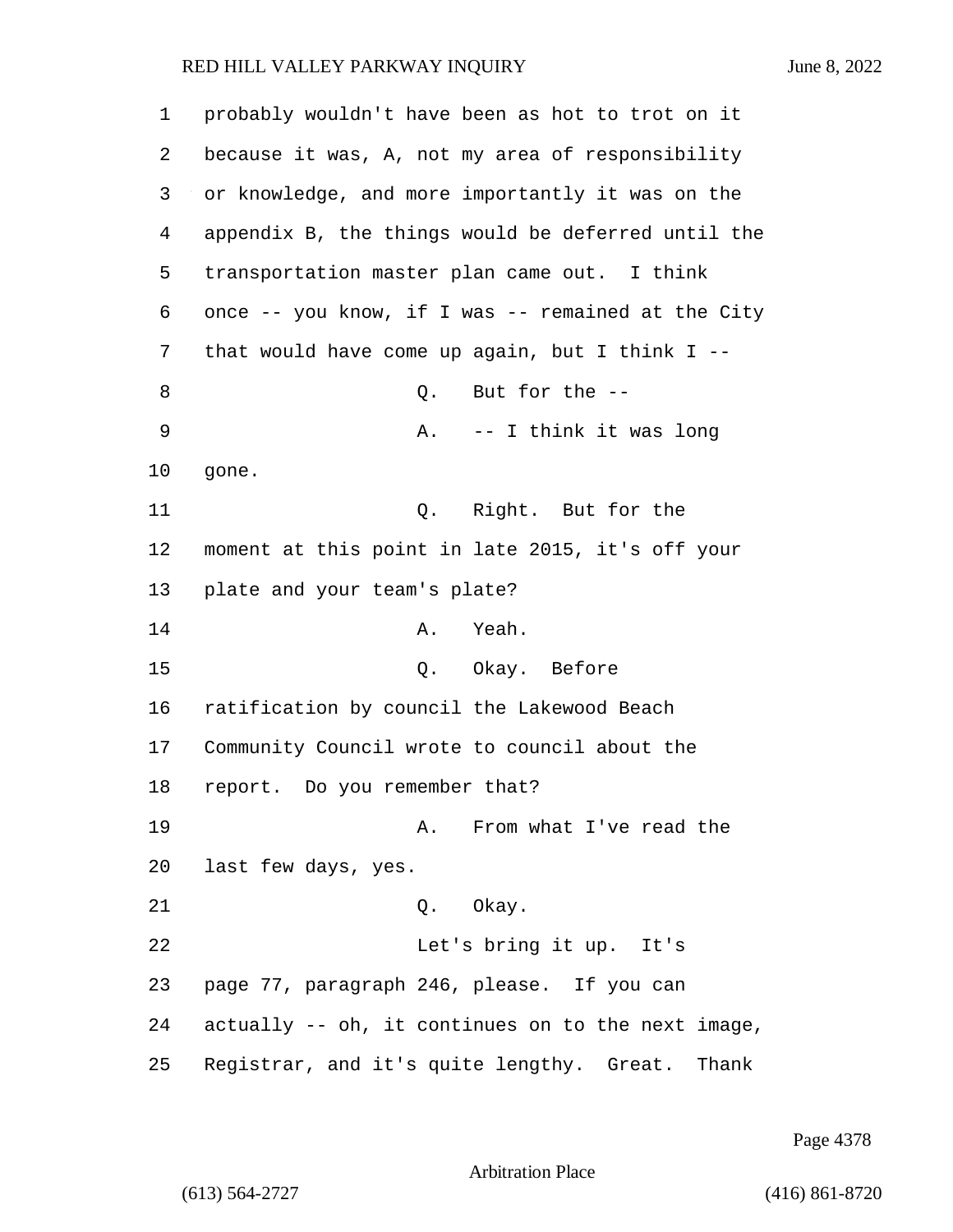1 you, Registrar. 2 So they say -- because they're 3 sending this to the mayor and to council because 4 it's coming up for -- before council. 5 We're too late to have this as 6 an agenda item so we're writing to you directly. 7 And, Registrar, could you move 8 the -- yeah. Thank you. 9 Based on the review, the 10 consultants are recommending a pavement friction 11 test be conducted at a cost of 40,000: 12 "It's not on the short-term 13 **list, we feel that the** 14 cost/benefit of conducting 15 this test would be money well 16 spent." 17 And they reference some of the 18 collisions, and at the very end respectfully 19 request that this be added to the list short-term 20 recommendations. 21 A. Okay. I'm assuming this 22 is after they read the report that went in for 23 committee? 24 Q. Yes. And just for 25 clarity -- so the staff report has been given to

Page 4379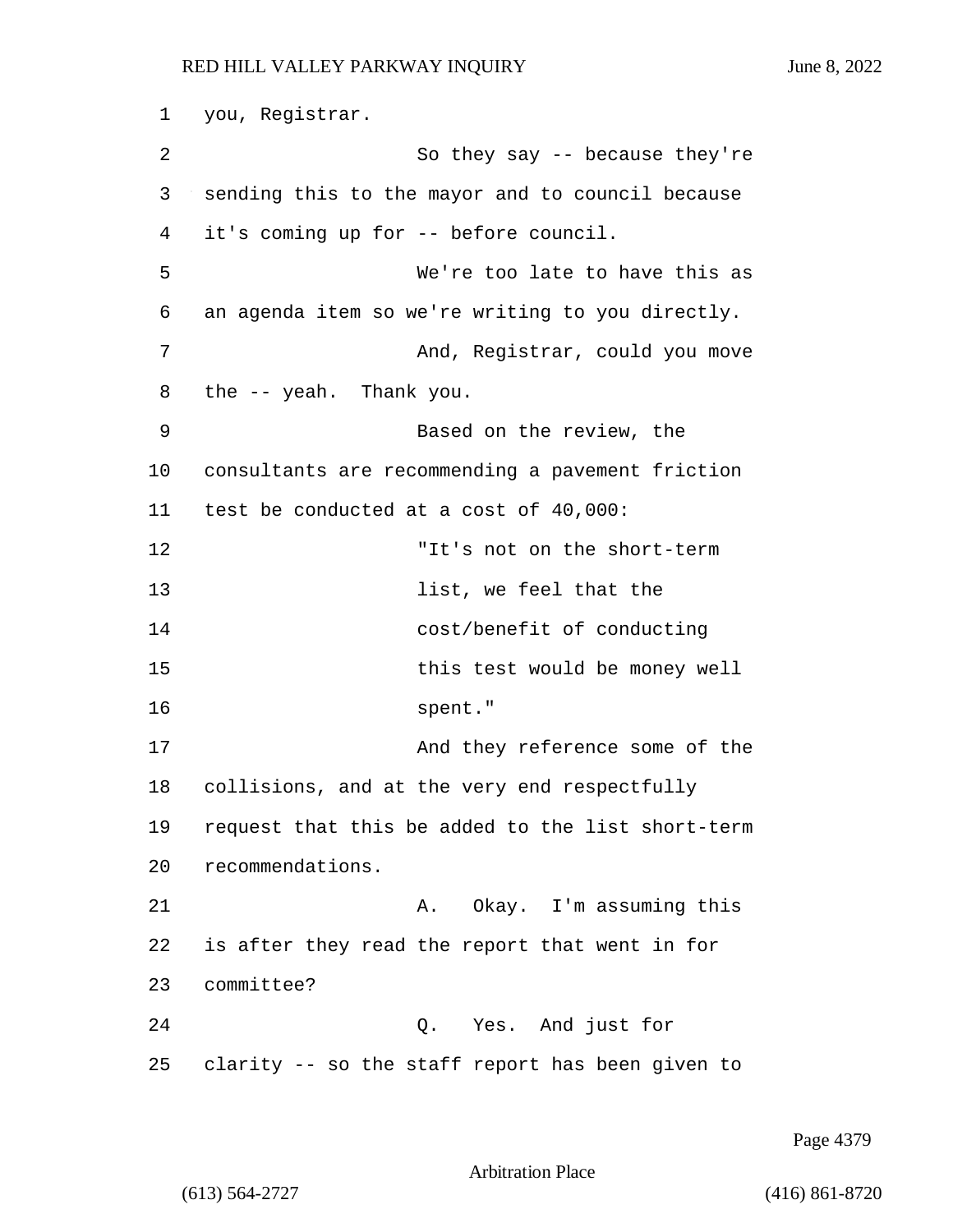1 PWC on the 7th, the consultants report was also, 2 as I understand it, publicly available, and this 3 is a commentary in advance of going to council on 4 the 9th. 5 A. Okay. 6 Q. Is that helpful just in 7 terms of time? 8 A. Hm-hmm. Yes. Thank you. 9 Q. Do you recall any 10 discussions with your staff about this request? 11 A. I think we did speak 12 about it, yes. 13 Q. Okay. 14 **A.** I think it -- you know, I 15 saw from the notes of course that Dave responded 16 to them, but I do recall that. 17 0. Okay. All right. 18 Let's close that out and go to 19 page 111, paragraph 350, please. Actually, sorry, 20 just stopping, Registrar, before you go anywhere. 21 Just stay right there. 22 You'll see Councillor Jackson 23 responds and says, thank you for this we're going 24 to push it back to PWC for discussion. Which, am 25 I correct, that that makes sense in terms of the

Page 4380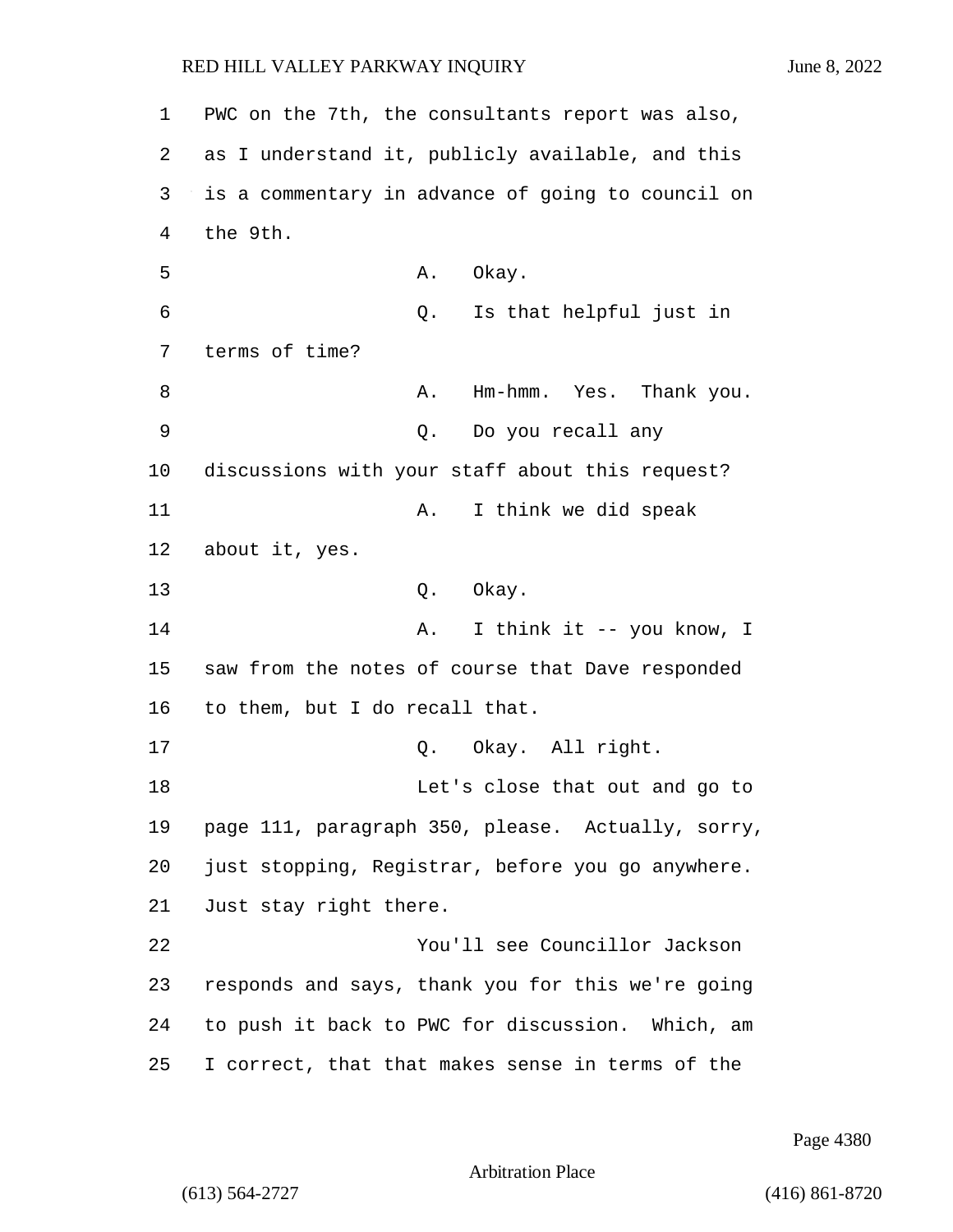appropriate place to have this discussion rather than at council ratification? 3 A. It probably would have, but they could have done it at council too if they really wanted to. But it's not uncommon. You know, if they want to get into more robust discussion on a particular issue, they sometimes push it back to committee. 9 Q. And Jackson -- Councillor Jackson is on the Public Works committee, right? 11 A. I believe he was at the time. 13 Q. Okay. 14 All right. Thank you, Registrar, for pausing for a moment. Now if you can go to page 111, paragraph 350. 17 So in February Mr. Ferquson writes back to the LBCC, the Lakewood Beach Community Council, copying the mayor, copying you, copying Mr. Mater and copying Mr. Moore and says -- just for timing, this is an upcoming -- this is just before an upcoming PWC meeting, in the second paragraph your e-mail requesting a friction test -- was requesting the friction test be considered a short-term testing, and he says:

Page 4381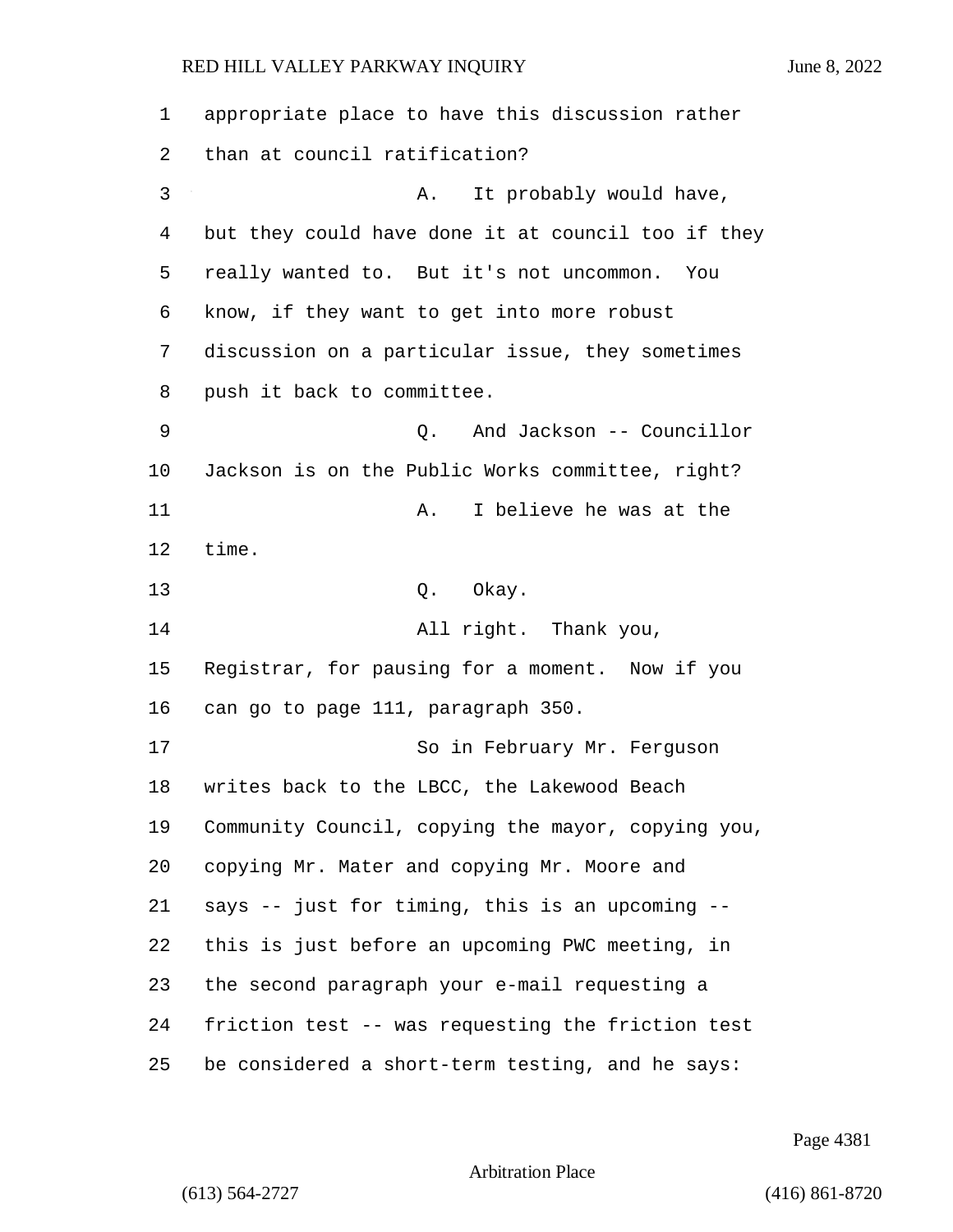1 "I am pleased to inform you 2 that this testing will be 3 completed by engineering 4 services in 2016. We are 5 confident this testing along 6 with other short-term measures 7 will assist in raising 8 awareness and educating 9 motorists." (As read) 10 Do you recall discussing with 11 Mr. Moore -- pardon me, Mr. Ferguson this response 12 before he sent it? 13 A. No. And if I had my 14 typical suggestion to Dave on this would have 15 been, we should get Gary to respond to the issue 16 of the friction testing really because that's 17 under his area. I think based on this, he 18 obviously spoke to Gary about it, and Gary moved 19 up his timeline, but it would have been nice if 20 Gary had at least jumped in with the whole group 21 and confirmed that, you know, so it's -- 22 Q. Sure. 23 A. -- straight from the 24 horse's mouth. 25 Q. Right. So in this case

Page 4382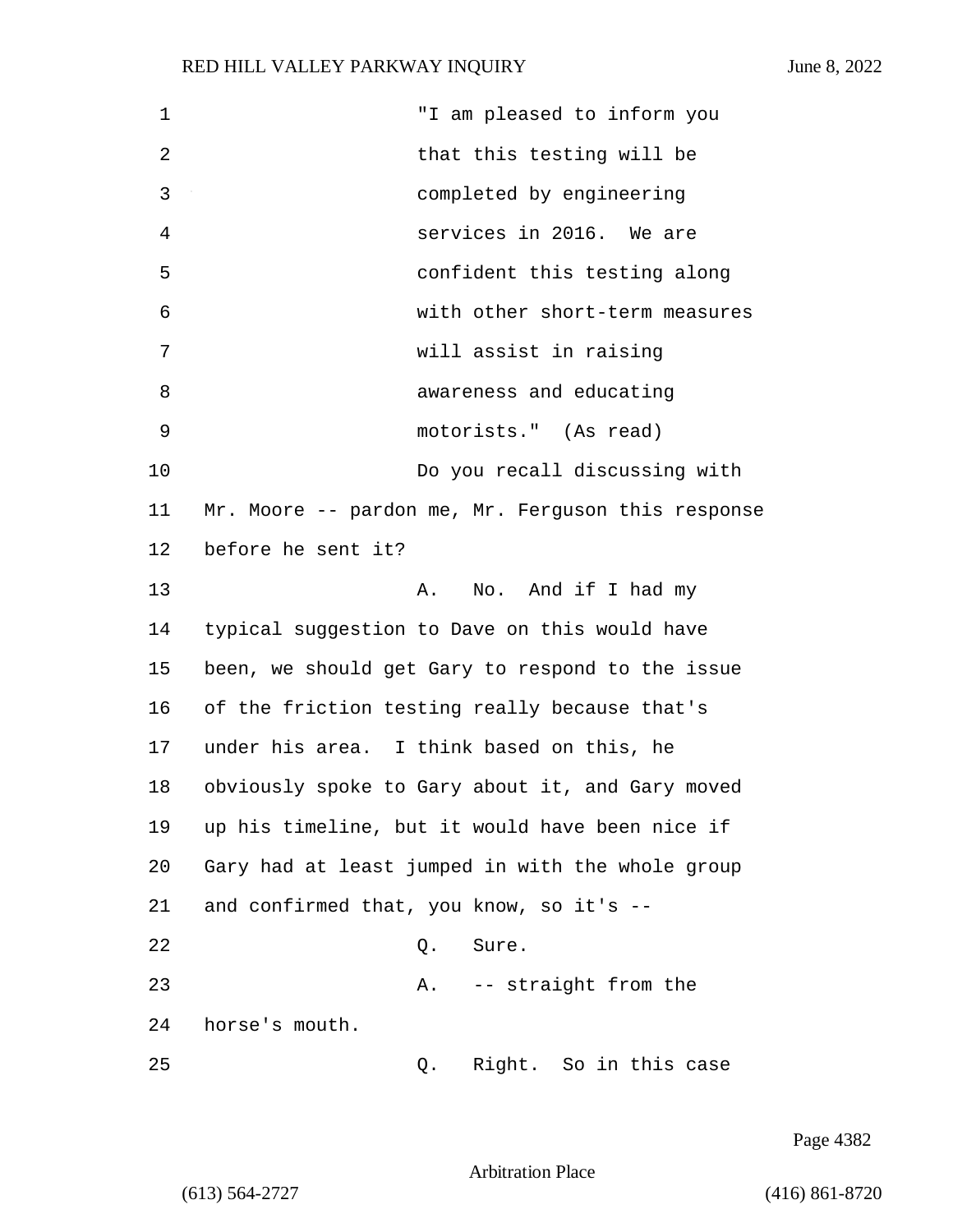1 Mr. Ferguson is making a promise on behalf of 2 another departments to do, you know, another 3 department's work? 4 A. Yes. 5 Q. Did you recall having any 6 discussions with Mr. Moore about Mr. Ferguson's 7 response? 8 A. I think Mr. Moore 9 responded. 10 Q. He did. He says 11 "perfect." But I'm asking if he had any 12 conversations with you. 13 A. So I wouldn't have had 14 conversation after that. 15 0. Okay. 16 A. So Gary saying "perfect" 17 would have been my confirmation that Dave had 18 spoken to him and that was the timeline that he 19 agreed to. 20 Q. Okay. Did you learn over 21 the course of 2016 that friction testing had, in 22 fact, been completed in accordance with 23 Mr. Ferguson's statement here? 24 A. I don't think I knew 25 that.

Page 4383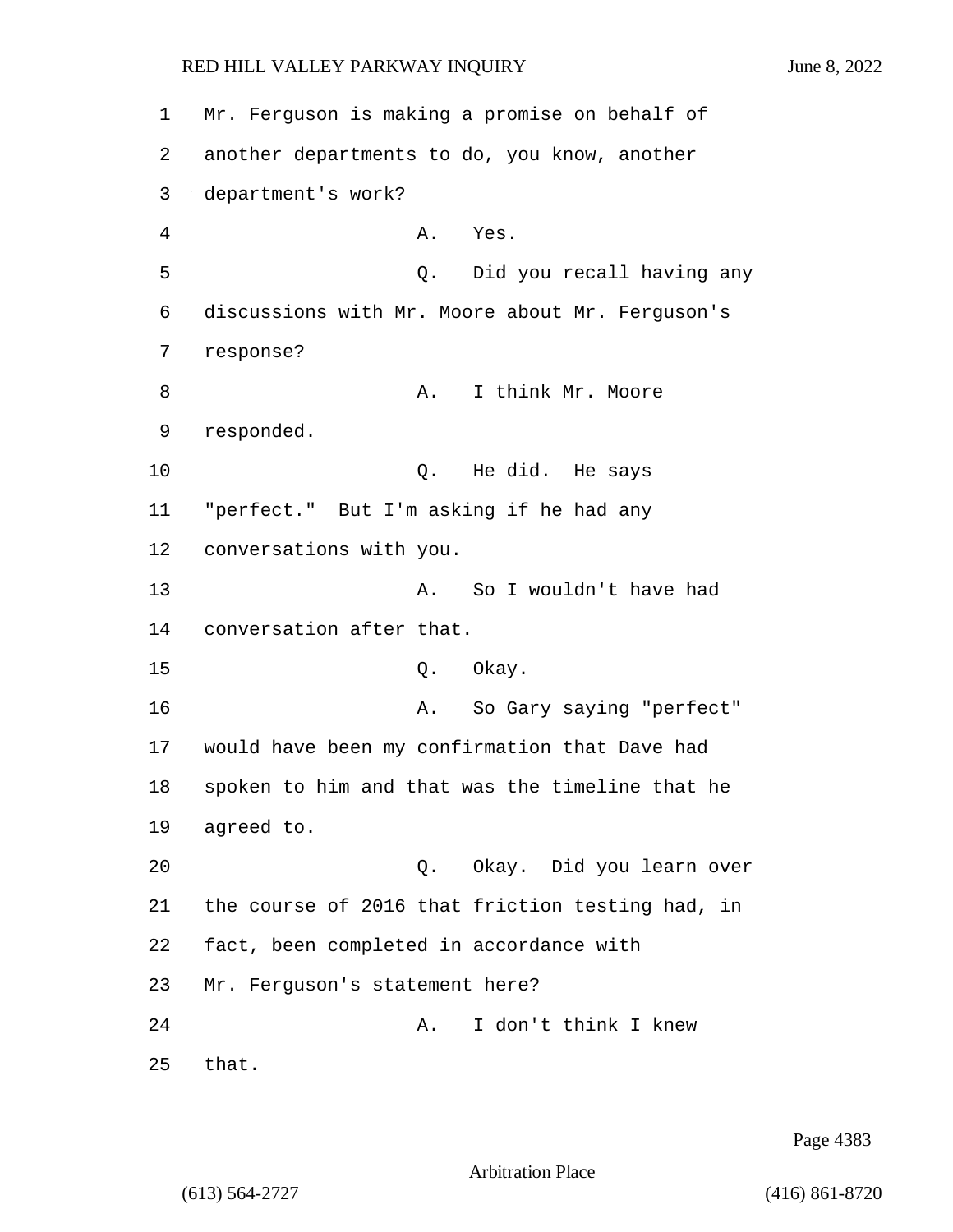1 Q. Registrar, can you close 2 that out and go to page 112, paragraph 255 (sic). 3 Actually, sorry, just I want to orient Mr. Lupton 4 a little. Can you close that callout just for a 5 moment. 6 So this is -- we're still in 7 the same -- we actually in the very same period of 8 time when Mr. Ferguson has sent that e-mail to the 9 LBCC. And then there's Ms. Leduc at the very top 10 says there's an "attached delegation request" that 11 is in respect the LBCC. And in 354 you say: 12 "Guys, let's make sure we 13 attend. I think we have some 14 history this one." 15 And then Mr. White responds to 16 you and says, "without looking at it, it's RHVP 17 safety stuff" and he says: 18 The issue is mostly" --19 Actually now we can call it 20 out, Registrar, 355. 21 "The issue is mostly the 22 asphalt friction test which 23 Gary says is done. We have 24 asked for a copy of the 25 results but haven't seen it

Page 4384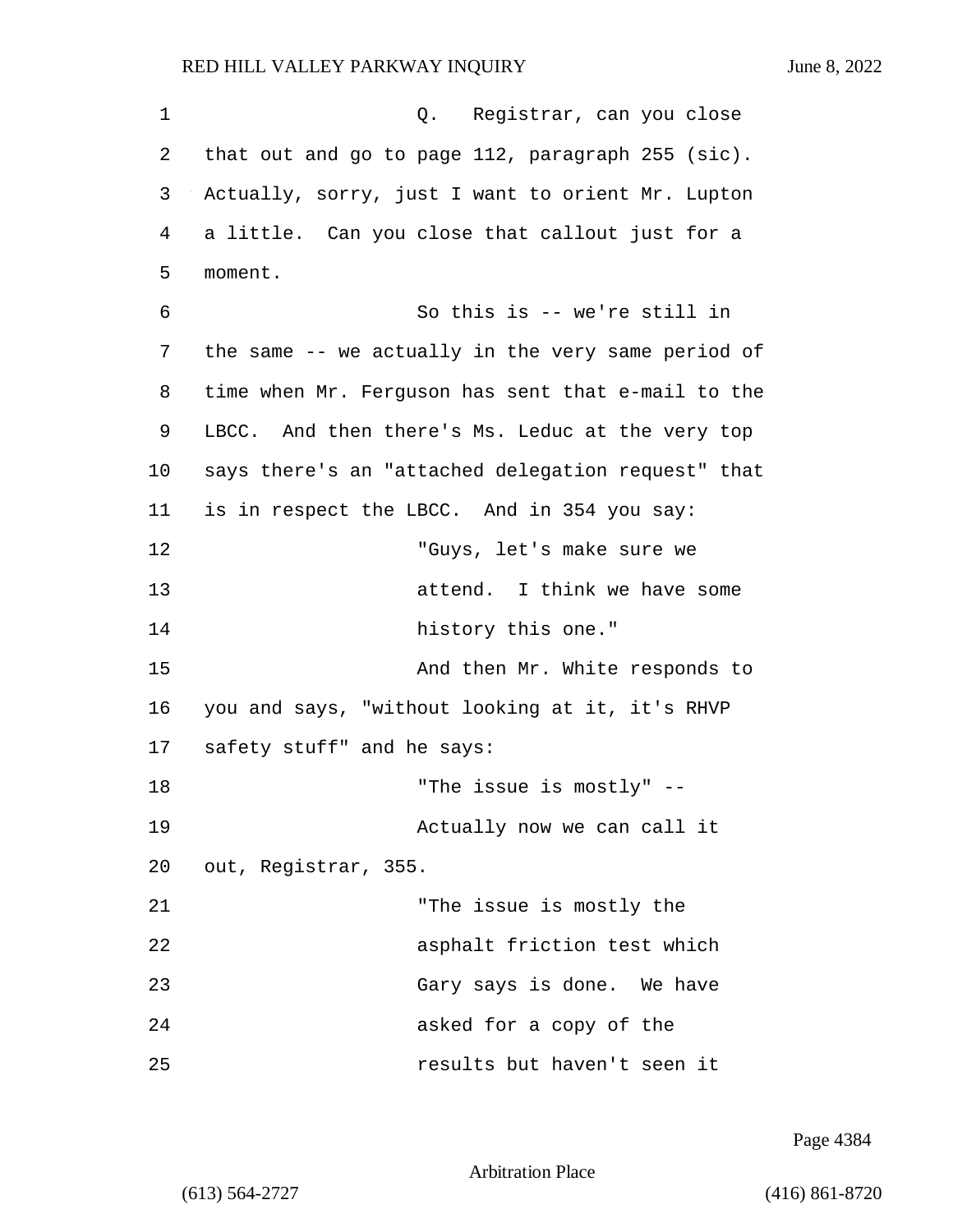| $\mathbf 1$    | yet. We will be in                                   |
|----------------|------------------------------------------------------|
| $\overline{2}$ | attendance."                                         |
| 3              | Upon receipt of this message,                        |
| 4              | did you follow up personally with Mr. Moore to       |
| 5              | attempt to obtain a copy of the friction test        |
| 6              | results?                                             |
| 7              | I don't recall. My<br>Α.                             |
| 8              | position on this would have been is Gary going to    |
| 9              | be at the meeting to speak to his piece because we   |
| 10             | really shouldn't speaking to -- you know, about      |
| 11             | the friction testing. It really should be Gary or    |
| 12             | somebody from his group that had responsibility      |
| 13             | for that area. I think that would have been a        |
| 14             | more appropriate way of handling it, and therefore   |
| 15             | he would have to answer to, you know, any            |
| 16             | questions that came up about providing a copy of     |
| 17             | that.<br>It wasn't up to our guys to get that.<br>It |
| 18             | was up to him to provide those -- that information   |
| 19             | through -- when it was expected from council or at   |
| 20             | least give a reason why. That would be my opinion    |
| 21             | on it.                                               |
| 22             | Q. Okay.                                             |
| 23             | Can you close this out and                           |
| 24             | call out the next paragraph, please.                 |
| 25             | So Mr. Moore forwarded                               |

Page 4385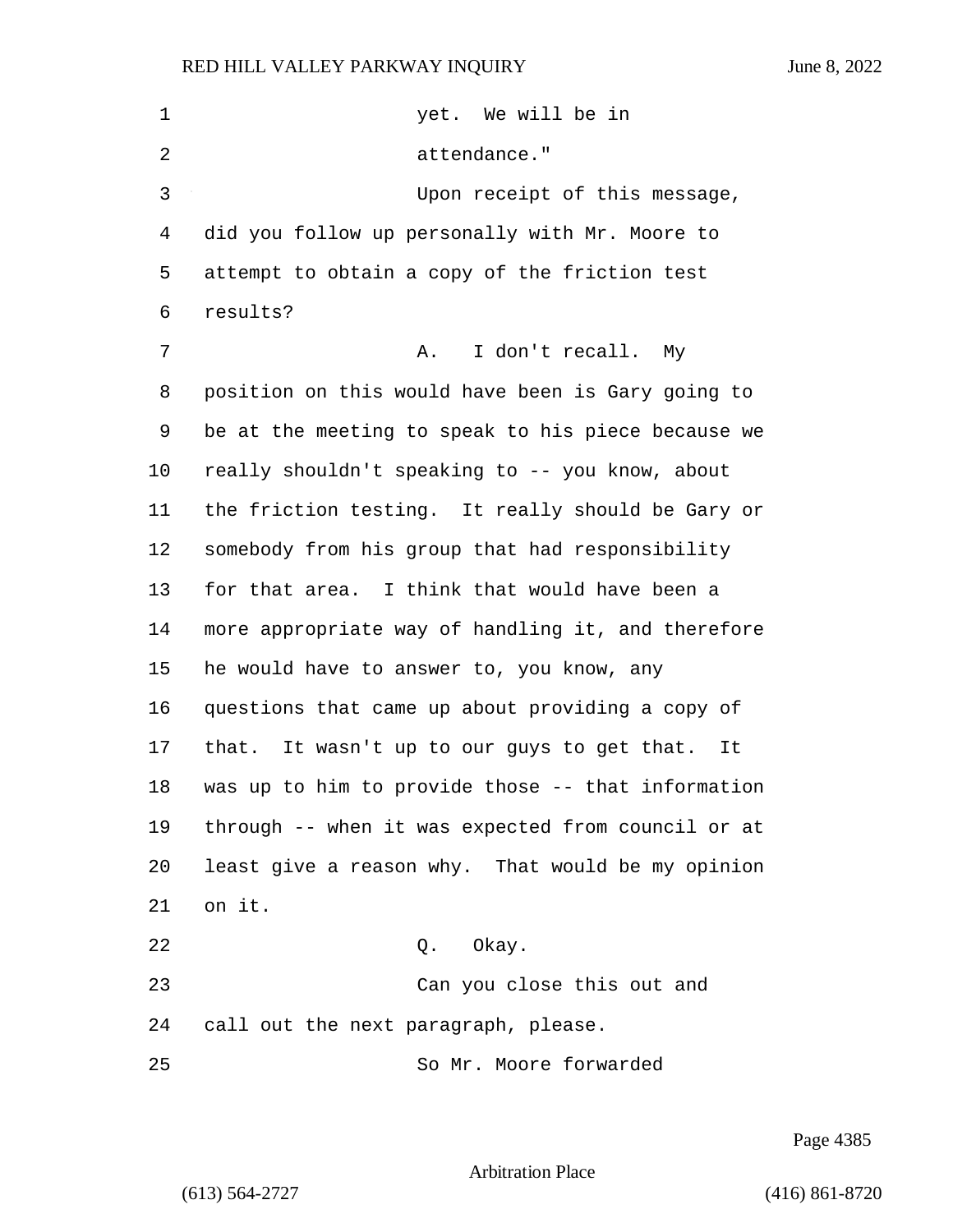| 1  | Ms. Cameron's e-mail to Mr. Ferguson copying you. |
|----|---------------------------------------------------|
| 2  | So this is not Mr. White's e-mail we were just    |
| 3  | looking at, but the e-mail before that in respect |
| 4  | of the delegation.                                |
| 5  | A. Hm-hmm.                                        |
| 6  | Q. And he says to                                 |
| 7  | Mr. Ferguson copying you:                         |
| 8  | "FYI, some roughness/skid                         |
| 9  | resistance/friction testing                       |
| 10 | has been done. However, I'm                       |
| 11 | still trying to get an                            |
| 12 | analysis on it and put it into                    |
| 13 | context. MTO is very guarded                      |
| 14 | with this information and does                    |
| 15 | not share a numbers due to                        |
| 16 | liability." (As read)                             |
| 17 | Do you remember receiving this                    |
| 18 | e-mail from Mr. Moore?                            |
| 19 | A. I think so.                                    |
| 20 | Did you personally ask<br>Q.                      |
| 21 | for a copy of the tests that Mr. Moore is         |
| 22 | referencing saying has been done?                 |
| 23 | Again, I would have taken<br>Α.                   |
| 24 | a different tact with that. If we did have a      |
| 25 | conversation, the conversation would have been,   |

Page 4386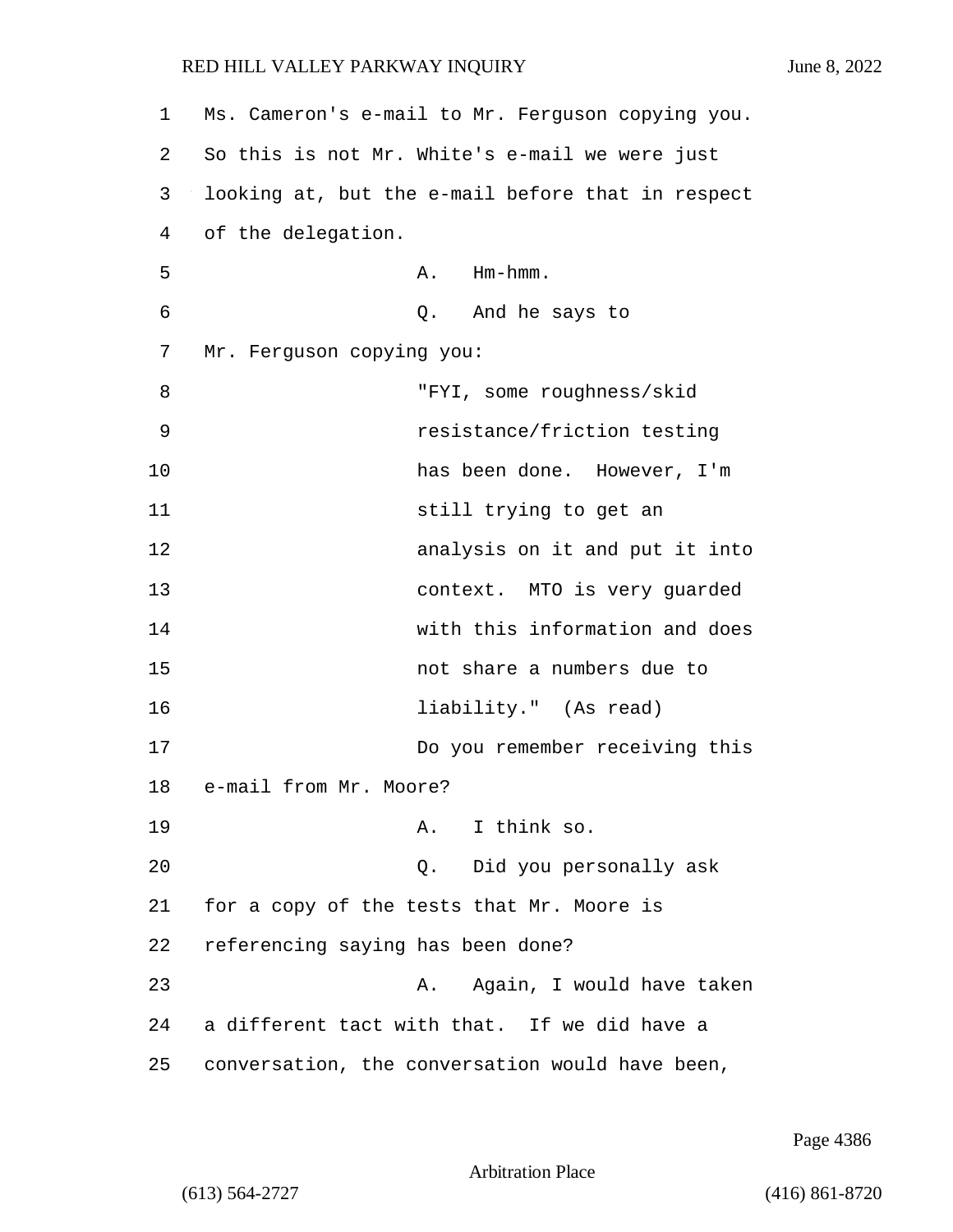| 1  | Gary are you or one of your staff going to be      |
|----|----------------------------------------------------|
| 2  | there to answer any questions that comes up on     |
| 3  | this area, and it's probably, you know, for you to |
| 4  | explain, you know, your concerns or share whatever |
| 5  | information you felt was appropriate.              |
| 6  | Okay. So --<br>Q.                                  |
| 7  | My team should not be<br>Α.                        |
| 8  | answering for something that is not something that |
| 9  | falls within their area of expertise. That should  |
| 10 | be the group that does it.                         |
| 11 | Q. Okay.                                           |
| 12 | The same thing I wouldn't<br>Α.                    |
| 13 | sit down and speak for legal or finance on any     |
| 14 | issue as well. We would want to have the           |
| 15 | appropriate people there.                          |
| 16 | Q. Okay.                                           |
| 17 | What ended up happening<br>Α.                      |
| 18 | with the meeting itself? Did anybody show up       |
| 19 | there to speak to it or                            |
| 20 | Sure, in fact, let's go,<br>Q.                     |
| 21 | and I'll just take you through what happens.       |
| 22 | You want to close this down,                       |
| 23 | Registrar, and if you can go to the next page and  |
| 24 | call out the first four paragraphs, please.        |
| 25 | So you forward the e-mail to                       |

Page 4387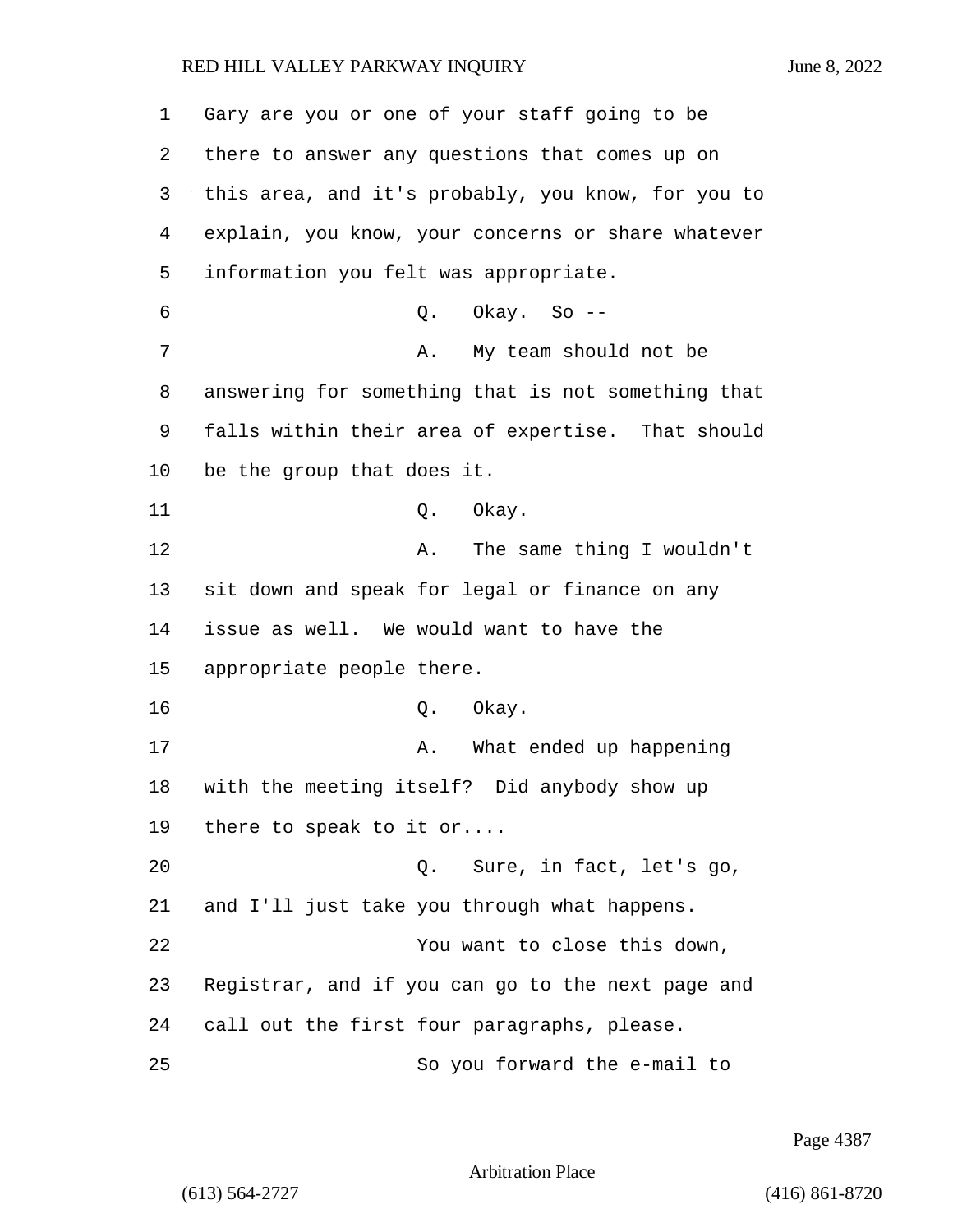| 1  | Mr. White and Mr. Mater. Mr. Mater says can we     |
|----|----------------------------------------------------|
| 2  | reach out to the LBCC and ask what they want       |
| 3  | basically. And Mr. White responds give her a       |
| 4  | call, see what she wants.                          |
| 5  | And then a couple of days                          |
| 6  | later the LBBC (sic) advised Mr. Ferguson that     |
| 7  | their delegation request before PWC was not        |
| 8  | related to Red Hill improvements.                  |
| 9  | Okay.<br>Α.                                        |
| 10 | So having received that<br>Q.                      |
| 11 | e-mail from Mr. Ferguson that friction testing was |
| 12 | going to be completed in 2016, they said that the  |
| 13 | delegation request that they were making was       |
| 14 | $not --$                                           |
| 15 | They said it was going to<br>Α.                    |
| 16 | happen. Okay.                                      |
| 17 | Just pausing and going<br>Q.                       |
| 18 | back to that e-mail where Mr. Moore told you and   |
| 19 | Mr. Ferguson that some friction testing has been   |
| 20 | done, was his words. Separate and apart of         |
| 21 | dealing with the LBCC in this delegation request,  |
| 22 | did you direct your staff to take steps to follow  |
| 23 | up to have a copy for other purposes?              |
| 24 | I don't think I would<br>Α.                        |
| 25 | have.                                              |

Page 4388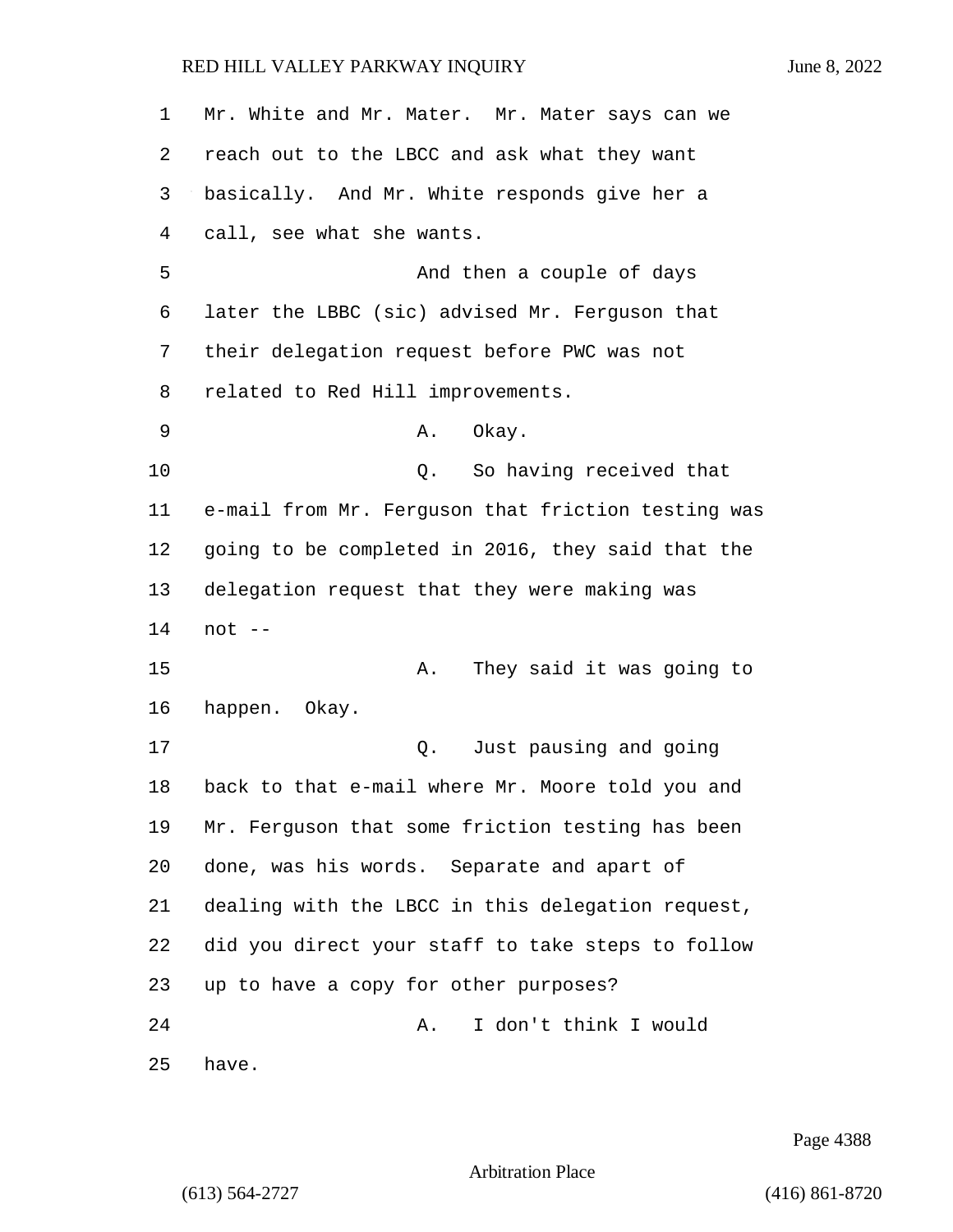| $\mathbf 1$    | Okay.<br>Q.                                        |
|----------------|----------------------------------------------------|
| $\overline{2}$ | You know, what other<br>Α.                         |
| 3              | purposes would there be for us? It -- yeah.        |
| $\overline{4}$ | In your view the -- your<br>Q.                     |
| 5              | group didn't have any other -- there was no other  |
| 6              | benefit to obtaining friction test results from    |
| 7              | Mr. Moore?                                         |
| 8              | It's not, as I say, an<br>Α.                       |
| 9              | area that fell under our expertise or              |
| 10             | responsibility. Road construction and all the      |
| 11             | things that go with, you know, pavement and those  |
| 12             | kinds of issues, that doesn't fall under us. Ours  |
| 13             | is strictly traffic safety, but when you get into  |
| 14             | construction and construction materials and        |
| 15             | roadway designs, that does not fall under us. The  |
| 16             | only way that I could see that it would come up    |
| 17             | again is if they were getting into next stages for |
| 18             | reporting back to council on the appendix B stuff. |
| 19             | And I don't think that was quite the timeframe to  |
| 20             | do that.                                           |
| 21             | Okay. So at this time in<br>Q.                     |
| 22             | your view friction testing didn't relate to        |
| 23             | traffic safety such that you were interested or    |
| 24             | your team was interested in receiving the results? |
| 25             | No, because I don't know<br>Α.                     |

Page 4389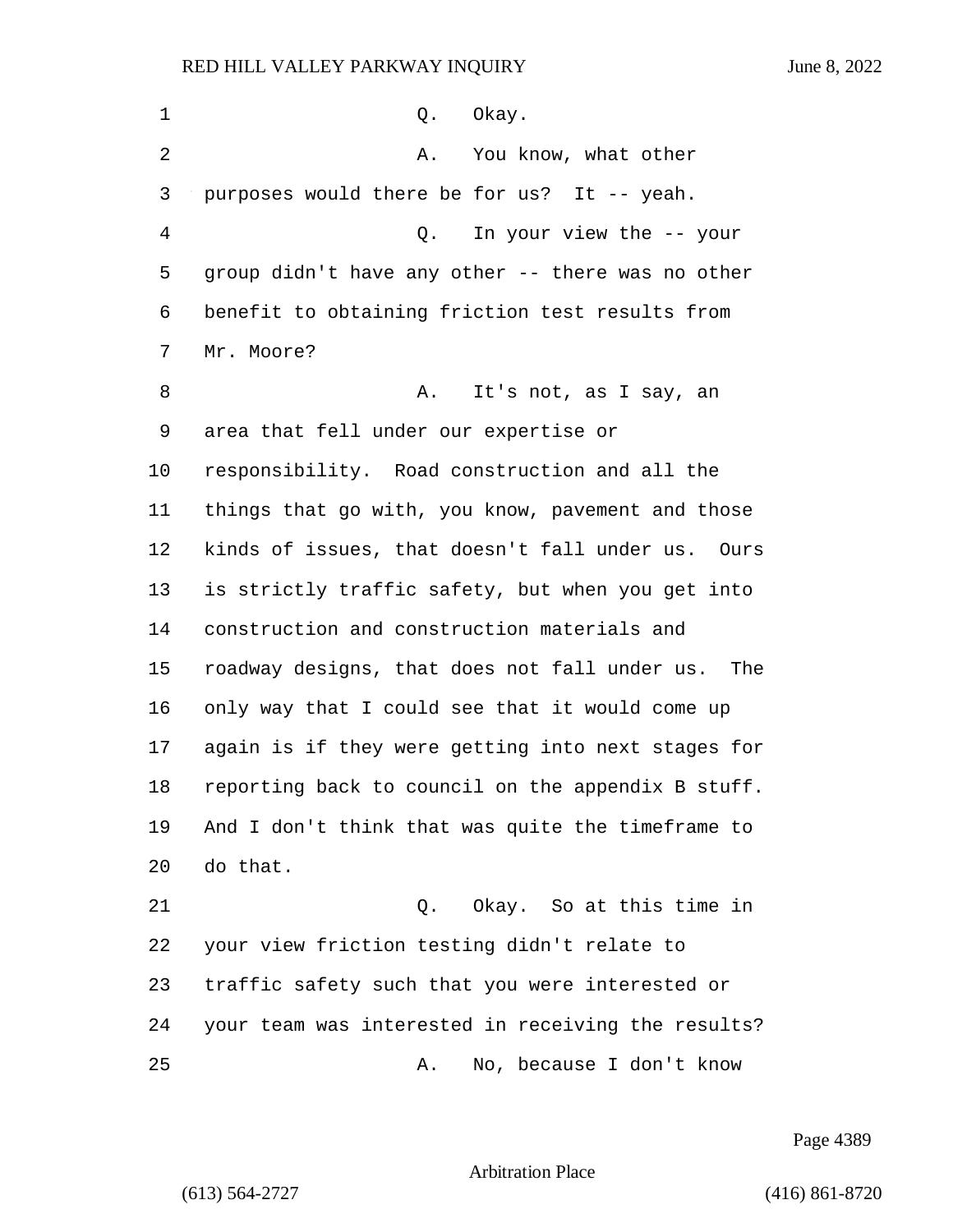that we would understand how to evaluate those results. You know, if there was not -- if the engineer that understood this stuff had concerns and didn't have enough comparators to, how would my team be able to evaluate those results? It was not something that we would have known or understood. It's not -- it wouldn't fall under our area of expertise, let's put it that way. 9 Q. Okay. 10 A. Designs and pavement markings and street lights, yeah, we'd have all kinds of knowledge on that. So, you know, it would be the same that I would have. I wouldn't be able to make a call on what was a good number or bad number or satisfactory number. We wouldn't know. 17 Q. Okay. Registrar, can you go to page 124, please. 19 So we've jumped ahead in time. We're in May of 2016, and Mr. White e-mailed you and Mr. Moore and Ms. Matthews-Malone attaching a draft staff report information update. I think you told me yesterday, information update, that's different than an information report and different than a recommendation report; is that right?

Page 4390

Arbitration Place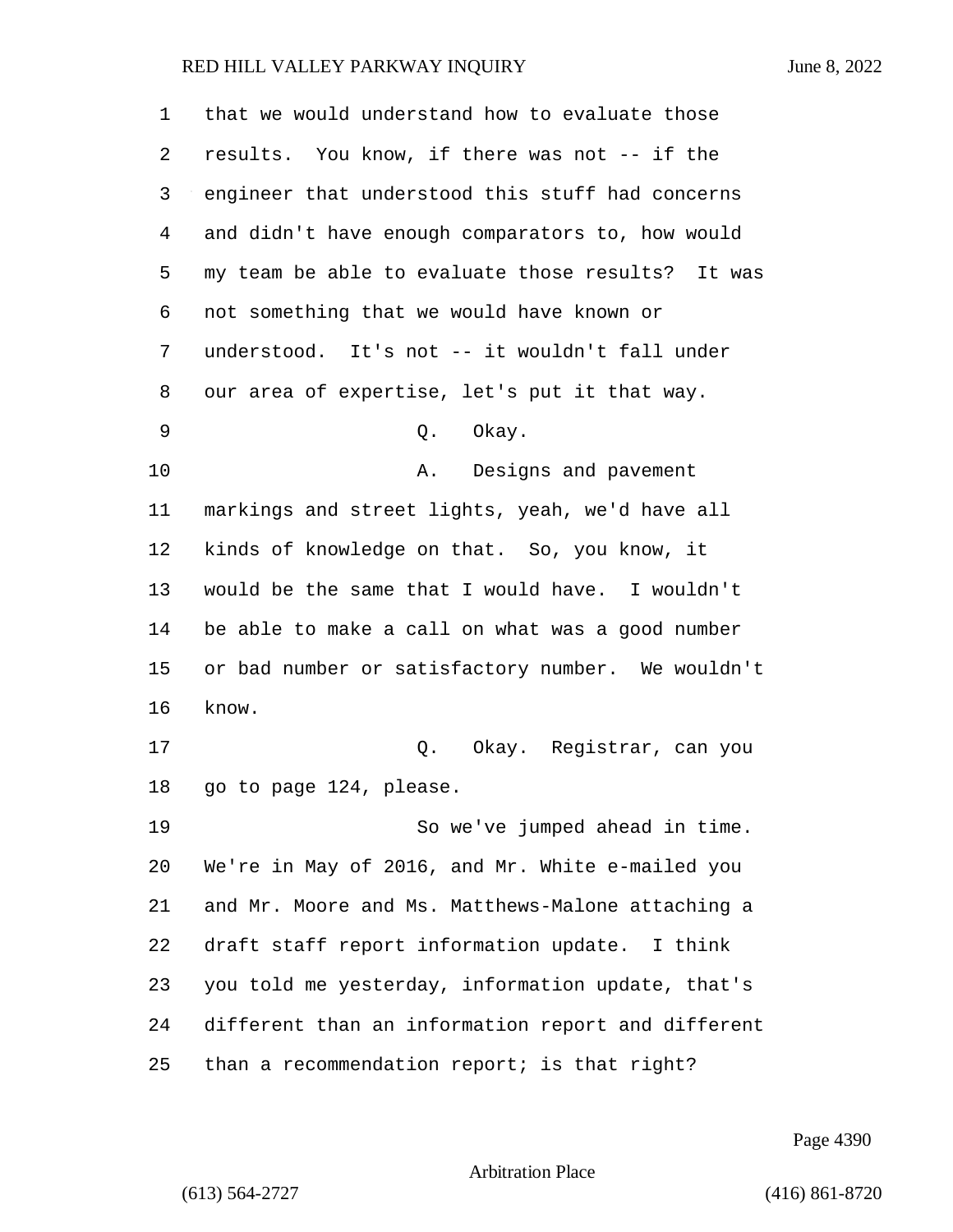1 A. Yeah. If it doesn't go 2 straight to committee. It goes out to all members 3 of council and, you know, members of Public Works 4 and anybody else that might have been involved. 5 Q. Okay. And you'll see -- 6 Registrar, can you call out 7 the excerpt of -- in that paragraph, please. 8 So John has asked an 9 information update goes to council to advise them 10 of the timing of the safety improvements that are 11 going to be made. It involves works by operations 12 and engineering, so Mr. White was circulating it 13 to them. 14 If you can close that down, 15 Registrar, and if you can go to the next page, 16 125, please. And then this was a chart that was 17 attached to that information update. 18 A. Okay. 19 Q. And you'll see there's 20 some timelines for the completion of the 21 short-term measures from that 2015 staff report? 22 A. Hm-hmm. 23 Q. And at this point are you

24 still trying to push your group to ensure that

25 these -- that those aspects of the short-term

Page 4391

Arbitration Place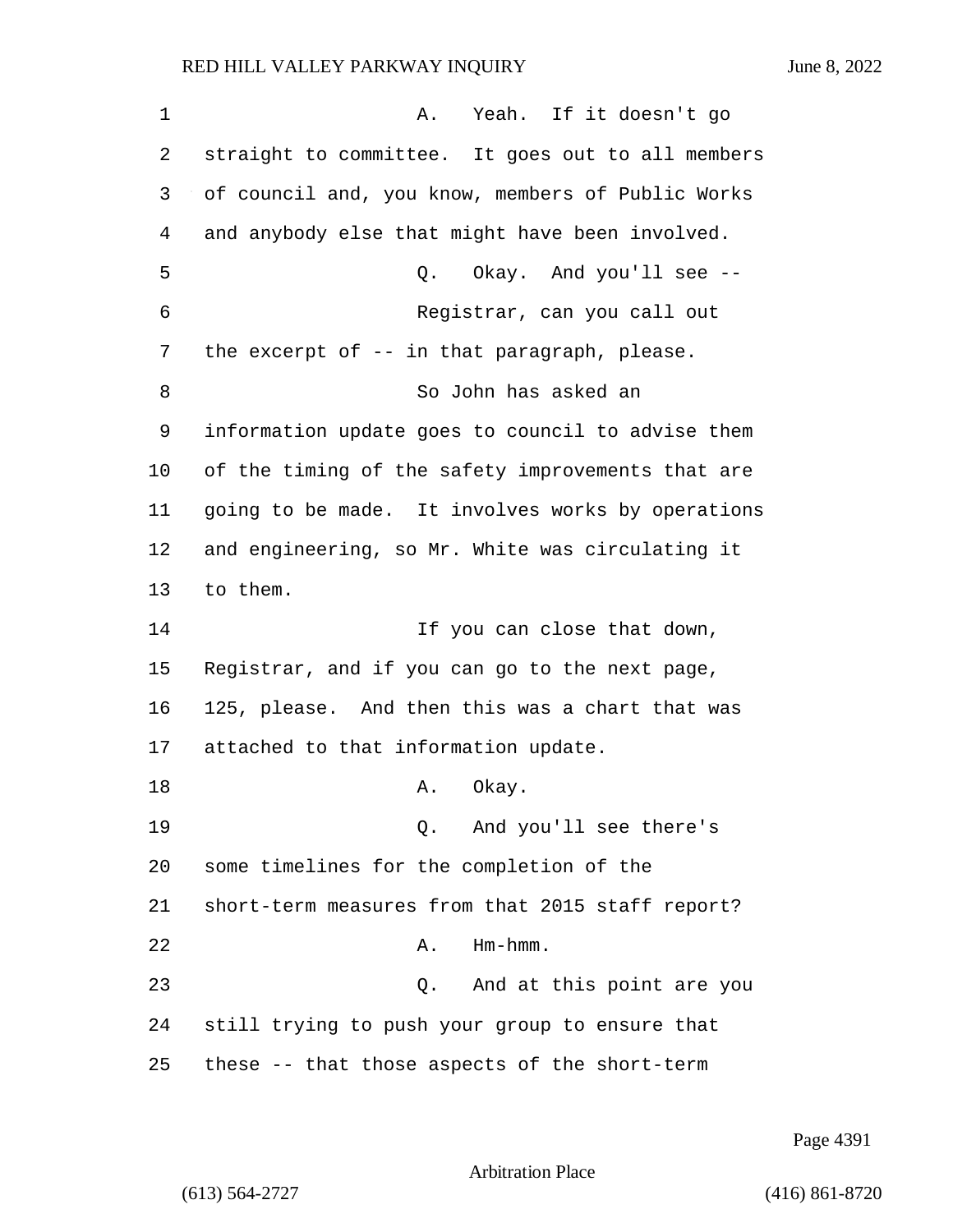| 1  | options that were under your control were done in  |
|----|----------------------------------------------------|
| 2  | a fairly timely way?                               |
| 3  | Definitely.<br>Α.                                  |
| 4  | You're still feeling<br>Q.                         |
| 5  | pressure from members of council and the public -- |
| 6  | I wouldn't say pressure.<br>Α.                     |
| 7  | It's more so we made a commitment to do something, |
| 8  | so let's make sure we remain proactive and get     |
| 9  | things done within a reasonable timeframe.<br>Ιf   |
| 10 | there's something that falls off the table for     |
| 11 | some particular reason, we need to be cognizant of |
| 12 | it and be prepared to explain why and, you know,   |
| 13 | if it's coming at a later date. You know,          |
| 14 | sometimes that happens with technology.            |
| 15 | Okay. Gary responds<br>Q.                          |
| 16 | you'll see in paragraph 197 (sic). If you could    |
| 17 | bring that up, please. He says:                    |
| 18 | "The only comment I have is                        |
| 19 | that we're looking at pavement                     |
| 20 | rehab -- possibly looking at                       |
| 21 | pavement rehab work on the Red                     |
| 22 | Hill in 2017." (As read)                           |
| 23 | Is this the first that you had                     |
| 24 | heard that engineering services was possibly       |
| 25 | looking at pavement rehab work in 2017?            |

Page 4392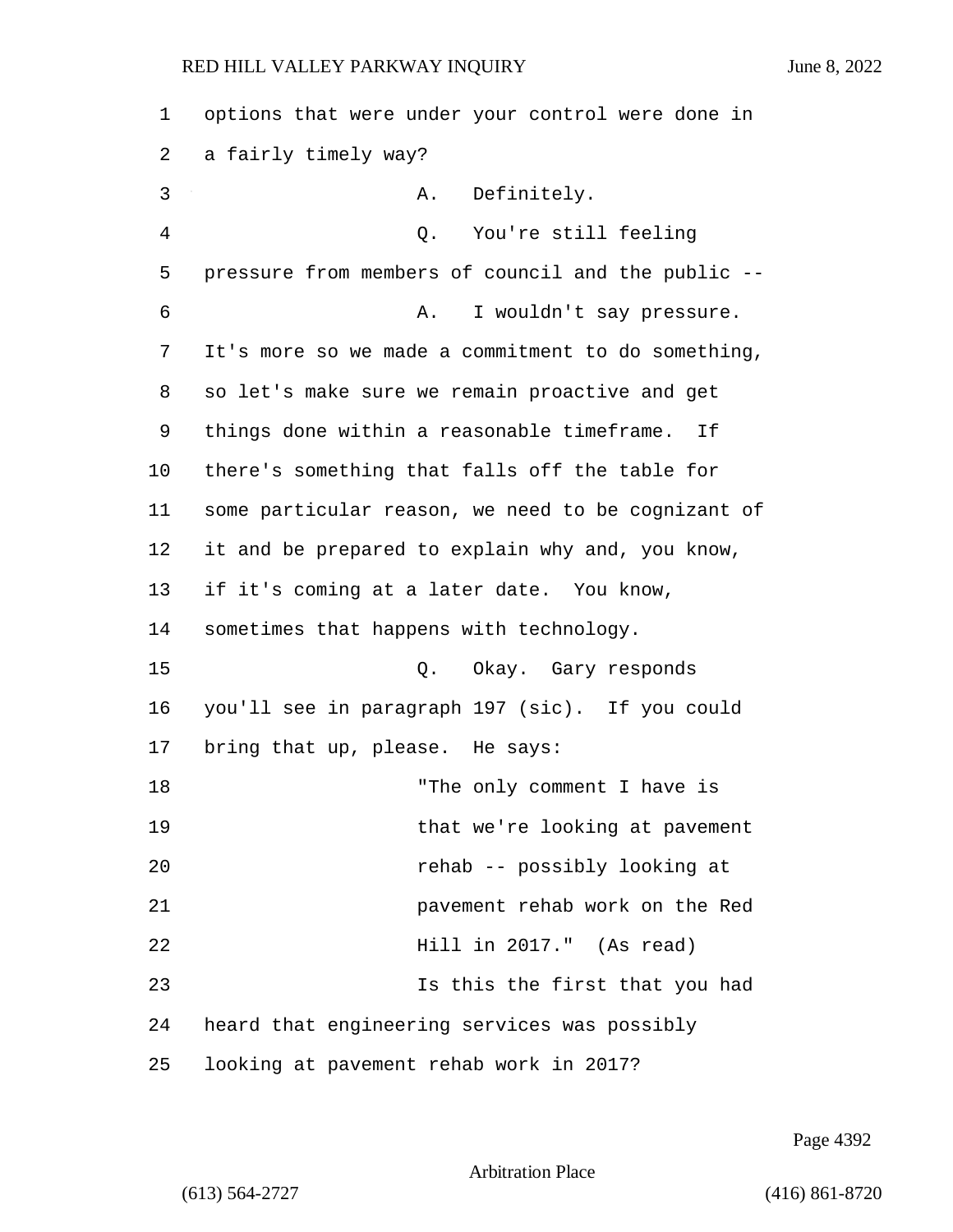| 1  | Probably. We wouldn't<br>Α.                        |
|----|----------------------------------------------------|
| 2  | have seen the capital budget yet, so he would have |
| 3  | had it still in its planning stages. So if he had  |
| 4  | moved anything or changed anything on his capital  |
| 5  | budget, that would have come up later in terms of, |
| 6  | you know, late December, November/December 2016.   |
| 7  | The capital budget for<br>Q.                       |
| 8  | 2017, you would see that for other departments?    |
| 9  | You would see that in December of 2016?            |
| 10 | Yeah. We would see it<br>Α.                        |
| 11 | for Public Works, November/December timeframe.     |
| 12 | Usually capital budget was approved, if there was  |
| 13 | (indiscernible) you could approve 50 percent of    |
| 14 | the budget expenditure.                            |
| 15 | Anyways, without getting into                      |
| 16 | all of that, because I probably don't remember all |
| 17 | the exact details, the capital budget was usually  |
| 18 | approved for the most part in that year, and the   |
| 19 | operating budget was typically approved by council |
| 20 | in the March/April timeframe of the following      |
| 21 | year --                                            |
| 22 | Q.<br>Hm-mmm. Okay.                                |
| 23 | -- if that helps.<br>Α.                            |
| 24 | It does. Thank you.<br>Q.<br>So                    |
| 25 | we're in May of 2016.                              |

Page 4393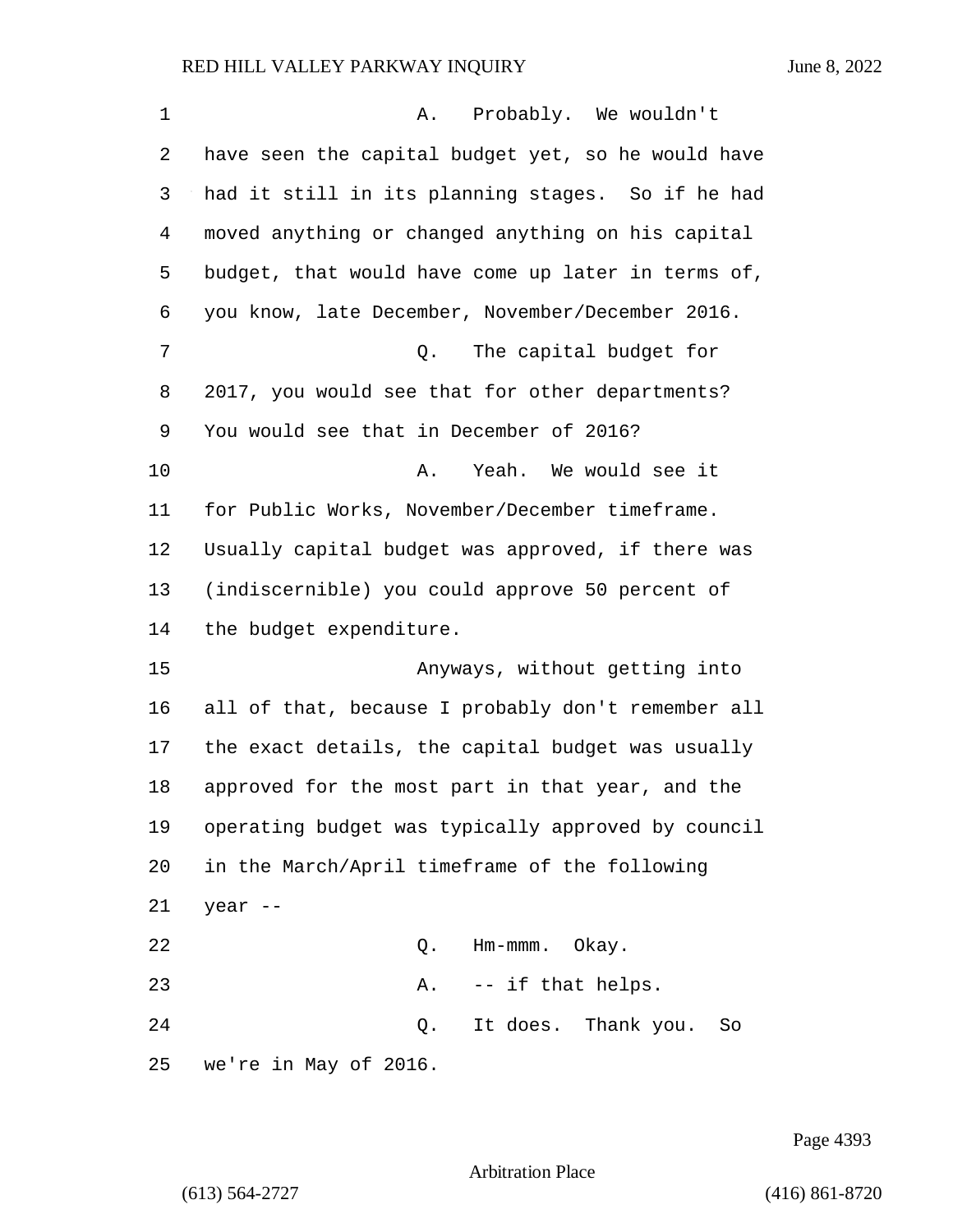1 A. So this would have been new to us, I'm pretty sure. 3 Q. And is it fair to say having this information is helpful to your team to the extent that there are aspects of the countermeasures that can be correlated or can be done at the same time as rehab work? 8 A. Possibly. You know, I think most our stuff didn't involve the actual pavement rehab work because it was off to the side. It would have certainly impacted things like tigers eyes in the pavement, and some of the pavement marking work that we may have planned that particular year. So that would have -- yes, it would've been important for us to know. I think it would've -- you know, council obviously would want to know that this was coming as well. 18 Q. Sure. So just on the cat's eyes or tigers eyes, am I correct that there had been some installed, but everyone understood that there was going to be -- they were going to hold off the permanent installation until the next round of resurfacing? 24 A. My recollection is that I

Arbitration Place

think the rehab work that they were looking at was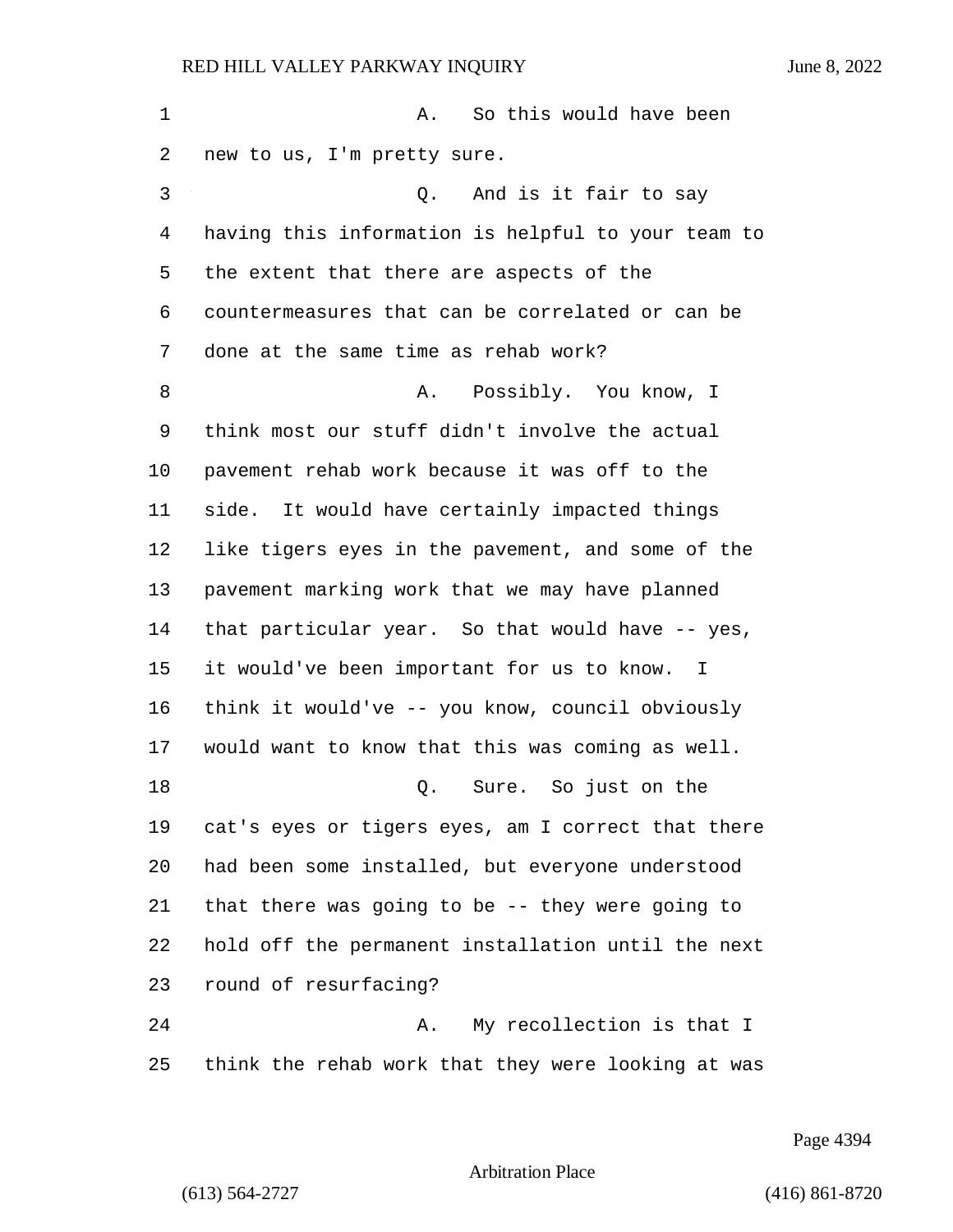| 1  | further out, you know. Whether it was 2019 or      |
|----|----------------------------------------------------|
| 2  | 2020 or whatever, I think it was further out. So   |
| 3  | I think based on that at the time we elected to    |
| 4  | move forward and get the tigers eyes in, at least  |
| 5  | in the section that we said we would -- sections   |
| 6  | that we said we would. And so they would be in     |
| 7  | there, and we could get a good sense of how they   |
| 8  | were working out. You know, whether we were        |
| 9  | able to -- you know, did they improve things for   |
| 10 | the driver especially at night and did we have any |
| 11 | issues with, you know, things like snow plows and  |
| 12 | that popping them out, you know, how many do we    |
| 13 | actually have to repair. Do we have to replace     |
| 14 | them all, or was it just two or three or that kind |
| 15 | of thing.                                          |
| 16 | So just for clarity on<br>Q.                       |
| 17 | timing, so $-$                                     |
| 18 | Yeah.<br>Α.                                        |
| 19 | Q. -- the rehab work was a                         |
| 20 | ways out. So are you talking about in 2014 after   |
| 21 | the 2013 CIMA report, that installation of cat's   |
| 22 | eyes or tiger eyes?                                |
| 23 | Yeah, that's probably<br>Α.                        |
| 24 | what I'm thinking of.                              |
| 25 | Okay. And at that time<br>Q.                       |

Page 4395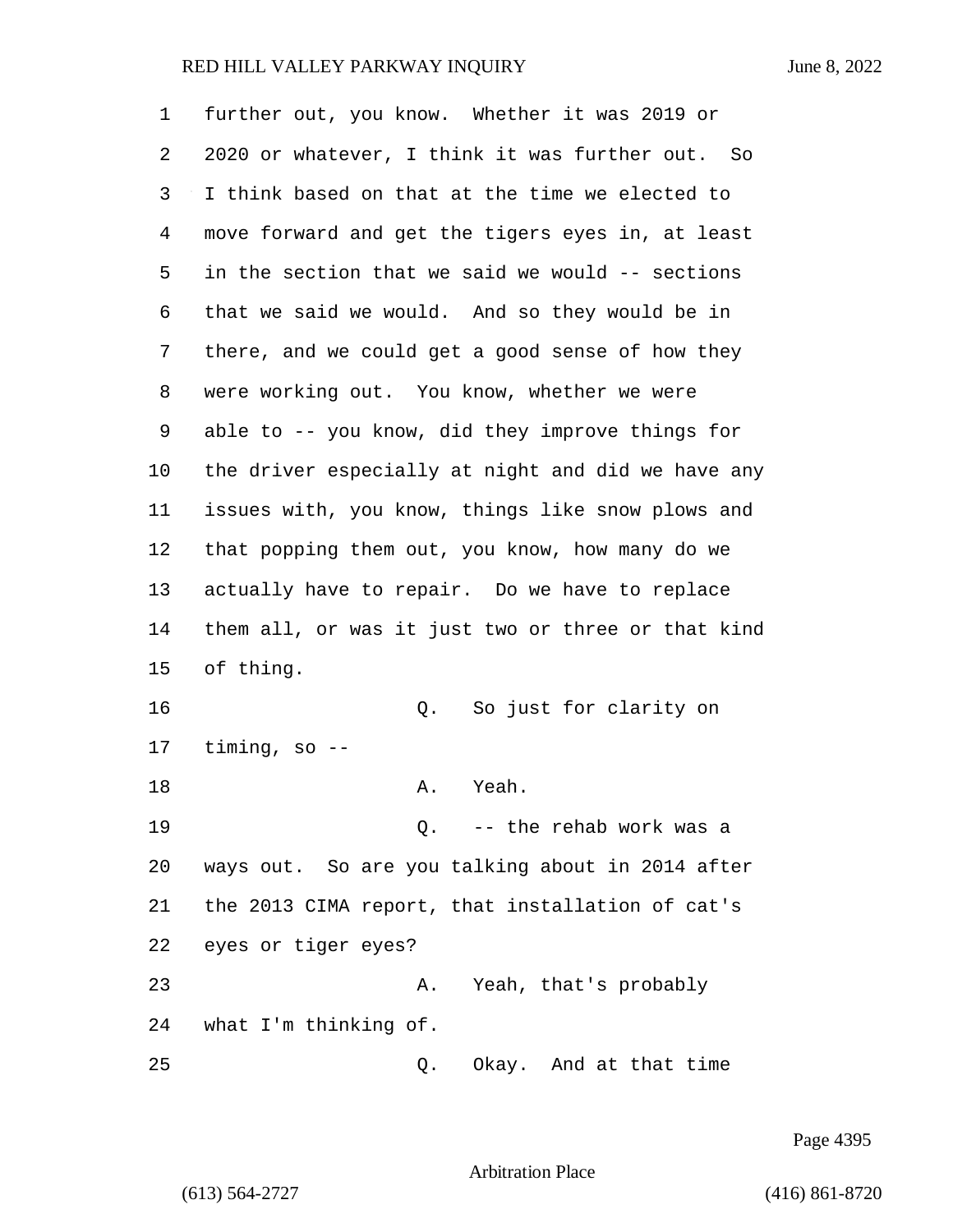1 you understood the rehab work was scheduled for 2 2019 or 2020 or 2021 -- 3 A. I think it was five or 4 six years out at the time, so I think that's why 5 we just said let's go ahead and put them in -- 6 Q. Okay. 7 A. -- and see what we can 8 learn from it. 9 Q. Okay. And so -- 10 A. It certainly would have 11 made sense for us to coordinate with Gary's team 12 when they were going to do some major rehab 13 work -- 14 Q. Right. 15 A. -- and we probably would 16 have asked them to include them as part of their 17 scope of work to move forward. That would have 18 made a lot of sense. 19 Q. Okay. And so you're now 20 learning in 2016 that rehab work is going to 21 happen in 2017? 22 A. Correct. 23 Q. And Mr. Moore says here, 24 "note that the raised pavement markings" (as 25 read) -- that's the cat's eyes or the tigers eyes?

Page 4396

Arbitration Place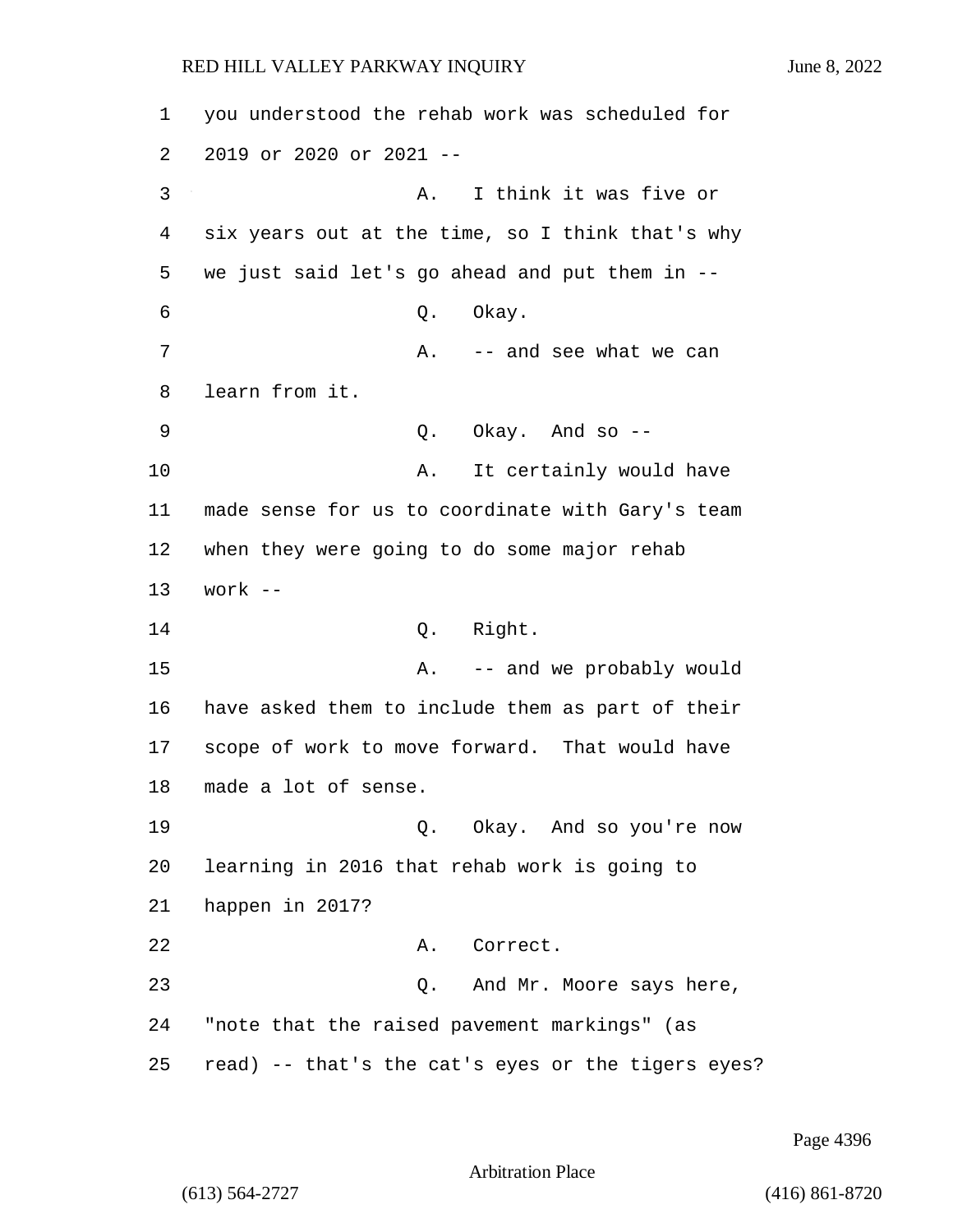1 A. Yes. Tigers eyes I think 2 they are. 3 Q. That they can be 4 coordinated. So that's to install for the rest of 5 the Red Hill? 6 A. Or at least in the areas 7 that we were going to install them. 8 Q. Right. 9 A. We wouldn't have put them 10 on the full length of the Red Hill. 11 Q. Right. 12 A. We would have typically 13 put them in areas where there was significant 14 turns where visibility had been raised as an 15 issue. 16 Q. Sure. Where CIMA had 17 recommended? 18 A. Yeah. 19 Q. Okay. 20 A. Thank you. 21 MS. LAWRENCE: Commissioner, I 22 see it is 11:30. Recognizing we started a little 23 late today, I would like to propose that we take 24 our morning break now. I don't anticipate I have 25 very many more questions for Mr. Lupton.

Page 4397

Arbitration Place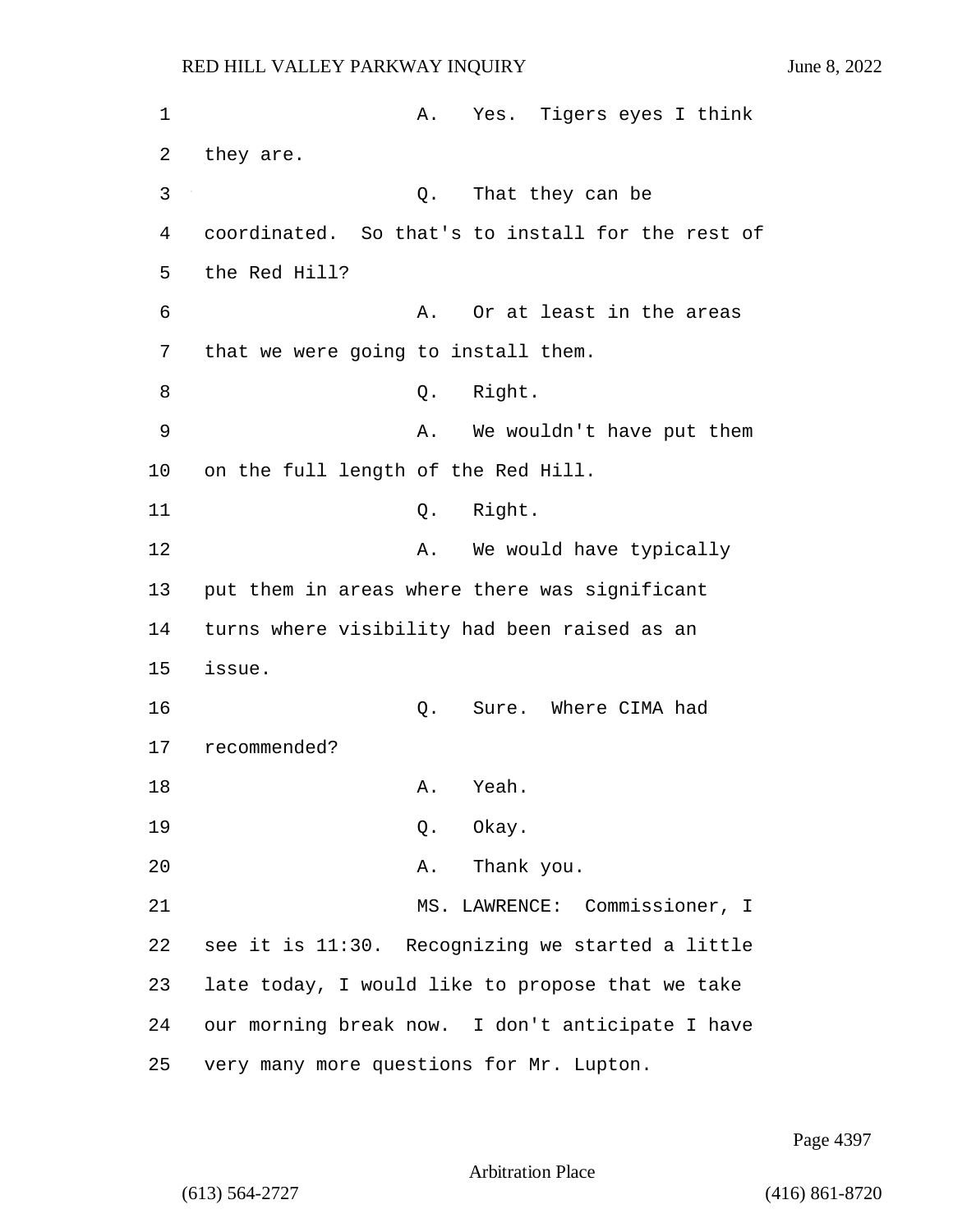1 JUSTICE WILTON-SIEGEL: Okay. 2 That will be fine. Let's take a 15-minute break 3 and return at a quarter to 12:00. 4 MS. LAWRENCE: Thank you. 5 --- Recess taken at 11:31 a.m. 6 --- Upon resuming at 11:45 a.m. 7 MS. LAWRENCE: Thank you, 8 Commissioner. I don't see Mr. Lupton. 9 THE WITNESS: My apologies. I 10 forgot to click on the appropriate -- 11 MS. LAWRENCE: No problem. It 12 happens to the best of us. 13 BY MS. LAWRENCE: 14 Q. So I just have one more 15 series of questions for you. 16 **A.** Sure. 17 Q. Can you tell us again 18 when you retired from the City? 19 **A.** February 2017. 20 Q. And what have you been 21 doing in your retirement in terms of other 22 professional pursuits? 23 A. So I haven't been 24 retired, though, I did have a lot of trouble 25 finding work during COVID. I did a project at the

Page 4398

Arbitration Place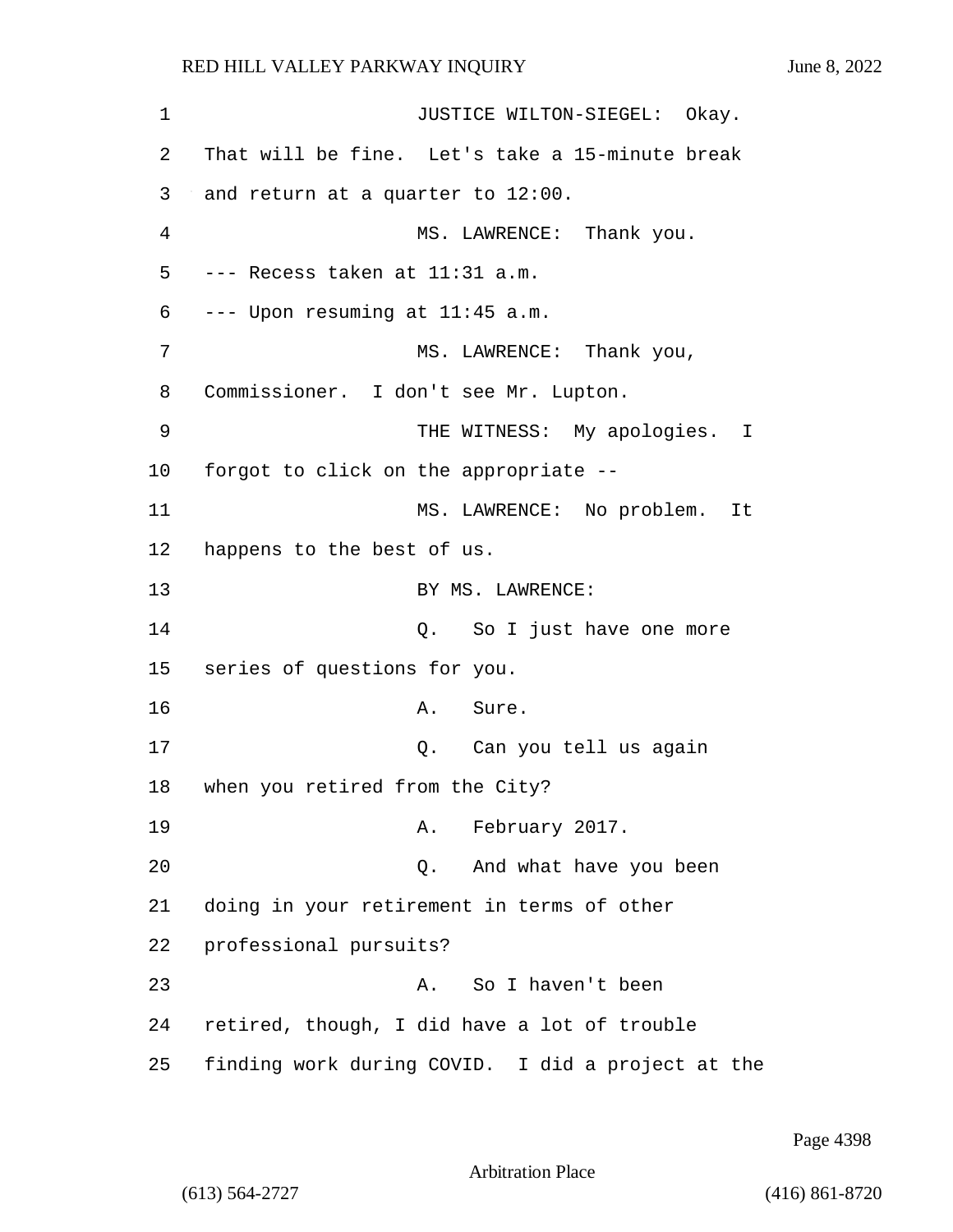town of Oakville for about six months writing their energy policy. I worked for another consulting firm for -- just right up until COVID hit, in the energy business, and I also did some consulting, and I continue to do some consulting for other consultants. And I did some consulting work for all AMO, Association of Municipalities for a period of that time as well. So it's kind of been hit and miss. 10 Q. Okay. Thank you. In March 2018 an anonymous, unsigned letter was sent to the City auditor and to the mayor. 13 A. Wasn't me. 14 Q. You didn't even let me ask my question. You're not the author of that letter? 17 A. No. I don't even know what the letter was. 19 Q. Okay. Thank you. And I believe I asked this yesterday, but I'm just going to reiterate. Did you ever, during your tenure at the City, see a copy of the Tradewind report? 23 A. I don't think I did. I don't remember. 25 Q. And the Golder report?

Page 4399

Arbitration Place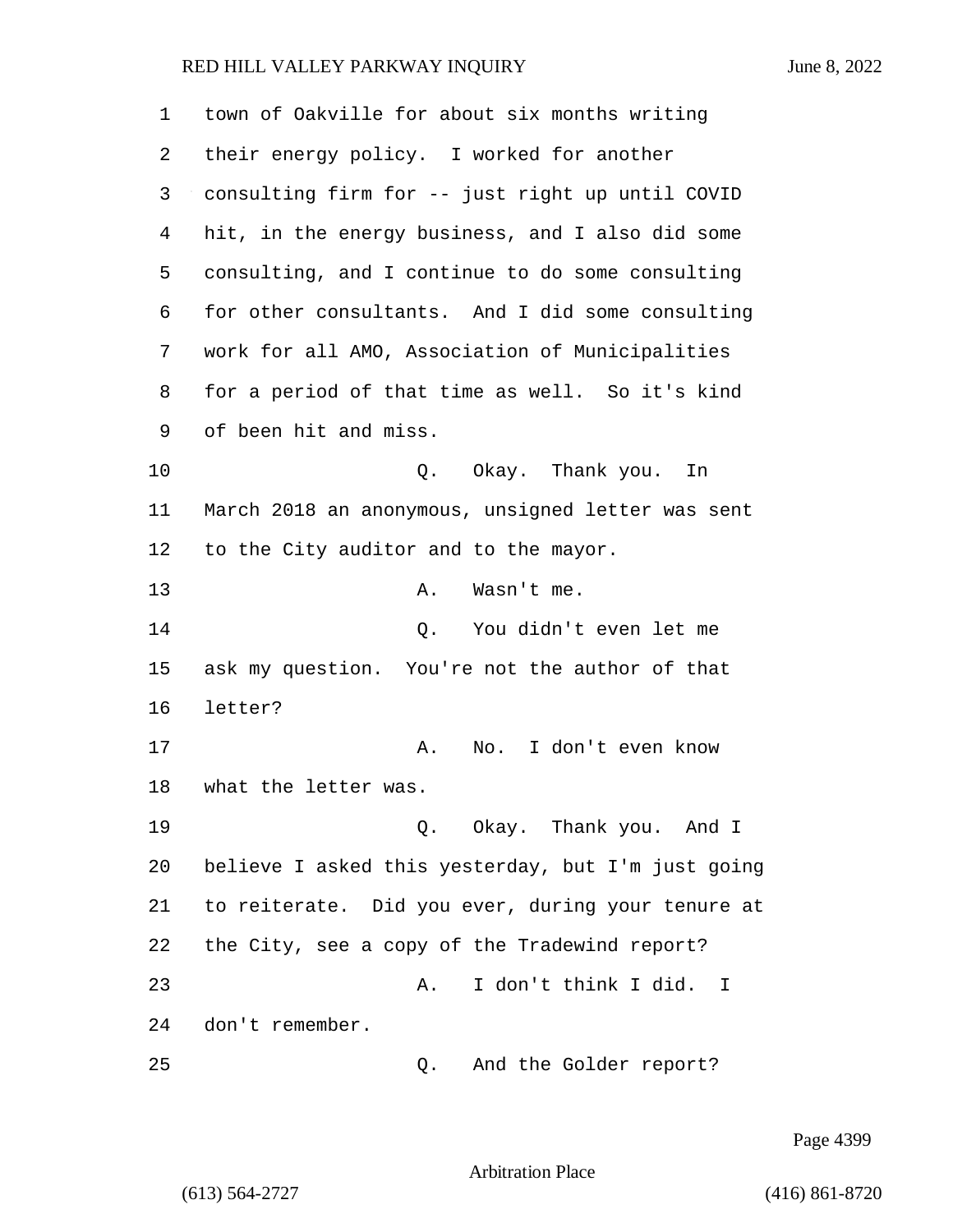1 Pardon? 2 A. I don't think I did. I 3 don't remember either. 4 Q. Okay. And did you ever 5 receive any written results of friction tests from 6 Mr. Moore and Mr. Moore's office? 7 A. I don't think so. 8 a Q. Okay. Thank you. Those 9 are my questions for you, Mr. Lupton. Thank you 10 very much for your time. 11 A. Thank you. 12 JUSTICE WILTON-SIEGEL: 13 Ms. Lawrence, which counsel wish to question 14 Mr. Lupton? 15 MS. LAWRENCE: Thank you. I 16 inadvertently did not connect with counsel during 17 the break to confirm, but I understand that 18 several counsel reserved short periods of time. 19 Ms. Roberts, may I call on you first. 20 MS. JENNIFER ROBERTS: Thank 21 you. Commissioner, I have no questions. 22 MS. LAWRENCE: I also 23 understand that the MTO had reserved a short 24 period of time but was going to confirm at the end 25 of my examination if they had questions.

Page 4400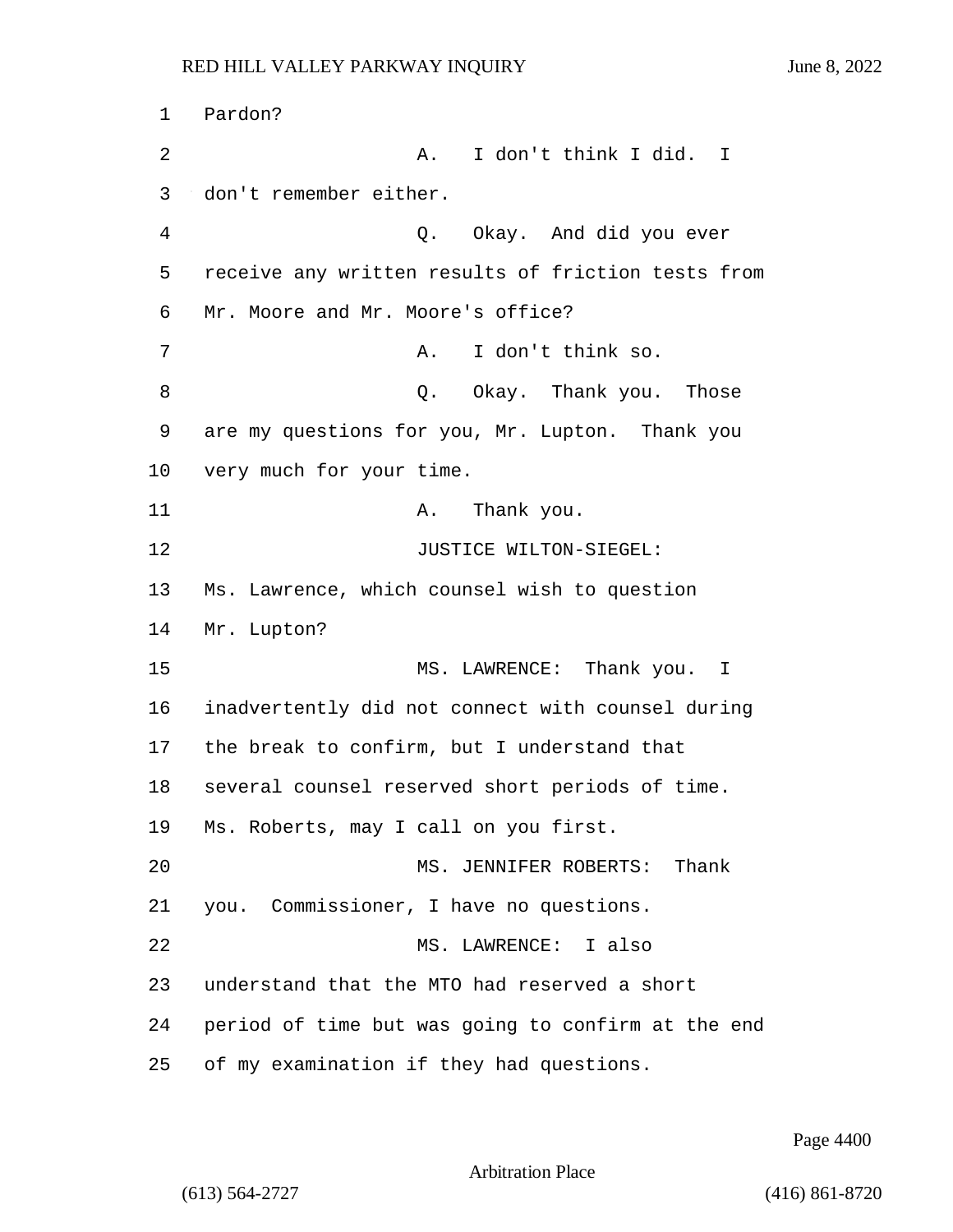1 MR. BOURRIER: Commissioner, I don't have any questions as well. 3 JUSTICE WILTON-SIEGEL: Thank you, Mr. Bourrier. 5 MS. LAWRENCE: Thank you. And I had understood that Dufferin similarly had reserved a very short period of time subject to the end of my examination. Mr. Buck? 9 MR. BUCK: That's correct. We have no questions. 11 MS. LAWRENCE: And I understand that the City does have questions. I understand it was a relatively short period of time that Ms. Roberts would need, but of course I turn it over to her to provide you with an estimate of your time and confirmation that there are questions for Mr. Lupton. 18 MS. JENENE ROBERTS: Thank you, Ms. Lawrence and Mr. Commissioner. Yes, the City does have a few questions. I expect it will be 15, 20 questions as most. So we won't take much time. May I proceed? 23 JUSTICE WILTON-SIEGEL: Yes, please proceed. EXAMINATION BY MS. JENENE ROBERTS:

Page 4401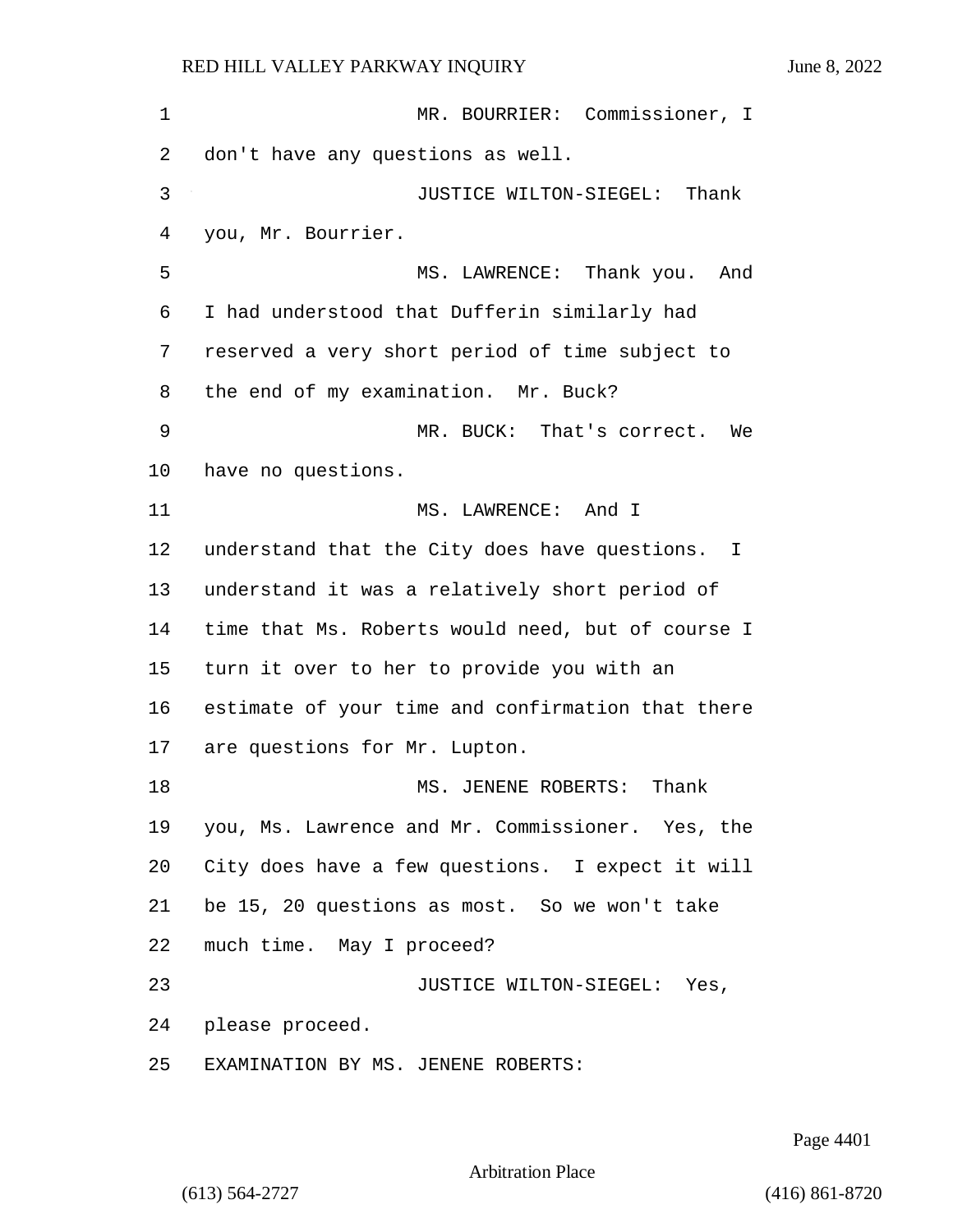| 1  | Q. Good morning, Mr. Lupton.                       |
|----|----------------------------------------------------|
| 2  | I just have a few questions for you following up   |
| 3  | on the discussion we've had with the commission    |
| 4  | counsel over the last on two days.                 |
| 5  | I want to start off talking                        |
| 6  | about consultants' reports, and you've discussed   |
| 7  | at length with commission counsel the 2013 and the |
| 8  | 2015 CIMA reports. And in 2013 and 2015 was there  |
| 9  | a policy that you were aware of with respect to    |
| 10 | city staff having to provide a copy of a           |
| 11 | consultant's report along with a staff report that |
| 12 | referenced that report?                            |
| 13 | Not that I'm aware of. I<br>Α.                     |
| 14 | don't believe so.                                  |
| 15 | Okay. Thank you. And in<br>Q.                      |
| 16 | the absence of such a policy how did staff decide  |
| 17 | whether or not to include a copy of the            |
| 18 | consultant's report with the staff report to       |
| 19 | council?                                           |
| 20 | I think it was more<br>Α.                          |
| 21 | common to take excerpts from a consultant's report |
| 22 | and include them in City staff reports. If there   |
| 23 | had been an interest expressed particularly from   |
| 24 | members of council in seeing a consultant's        |
| 25 | report, it would have been provided as part of the |

Page 4402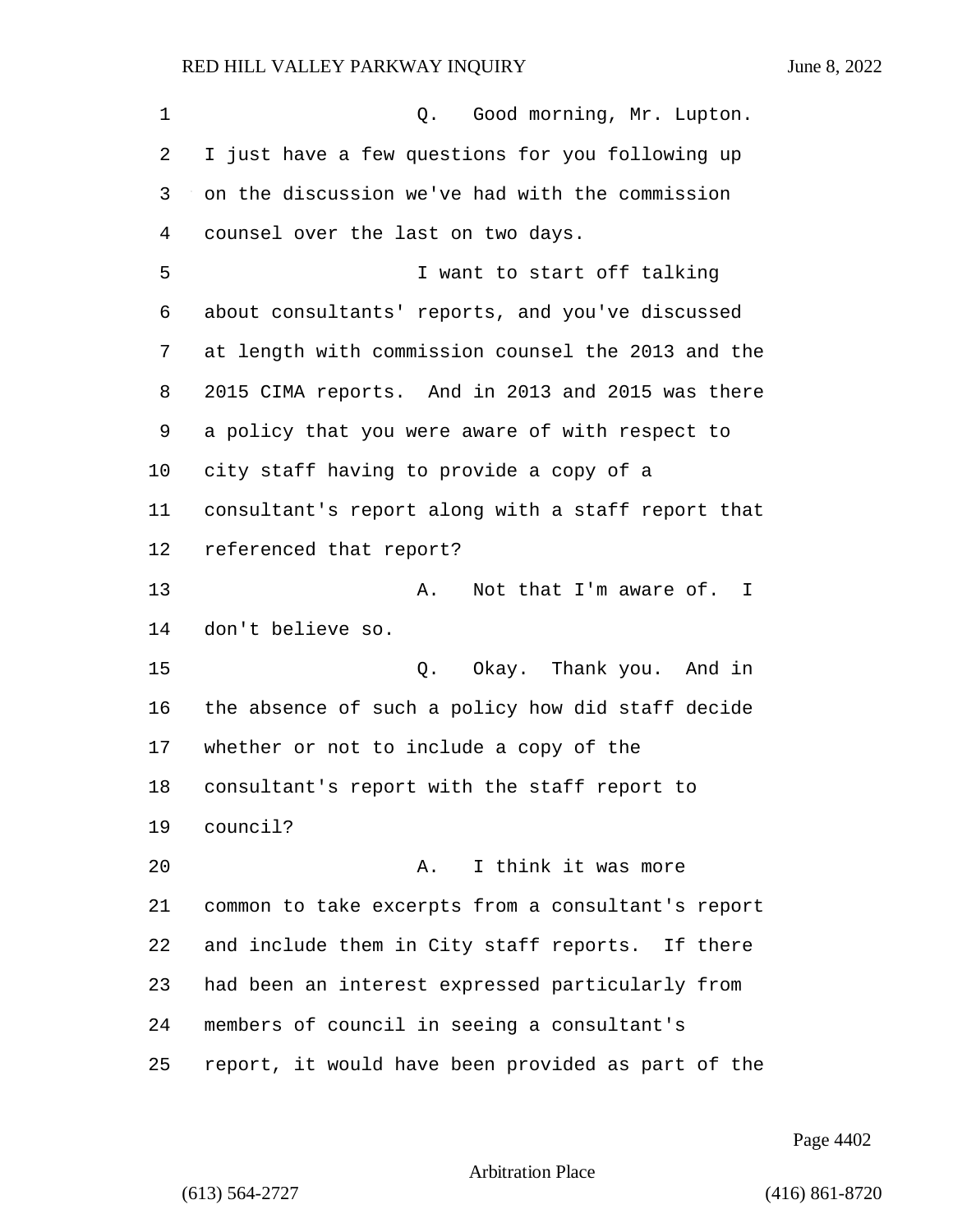| $\mathbf 1$ | report if we knew in advance of. Otherwise,        |
|-------------|----------------------------------------------------|
| 2           | unless there was some issue with confidentiality,  |
| 3           | you know, legal aspects of a report, those reports |
| 4           | could be made available to anybody that asked for  |
| 5           | them.                                              |
| 6           | Q. Okay. And so that would                         |
| 7           | include if a councillor asked for a report after   |
| 8           | receiving the staff report that referenced the     |
| 9           | consultant's report then?                          |
| 10          | Α.<br>Sure.                                        |
| 11          | And I believe you said<br>Q.                       |
| 12          | yesterday that the public would also be able to    |
| 13          | make a request for copies of consultants' reports? |
| 14          | Yes.<br>Α.                                         |
| 15          | And how would they go<br>Q.                        |
| 16          | about making such a request?                       |
| 17          | They would either go to<br>Α.                      |
| 18          | the -- I think in most cases they would go to the  |
| 19          | author of the report. You know, probably easier    |
| 20          | for them to go through the general manager, or if  |
| 21          | they had a relationship with staff, they could go  |
| 22          | to them. Barring that, if all else failed,         |
| 23          | there's always the Freedom of Information route    |
| 24          | which is, you know, a little more lengthy and      |
| 25          | complicated going through, but that option         |

Page 4403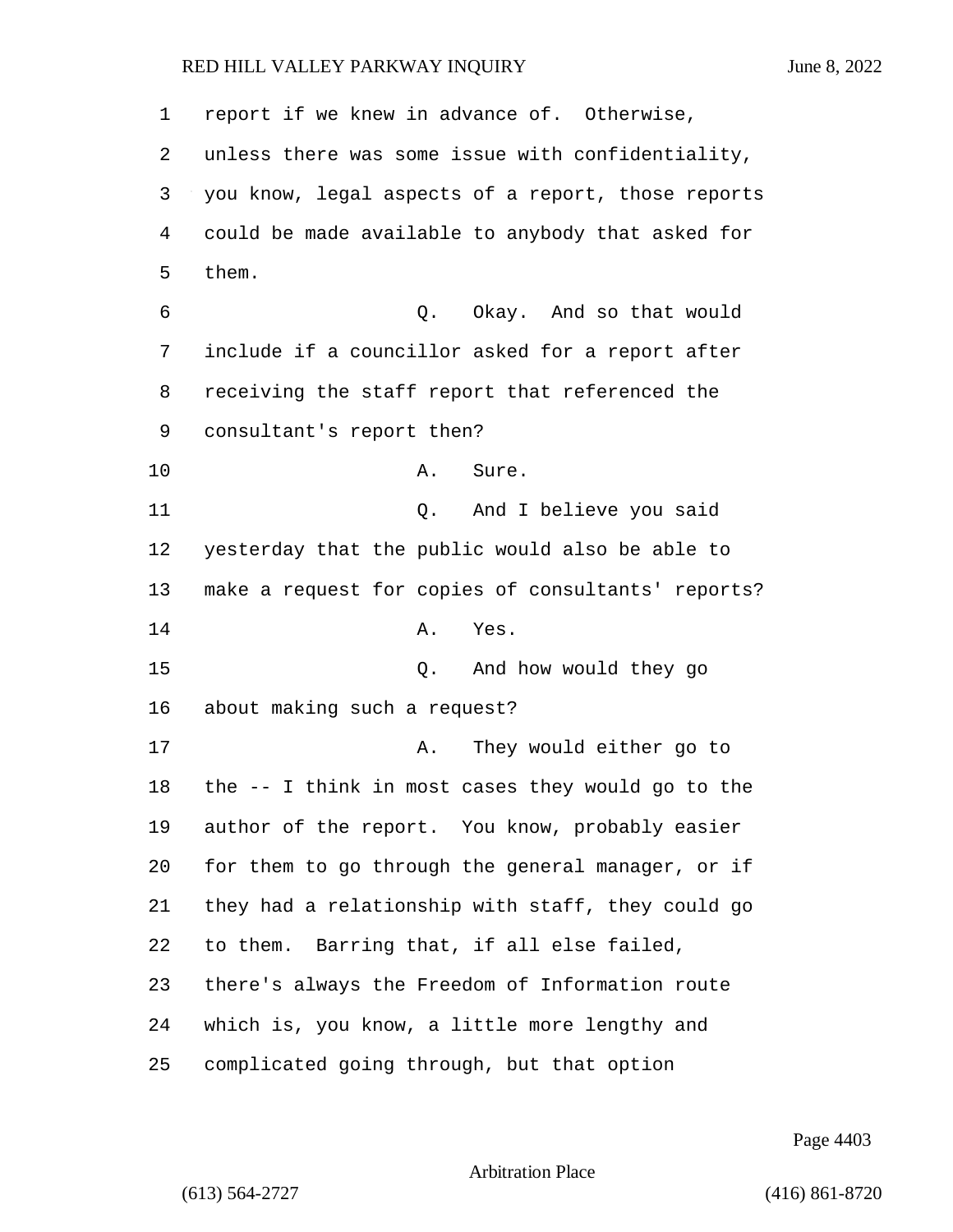| 1  | certainly is always available to members of the   |
|----|---------------------------------------------------|
| 2  | public should they be seeking additional          |
| 3  | information.                                      |
| 4  | Okay. And would the<br>Q.                         |
| 5  | option also be available for constituents to      |
| 6  | contact their councillor and ask for reports?     |
| 7  | Most likely.<br>Α.                                |
| 8  | Thank you.<br>Q.                                  |
| 9  | Yeah.<br>Α.                                       |
| 10 | And then if $--$ we're<br>Q.                      |
| 11 | talking specifically about the 2013 CIMA report   |
| 12 | now. You recall commission counsel asked you      |
| 13 | about that report being provided to Councillors   |
| 14 | Collins, Clark and Jackson?                       |
| 15 | I think it was in a draft<br>Α.                   |
| 16 | format.                                           |
| 17 | Correct. And if I<br>Q.                           |
| 18 | understood your evidence correctly, you made some |
| 19 | comments about concerns with draft reports, but   |
| 20 | you didn't have any concerns with respect to a    |
| 21 | report only going to a subset of the interested   |
| 22 | councillors as opposed to all of the councillors, |
| 23 | correct?                                          |
| 24 | No, I never had an issue<br>Α.                    |
| 25 | with that. I think we had good communication.     |

Page 4404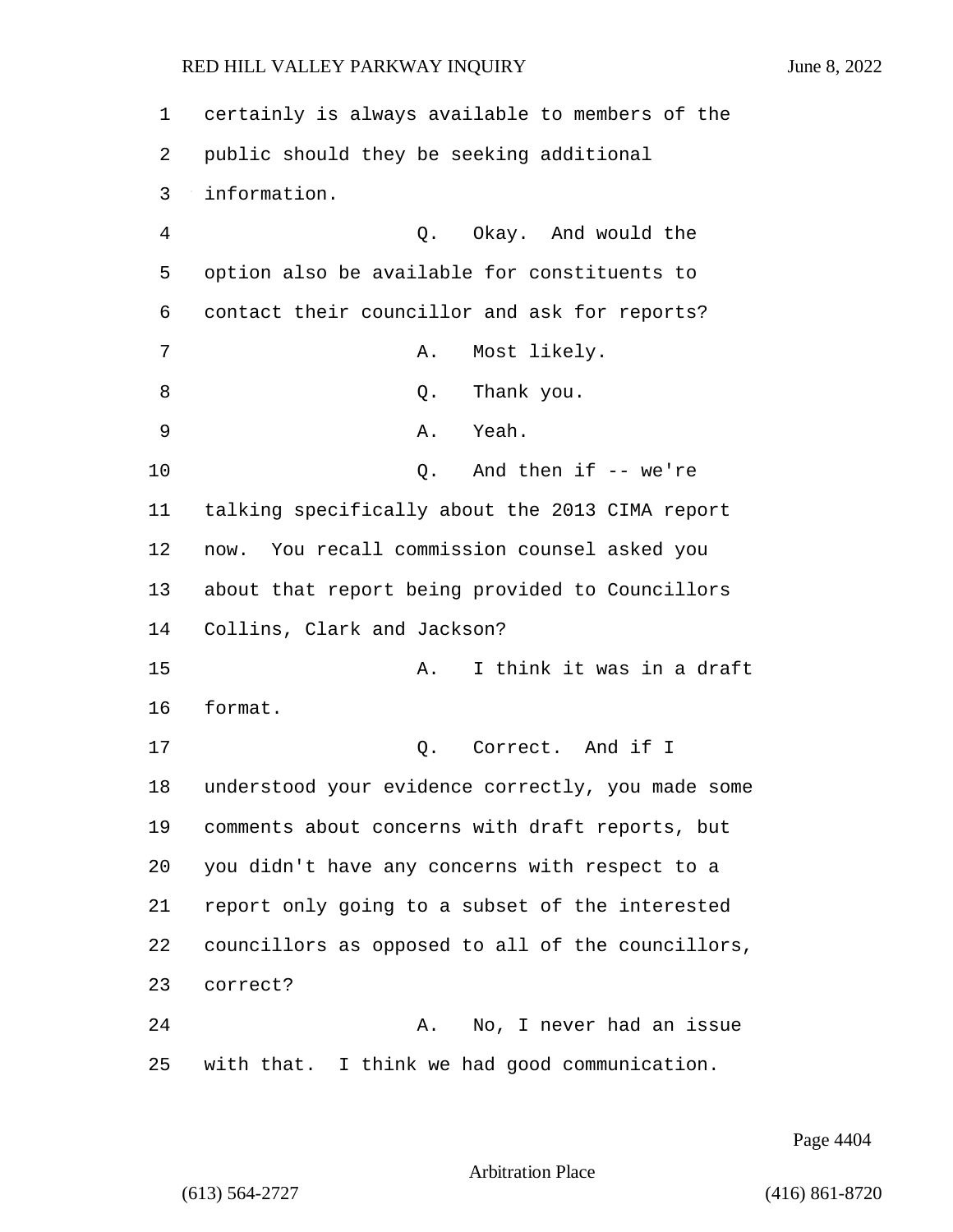1 C. Great. And was there a policy about whether staff was required to provide a copy of consultants' reports to all members of council as opposed to just the members of council that expressed an interest in the report? **A.** Not that I'm aware of. 7 C. Okay. And was it at all unusual to provide a copy of a report just to the interested councillors as opposed to all councillors? 11 A. No, I don't think so. It's similar to going to speak to councillors. You know, that was encouraged, especially if they had particular interests in an issue. It gave an opportunity for them to get updated on the situation and also for staff to get feedback from a councillor in terms of any other information that they had or any other concerns that they may have had. 20 So when we came to the committee meeting, they'd -- you know, usually the chair would refer to whoever had made the original motion or had the particular interest in a topic, and then they would, you know, ask whatever

questions they chose to, if they did, and it would

Page 4405

Arbitration Place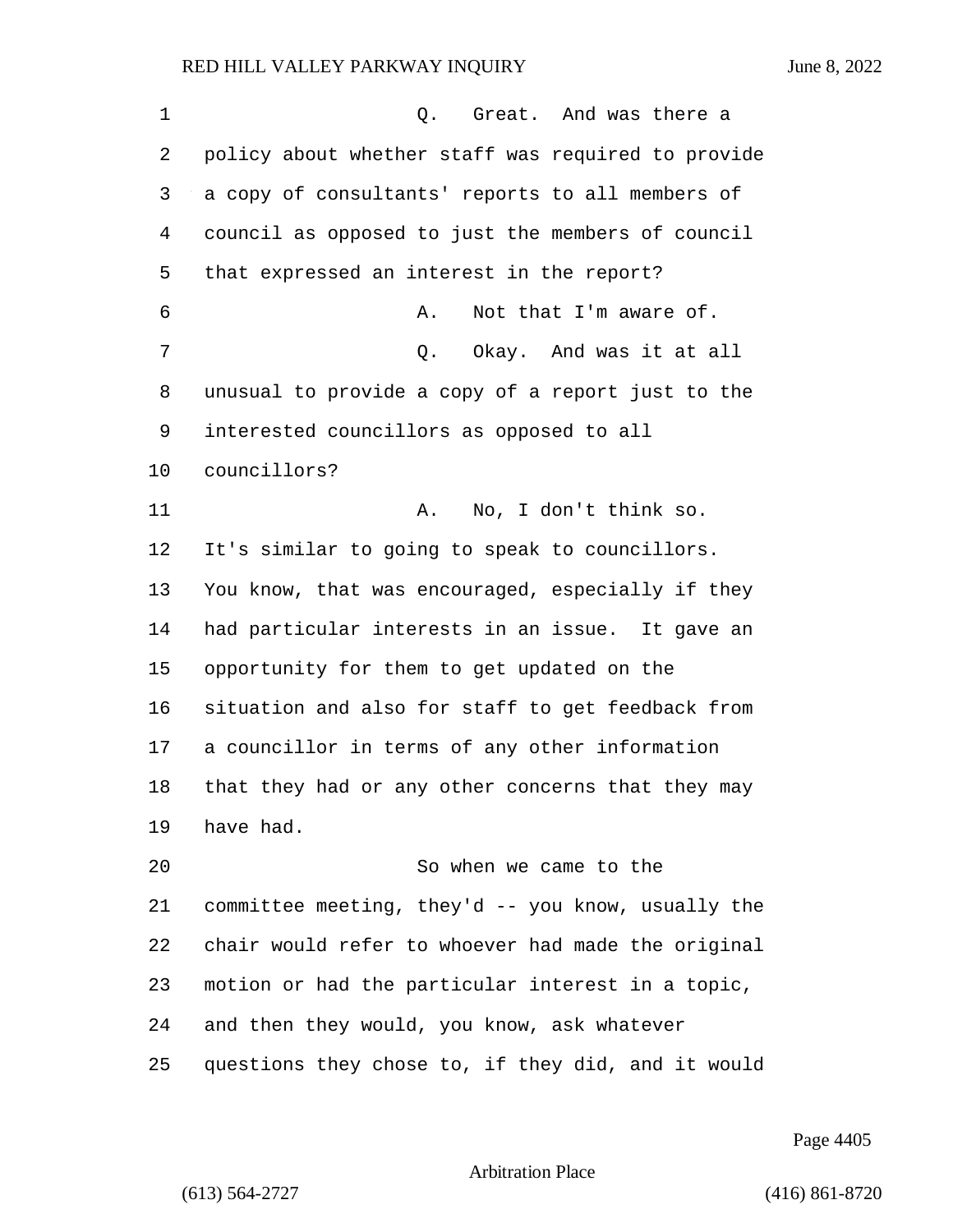also give staff kind of a heads up in terms of -- so we could be prepared to respond to any questions that they may have. 4 Q. Okay. With respect to that 2013 CIMA report again, commission counsel asked you about the November 2013 PWC meeting that you attended. Do you recall that? 8 A. Yes. 9 Q. Okay. And during that committee meeting, or at any time afterwards, do you recall any of the other councillors who didn't receive a copy of the report expressing any concerns with respect to the fact that staff were discussing a report that only some of the councillors had seen? 16 A. No, but that wouldn't have happened. 18 Q. Okay. 19 A. Councillors were used to staff, especially if there was an interest near and dear to their hearts or, you know, even budget stuff, you know, they'd quite often say, you know, come talk to me. 24 Q. Okay. Great. Thank you. And I want to ask you a little bit now about

Page 4406

Arbitration Place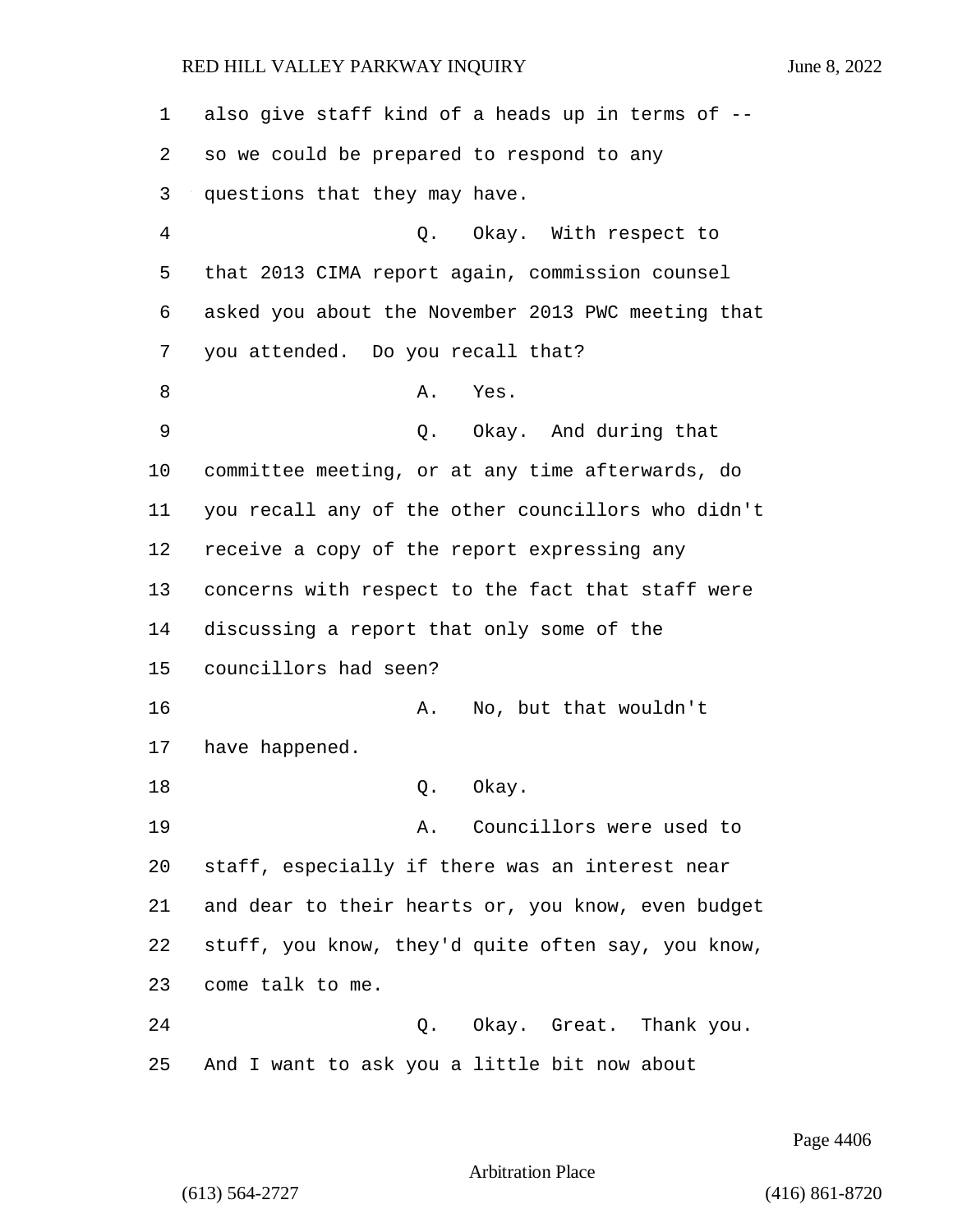| $\mathbf 1$ | council motions. Am I correct that when council    |
|-------------|----------------------------------------------------|
| 2           | is bringing a motion, the councillors are looking  |
| 3           | for staff recommendations in response to that      |
| 4           | motion generally?                                  |
| 5           | Well, they're asking for<br>Α.                     |
| 6           | staff -- a staff response or staff information on  |
| 7           | a particular topic. It could be, you know,         |
| 8           | information at the particular -- well, sorry, let  |
| 9           | me step back. If it's a motion, they could be      |
| 10          | asking for an information report or they could be  |
| 11          | asking for a more comprehensive recommendation     |
| 12          | report.                                            |
| 13          | Q. Okay. Great. So they're                         |
| 14          | asking for staff to either provide an information  |
| 15          | report or a recommendation report depending on --  |
| 16          | (Speaker overlap)                                  |
| 17          | -- action yes.<br>Α.                               |
| 18          | And you've talked about<br>Q.                      |
| 19          | the two particular motions with commission counsel |
| 20          | here. First, there was the 2013 motion relating    |
| 21          | to the visibility in the vicinity of the           |
| 22          | Mud/Stone Church Road interchanges on the Red Hill |
| 23          | Valley Parkway, correct?                           |
| 24          | Correct.<br>Α.                                     |
| 25          | Okay. And,<br>Q.                                   |

Page 4407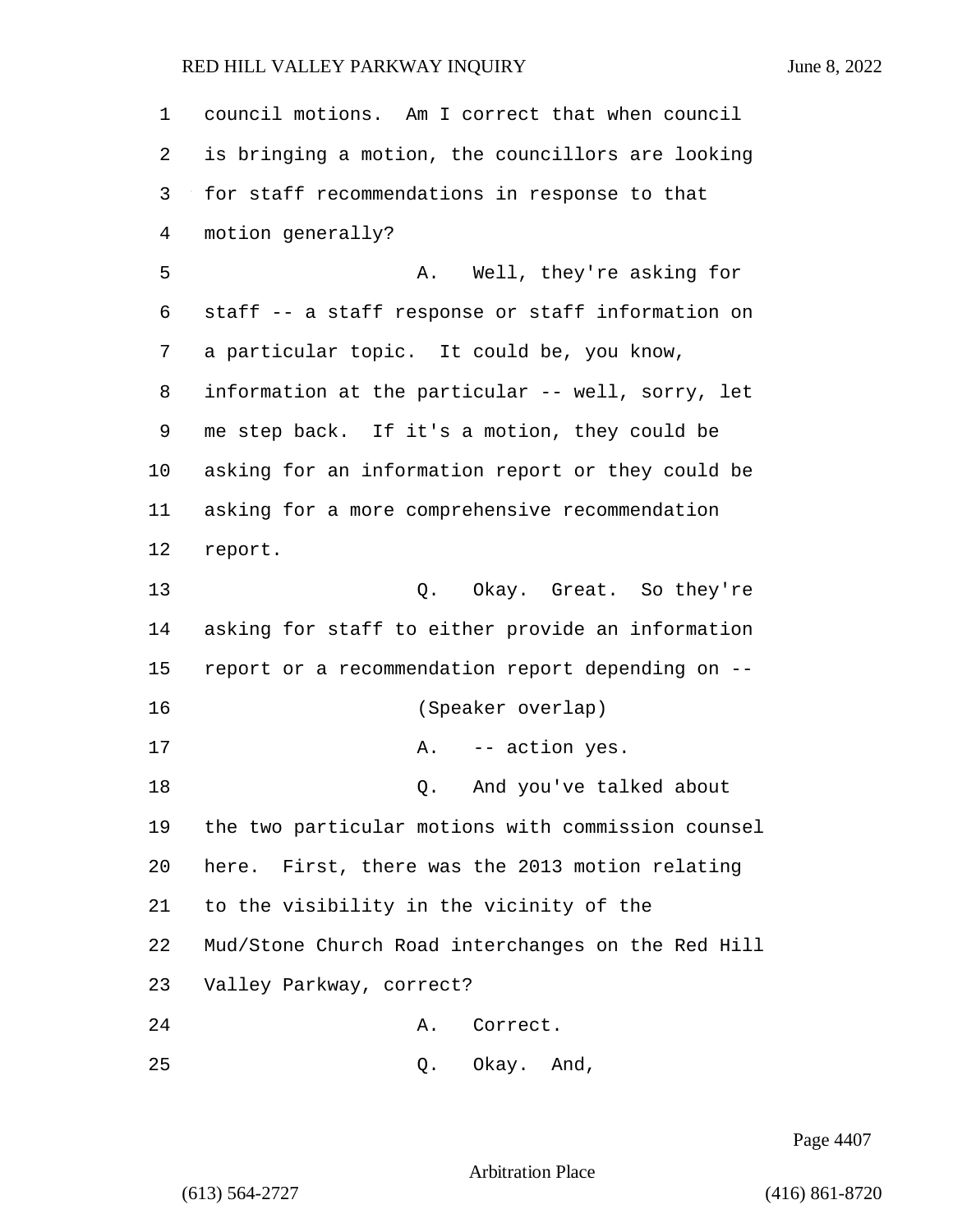Mr. Registrar, could you please pull up overview document 6, image 8, please. And then I'm looking sort of at the middle of the page, the excerpt here with respect to the motion language. If you could call that out, please. 6 And, Mr. Lupton, am I right that this motion was directing staff to take certain steps? 9 A. Correct. 10 Q. Okay. And here the particular steps were to investigate lighting, signage, lane markings, et cetera, and also to present full costing back to committee? 14 A. Correct. 15 Q. Okay. And am I right that in response to this motion councillors were looking for staff to provide a response with information as to those directions? 19 A. Yes. 20 Q. Okay. And if we could also look at the 2015 motion that led to the 2015 CIMA report. 23 Mr. Registrar, could you bring up OD7, please, image 10. And there -- if you call out, it's in the middle of the page, the

Page 4408

Arbitration Place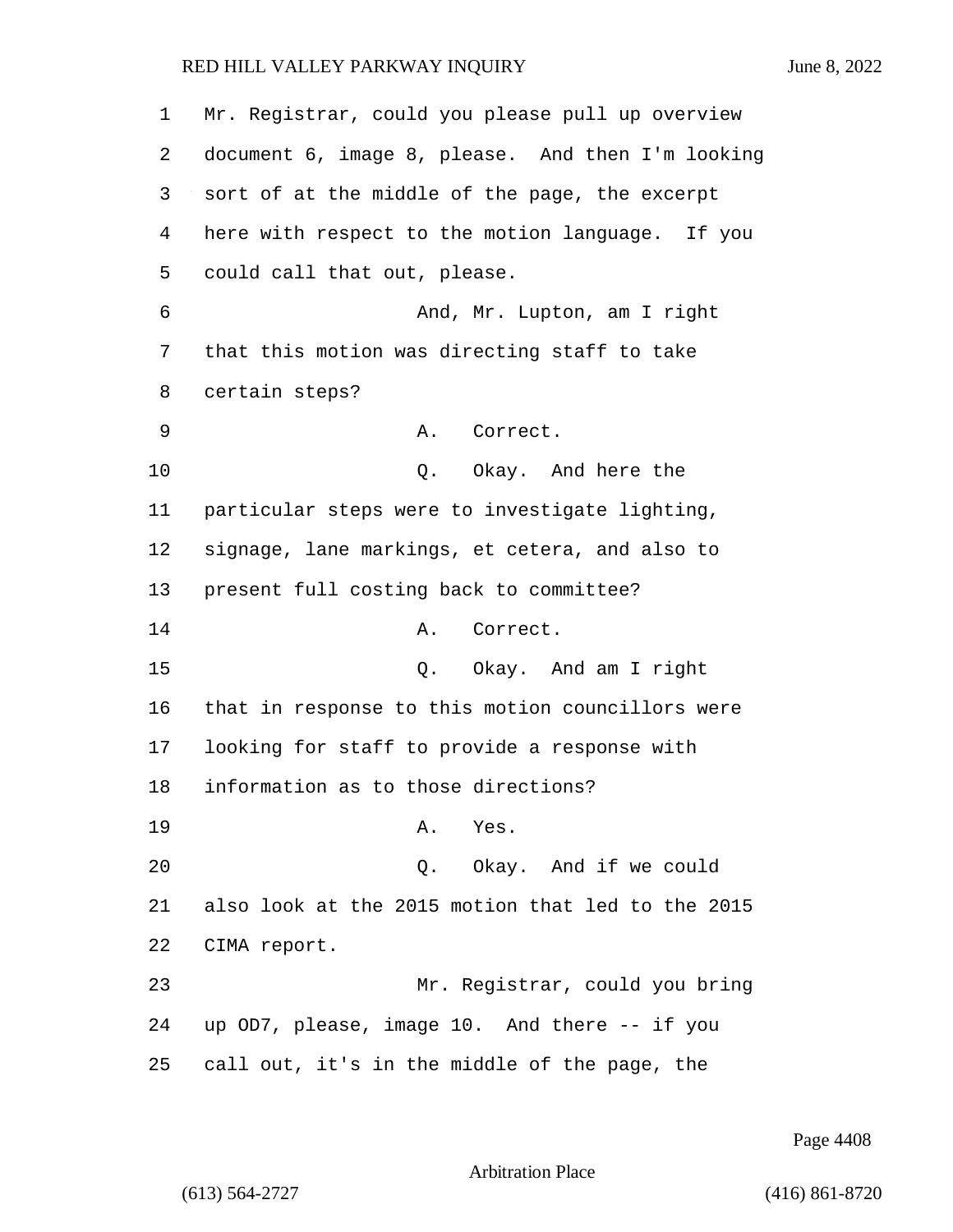excerpt there. Thank you. 2 And, Mr. Lupton, we see wording there, the last paragraph. Am I right that here this motion is directing staff to take steps, again? A. Hm-hmm. 7 and the particular steps that are being asked to be taken by staff are to investigate additional safety measures on the Red Hill and the LINC? 11 A. Yes. 12 Q. And am I -- is it correct that, again, similar to the 2013 motion councillors were looking for staff to provide a response to the motion? 16 A. Yes. 17 and 2. Okay. And with respect to any motion does staff then decide whether or not they need to retain a consultant as part -- in order to provide a response to the motion? 21 A. To appropriately respond to a council motion sometimes it requires the -- to have some outside expertise brought in to investigate certain situations. And that could be, A, because we don't have the time internally

Page 4409

Arbitration Place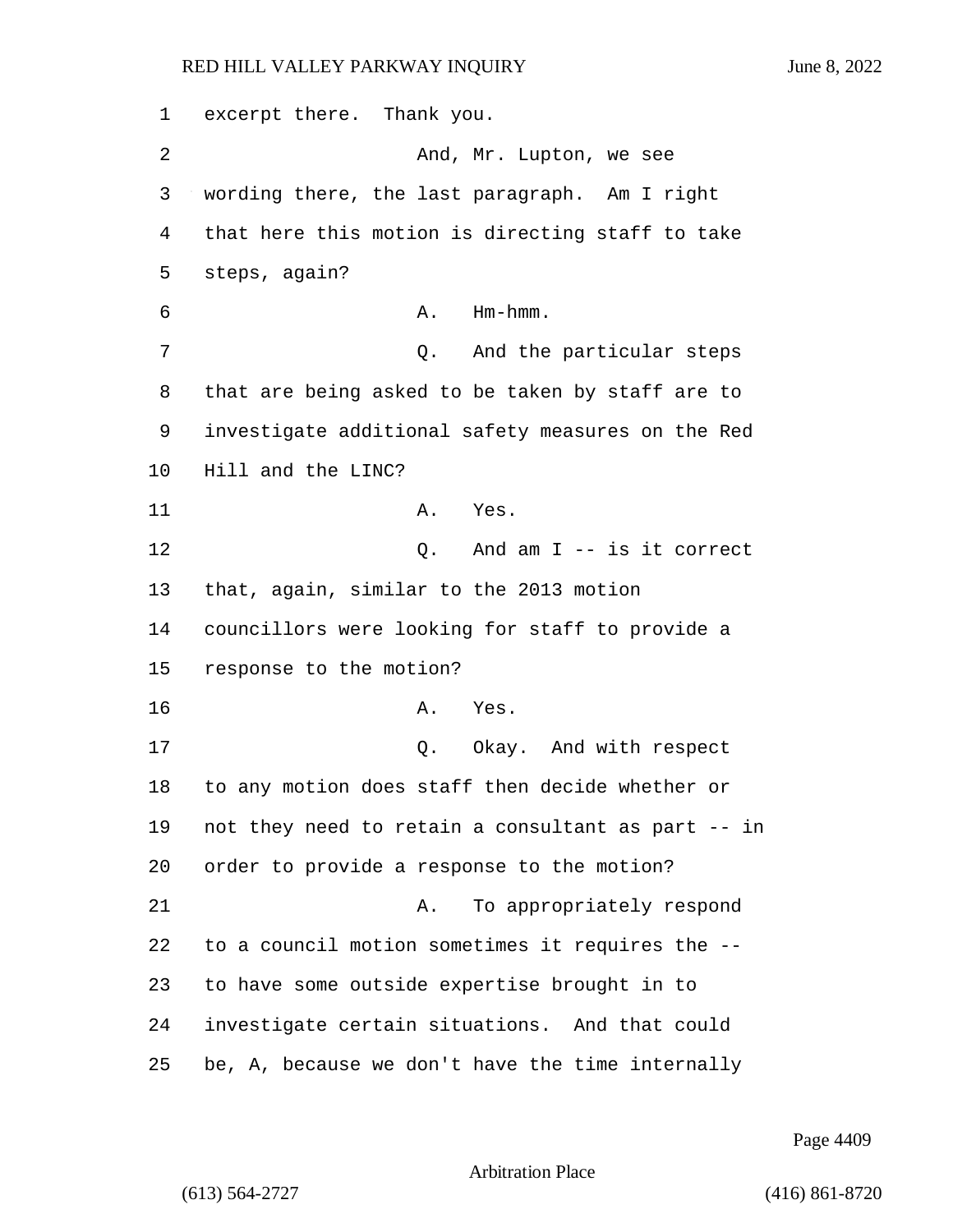| 1  | to do it because we're loaded up with, you know,   |
|----|----------------------------------------------------|
| 2  | our annual plan, or, B, it's good to have an       |
| 3  | outside party give an unbiased review of what they |
| 4  | think it should be and retaining somebody with the |
| 5  | appropriate expertise to do that work.             |
| 6  | And that's what's<br>О.                            |
| 7  | happened in response to both the 2013 and the 2015 |
| 8  | motions, correct, staff retaining --               |
| 9  | Correct.<br>Α.                                     |
| 10 | And the consultant in<br>Q.                        |
| 11 | both cases was CIMA?                               |
| 12 | Α.<br>Yes.                                         |
| 13 | Okay. And then am I<br>Q.                          |
| 14 | right that when City staff is retaining a          |
| 15 | consultant to provide advice, they are relying on  |
| 16 | the expertise of the consultant?                   |
| 17 | Α.<br>Yes.                                         |
| 18 | Okay. But at the same<br>Q.                        |
| 19 | time City staff can also have some technical       |
| 20 | expertise depending on their position?             |
| 21 | Hm-hmm.<br>There's always<br>Α.                    |
| 22 | back and forth.                                    |
| 23 | Q. Okay. So is it the                              |
| 24 | expectation that staff will use their own          |
| 25 | judgment, rely on their own judgment, in           |

Page 4410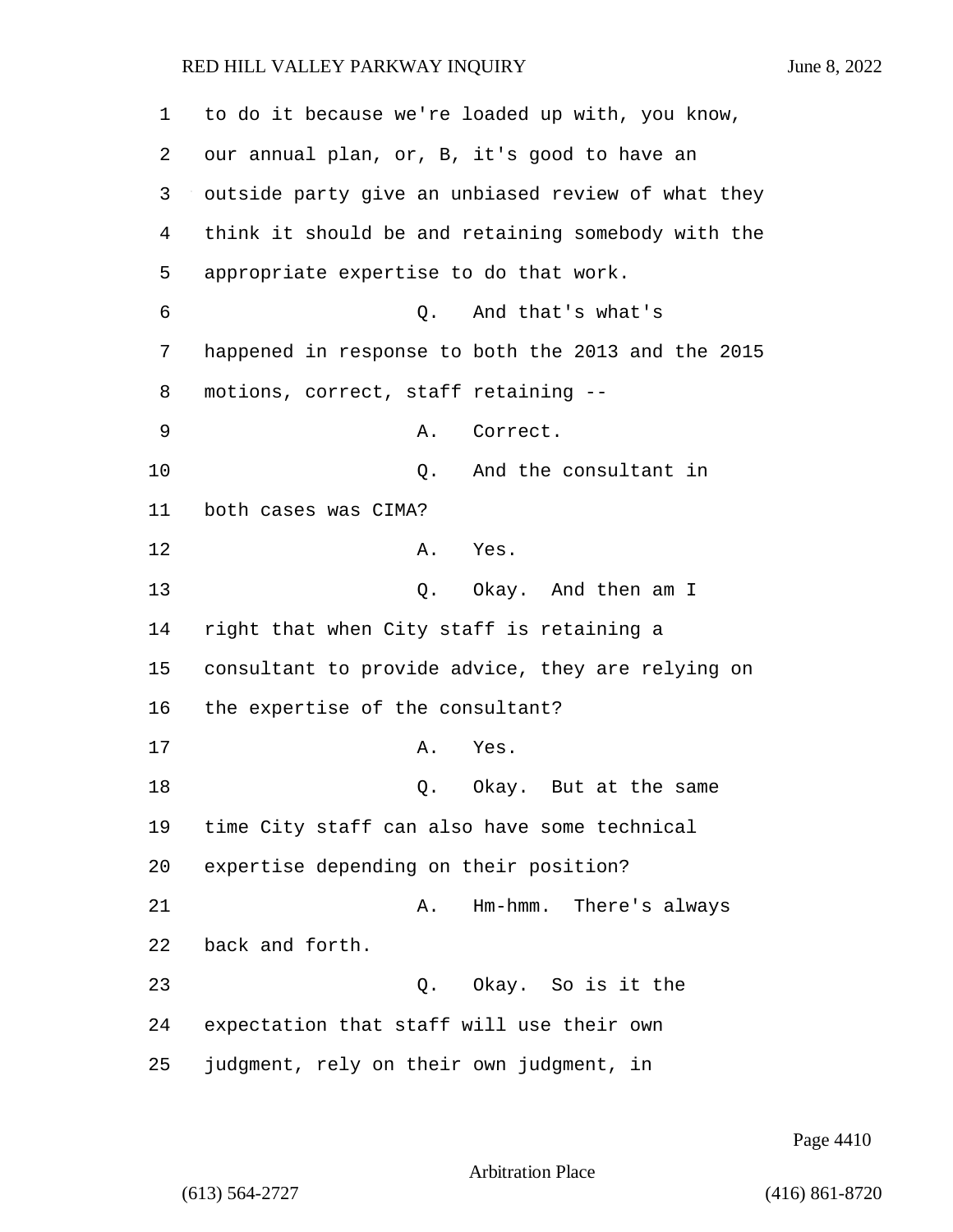conjunction with relying on the advice and expertise of consultants? 3 A. Staff judgment will come into play? If there is a -- typically as you're going through the drafting of the report, if there's concerns raised, it's a good opportunity to have a discussion with the consultant or the consulting team to understand, make sure you are both on the same page in terms of understanding what that particular issue may be. And if the City staff had more information that would help the consultant in finalizing their report and their recommendations so it was more wholesome, that would typically take place. 15 0. Okay. Great. And I believe you had mentioned earlier that staff could challenge consultant recommendations? 18 A. Yeah, we could ask about them. You know, it all goes down to, you know, what was your assumptions or what basis did you come to that conclusion. You know, let's help us understand and let us share with you what our thoughts, what our concerns might be, and let's figure it out. 25 Q. Okay. And you said that

Page 4411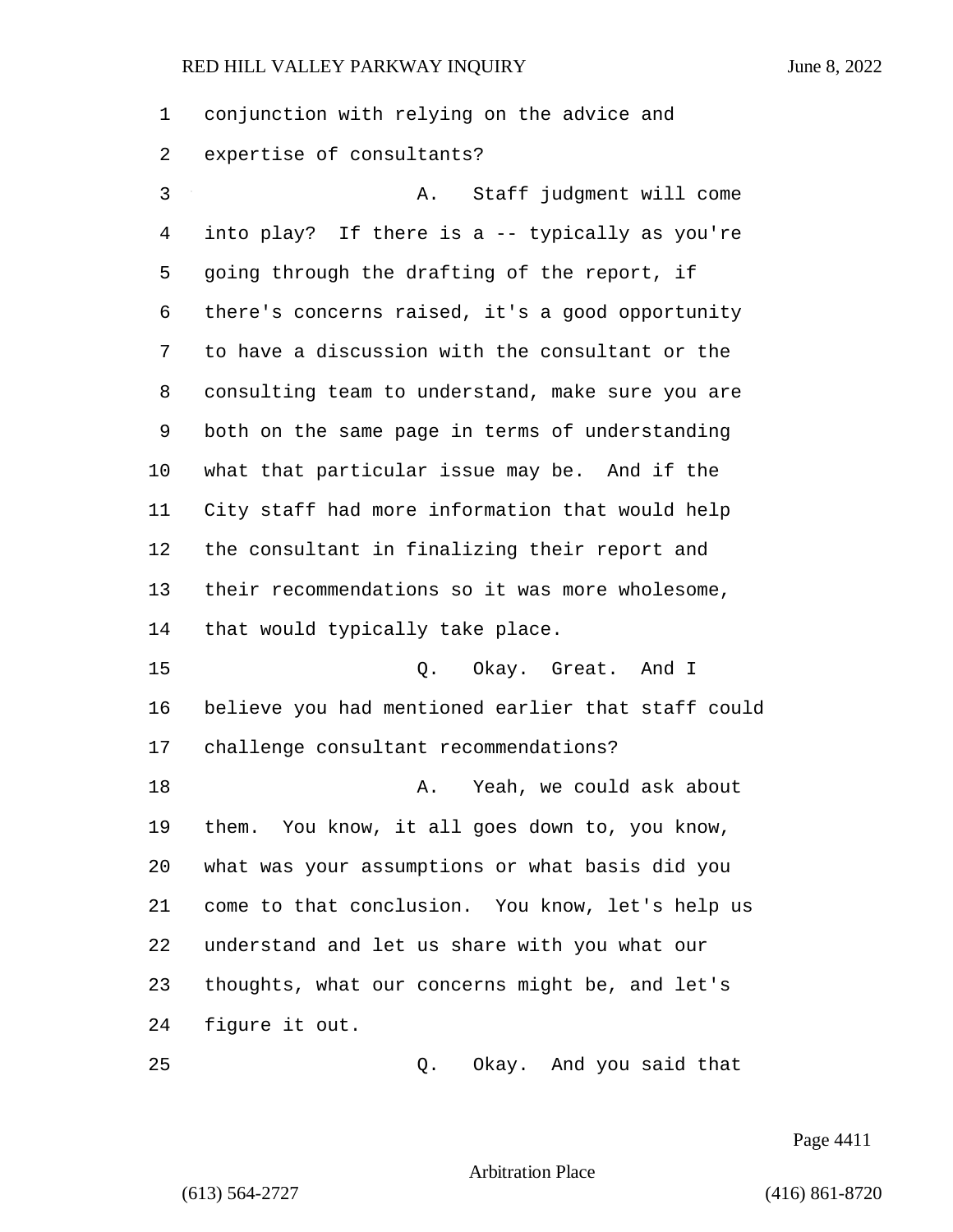| $\mathbf 1$    | City staff sometimes has more information than the |
|----------------|----------------------------------------------------|
| 2              | consultants do. And so what type of information    |
| 3              | would -- could City staff potentially have that    |
| $\overline{4}$ | consultants wouldn't necessarily have insight      |
| 5              | into?                                              |
| 6              | It could be information<br>Α.                      |
| 7              | that helps them with their report. It could be,    |
| 8              | you know, in these cases collision information as  |
| 9              | an example or the issue with the Red Hill and the  |
| 10             | environmental aspect of the lighting for that --   |
| 11             | for the Red Hill in particular. And so, you know,  |
| 12             | that's important information for a consultant to   |
| 13             | use. It also helps them to do their appropriate    |
| 14             | review and calculations whatever they need to do   |
| 15             | to come up with their set of recommendations.      |
| 16             | Thank you. And then<br>Q.                          |
| 17             | could other factors include -- or other            |
| 18             | information include things like budgeting and      |
| 19             | prioritization issues that are within City staff's |
| 20             | knowledge?                                         |
| 21             | Yeah. I think what I<br>Α.                         |
| 22             | would lend it to is -- so I think it would be      |
| 23             | important for studies like these for a consultant  |
| 24             | to know really what was on the schedule for the    |
| 25             | City's capital plan and operating plans. So if     |

Page 4412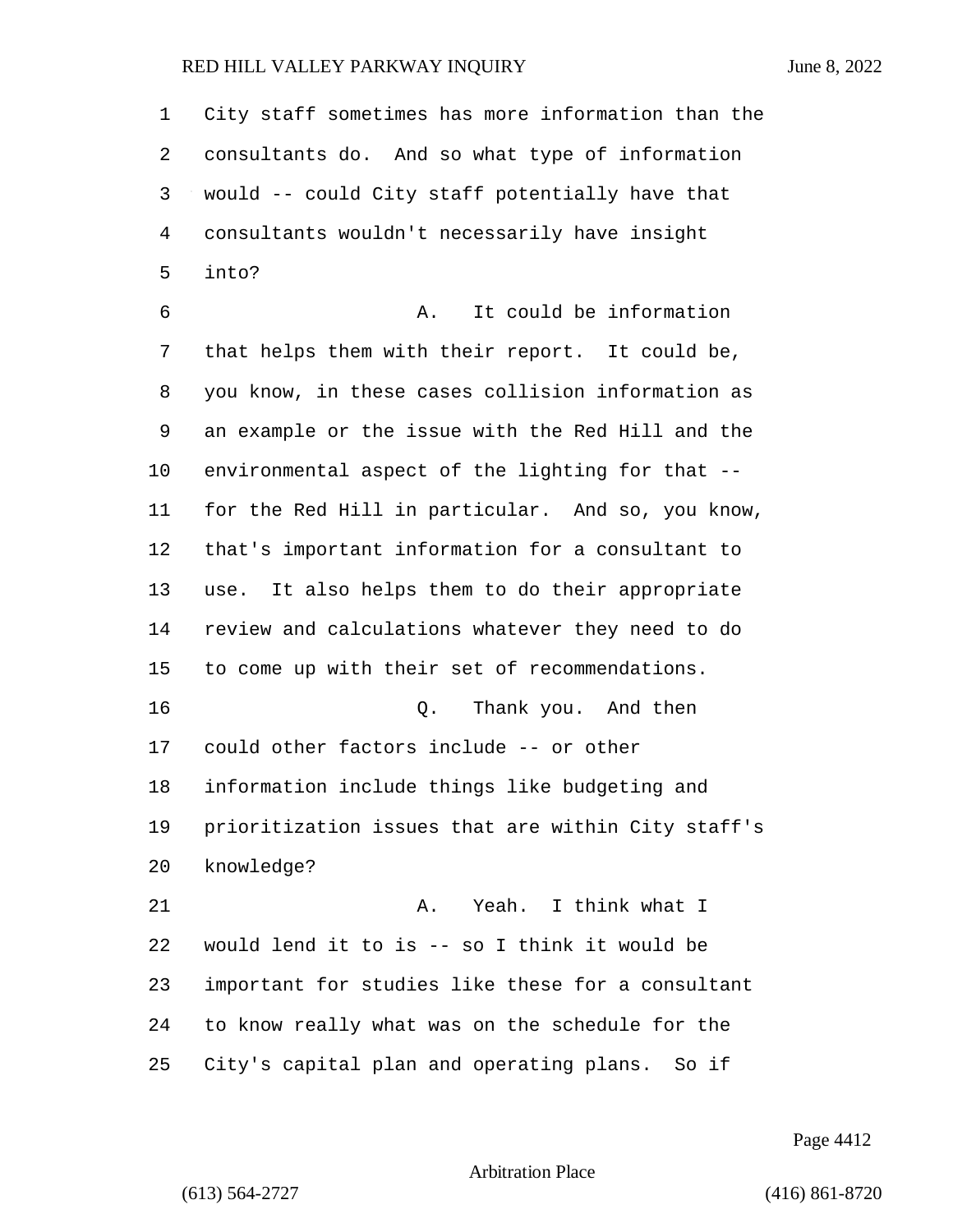| 1  | they were going to do some major work in a         |
|----|----------------------------------------------------|
| 2  | particular area in the next year or two or         |
| 3  | whatever, that may change the consultant's         |
| 4  | recommendation to say, for example, you know, as   |
| 5  | you go through and make these changes, please      |
| 6  | include -- we recommend that you include, you      |
| 7  | know, this with that particular aspect.            |
| 8  | Q. Okay. And then would you                        |
| 9  | expect that City staff, particularly those in, you |
| 10 | know, leadership positions, would then use their   |
| 11 | judgment and knowledge in applying the advice      |
| 12 | that's contained in a consultant's report?         |
| 13 | I think we'd want to<br>Α.                         |
| 14 | understand it for sure. If there was an area that  |
| 15 | we had concerns about or didn't agree with, we     |
| 16 | would want to understand between consultant and    |
| 17 | our internal experts, you know, what the           |
| 18 | reasons -- why we're behind a particular issue.    |
| 19 | We would not change the consultant's report if     |
| 20 | they were keying on a specific recommendation or   |
| 21 | a -- that they wanted to include in the report.    |
| 22 | If we didn't agree with it as staff, we would then |
| 23 | typically reference what the consultant's          |
| 24 | recommendation and why we weren't recommending it. |
| 25 | Usually it's a time issue, but there may be other  |

Page 4413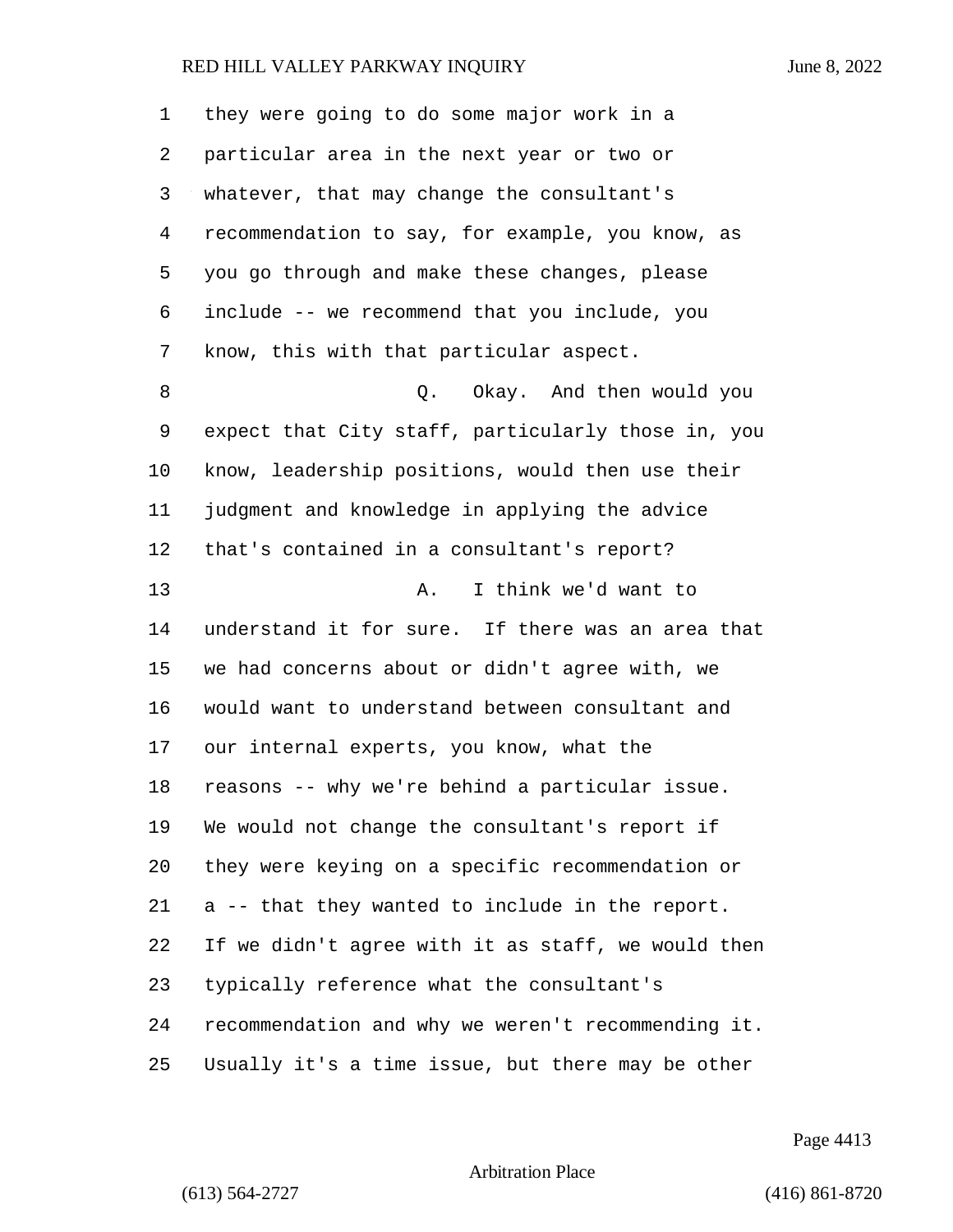factors that come no play. So consultant recommended this, City staff understands this, here's what City staff has concerns about moving forward with this right now. It might be that we're trying a staged approach as well and we want to review and measure results on the way through with that. 8 You know, when you don't agree with a consultant's recommendation, you have to be clear about why. 11 C. Okay. So then when staff is reporting back to council, I take it that what council is looking for is staff's recommendation which takes into consideration the consultant's advice contained in nor report? 16 A. Yes. 17 C. Okay. So I want to ask you now a little bit more about the 2013 CIMA report itself, and in particular a couple of the statements that are contained in there. 21 First, do you recall yesterday commission counsel was asking you about the reference to high friction pavement contained in the 2013 CIMA report and the staff report? 25 A. Yes.

Page 4414

Arbitration Place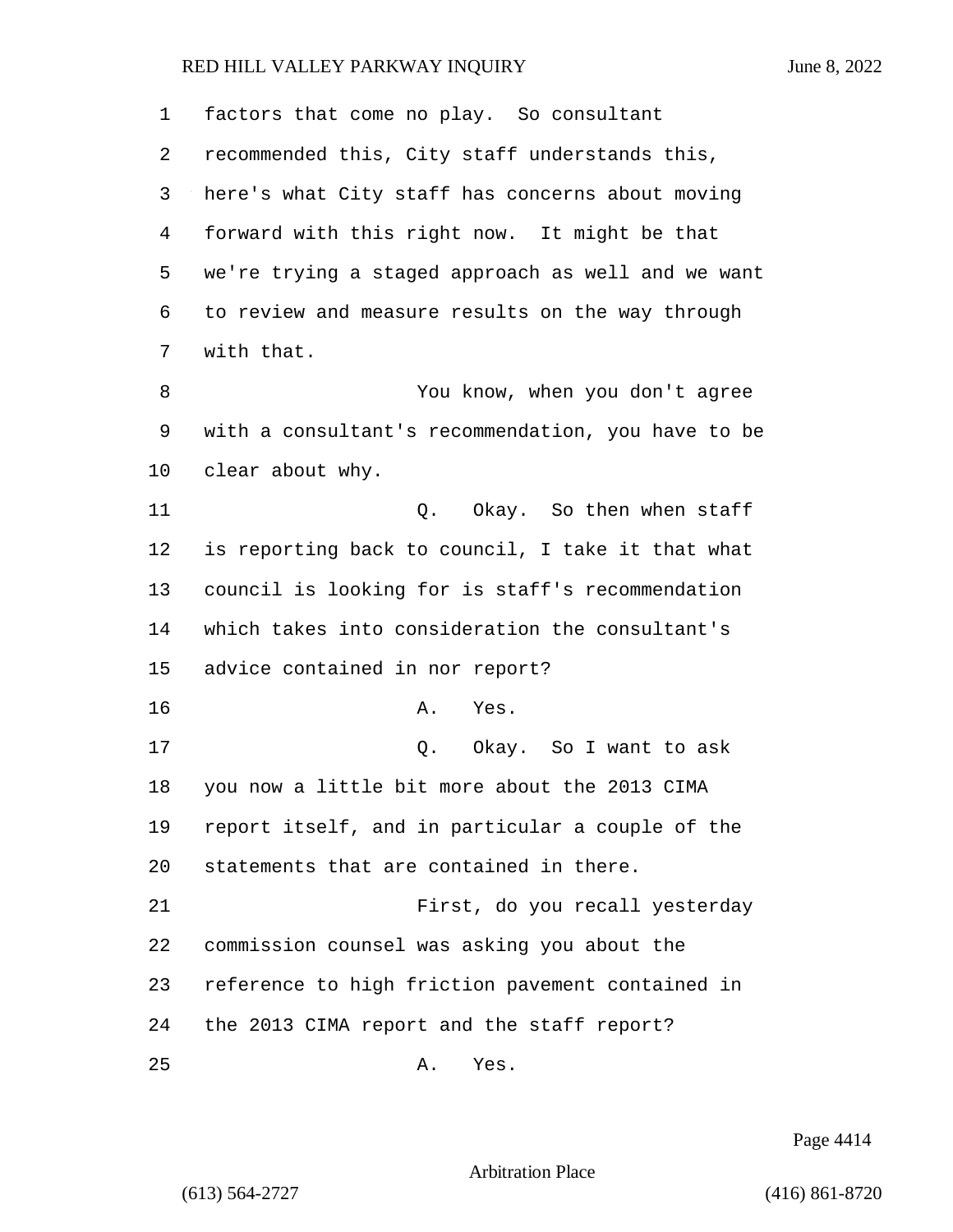1 Q. And if you recall, 2 commission counsel took you to a table that showed 3 reference to install high friction pavement 4 approaching in through curve in relation to I 5 believe it was the Mud Street interchange and ramp 6 6? 7 A. Yes. 8 Q. Okay. So I'm going to 9 just take you into the CIMA report itself. 10 And, Mr. Registrar, if you 11 could call up Hamilton 41871, please. 12 And, Mr. Lupton, you see here 13 this is the 2013 CIMA Red Hill Valley Parkway 14 safety review. 15 A. Hm-hmm. 16 Q. And, Mr. Registrar, if 17 you could take us to image 4, please. And sort of 18 in the middle of the page there, there's the --19 each of the tables has a recommendation. Yes, if 20 you could take that and the -- exactly and call 21 that out. Thank you. 22 And, Mr. Lupton, you see 23 here -- I know you've had some discussions with 24 commission counsel about timelines, CIMA's 25 timelines, the City's timeline. And here we see

Page 4415

Arbitration Place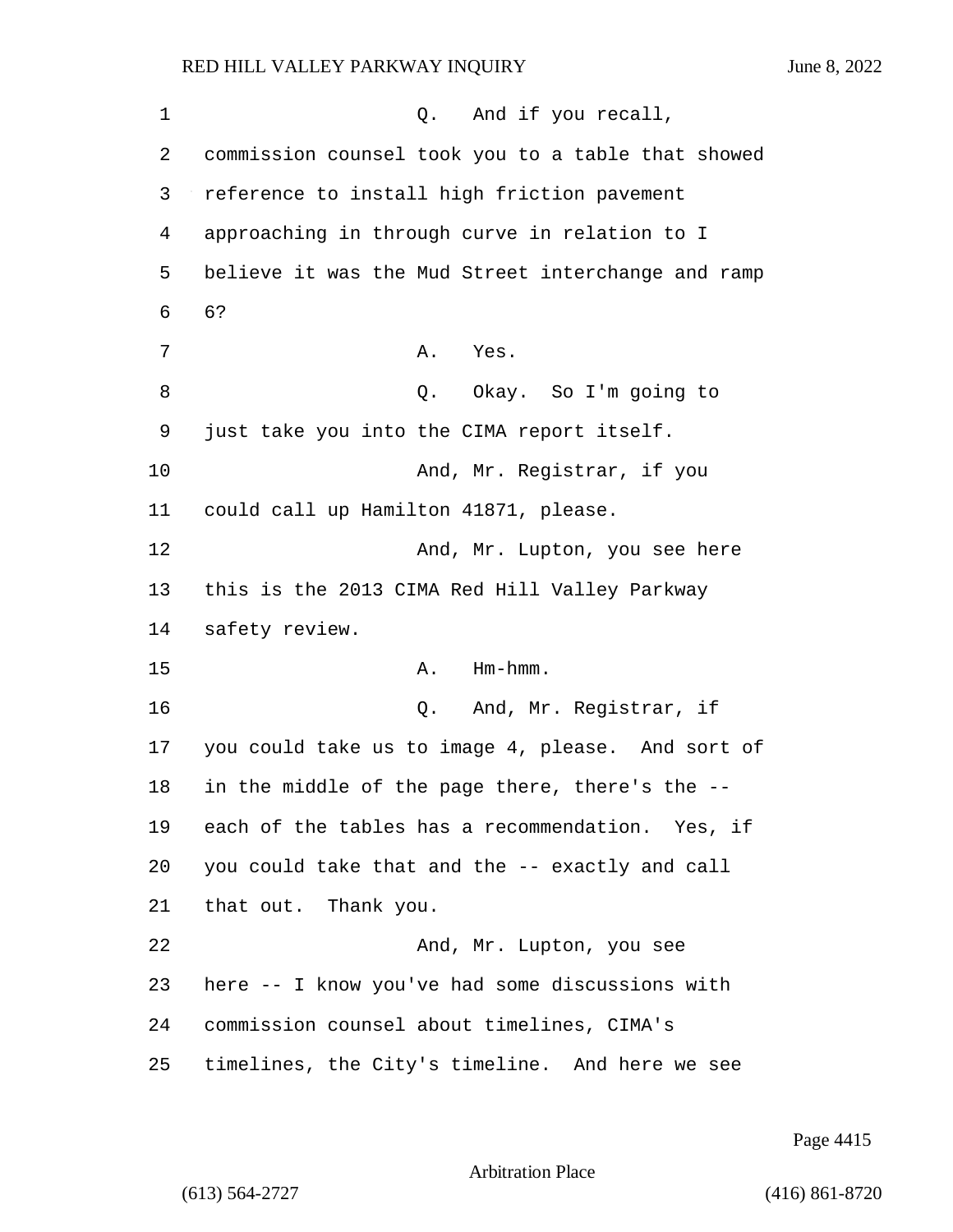1 CIMA is making recommendations for timing for 2 implementation of short, medium and long-term 3 timelines; is that right? 4 A. Yes. 5 Q. Okay. And short term 6 zero to five years? 7 A. Hm-hmm. 8 Q. And what did you 9 understand CIMA to be recommending with respect to 10 the timing when something is said to be short 11 term? 12 A. So exactly that. In 13 their view any options or recommendations that 14 were made for them to move forward with a 15 particular project, they would recommend that the 16 City tackle it within that zero to five year 17 timeframe at the very least. 18 Q. Okay. And so that --19 would that mean it was at some point between 20 immediately, if we call zero years immediately, 21 and at the long end of the range it would be five 22 years? 23 A. Correct. 24 Q. Okay. 25 If we could go now to image

Arbitration Place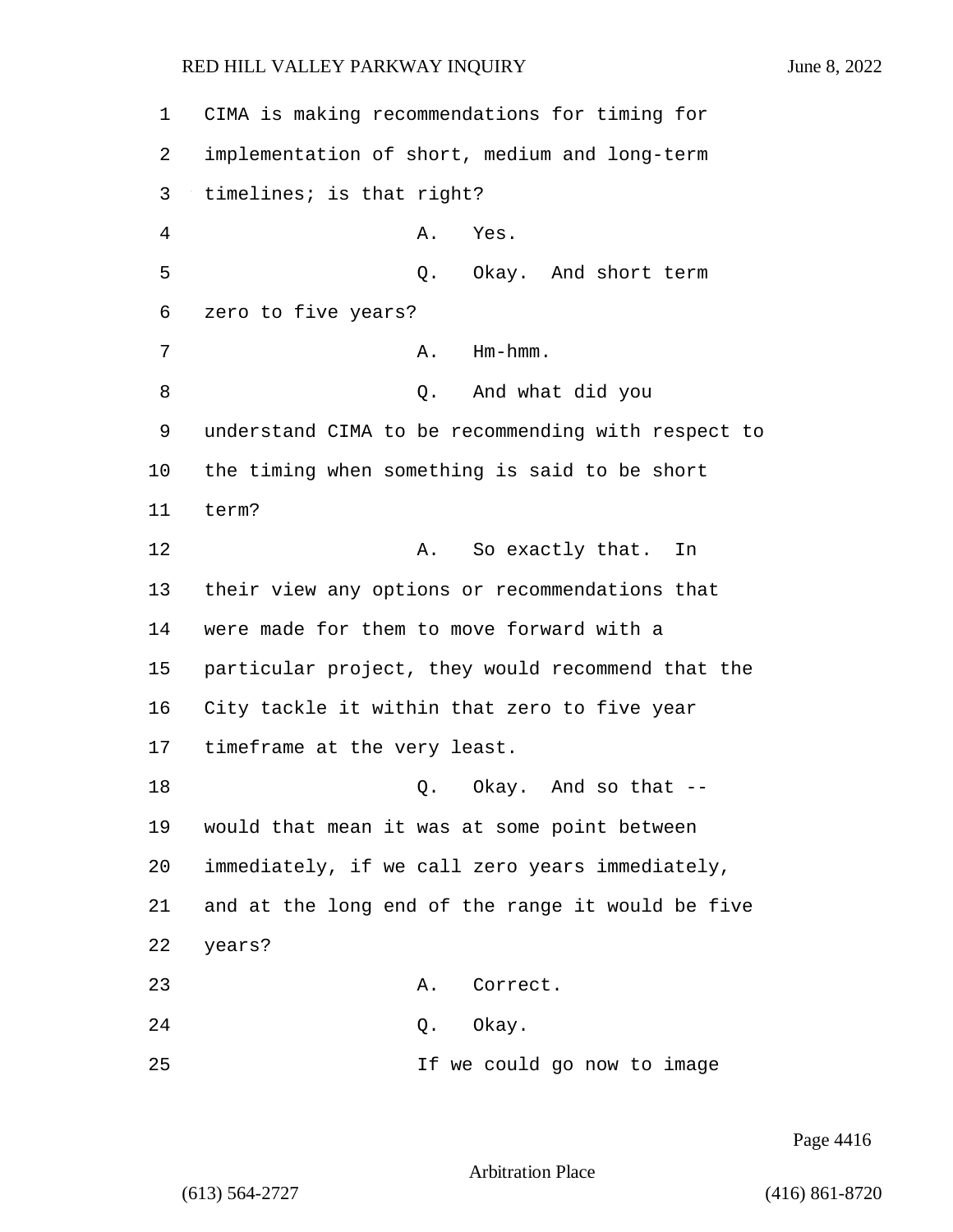1 58, Mr. Registrar. And right at the top here, if 2 you could call out sort of the first half of the 3 page. Perfect. Thank you. 4 And, Mr. Lupton, you see here 5 the section "Install high friction pavement on 6 approach to and through curve." (As read) 7 A. Hm-hmm. 8 and 2. If you could review that 9 section, please. 10 A. Okay. 11 Q. Okay. And then the --12 I'm looking in particular at the last sentence of 13 the first paragraph. It says there: 14 "The City could consider 15 install --" I think that's a 16 typo "-- consider installing 17 an HFS "-- which they've 18 defined as high friction 19 surface "-- treatment on 20 approach to and through the 21 curve at the end of the ramp." 22 (As read) 23 You see that? 24 A. Yes. 25 Q. And what did you

Page 4417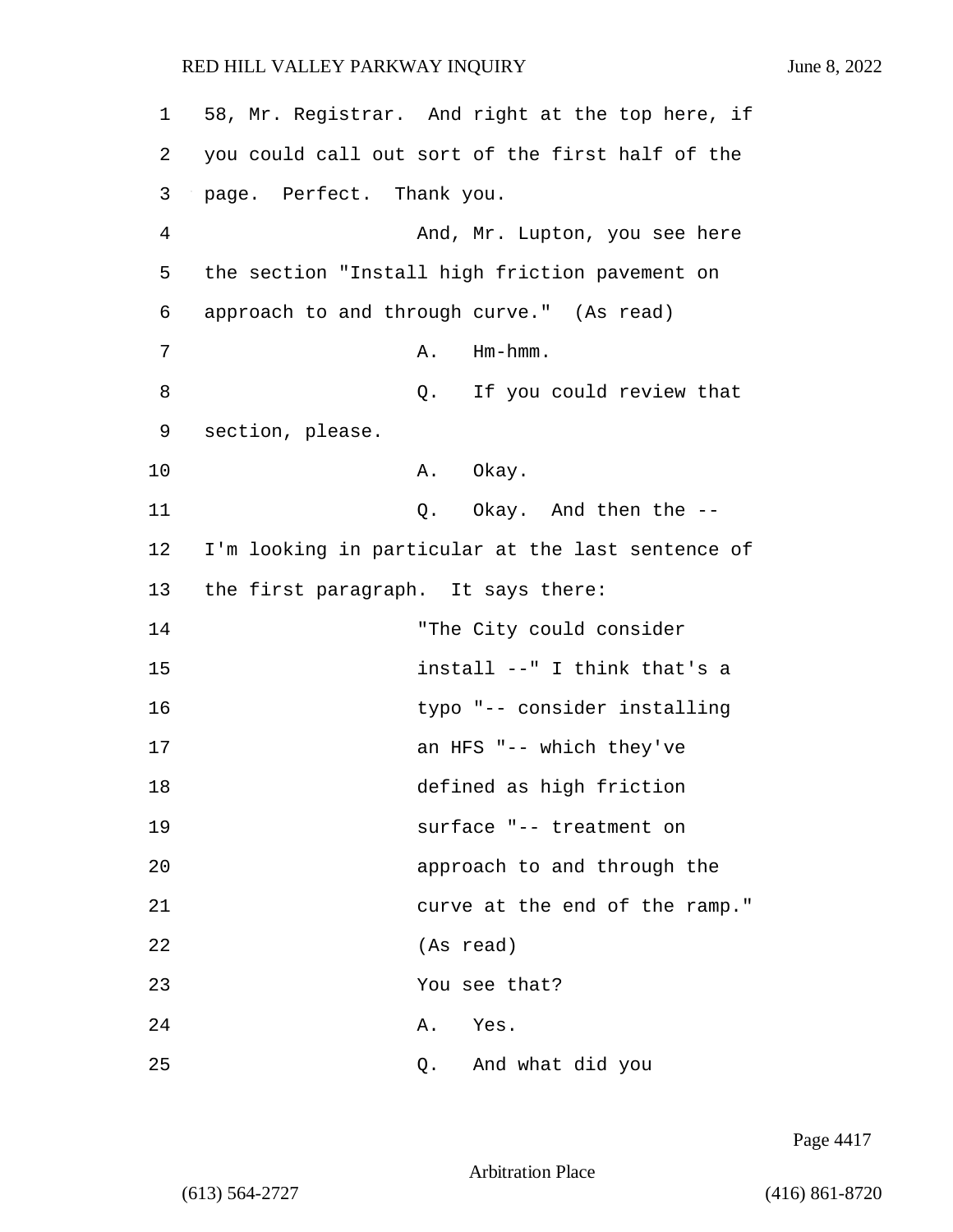| $\mathbf 1$ | understand CIMA to be recommending with respect to |
|-------------|----------------------------------------------------|
| 2           | high friction pavement when it said the City could |
| 3           | consider it?                                       |
| 4           | I think it's just a --<br>Α.                       |
| 5           | sorry, from my perspective it would be an          |
| 6           | observation that they made that might be something |
| 7           | that we would want to look into further and, you   |
| 8           | know, which may help us in terms of dealing with,  |
| 9           | you know, future collisions in the area.           |
| 10          | Especially I think they had identified, you know,  |
| 11          | nighttime stuff, and I don't think it was actually |
| 12          | that much difference. But bottom line it was,      |
| 13          | we've looked at a number of things, here's one of  |
| 14          | the recommendations that you could look into       |
| 15          | further and consider doing it at some point down   |
| 16          | the road.                                          |
| 17          | Q.<br>Okay.                                        |
| 18          | That's how I'd view it.<br>Α.                      |
| 19          | Okay.<br>Q.                                        |
| 20          | And then if we go to image 7,                      |
| 21          | and sort of the bottom half of the page again.     |
| 22          | Thank you.                                         |
| 23          | And we see sort of in the                          |
| 24          | middle there, Mr. Lupton, this is similar to what  |
| 25          | commission counsel took you to yesterday. Do you   |

Page 4418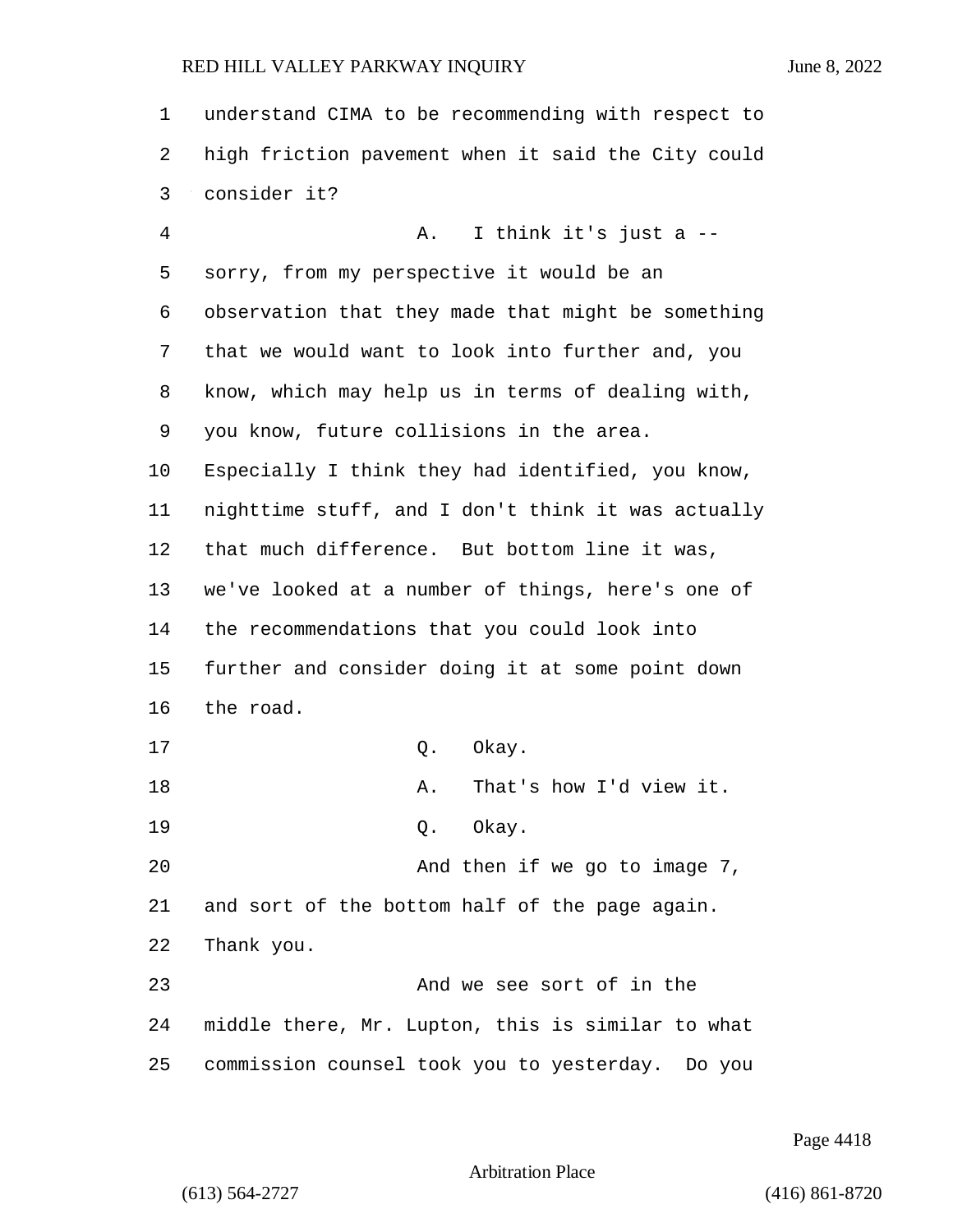| 1  | see the reference there to "install high friction  |
|----|----------------------------------------------------|
| 2  | pavement approaching and through curve." (As       |
| 3  | read)                                              |
| 4  | Yes.<br>Α.                                         |
| 5  | Okay. And the last<br>Q.                           |
| 6  | column, we don't have the heading anymore but I    |
| 7  | can tell you it's term, and you see "ST" there?    |
| 8  | Yes.<br>Α.                                         |
| 9  | And that's short term?<br>Q.                       |
| 10 | Yes, I believe so.<br>Α.                           |
| 11 | Okay. And so what did<br>Q.                        |
| 12 | that timeline tell you about CIMA's recommendation |
| 13 | for a high friction pavement?                      |
| 14 | Have a look at it within<br>Α.                     |
| 15 | the next five years.                               |
| 16 | Q. Okay. Great. Thank you.                         |
| 17 | So I want to ask you now about friction testing,   |
| 18 | again, in the context of the 2013 CIMA report.     |
| 19 | And I know you've discussed that with commission   |
| 20 | counsel already, and you mentioned I believe       |
| 21 | yesterday a few times that you understood CIMA to  |
| 22 | have recommended that the City could conduct       |
| 23 | friction testing; is that right?                   |
| 24 | In this particular<br>Α.                           |
| 25 | report, yes, that's my understanding.              |

Page 4419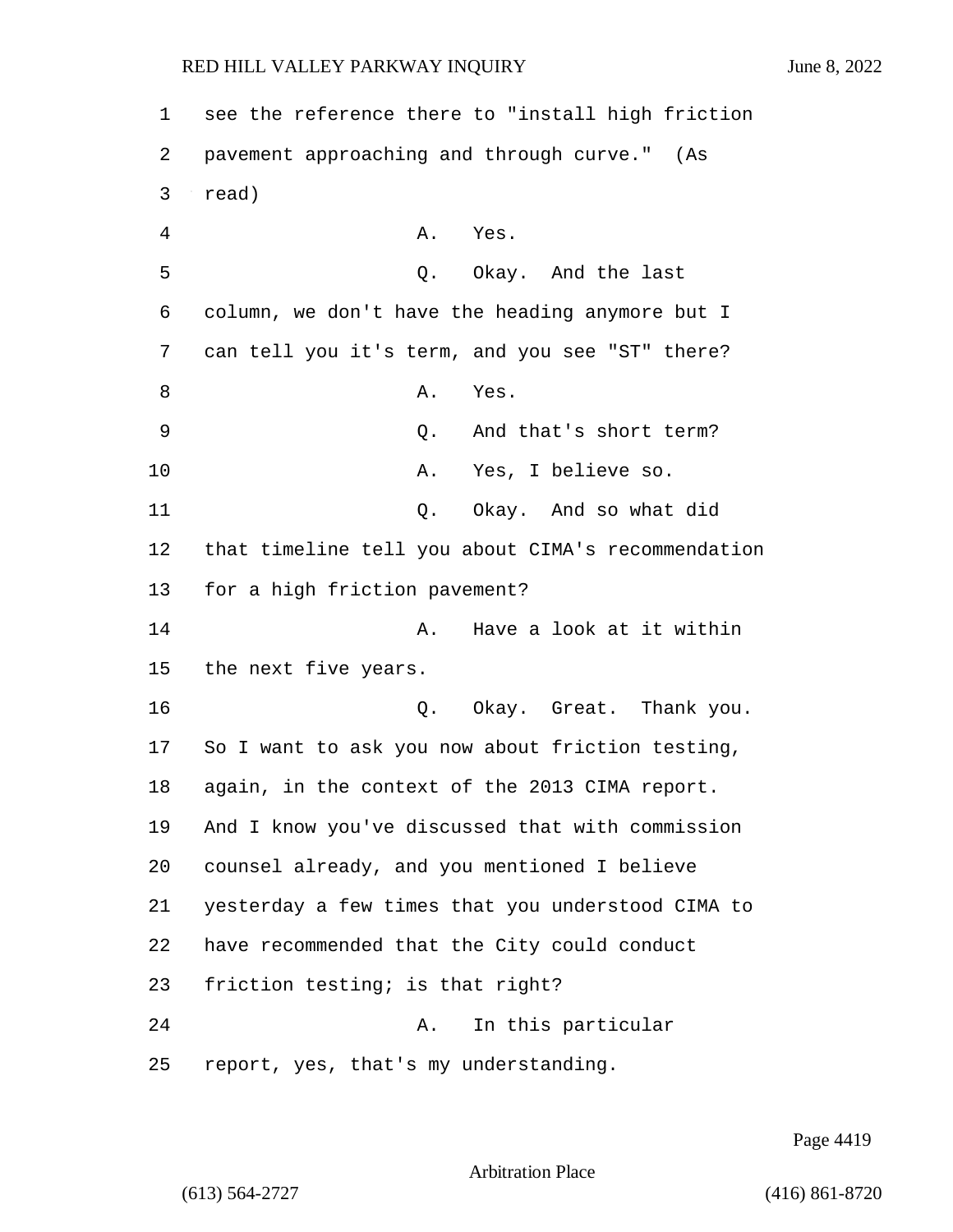| $\mathbf 1$ | Q. Okay. So I would just                           |
|-------------|----------------------------------------------------|
| 2           | like to take you to the discussion of friction     |
| 3           | testing in the report just so we can see what the  |
| 4           | language was.                                      |
| 5           | If we can go to image 50 now,                      |
| 6           | Mr. Registrar. And if you could call out           |
| 7           | section 6.1 there. Thank you.                      |
| 8           | And if you could review that                       |
| 9           | section, Mr. Lupton, and then looking again at the |
| 10          | last sentence here in particular. Okay.            |
| 11          | Okay.<br>Α.                                        |
| 12          | And the last sentence<br>Q.                        |
| 13          | says:                                              |
| 14          | "Because of the high                               |
| 15          | proportion of wet surface                          |
| 16          | condition in SMV collisions,                       |
| 17          | the City could consider                            |
| 18          | undertaking pavement friction                      |
| 19          | testing on the asphalt to get                      |
| 20          | a baseline friction                                |
| 21          | coefficient for which to                           |
| 22          | compare to design                                  |
| 23          | specifications."                                   |
| 24          | And is this what you were                          |
| 25          | referring to yesterday when you said CIMA -- you   |

Page 4420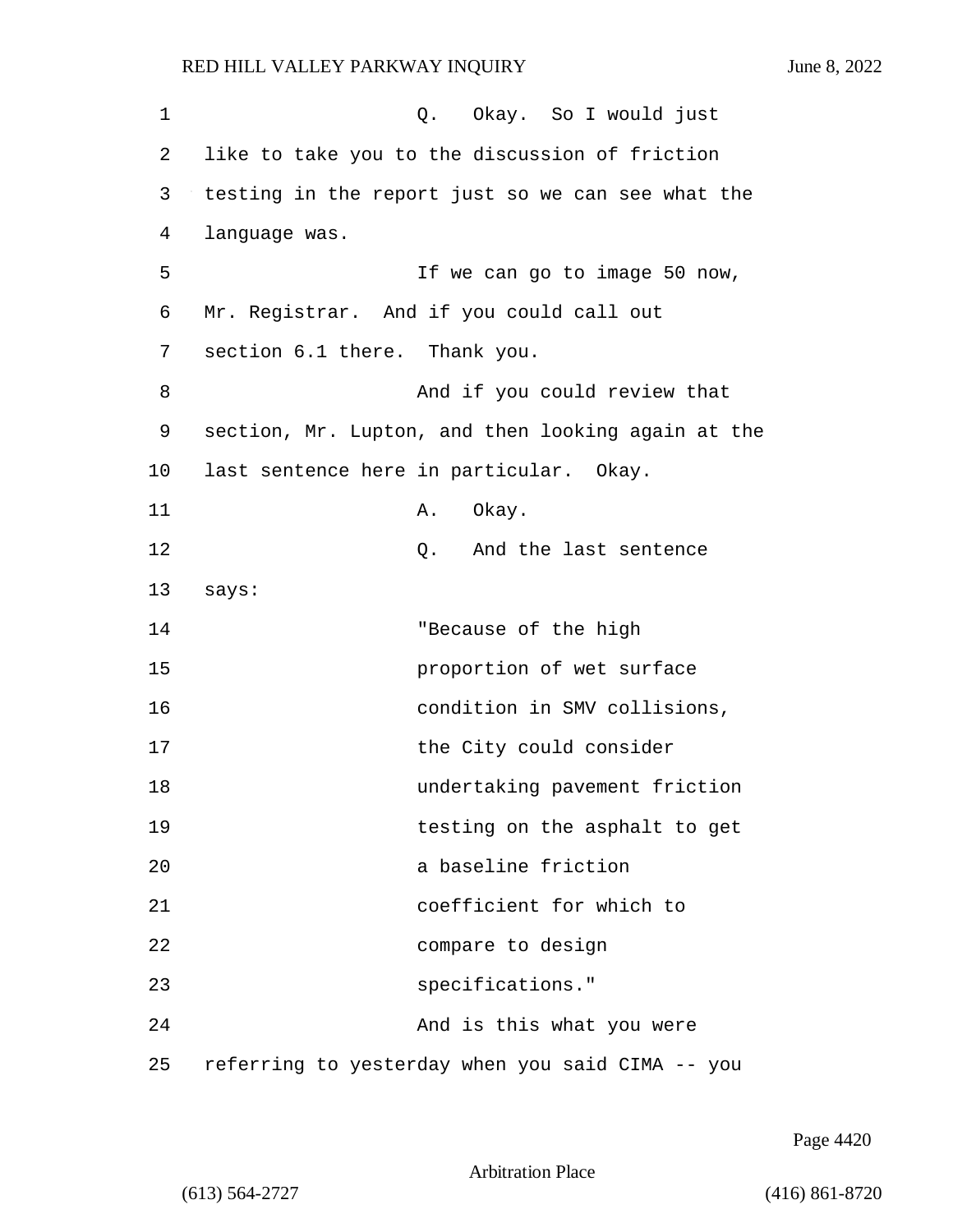understood CIMA to be advising the City that it could do friction testing? 3 A. Yes, from this report, that's correct. 5 Q. Okay. And what did CIMA's use of the language "could consider" tell you about their recommendation regarding friction 8 testing? 9 A. So to me it would very similar to the last one. It's something that they observed and it's something that they are suggesting that the City look into as an option and that may help improve things in that particular area. 15 Q. Okay. Do you recall what the timeline was on friction testing in the 2013 CIMA report? 18 A. I think in the CIMA report it was in that short term zero to five years, if I'm correct. 21 Q. Okay. And we can pull it up just so you don't have to test your memory. 23 Mr. Registrar, if you could just put -- go to image 5 now. 25 And the top table here, just

Page 4421

Arbitration Place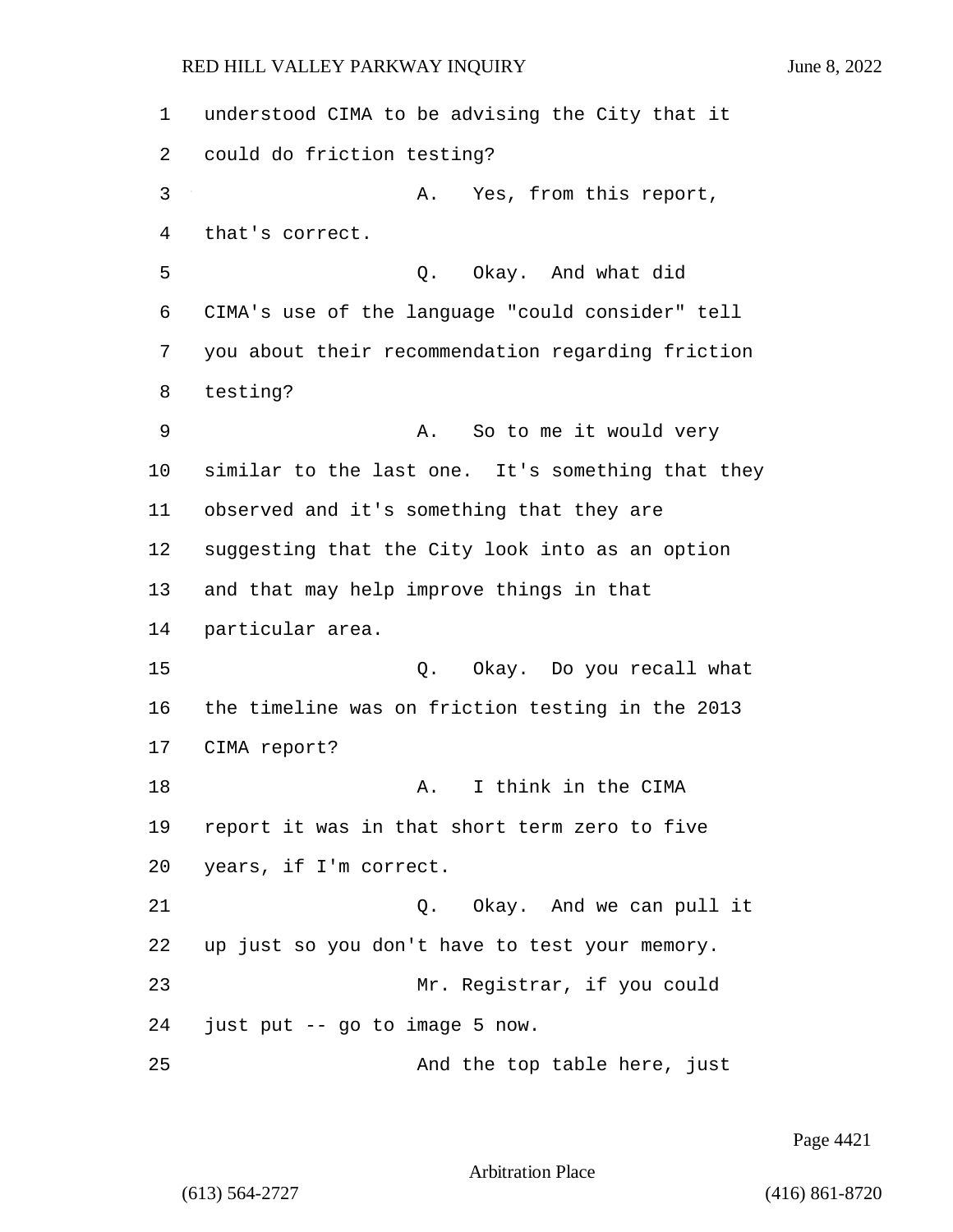to confirm the reference here to friction testing, and I think your recollection is correct there, the timing is short term; is that right? 4 A. Yes. 5 Q. Okay. And what did this timeline tell you about CIMA's recommendation for friction testing? 8 A. So it's something that the City didn't say should/could. So it's a recommendation the City look into friction testing in this particular area sometime within the next five years. 13 Q. Okay. And did you understand CIMA to be telling the City that friction testing was required? 16 A. No. 17 Q. If you had understood this to be an urgent or significant issue to investigate, would you have expected CIMA to identify a shorter timeline in which to conduct friction testing? 22 A. I think that would be a fair assessment. 24 Q. Okay. So change of topics now. I want to ask you about illumination,

Page 4422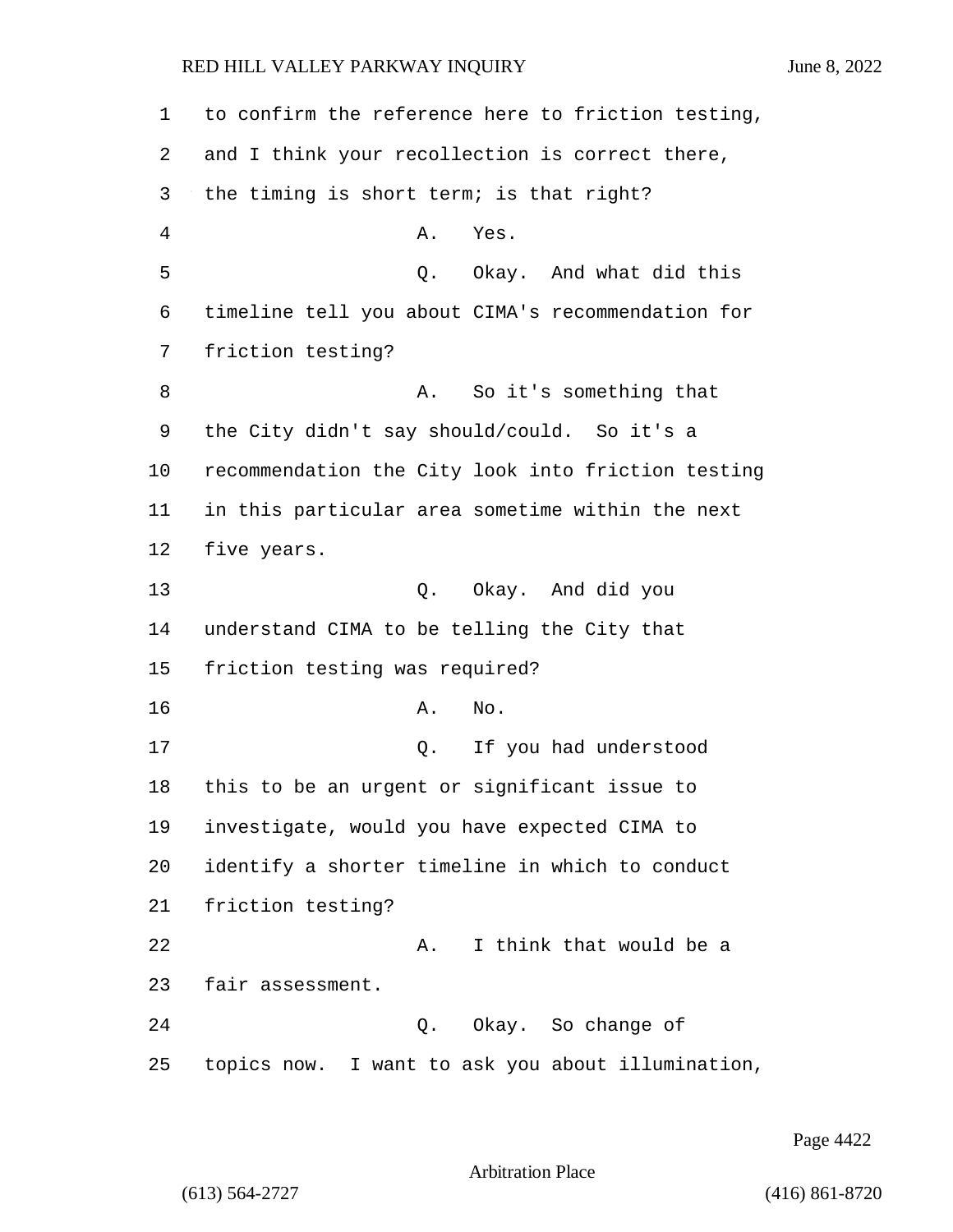1 and talking about the 2013 report still. 2 Are you aware any written 3 direction from the City telling CIMA not to review 4 continuous illumination in the study area of the 5 2013 report? 6 A. No, I'm not. 7 C. Okay. And are you aware 8 any verbal direction from the City telling CIMA 9 not to review continuous illumination in the study 10 area of the 2013 report? 11 A. No, not from my team. 12 O. Okay. Are you aware of 13 any other team directing CIMA not to review 14 continuous illumination? 15 A. No. 16 Q. Okay. Thanks. Okay. 17 We're going move forward now to 2015. And if we 18 could go to the 2015 CIMA report. Mr. Registrar, 19 can you call up Hamilton 702, please. 20 And you'll see here, 21 Mr. Lupton, this is the November 2015 final 22 version of the Red Hill Valley Parkway detailed 23 safety analysis. 24 A. Yes. 25 Q. Okay.

Page 4423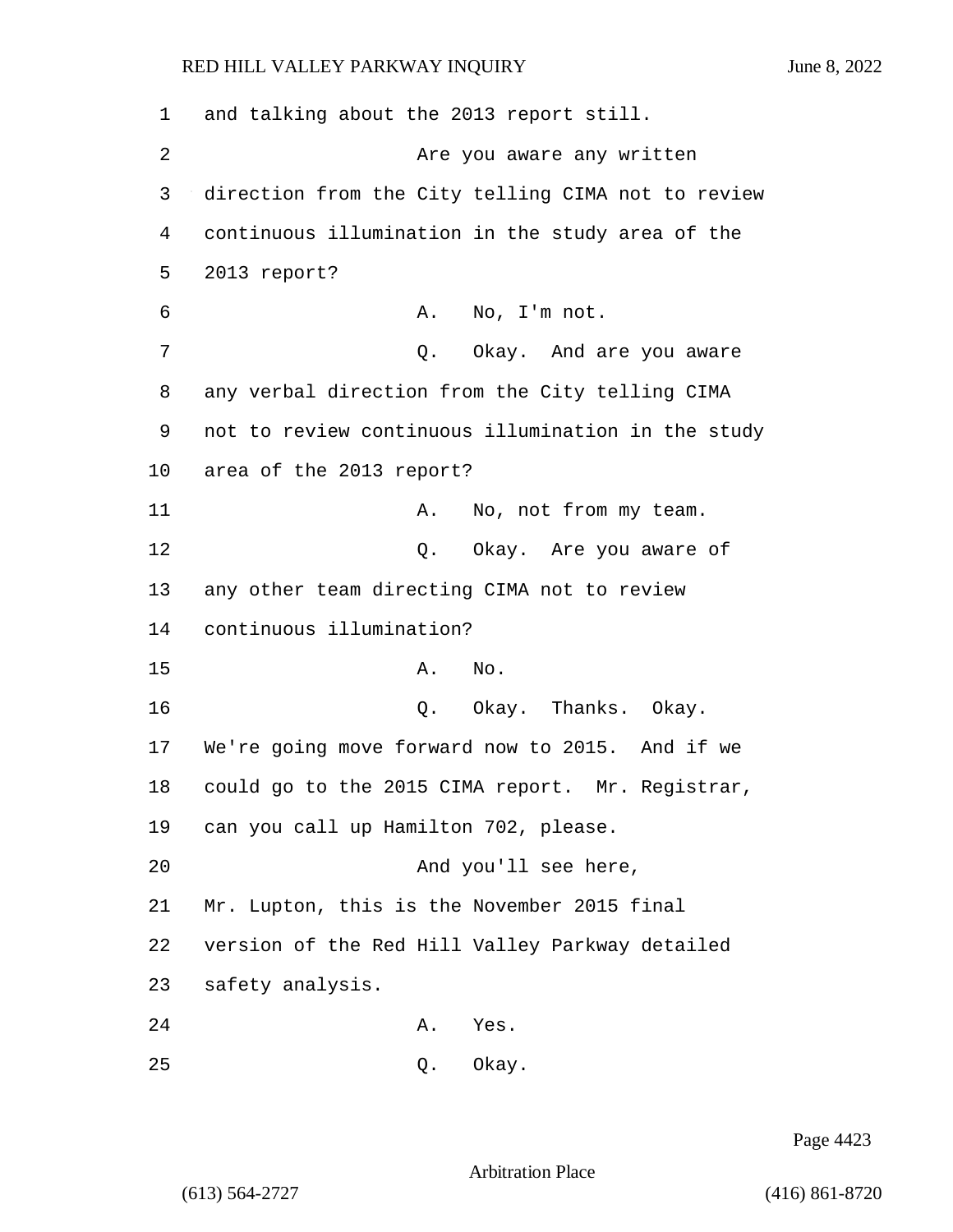| 1  | If you can go to image 41,                        |
|----|---------------------------------------------------|
| 2  | please. And, Mr. Registrar, if you could call out |
| 3  | the whole of section 7.1.2, pavement friction.    |
| 4  | And, Mr. Lupton, I'm looking                      |
| 5  | at -- you're free to, of course, review the whole |
| 6  | section, but I'm looking at the second paragraph  |
| 7  | under that heading. And the first sentence here,  |
| 8  | it says:                                          |
| 9  | "Because of the high                              |
| 10 | proportion of wet surface                         |
| 11 | condition and SMV collisions,                     |
| 12 | the City could consider                           |
| 13 | undertaking pavement friction                     |
| 14 | testing on the asphalt to get                     |
| 15 | a baseline coefficient for                        |
| 16 | which to compare to design                        |
| 17 | specifications." (As read)                        |
| 18 | Do you see that?                                  |
| 19 | Yes.<br>Α.                                        |
| 20 | And then, Mr. Registrar,<br>Q.                    |
| 21 | is it possible to have that callout side by side  |
| 22 | with image 53. And if you could call out just     |
| 23 | 9.1.3 at the bottom of -- perfect. Thank you.     |
| 24 | And, Mr. Lupton, I just wanted                    |
| 25 | to have both of these in front of you since there |

Page 4424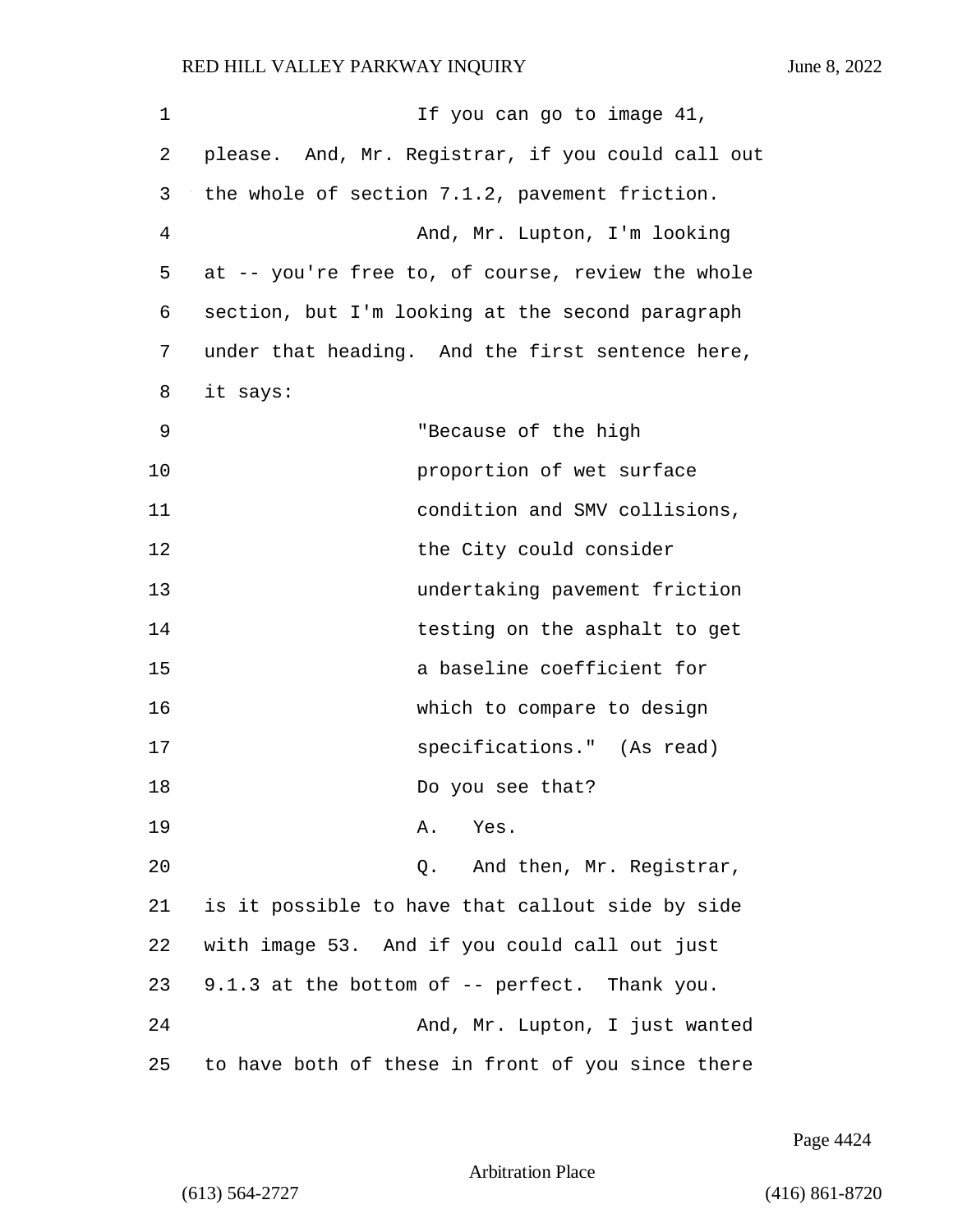| 1  | are a couple references here to friction testing. |
|----|---------------------------------------------------|
| 2  | And can you see those okay, Mr. Lupton?           |
| 3  | Yes.<br>Α.                                        |
| 4  | Q. Okay. So in -- now in                          |
| 5  | section 9.1.3 we see another heading "Conduct     |
| 6  | Pavement Friction Testing." And here you see      |
| 7  | CIMA -- first sentence says:                      |
| 8  | "In order to determine whether                    |
| 9  | low pavement friction may be                      |
| 10 | contributing to collisions                        |
| 11 | especially wet surface the                        |
| 12 | City should consider                              |
| 13 | conducting pavement friction                      |
| 14 | tests under normal conditions                     |
| 15 | as well as under typical wet                      |
| 16 | pavement conditions                               |
| 17 | encountered on the RHVP."<br>(As                  |
| 18 | read)                                             |
| 19 | A. Right.                                         |
| 20 | Q. Okay. And can you tell                         |
| 21 | us what you understood CIMA to be recommending    |
| 22 | with respect to friction testing in light of, you |
| 23 | know, these two sections and statements contained |
| 24 | in the 2015 CIMA report?                          |
| 25 | So the key word here is<br>Α.                     |

Page 4425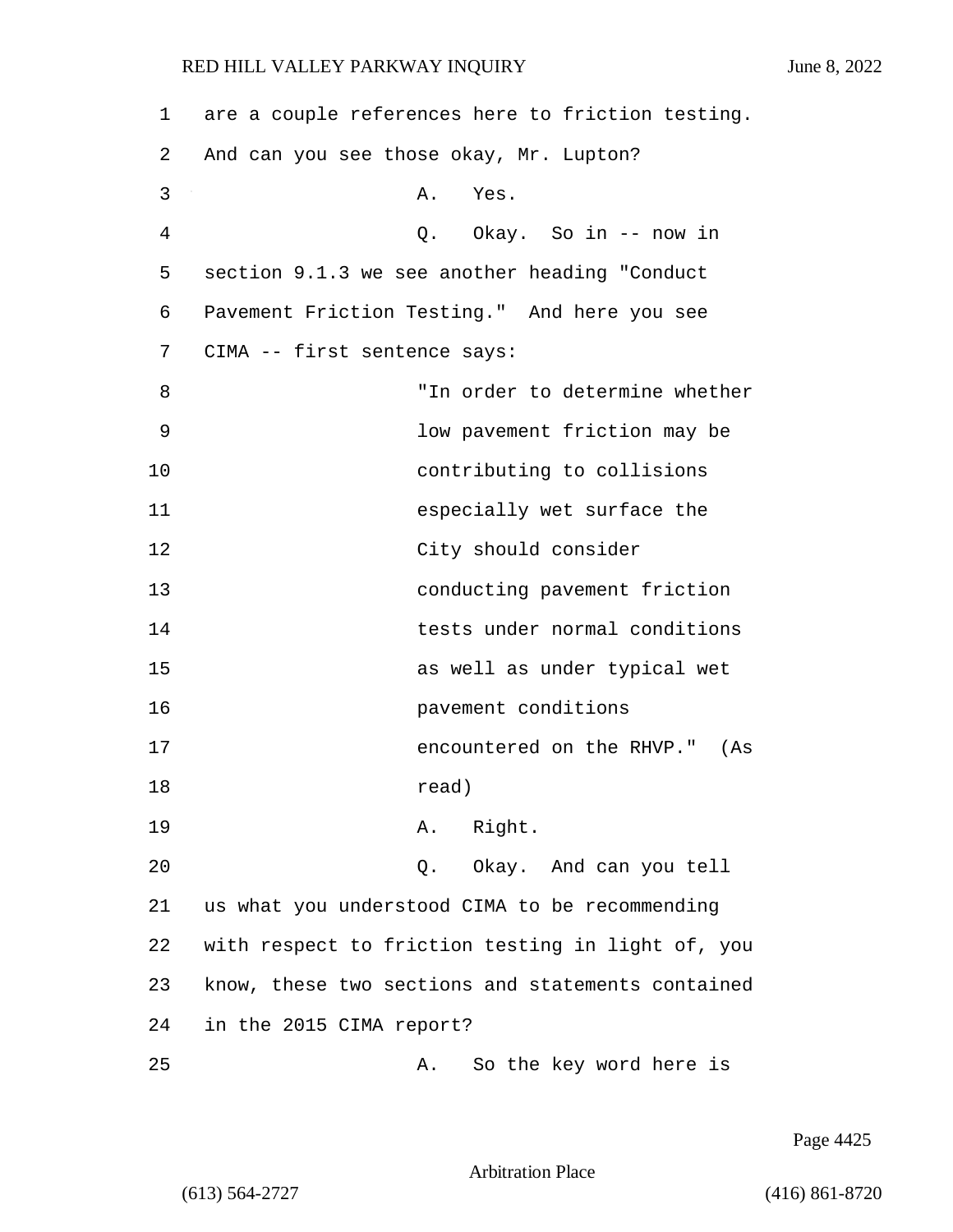should versus could. So I think my view of it would be that they are recommending that the City should conduct the friction testing -- 4 Q. Okay. 5 A. -- in the areas that they recommended. 7 O. And if we're talking about timelines, again -- I don't think I need to bring it back to you but I think you already discussed with commission counsel the recommendation in the report was short term for friction testing again? 13 A. Yes. 14 Q. And you understand the definition of short term here to be zero to five years again? 17 A. Correct. 18 Q. Okay. And so what did you understand about the timeline that CIMA was suggesting for conducting friction -- pavement friction testing? 22 A. Sometime within the next five years. 24 Q. Okay. One last topic I just wanted to address with you. You were asked

Page 4426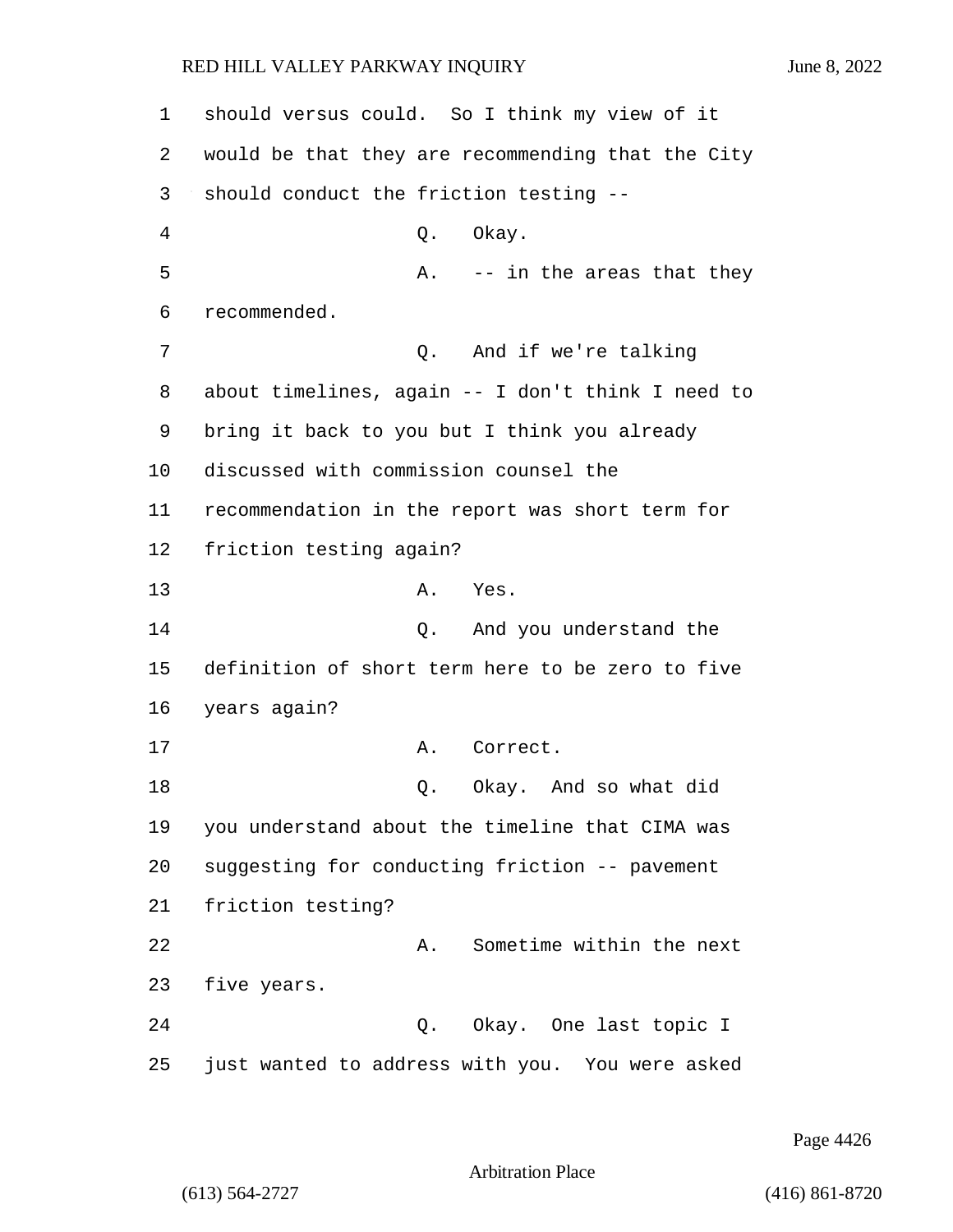| 1  | yesterday about concerns that your staff raised    |
|----|----------------------------------------------------|
| 2  | with you about interactions with Mr. Moore.<br>Do  |
| 3  | you recall that discussion?                        |
| 4  | Α.<br>Yes.                                         |
| 5  | Q.<br>Okay. And did you ever                       |
| 6  | speak with Mr. Moore about the concerns -- any of  |
| 7  | the concerns that your staff raised to you?        |
| 8  | Oh, yeah, yeah. If there<br>Α.                     |
| 9  | was an issue that couldn't be resolved or -- you   |
| 10 | know, it typically would get elevated.             |
| 11 | And in elevating those<br>Q.                       |
| 12 | issues, as you said, did you resolve the issues    |
| 13 | that staff had brought to you?                     |
| 14 | Where I couldn't resolve<br>Α.                     |
| 15 | the issue, then it would be my responsibility to   |
| 16 | elevate it from there. So the logical step would   |
| 17 | be to talk to John about it and then go $-$ - you  |
| 18 | know, if that didn't work out, then to take steps  |
| 19 | to further elevate it, and that may be sitting     |
| 20 | down and discussing it as directors, and in a more |
| 21 | extreme case sitting down and involving the        |
| 22 | general manager as part of that discussion.        |
| 23 | And in the context of the<br>$Q$ .                 |
| 24 | work that your group was doing with Mr. Moore and  |
| 25 | his group on the Red Hill, do you recall any       |

Page 4427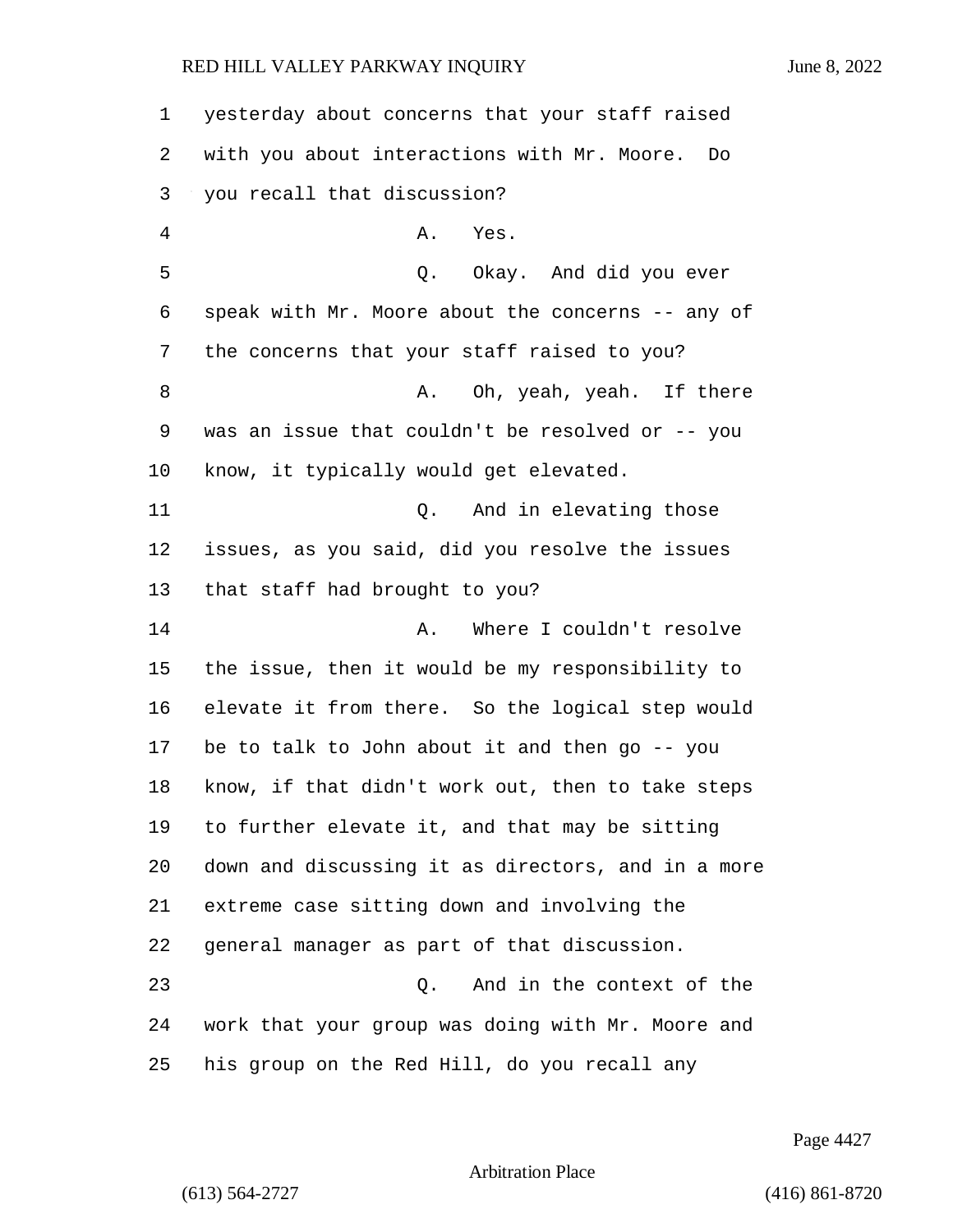| 1              | situations where you were unable to resolve any of |
|----------------|----------------------------------------------------|
|                |                                                    |
| 2              | the issues or any of the concerns that staff       |
| 3              | brought to your attention?                         |
| $\overline{4}$ | A.<br>I can't think of                             |
| 5              | specifics. I know there was certainly differences  |
| 6              | of opinion, but, you know, I think, you know, as a |
| 7              | result of some of that stuff we went, you know --  |
| 8              | an example would be we sat down after that DMT     |
| 9              | meeting between a few directors and we had some    |
| 10             | discussions about areas of concern and             |
| 11             | understanding. You know, one, so we could          |
| 12             | understand what they were, but, two, figure out    |
| 13             | how we were going to tackle a particular issue or  |
| 14             | that particular issue.                             |
| 15             | Q. Okay. And as I                                  |
| 16             | understand it that post DMT meeting discussion did |
| 17             | end up I guess in a valuable dialogue with         |
| 18             | Mr. Moore where he set out his views and the       |
| 19             | managers were able to discuss and address that?    |
| 20             | And I believe there was a<br>Α.                    |
| 21             | meeting further between John, Gary and Gerry to    |
| 22             | talk about this.                                   |
| 23             | Okay. But --<br>Q.                                 |
| 24             | Mr. Mater would have to<br>Α.                      |
| 25             | confirm that.                                      |

Page 4428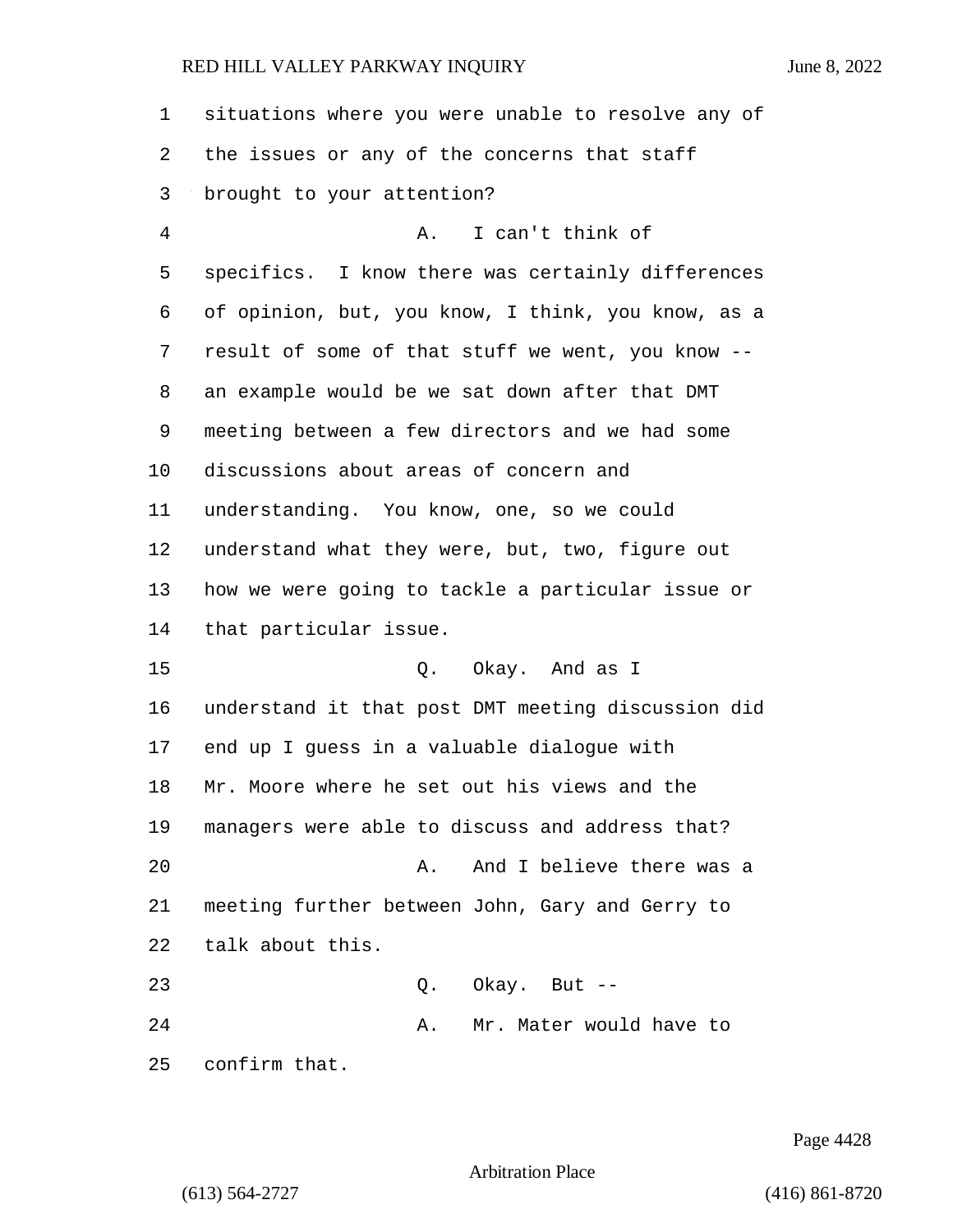1 0. Okay. But if I'm understanding correctly, that meeting had nothing to do with -- or you weren't at the meeting, so I quess I  $-$ 5 A. No, I wasn't. 6 Q. -- won't, as you to speculate. Yesterday when you were asked about concerns your staff raised with you about interactions relating to lighting, you said that eventually you got to where you needed to go. Do you recall that? 12 A. Yes. 13 C. And I take it that means that despite any concerns raised by staff about interacting with Mr. Moore, it didn't affect the final work product in that case? 17 A. No. And I think it's important to note with part of that, I think the concerns that were raised were valid by Mr. Moore, having the history and knowledge of, you know, of the Red Hill parkway and the environmental aspects. And I think we reflected those concerns in the council report in terms of saying, A, well, let's move forward and do these short-term measures and see the impact with those, and, B,

Page 4429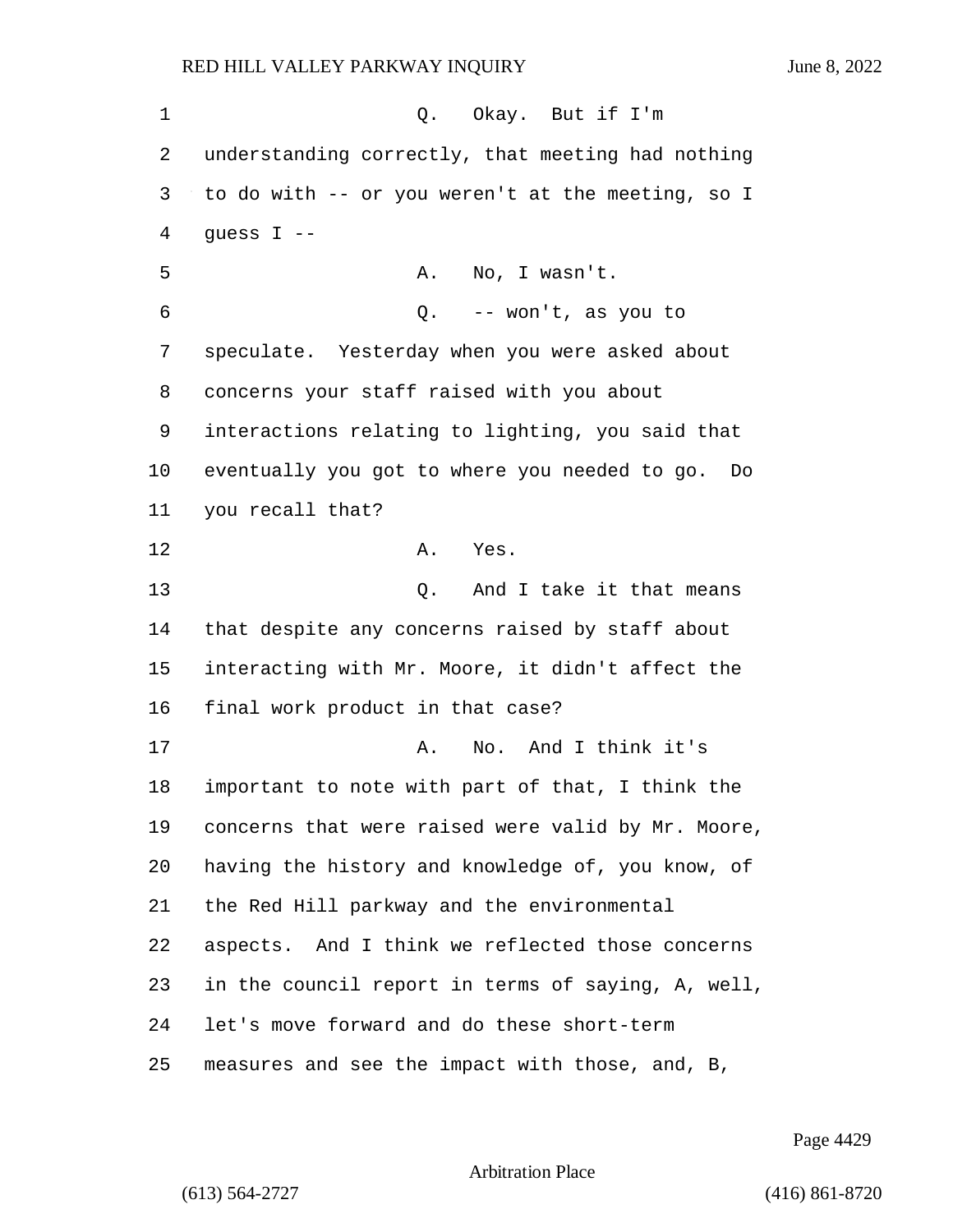here's the issue or the concern with the history of the Red Hill and the environmental aspects so that council was aware of it. And then council of course, you know, chose to keep it on the outstanding business list item because it was something they didn't want to lose sight of. 7 C. Okay. And was it true for all of your staff's interaction with Mr. Moore during the Red Hill and LINC work, you mentioned that he could be direct, but I take -- or his staff had told you that he could be direct. I take it you didn't have any concerns that the quality of the work was negatively affected by their -- your staff's interactions with Mr. Moore? 15 A. No. You know, those are things you have to work through. You know, sometimes there's people that we work with and we love working with, and sometimes we have different personalities at play. At the end of the day, you need to come through professionally and deal -- you know, provide the best information back to council that you can. 23 MS. JENENE ROBERTS: Thank you, Mr. Lupton. Thank you, Mr. Commissioner.

Those are all my questions.

Page 4430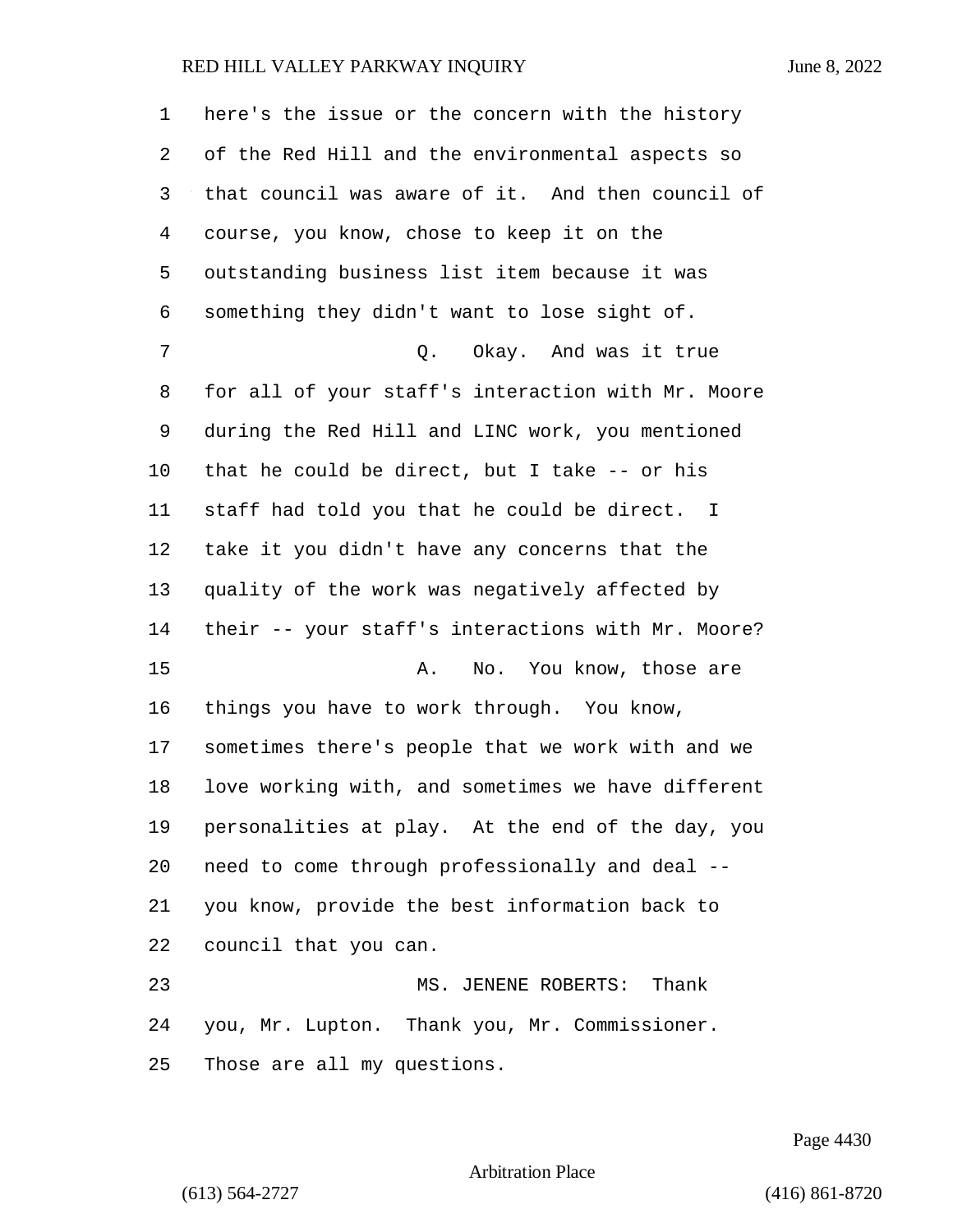| 1  | JUSTICE WILTON-SIEGEL:                            |
|----|---------------------------------------------------|
| 2  | Ms. Lawrence, do you have anything further?       |
| 3  | MS. LAWRENCE: I do.                               |
| 4  | EXAMINATION BY MS. LAWRENCE (CONT'D):             |
| 5  | Mr. Lupton, hello again.<br>Q.                    |
| 6  | Hello.<br>Α.                                      |
| 7  | I have some questions<br>Q.                       |
| 8  | arising out of the questions -- arising out of    |
| 9  | your answers just now with Ms. Roberts.           |
| 10 | You were speaking about the                       |
| 11 | 2015 CIMA report with Ms. Roberts and she asked   |
| 12 | questions about the definition of short term, and |
| 13 | she suggested to you in your definition you       |
| 14 | understood short term to be zero to five years.   |
| 15 | That was CIMA's.<br>Α.                            |
| 16 | This was in respect of<br>Q.                      |
| 17 | the 2015 report.                                  |
| 18 | Α.<br>Yes.                                        |
| 19 | Q. I'm going to suggest to                        |
| 20 | you the 2015 CIMA report doesn't say anything     |
| 21 | about definitions of short term, medium term or   |
| 22 | long term in terms of years, unlike the 2013      |
| 23 | report that Ms. Roberts took you to. What was the |
| 24 | basis for your understanding that short term in   |
| 25 | the 2015 report was defined by CIMA as zero to    |

Page 4431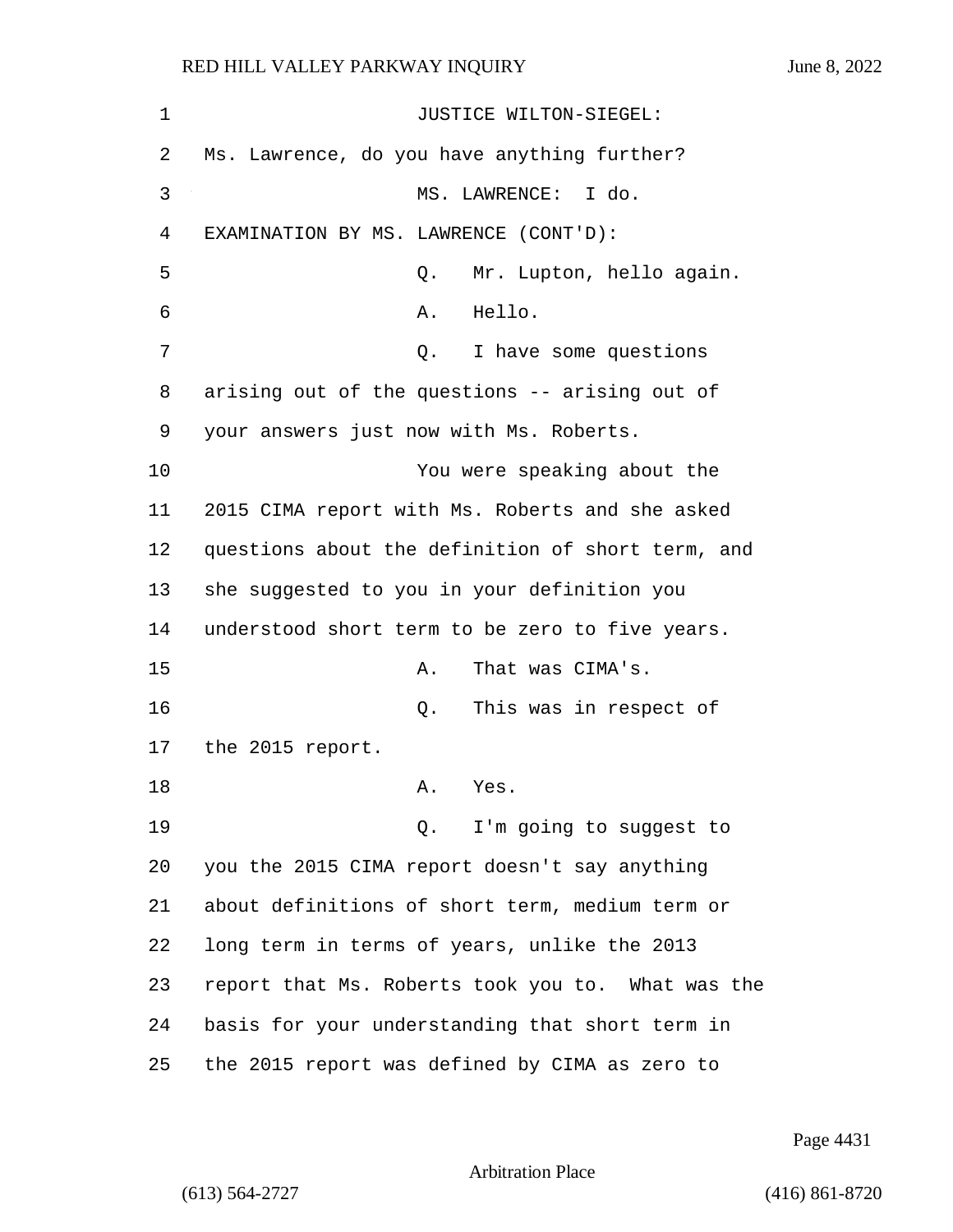1 five years? 2 A. I just would have assumed 3 that it would have been the same as the 2013 4 report -- 5 Q. Okay. 6 A. -- unless it said 7 otherwise. 8 Q. Did you ask your staff to 9 clarify with CIMA what they meant by short term? 10 A. I don't think I would 11 have thought of it. 12 0. Okay. 13 A. I think at the end of the 14 day we had in our own minds, you know, in 2013 and 15 2015 that we wanted to accelerate some of the 16 aspects of the work that was to be done to show 17 that we were, you know, providing leadership and 18 moving forward, and so that's why we changed our 19 definitions for short term and medium term. 20 Q. Okay. 21 A. That was the important 22 piece for me. 23 Q. Okay. Ms. Roberts asked 24 you about circumstances when you -- when City 25 staff might not agree with a consultant's

Page 4432

Arbitration Place

(613) 564-2727 (416) 861-8720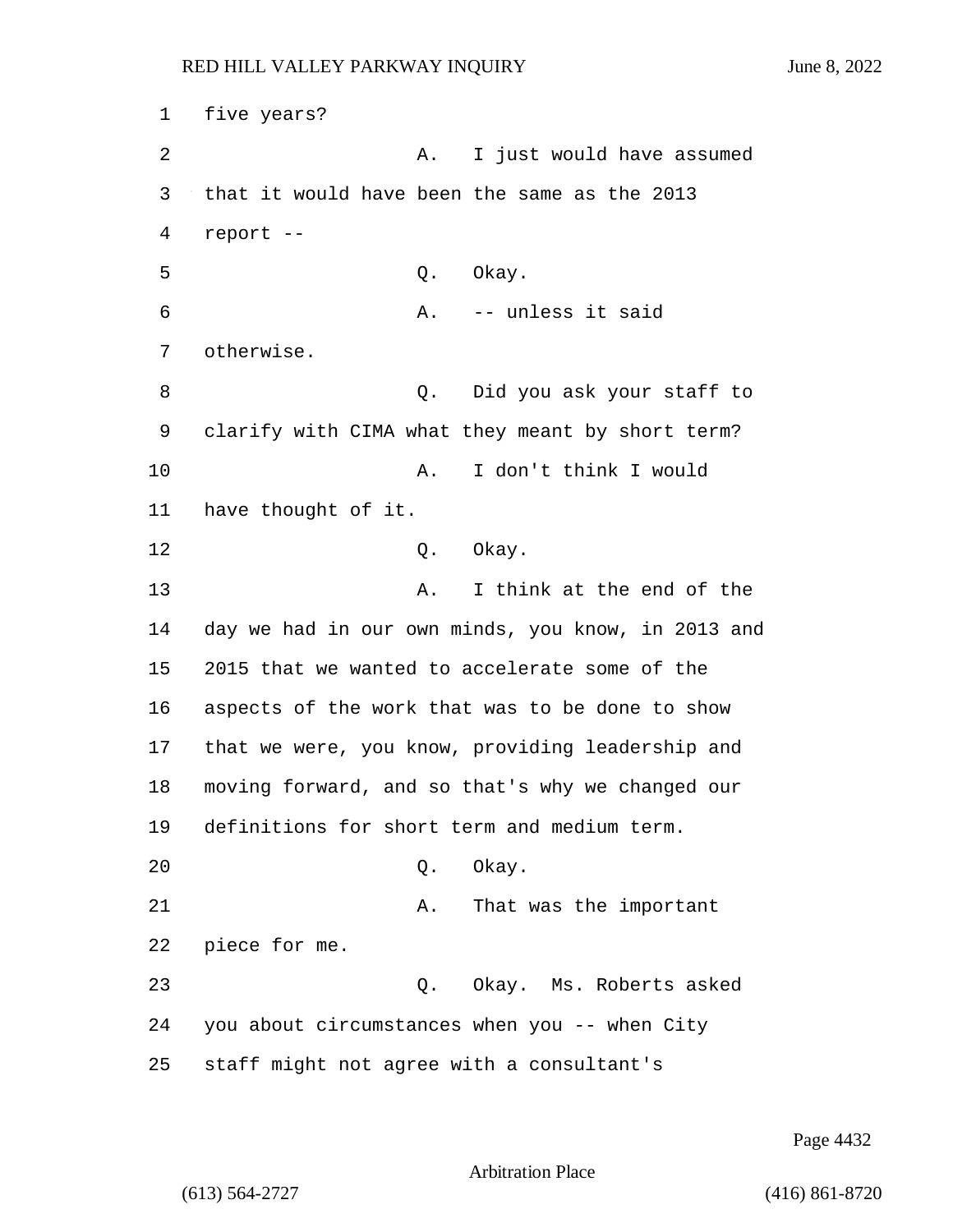| 1  | recommendation. Do you remember those questions?   |
|----|----------------------------------------------------|
| 2  | Α.<br>Yes.                                         |
| 3  | To your knowledge did<br>Q.                        |
| 4  | councillors expect staff to make clear to them if  |
| 5  | there were circumstances where there was some      |
| 6  | divergence between staff's views and a             |
| 7  | consultant's views?                                |
| 8  | I think that would be the<br>Α.                    |
| 9  | expectation, yes. You've got to be open and        |
| 10 | honest about these things.                         |
| 11 | Q.<br>Thank you. Ms. Roberts                       |
| 12 | asked you about -- she asked, did you speak to     |
| 13 | Mr. Moore about concerns that your staff raised    |
| 14 | with you, and your answer was, oh, yes. Do you     |
| 15 | remember -- remember that?                         |
| 16 | Α.<br>$Hm-mmm$ .                                   |
| 17 | Q. And then you went on to                         |
| 18 | describe escalating to Mr. Mater, and you said in  |
| 19 | extreme circumstances go to the general manager.   |
| 20 | Yes.<br>Α.                                         |
| 21 | Q. Can you describe the                            |
| 22 | nature of the concerns that your staff raised with |
| 23 | you that you took to Mr. Moore?                    |
| 24 | I think a lot of it -- I<br>Α.                     |
| 25 | shouldn't say a lot of it. I think the concerns    |

Page 4433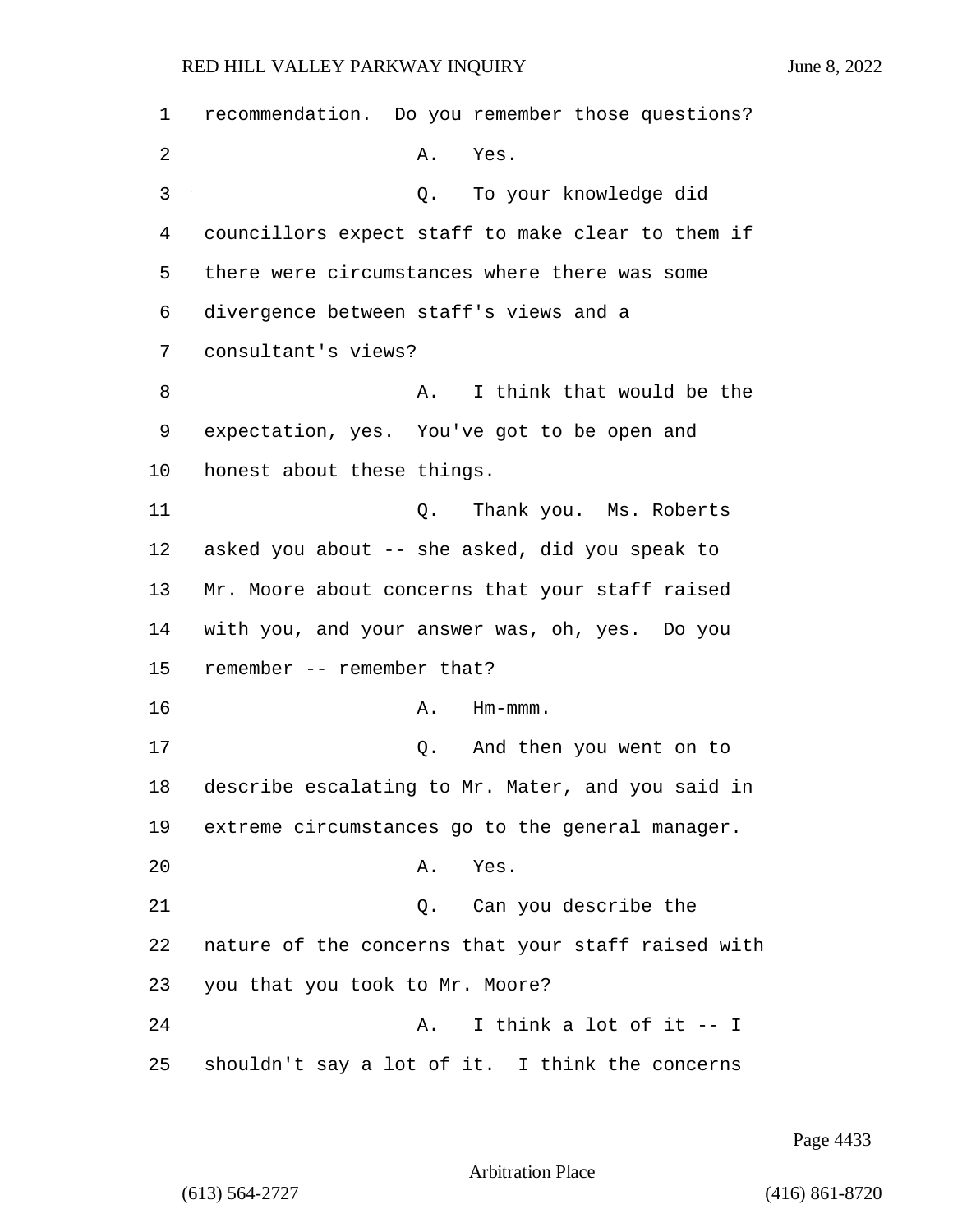| 1              | that were raised really came down to drafting the  |
|----------------|----------------------------------------------------|
| 2              | report for council and what to include in it and   |
| 3              | what not to include in it. And the concerns would  |
| $\overline{4}$ | be that we would want to make sure that things     |
| 5              | like the lighting, you know -- that we put in the  |
| 6              | report and identified for council, which they      |
| 7              | didn't know at time, most of them, I'm sure, about |
| 8              | some of the environmental aspects of the lighting. |
| 9              | So, one, we would have to identify this was an     |
| 10             | issue or concern, and, two, this is the way that   |
| 11             | we proposed to handle it at least for the short    |
| 12             | term. Let's move forward with some of these        |
| 13             | items. Let's see how they perform; if they         |
| 14             | improve things adequately. And then, you know,     |
| 15             | the lighting would have other challenges to        |
| 16             | overcome, that it's not just processes going       |
| 17             | through and doing, you know, let's design a street |
| 18             | lighting solution to it, where the other aspects   |
| 19             | of it that would have to be considered.            |
| 20             | Okay. Were there<br>$Q$ .                          |
| 21             | concerns apart from the consultation reports that  |
| 22             | we've discussed over the last two days, other      |
| 23             | kinds of concerns that your staff raised about     |
| 24             | Mr. Moore that you raised with Mr. Moore?          |
| 25             | I think it would be in<br>Α.                       |

Page 4434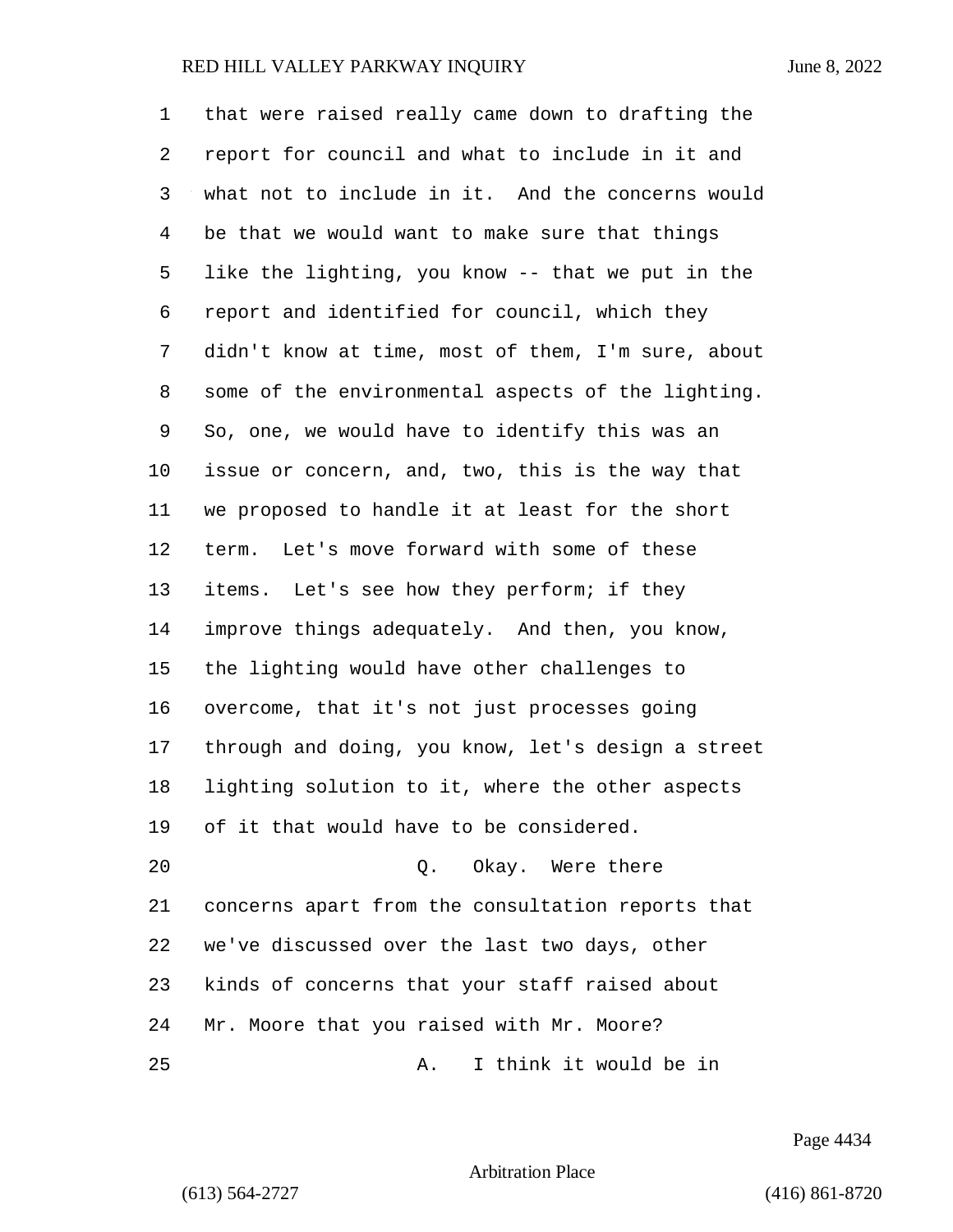| 1              | general aspects where we weren't totally in line   |
|----------------|----------------------------------------------------|
| 2              | with how things should be conveyed in a report.    |
| 3              | Like, you can't come through and just say, you     |
| $\overline{4}$ | know, in terms of lighting it can't happen because |
| 5              | of this. You can say, this is what we're up        |
| 6              | against, you know, and eventually if they decide   |
| 7              | to move forward that you have to explain why --    |
| 8              | what the process would be for that and, you know,  |
| 9              | likely costing to do that kind of thing. So we     |
| 10             | probably would have talked about some of those     |
| 11             | aspects.                                           |
| 12             | Specifics in the conversation,                     |
| 13             | you know, I don't know, but it would had (sic) a   |
| 14             | chat. And I know as we got towards the end of it,  |
| 15             | John kicked in more because he's -- you know, he   |
| 16             | certainly has significantly more expertise than I  |
| 17             | do in that area and has a more senior relationship |
| 18             | with Gary. They would talk at a different level    |
| 19             | and come to some conclusions on how things should  |
| 20             | be dealt with.                                     |
| 21             | Q. Okay. Thank you. Apart                          |
| 22             | from any issues around the Red Hill or the LINC,   |
| 23             | did you raise concerns from staff about Mr. Moore  |
| 24             | with Mr. Moore?                                    |
| 25             | MS. JENENE ROBERTS:<br>$\mathtt{I}$ 'm             |

Page 4435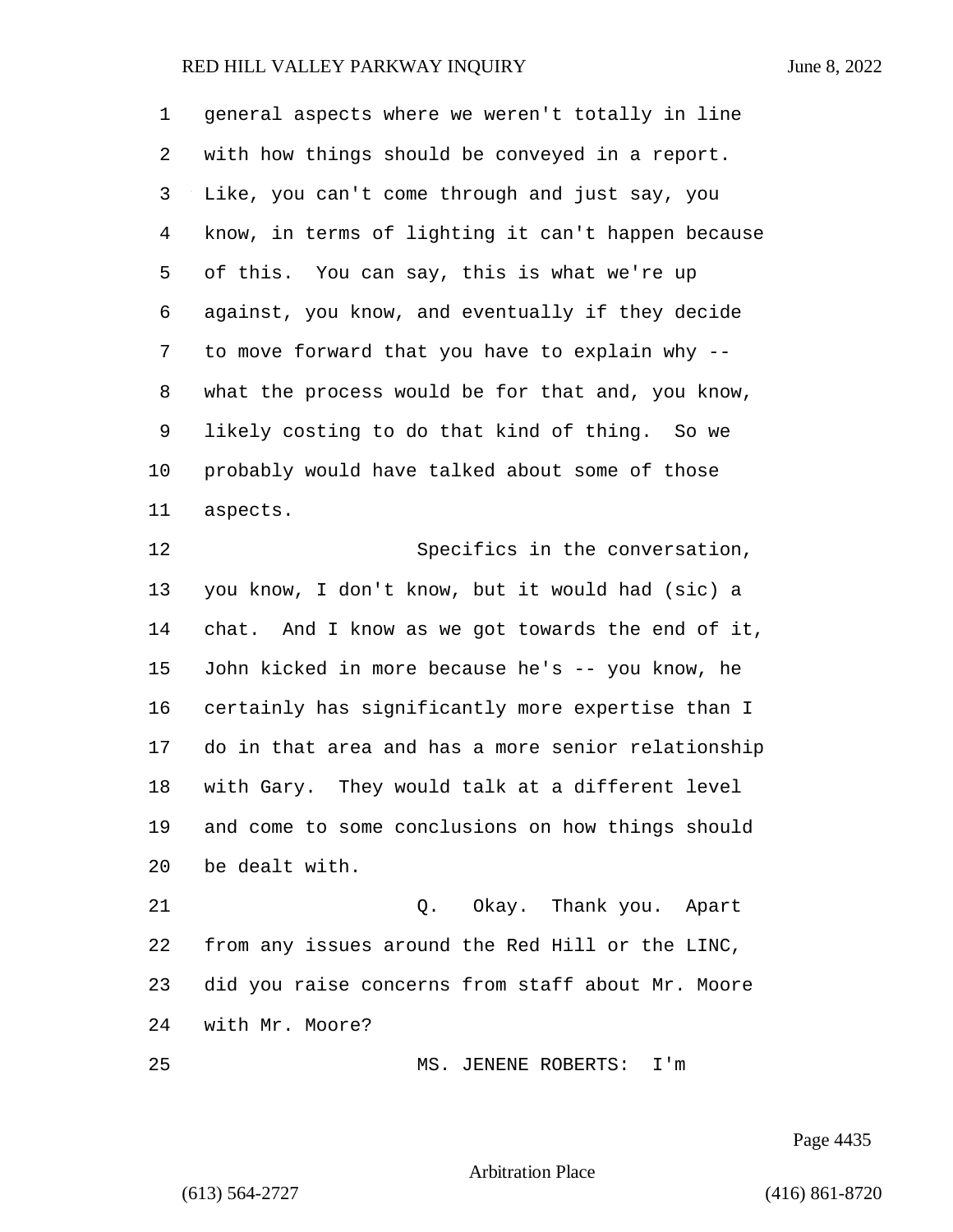sorry, Commissioner, but I don't see what the relevance is to asking Mr. Lupton about concerns that he may have had or heard with respect to issues outside of the LINC and the Red Hill given the ambit of this inquiry. 6 JUSTICE WILTON-SIEGEL: Yeah. I'm inclined to agree, Ms. Lawrence. I think we have to restrict the issue of Mr. Moore's involvement with other staff members to the reports in question. 11 MS. LAWRENCE: Thank you. **JUSTICE WILTON-SIEGEL:** To the issues in question. If you're asking -- 14 MS. LAWRENCE: May I provide -- 16 JUSTICE WILTON-SIEGEL: -- beyond that then -- 18 MS. LAWRENCE: May I provide -- pardon me. Sorry. 20 JUSTICE WILTON-SIEGEL: Now if you are asking beyond that, if there's something specific that you have in mind that in some way relates to this inquiry, then that can certainly be closed, but if it's a general question of the nature of what's just been put to Mr. Lupton, I

Page 4436

Arbitration Place

(613) 564-2727 (416) 861-8720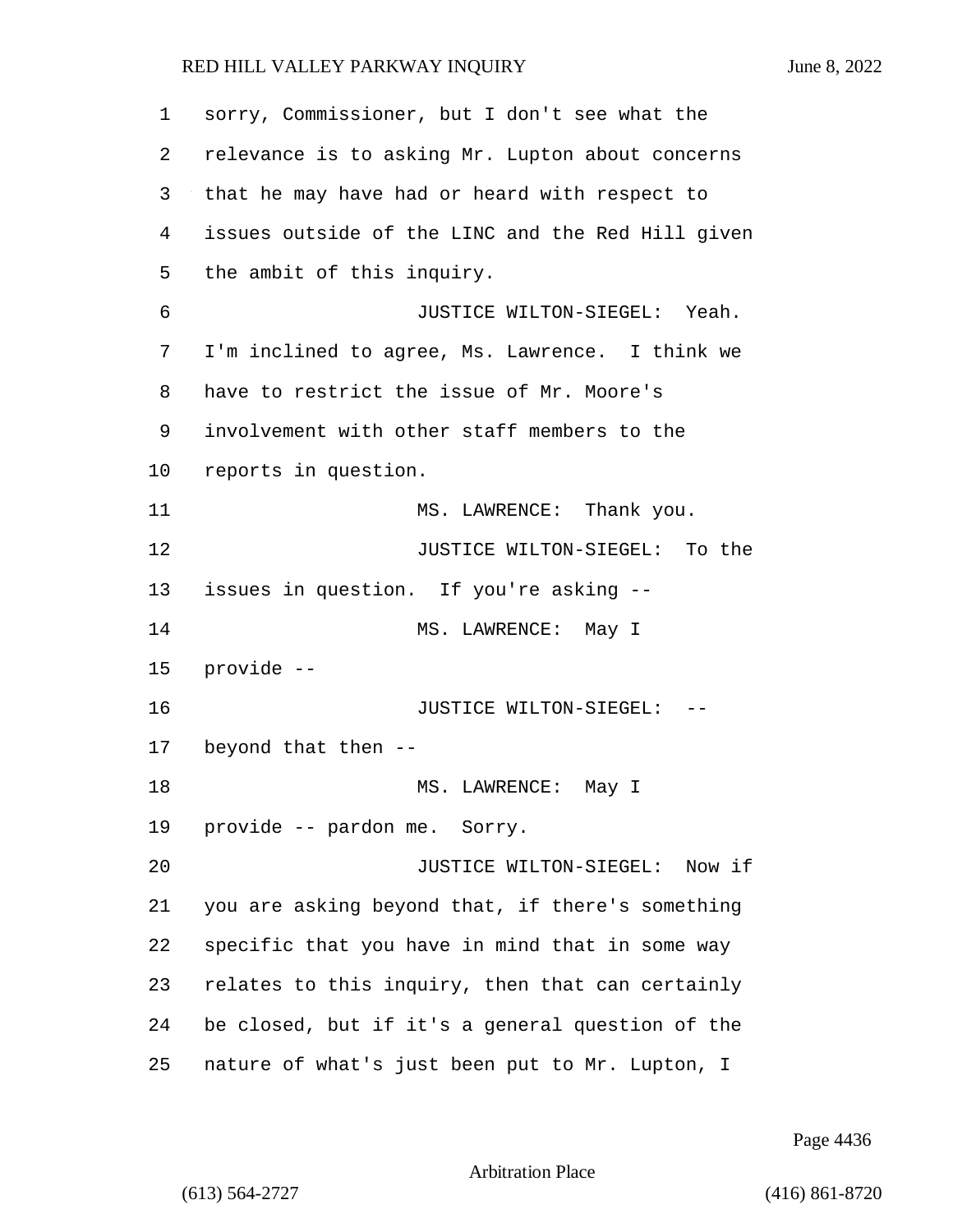| 1  | think that that goes beyond this inquiry.          |
|----|----------------------------------------------------|
| 2  | MS. LAWRENCE: My question,                         |
| 3  | and just so I understand your direction,           |
| 4  | Commissioner, my question was to understand if     |
| 5  | Mr. Lupton had any evidence about concerns that    |
| 6  | staff members, the staff members we've been        |
| 7  | talking about, had concerns with Mr. Moore that    |
| 8  | could provide context to their interactions around |
| 9  | the Red Hill. So just to be more specific, I did   |
| 10 | mean the same relevant staff members we're dealing |
| 11 | with here.                                         |
| 12 | JUSTICE WILTON-SIEGEL: Well,                       |
| 13 | perhaps you can put the question again in a manner |
| 14 | which connects it back to the Red Hill.            |
| 15 | MS. LAWRENCE: Sure. Thank                          |
| 16 | you.                                               |
| 17 | BY MS. LAWRENCE:                                   |
| 18 | Mr. Lupton, in terms of<br>Q.                      |
| 19 | staff members who we have been discussing over the |
| 20 | last two days, Mr. Ferguson, Mr. Worron,           |
| 21 | Mr. Cooper, Mr. White, did any of them raise       |
| 22 | concerns with you about Mr. Moore which you then   |
| 23 | took to Mr. Moore that didn't relate to the Red    |
| 24 | Hill but related to those staff members?           |
| 25 | MS. JENENE ROBERTS: Again --                       |

Page 4437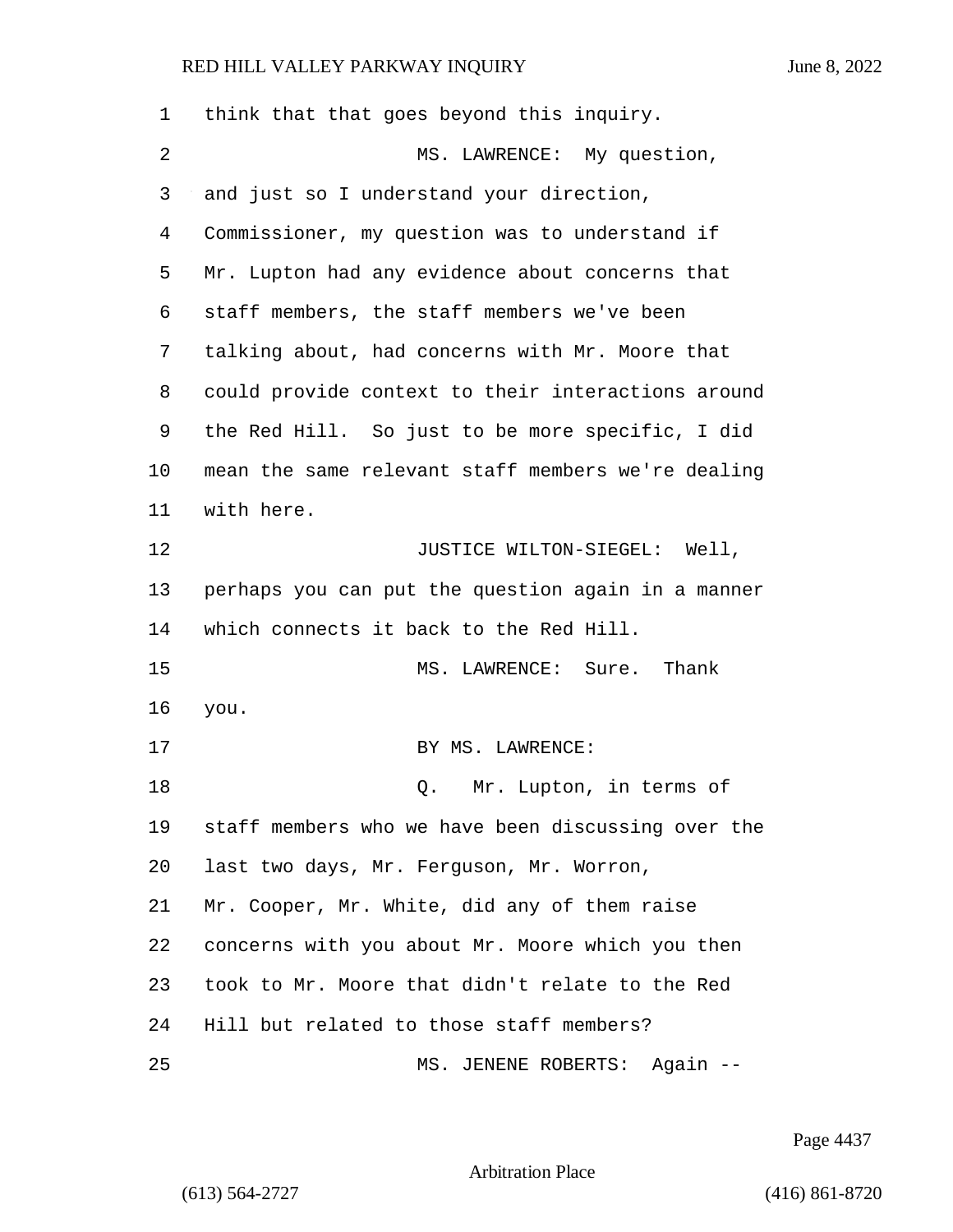| $\mathbf 1$ | JUSTICE WILTON-SIEGEL: I                           |
|-------------|----------------------------------------------------|
| 2           | think we have to rule that question out.           |
| 3           | MS. LAWRENCE: Thank you,                           |
| 4           | Commissioner, I understand. Those are all of my    |
| 5           | questions in re-examination. Thank you.            |
| 6           | JUSTICE WILTON-SIEGEL: Okay.                       |
| 7           | Mr. Lupton, thank you very much for attending the  |
| 8           | inquiry, and thank you in particular for adjusting |
| 9           | your schedule to accommodate the change in ours.   |
| 10          | You're excused.                                    |
| 11          | THE WITNESS: Thank you.                            |
| 12          | JUSTICE WILTON-SIEGEL:                             |
| 13          | Ms. Lawrence, how do you wish to proceed?          |
| 14          | MS. LAWRENCE: I'm in your                          |
| 15          | hands, Commissioner. It's 12:30. I understand      |
| 16          | that Mr. White was going to be available to start  |
| 17          | his examination today, and maybe I'll just confirm |
| 18          | with counsel for the City on that, but I do        |
| 19          | understand he's available.                         |
| 20          | I am in your hands if you                          |
| 21          | would like to start that examination now and go to |
| 22          | our usual 1:00 p.m. lunch, or if you would like to |
| 23          | take an earlier lunch and then start fresh with    |
| 24          | Mr. White after the lunch hour.                    |
| 25          | JUSTICE WILTON-SIEGEL:                             |

Page 4438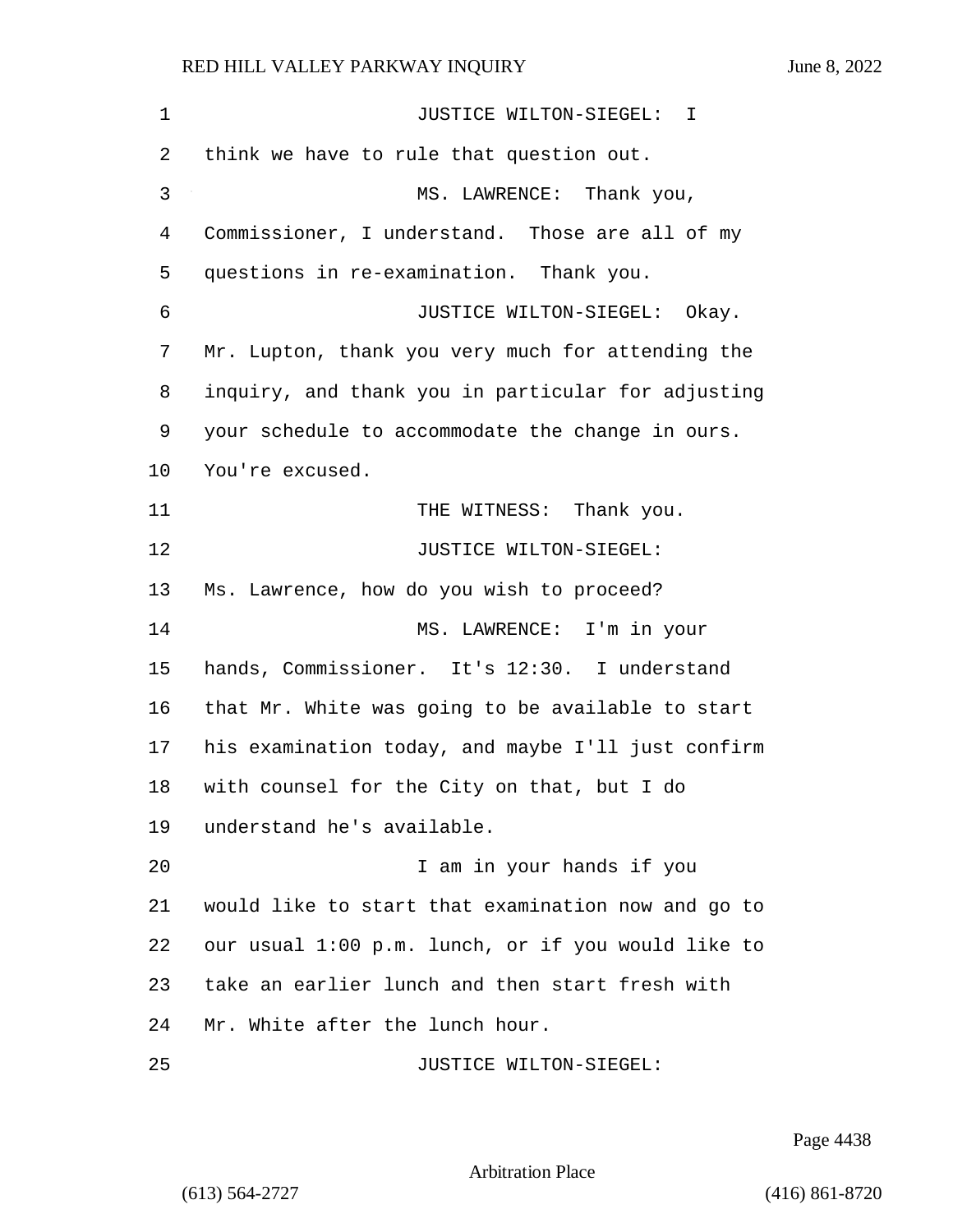1 Perhaps we can ask Ms. Roberts how easy it is -- 2 it would be to slot Mr. White in now? 3 MS. JENENE ROBERTS: Mr. White 4 is ready to go. Maybe we need five minutes to 5 just get a switch over between Mr. Lupton and Mr. 6 White. 7 JUSTICE WILTON-SIEGEL: Why 8 don't we do that. Take a five-minute break and 9 return at 25 to 1 o'clock, and we'll proceed until 10 1 o'clock or roughly there. 11 --- Recess taken at 12:30 p.m. 12  $---$  Upon resuming at 12:37 p.m. 13 MS. BRUCKNER: Hello, 14 Mr. White. 15 THE WITNESS: Hello, Counsel. 16 MS. BRUCKNER: Commissioner, I 17 don't believe Mr. White has been sworn. 18 MARTIN WHITE; AFFIRMED 19 EXAMINATION BY MS. BRUCKNER: 20 Q. Hello, Mr. White. Thank 21 you for joining us today. 22 A. Thank you for having me. 23 Q. My name is Hailey 24 Bruckner and I'm commission counsel. We're going 25 to be going through a series of questions with

Page 4439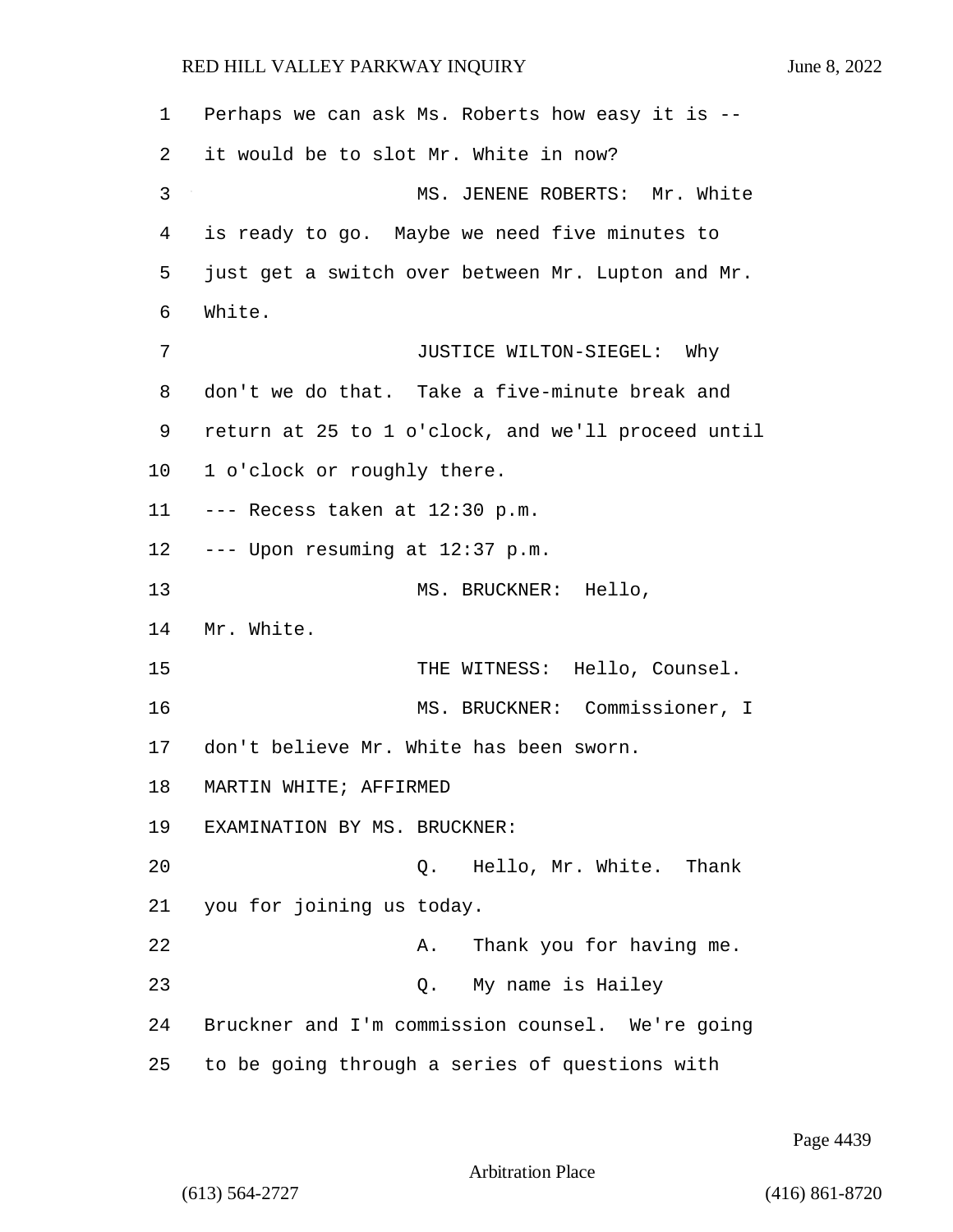| $\mathbf{1}$ | reference to the overview documents that the       |
|--------------|----------------------------------------------------|
| 2            | Inquiry has prepared. Did you have a chance to     |
| 3            | review those documents?                            |
| 4            | I've seen them.<br>Α.                              |
| 5            | Thank you. I'm going to<br>Q.                      |
| 6            | start with your background. Can you tell me a      |
| 7            | little bit about your professional qualifications? |
| 8            | Yes, I'm a graduate of<br>Α.                       |
| 9            | Mohawk College from the transportation engineering |
| 10           | program in 1981, dean's honors. I'm a standing     |
| 11           | member of OACETT, Ontario Association of Certified |
| 12           | Engineering Technicians and Technologists. I hold  |
| 13           | several management diplomas. And I worked for the  |
| 14           | City of Brantford upon graduation and then moved   |
| 15           | to the City of Hamilton in 1981, July 13th and     |
| 16           | proceeded to go through a number of positions      |
| 17           | I can itemize them for you if you wish.<br>there.  |
| 18           | That would be great.<br>Q.<br>Мy                   |
| 19           | understanding is that as of 1987 you were a        |
| 20           | transportation planning technologist?              |
| 21           | I was a transportation<br>Α.                       |
| 22           | planning technologist. I was a transportation      |
| 23           | operations technologist. I was a traffic           |
| 24           | legislative technologist. I was the coordinator    |
| 25           | of the school crossing program. I was the          |

Page 4440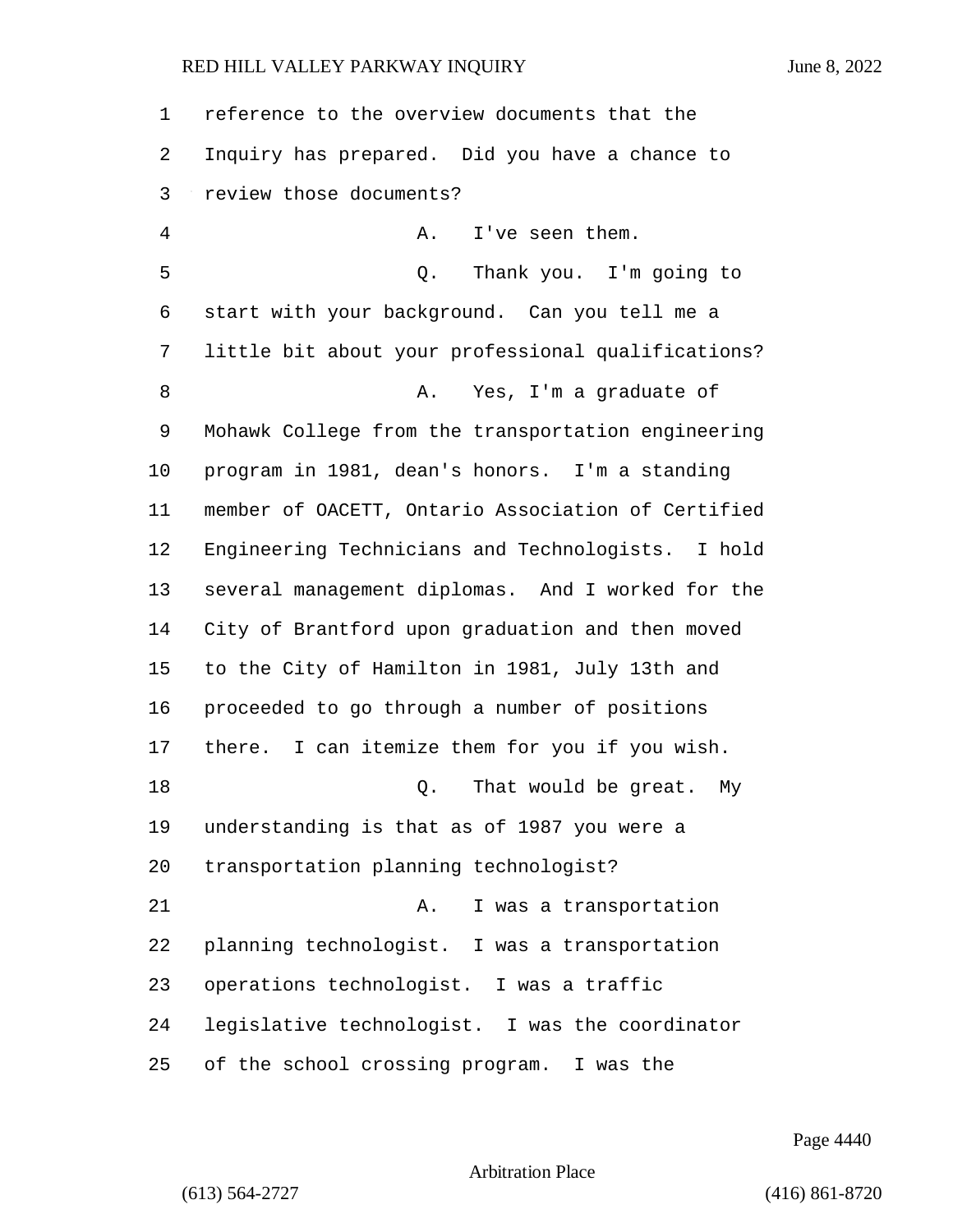1 superintendent of traffic operations. 2 Q. And that was 2009 to 3 2010? 4 A. It was a lot longer than 5 that. I was in that position for a number of 6 years. 7 C. So I understand that as 8 of 2010, that your title changed to manager 9 traffic operations; is that right? 10 A. That's correct. 11 Q. (Indiscernible) 2013? 12 A. Yes. 13 Q. And then in 2013 your 14 position changed to manager traffic operations and 15 engineering, and you were in that role from 2013 16 to April 28, 2019 when you retired? 17 A. Correct. 18 Q. Can you tell me a little 19 bit about what your responsibilities were as 20 manager traffic operations and engineering? 21 A. Well, I managed the field 22 operational end of the business, the sign 23 installation, pavement marking installation, 24 contractual services and traffic signal network, 25 electrical and civil construction and operation of

Page 4441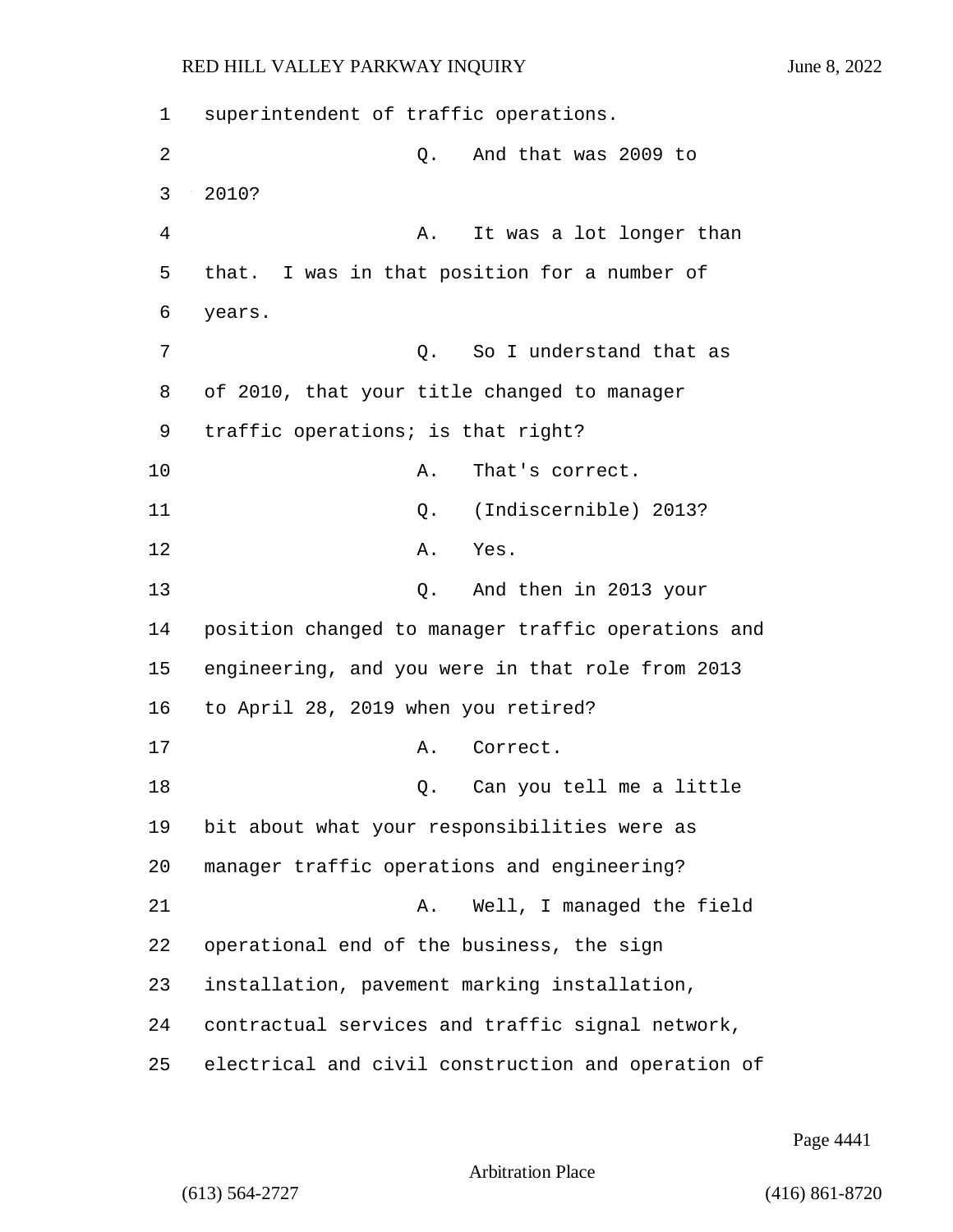the traffic signal network.

2 And on the traffic engineering side I covered off the traffic signal engineering portion of the signal network. And we were developing an artificial intelligence to traffic signal system. We were -- that was a large priority that we were working on in those days. As well, I had community traffic services, which went through various names, but essentially it was the local complaint section where the public would call in and say my road is unsafe. It was the -- it became the safety section essentially. And I had an administration section as well that did procurement, budgets, communications, dispatch, stock handling and that sort of thing. 16 and so that was the role of the role of the role of the role of the role of the role of the role of the role you held as manager traffic operations and engineering as of 2013? 19 A. Correct. 20 Q. How was that position different from your earlier role as manager of traffic operations, which I think was 2010 to 2013? 24 A. That's approximately correct. In that scenario I did not have any of

Page 4442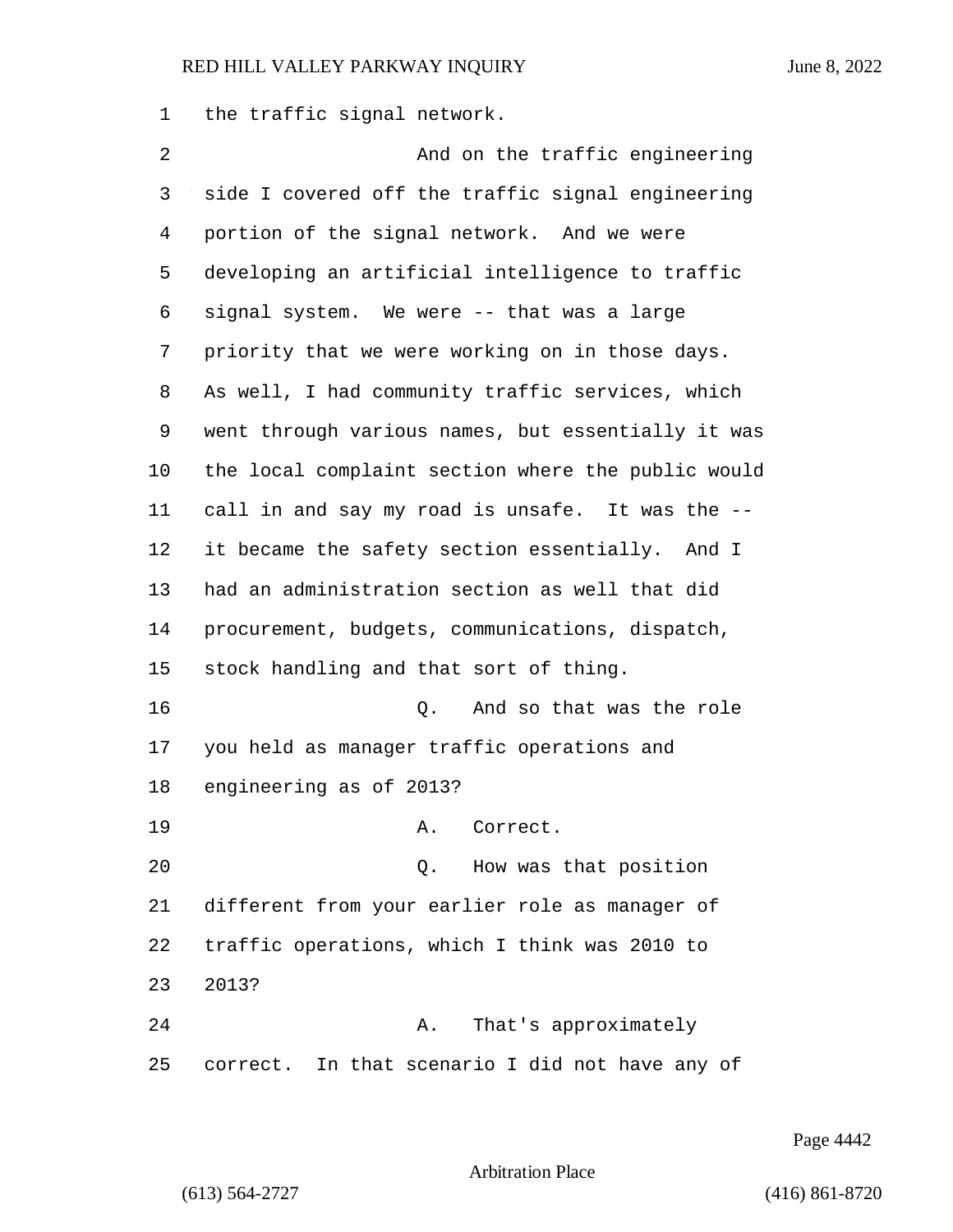| 1       | the engineering component. I had a predecessor    |
|---------|---------------------------------------------------|
| 2       | Hart Solomon who retired, and when he did, they   |
| 3       | divided the department up amongst a few places,   |
| 4       | and the traffic engineering component went        |
| 5       | someplace else. So I had no responsibility        |
| 6       | towards the engineering of traffic facilities,    |
| 7       | simply the operations and maintenance of signs,   |
| 8       | signals and pavement markings.                    |
| 9       | Q. So the change in your two                      |
| $10 \,$ | roles, then, was the result of a restructuring    |
| 11      | that the City did?                                |
| 12      | Well, all the changes in<br>Α.                    |
| 13      | my role were a result of some restructuring or    |
| 14      | another, so yes. I'm not sure if you refer to the |
| 15      | 2013 one or the 2010 one. They were both a result |
| 16      | of restructuring.                                 |
| 17      | Q. Okay. And when the City                        |
| 18      | restructured, did you generally have a sense of   |
| 19      | what your roles and responsibilities would be     |
| 20      | going forward?                                    |
| 21      | After I was told what my<br>Α.                    |
| 22      | position would be, then I understood my role.     |
| 23      | My understanding is that<br>О.                    |
| 24      | as of 2009 you reported to Geoff Lupton; is that  |
| 25      | right?                                            |

Page 4443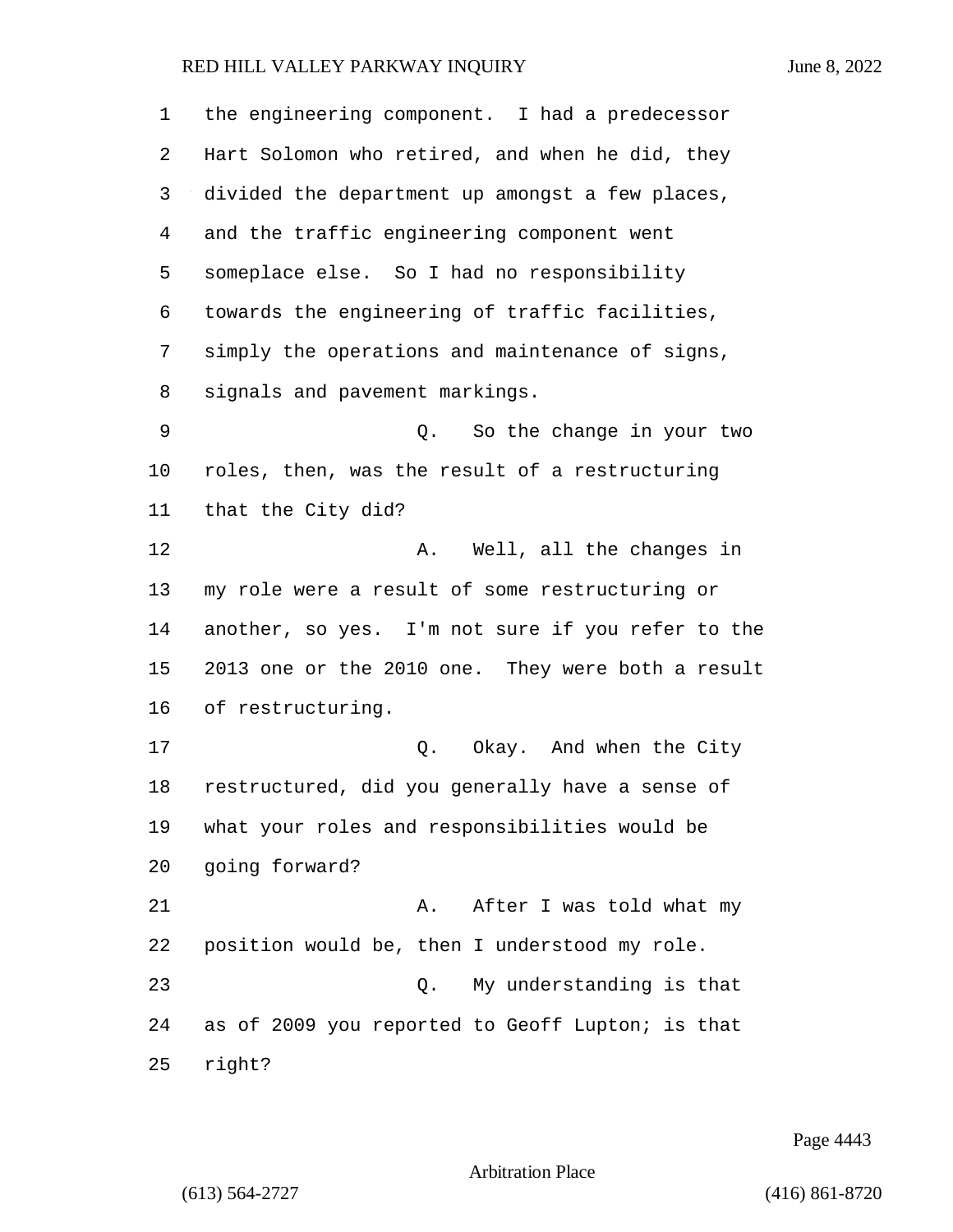| 1              | That's correct.<br>Α.                              |
|----------------|----------------------------------------------------|
| $\overline{2}$ | Okay. And who did<br>Q.                            |
| 3              | Mr. Lupton report to?                              |
| 4              | John Mater.<br>Α.                                  |
| 5              | And I understand that<br>Q.                        |
| 6              | after John Mater, Betty Matthews-Malone would have |
| 7              | held the role that he was in from 2018?            |
| 8              | Yes, that's true. I<br>Α.                          |
| 9              | think at that point Geoff was no longer with us.   |
| $10 \,$        | I reported to John directly for a little while,    |
| 11             | and then I reported to Betty Matthews-Malone.      |
| 12             | Q. Okay. And you had                               |
| 13             | superintendents and senior project managers        |
| 14             | reporting to you in your role as manager of        |
| 15             | traffic operations and engineering; is that right? |
| 16             | I had three<br>Α.                                  |
| 17             | superintendents. The senior project managers       |
| 18             | reported to the superintendents.                   |
| 19             | Okay. And who were your<br>Q.                      |
| 20             | superintendents?                                   |
| 21             | Chris Jacobson was the<br>Α.                       |
| 22             | superintendent of traffic operations, David        |
| 23             | Ferguson was the superintendent of traffic         |
| 24             | engineering, and Kimberly Wyskiel was the          |
| 25             | superintendent of business services.               |

Page 4444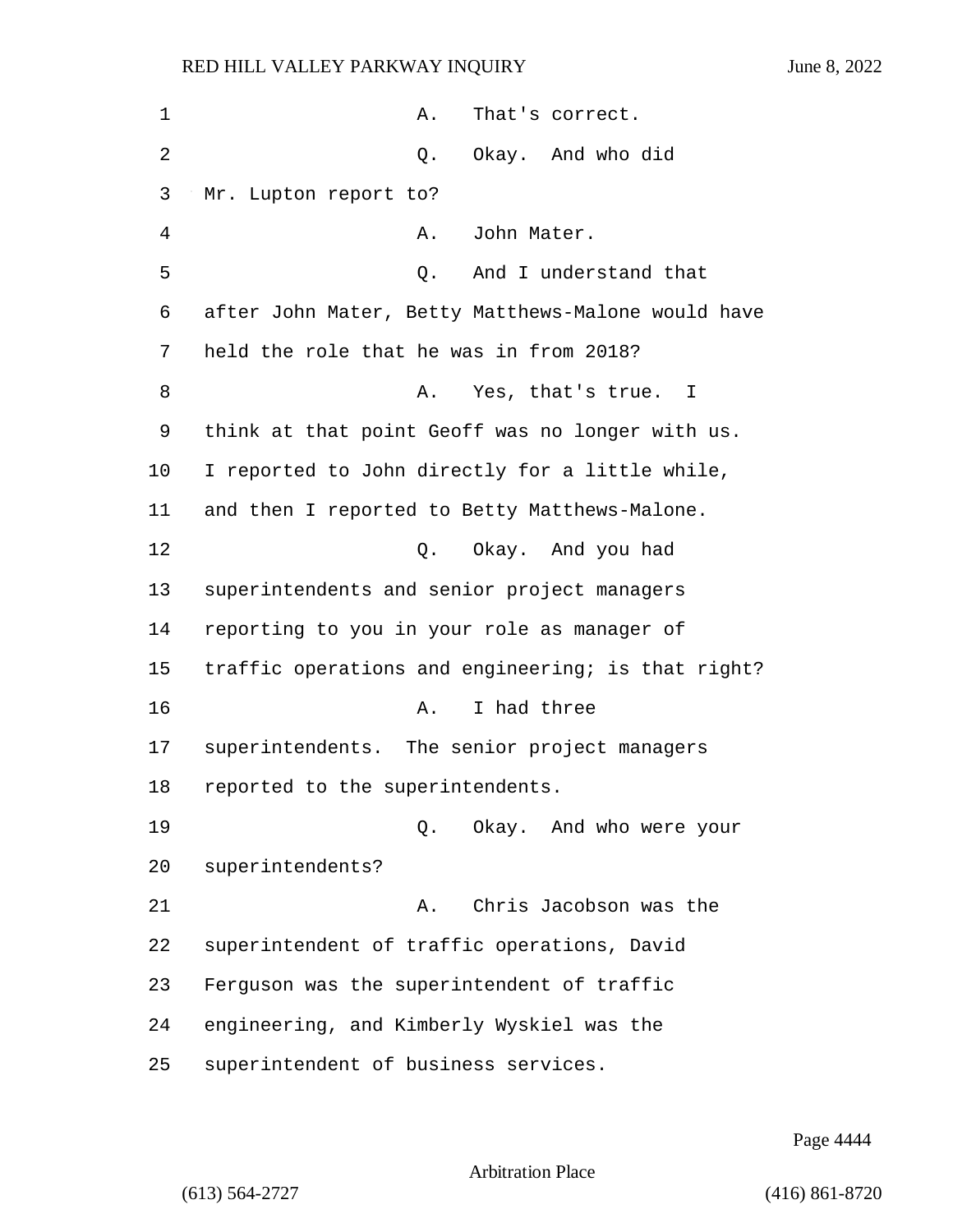| 1  | And can you tell me who<br>Q.                      |
|----|----------------------------------------------------|
| 2  | reported to Mr. Ferguson?                          |
| 3  | Well, there's a large<br>Α.                        |
| 4  | number of people, but in context of this hearing   |
| 5  | there would be Stephen Cooper, Jason Worron was    |
| 6  | the senior project manager, reporting to him was   |
| 7  | Stephen Cooper and several other project managers, |
| 8  | and then front line technologists.                 |
| 9  | Thank you very much.<br>Q.<br>So                   |
| 10 | I'm now going to take us into overview document 6. |
| 11 | Registrar, if I can ask you to                     |
| 12 | pull up OD6, image 8. I misspoke.<br>Image 7.      |
| 13 | So as of 2013 were you aware                       |
| 14 | of complaints from citizens or the police about    |
| 15 | slippery conditions on the Red Hill Valley         |
| 16 | Parkway?                                           |
| 17 | Does it say here? What<br>Α.                       |
| 18 | am I looking at first, please?                     |
| 19 | Registrar, can you call<br>Q.                      |
| 20 | out paragraph 10. Thank you.                       |
| 21 | So this is an e-mail from                          |
| 22 | Councillor Chad Collins in which he is referencing |
| 23 | a number of complaints that he has received.       |
| 24 | And I would believe<br>Α.<br>Yes.                  |
| 25 | that's the first time I had any official complaint |

Page 4445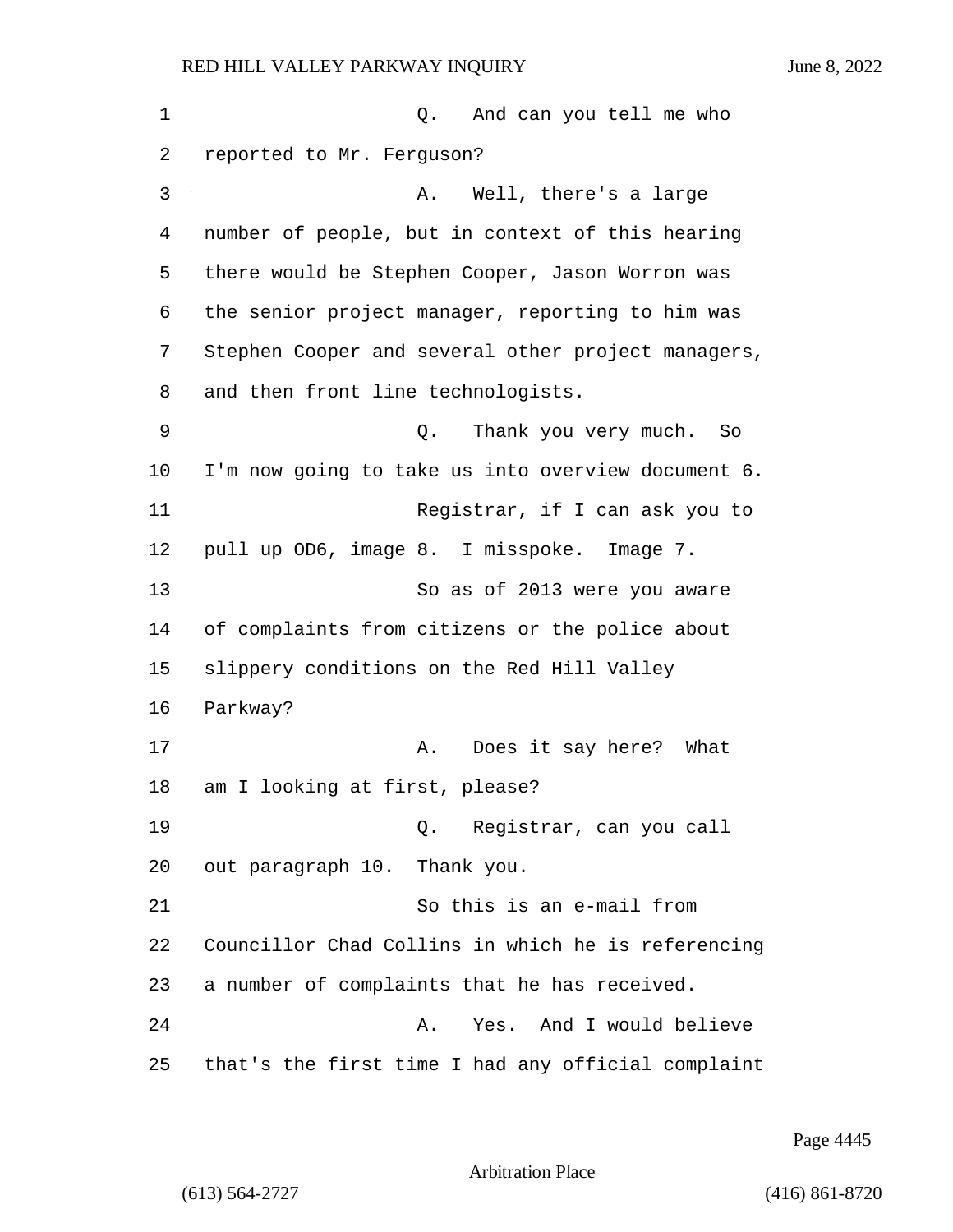1 about the operation of the facility. 2 Q. Okay. At this time had 3 you heard anecdotal complaints about slippery 4 conditions on the Red Hill Valley Parkway? 5 A. I had none personally, 6 directly. 7 Q. Did you have any concerns 8 about the safety of the Red Hill Valley Parkway? 9 A. I had no concerns. 10 Q. Registrar, if you can 11 take us to paragraph 11 and call out the motion. 12 So this is a motion that is 13 passed in relation to the Red Hill Valley Parkway. 14 I'm just going to give you an opportunity to 15 review that. 16 **A.** Okay. 17 Q. Do you recall this 18 motion? 19 A. Yes. This was made by 20 Councillor Collins, I believe. 21 Q. Registrar, can you take 22 us to paragraph 12. And I think it goes on to the 23 next page. If you can do both images. Thank you. 24 So on January 16th, 2013 you 25 e-mailed Gord McGuire and Rob Gallo about the

Page 4446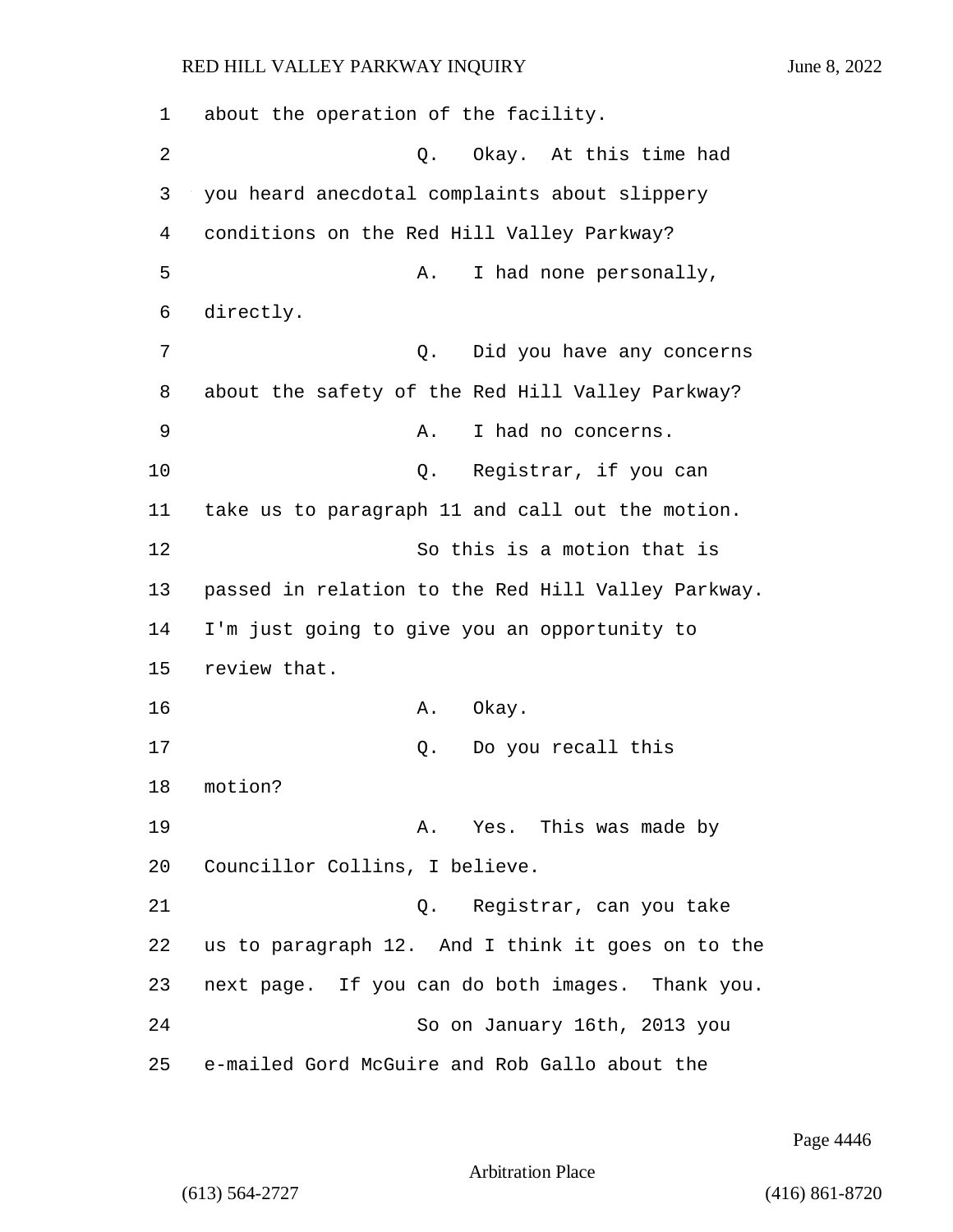1 motion we were just looking at. 2 A. Okay. 3 Q. And I'm actually going to 4 ask, Registrar, can you call out HAM41413. And if 5 you can put the second page of this document up as 6 well. So, Mr. White, you'll see the final e-mail 7 on the first page of this e-mail as an e-mail from 8 you to Mr. McGuire and Mr. Gallo. 9 Registrar, can call that 10 e-mail out. 11 A. Okay. 12 O. So you'll see that in 13 this e-mail you effectively ask Mr. McGuire to 14 report on lighting upgrades, and then you send a 15 separate list of items to Mr. Gallo and say, "I'm 16 thinking we should hire a consultant to review." 17 (As read) 18 Am I correct that Mr. Gallo 19 reported to you during this time period? 20 A. Yes. We hadn't had our 21 final organization in place from the 2013 at that 22 point. 23 Q. Okay. And what was 24 Mr. Gallo's role? 25 A. He was the senior project

Page 4447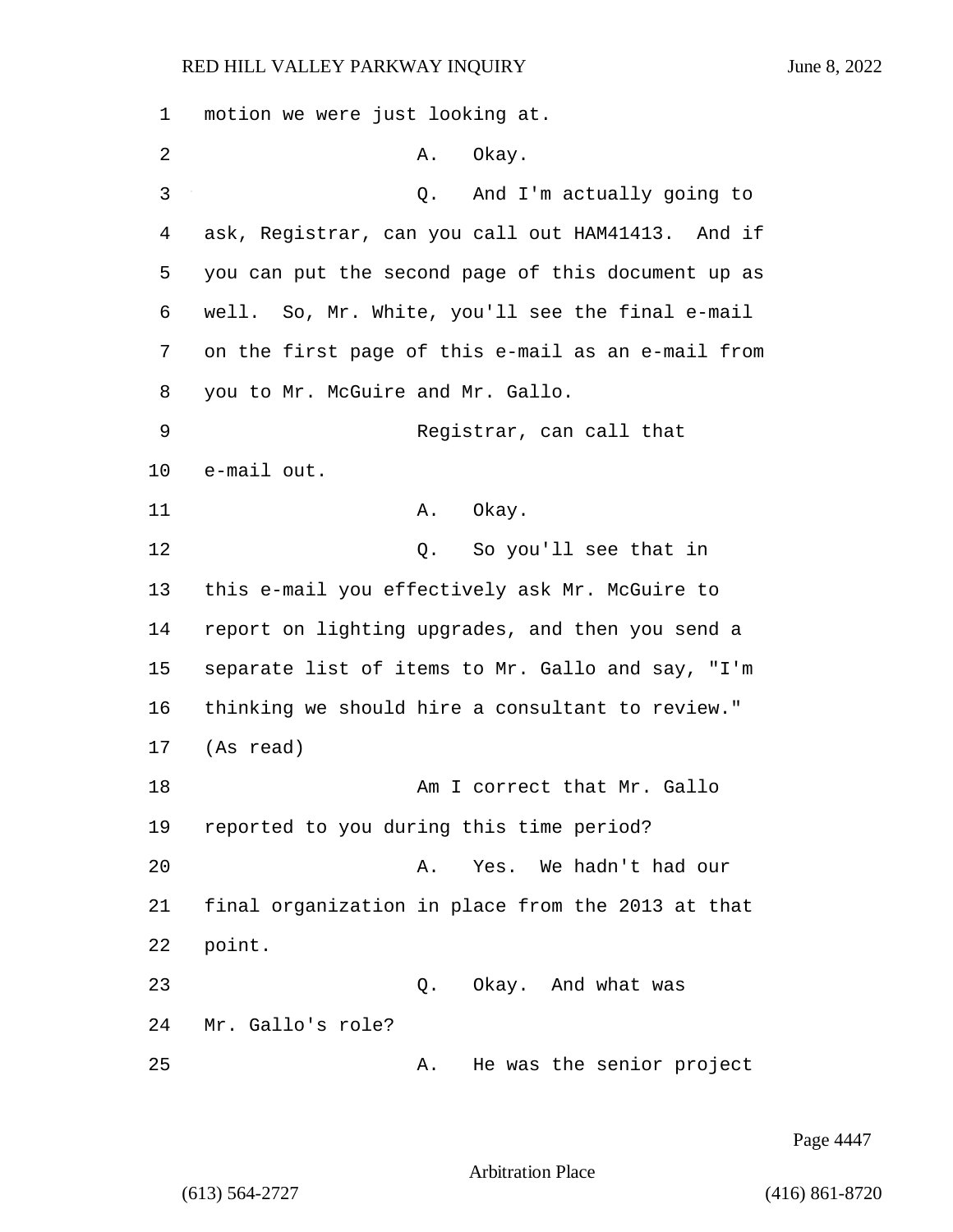1 manager at the time.

4 and corridor management?

2 Q. Okay. And Mr. McGuire, 3 my understanding is he was manager of geomatics 5 A. Yes, I believe that's 8 A. -- including street

9 lighting and a few other things.

7 O. Okay.

10 **Q.** And that would have meant

11 that he was in the engineering services group?

12 A. That's correct.

13 Q. And ultimately reported

14 to Gary Moore?

6 true --

15 A. That's correct.

16 Q. Why did you ask

17 Mr. McGuire to report on the lighting upgrades as 18 compared to your direction to Mr. Gallo, which I 19 take as two separate directions?

20 A. Yes. Mr. Gallo worked for me, and I had just put all my thoughts into that e-mail about things for him to consider, and basically we moved forward with hiring a consultant. I had no oversight over the street

25 lighting asset, nor the engineering of it, nor the

Page 4448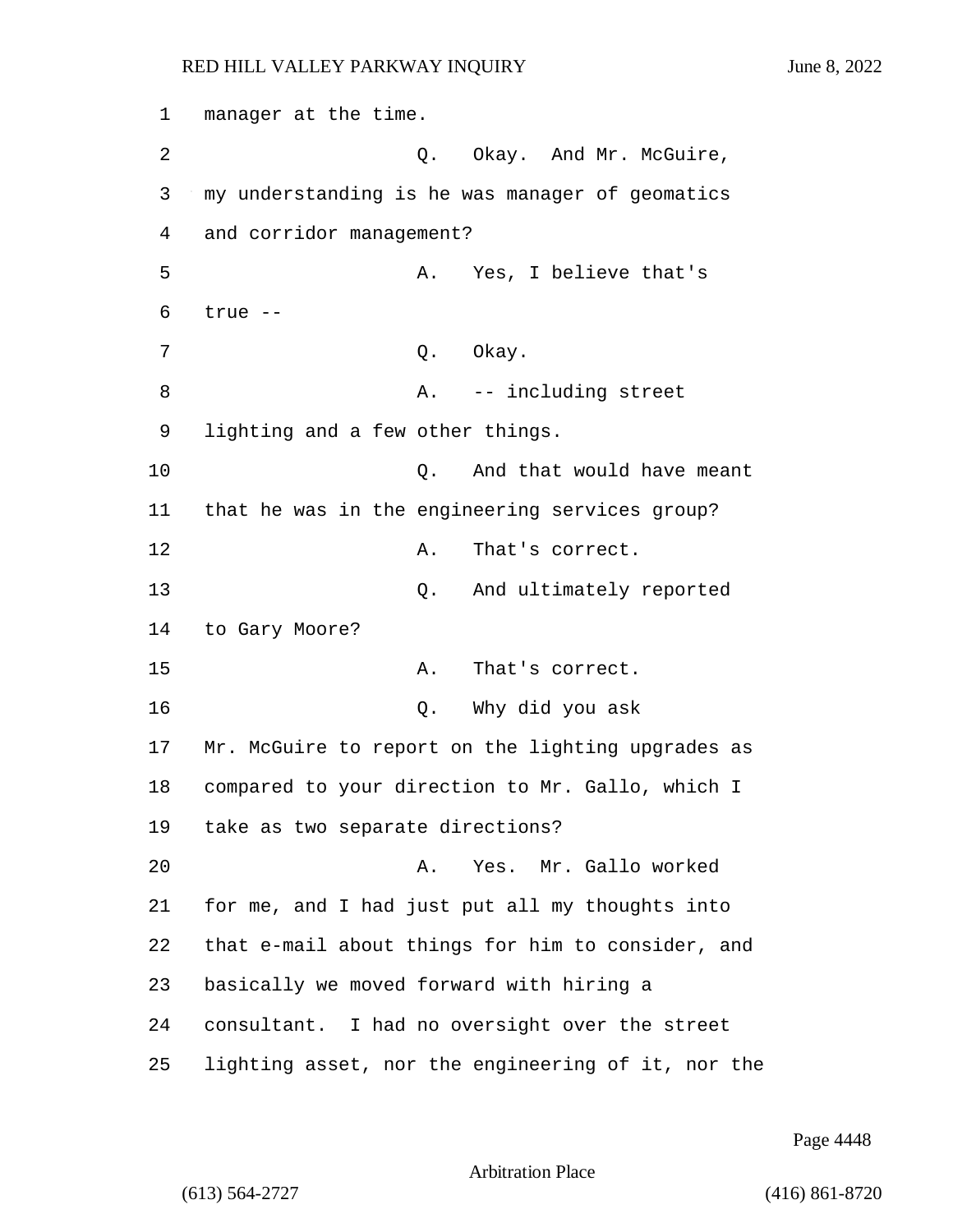maintenance of it, and didn't have any background or knowledge of how it worked, and Gord did. And so this would become a shared response to the council motion with Gord holding the responsibility for the street lighting components. 6 Q. So at the time of this e-mail did you think that there would be two separate reports, one from engineering services and the lighting and one from your group on the items that you set out for Mr. Gallo here? 11 A. I don't recollect how I felt at that time. It ultimately became one report. 14 Q. Registrar, can you take down these callouts and call out the top e-mail in this chain. Thank you. 17 So in response to this e-mail Mr. Gallo forwards it to Mr. Field who then replies. You're not copied on this chain, just for your reference. 21 Mr. Field, my understanding is that he's the project manager street lighting, electrical engineering at this time period; is that right? 25 A. I believe so.

Page 4449

Arbitration Place

(613) 564-2727 (416) 861-8720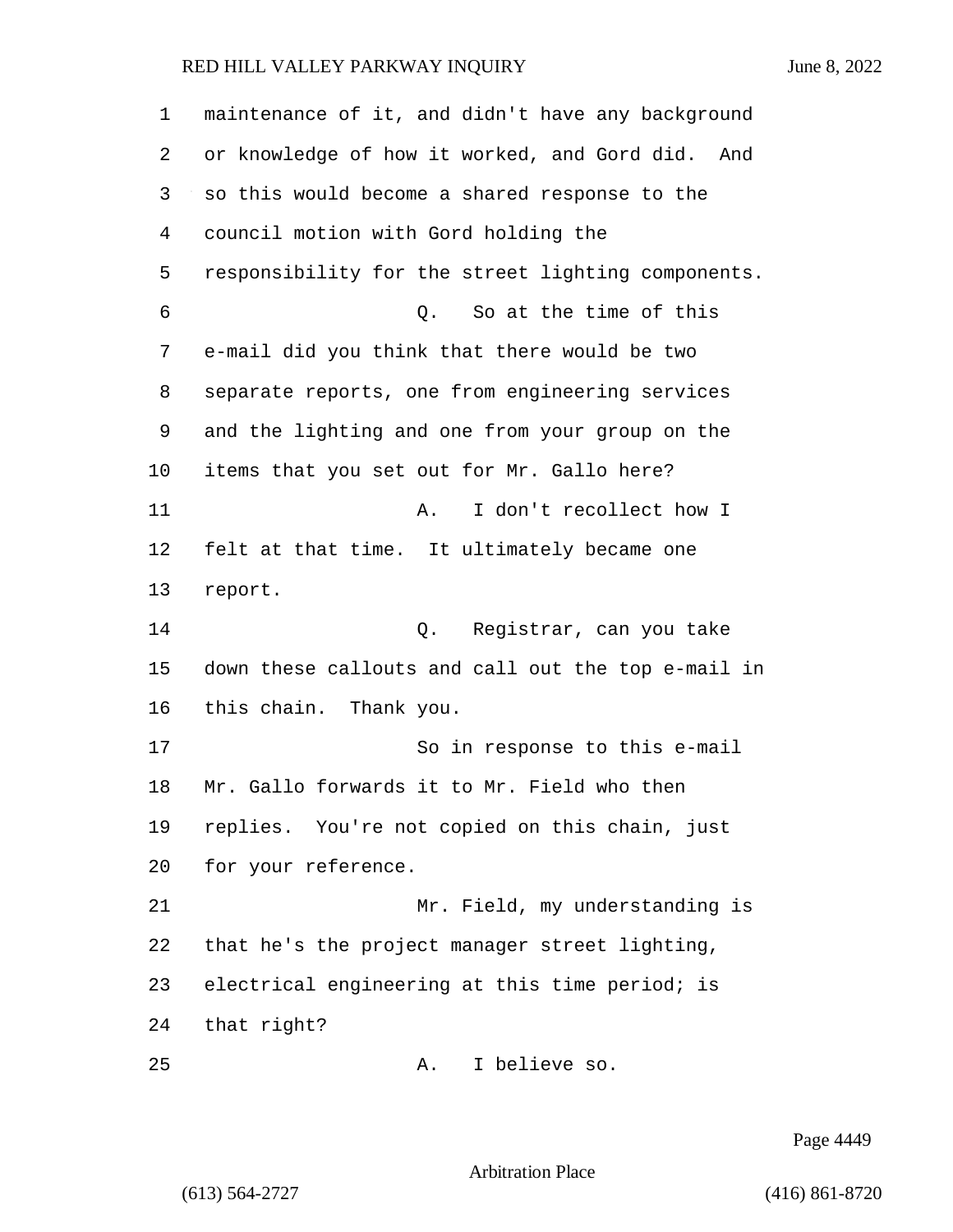1 0. Okay. And so he would 2 also be in engineering services? 3 A. Correct. 4 Q. And ultimately reporting 5 to Mr. Moore? 6 A. Yes. 7 Q. Did Mr. Gallo or anyone 8 else reporting to you advise you of this exchange 9 that engineering services felt safety issues 10 should be reviewed holistically and the consultant 11 retained should be looking at lighting as well as 12 the items that you had put to Mr. Gallo in your 13 e-mail? 14 A. I don't recollect that 15 happening. 16 Q. Okay. So there's a 17 reference here that effectively says a couple 18 lines in: 19 "Adding lighting would be 20 supremely expensive. Before 21 we consider it, we should 22 consider what is the best 23 solution." (As read) 24 Did you agree with that 25 assessment of lighting?

Page 4450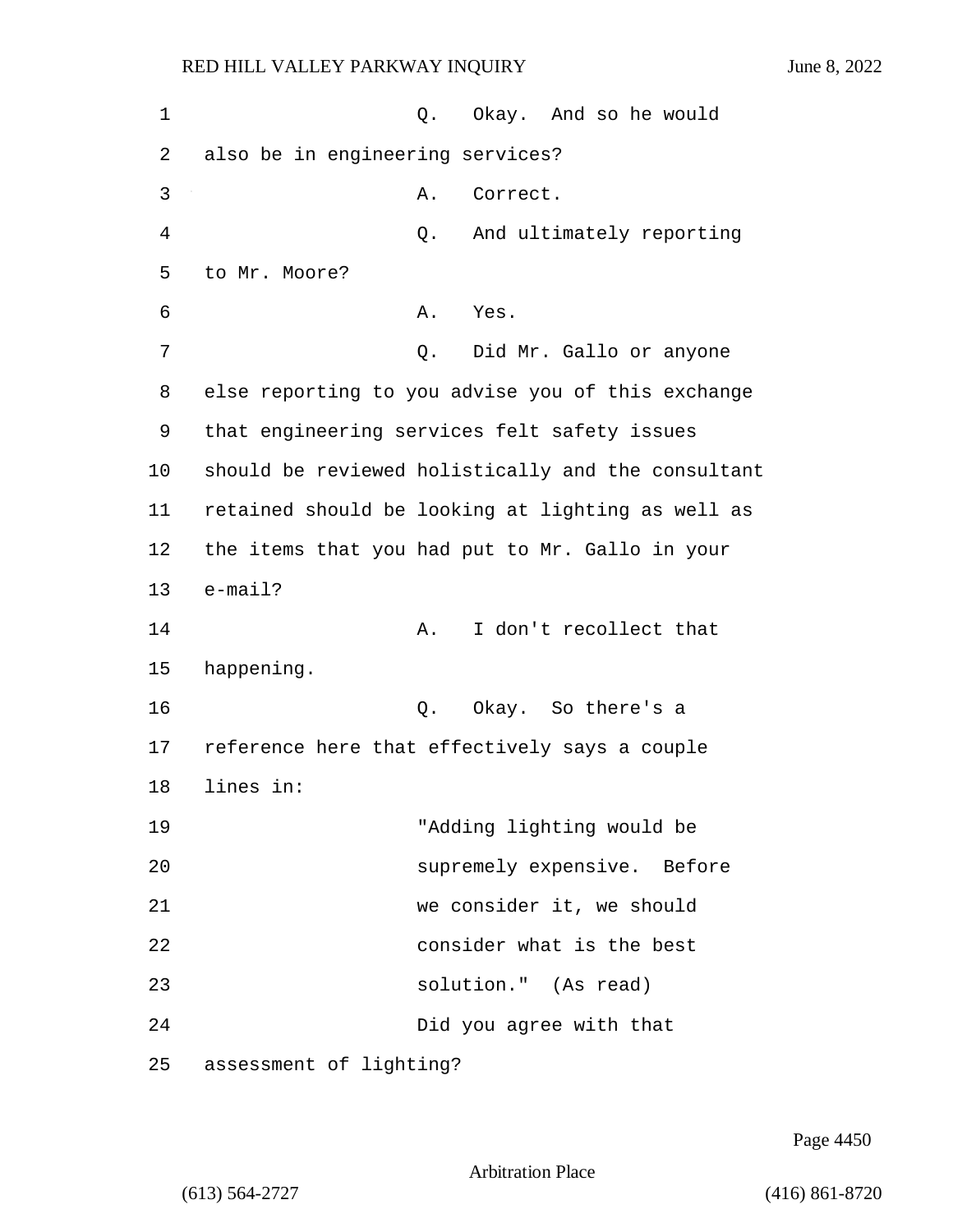1 A. Well, he's just -- yes, 2 because he's suggesting that it is expensive, so 3 we should quantify the need for it, and the -- and 4 certainly the cost benefit of it. That's how I 5 read that. 6 Q. And did you agree with 7 the suggestion that both lighting and the items 8 that would fall more within your group's scope 9 should be addressed by the consultant in a single 10 report? 11 A. I do agree with that. 12 0. Okay. 13 Registrar, you can close this 14 callout and take us to OD6 at image 9. So the 15 bottom paragraph there, paragraph 15. 16 So on January 23rd, 2013 you 17 met with other public works staff to review a 18 motion, and the minutes of that meeting are at 19 HAM427. 20 Registrar, if you could pull 21 that up. Thank you. 22 So you'll see a couple lines 23 down under "Assigned Project Manager," it looks to 24 me like you assigned Steve to be project manager. 25 A. Yes.

Page 4451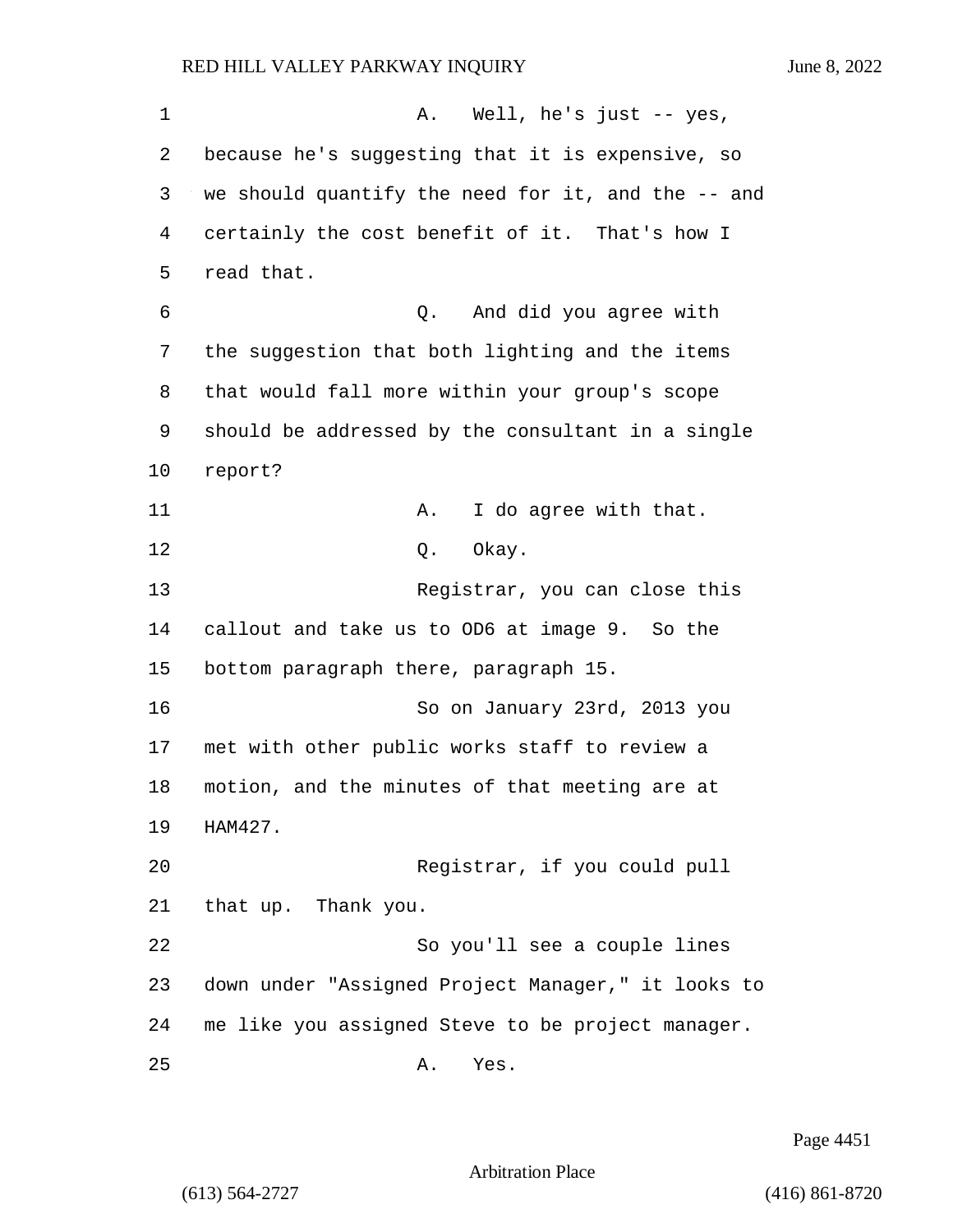1 Contract Contract Contract O. Is that Mr. Cooper? 2 A. Yes. 3 Q. Why did you assign 4 Mr. Cooper to be the project manager? 5 A. Well, he was of senior --6 he was the senior project manager, and he was 7 available to me to assign that work to, and he 8 would have been the appropriate technical person 9 to conduct that work. 10 Q. Okay. As the project 11 manager Mr. Cooper would be responsible for 12 assigning an engineering firm to the project? 13 A. He would recommend one, 14 yes. 15 Q. Okay. Were you involved 16 in that selection process? 17 A. I don't believe so. 18 and 18 Q. Okay. It would have been 19 through the City's roster? 20 A. Yes, that's correct. 21 C. So there are a number of 22 individuals in attendance at this meeting. One of 23 them is Mike Field. And there's a -- you'll see 24 at the very bottom of this page on the third --

25 sorry, fourth column, it says:

Page 4452

Arbitration Place

(613) 564-2727 (416) 861-8720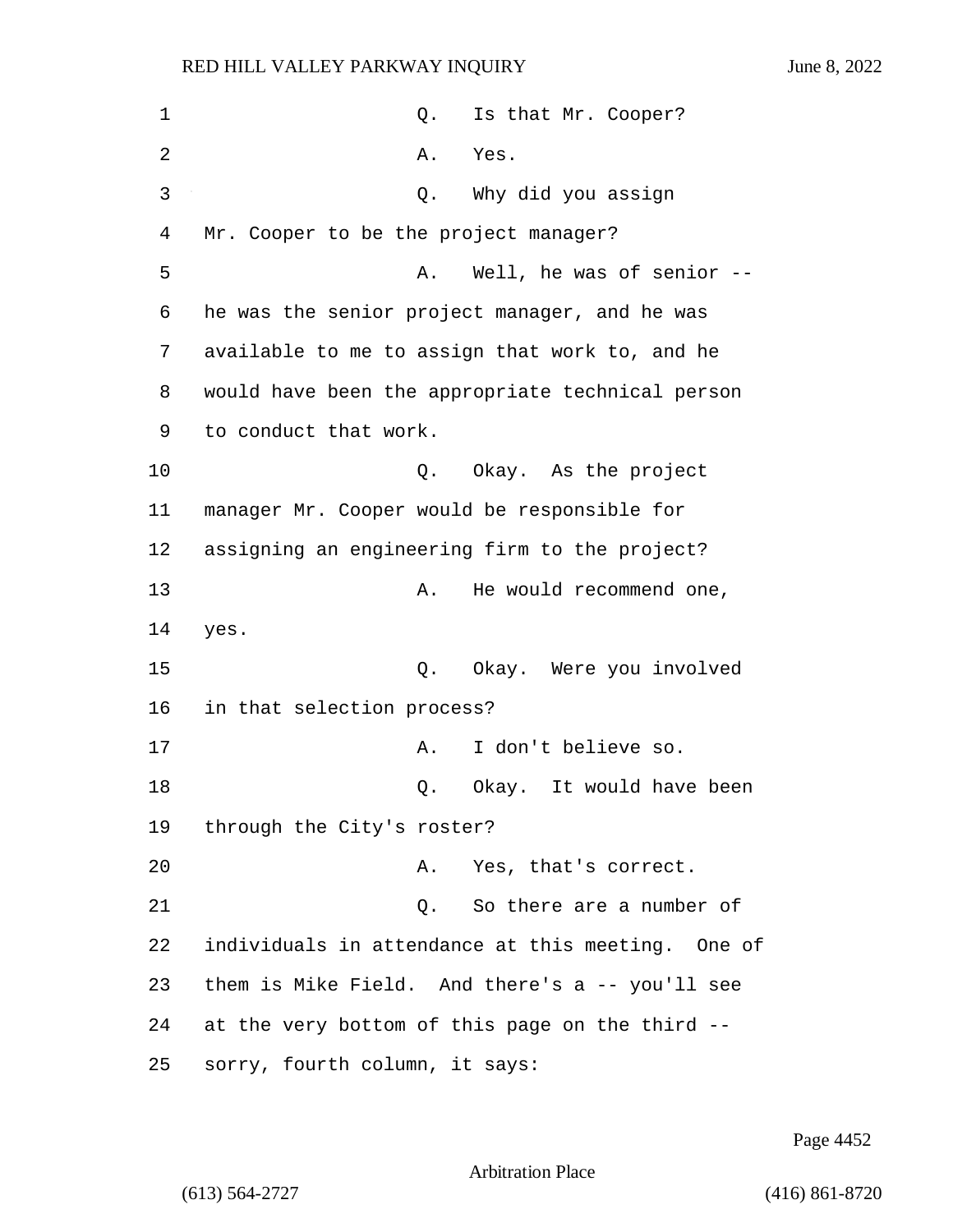1 "Mike Field to provide street 2 lighting review strategy to 3 Steve." 4 A. Yes. 5 Q. Was that your 6 understanding of Mr. Field's role in this project? 7 A. Yes. 8 Q. And so you'll see that in 9 that -- so the top of that row that we were just 10 looking at, the project is described as a: 11 "Broad safety audit which will 12 identify shortcomings in 13 lightings, markings." (As 14 read) 15 And then are a number of other 16 items listed. What was your -- sorry, go ahead. 17 A. That's fine. No, I agree 18 with what you said. 19 Q. What was your 20 understanding of the primary focus of this report? 21 A. The primary focus of the 22 report was to do an audit of all the safety 23 aspects of the facility in the scope of the 24 locations that were defined originally, which was 25 Dartnall to Greenhill ramp, and to basically do a

Page 4453

Arbitration Place

(613) 564-2727 (416) 861-8720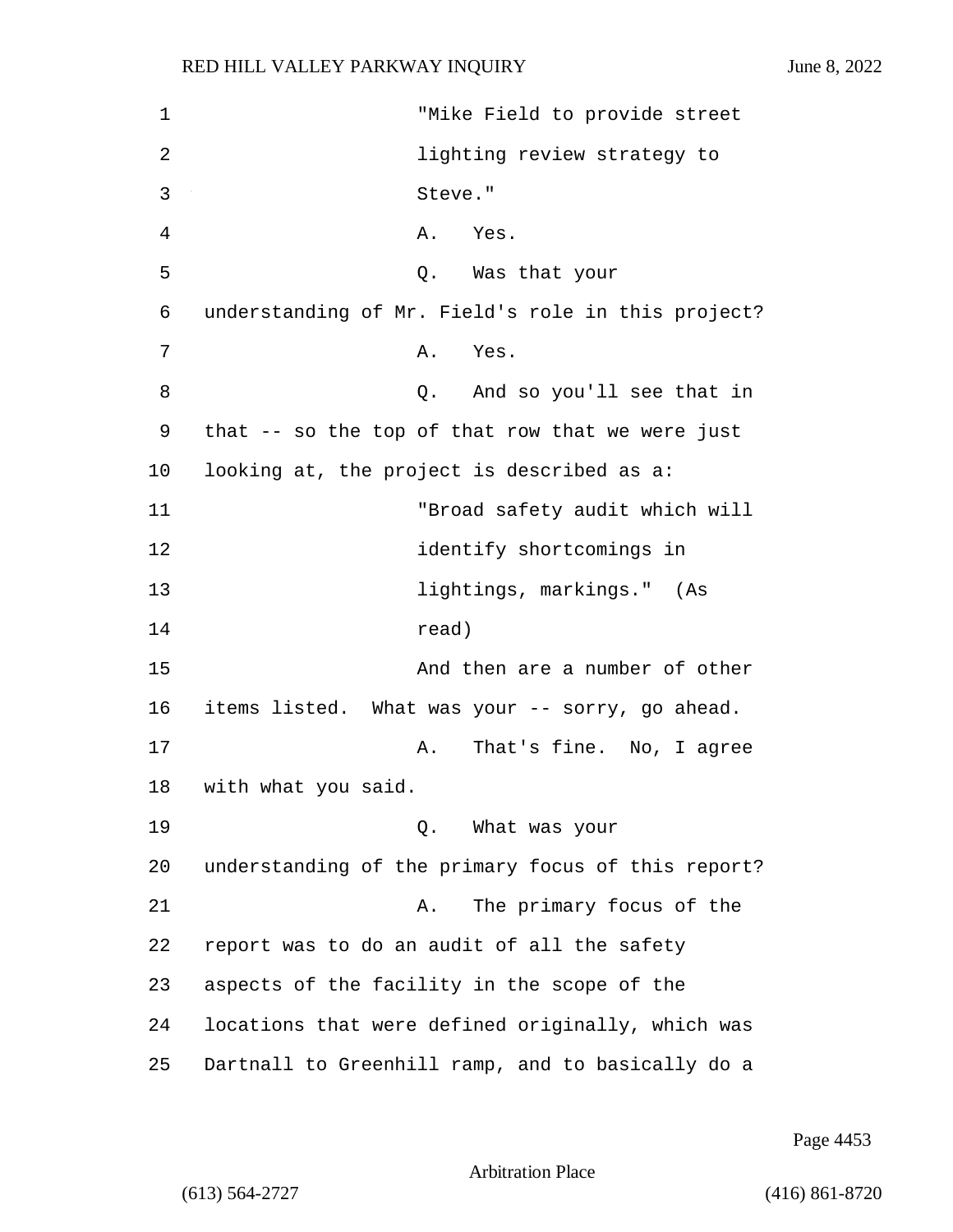| $\mathbf 1$ | safety audit on that section of roadway.           |
|-------------|----------------------------------------------------|
| 2           | So there's a reference<br>0.                       |
| 3           | there a couple of lines down to horizontal         |
| 4           | alignment. What is that a reference to?            |
| 5           | Well, road alignment has<br>Α.                     |
| 6           | an impact on any kind of collision history, and so |
| 7           | it would have been used to take into account the   |
| 8           | operation of the roadway. When you're doing any    |
| 9           | of those sorts of things, you're looking at all    |
| 10          | the conditions of the road.                        |
| 11          | So we've seen in the<br>Q.                         |
| 12          | documents, and I'm going to take you to a couple   |
| 13          | of them in a minute, reference to something that's |
| 14          | referred to as the kink. Is that reference to      |
| 15          | horizontal alignment there, a reference to the     |
| 16          | kink?                                              |
| 17          | I don't recollect.<br>Α.                           |
| 18          | Okay.<br>Q.                                        |
| 19          | Registrar, can you pull up                         |
| 20          | HAM40053 and put the second image up as well,      |
| 21          | please. And call out the first e-mail on           |
| 22          | image 2 -- sorry. I'd like the first e-mail in     |
| 23          | the chain, so the May 4 one. Thank you.            |
| 24          | So this is an e-mail exchange                      |
| 25          | that you were copied on from May of 2010 which     |

Page 4454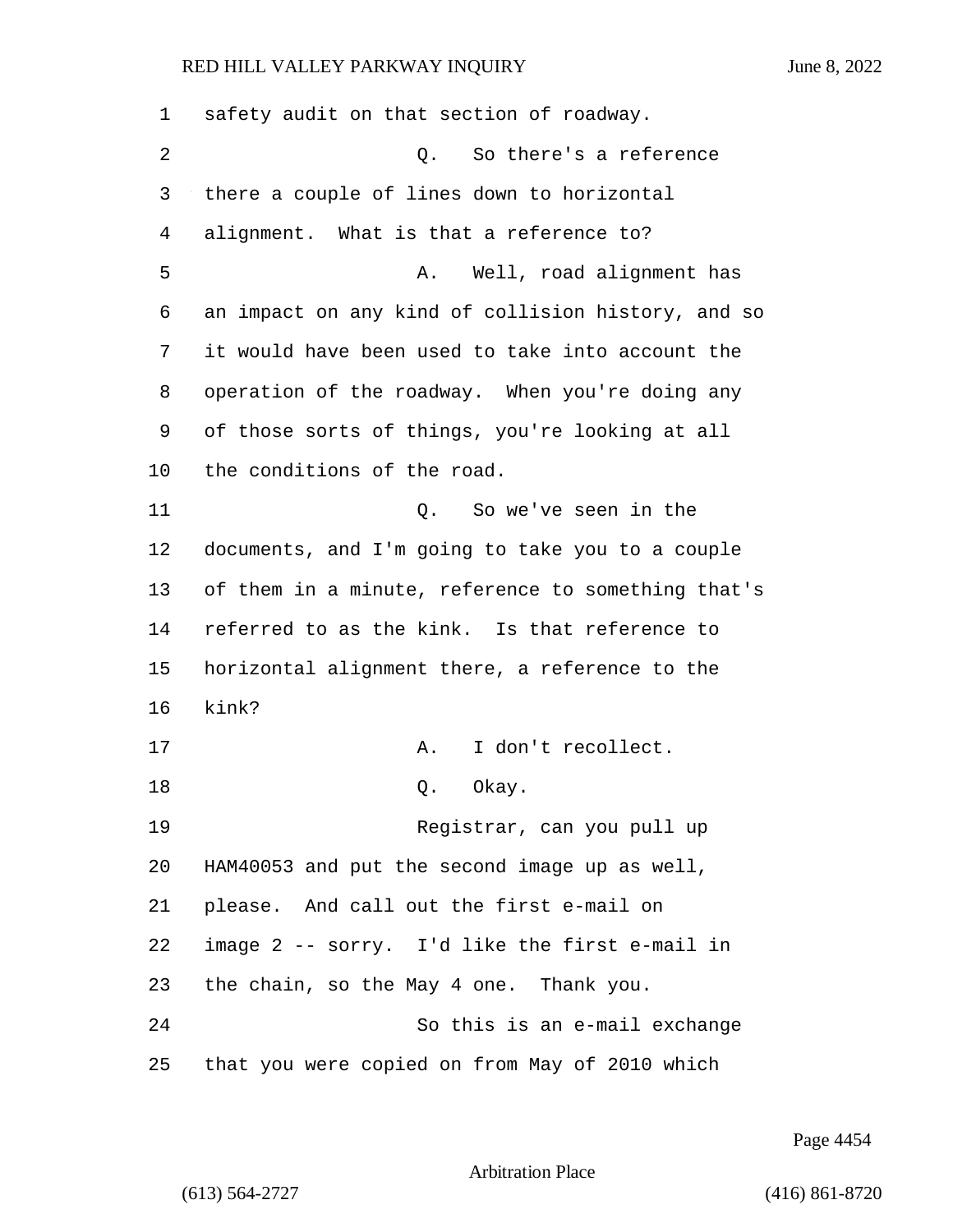references a kink in the pavement markings in the area of the curve that joins the LINC and the Red Hill Valley Parkway. And I will give you a minute to just review that e-mail. 5 A. All right. I know what 6 this is. 7 Q. Do you recall this e-mail exchange about the kink? 9 A. Not this particular one, but I do recall the kink and the discussions, but I was remote from it. 12 Q. Yes. My understanding is that this would have been 2010, so you were at the time superintendent traffic field operations? 15 A. Correct. 16 O. Okay. What was Mr. Solomon's role in 2010? 18 A. Mr. Solomon was manager of traffic engineering and operations. 20 Q. And so am I correct that it would have been Mr. Solomon and others on his team that would have been responsible for assessing the kink referenced in these e-mails, and then it would be your team responsible for

25 implementation and any solutions?

Page 4455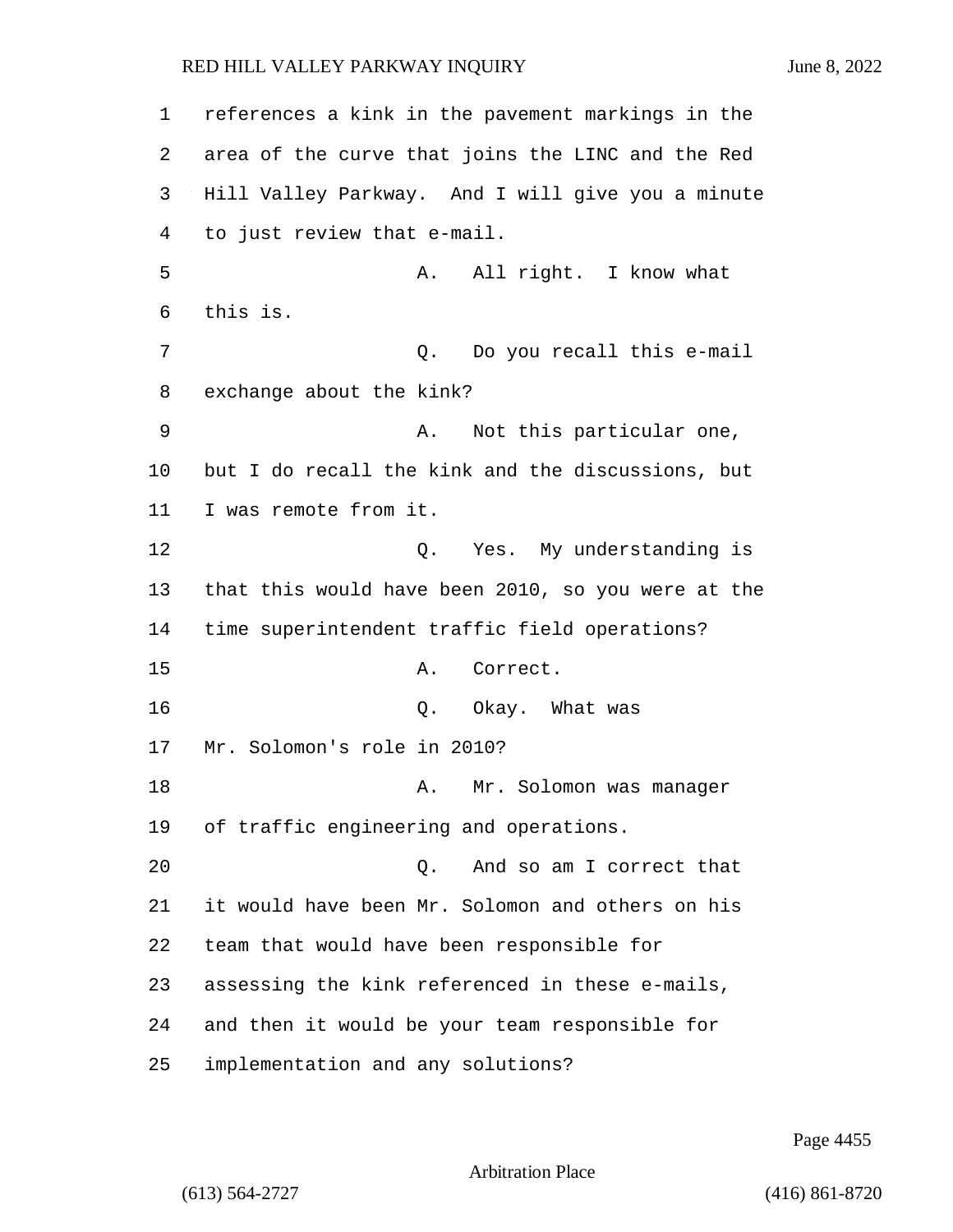| $\mathbf 1$ | That is correct.<br>Α.                             |
|-------------|----------------------------------------------------|
| 2           | So I note that Mr. Moore<br>Q.                     |
| 3           | is also copied on this e-mail exchange. Do you     |
| 4           | know what Mr. Moore's role would have been in      |
| 5           | assessing the kink in 2010?                        |
| 6           | Engineering services<br>Α.                         |
| 7           | would have been the department or division through |
| 8           | their asset management group for any kind of       |
| 9           | remedial action or maintenance of the road itself. |
| 10          | Registrar, could you take<br>Q.                    |
| 11          | us to HAM400 -- sorry, can you take us to image 1  |
| 12          | of this document and call out Mr. Solomon's e-mail |
| 13          | to Mr. White at the very top, so the May 12th      |
| 14          | e-mail. Yeah. Perfect.                             |
| 15          | So the bottom e-mail that's in                     |
| 16          | this callout, you'll see Mr. Solomon sends you an  |
| 17          | e-mail. He says:                                   |
| 18          | "We have a neat drawing that                       |
| 19          | shows there is indeed a flat                       |
| 20          | spot where there should be a                       |
| 21          | pure circular curve. However                       |
| 22          | the appropriate path would                         |
| 23          | place the traffic almost out                       |
| 24          | of the edge of the existing                        |
| 25          | shoulder and likely over the                       |

Page 4456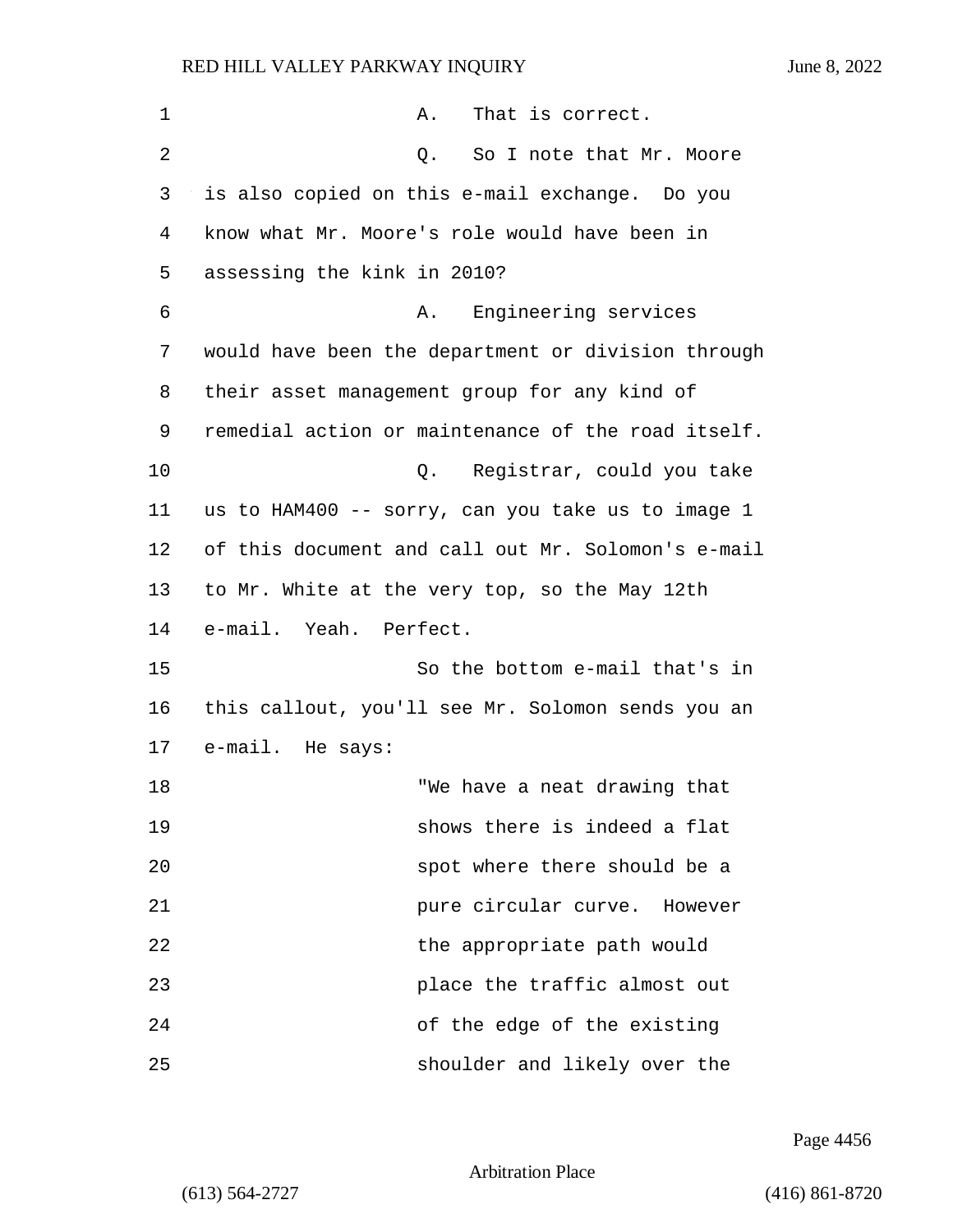| $\mathbf 1$ | edge of the line rumble strip.                     |
|-------------|----------------------------------------------------|
| 2           | Therefore an immediate fix                         |
| 3           | through alternate markings is                      |
| 4           | not viable." (As read)                             |
| 5           | I'm hoping that you can break                      |
| 6           | that down a little bit for me. So what does        |
| 7           | Mr. Solomon mean that there's a flat spot where    |
| 8           | there should be a pure circular curve?             |
| 9           | In geometric terms it<br>Α.                        |
| 10          | means that instead of the curve being continuous   |
| 11          | and likely have a noted radius, it kind of went -- |
| 12          | turned, and then it went straight, and then it     |
| 13          | went -- then it turned again, the flat spot being  |
| 14          | sort of the short straight spot in the middle      |
| 15          | between the curves.                                |
| 16          | And my understanding is<br>Q.                      |
| 17          | that that is just past the Pritchard Road overpass |
| 18          | on the Red Hill; is that right?                    |
| 19          | That's my understanding<br>Α.                      |
| 20          | as well.                                           |
| 21          | So in practical terms<br>Q.                        |
| 22          | how, if at all, could that kink in the roadway     |
| 23          | impact drivers on the Red Hill?                    |
| 24          | I don't know that it had<br>Α.                     |
| 25          | a significant impact on drivers at all. Other      |

Page 4457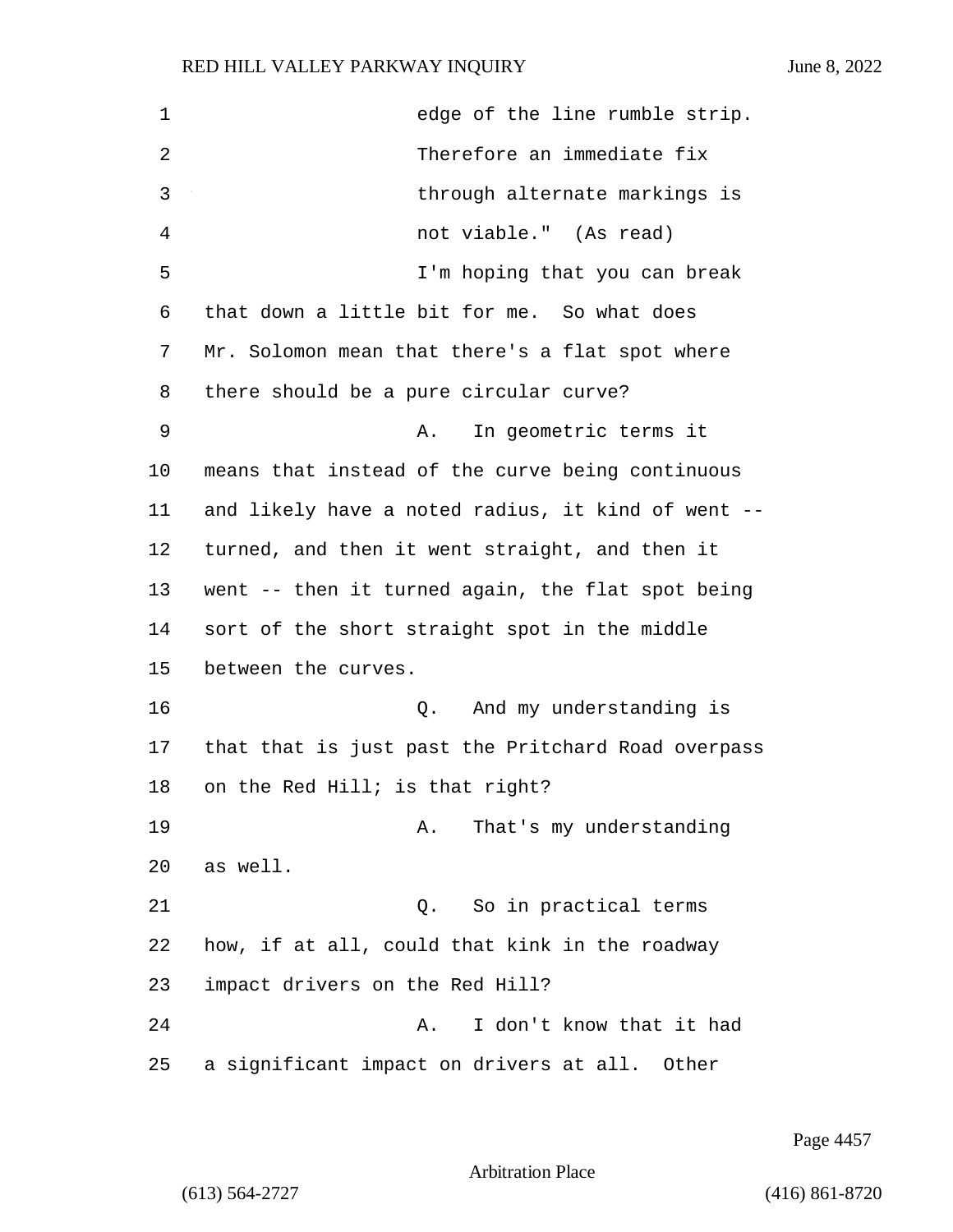| 1  | than if you're turning a corner, you tend to hold  |
|----|----------------------------------------------------|
| 2  | your steering wheel. In this case you would just   |
| 3  | back off a bit and then continue along the curve.  |
| 4  | I don't think anybody considered it unusually      |
| 5  | unsafe. They just noted that it was there and it   |
| 6  | could be corrected. I think that's where we were   |
| 7  | at the time, but, again, I wasn't involved in the  |
| 8  | analysis of the thing or any engineering that went |
| 9  | into it.                                           |
| 10 | Q. Okay. So Mr. Solomon                            |
| 11 | says in his e-mail that "it can't be addressed     |
| 12 | without reconstruction." (As read)                 |
| 13 | That's what he says.<br>Α.                         |
| 14 | Q. Registrar, can you take                         |
| 15 | us to HAM40184 and call out Mr. Solomon's e-mail,  |
| 16 | so the second half of this page.                   |
| 17 | Mr. Solomon sends you this                         |
| 18 | e-mail on July 21st, and he says:                  |
| 19 | "The changes to the markings                       |
| 20 | on the LINC main line cannot                       |
| 21 | be achieved without pavement                       |
| 22 | shoulder widenings                                 |
| 23 | reallocating the edge line                         |
| 24 | rumble strip. The collision                        |
| 25 | history does not justify this                      |

Page 4458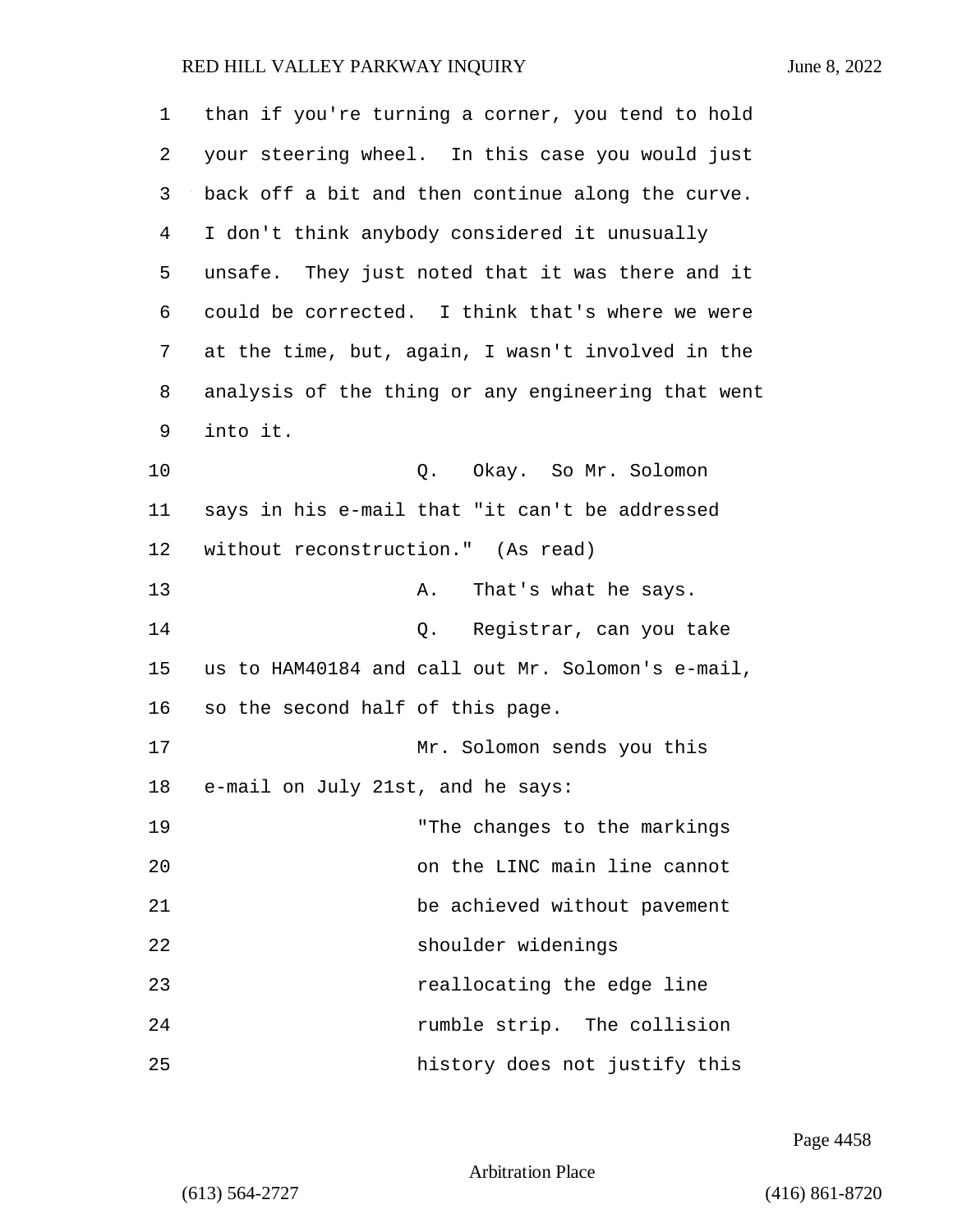| 1  | cost, plus we do not have time                    |
|----|---------------------------------------------------|
| 2  | to design it, implement it                        |
| 3  | even though the error in the                      |
| 4  | layout is clear on the ground                     |
| 5  | and air photos.<br>So                             |
| 6  | unfortunately no action." (As                     |
| 7  | read)                                             |
| 8  | And so it's my understanding                      |
| 9  | that the kink, then, comes up again in 2013 in    |
| 10 | relation to the CIMA reports. So that's three     |
| 11 | years later.                                      |
| 12 | Who, if anyone, would have                        |
| 13 | been responsible for monitoring the collision     |
| 14 | history for the kink over the time between 2010   |
| 15 | and 2013 to assess if and when it needed to be    |
| 16 | addressed?                                        |
| 17 | I don't think there was<br>Α.                     |
| 18 | any further monitoring of it. I think we -- when  |
| 19 | we moved -- when I got engineering, it was not on |
| 20 | their radar until it came back around I believe.  |
| 21 | Q. Okay. So to your                               |
| 22 | knowledge there was no consistent monitoring of   |
| 23 | the kink between 2010 and 2013 until it $-$       |
| 24 | Not specifically, yes.<br>Α.                      |
| 25 | MS. BRUCKNER: I notice that I                     |

Page 4459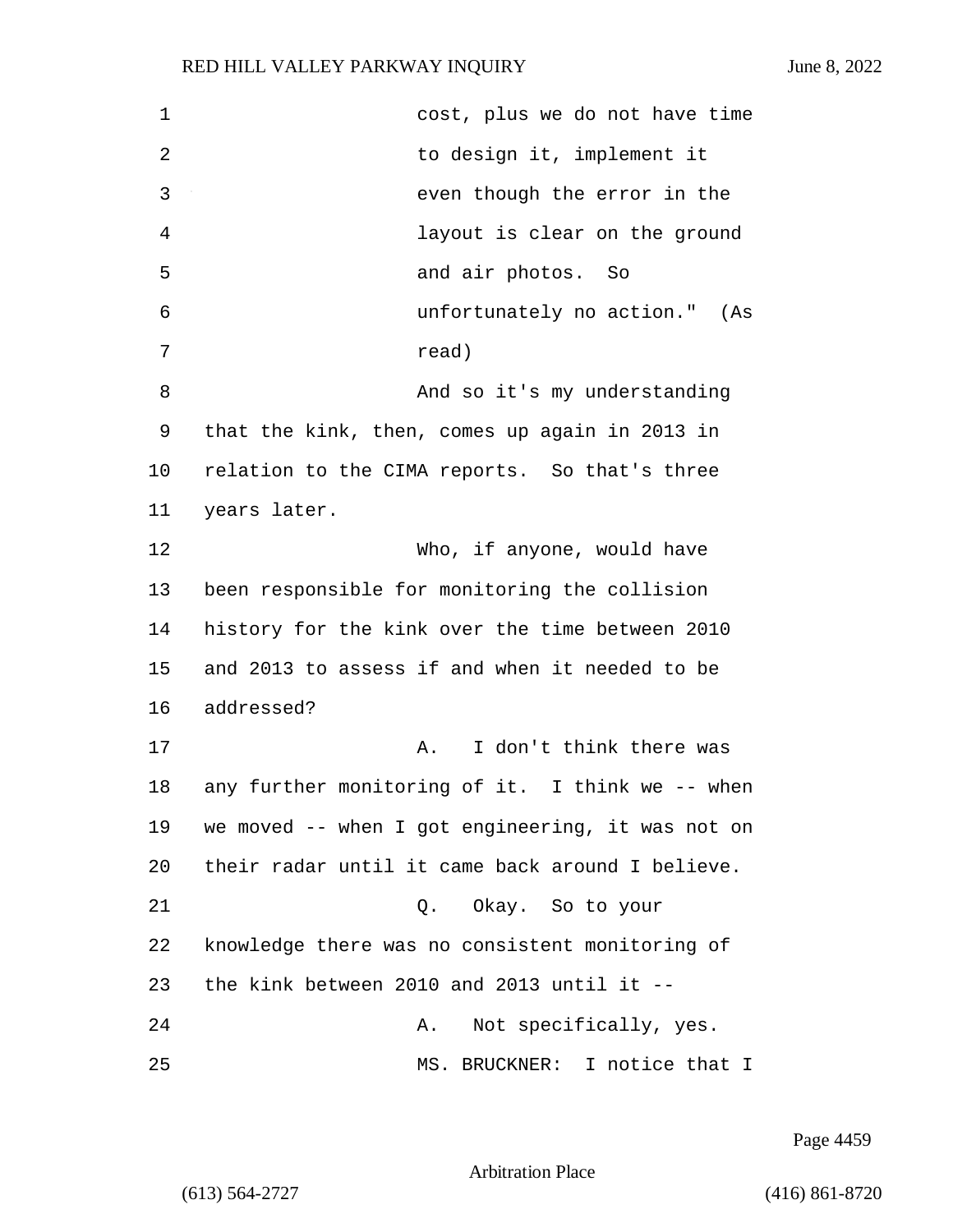1 have gone slightly past our lunch break, and I'm 2 about to move to another topic. 3 JUSTICE WILTON-SIEGEL: Well, 4 then let's take our lunch break now. It's almost 5 five past, so we'll come back at 2:20. 6 MS. BRUCKNER: Thank you. 7 --- Recess taken at 1:03 p.m. 8 --- Upon resuming at 2:20 p.m. 9 MS. BRUCKNER: Commissioner, 10 may I proceed? 11 JUSTICE WILTON-SIEGEL: Yes, 12 please do. 13 MS. BRUCKNER: Thank you. 14 BY MS. BRUCKNER: 15 Q. Mr. White, before we took 16 the lunch break we spent a bit of time in 2010, 17 and I'm going to step back now and return to 2013. 18 Registrar, could you pull up OD6, image 10, 19 paragraph 17. 20 Mr. White, are you able to 21 read that? 22 A. Yes. 23 Q. Thank you. On 24 January 24th, 2013, Diana Cameron, who I 25 understand is the administrative assistant to Gary

Page 4460

Arbitration Place

(613) 564-2727 (416) 861-8720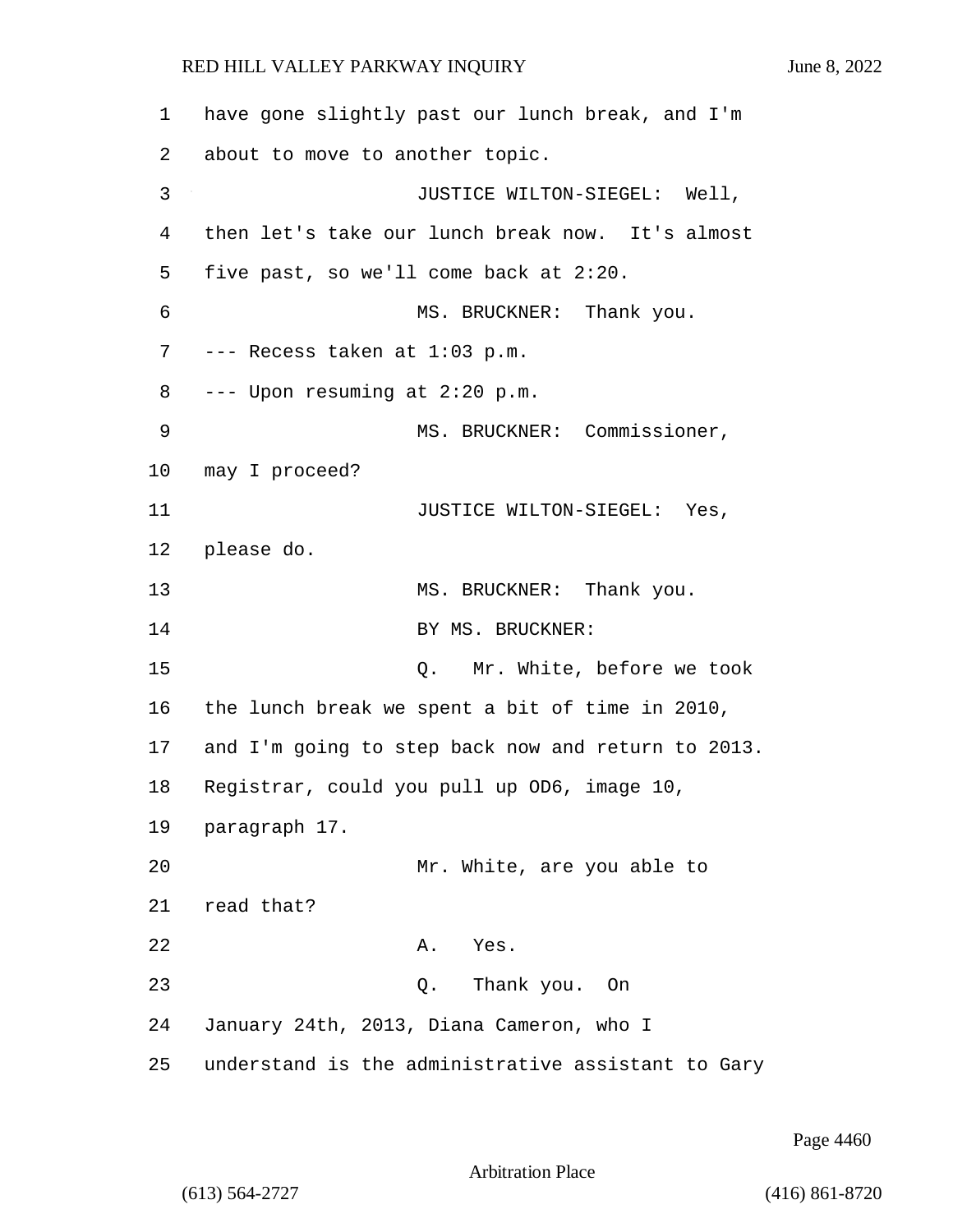Moore -- 2 A. Correct. 3 Q. -- advised Mr. Field and Mr. McGuire, copying Mr. Moore, that John Mater's group would take the lead in responding to the motion that would result in the 2013 CIMA report. John Mater's group. That is a reference to your group, correct? 9 A. It's correct, yes. I was part of John's group. **Q.** Thank you. What did it mean that your group would take the lead in responding to the motion and reporting to council? 14 A. Well, I understood it to be that traffic operations and engineering would in essence be the lead; in other words, to make the -- hire the consultant to work with Gary Moore's group, to come up with a terms of reference for the study and to liaise with the consultant during the ongoing parts of the report preparation. 22 Q. My understanding from your comments earlier was that it was your view that lighting was outside your group's scope of responsibilities; is that right?

Page 4461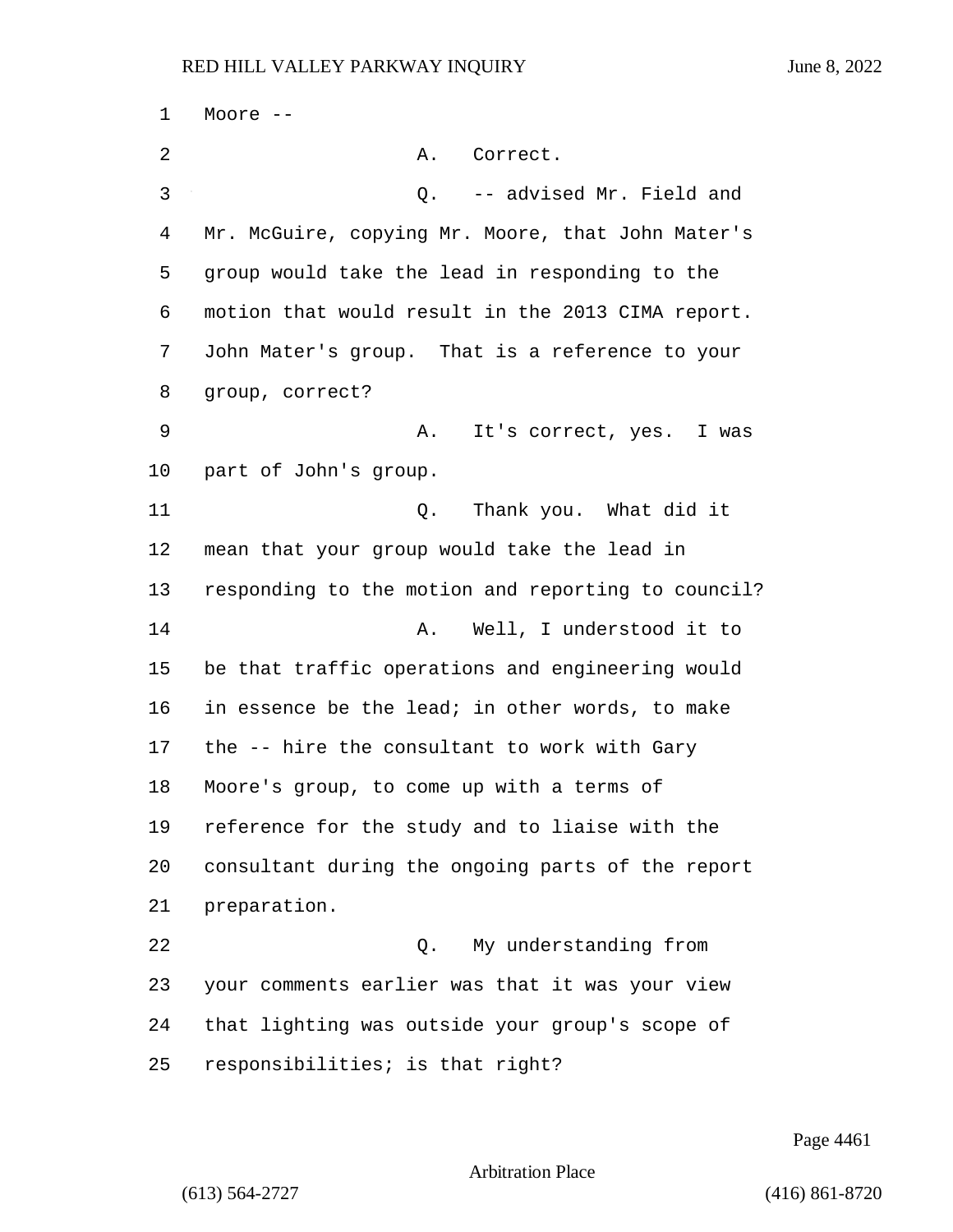| 1  | I did not have light --<br>Α.                      |
|----|----------------------------------------------------|
| 2  | street lighting in my portfolio at the time.       |
| 3  | So when you say that<br>Q.                         |
| 4  | you're going to work with Mr. Moore's group in     |
| 5  | responding to the motion, what aspects of the      |
| 6  | motion did you expect you would need to work with  |
| 7  | his group?                                         |
| 8  | I think street lighting<br>Α.                      |
| 9  | was the primary portion at that point in time. So  |
| 10 | Mike Field, and the manager was Gord McGuire, were |
| 11 | brought on board to get their expertise into the   |
| 12 | report and into the discussions with the           |
| 13 | consultant.                                        |
| 14 | And was it your<br>Q.                              |
| 15 | understanding that they would take the lead in the |
| 16 | project with respect to lighting?                  |
| 17 | It's my understanding<br>Α.                        |
| 18 | that they would participate. This was a joint      |
| 19 | report in my opinion, and that they would be       |
| 20 | responsible for all commentary regarding the       |
| 21 | street lighting.                                   |
| 22 | Were you involved in the<br>Q.                     |
| 23 | day-to-day work around the 2013 CIMA report?       |
| 24 | No.<br>Α.                                          |
| 25 | Did you ask your staff to<br>Q.                    |

Page 4462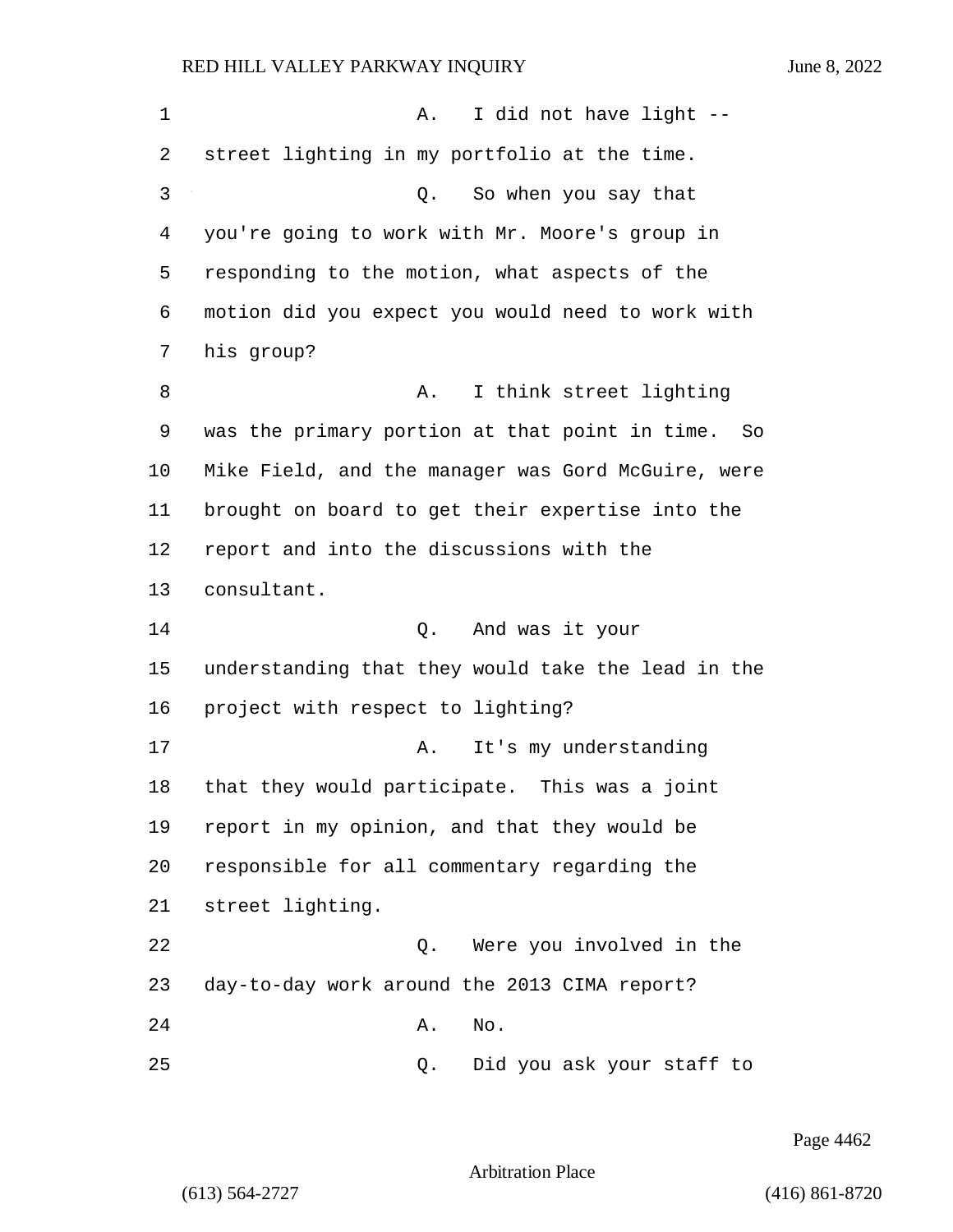report progress to you? 2 A. I had progress reports on an informal basis, yes. 4 Q. How regularly would you get a status update? 6 A. At various key points I think I would discuss with Mr. Cooper, and I think, as you know, we bring on Mr. Ferguson later in the year and he takes over the full administration of the project. 11 Q. So my understanding is that Mr. Ferguson joins the City as superintendent traffic engineering in August 2013; is that right? 14 A. That sounds right, yes. 15 Q. And from the time that Mr. Ferguson joined the City, what did you understand his role was with respect to the 2013 CIMA report? 19 A. Well, my understanding -- my assignment to David was that he would head up the traffic safety engineering group, which would include the safety section, and therefore he was responsible for all aspects of the creation of the -- or not the creation, but the ongoing report that we were undertaking with CIMA, and that he

Page 4463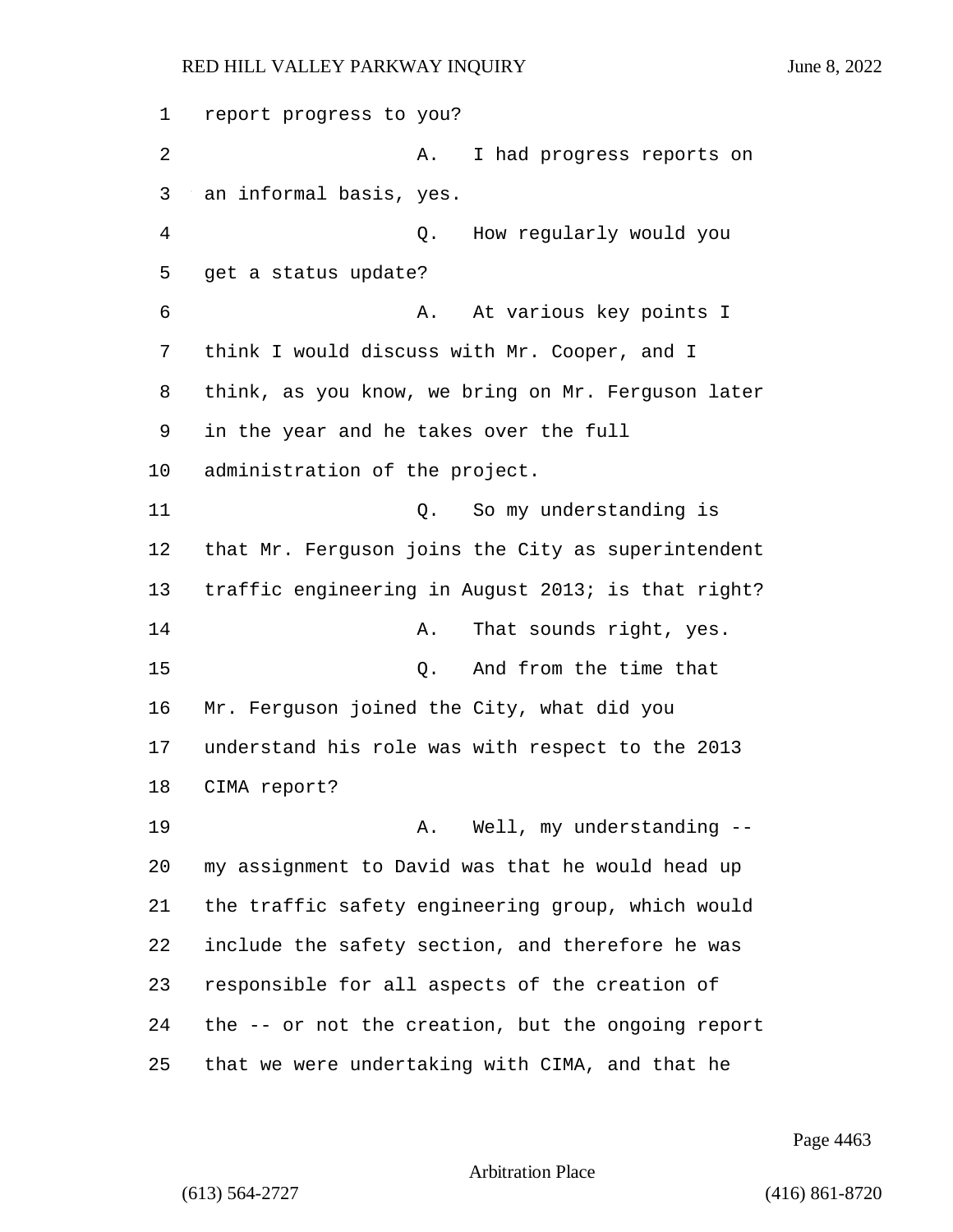| 1  | would direct Steve Cooper, or whoever he wished      |
|----|------------------------------------------------------|
| 2  | within his section, to accomplish the preparation    |
| 3  | of the council report to respond, as well as to      |
| 4  | vet out the consultant's report, with engineering    |
| 5  | services speaking to the street lighting and any     |
| 6  | other portions that were not traffic.                |
| 7  | Understood. So it was<br>Q.                          |
| 8  | Mr. Ferguson's responsibility to bring the 2013      |
| 9  | CIMA report to completion?                           |
| 10 | That is correct.<br>Α.                               |
| 11 | And did you expect your<br>Q.                        |
| 12 | staff, so I believe that's Mr. Cooper and            |
| 13 | Mr. Ferguson, to raise any issues or concerns that   |
| 14 | came up on the project --                            |
| 15 | Yes.<br>Α.                                           |
| 16 | -- as it progressed?<br>Q.                           |
| 17 | That is correct.<br>Α.                               |
| 18 | Registrar, can you take<br>Q.                        |
| 19 | us to OD6, image 47, paragraph 111. Thank you.       |
| 20 | Mr. Cooper sends you a draft                         |
| 21 | of the 2013 CIMA report on August 23rd, 2013.<br>Did |
| 22 | you review this report when you first received it?   |
| 23 | I really don't recollect.<br>Α.                      |
| 24 | Registrar, can you take<br>Q.                        |
| 25 | us down to paragraph 113. I believe it's the same    |

Page 4464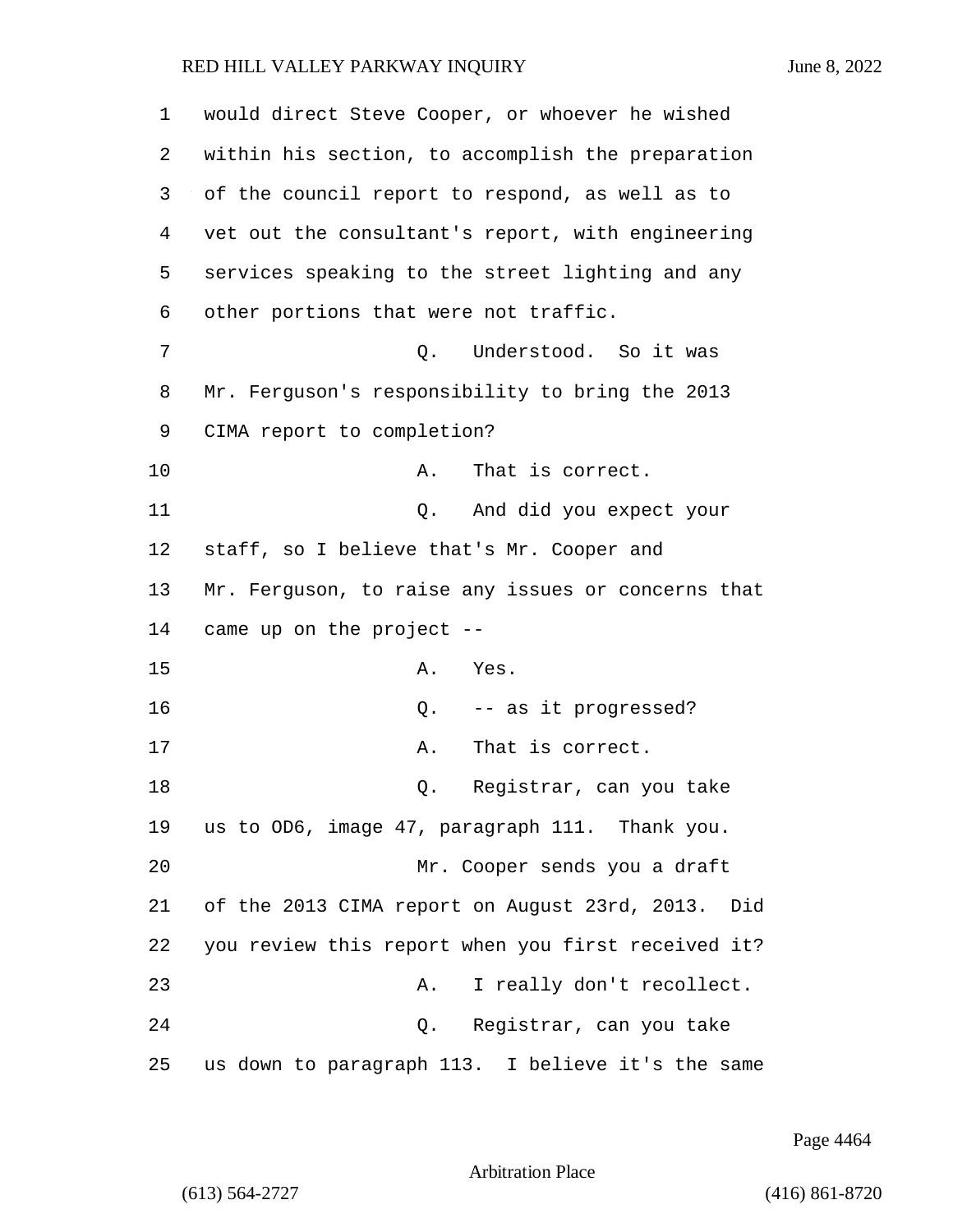1 page. 2 So there's a meeting scheduled 3 for September 4th, 2013 with you, Mr. Ferguson, 4 Mr. Cooper, Mr. Gallo, Mr. Field and a Mr. 5 Kirchknopf? 6 A. Kirchknopf, yes. 7 O. Just stopping there. 8 What was Mr. Kirchknopf's role? 9 A. He worked in engineering 10 services under Gary. I'm not sure what his direct 11 report was. I think he reported directly to Gord 12 McGuire. 13 Q. This meeting was 14 scheduled for September 4th, 2013. Would you have 15 reviewed the draft 2013 CIMA report that Mr. 16 Cooper sent you in advance of this meeting? 17 A. I would say that would be 18 a likely -- yes. 19 Q. It would have been -- 20 A. I don't remember doing 21 it, but I can't imagine I would have gone into a 22 meeting unprepared like that. So I will say it's 23 probable. 24 Q. Registrar, can you take 25 us to HAM41675.

Page 4465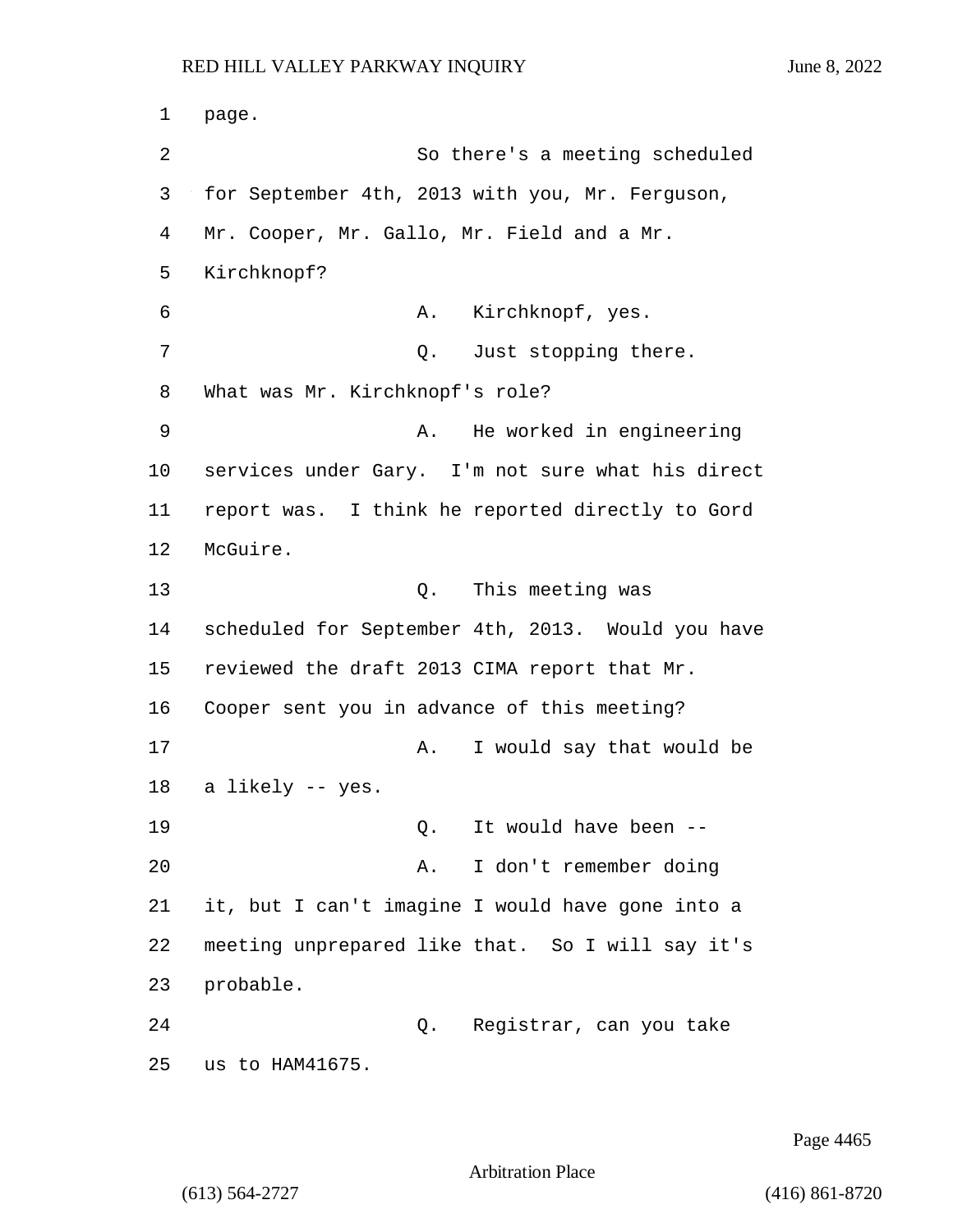1 And just for your reference, 2 Mr. White, this is the draft that Mr. Cooper sent 3 you, just to refresh your memory. Can you take us 4 to image 40, please, and call out the summary of 5 findings there, just so that it's a little bit 6 more visible. 7 I just want to give you a 8 chance to take a look at the summary of findings 9 here and let me know if it refreshes your memory 10 as to whether or not you had reviewed the report 11 as of September 4th, 2013. 12 A. Well, yes, I recollect 13 these -- yes. 14 Q. Registrar, can you close 15 this call out and call out the final paragraph 16 that starts "The TAC illumination." 17 So there's a reference in the 18 draft report under "Summary of Findings" that 19 says: 20 "The TAC illumination warrants 21 are examined as part of this 22 study, and it was determined 23 that the Mud Street 24 interchange would meet the 25 justification for interchange

Page 4466

Arbitration Place

(613) 564-2727 (416) 861-8720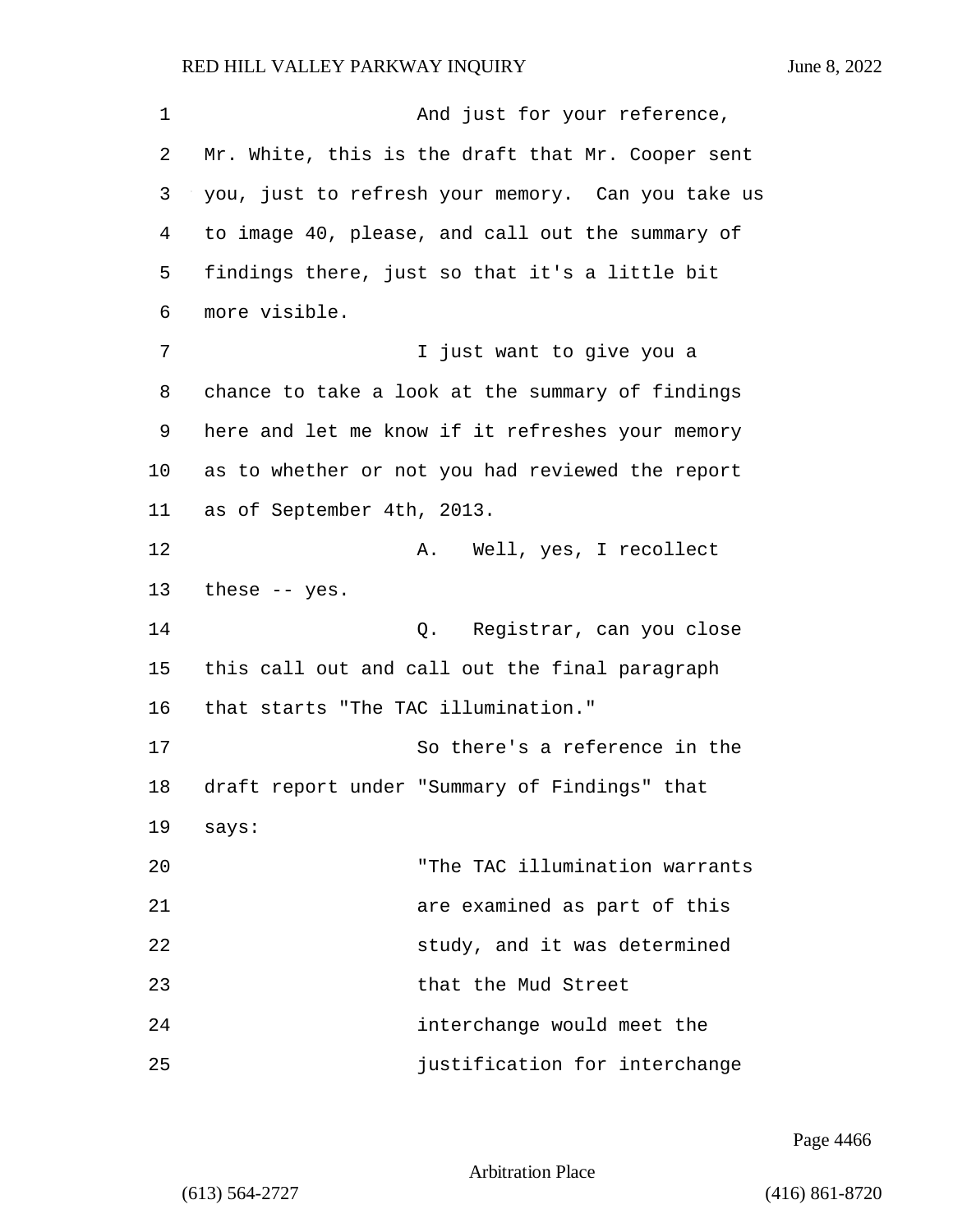| $\mathbf 1$ | illumination, although only by                     |
|-------------|----------------------------------------------------|
| 2           | a small margin; however, just                      |
| 3           | because a warrant has been                         |
| 4           | achieved does not mean that                        |
| 5           | illumination must or can be                        |
| 6           | implemented. Environmental                         |
| 7           | constraints and approvals must                     |
| 8           | be considered before pursuing                      |
| 9           | the recommendation to                              |
| 10          | illuminate."                                       |
| 11          | Registrar, can you put up                          |
| 12          | across from this image OD6, image 43,              |
| 13          | paragraph 98, and call out -- yes, thank you.      |
| 14          | So you'll see this is an                           |
| 15          | e-mail that Mr. Field sends to Mr. Cooper -- and   |
| 16          | just for your reference, you're not copied on this |
| 17          | e-mail -- on August 2nd, 2013, before CIMA         |
| 18          | circulates the draft of the 2013 CIMA report that  |
| 19          | we were just looking at. And you'll see at .3      |
| 20          | Mr. Field says to Mr. Cooper:                      |
| 21          | "The illumination of the main                      |
| 22          | line has been excluded. This                       |
| 23          | is a -- this is decision is                        |
| 24          | based upon information that we                     |
| 25          | provided to CIMA. The                              |

Page 4467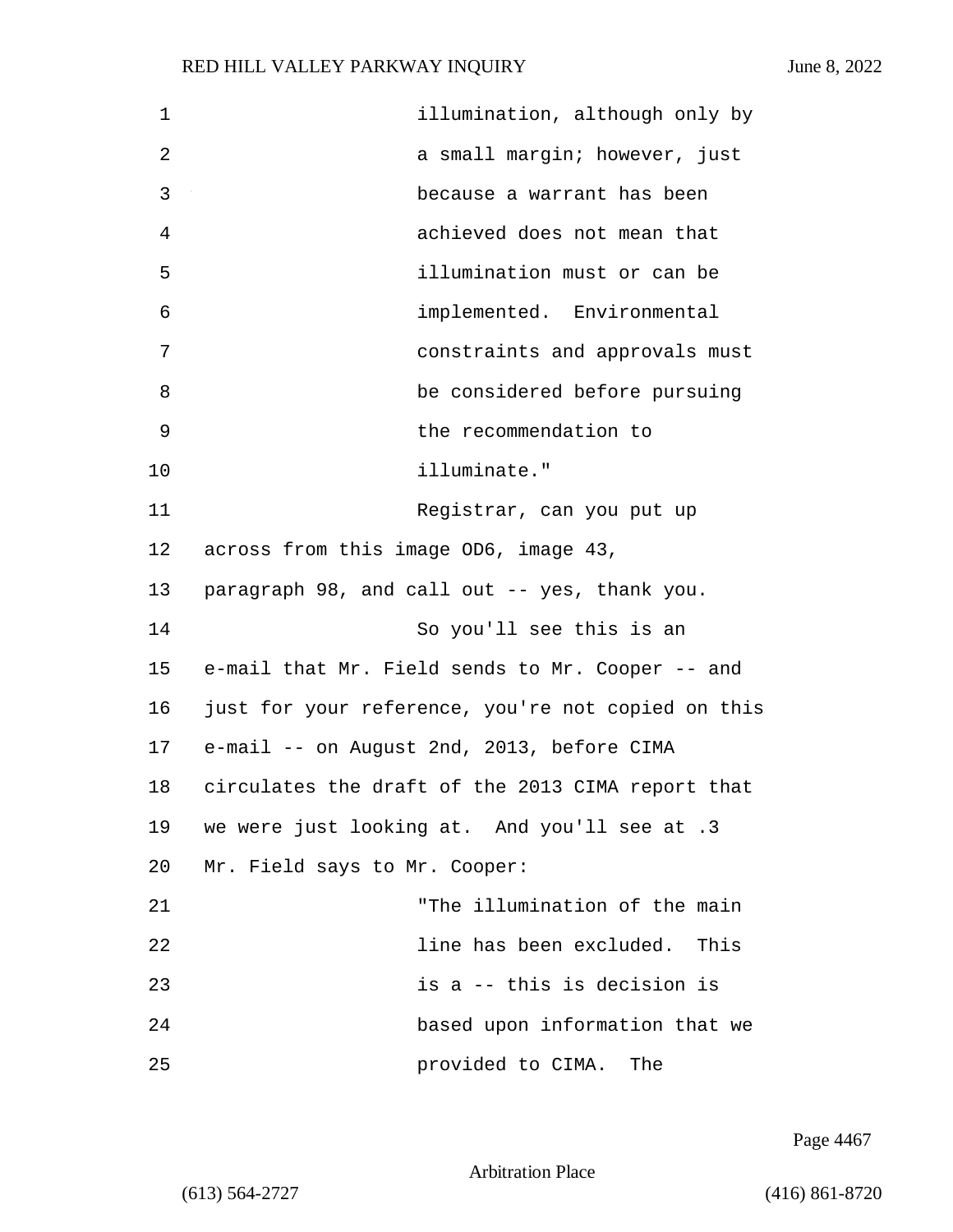| 1  | exclusion is not well                              |
|----|----------------------------------------------------|
| 2  | explained. Considering that                        |
| 3  | illumination of the main line                      |
| 4  | is the first request in the                        |
| 5  | council motion to review, I                        |
| 6  | think that there should be far                     |
| 7  | more explanation as to why it                      |
| 8  | was excluded." (As read)                           |
| 9  | Were you aware that                                |
| 10 | illumination of the main line had been excluded    |
| 11 | from the 2013 CIMA report based on information     |
| 12 | that the City provided to CIMA?                    |
| 13 | Well, I don't know what<br>Α.                      |
| 14 | information was provided to CIMA in that regard,   |
| 15 | but I do know that the final report only included  |
| 16 | a recommendation or a suggestion, I would say, for |
| 17 | lighting on the ramp.                              |
| 18 | Q. Do you recall if                                |
| 19 | illumination of the main line was discussed at the |
| 20 | September 4th, 2013 meeting?                       |
| 21 | I do not recall that.<br>Α.<br>- I                 |
| 22 | just don't think anybody actually said from my     |
| 23 | group or from Gord's group that we should exclude  |
| 24 | it. I think they just provided information and     |
| 25 | CIMA made that decision.                           |

Page 4468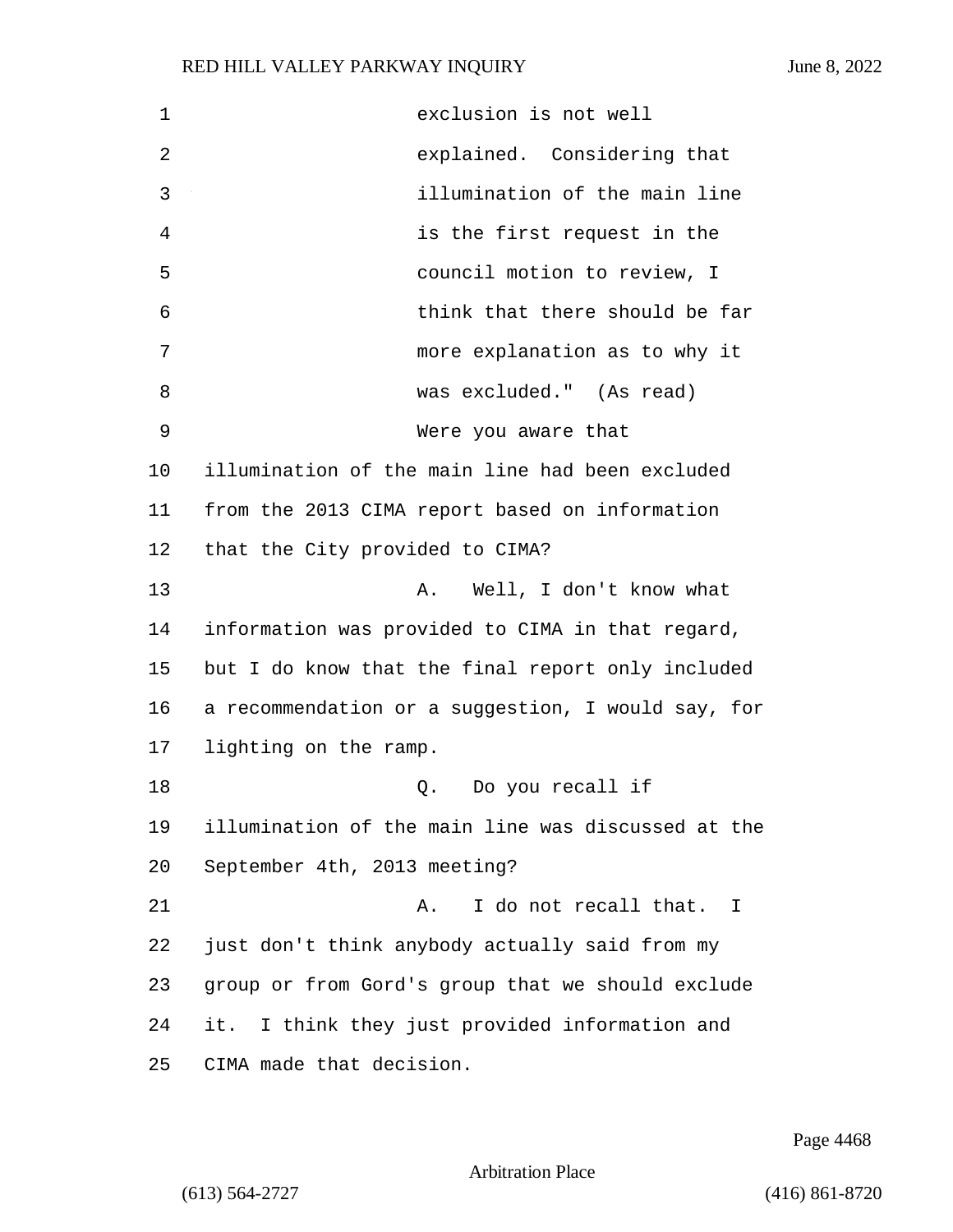1 O. Were you advised by Mr. Cooper or anyone else that illumination of the main line would be excluded from the 2013 CIMA report in or around September 2013? 5 A. I don't believe so. 6 Q. You don't know what the basis or the information that was provided to CIMA that led to that exclusion was? 9 A. I do not. 10 Q. Do you know who provided CIMA with the information that led to the exclusion of illumination on the main line? 13 A. I do not. 14 Q. So as Mr. Field notes in this point, illumination is the first item that is raised in council's motion. Were you concerned that excluding illumination on the main line would make the 2013 CIMA report non-responsive to the 19 motion? 20 A. No, because I believe that when properly explained, that the illumination was not considered for legitimate reasons, and I believe it goes back to the EA for the development of the freeway, and that the street lighting component related to the actual

Page 4469

Arbitration Place

(613) 564-2727 (416) 861-8720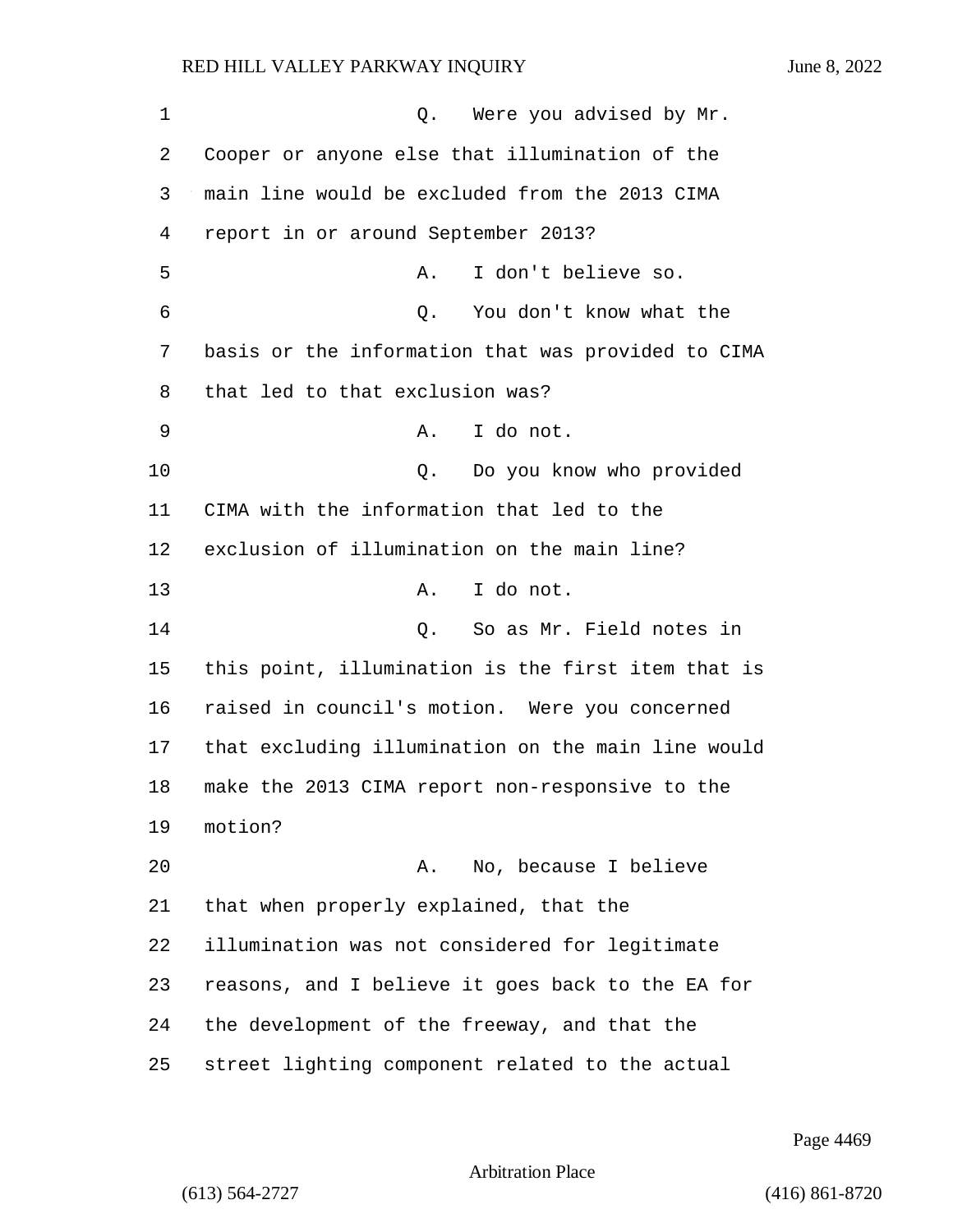1 study area was on the ramp where there was 2 collision problems. 3 Q. Just going back to your 4 earlier answer, I think you had said that it was 5 your understanding that CIMA made the decision to 6 exclude illumination on the main line based on 7 information that the City provided? 8 A. That's how I feel about 9 it, yes. 10 Q. Did anyone advise you 11 that that was the case, that it was CIMA's 12 decision? 13 A. No, that's my conclusion 14 based on the things I read. 15 Q. Registrar, you can close 16 this callout. 17 Although just as a last 18 question, was it your understanding as of 19 September 2013 that the environmental assessment 20 on the Red Hill prohibited lighting on the main 21 line? 22 A. I had been told that, 23 correct, so I believed that. 24 Q. Who told you that? 25 A. I believe that was Gary

Page 4470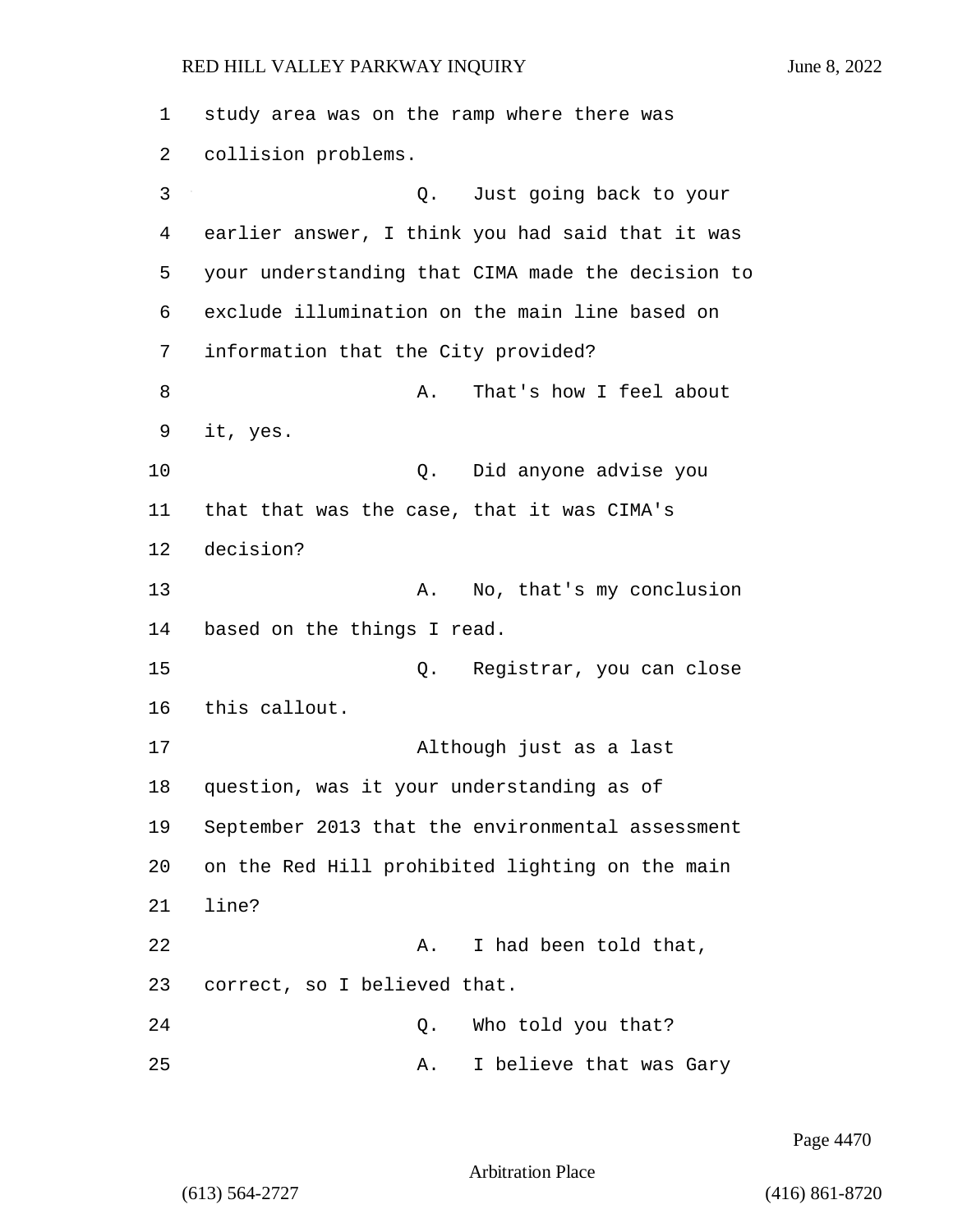1 Moore, or Mike Field possibly. Gary Moore for 2 sure. 3 Q. And that would have been 4 before September 2013? 5 A. You know, I can't 6 spatially put that into context. I know he had 7 told me that. I just don't know at what point. 8 Before or after this point, I don't know. 9 Q. Were you ever provided 10 with a copy of documents or the environmental 11 assessment that substantiated that? 12 A. No. 13 O. You relied on the 14 information that Mr. Moore provided to you? 15 A. That is correct. 16 Q. Registrar, can you please 17 take us to OD6, image 48, paragraph 114. 18 On September 5th, 2013 19 Mr. Ferguson e-mailed a draft of the 2013 CIMA 20 report to Councillor Collins and he offered to 21 meet with him to discuss the report. Did 22 Mr. Ferguson send this e-mail to Councillor 23 Collins at your direction? 24 A. No. 25 Q. Do you know why he sent

Page 4471

Arbitration Place

(613) 564-2727 (416) 861-8720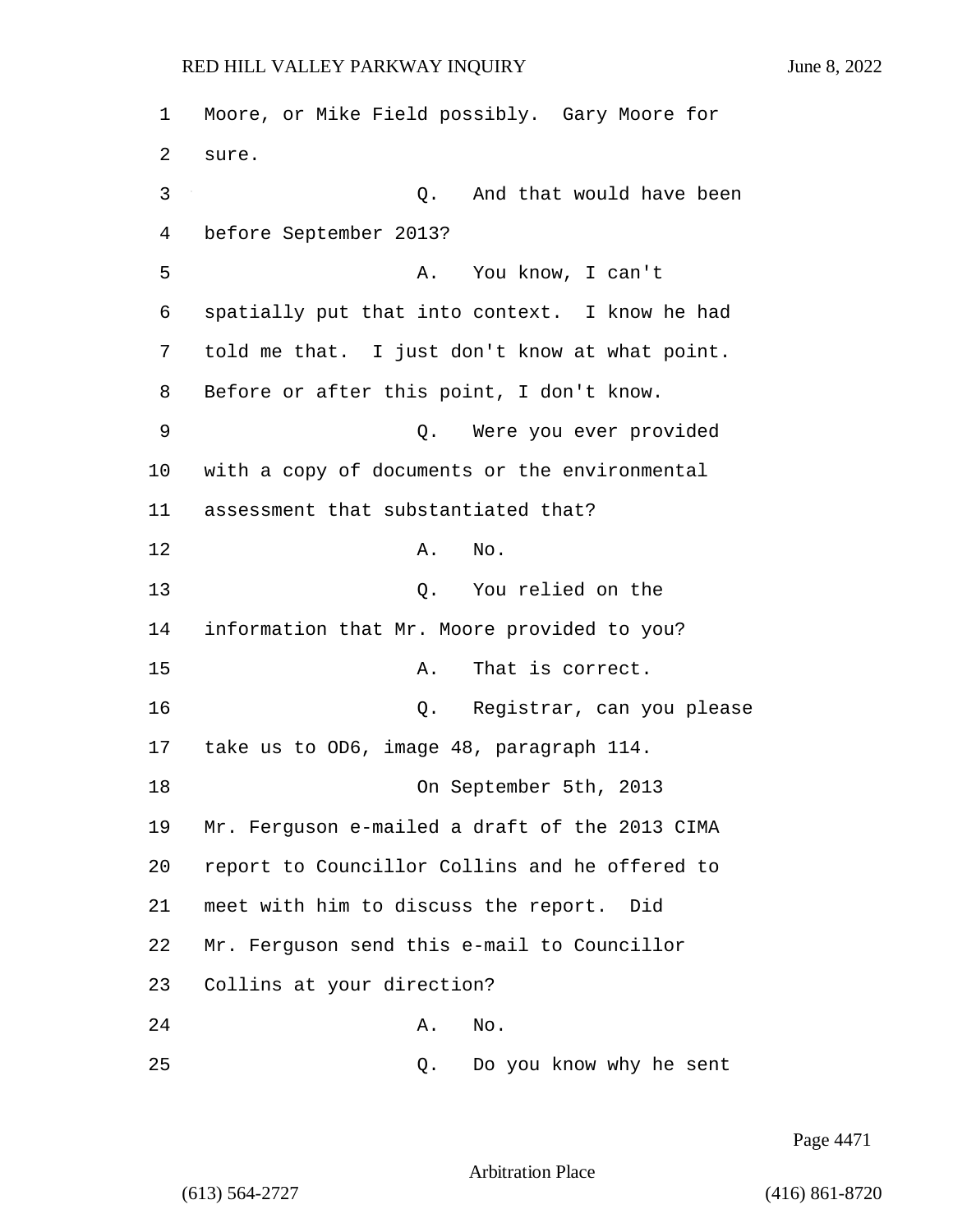it to Councillor Collins?

2 A. Because Dave's job was to coordinate the response to the motion made by Councillor Collins. Traffic had a history and record of open conversation with councillors. We would meet with them to discuss how we were handling the items they brought forward that were of traffic -- that required traffic input. There's nothing worse than surprising a councillor at a committee meeting with information that they were not anticipating. So oftentimes we would meet with councillors on a routine basis to discuss our findings and what we were going to say. Doesn't mean we were influenced by them; it means that we were trying to communicate with them in an open forum so they knew where their issues were heading. 18 Q. Registrar, you can close this call out and call out paragraph 115. 20 Later the same day you respond to the e-mail chain that -- to the e-mail that Mr. Ferguson sent to Councillor Collins and advise him that Councillors Merulla and Jackson had also expressed an interest in the results of the traffic safety audit on the Red Hill Valley

Page 4472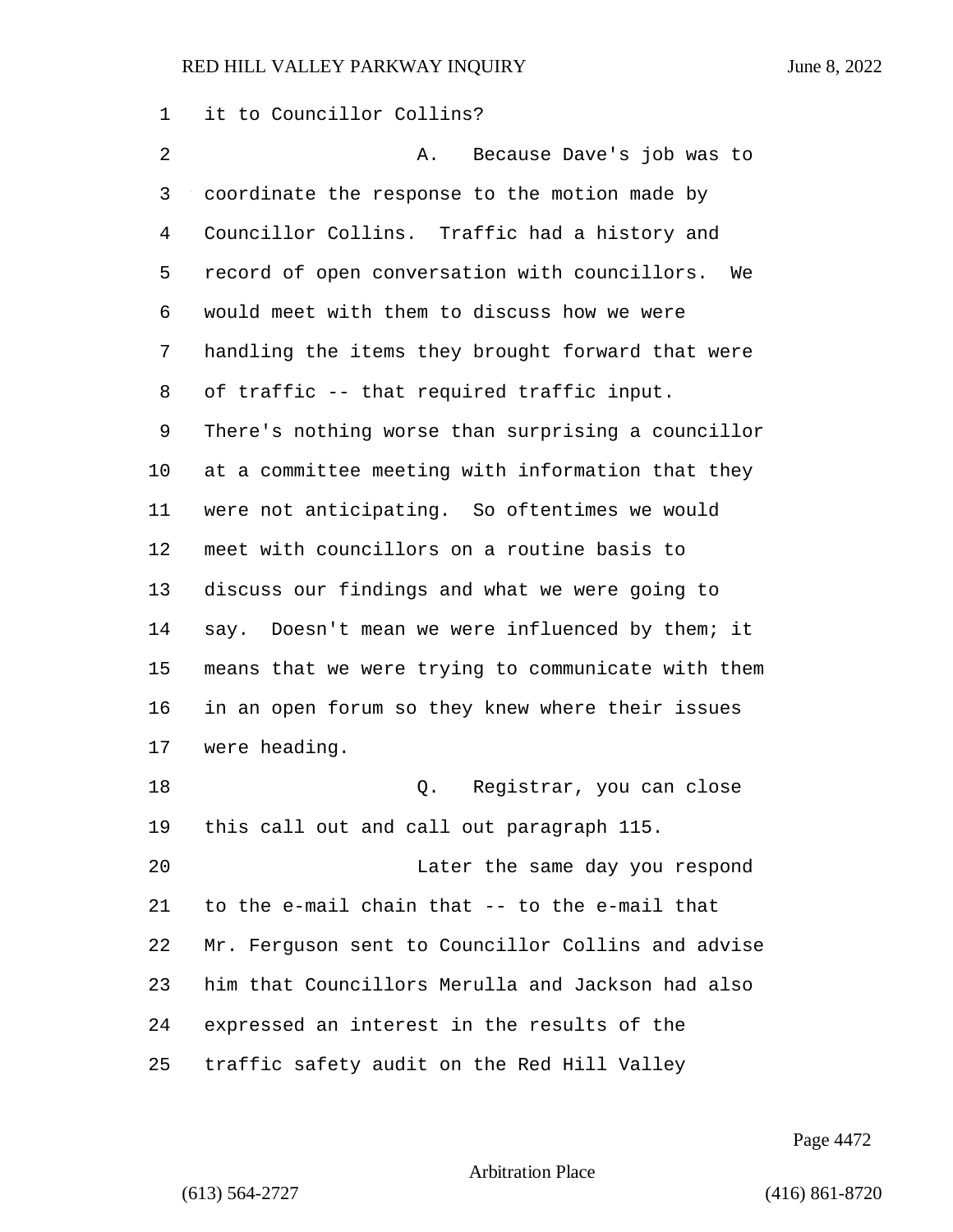Parkway and LINC, and you directed Mr. Ferguson to share his findings with these councillors, provided that it was agreeable to Councillor Collins. 5 A. Sorry, that's Councillor Clark, not Councillor Merulla. 7 Q. You're right. Thank you. That's my error. 9 A. No problem. 10 Q. Councillor Clark and Councillor Jackson. Why did you want confirmation that it was agreeable with Councillor Collins before he shared the draft report? 14 A. Simply because Councillor Collins was the primary person who had the concern. Most of complaints were at the time going to him, and he was the person, the councillor who made the motion, so he at that point owned the council motion to do the work that we were doing. I thought it was fair that he be made aware that other councillors were interested in it, and both these councillors have wards that are adjacent to the facility. 24 Q. In your view, is it important that all members of a committee are

Page 4473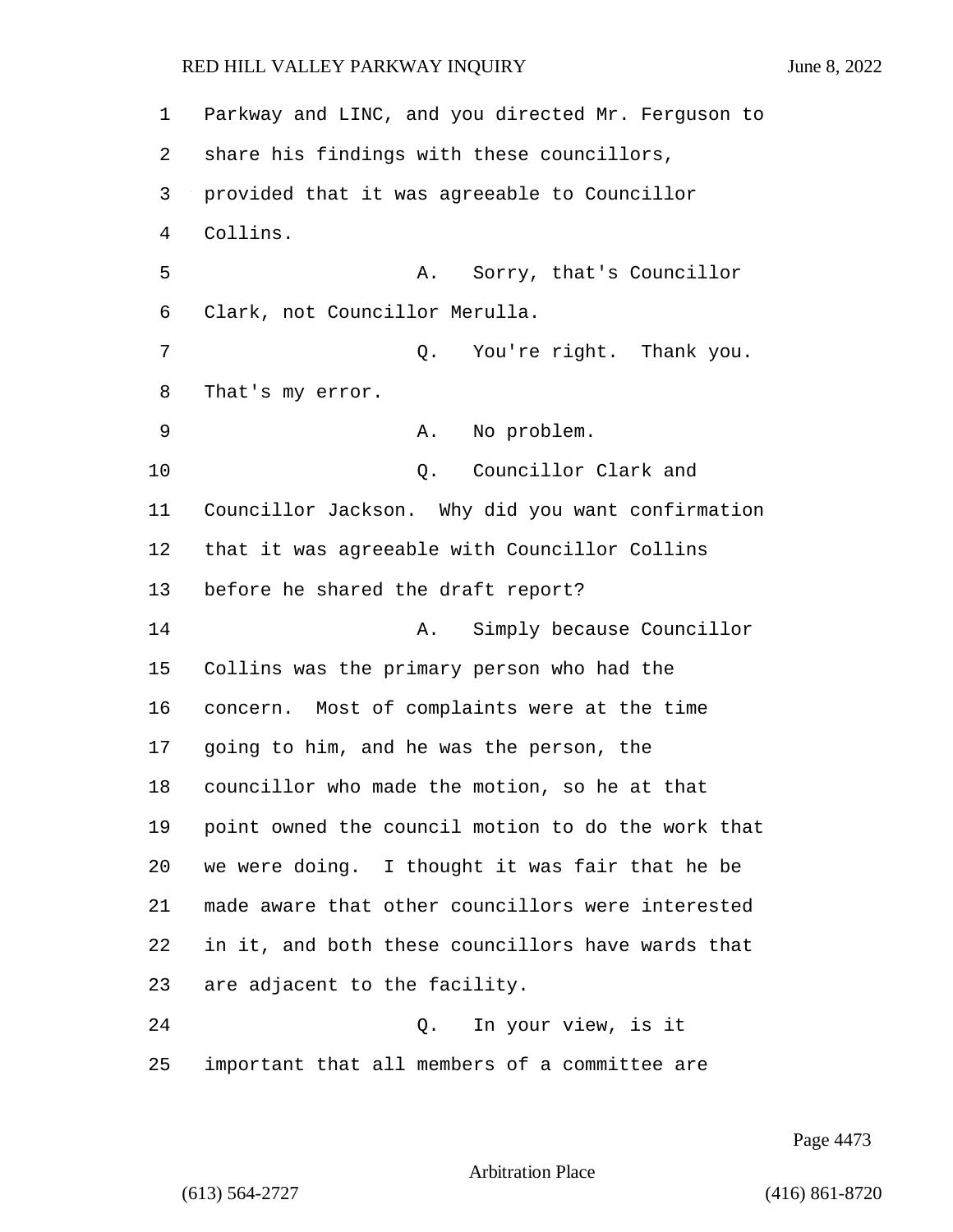operating with a shared set of information? 2 A. You're talking about a formal committee of council? 4 Q. Yes. 5 A. I would say this. At the time of reporting to council -- to committee completely, then it would be appropriate for them to be able to know what information we had. At this point, we were dealing with Councillor Collins primarily because he was the person who made the motion. There was no intent to withhold the information from other councillors. We were communicating with Councillor Collins directly in order to facilitate the council report and to make sure that we didn't shock him or surprise him with any information once we got there. 17 C. So the copy of the CIMA report that Mr. Ferguson shares with the councillors is a draft. Do you have any concerns about staff sharing a draft of a report? 21 A. No, I don't think so. It was a talking point really. And there was no rule to say we couldn't send certain things to individual councillors. I feel we were within our -- doing our job, frankly, by doing what we

Page 4474

Arbitration Place

(613) 564-2727 (416) 861-8720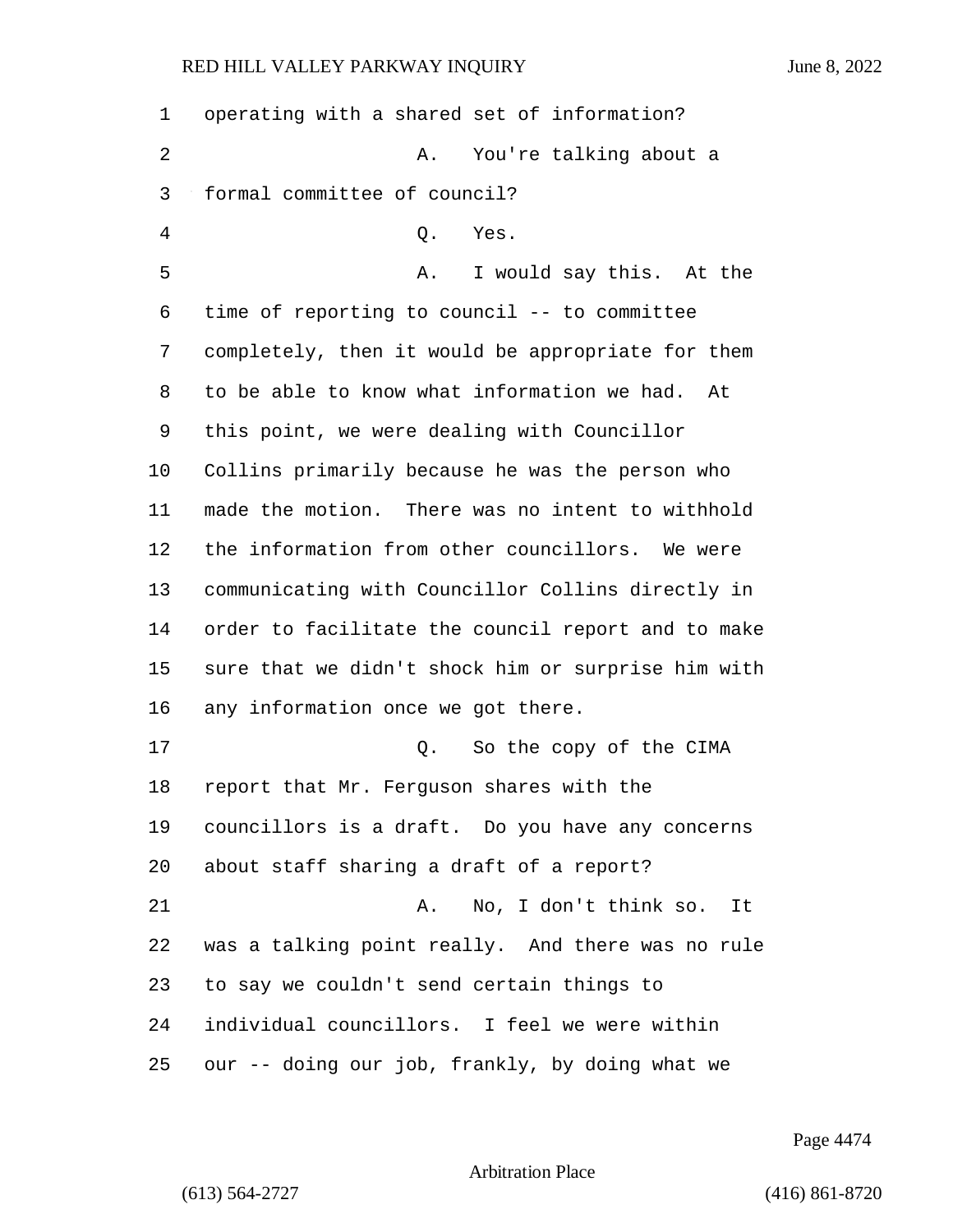1 did. 2 Q. How common was the 3 practice in the Public Works department around 4 sharing draft reports or draft consultant reports 5 with some but not all councillors on a committee? 6 A. I have no idea. I have 7 no experience with that beyond this. 8 and 2. So you can recall doing 9 it on this occasion. Any others? 10 A. No, I can't recollect 11 sending a draft report to a councillor on any 12 other occasion, but there's nothing to say I 13 couldn't. There's no policy or procedure. 14 Q. Registrar, could you 15 please take us to OD6, page 50, paragraph 153. 16 I'm sorry, Registrar, you were at the right spot 17 before. Thank you. 18 On September 17th -- and maybe 19 you can call out the exchange between Mr. Lupton 20 and Mr. Ferguson and put the next image up that 21 continues it, so the next page of the OD. Thank 22 you. 23 Mr. White, can you see that? 24 A. I can. 25 Q. So on September 17th,

Page 4475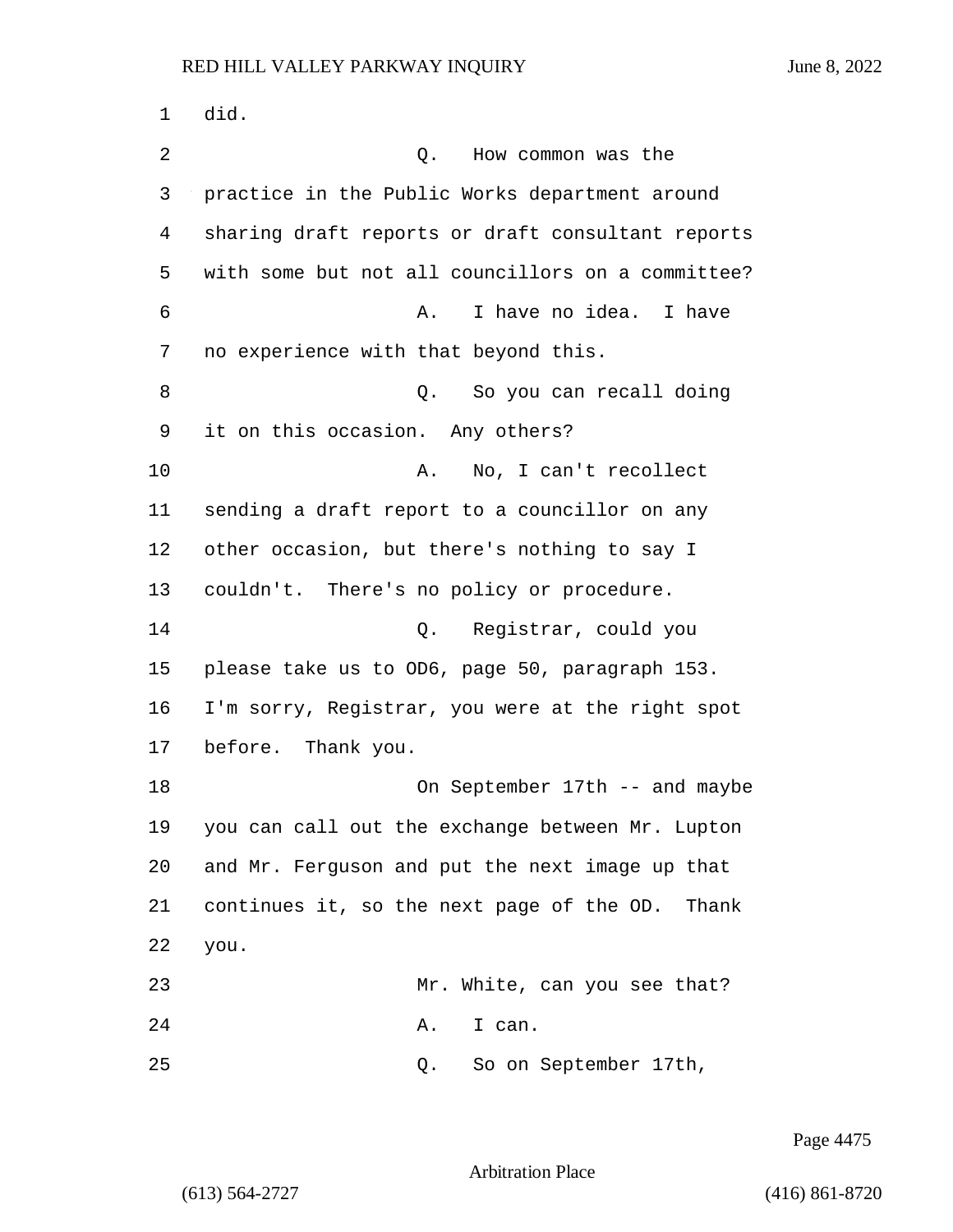2013 Mr. Lupton comments to you and Mr. Ferguson in an e-mail exchange that he does not like sending councillors -- 4 A. Can you clarify, was I on this e-mail? Because I don't see -- 6 Q. Yes, you are on this e-mail, and if you'd like, I can take you into the original e-mail if that's preferable. 9 A. Yes, it would be, please. 10 Q. Registrar, call out HAM4306. So you will see, Registrar, if you go down to the first -- actually, put both pages of the e-mail up. 14 So you'll see that you are copied on this e-mail exchange, and the first e-mail is the very top of the second image. Registrar, I don't know if you can call that out with the e-mail information for us. 19 You'll see Mr. Lupton is asking about the meeting that Mr. Ferguson had had with the councillors about the 2013 report, and he says a couple lines into that first paragraph: 23 "I generally don't like 24 sending councillors thick 25 technical reports, especially

Page 4476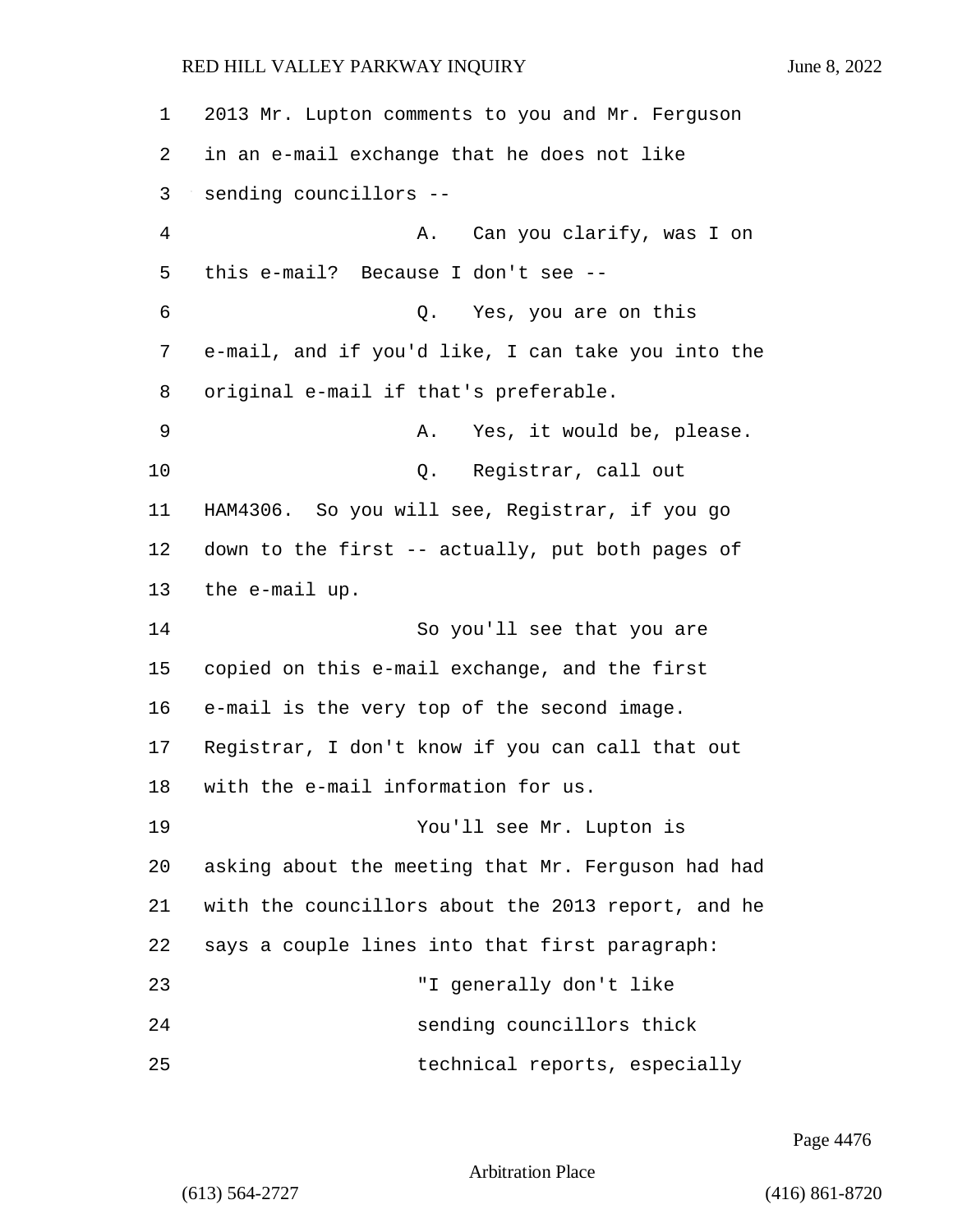| 1  | in draft, without our thoughts                     |
|----|----------------------------------------------------|
| 2  | and recommendations. They can                      |
| 3  | be open to misinterpretation,                      |
| 4  | and one never knows where                          |
| 5  | these get sent after."                             |
| 6  | What are your views on                             |
| 7  | providing consultant reports to councillors?       |
| 8  | My view is that in this<br>Α.                      |
| 9  | particular case there was no harm in doing so      |
| 10 | because the consultant report was addressing       |
| 11 | Councillor Collins' concerns. It was a long read   |
| 12 | and it was full of technical data, and we          |
| 13 | generally didn't send those, but I think that they |
| 14 | backed up the conclusions in the report.           |
| 15 | In your experience did<br>Q.                       |
| 16 | councillors read the consultant reports that were  |
| 17 | provided to them?                                  |
| 18 | I have absolutely no idea<br>А.                    |
| 19 | what councillors did with the reports.             |
| 20 | In terms of appending a<br>Q.                      |
| 21 | consultant report to a staff report, what factors  |
| 22 | did you think it would be appropriate to take into |
| 23 | consideration in making that decision?             |
| 24 | Sorry, you'll have to<br>Α.                        |
| 25 | clarify that question for me, please.              |

Page 4477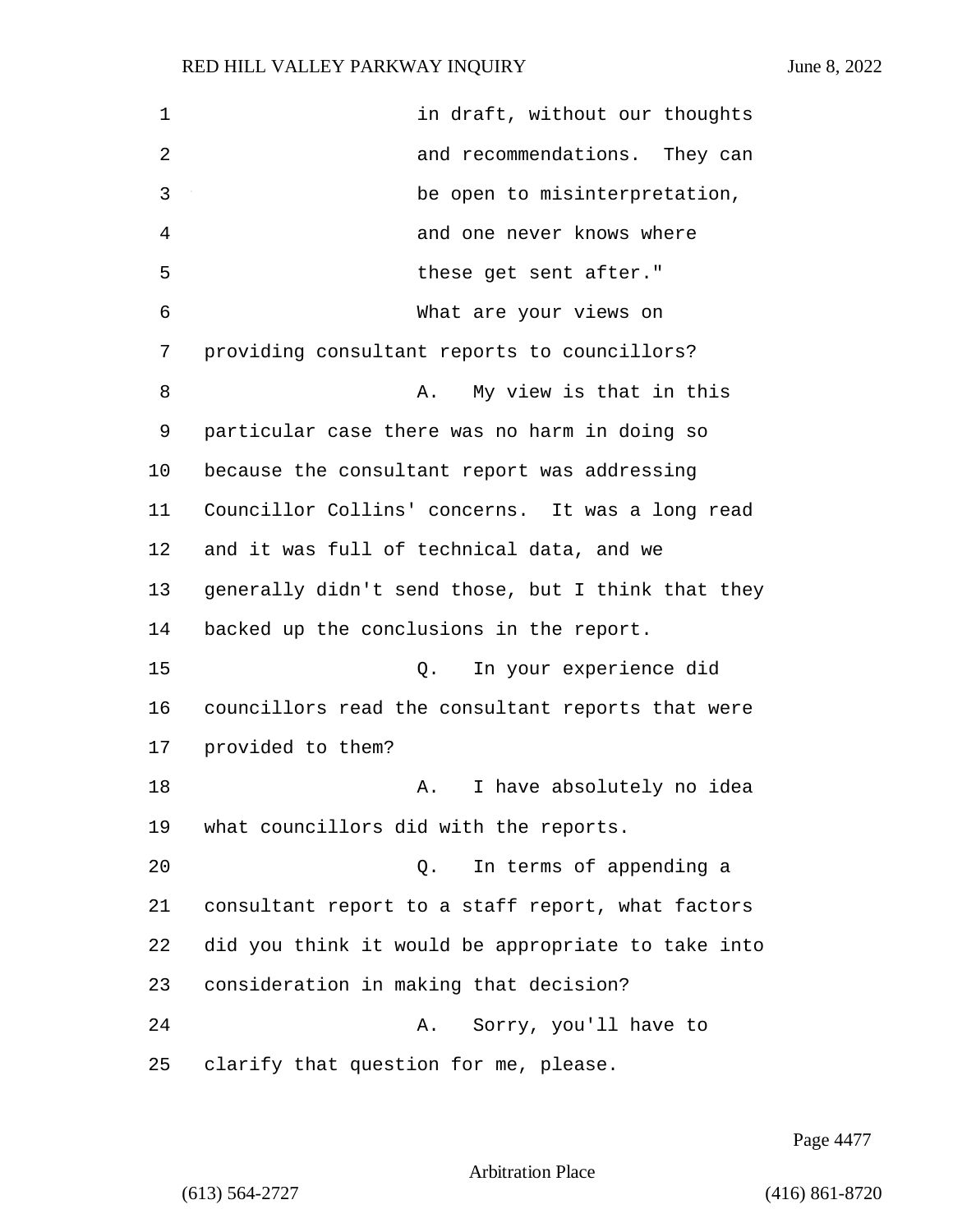| 1  | So in terms of the<br>Q.                           |
|----|----------------------------------------------------|
| 2  | decision whether or not to append a consultant     |
| 3  | report to a staff report, what factors did you     |
| 4  | take into consideration in making that decision?   |
| 5  | I'll answer the question<br>Α.                     |
| 6  | this way. I had never seen a -- sorry. I had       |
| 7  | never seen a consultant report ever attached to a  |
| 8  | committee report in all the years that I had       |
| 9  | attended Public Works committee. It was not a      |
| 10 | practice exercised by anybody in the Public Works  |
| 11 | department that I'm aware of.                      |
| 12 | Do you know why it wasn't<br>Q.                    |
| 13 | a practice?                                        |
| 14 | I certainly don't. I<br>Α.                         |
| 15 | think it would likely be because of the technical  |
| 16 | nature of these reports, but each individual       |
| 17 | department might have had their own rationale.     |
| 18 | If a consultant's report<br>Q.                     |
| 19 | is attached to a staff report, does it become a    |
| 20 | public document that is posted on the City's       |
| 21 | website?                                           |
| 22 | I think -- well, I'm not<br>Α.                     |
| 23 | completely clear on my FOI stuff, but I think once |
| 24 | it becomes approved by committee and it's going to |
| 25 | council, then the council agenda contains that     |

Page 4478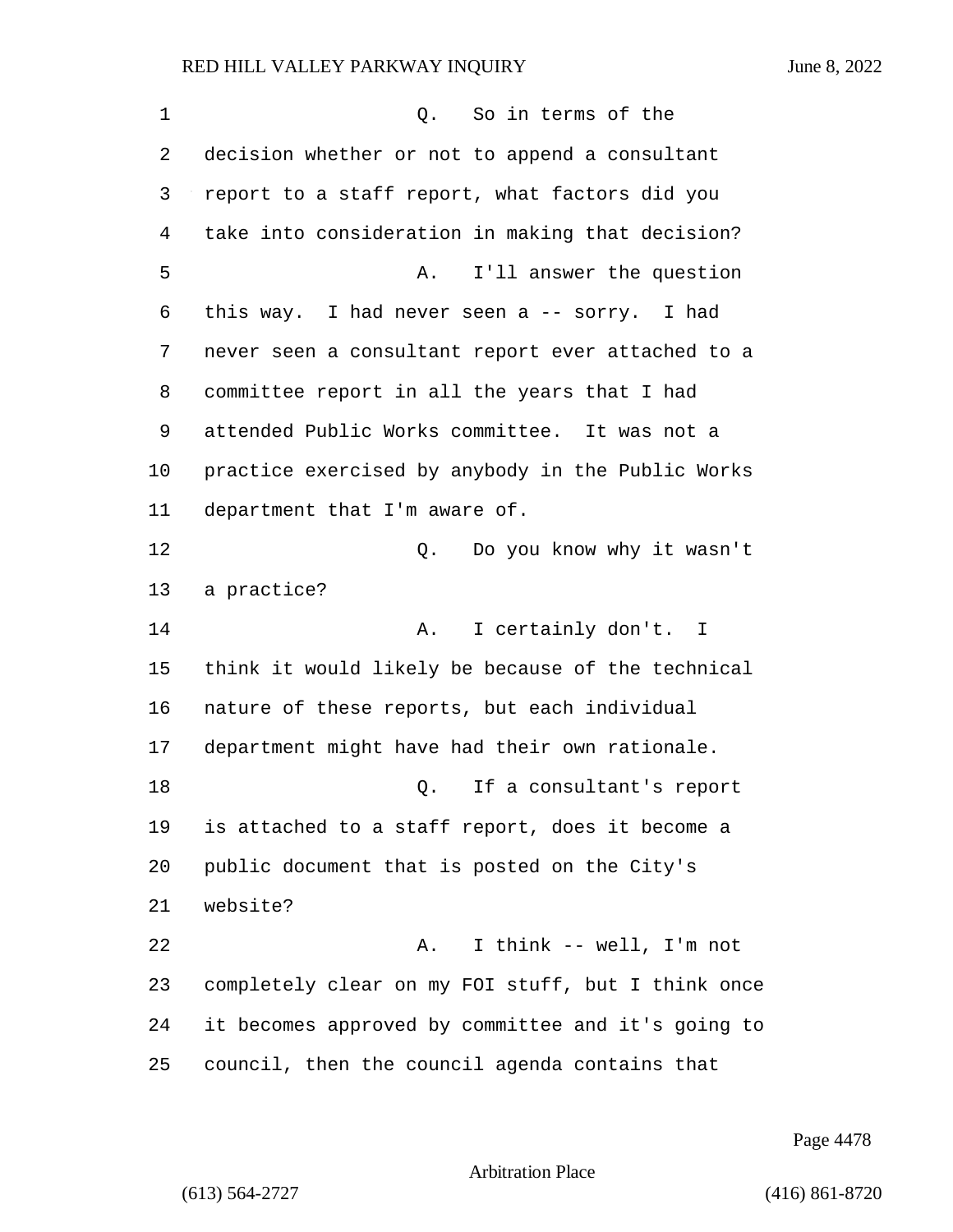| 1  | report, if it's part of the committee report, and  |
|----|----------------------------------------------------|
| 2  | at which time I believe that's public information. |
| 3  | I'm not the FOI expert nor the City clerk, so I    |
| 4  | don't know that for 100 percent.                   |
| 5  | If a consultant's report<br>Q.                     |
| 6  | is not attached to a staff report, how does the    |
| 7  | public access it?                                  |
| 8  | I would imagine they can<br>Α.                     |
| 9  | FOI it.                                            |
| 10 | If a consultant report is<br>Q.                    |
| 11 | not attached to a staff report, how important is   |
| 12 | it that staff report accurately and completely in  |
| 13 | describing that consultant's report?               |
| 14 | I feel that it's<br>Α.                             |
| 15 | important for staff to interpret the consultant    |
| 16 | report and to provide council their best           |
| 17 | recommendations or course of action based on the   |
| 18 | data in the consultant's report.                   |
| 19 | Can you expand on what<br>Q.                       |
| 20 | you mean when you say "interpret"?                 |
| 21 | Well, I think not always<br>Α.                     |
| 22 | do they provide information that is in line with   |
| 23 | the City's direction, and you have to always read  |
| 24 | them to make sure that they are not recommending   |
| 25 | something that is untenable or that council has    |

Page 4479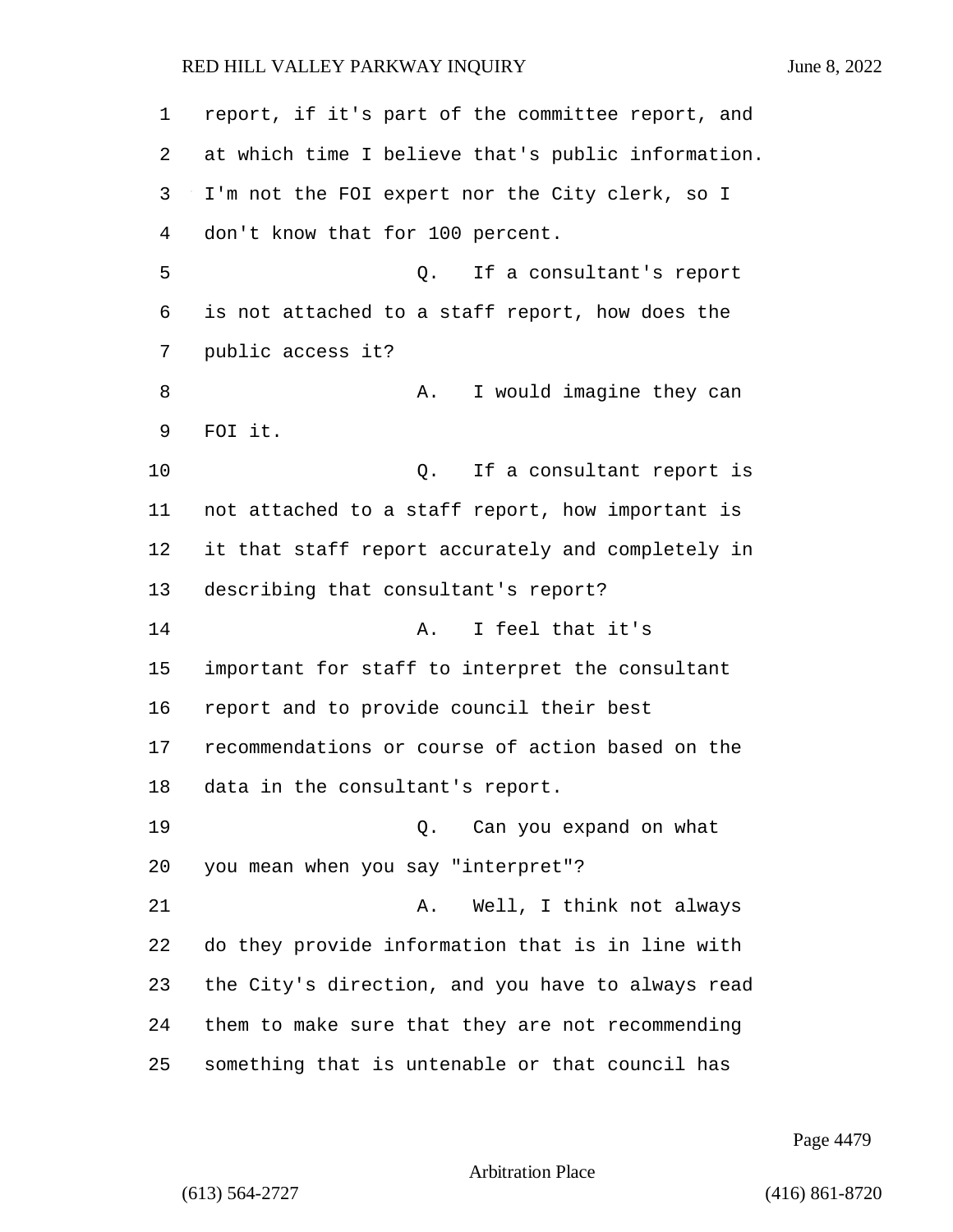| 1  | ruled out in the past or that council would not be |
|----|----------------------------------------------------|
| 2  | favourable to. You might want to suggest that      |
| 3  | that is there, or certain things, but it needs to  |
| 4  | be interpreted by staff. Council wants to hear     |
| 5  | staff's recommendations based on the consultant's  |
| 6  | analysis.                                          |
| 7  | If a consultant's report<br>0.                     |
| 8  | did contain a recommendation or information that   |
| 9  | staff consider to be untenable, how should that be |
| 10 | addressed in the staff report?                     |
| 11 | You could mention it and<br>Α.                     |
| 12 | say why you didn't recommend it. That would be     |
| 13 | the likely course.                                 |
| 14 | Q. The likely course.<br>Is                        |
| 15 | there an alternative --                            |
| 16 | I don't know that I<br>Α.                          |
| 17 | encountered that, quite frankly.                   |
| 18 | In your view, are staff<br>Q.                      |
| 19 | obliged to provide a comprehensive overview of the |
| 20 | consultant's report in the staff report?           |
| 21 | Staff are obliged to<br>Α.                         |
| 22 | provide an accurate accounting of the consultant's |
| 23 | report and represent the needs of the City         |
| 24 | properly.                                          |
| 25 | Are they obliged to<br>Q.                          |

Page 4480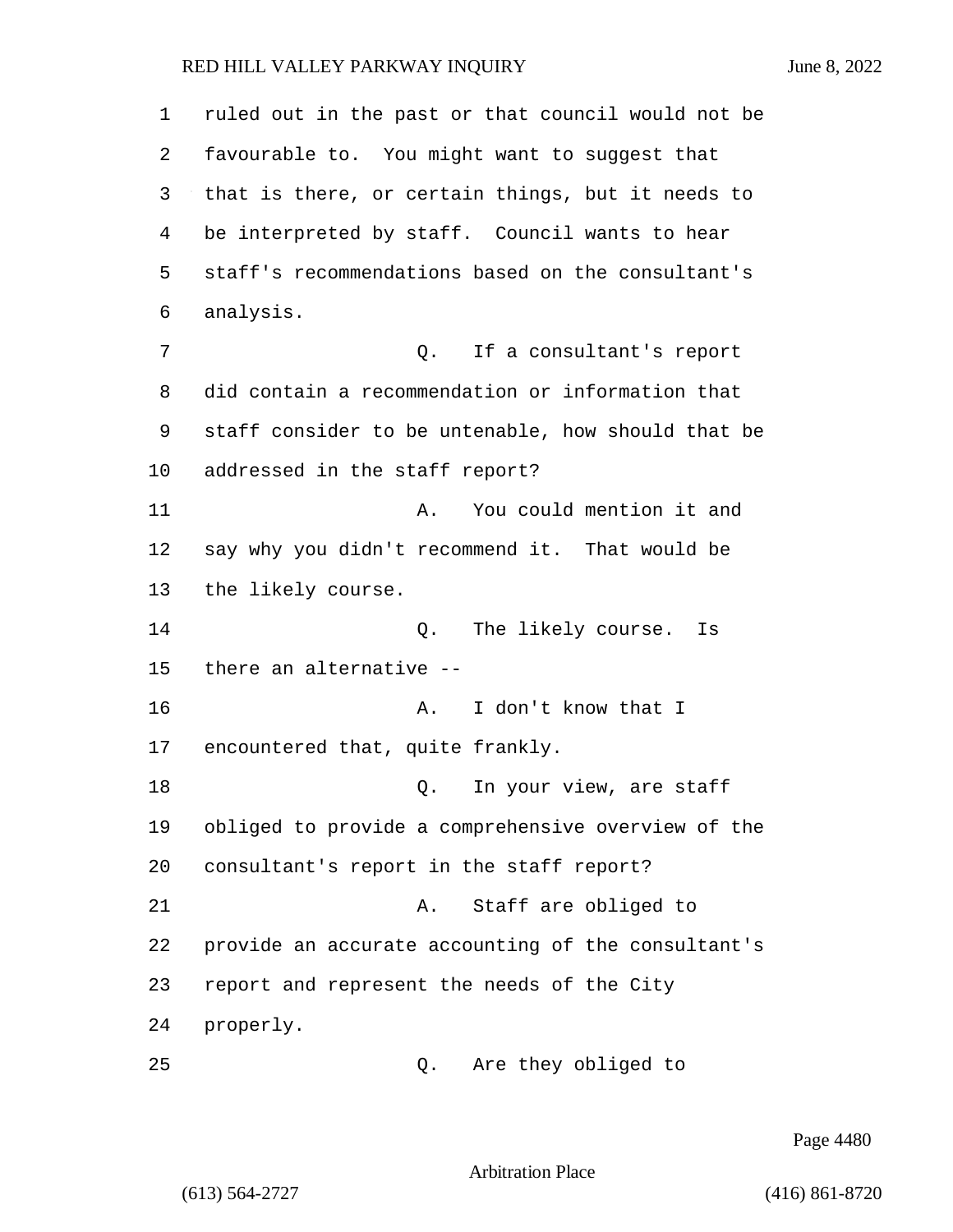1 ensure a staff report is a fair and accurate 2 summary of the consultant's report, including with 3 respect to any concerns raised by the consultant? 4 A. Yes. 5 Q. Registrar, you can close 6 that call out. If you could please take us into 7 OD6, image 51, paragraph 126. 8 So, Mr. White, on 9 September 9th, 2013 Mr. Cooper wrote an e-mail to 10 you and to Mr. Ferguson regarding Mr. Moore's 11 reaction to the 2013 CIMA report. And he says: 12 "I was speaking to Mike Field 13 this morning and he said that 14 Gary Moore saw the report and 15 was not pleased with the 16 recommendations provided by 17 CIMA. Have either of you 18 **Spoken to him about this?** Are 19 you aware of anything in 20 particular that he does not 21 **like or agree with?**" 22 Just as a starting point, do 23 you know how Mr. Moore came to review a copy of 24 the draft 2013 CIMA report? 25 A. Not directly, but his

Page 4481

Arbitration Place

(613) 564-2727 (416) 861-8720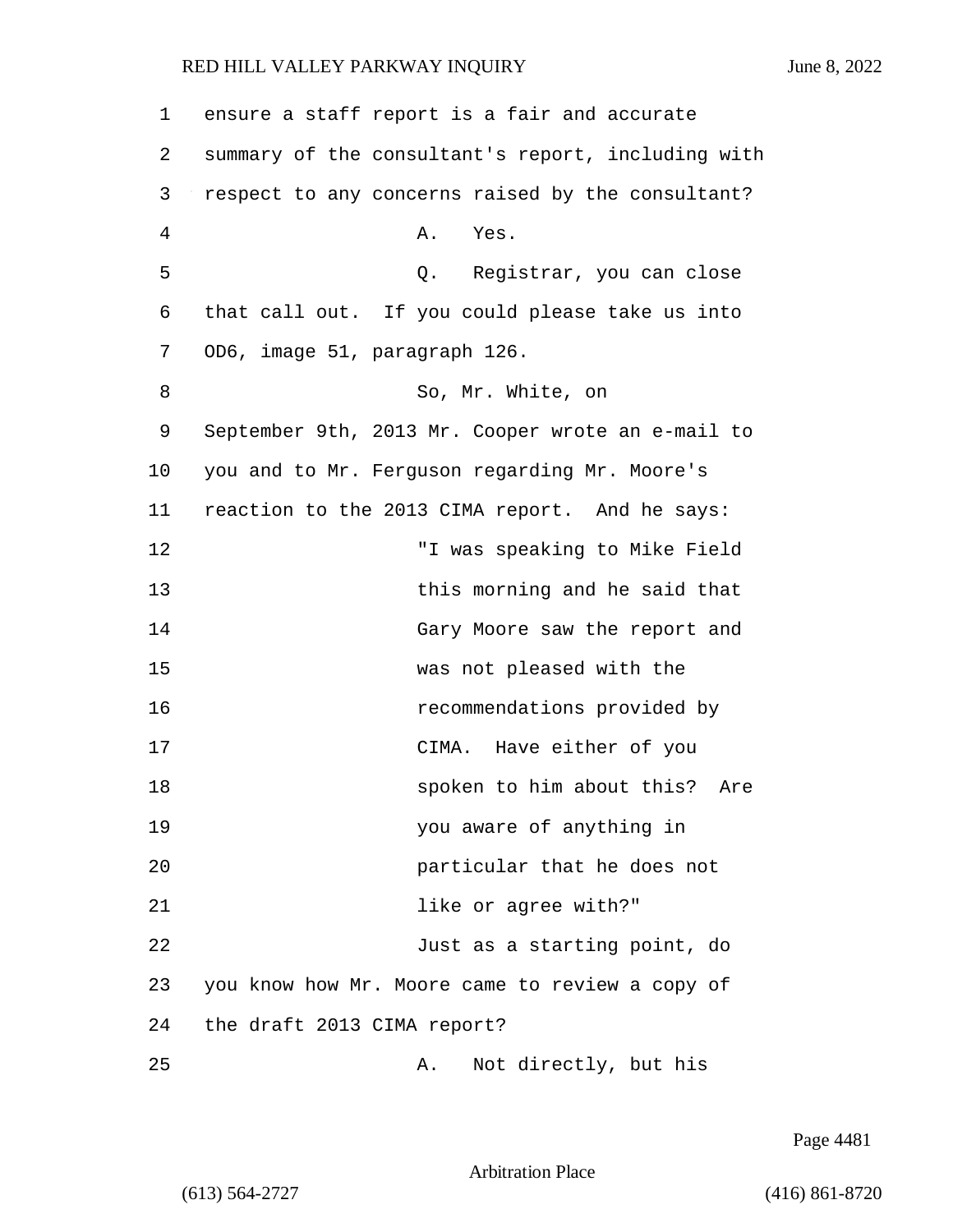| 1  | staff were involved in the entire project with us,  |
|----|-----------------------------------------------------|
| 2  | and he's entitled to read a copy of the report      |
| 3  | that would cover off his assets. I don't know who   |
| 4  | gave it to him. It could have been my staff or it   |
| 5  | could have been Mike Field's.                       |
| 6  | Understood. As of<br>Q.                             |
| 7  | September 2013, had Mr. Moore expressed any         |
| 8  | concerns to you about the content of the draft      |
| 9  | 2013 report?                                        |
| 10 | No.<br>Α.                                           |
| 11 | Q. Prior to this e-mail from                        |
| 12 | Mr. Cooper, did anyone tell you that Mr. Moore had  |
| 13 | any concerns about the draft 2013 CIMA report?      |
| 14 | I don't believe so.<br>Α.                           |
| 15 | Q. Do you have any knowledge                        |
| 16 | about what recommendations from the 2013 CIMA       |
| 17 | report Mr. Moore was not pleased with?              |
| 18 | No.<br>A.                                           |
| 19 | Registrar, you can take<br>О.                       |
| 20 | down this callout and call out paragraph 127.       |
| 21 | Thank you.                                          |
| 22 | So you'll see we're a bit cut                       |
| 23 | off at the bottom, but you respond -- thank you,    |
| 24 | Registrar -- but you respond to this message by     |
| 25 | forwarding it to Mr. Lupton and Mr. Ferguson.<br>So |

Page 4482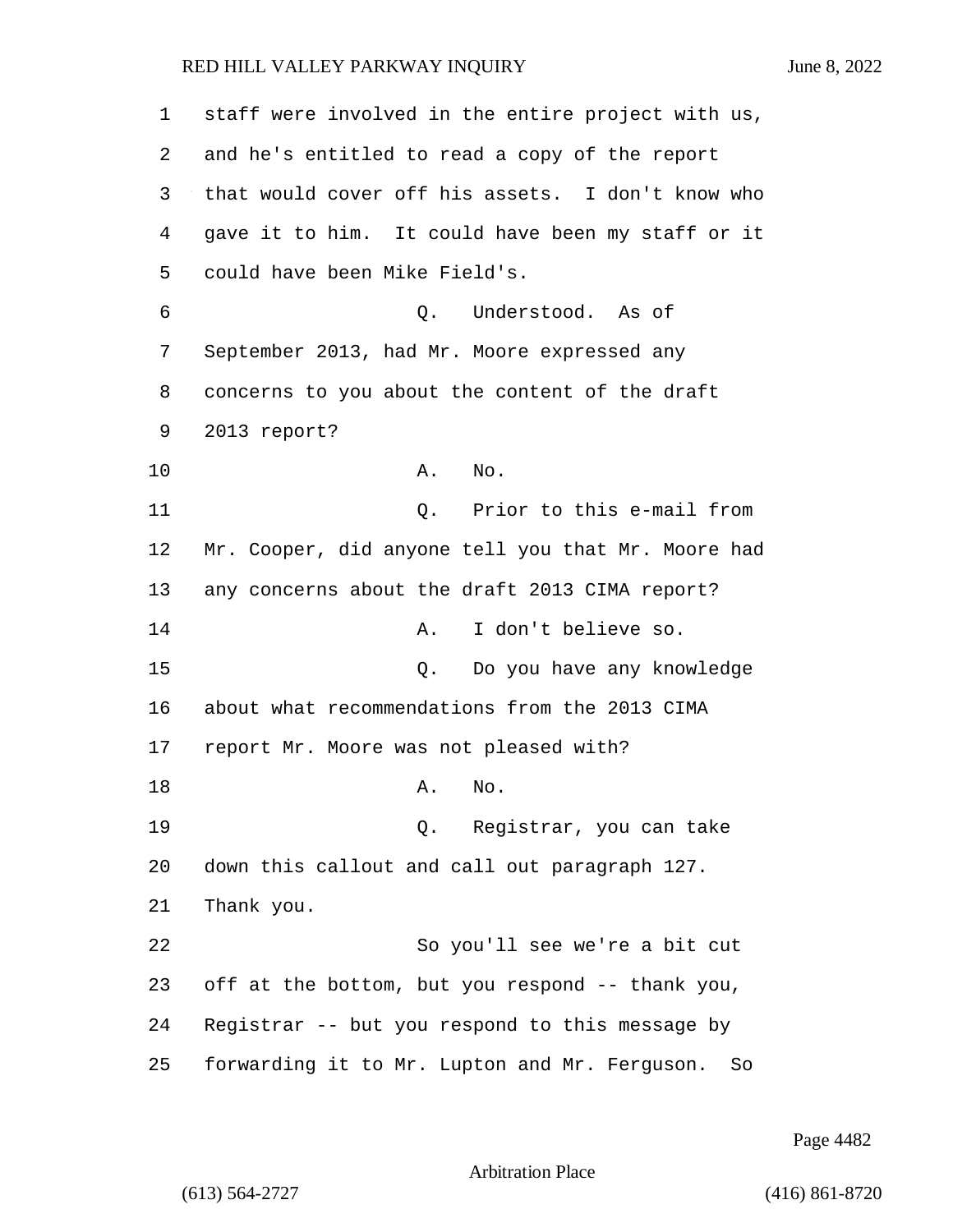| 1  |                          | you remove Mr. Cooper from the e-mail chain, and |
|----|--------------------------|--------------------------------------------------|
| 2  | you write:               |                                                  |
| 3  |                          | "In confidence, see below.                       |
| 4  |                          | Geoff, Gary has a vested                         |
| 5  |                          | interest in this from the                        |
| 6  |                          | beginning and has influenced                     |
| 7  |                          | it somewhat already. Off the                     |
| 8  |                          | record, I think he even spoke                    |
| 9  |                          | to CIMA. I'm asking if you                       |
| 10 |                          | can schedule a meeting with                      |
| 11 |                          | him for us to talk as we                         |
| 12 |                          | cannot afford staff issues as                    |
| 13 |                          | we report to council. He was                     |
| 14 |                          | on the original team that                        |
| 15 |                          | built the roadway. There was                     |
| 16 |                          | nothing wrong with the review                    |
| 17 |                          | or recommendations from the                      |
| 18 |                          | consultant." (As read)                           |
| 19 |                          | Sorry, "there is nothing                         |
| 20 | wrong." That's my error. |                                                  |
| 21 |                          | "I deem this extremely                           |
| 22 |                          | sensitive, as I don't need any                   |
| 23 |                          | nonsense related to our                          |
| 24 |                          | actions on Councillor Collins'                   |
| 25 |                          | motion. Your thoughts,                           |

Page 4483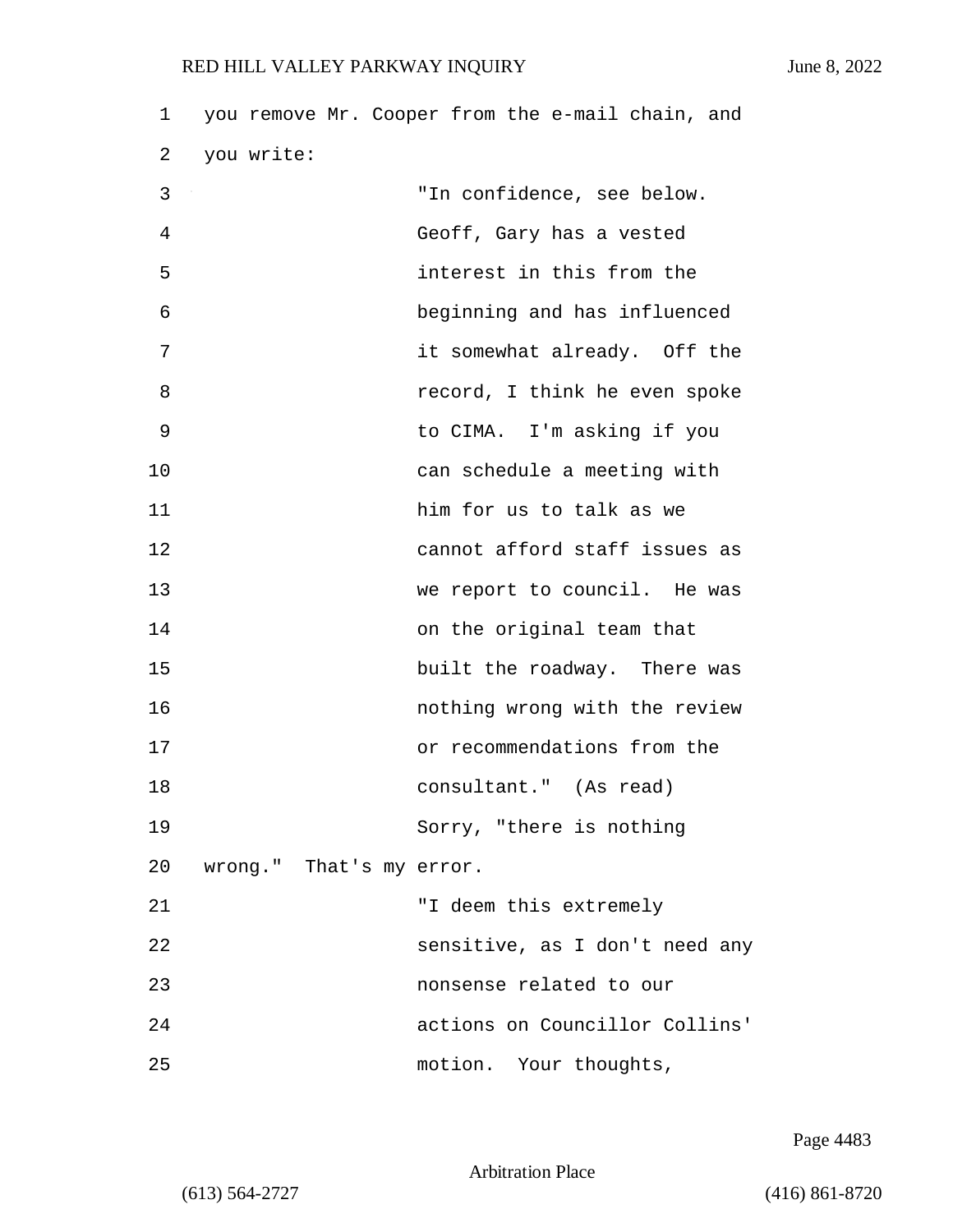| 1  | Geoff."                                            |
|----|----------------------------------------------------|
| 2  | Why did you label this e-mail                      |
| 3  | "in confidence"?                                   |
| 4  | Well, quite frankly, I'm<br>Α.                     |
| 5  | speaking to a director about another director and  |
| 6  | I don't report to the other director. And to me,   |
| 7  | I was just being very cautious that I reported to  |
| 8  | Geoff appropriately, and I felt we needed to have  |
| 9  | a conversation in confidence about it.             |
| 10 | Q. Were you concerned that                         |
| 11 | your comments would get back to Mr. Moore?         |
| 12 | I don't really recollect<br>Α.                     |
| 13 | that being my concern. I was discussing            |
| 14 | performance of another individual and how they     |
| 15 | interact with something that I was working on or   |
| 16 | traffic was working on.                            |
| 17 | So you go on to say "Gary<br>Q.                    |
| 18 | has a vested interest in this from the beginning," |
| 19 | what do you mean by that?                          |
| 20 | I meant that Gary had<br>Α.                        |
| 21 | been working on this facility from its inception   |
| 22 | to the end, so he has a vested interest in the     |
| 23 | entire facility.                                   |
| 24 | Q. So you would describe Mr.                       |
| 25 | Moore's interest in the Red Hill Valley Parkway as |

Page 4484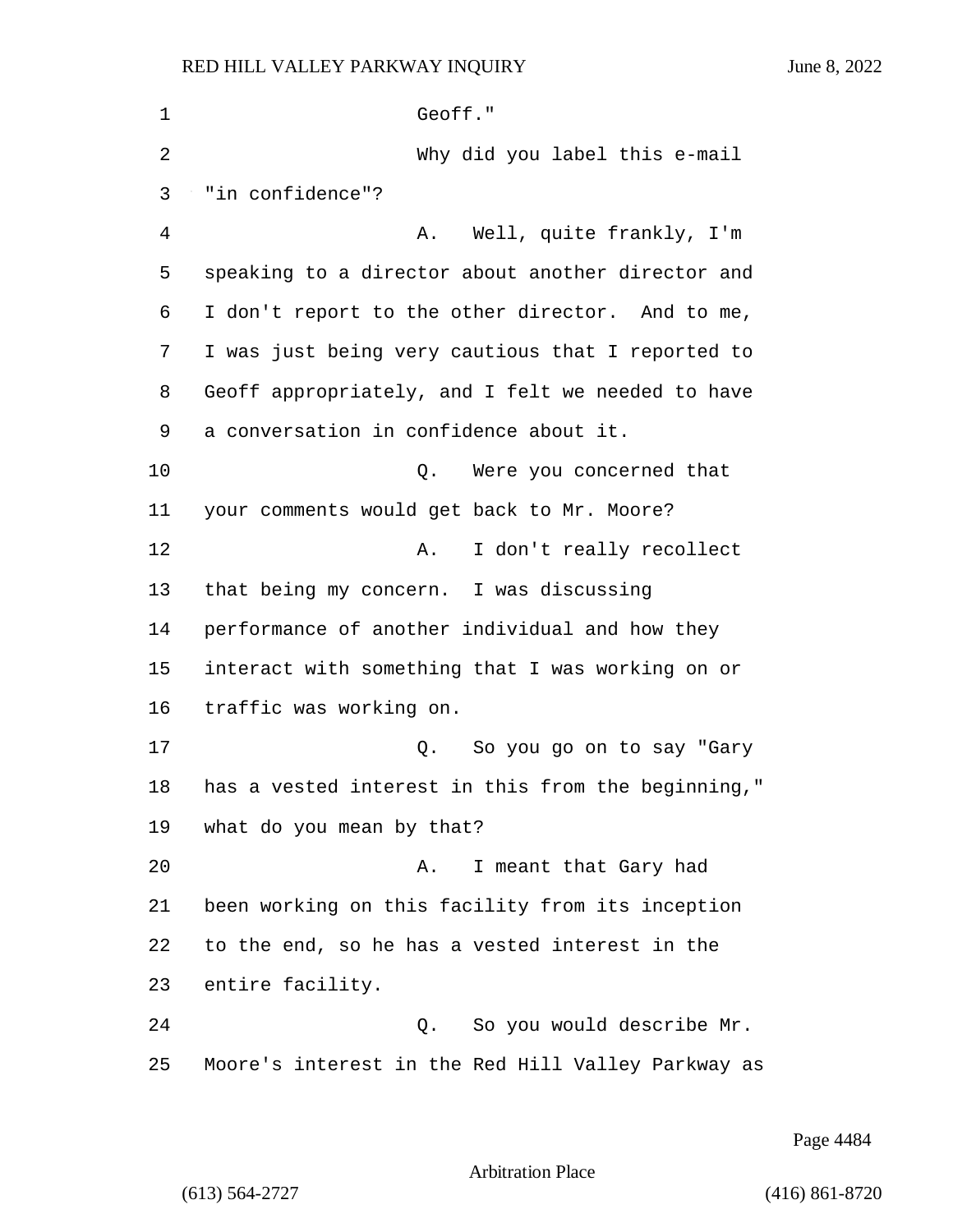vested? 2 A. He is involved. He has been involved with it from the very beginning. 4 Q. Did you ever have concerns that Mr. Moore's interest in the Red Hill Valley Parkway interfered with the advice he provided to the City or steps he took in his role as engineering services director? 9 A. Please ask me that again. 10 Q. Did you ever have any concerns that Mr. Moore's interest in the Red Hill Valley Parkway interfered with the advice that he provided to the City or the steps that he took in fulfilling his role as director of engineering services? 16 A. Quite frankly, I believe that Gary gave his best engineering advice at all times. 19 Q. So you say in this e-mail that you believe he has influenced it somewhat already. What did you mean by that? 22 A. Well, he is entitled to speak to the consultant. I just didn't know if he did or what he might have said. So I didn't know that, but at the end of the day this e-mail was to

Page 4485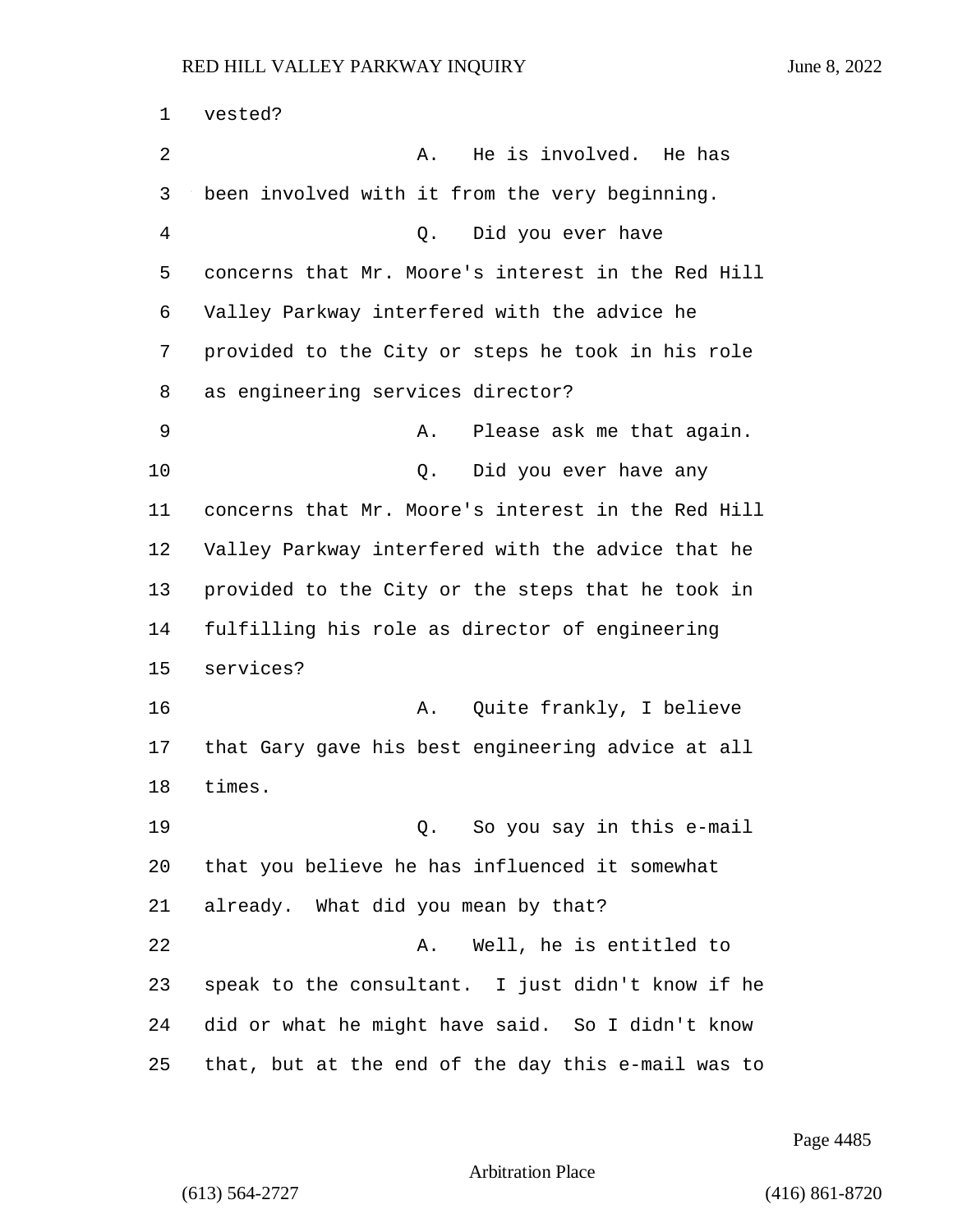| 1       | make sure that we didn't have opposing commentary  |
|---------|----------------------------------------------------|
| 2       | when we got to committee. We have one general      |
| 3       | manager and we should put forward a unified face   |
| 4       | to council and to the public, and if Gary had      |
| 5       | problems with what we were writing, Geoff being    |
| 6       | the director needed to consider that, along with   |
| 7       | John, and have that discussion with Gary because,  |
| 8       | you know, I was the manager, those guys were the   |
| 9       | directors. I wanted to be sure that when we got    |
| $10 \,$ | there we weren't infighting at committee level.    |
| 11      | Was it your view that<br>Q.                        |
| 12      | those discussions had to be -- had to occur at a   |
| 13      | level above you as a manager, that they had to be  |
| 14      | between directors?                                 |
| 15      | I believe that's true. I<br>Α.                     |
| 16      | mean, the directors have meetings, they discuss    |
| 17      | these things in their own management teams, and I  |
| 18      | believe they needed to vet out Gary's concerns.    |
| 19      | Q. Did you feel that you                           |
| 20      | would have been able to have a conversation with   |
| 21      | Mr. Moore to discuss his concerns?                 |
| 22      | If I thought it was<br>Α.                          |
| 23      | appropriate that I have that conversation, I would |
| 24      | have had it.                                       |
| 25      | So you say here, "off the<br>Q.                    |

Page 4486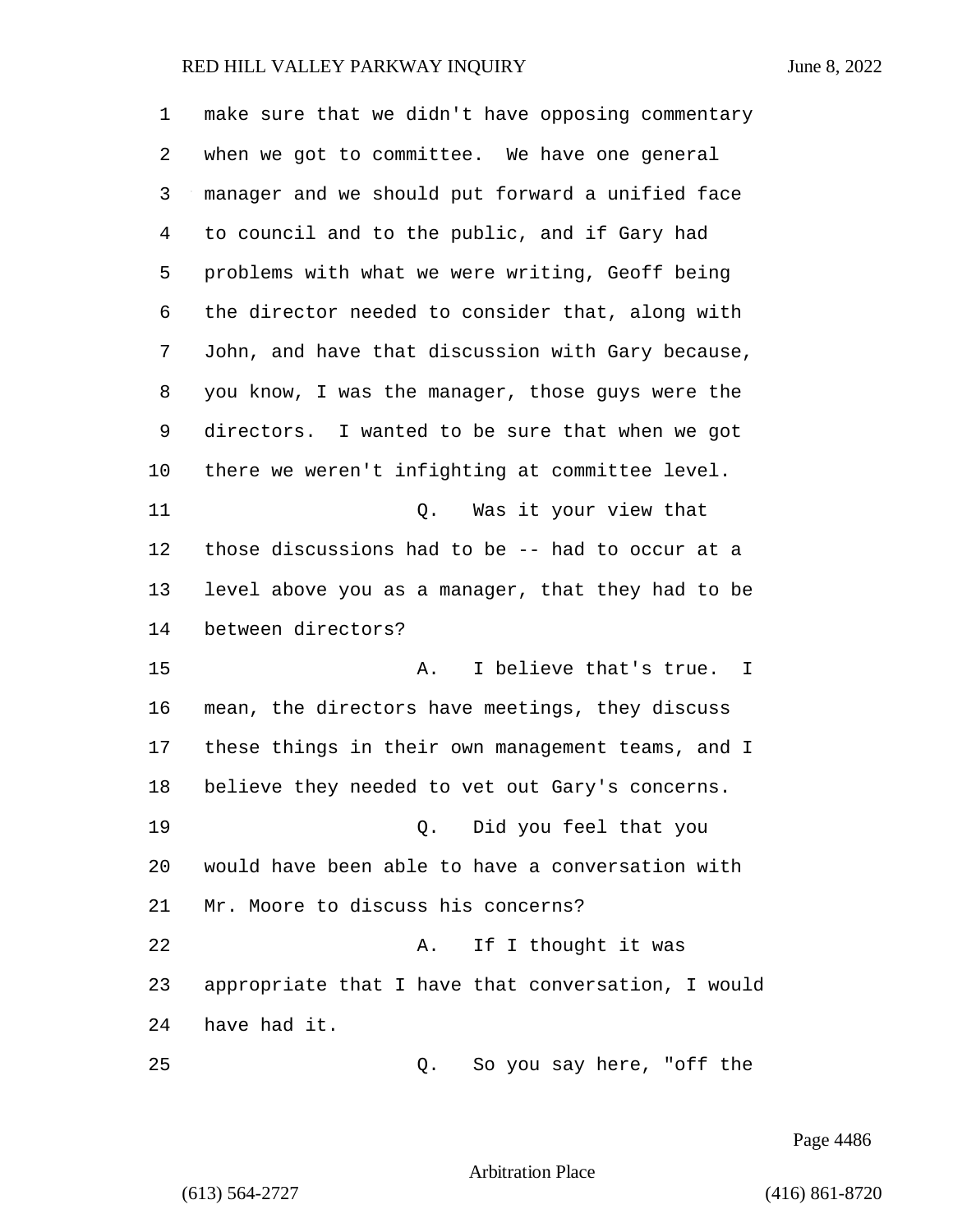1 record, I think he even spoke to CIMA." Why would 2 that be off the record? 3 A. Because I had no firm 4 evidence that he did. I had a suggestion to me, I 5 don't know by whom, but like I said earlier, he 6 was part of the -- his group was part of the City 7 team doing this work, and it wouldn't preclude him 8 from having a conversation with a consultant that 9 the City hired for our work. 10 Q. You said you had a 11 suggestion to you that Mr. Moore had spoken to 12 CIMA but that you don't know who it was from. Did 13 you have any sense of what he had said to CIMA? 14 A. No, I have no idea. I 15 don't even know if he did. 16 Q. Did you have any concerns 17 about comments that you believe Mr. Moore had made 18 to CIMA? 19 A. No. 20 Q. So at the end of this 21 e-mail, you say: 22 "I deem this extremely 23 sensitive, as I don't need any 24 nonsense related to our 25 actions on Councillor Collins'

Page 4487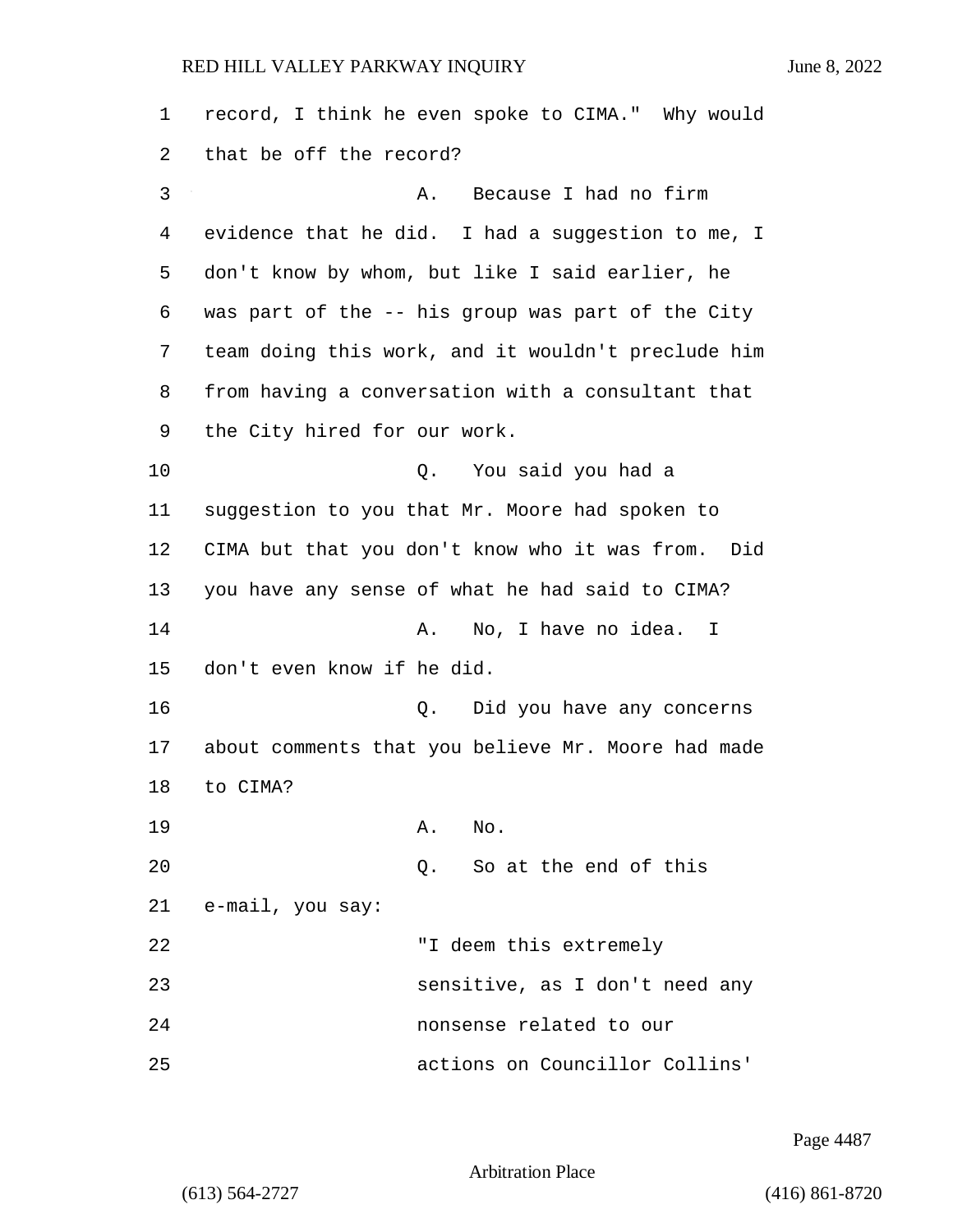| 1  | motion."                                           |
|----|----------------------------------------------------|
| 2  | What did you mean it was                           |
| 3  | extremely sensitive?                               |
| 4  | Well, politically at the<br>Α.                     |
| 5  | time the number of complaints that councillors     |
| 6  | were getting were increasing. We went from         |
| 7  | Councillor Collins to Councillor Clark, then we    |
| 8  | had Councillor Jackson with complaints coming in.  |
| 9  | So it was a sensitive issue because the            |
| 10 | councillors were becoming involved as a result of  |
| 11 | complaints from the public. Again, this was to     |
| 12 | make sure that we provide a unified front when we  |
| 13 | presented our information to council -- to         |
| 14 | committee and council.                             |
| 15 | So it was sensitive<br>Q.                          |
| 16 | because there was a particular political interest  |
| 17 | in it from the councillors?                        |
| 18 | Yeah, probably more than<br>Α.                     |
| 19 | most safety issues. Usually the normal course of   |
| 20 | action is they got a complaint, we investigated    |
| 21 | it, it was pretty small, and we went on. But this  |
| 22 | is a larger segment of roadway, and they were -- I |
| 23 | don't know how many complaints they were getting.  |
| 24 | Councillor Collins made it seem like he was        |
| 25 | getting quite a few at that point. So, again,      |

Page 4488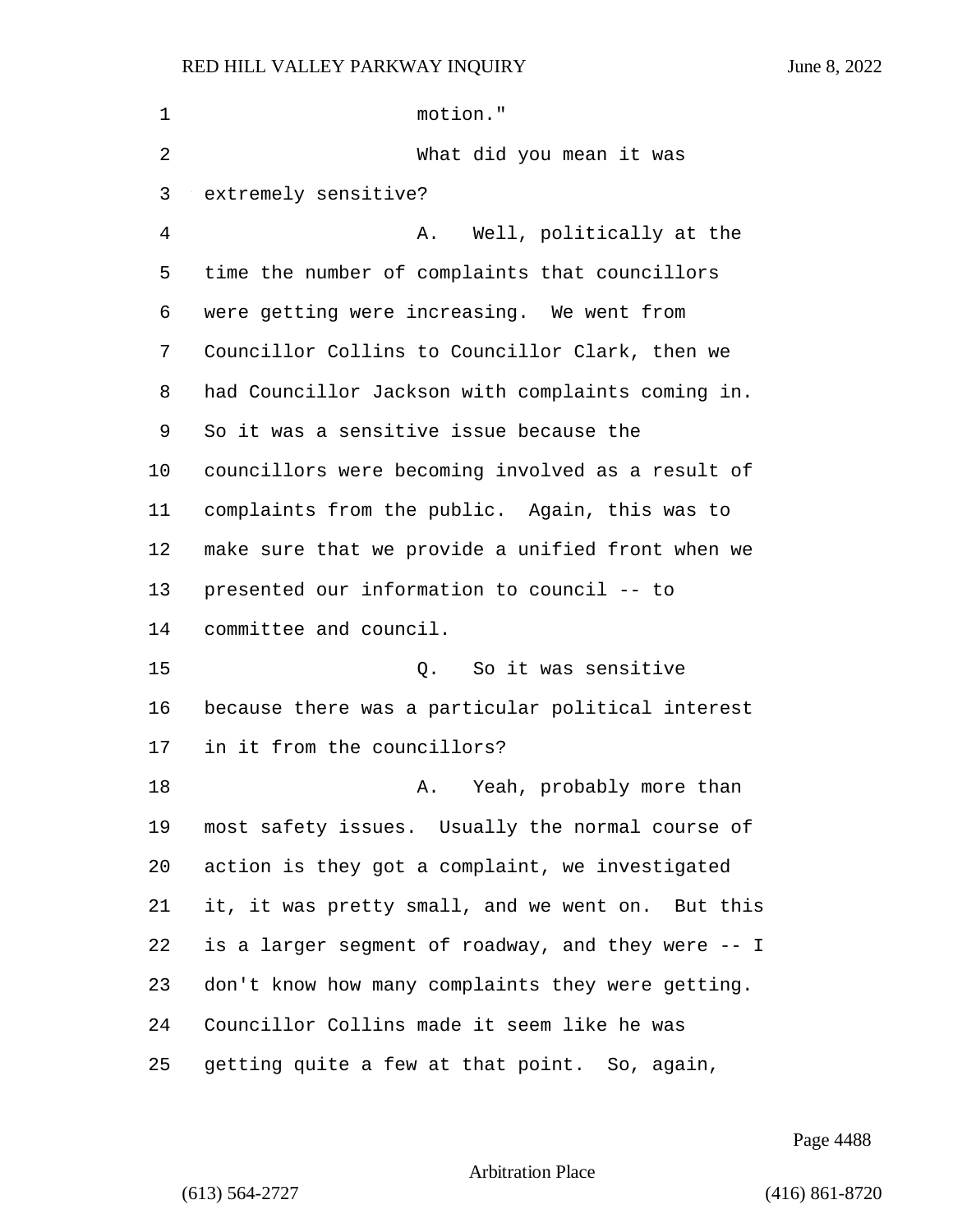it's politically sensitive. 2 Q. So councillors were getting a significant number of complaints about the Red Hill Valley Parkway from their constituents? 6 A. Well, I don't know if the word "significant" applies. I know they were getting complaints, because that's how they presented them to me. 10 Q. Registrar, you can close this call out. Thank you. If you can take us to paragraph 128 and 129, which is on the next page, and call those out. 14 You'll see this e-mail chain is forwarded to Mr. Mater, who responds -- 16 A. When John is on the stand tomorrow he likes his name to present -- be pronounced Mater. 19 and 19 Q. Thank you very much. **A.** Just as a matter of course, but it doesn't matter to me. 22 22 Q. So there is a reference to a direction from Mr. Mater, who responded and recommended speaking to Mr. Moore and bringing in CIMA if needed. Were you involved in any

Page 4489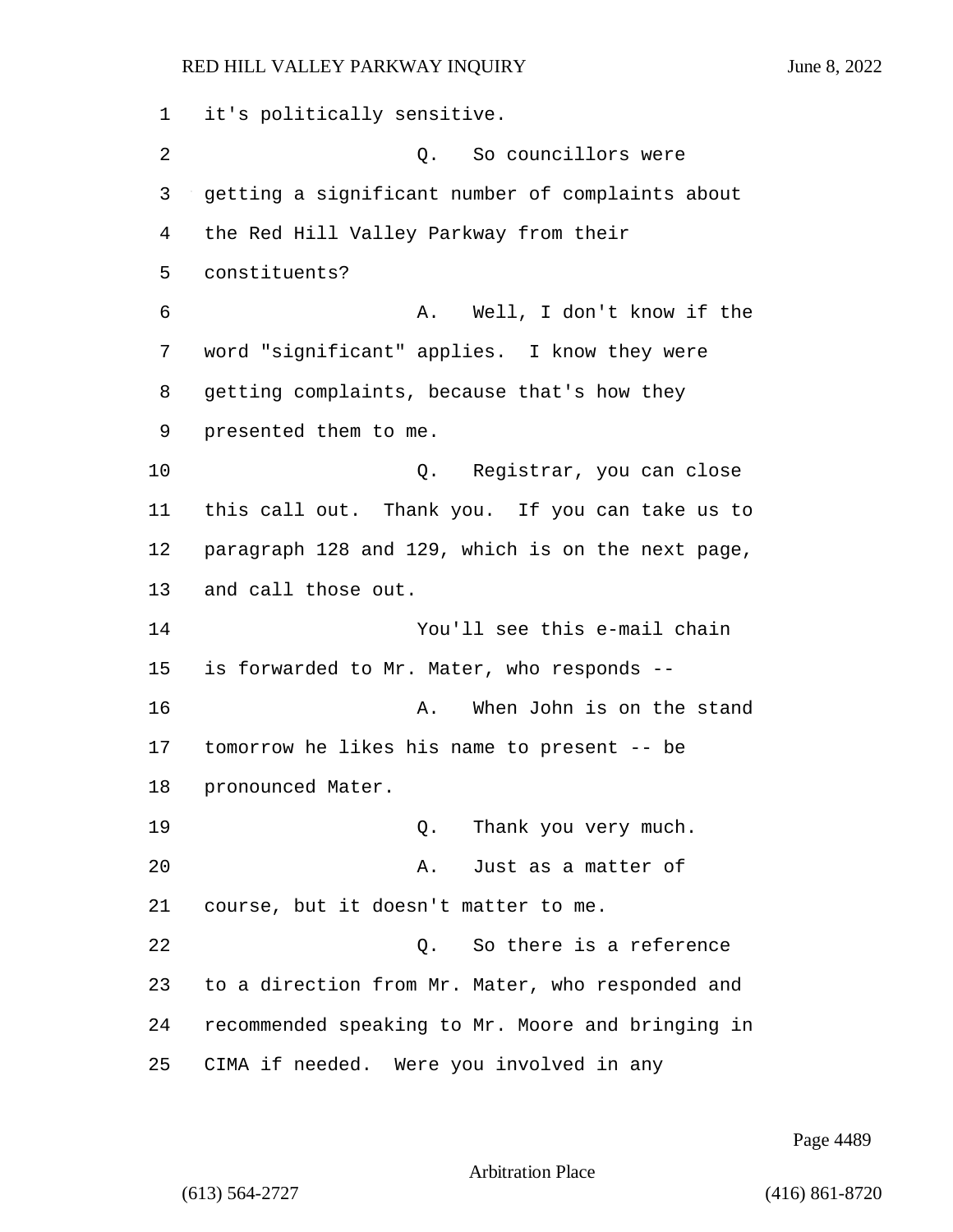discussions with Mr. Moore, Mr. Lupton, Mr. Ferguson, Mr. Mater or CIMA about the 2013 CIMA report after this exchange? 4 A. I'm hesitating to answer only because I can't remember -- I met with these people a few times and I don't know where it fits in the scope of the entire issue that we're discussing here today. So if we have any evidence that I did, please put it up but -- 10 Q. I'll take you -- 11 A. I mean, I met with them a few times. I just don't know when it fit with this September 2013 timeframe. 14 Q. Did you ever attend a meeting where Mr. Moore's concerns about the 2013 CIMA report were discussed? **A.** I attended a meeting with John and the GM, and I'm not even sure who it was at the time. Gary. That might have been after the 2015 report, though, is what I'm saying. I don't remember where things fit in time and space. 22 Q. Fair enough. I don't want you to guess. 24 Registrar, you can close this down. If you could please take us to OD6, image

Page 4490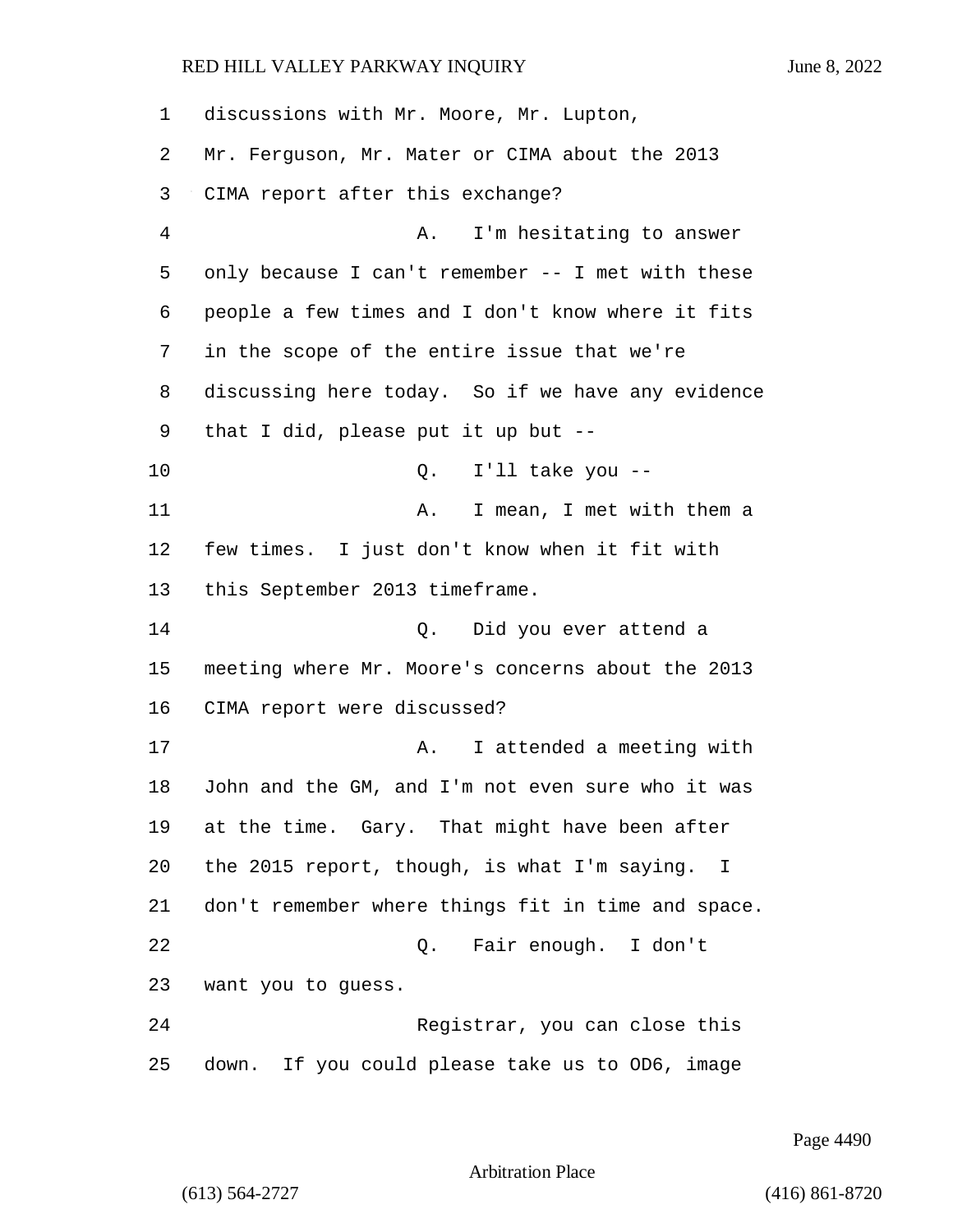| $\mathbf 1$ | 52, paragraph 131. Actually, I think it would be   |
|-------------|----------------------------------------------------|
| 2           | easier if we went directly into this e-mail chain. |
| 3           | Could you call out HAM8636. Thank you. And         |
| 4           | take -- add image 2 here as well. Thank you.       |
| 5           | So you'll see -- if you can                        |
| 6           | call out the very first e-mail on -- sorry, the    |
| 7           | last e-mail. Sorry, Registrar, I know that's not   |
| 8           | the clearest direction. The one from Mr.           |
| 9           | Capostagno (ph), which I'm sure is not the correct |
| 10          | pronunciation.                                     |
| 11          | Capostagno.<br>Α.                                  |
| 12          | There you go.<br>Q.                                |
| 13          | On September 22nd, 2013,                           |
| 14          | Mr. Capostagno e-mails Terry McCleary, who I       |
| 15          | believe is in operations?                          |
| 16          | Roads operations, yes.<br>Α.                       |
| 17          | About some concerns that<br>Q.                     |
| 18          | have come up on the Red Hill, and as we go through |
| 19          | this e-mail chain, you'll see that it is           |
| 20          | eventually forwarded to you. But just starting     |
| 21          | with the e-mail that initiates it. So he says:     |
| 22          | "Hi Terry, Saturday, due to                        |
| 23          | heavy rain, we have had some                       |
| 24          | issues with the Red Hill due                       |
| 25          | to heavy rain. Police call us                      |

Page 4491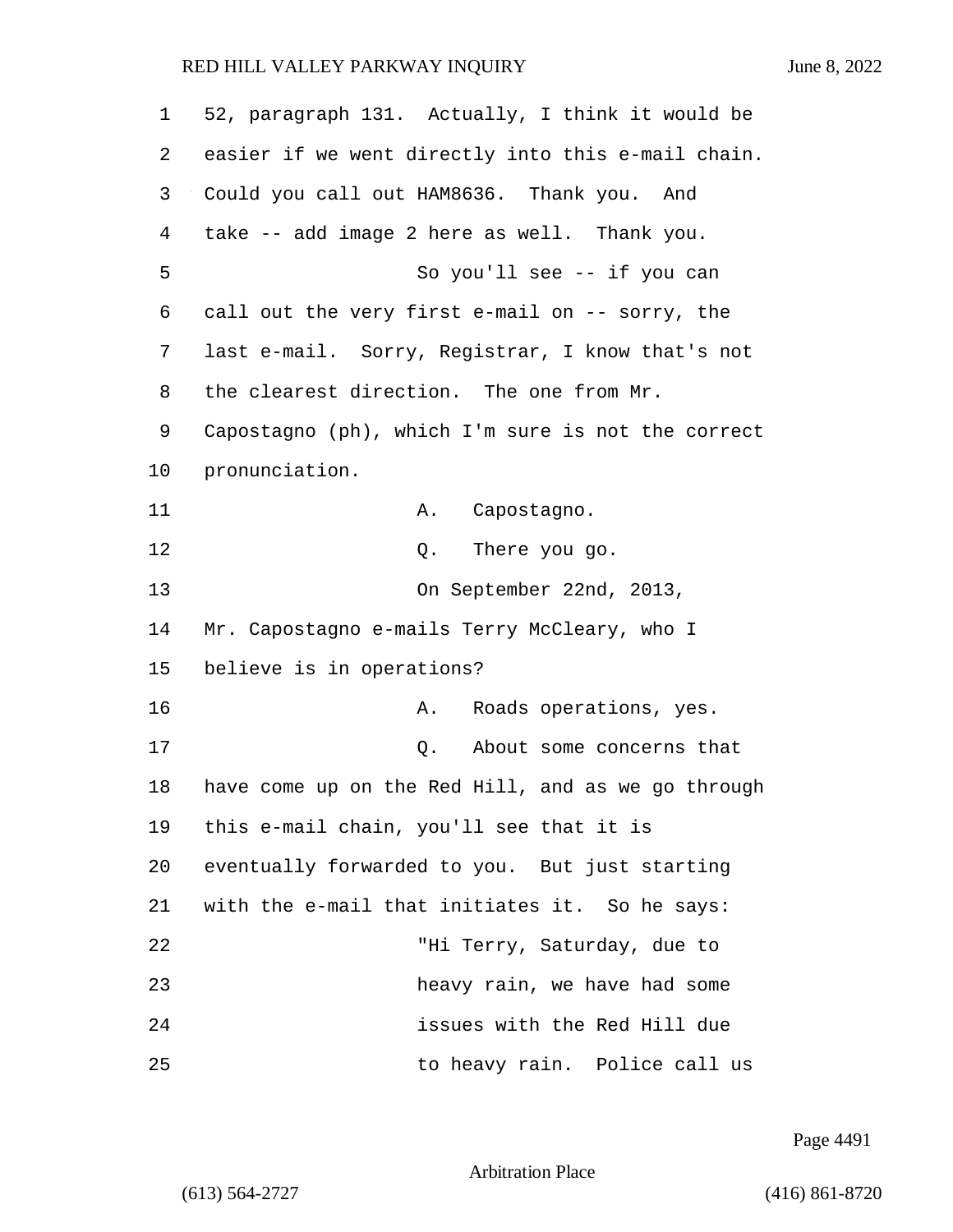| $\mathbf 1$ | saying that the ramps and road            |
|-------------|-------------------------------------------|
| 2           | is very slippery. There was               |
| 3           | quite a few accidents, cars               |
| 4           | slipping. We checked the                  |
| 5           | ramps and road and it was very            |
| 6           | slippery. There is not much               |
| 7           | we can do. Every time it                  |
| 8           | rains heavily, this is an                 |
| 9           | ongoing issue. I feel it's a              |
| 10          | pavement problem and a speed              |
| 11          | problem. I told the officer               |
| 12          | it's a speed problem and when             |
| 13          | it rains, it's the pavement,              |
| 14          | and if we put sand down it                |
| 15          | washes away. This is an                   |
| 16          | ongoing issue and it's                    |
| 17          | frustrating. The public gets              |
| 18          | upset with us, and there is               |
| 19          | nothing I can do to prevent               |
| 20          | these road conditions. There              |
| 21          | is no flooding. It was just               |
| 22          | the conditions of the road."              |
| 23          | (As read)                                 |
| 24          | Registrar, if you can close               |
| 25          | that for us. So just as a starting point, |

Page 4492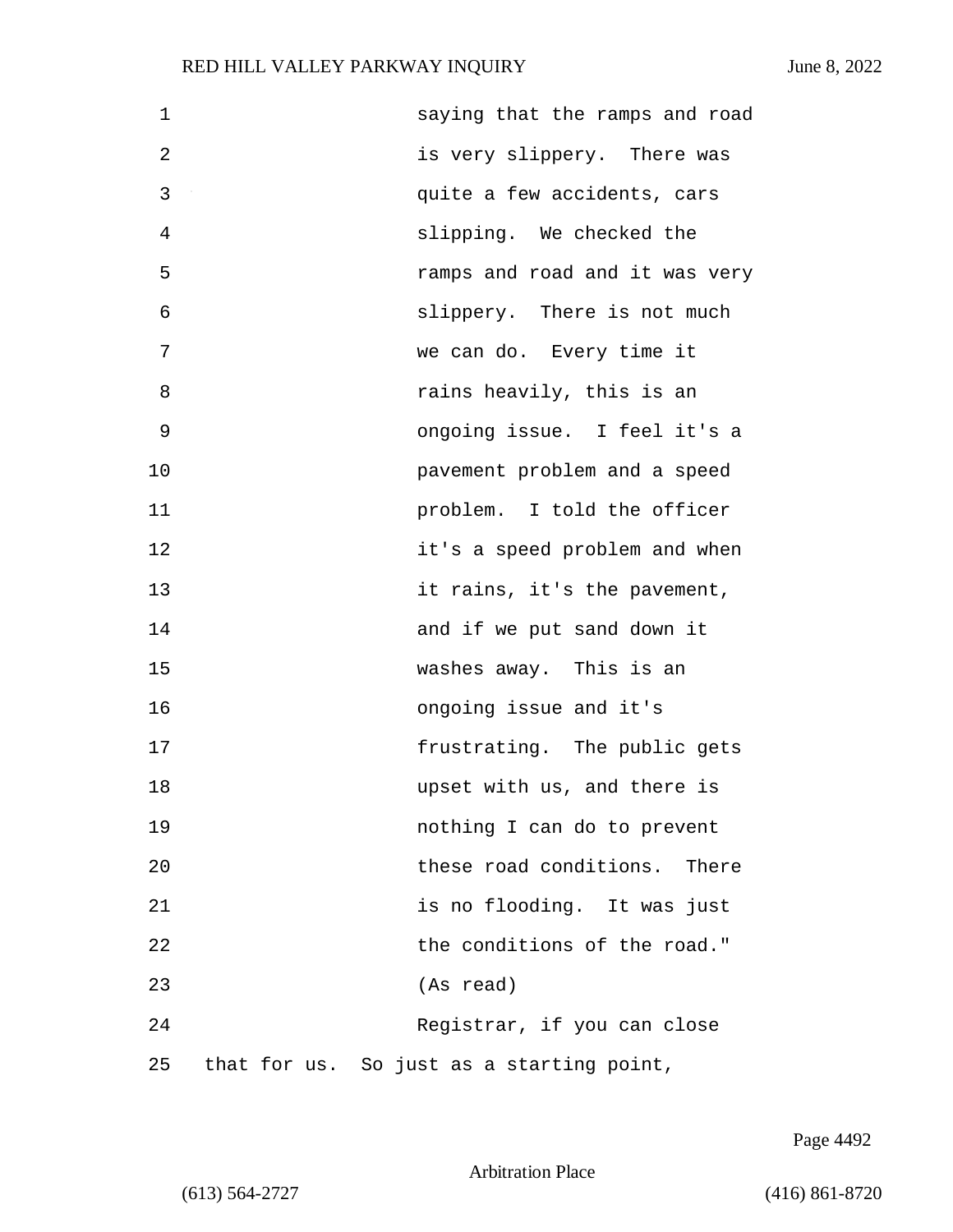1 operations is responsible for the day-to-day 2 operations on the Red Hill; is that correct? 3 A. Snow plowing, roadside 4 mowing, picking up debris on the road. 5 Q. So responding to 6 collisions? 7 A. Well --8 (Speaker overlap) 9 A. Sorry. Responding to 10 collisions is the police's responsibility. Roads 11 might have been a cleanup if there's a spill or 12 something. 13 Q. Thank you. So you'll see 14 that after Mr. Capostagno comments, this e-mail is 15 commented on again by another member of 16 operations, Tammy Blackburn. And if you can call 17 out the blue text at the top of the 18 (indiscernible) Registrar. 19 So she comments on this 20 e-mail: 21 "If I can add to Sam's e-mail, 22 due to the Superpave products 23 they used allowing the asphalt 24 to last 20 to 30 years, with 25 this mix it contains more

Page 4493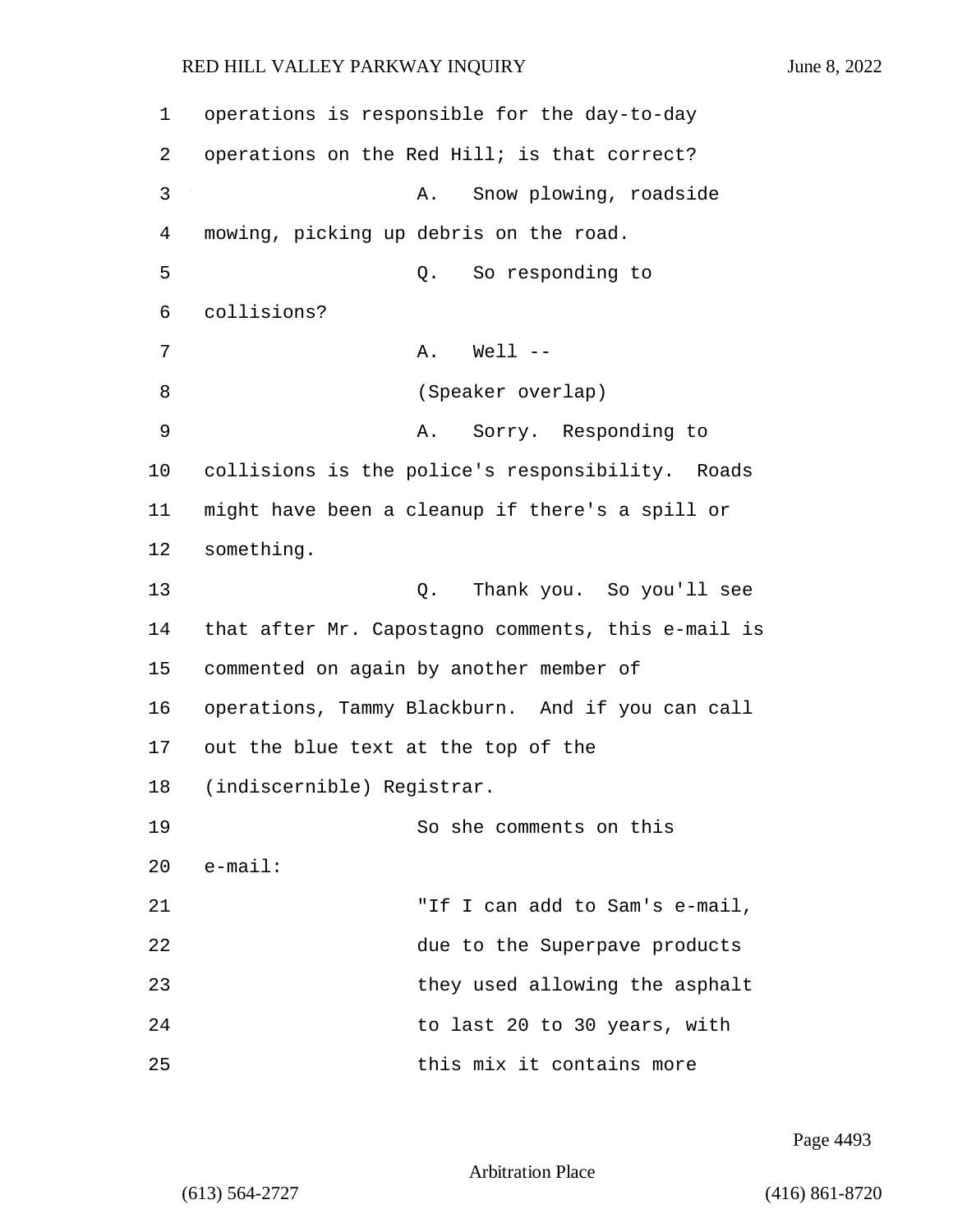| 1            | liquid asphalt and small glass                    |
|--------------|---------------------------------------------------|
| $\mathbf{2}$ | shards, which for obvious                         |
| 3            | reasons makes it slippery when                    |
| 4            | wet. If I could recommend                         |
| 5            | that slippery when wet signs                      |
| 6            | be placed throughout the Red                      |
| 7            | Hill, especially on ramps, to                     |
| 8            | maybe help alleviate the City                     |
| $\mathsf 9$  | of some potential claims and                      |
| 10           | accidents, this may bring a                       |
| 11           | little more awareness to                          |
| 12           | drivers. Not all but some."                       |
| 13           | (As read)                                         |
| 14           | Registrar, you can close that.                    |
| 15           | On September 23rd, 2013, Mr. Shynal, who is the   |
| 16           | director of operations, forwards this e-mail to   |
| 17           | you, Mr. Moore, Mr. Mater and Mr. Lupton. Do you  |
| 18           | recall receiving this e-mail?                     |
| 19           | MS. CONTRACTOR: Sorry. Mr.                        |
| 20           | Commissioner, I'm sorry to interrupt, but to the  |
| 21           | extent that commission counsel wants to track the |
| 22           | chronology of the exchanges on this topic, there  |
| 23           | is another e-mail that's --                       |
| 24           | MS. BRUCKNER: Yes, and I'm                        |
| 25           | going to take him to that.                        |

Page 4494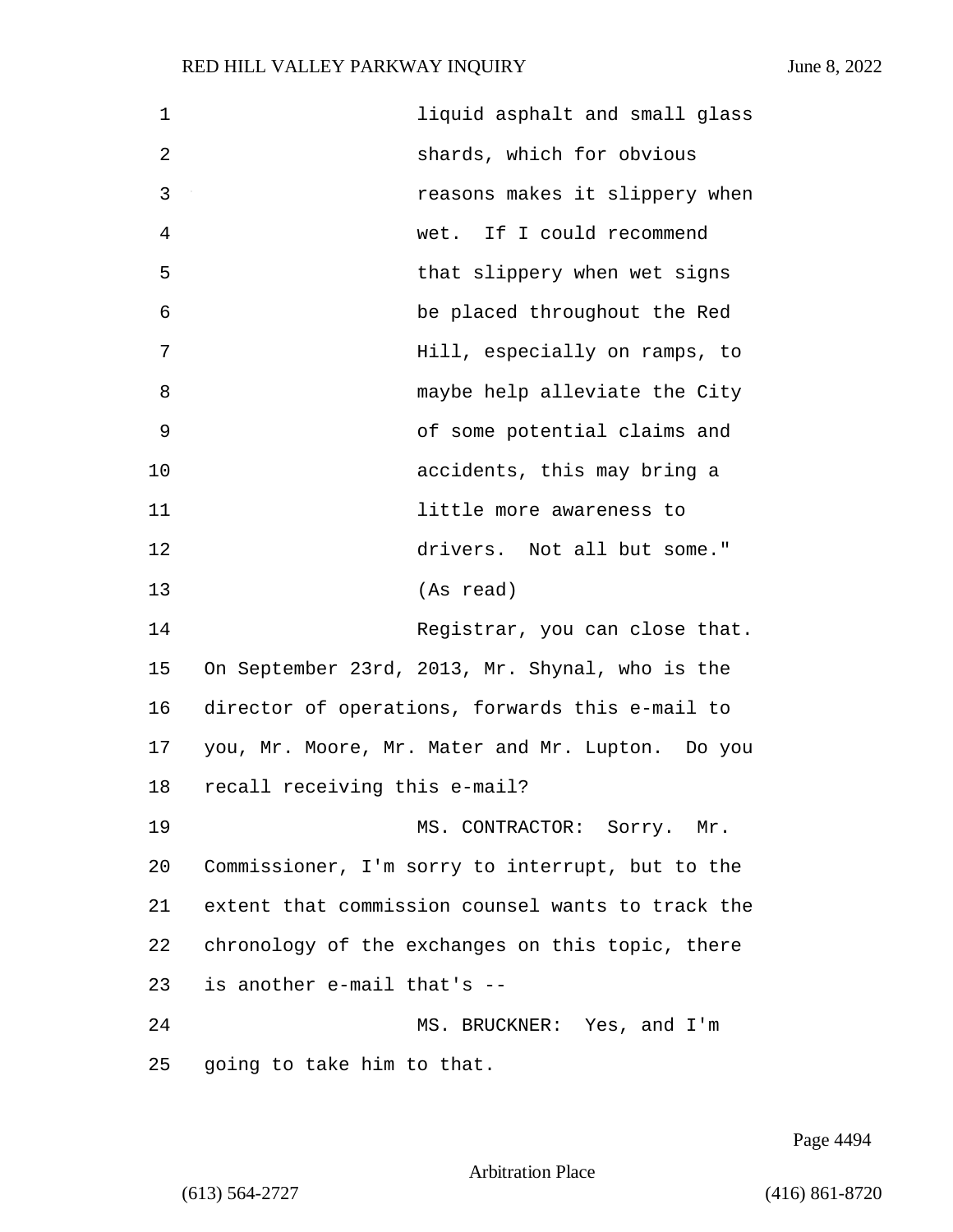1 MS. CONTRACTOR: Okay, but it 2 was sent prior to this e-mail, so to the extent 3 that you want to show him the chronology, it might 4 make sense to turn to it there, but just wanted to 5 raise that. 6 MS. BRUCKNER: Sure, we can do 7 that. 8 BY MS. BRUCKNER: 9 Q. So there is an e-mail 10 HAM41728. You'll see that Mr. McCleary sends you 11 a request that's at the bottom of this chain, also 12 on September 23rd, 2013. And, Registrar, if you 13 can call that out. You'll see he e-mails you 14 directly, and he says: 15 "Roads has a big issue 16 whenever it rains on these 17 class roadways, ramps and 18 along the driving portion. 19 The pavement surface has more 20 tar than normal, as they 21 designed it to last 25 to 22 30 years. Now with the water 23 sits on top of surface, 24 causing hydroplane of cars 25 going at high speeds on ramps

Page 4495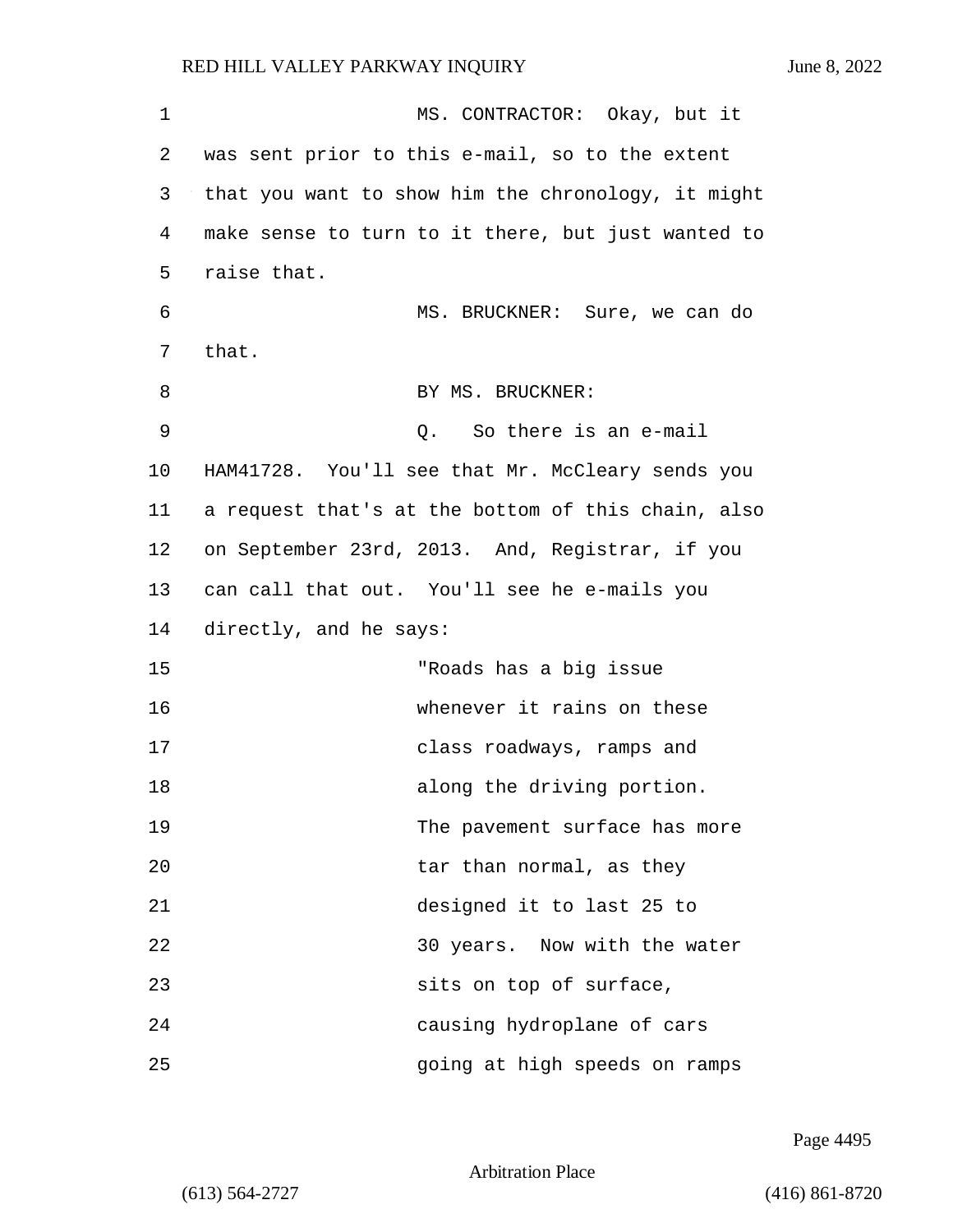1 and the roadway." (As read) 2 And he asks you if traffic can 3 look at getting slippery when wet signs on every 4 ramp and along this route. 5 Do you recall receiving that 6 e-mail chain? 7 A. Yes. 8 Q. So this is in 9 September 2013, which is around the same time that 10 CIMA is working on the 2013 CIMA report. 11 A. Correct. 12 Q. We had discussed earlier 13 that Mr. Cooper sent you a draft of the 2013 CIMA 14 report on August 23rd, 2013. Do you know if you 15 had reviewed that report by September 2013? 16 A. I don't know when I 17 reviewed that report. 18 Q. Registrar, could you call 19 out HAM41675 at image 40. Registrar, we're 20 turning briefly to the summary of findings in that 21 August draft. Registrar, could you call out the 22 second paragraph from the bottom, "it is 23 noteworthy." 24 Just to refresh your memory, 25 there's a line in the summary of findings in the

Page 4496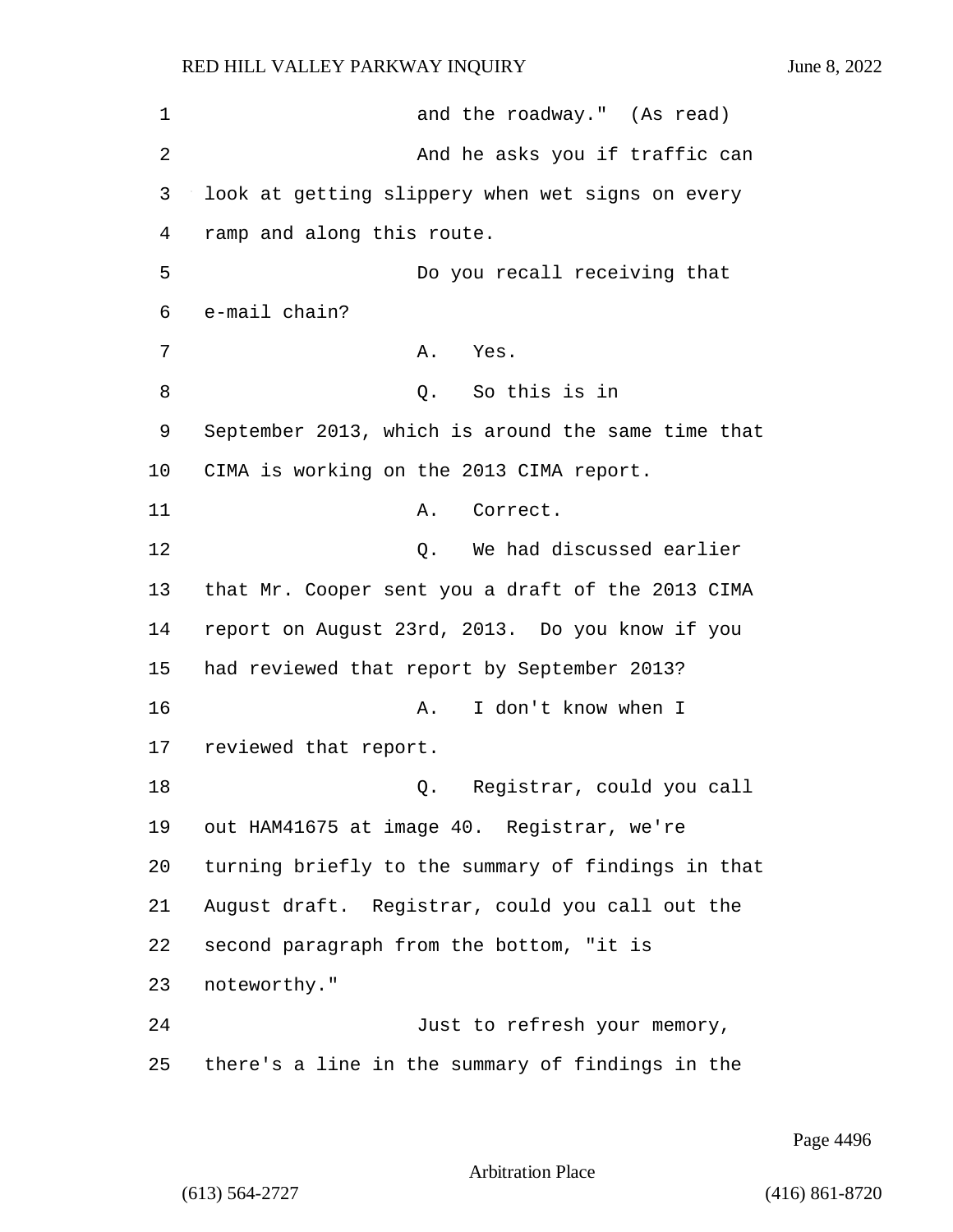| 1  | 2013 -- in August 2013 draft that says:           |
|----|---------------------------------------------------|
| 2  | "It is also noteworthy that                       |
| 3  | the collisions that are                           |
| 4  | occurring on the Red Hill                         |
| 5  | Valley Parkway show an                            |
| 6  | atypically high proportion of                     |
| 7  | $SMV$ --"                                         |
| 8  | which I believe is single                         |
| 9  | motor vehicle.                                    |
| 10 | A. Correct.                                       |
| 11 | Thank you.<br>Q.                                  |
| 12 | "-- wet road surface and                          |
| 13 | non-daylight collisions when                      |
| 14 | compared to the provincial and                    |
| 15 | City of Hamilton averages."                       |
| 16 | In light of this report and                       |
| 17 | the e-mail chains that we were just looking at,   |
| 18 | did you have any concerns about the safety of the |
| 19 | Red Hill Valley Parkway in September 2013?        |
| 20 | The two things are<br>Α.                          |
| 21 | completely different. This is a snapshot of a     |
| 22 | portion of the facility, and the highlight from   |
| 23 | this information was there was no huge safety     |
| 24 | concern, except there was an abnormal collision   |
| 25 | experience on one of the ramps, I think they      |

Page 4497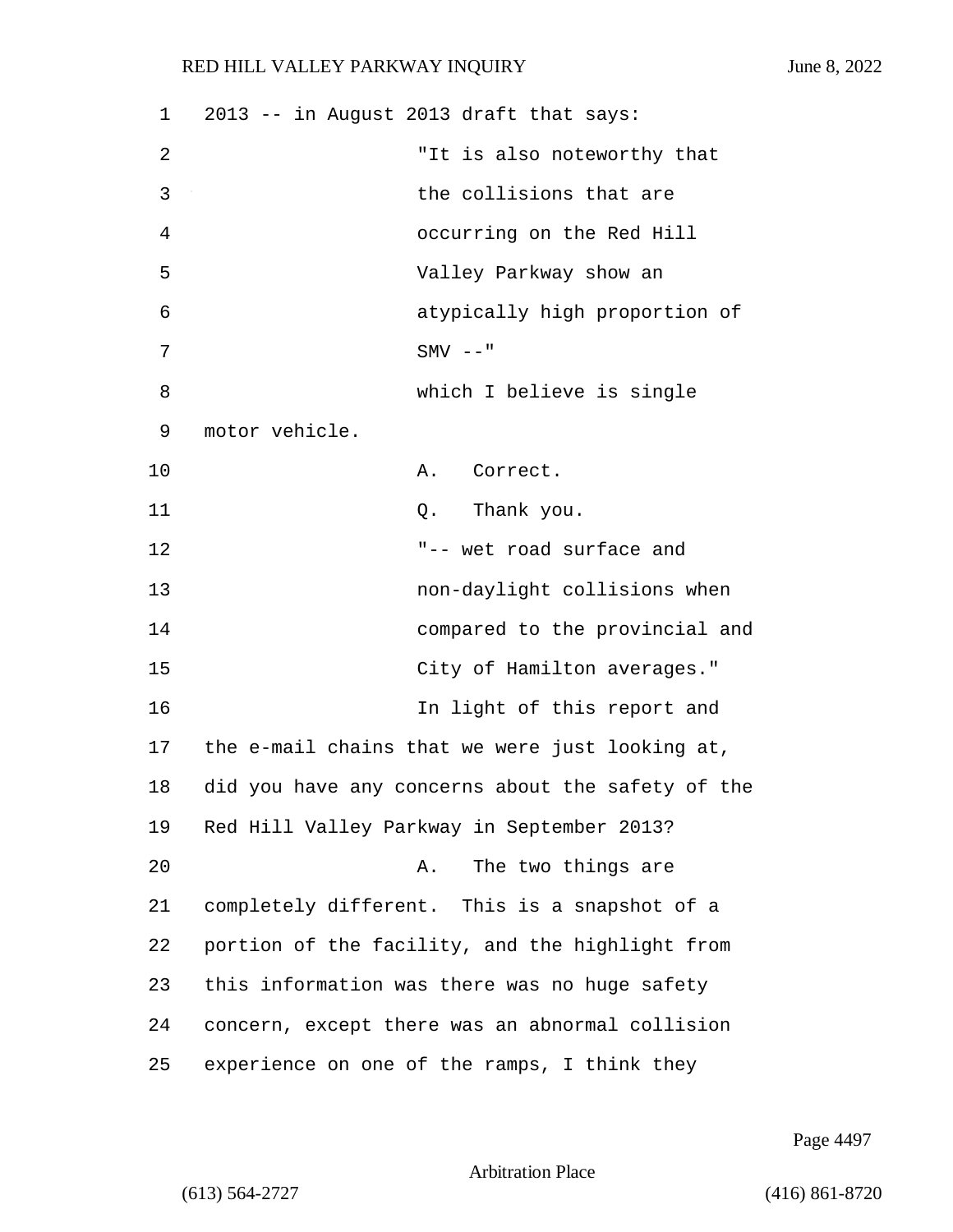| 1  | called it ramp 6. The complaint or the concern       |
|----|------------------------------------------------------|
| 2  | expressed by the road staff, who are lay people      |
| 3  | really, they are people who would clean up oil and   |
| 4  | cut the grass and that short of thing, was           |
| 5  | basically -- and if you read the last e-mail you     |
| 6  | showed me, it said RHVP and LINC -- they were        |
| 7  | encompassing the entire facility. And to me,         |
| 8  | that's a completely different animal than this       |
| 9  | limited report that we put forward that we were      |
| 10 | working on at the -- concurrently with the           |
| 11 | complaint coming in.                                 |
| 12 | Just to make sure I have<br>Q.                       |
| 13 | that right. The distinction you're drawing, aside    |
| 14 | from the operations folks are lay people, is that    |
| 15 | the 2013 CIMA report looks at specific areas         |
| 16 | rather than the entire Red Hill?                     |
| 17 | That is correct, and the<br>Α.                       |
| 18 | LINC. If you read that last e-mail it was            |
| 19 | entitled Red Hill and LINC. And they were asking     |
| 20 | for slippery when wet signs to be signed along the   |
| 21 | entire facility, and that would be an                |
| 22 | inappropriate use of a slippery when wet sign.<br>It |
| 23 | should be used only when there's a noted problem,    |
| 24 | but not facility wide. So it would become ignored    |
| 25 | basically if we were to sign it every half a         |

Page 4498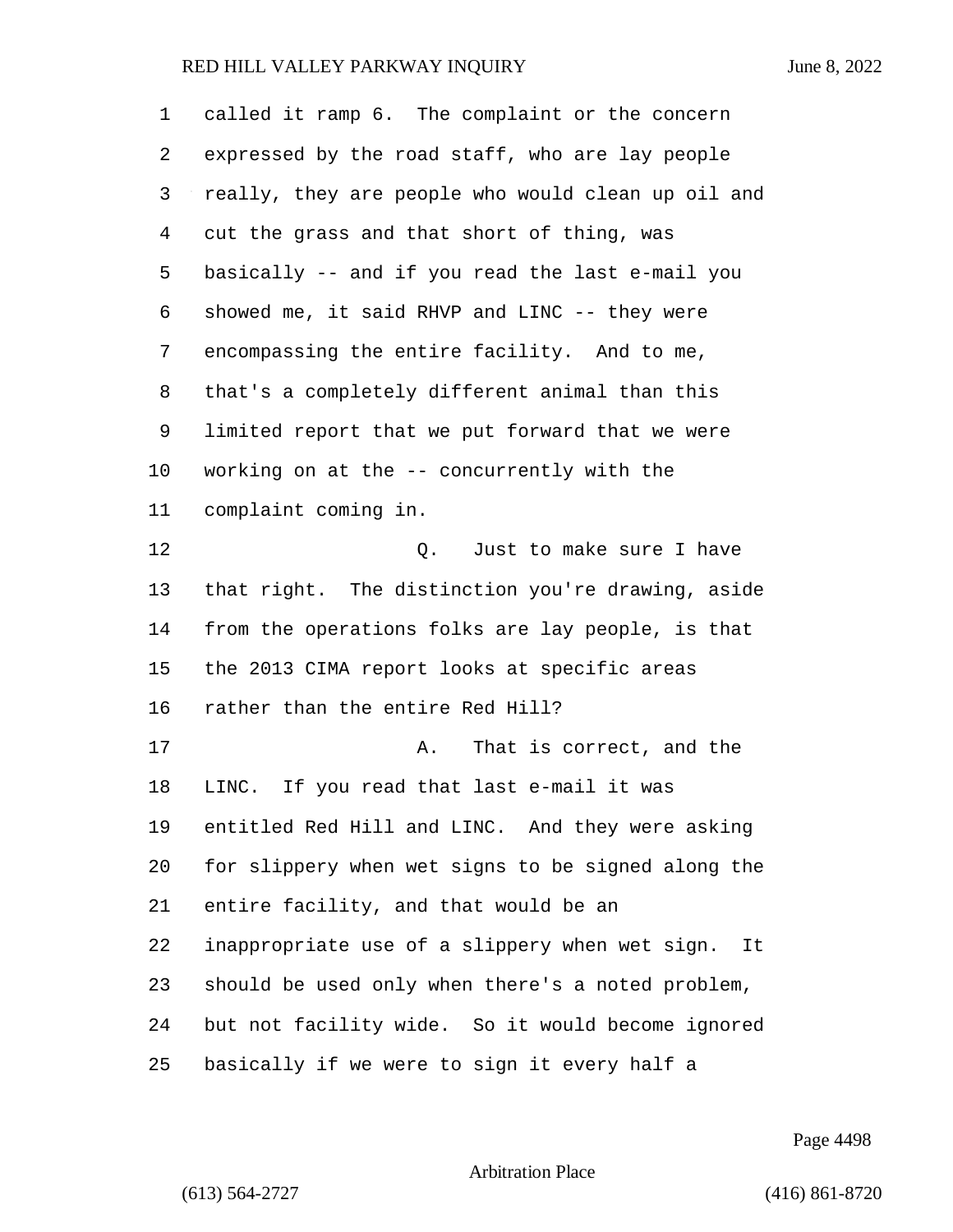kilometre along the length of it. And, you know, the other thing I would say is when it rains you should drive with caution, and all roads a little slippery when -- more slippery when they are 5 wet -- 6 Q. So I think this may re-tread some ground that we have just gone over. But, Registrar, could you take us back to HAM41728. If you can call out the top e-mail from Mr. White. 11 So you'll see you forward the request for slippery when wet signs from operations to Mr. Ferguson, copying Mr. Jacobson, and you say: 15 "This is an extraordinary 16 request, and in my opinion 17 should be substantiated by a 18 collisions history." 19 So it is extraordinary for the reasons that you were just highlighting? 21 A. -- yes, you don't sign an entire facility just because somebody thinks, or the police say something. You have to substantiate it and have empirical evidence for whether it really is providing any kind of safety

Page 4499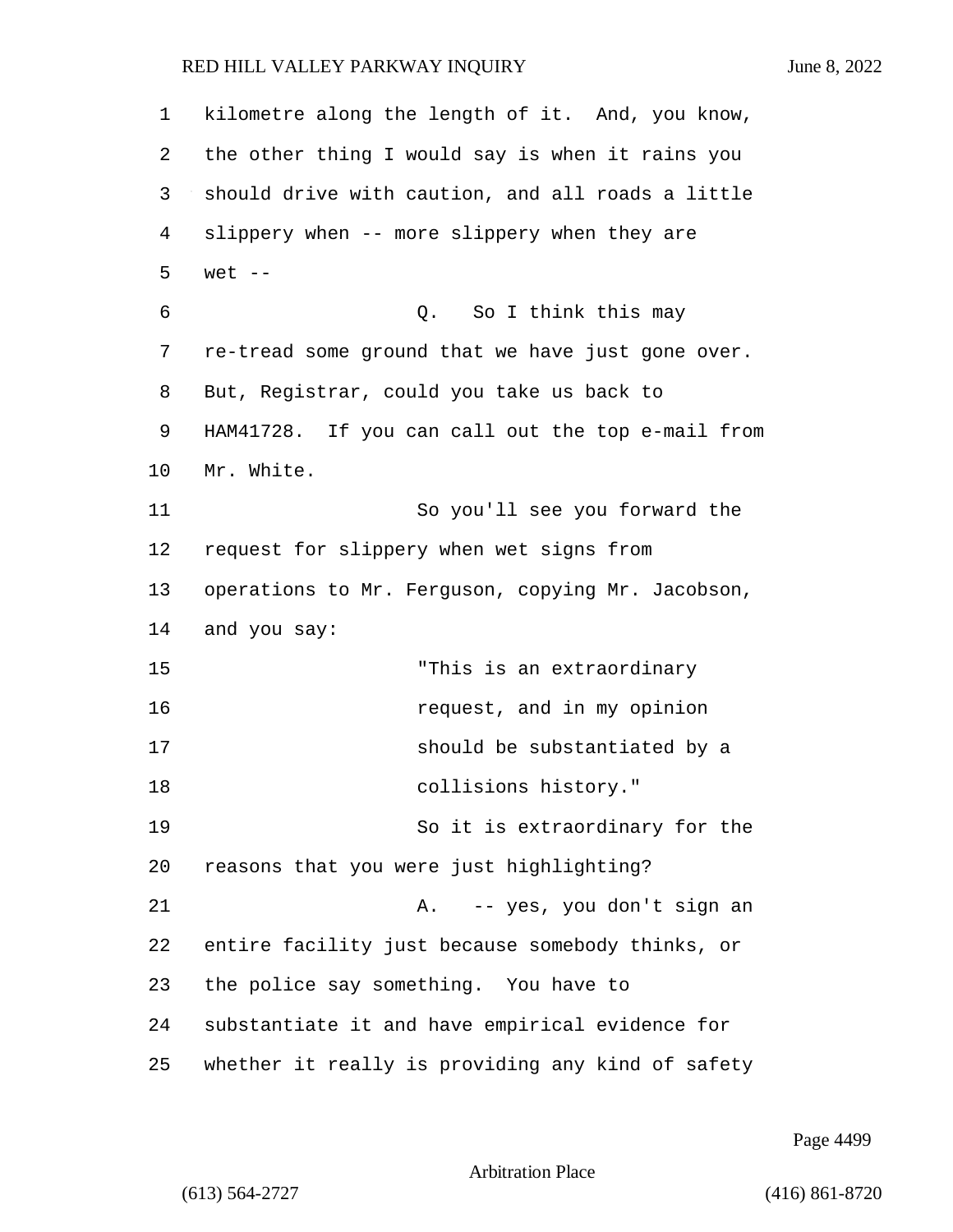| 1  | issue. So hence I asked Dave to go forward with    |
|----|----------------------------------------------------|
| 2  | providing collision analysis on this.              |
| 3  | So then there's a line<br>Q.                       |
| 4  | where you say:                                     |
| 5  | "When we are ready to respond,                     |
| 6  | please advise, as I believe                        |
| 7  | this is precedent setting and                      |
| 8  | conceptually may not be                            |
| 9  | substantiated by facts."                           |
| 10 | Did you mean it would be                           |
| 11 | precedent setting to sign the entire Red Hill?     |
| 12 | I did.<br>Α.                                       |
| 13 | So you go on to ask --<br>Q.                       |
| 14 | In the industrywide I'm<br>Α.                      |
| 15 | referring to, not just Hamilton.                   |
| 16 | Understood. So you go on<br>Q.                     |
| 17 | to ask Mr. Ferguson to review the collision        |
| 18 | history facility wide for statistically            |
| 19 | significant time period, and review for a          |
| 20 | percentage of collisions on wet pavement.          |
| 21 | Yes.<br>Α.                                         |
| 22 | Can you just break down<br>Q.                      |
| 23 | for me why you wanted Mr. Ferguson to perform that |
| 24 | collision history review?                          |
| 25 | Well, it would respond to<br>Α.                    |

Page 4500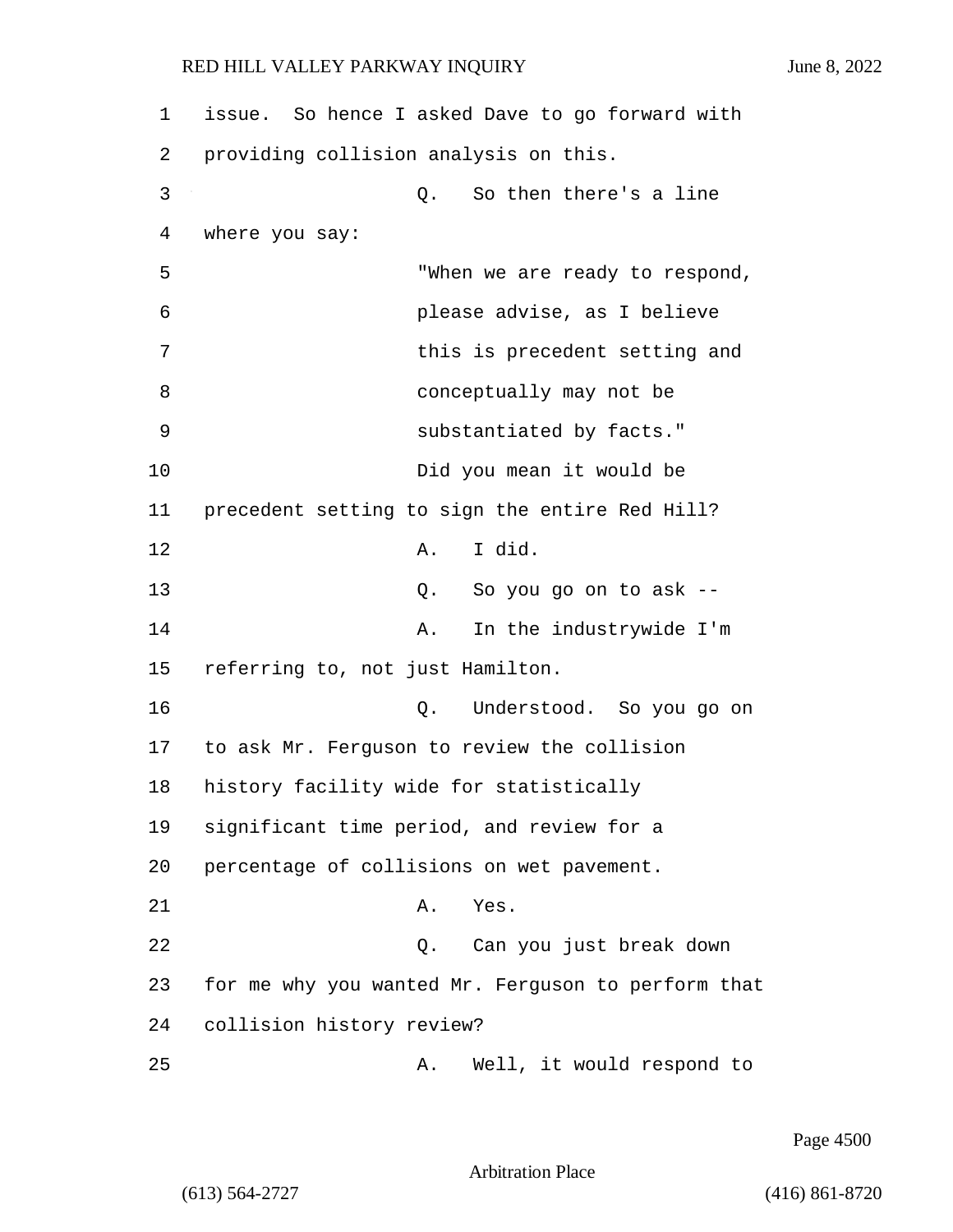| 1  | the concern expressed by $-$ - in that e-mail chain. |
|----|------------------------------------------------------|
| 2  | Is there really a wet -- is there really a wet       |
| 3  | roadway condition contributing to collisions and     |
| 4  | what was the percentage of collisions on wet         |
| 5  | pavement versus dry, and you have to do a lot of     |
| 6  | fact finding to find some of that stuff out          |
| 7  | because it also relates to other facilities and      |
| 8  | how -- what are the rates on those facilities as     |
| 9  | well. Dave did go ahead and do that.                 |
| 10 | Do you recall what the<br>Q.                         |
| 11 | outcome of that review was?                          |
| 12 | Α.<br>I recall reading the                           |
| 13 | outcome and there were -- and I used the term        |
| 14 | "statistically significant" in a different e-mail,   |
| 15 | I believe to Geoff or John, that there was many      |
| 16 | more, and I don't remember percentages now, wet      |
| 17 | weather collisions on the RHVP than on the LINC.     |
| 18 | When you say you remember<br>Q.                      |
| 19 | reading it, it's your recollection that Mr.          |
| 20 | Ferguson's review was in writing?                    |
| 21 | I remember seeing a<br>Α.                            |
| 22 | chart. That chart eventually ends up -- the data     |
| 23 | from this ended up becoming a part of the City of    |
| 24 | Hamilton collision report that we were trying to     |
| 25 | get going again. We weren't able to do it in         |

Page 4501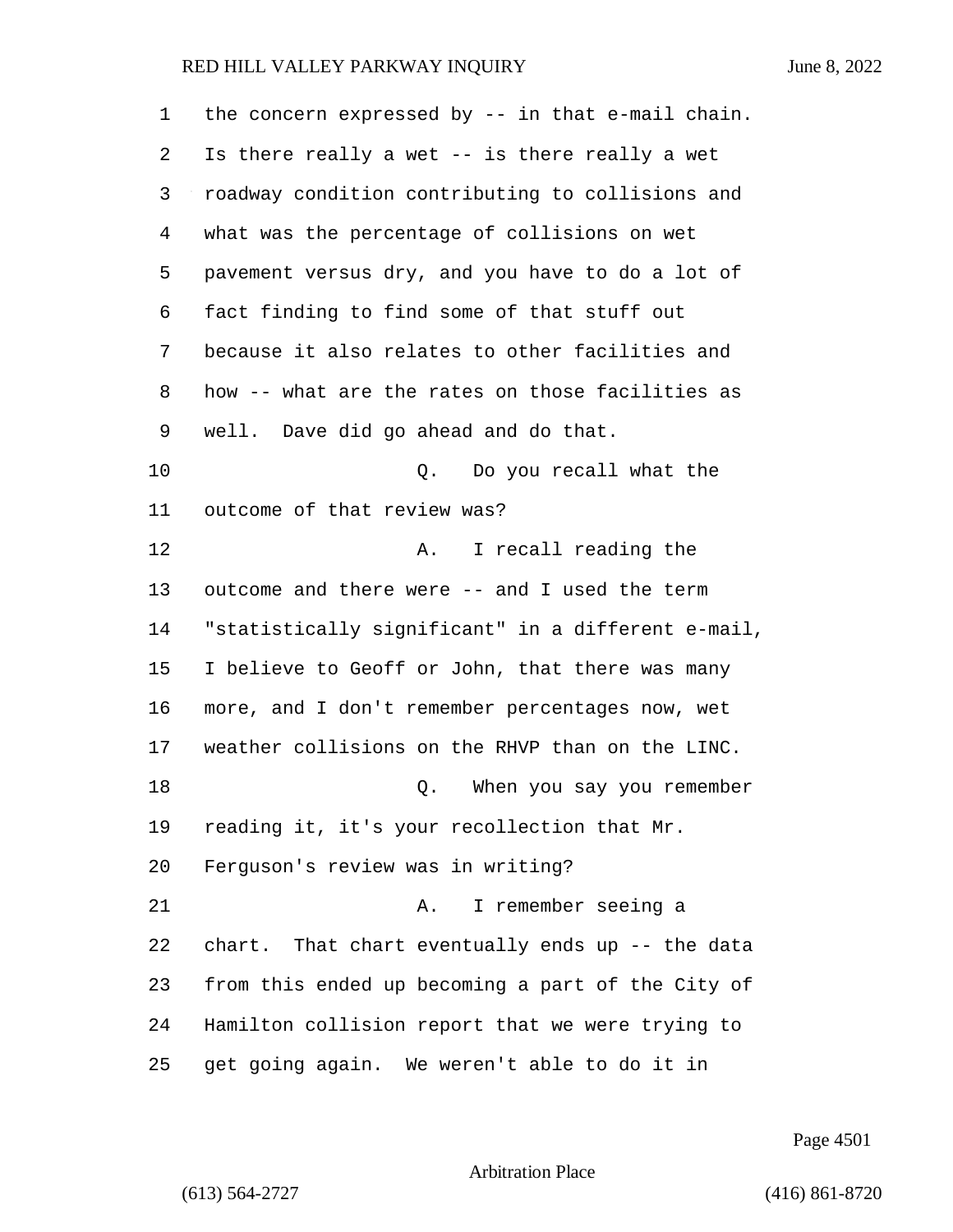2013. It hadn't been done for a few years since Hart left. And when we put that back together and started that up again when we had the right staff replaced, that information is contained in that report. Don't ask me what year we did it. It seems to me '18 maybe, but I don't have a specific recollection. 8 a Q. Do you recall when you reviewed the chart of the collision history that Mr. Ferguson prepared? 11 A. It would have been certainly after this e-mail chain. I don't know exactly how long after. 14 C. Within a year? 15 A. I don't know. Take me to the e-mail where I tell Geoff or John. I forget who I sent it to, maybe both. 18 Q. I will actually take you to that e-mail. But before we do that, I want to cover off a couple more things on the slippery when wet signs. 22 A. Sure. 23 Q. So, Registrar, can you please take us to GOL2641 at image 3. Call out Mr. White's e-mail to Mr. Shynal.

Page 4502

Arbitration Place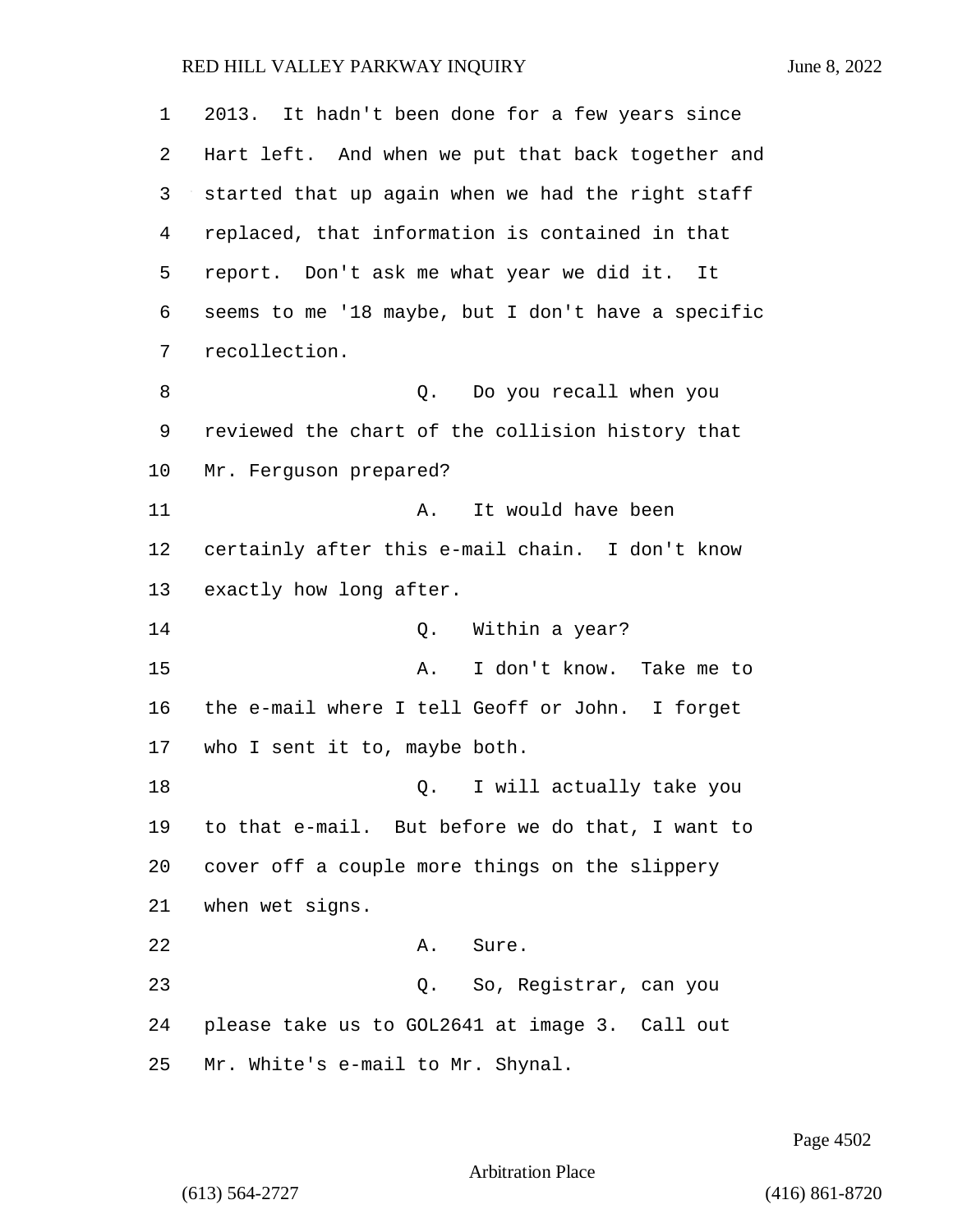1 On September 25th you advised 2 Mr. Shynal that traffic engineering will analyze 3 the collision history on the entire Red Hill 4 Valley/LINC and Red Hill Valley Parkway system to 5 determine if there's a proven record -- a proven 6 recorded collision history related to the impacts 7 of the weather and road surface of the collision 8 rate and to determine the higher incident 9 locations. 10 And you go on to say, and I 11 know this is a bit of a bulky e-mail, you go on to 12 say: 13 "In my opinion, simply signing 14 the entire freeway system 15 slippery when wet will have 16 virtually no impact on the 17 situation and does not change 18 the conditions, and to the 19 best of my knowledge, has not 20 been done system wide on any 21 freeway anywhere in Ontario." 22 Can you expand on that for me? 23 A. Well, it's what I was 24 saying before, that simply that that would be a 25 misuse of the slippery when wet sign. If you open

Page 4503

Arbitration Place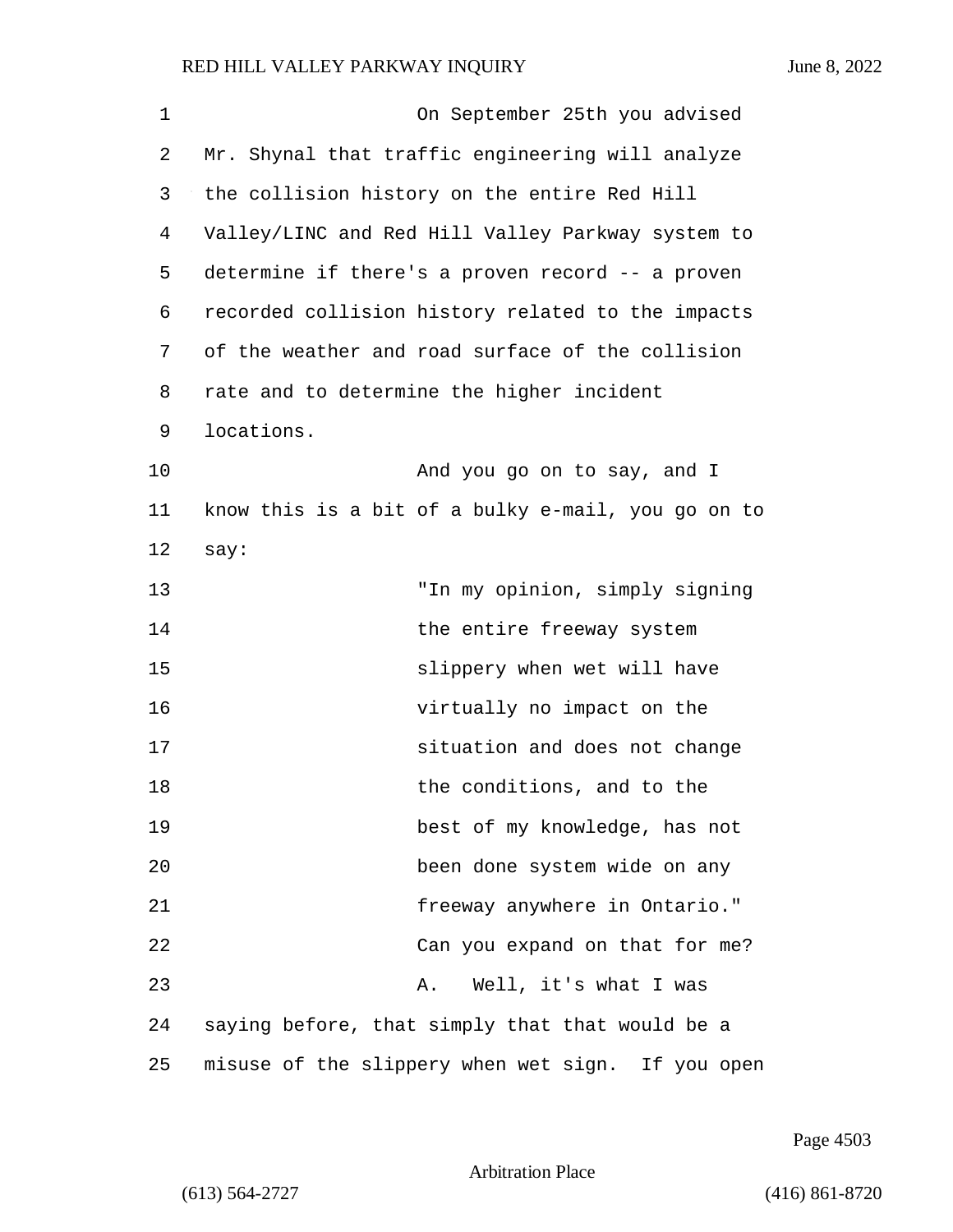the manual and you read what the slippery when wet sign is, it's to define a local condition, not a system. Not a -- sorry, not a facility. It would be like signing the 401 as all slippery when wet. 5 Q. Understood. In your view that wouldn't have any substantial impact on drivers or on the collision history? 8 a. Yes, it would also weaken the impact of the slippery when wet sign when it's actually required. If people start to see them all over the place they ignore them, then they are going to ignore them in circumstances where you want them to be aware that the road is slippery when wet. 15 Q. Registrar, can you pull up HAM41675 at image 17 and put it side-by-side. 17 So I'm taking you back to the August draft of the 2013 CIMA report. Registrar, can you call out the very bottom of that. Yes, the study overall. 21 And this continues to the next page, but there's a reference in the draft 2013 CIMA report that you received that says: 24 The study area overall, 25 average of collisions that

Page 4504

Arbitration Place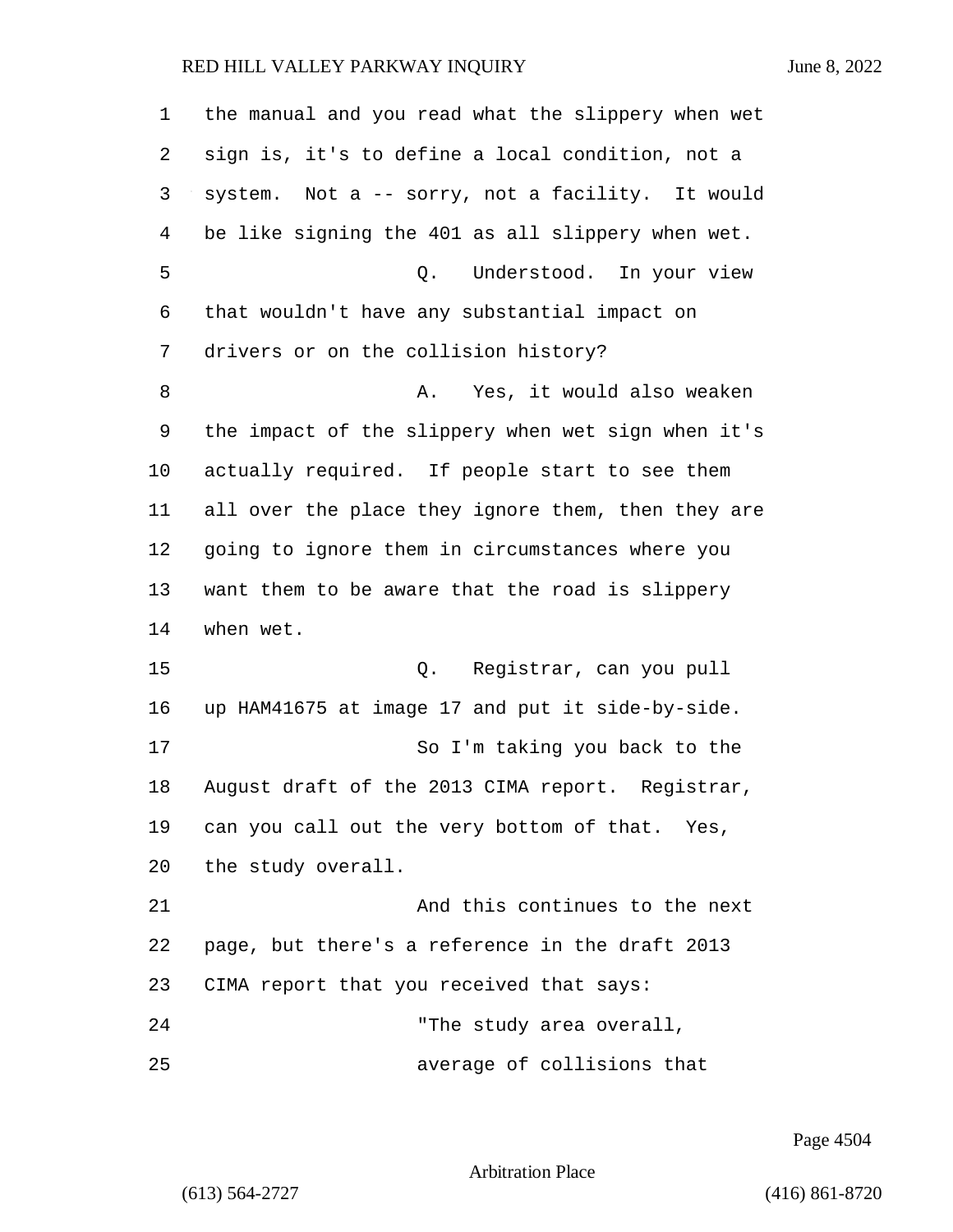| 1  | occurred under wet road                            |
|----|----------------------------------------------------|
| 2  | surface conditions is                              |
| 3  | 45 percent. When compared to                       |
| 4  | provincial average of                              |
| 5  | 17.4 percent and the City of                       |
| 6  | Hamilton average of                                |
| 7  | 13 percent, the proportion of                      |
| 8  | collisions under wet road                          |
| 9  | surface is significantly                           |
| 10 | higher." (As read)                                 |
| 11 | Just to circle back on an idea                     |
| 12 | that I think you've already put forward today, the |
| 13 | reason that you wanted Mr. Ferguson to perform a   |
| 14 | subsequent collision history was because the 2013  |
| 15 | CIMA report's collision history was focused on     |
| 16 | those specific areas rather than the entire        |
| 17 | facility?                                          |
| 18 | It was a very limited<br>Α.                        |
| 19 | portion of both facilities, yes, and we were       |
| 20 | working on $--$ at the time, I think we were       |
| 21 | actually starting to upgrade the signing. I'm not  |
| 22 | sure exactly at what point, but we were starting   |
| 23 | to act on the CIMA's recommendations as soon as we |
| 24 | could.                                             |
| 25 | Registrar, can you take<br>Q.                      |

Page 4505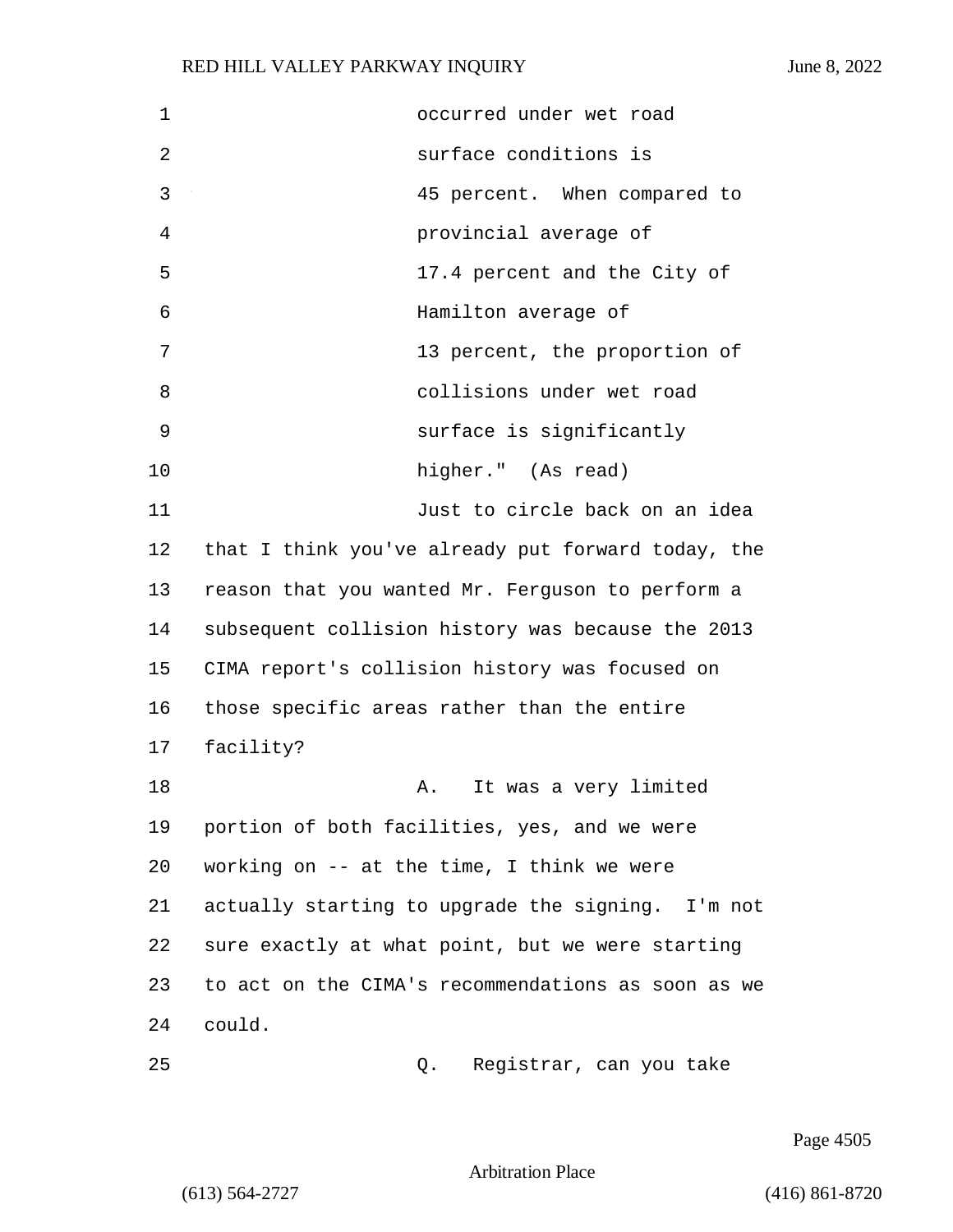| 1  | us to image 44 of the CIMA report, 41675.          |
|----|----------------------------------------------------|
| 2  | Sorry, are we still in<br>Α.                       |
| 3  | the draft?                                         |
| 4  | This is the August draft<br>Q.                     |
| 5  | that Mr. Cooper sent to you. Registrar, can you    |
| 6  | pull out the perform friction testing section,     |
| 7  | 6.1.1, and include -- yeah, perfect, thank you.    |
| 8  | So you'll see that in the                          |
| 9  | draft of the 2013 CIMA report that Mr. Cooper sent |
| 10 | you in August, there's a reference to friction     |
| 11 | testing, and at the very bottom of this first      |
| 12 | paragraph, Registrar, if you could highlight from  |
| 13 | "because of the high proportion of wet surface     |
| 14 | conditions" to "the end of design specifications." |
| 15 | Just direct your attention it to Mr. White.        |
| 16 | At the end of the perform                          |
| 17 | friction testing recommendation, it says:          |
| 18 | "Because of the high                               |
| 19 | proportion of wet surface                          |
| 20 | conditions and single motor                        |
| 21 | vehicle collisions, the City                       |
| 22 | should consider undertaking                        |
| 23 | $- -$ "                                            |
| 24 | Sorry, it doesn't say<br>Α.                        |
| 25 | "should"; it says "could."                         |

Page 4506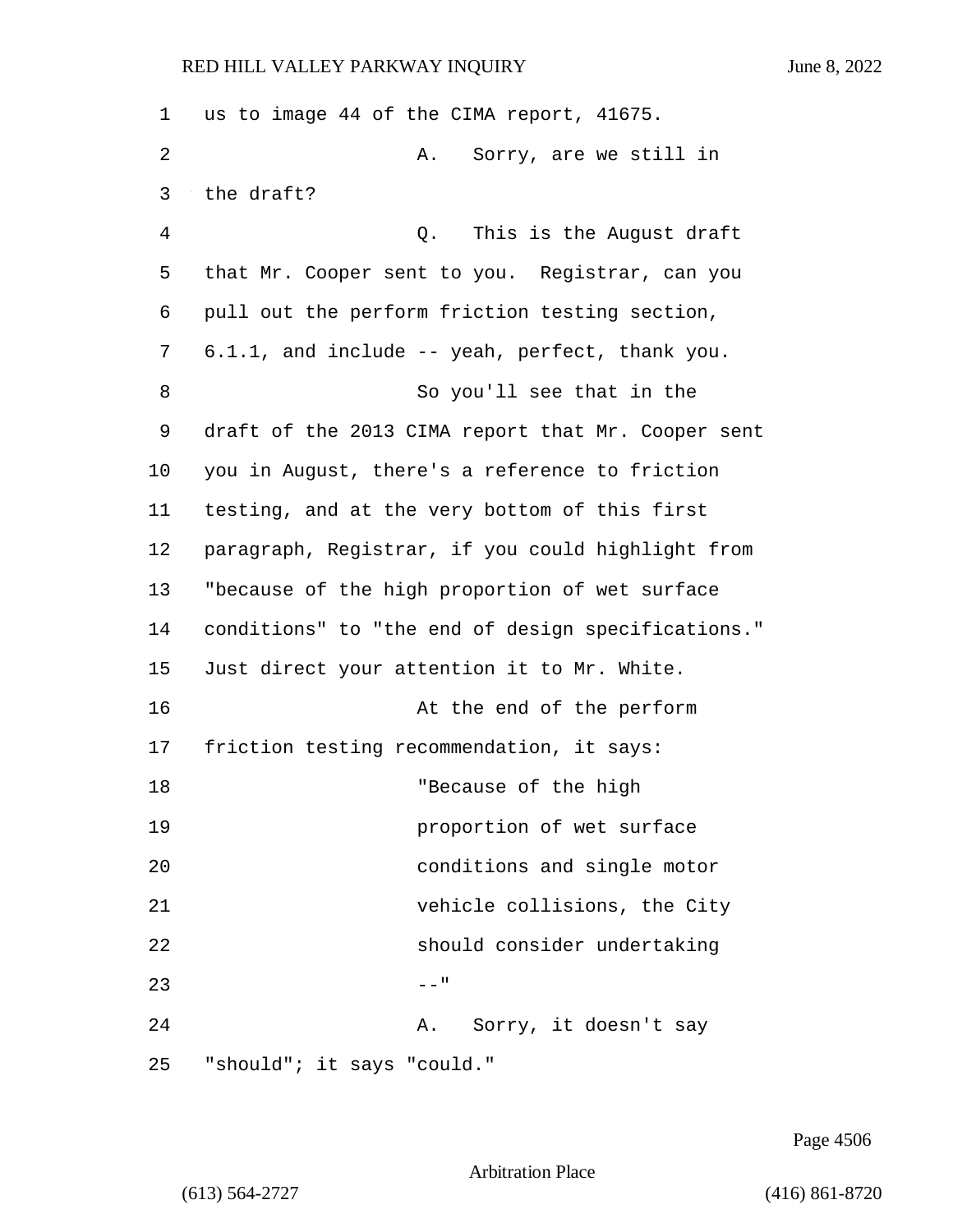| 1  | You're right.<br>Q.                               |
|----|---------------------------------------------------|
| 2  | "-- the City could consider                       |
| 3  | undertaking pavement friction                     |
| 4  | testing on the asphalt to get                     |
| 5  | a baseline friction                               |
| 6  | coefficient for which to                          |
| 7  | compare to design                                 |
| 8  | specifications."                                  |
| 9  | Registrar, can you close this,                    |
| 10 | please, and take us down to image 45.             |
| 11 | So it crosses over a bit, the                     |
| 12 | install WC105 slippery when wet, and we may have  |
| 13 | to take down the Golder document and put up the   |
| 14 | second page of the report. And then if you can    |
| 15 | call out the section under install WC105 slippery |
| 16 | when wet signs through to cost-benefit ratio.     |
| 17 | Mr. White, are you able to see                    |
| 18 | that?                                             |
| 19 | A. Yes.                                           |
| 20 | So you'll see that under<br>Q.                    |
| 21 | "slippery when wet signs," there's also a         |
| 22 | reference to wet weather skid resistance. So it   |
| 23 | says:                                             |
| 24 | "The purpose for slippery when                    |
| 25 | wet signs is to advise drivers                    |

Page 4507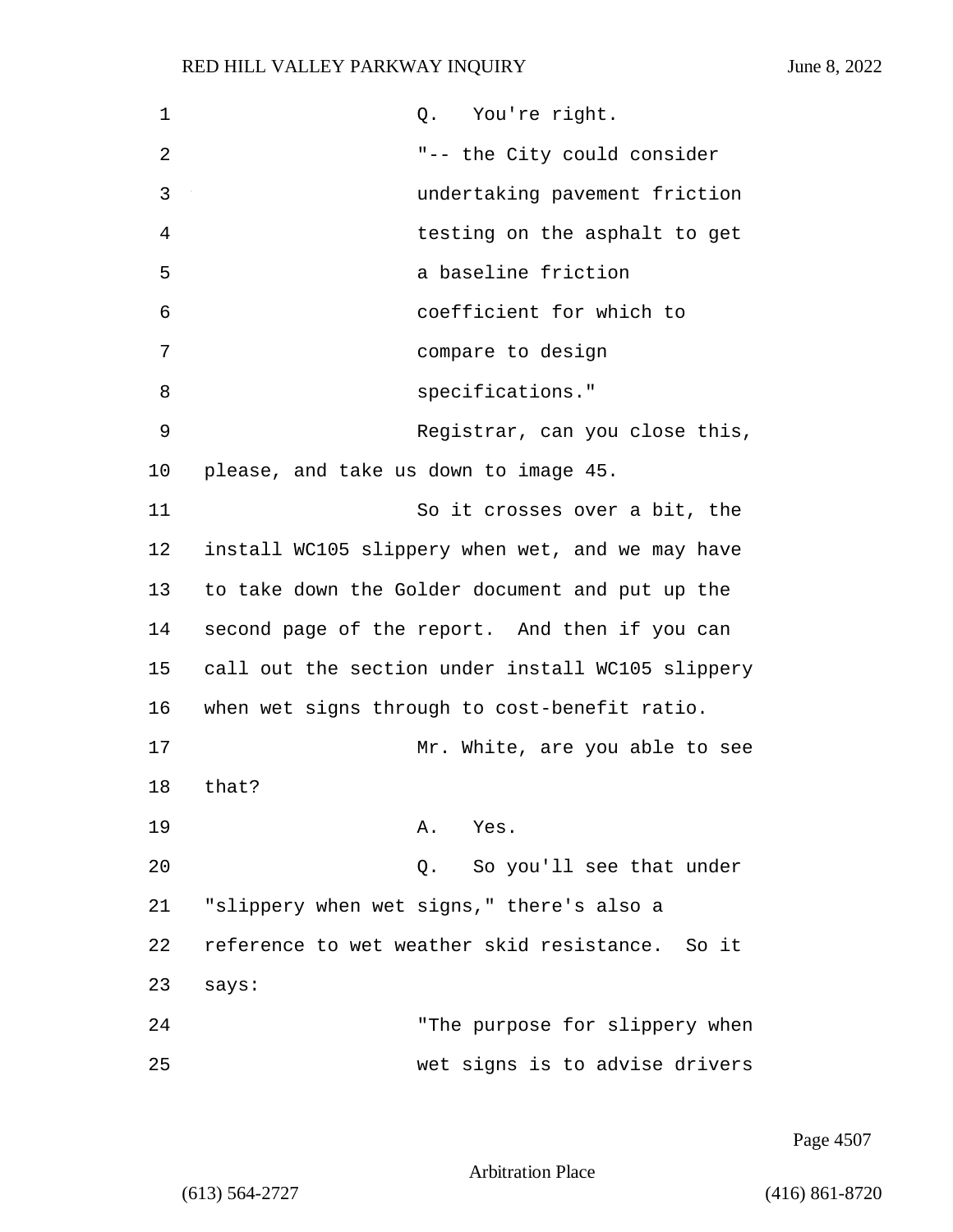| $\mathbf 1$ | that the surface of the        |
|-------------|--------------------------------|
| 2           | roadway has a significantly    |
| 3           | reduced wet weather skid       |
| 4           | resistance. Competent drivers  |
| 5           | are aware that the friction of |
| 6           | the road surface is reduced in |
| 7           | wet weather; therefore, this   |
| 8           | sign is reserved for use where |
| 9           | the skid resistance of the     |
| 10          | road is reduced to an          |
| 11          | expectantly low level."        |
| 12          | Then it goes on to say:        |
| 13          | "Given the high proportion of  |
| 14          | wet surface collisions, it may |
| 15          | be determined through friction |
| 16          | testing that the skid          |
| 17          | resistance of the roadway      |
| 18          | surface is lower than normally |
| 19          | encountered in some areas. If  |
| 20          | this is determined, the City   |
| 21          | could examine the installation |
| 22          | of WC105 sign for the          |
| 23          | northbound and southbound      |
| 24          | directions in relation to any  |
| 25          | areas identified through       |

Page 4508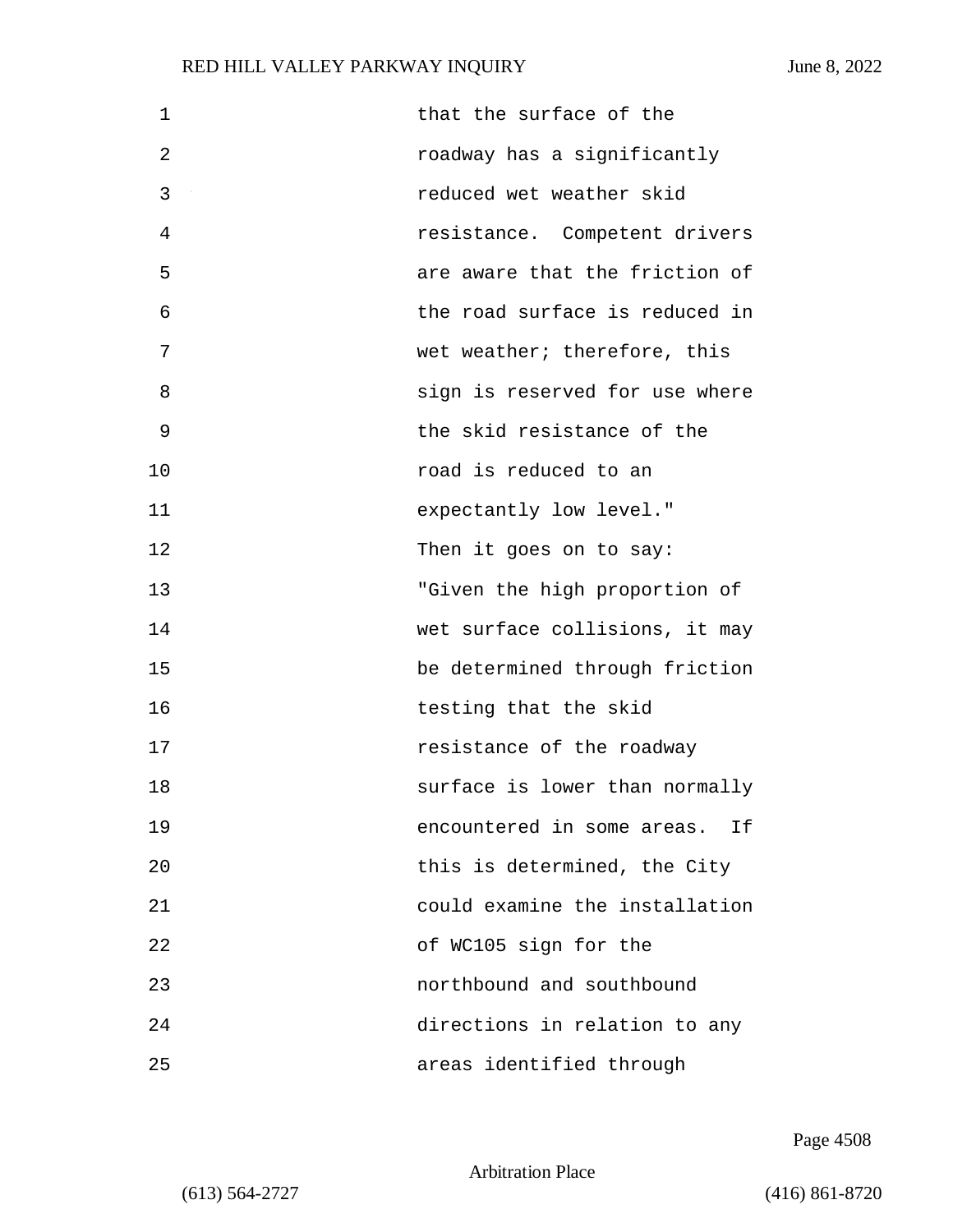| 1  | friction testing."                                 |
|----|----------------------------------------------------|
| 2  | As a starting point, do you                        |
| 3  | agree with the suggestion here from CIMA that      |
| 4  | slippery when wet signs are reserved for instances |
| 5  | in which the skid resistance of a road is reduced  |
| 6  | to an expectedly low level?                        |
| 7  | I agree that slippery<br>Α.                        |
| 8  | when wet signs should be used when vehicle         |
| 9  | collisions point to the fact that vehicles are     |
| 10 | sliding on the asphalt, and I'm not an expert in   |
| 11 | skid resistance whatsoever.                        |
| 12 | I would also state that in                         |
| 13 | isolation this isn't good enough. You have to      |
| 14 | look at the geometrics of the roadway, the         |
| 15 | curvature. You have to look at the weather         |
| 16 | conditions, the -- friction items such as roadside |
| 17 | hazards and primarily speeding because speeding    |
| 18 | impacts a vehicle's ability to stay on the         |
| 19 | roadway. The inertia of speeding pulls them off    |
| 20 | the road, and I think in isolation you can't just  |
| 21 | use some sort of friction testing; you have to     |
| 22 | look at the entire situation and include all the   |
| 23 | factors that could contribute to collisions in wet |
| 24 | conditions.                                        |
|    |                                                    |

25 Q. Would you agree --

Page 4509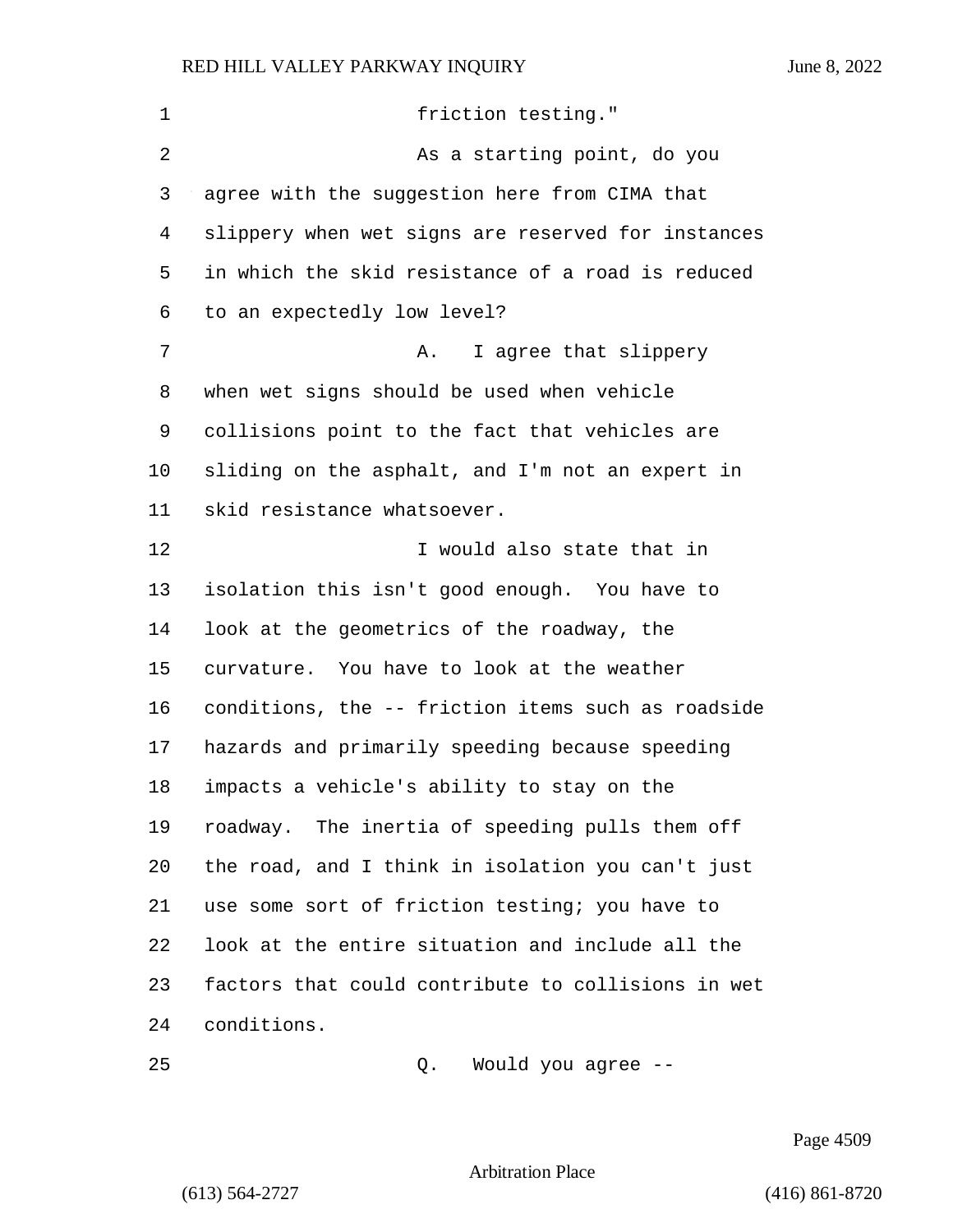1 A. Friction testing is one 2 portion of it. 3 Q. So friction testing is 4 one element that you might look at in considering 5 whether or not to put slippery when wet signs on a 6 roadway? 7 A. The friction -- vehicles 8 running off the road, that's how I look at it. 9 Are they running off the road and what is the 10 evidence to show that the roadway itself is 11 contributing to that. 12 O. Just backtracking on 13 something you had said earlier, I think you said 14 that you don't have experience with friction 15 testing? 16 A. None whatsoever. 17 Q. Can you tell me, what did 18 you know about friction testing as of September 19 2013? 20 A. Nothing. 21 Q. You had never come across 22 friction testing in your role in traffic safety? 23 A. That is correct. 24 Q. It wasn't a consideration 25 that the City or other municipalities were looking

Page 4510

```
Arbitration Place
```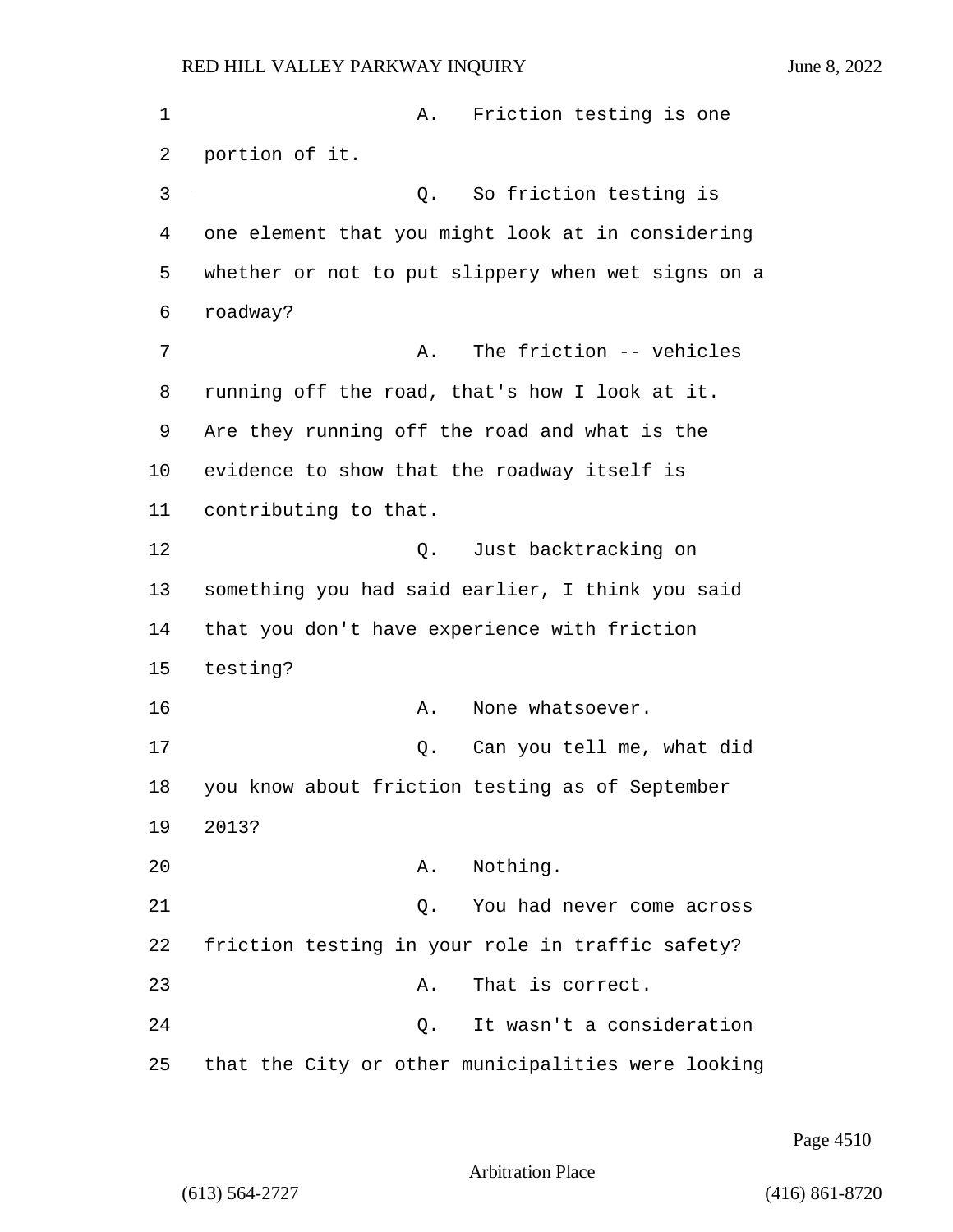| 1  | at with respect to roadways?                       |
|----|----------------------------------------------------|
| 2  | It was not something that<br>Α.                    |
| 3  | I had encountered in my career at that point.      |
| 4  | Q. Prior to seeing this                            |
| 5  | section of the draft 2013 CIMA report, did you     |
| 6  | have an understanding that friction levels could   |
| 7  | have a connection to a roadway being slippery when |
| 8  | wet?                                               |
| 9  | Well, I think that's<br>Α.                         |
| 10 | intuitive, yes.                                    |
| 11 | Registrar, you can take<br>Q.                      |
| 12 | this down, thank you. So just turning now back     |
| 13 | to -- sorry, Registrar, you can take us out of the |
| 14 | report.                                            |
| 15 | So you said that Mr. Ferguson                      |
| 16 | did complete a facility collision history review   |
| 17 | for the Red Hill Valley Parkway, and I believe you |
| 18 | said that it indicated that there were a           |
| 19 | significantly higher proportion of wet surface     |
| 20 | collisions on the Red Hill as compared to the      |
| 21 | LINC?                                              |
| 22 | That's my recollection.<br>Α.                      |
| 23 | On seeing that<br>Q.                               |
| 24 | information from Mr. Ferguson, did you install     |
| 25 | slippery when wet signs throughout the Red Hill    |

Page 4511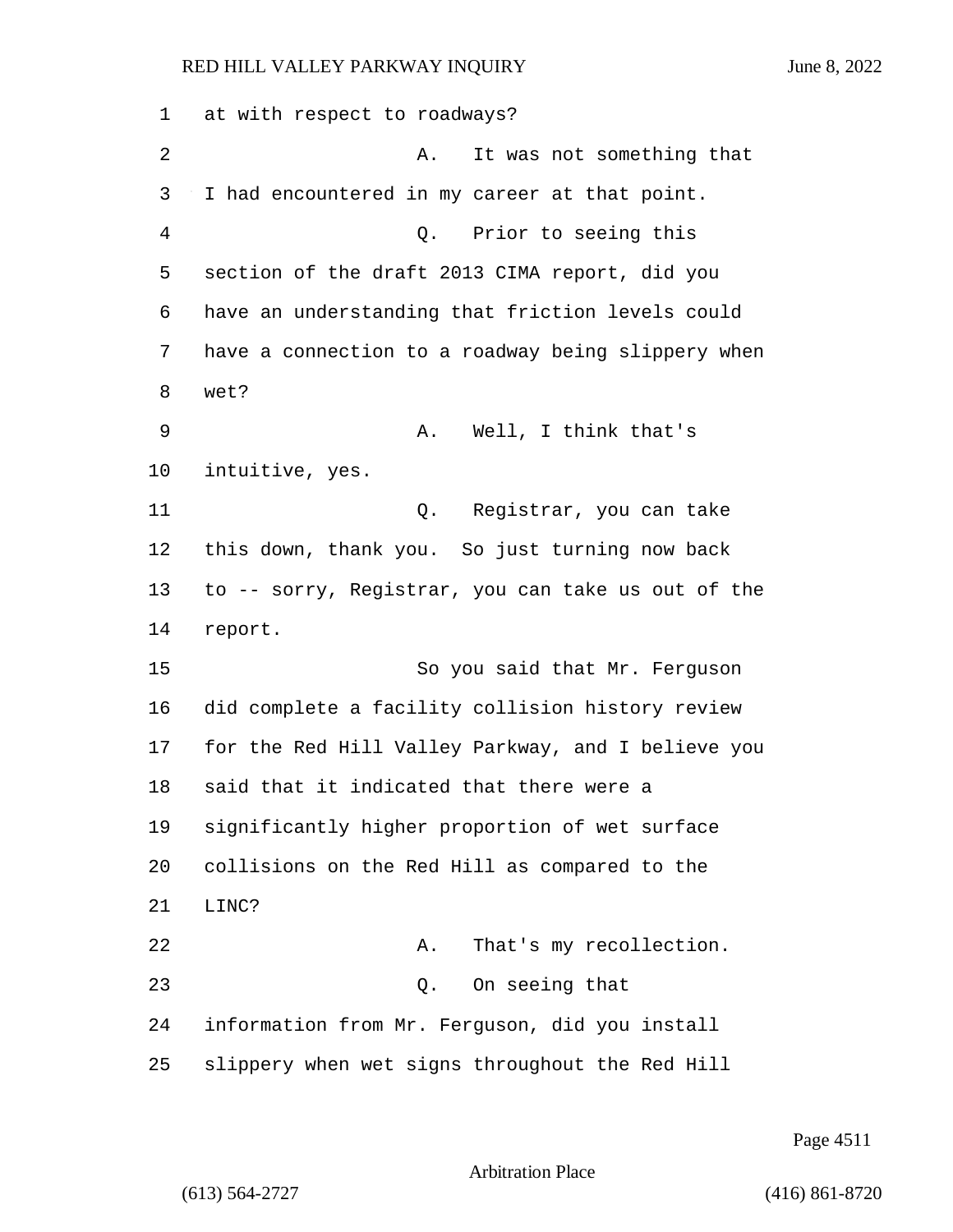### Valley Parkway?

2 A. No. We went to another complete safety review through CIMA to validate the data in relationship to the actual geometrics of the roadway and to try to understand what was happening overall. We did the RHVP as well as the LINC so that we had a holistic view of the entire issues of collisions versus speeding versus geometrics, because at that time we weren't convinced that the slippery when wet was caused by the wet. We wanted to see if it was caused by the speed or other factors in operating a road system. So we sent it back to the experts to enhance. 14 That's what -- then we also had Councillor Collins express some additional interest, and we eventually went to CIMA for the 2015 reports on our RHVP and LINC. And that's how that manifested itself into whatever action we needed to take. 20 Q. So in your view, the 2015 CIMA report was the result of that collision history that Mr. Ferguson did? 23 A. It was a portion of it, not a result of it. It was a result of Councillor Collins' request us to examine the entire

Page 4512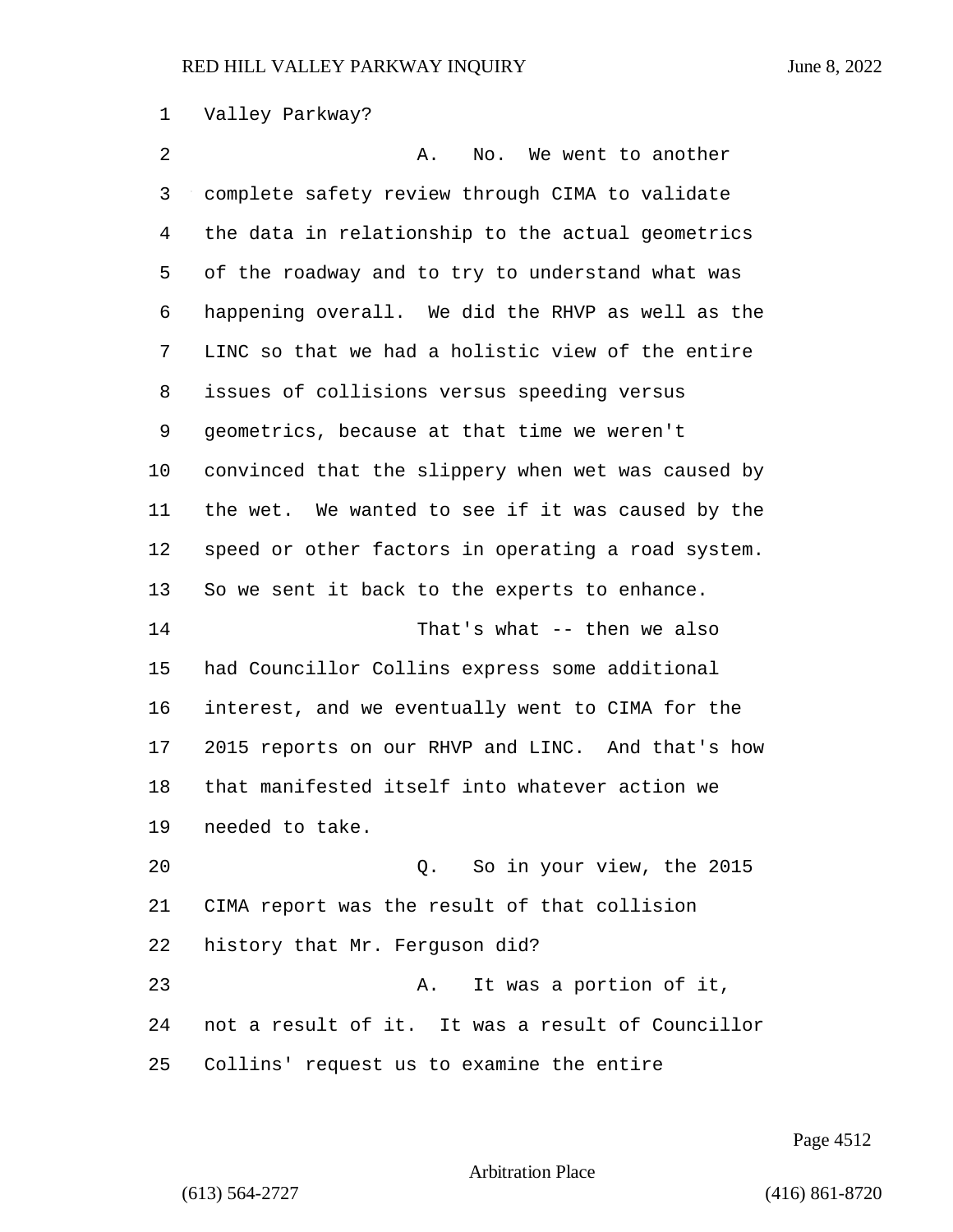| $\mathbf 1$ | facility. I don't know -- you'll have to pull up   |
|-------------|----------------------------------------------------|
| 2           | the motions of council again, but we included that |
| 3           | information in that study. I don't have a clean    |
| 4           | recollection of Councillor Collins' motion at the  |
| 5           | moment.                                            |
| 6           | Registrar, could you take<br>Q.                    |
| 7           | us into GOL2641, please. I'm just going to take    |
| 8           | us back to the e-mail chain that we were looking   |
| 9           | to about the slippery when wet signs.              |
| 10          | $Hm-hmm$ .<br>Α.                                   |
| 11          | Registrar, could you put<br>Q.                     |
| 12          | up image 2 as well, please. So you'll see that on  |
| 13          | September 26th, 2013, and that's the darker blue   |
| 14          | text on image 2.                                   |
| 15          | Registrar, if you would call                       |
| 16          | out the e-mail from Mr. McClennan. So Mr.          |
| 17          | McClennan sends an e-mail responding to this       |
| 18          | e-mail chain in which he says that:                |
| 19          | "Off the top of my head, I                         |
| 20          | would say there is not a                           |
| 21          | significant claims history for                     |
| 22          | slippery conditions on the Red                     |
| 23          | Hill Valley Parkway.                               |
| 24          | Certainly no more than any                         |
| 25          | other mountain cut, if I can                       |

Page 4513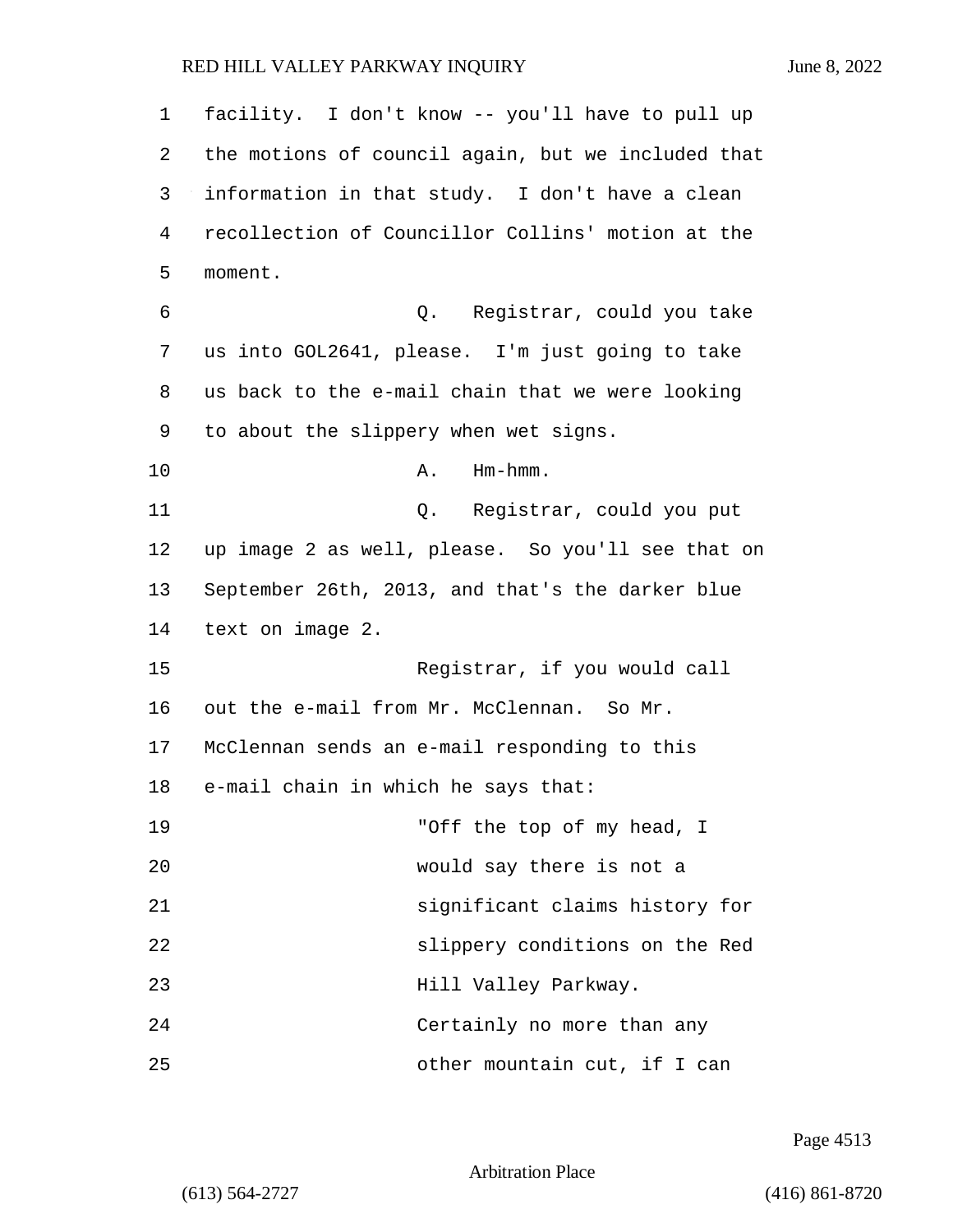| 1  | call it."                                          |
|----|----------------------------------------------------|
| 2  | And then just moving down, at                      |
| 3  | the second paragraph he goes on to say:            |
| 4  | "What we do have is a                              |
| 5  | situation of which we, the                         |
| 6  | City, are aware and also the                       |
| 7  | general public. In the event                       |
| 8  | of a serious accident in                           |
| 9  | future, this experience will                       |
| 10 | be cited and the allegation                        |
| 11 | will be that we knew of the                        |
| 12 | problem and ought to have done                     |
| 13 | something about it."                               |
| 14 | He goes on to say lawyers love                     |
| 15 | to use the word "ought."                           |
| 16 | Registrar, you can close out                       |
| 17 | this e-mail, please, and take us to Mr. Moore's    |
| 18 | response, which is the e-mail directly above on    |
| 19 | image 2. So.                                       |
| 20 | Mr. Moore responds to                              |
| 21 | Mr. McLennan's e-mail on September 30th, and       |
| 22 | you'll see that you're still copied on this chain, |
| 23 | and he says:                                       |
| 24 | "As part of the ongoing                            |
| 25 | pavement monitoring, traffic                       |

Page 4514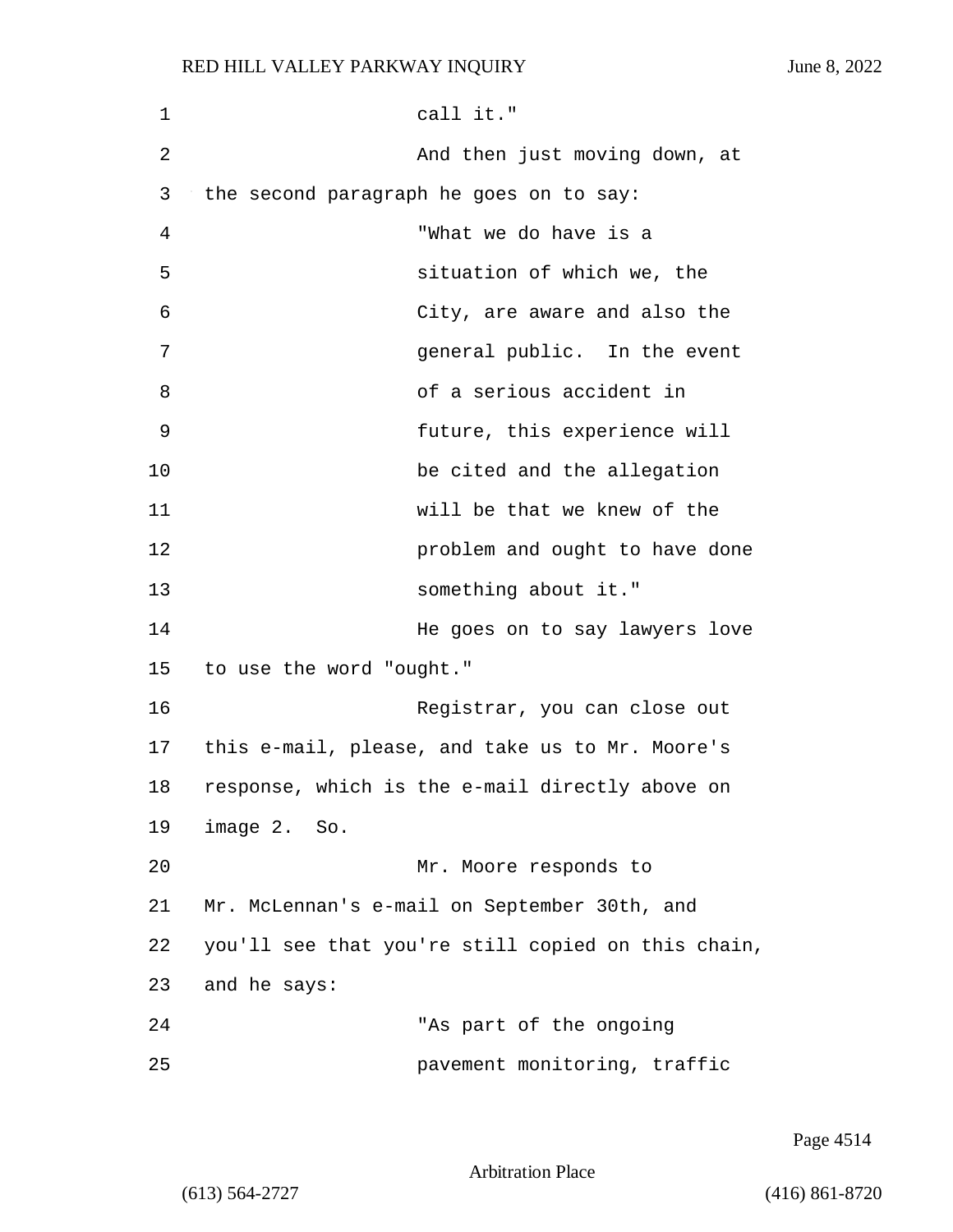| $\mathbf 1$ |                                          | loading, pavement response,                        |
|-------------|------------------------------------------|----------------------------------------------------|
| 2           |                                          | condition assessment for asset                     |
| 3           |                                          | management purposes, we will                       |
| 4           |                                          | have skid resistance testing                       |
| 5           |                                          | completed on both the LINC and                     |
| 6           |                                          | Red Hill." (As read)                               |
| 7           |                                          | He goes on to say:                                 |
| 8           |                                          | "There is a standard by which                      |
| 9           |                                          | we can report on the relative                      |
| 10          |                                          | level of resistance and by                         |
| 11          |                                          | which we can gauge the                             |
| 12          |                                          | performance of each mix and                        |
| 13          |                                          | road surface. This should be                       |
| 14          |                                          | sufficient for any due                             |
| 15          |                                          | diligence required,                                |
| 16          |                                          | eliminating the ought to have                      |
| 17          |                                          | knowns, as well as dealing                         |
| 18          |                                          | with the we think it was                           |
| 19          |                                          | slippery issues. I'll let you                      |
| 20          |                                          | know when we get this." (As                        |
| 21          |                                          | read)                                              |
| 22          |                                          | So was it your understanding                       |
| 23          |                                          | as of September 2013 that Mr. Moore was going to   |
| 24          |                                          | have engineering services perform friction testing |
| 25          | on the Red Hill Valley Parkway and LINC? |                                                    |

Page 4515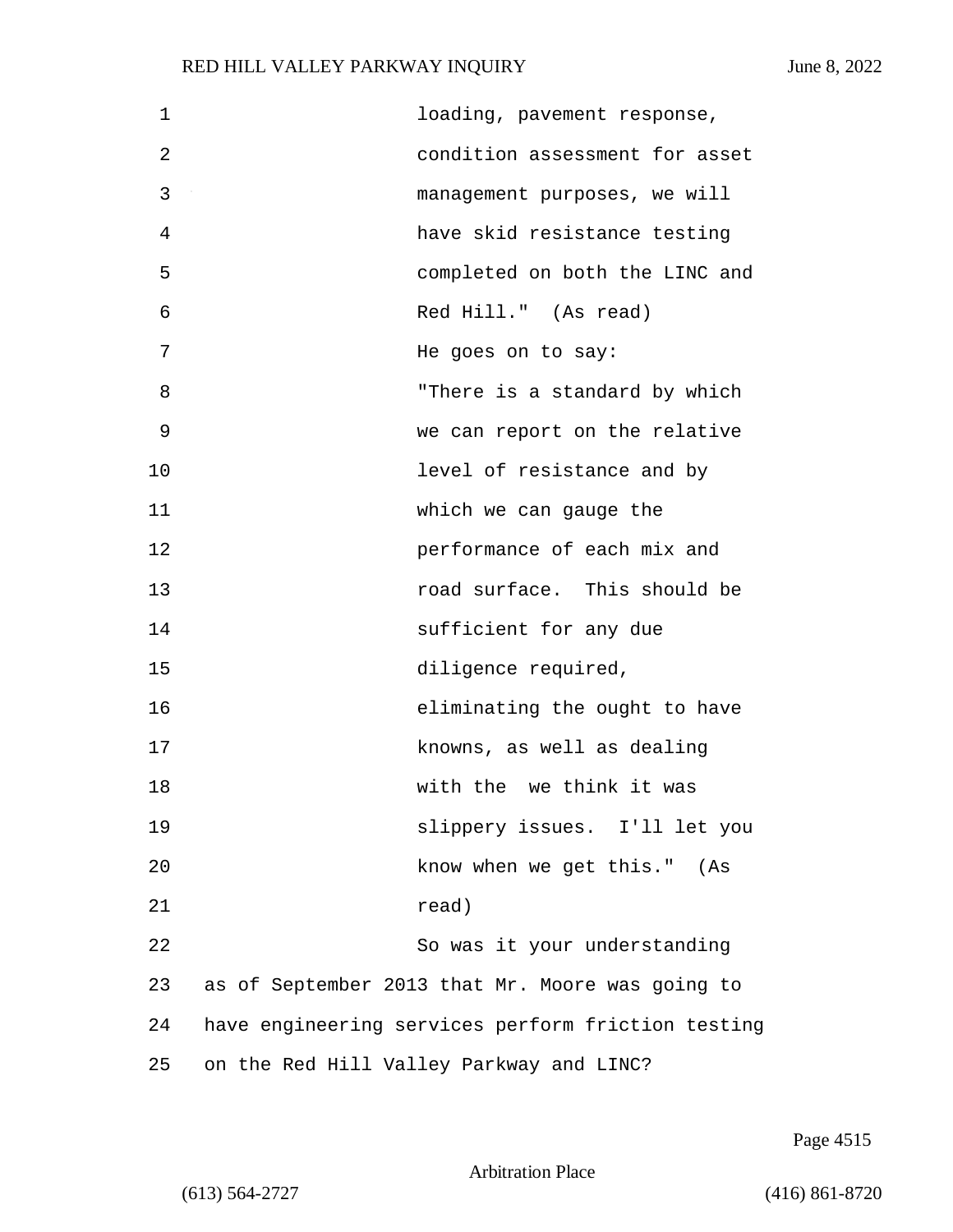| 1  | We will have skid<br>Α.                           |
|----|---------------------------------------------------|
| 2  | resistance testing completed. Those are his       |
| 3  | words.                                            |
| 4  | He says at the end of<br>Q.                       |
| 5  | this e-mail "I'll let you know when we get this." |
| 6  | Did Mr. Moore ever let you know that he had       |
| 7  | received friction testing results from the Red    |
| 8  | Hill Valley Parkway or LINC?                      |
| 9  | He let me know verbally<br>Α.                     |
| 10 | that he had the testing done.                     |
| 11 | When would that have<br>Q.                        |
| 12 | been?                                             |
| 13 | Long time after this, I<br>Α.                     |
| 14 | would think. I'm not sure when.                   |
| 15 | What did he tell you<br>Q.                        |
| 16 | about the testing results?                        |
| 17 | He told me that the<br>Α.                         |
| 18 | testing results couldn't be -- now I'm            |
| 19 | paraphrasing. I don't really remember his         |
| 20 | wording. He just said that they were based on a   |
| 21 | UK or British standard, and that there was no     |
| 22 | Canadian or Ontario standard for him to use to    |
| 23 | compare it to.                                    |
| 24 | Did he ever provide you<br>Q.                     |
| 25 | with a copy of the friction testing results from  |

Page 4516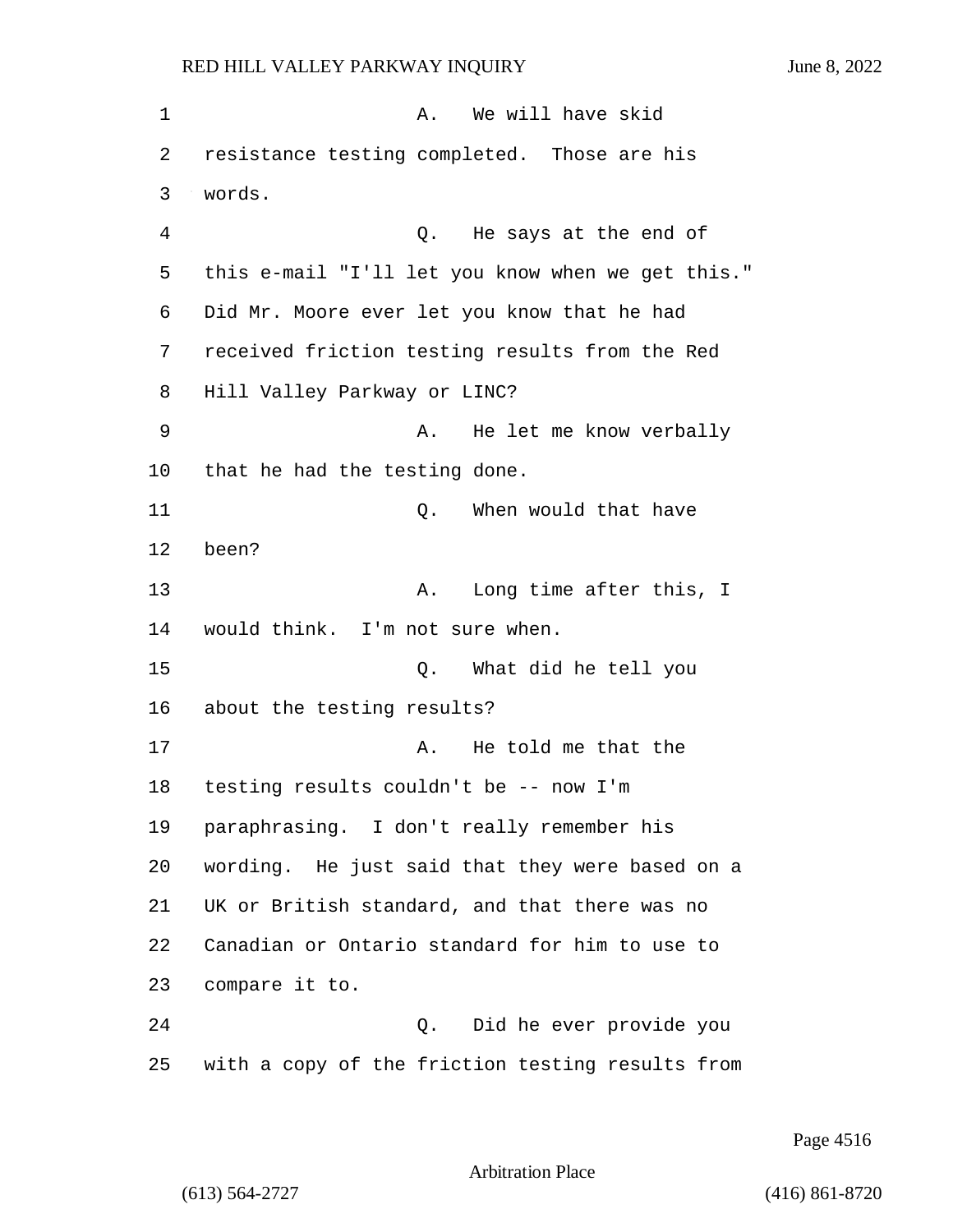the Red Hill or LINC? 2 A. No, I haven't seen them to this day. 4 Q. Did you follow up with Mr. Moore about the friction testing results? 6 A. Yes, at a meeting. 7 Q. Did you do it in connection with the 2013 CIMA report which contained a recommendation that the City could conduct friction testing? 11 A. Well, that's what was all going on at the same time. So if you read that report, it says zero to five years. So I was waiting for Gary to come forward with this information. It was only a small component of the entire suggestions from the report, and traffic was moving forward with implementing all the remedial measures we could as fast as we could as soon as -- in fact, we had a lot of it done prior to going to council. At that point in time, I simply was waiting for Gary to provide the information from his portion of the study. 23 Q. So it was your understanding that this commitment from Mr. Moore to conduct friction testing on the Red Hill and

Page 4517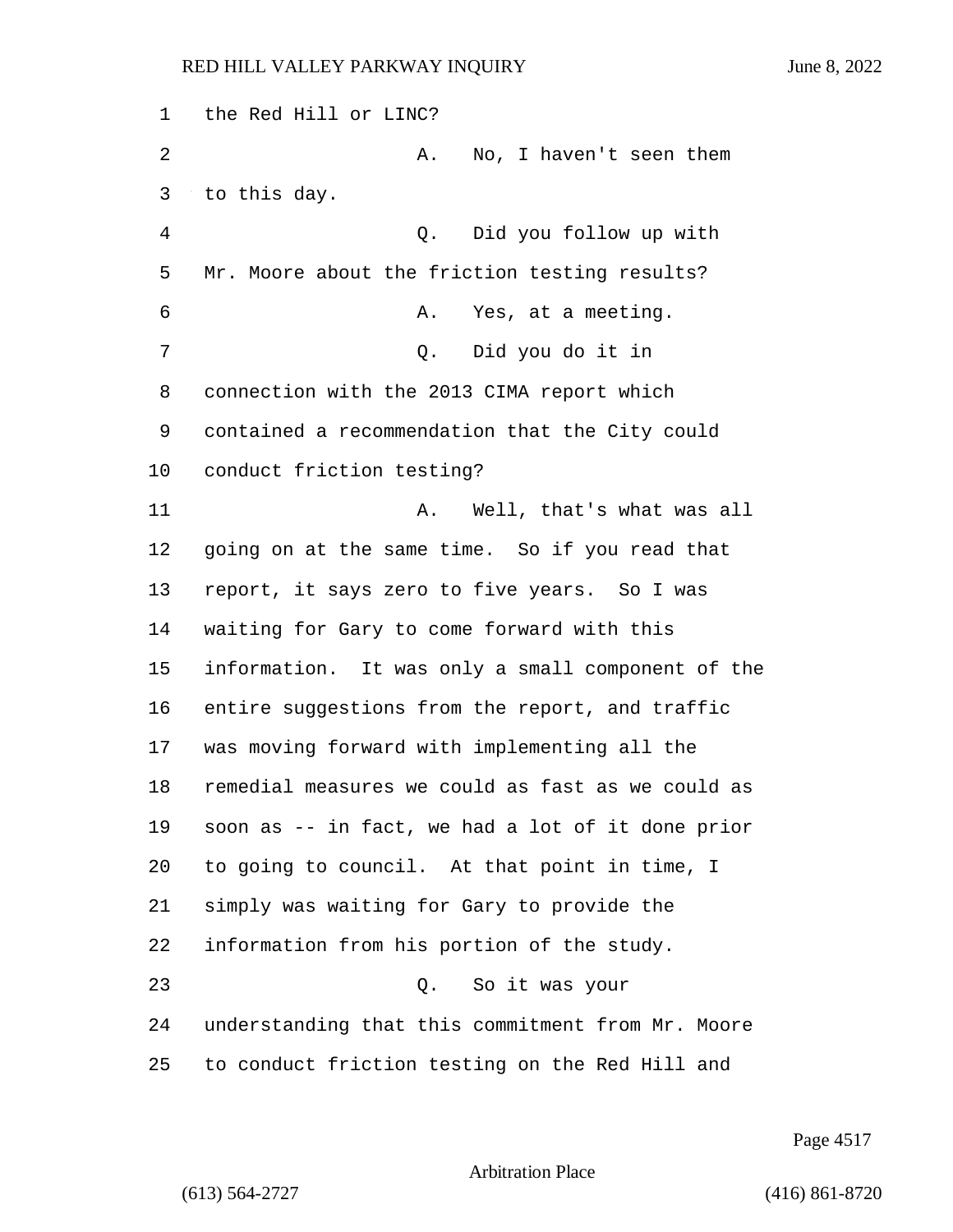LINC would be in fulfillment of the recommendation in the 2013 CIMA report? 3 A. Well, again, they are coming from two different places. This is coming I believe from the e-mail from the roads group about the slippery and he's going to do the LINC and the Red Hill, and that's what it was really -- that's what it says this is related to. But I -- those are Gary's words, not mine, again. 10 The 2013 CIMA report, he had five years to provide that information. It was a zero to five year short-term solution -- sorry, it's not a solution, it's a data collection item. It doesn't provide a solution at all. 15 Again your question is what? I'm sorry, I kind of digressed. 17 C. No, actually it's fine. Recognizing that this commitment is coming from a different source, it's in response to those e-mails from the folks in operations about their observations of the Red Hill, in your view had Mr. Moore conducted friction testing after September 2013 in response to the commitment in this e-mail, would that have addressed the recommendation in the 2013 CIMA report as well?

Page 4518

```
Arbitration Place
```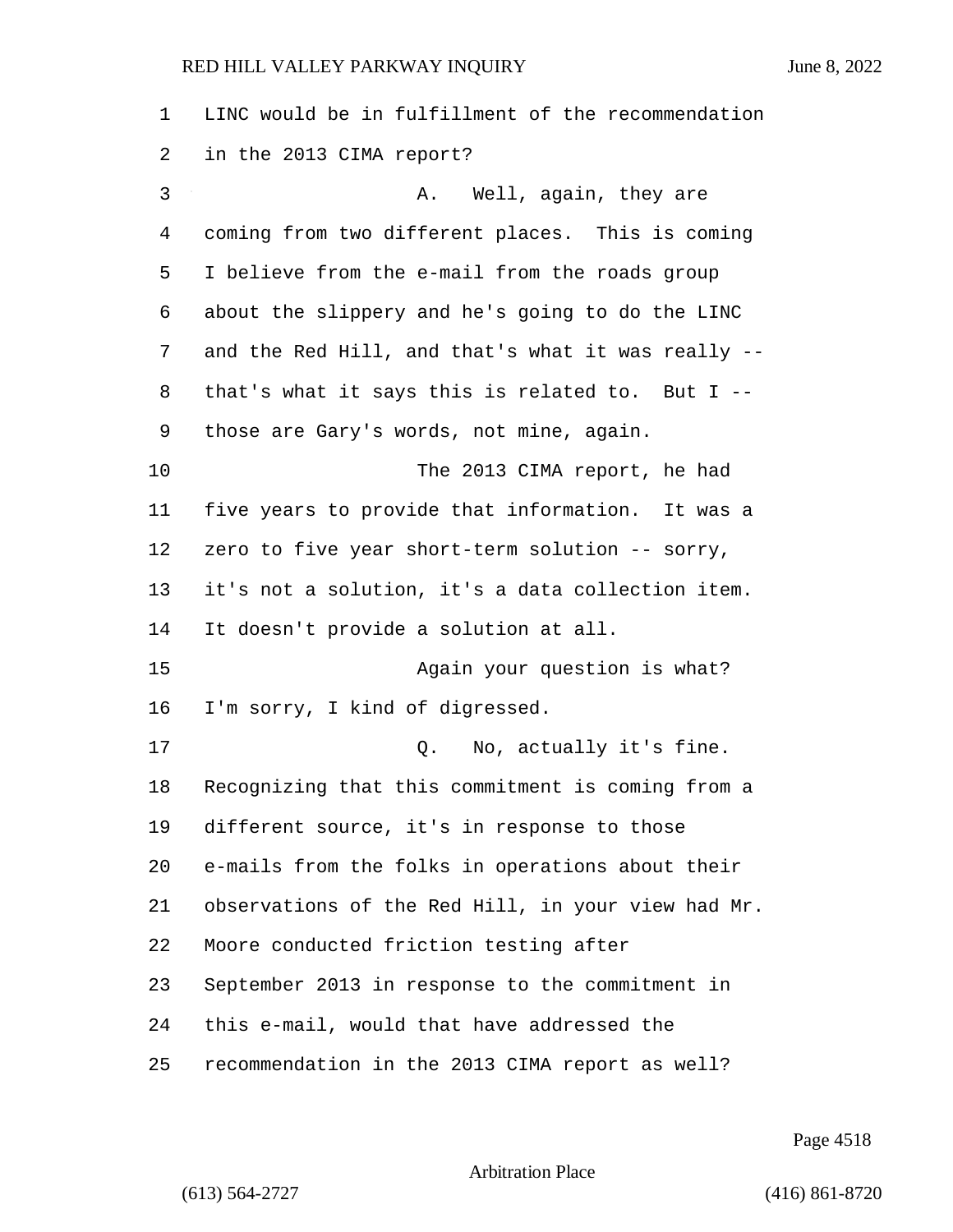1 A. Yes. 2 Q. Did you see friction testing as a data point that might assist in improving safety on the Red Hill Valley Parkway? 5 A. I saw friction testing as one component of a series of data collections that we could use to assess the operation of the facility. 9 Q. In terms of dealing with safety on any roadway, did you consider friction testing to be a factor that helped to ensure -- or friction and skid resistance and good levels of friction and skid resistance, as something that would help to ensure people could drive safely on the Red Hill Valley Parkway? 16 A. Generally speaking, roadways are built to standards by using -- I know nothing about asphalt mixes, but they are using standard mixes on these roadways, and these roadways operate -- because you asked me generally, these roadways operate generally safely, but when you get icing or you get pooling or anything that reduces the ability of the rubber tire to meet the roadway, then you get situations where it's appropriate to use slippery when wet

Page 4519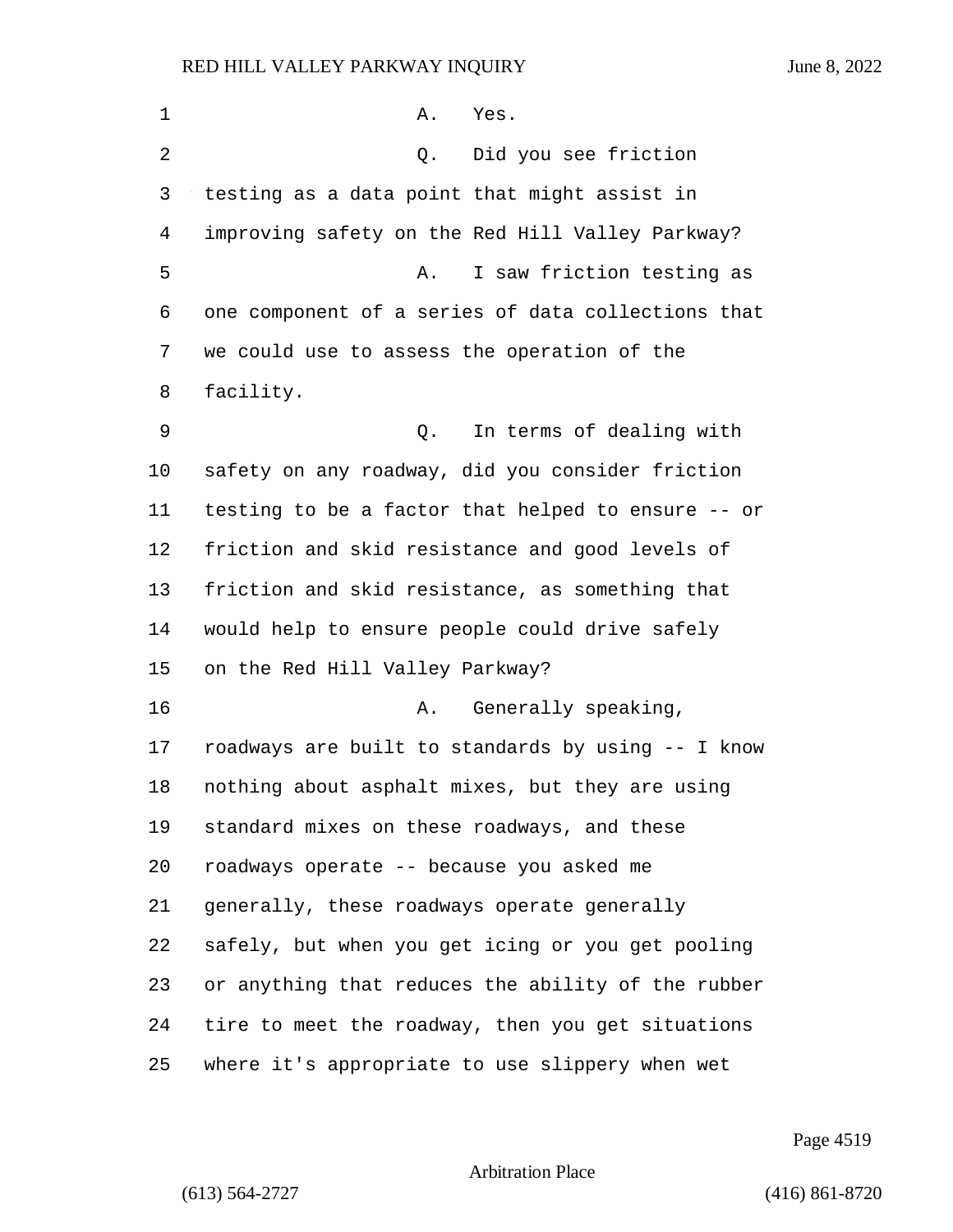signs. 2 I've never seen skid testing used or friction testing used. I think they are two different things, but they are used interchangeably here, but I don't know, to quantify the need for remedial measures. 7 Q. On receipt of this e-mail, did you direct your staff to tell CIMA that Mr. Moore had committed to perform friction testing on the Red Hill Valley Parkway? 11 A. I don't recollect. I'm sorry, I just don't remember. 13 Q. Do you recall if you told -- if you told CIMA about it directly? 15 A. I never spoke to CIMA directly about anything to do with the report. I let David do all that because too many cooks, too many chefs spoil the broth sort of an idea. I let Dave do the lead, do the correspondence, do the communications. 21 Q. Did you think that it would be helpful for CIMA to know that Mr. Moore was considering conducting pavement friction testing on the Red Hill Valley Parkway in light of the analysis in the 2013 CIMA report?

Page 4520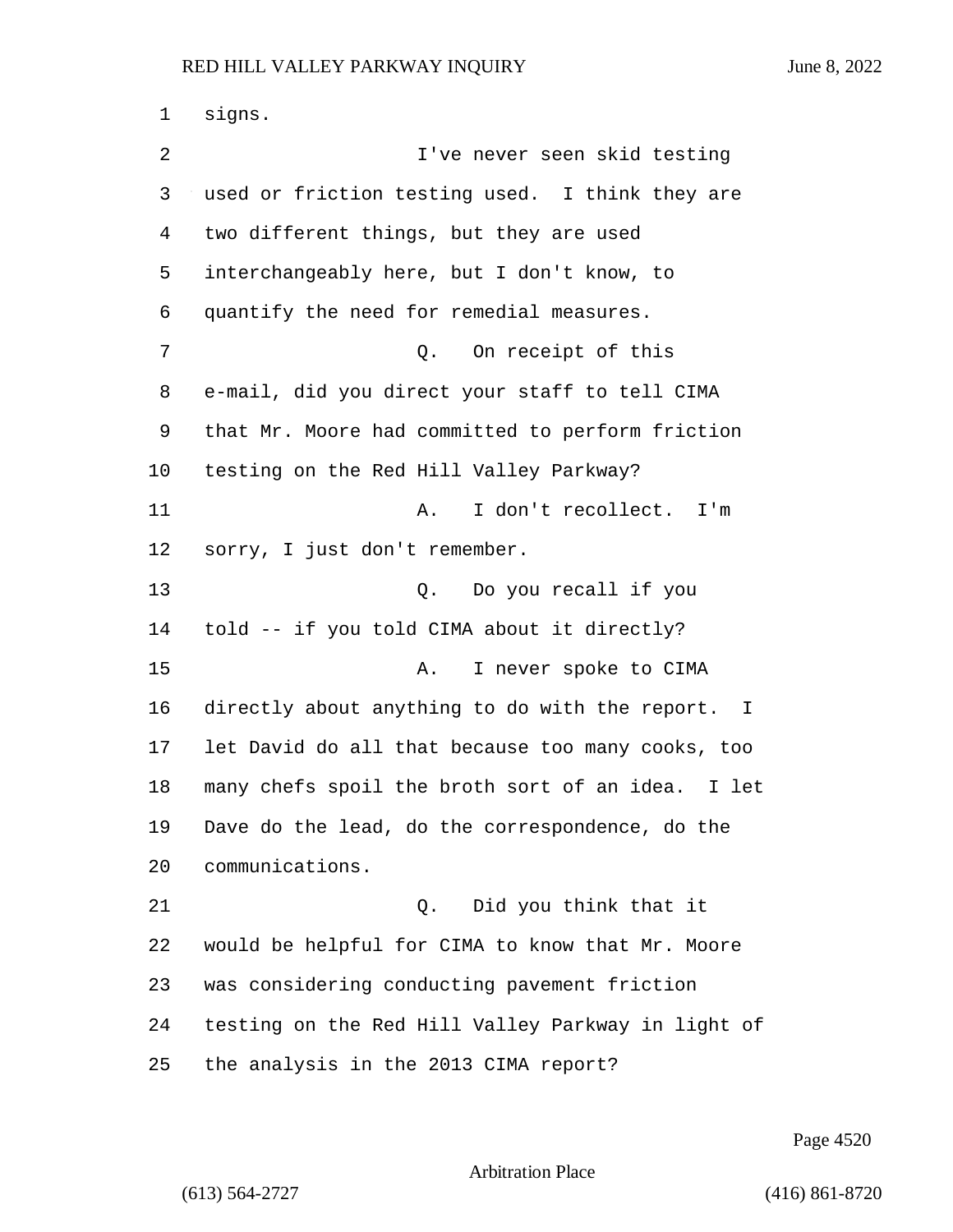1 A. Well, the 2013 CIMA 2 report had already been completed, had it not, by 3 this point? 4 Q. It's in draft at this 5 point. 6 A. Pardon? 7 C. It's in draft at this 8 point. 9 A. In draft at that point. 10 It couldn't have hurt them to know it. 11 Q. In hindsight do you think 12 that advising CIMA that the City was going to 13 conduct friction testing on the Red Hill Valley 14 Parkway would have assisted or changed their 15 analysis in the 2013 CIMA report? 16 A. I don't think it would 17 have changed their analysis, no. 18 MS. BRUCKNER: I am slightly 19 over the time for our break, so thank you very 20 much for the indulgence, and I'm about to move on 21 to another topic of conversation, so I would 22 suggest that we may wish to take the afternoon 23 break now. 24 JUSTICE WILTON-SIEGEL: That's 25 fine. It's 3:35, so let's come back at 10 to 4.

Page 4521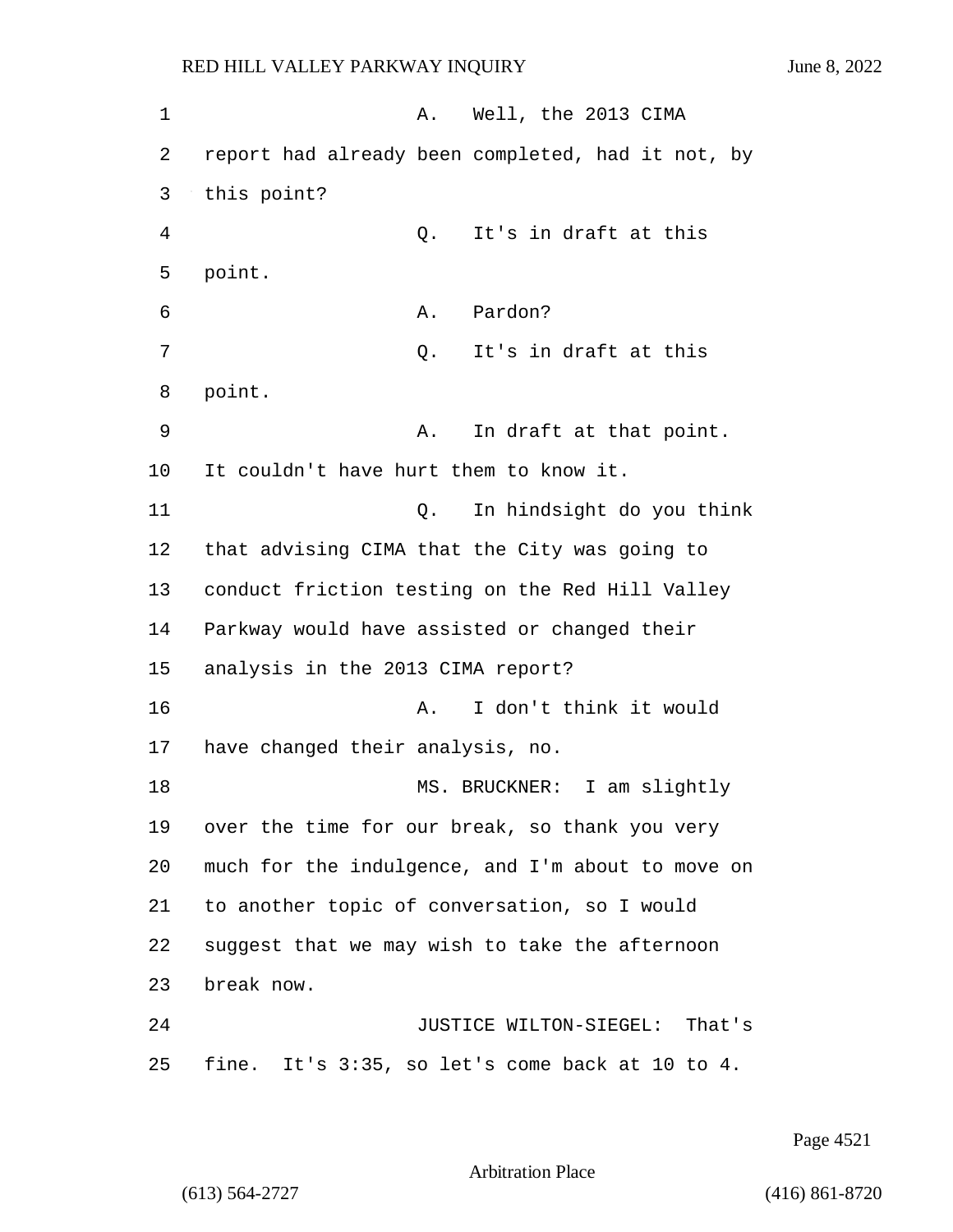| $\mathbf 1$ | Thank you.<br>MS. BRUCKNER:                        |
|-------------|----------------------------------------------------|
| 2           | --- Recess taken at 3:36 p.m.                      |
| 3           | --- Upon resuming at 3:50 p.m.                     |
| 4           | MS. BRUCKNER: Commissioner,                        |
| 5           | may I proceed?                                     |
| 6           | JUSTICE WILTON-SIEGEL: Yes,                        |
| 7           | please proceed.                                    |
| 8           | MS. BRUCKNER: Thank you.                           |
| 9           | BY MS. BRUCKNER:                                   |
| 10          | Mr. White, just before<br>Q.                       |
| 11          | the break we were speaking about the e-mail in     |
| 12          | which Mr. Moore indicated that he would conduct    |
| 13          | friction testing on the Red Hill Valley Parkway in |
| 14          | September 2013, and I asked you if you had advised |
| 15          | CIMA of that commitment, but I think I omitted to  |
| 16          | ask you if you had advised anyone in your own      |
| 17          | group.                                             |
| 18          | So Mr. Ferguson, Mr. Cooper,                       |
| 19          | Mr. Jacobson, anyone else reporting you to of that |
| 20          | commitment by Mr. Moore?                           |
| 21          | I don't recollect. You<br>Α.                       |
| 22          | might to have show me that e-mail again. I just    |
| 23          | want to see who was on it now.                     |
| 24          | Sure, we can pull it up<br>Q.                      |
| 25          | again. Registrar, the e-mail is GOL2641, and it's  |

Page 4522

Arbitration Place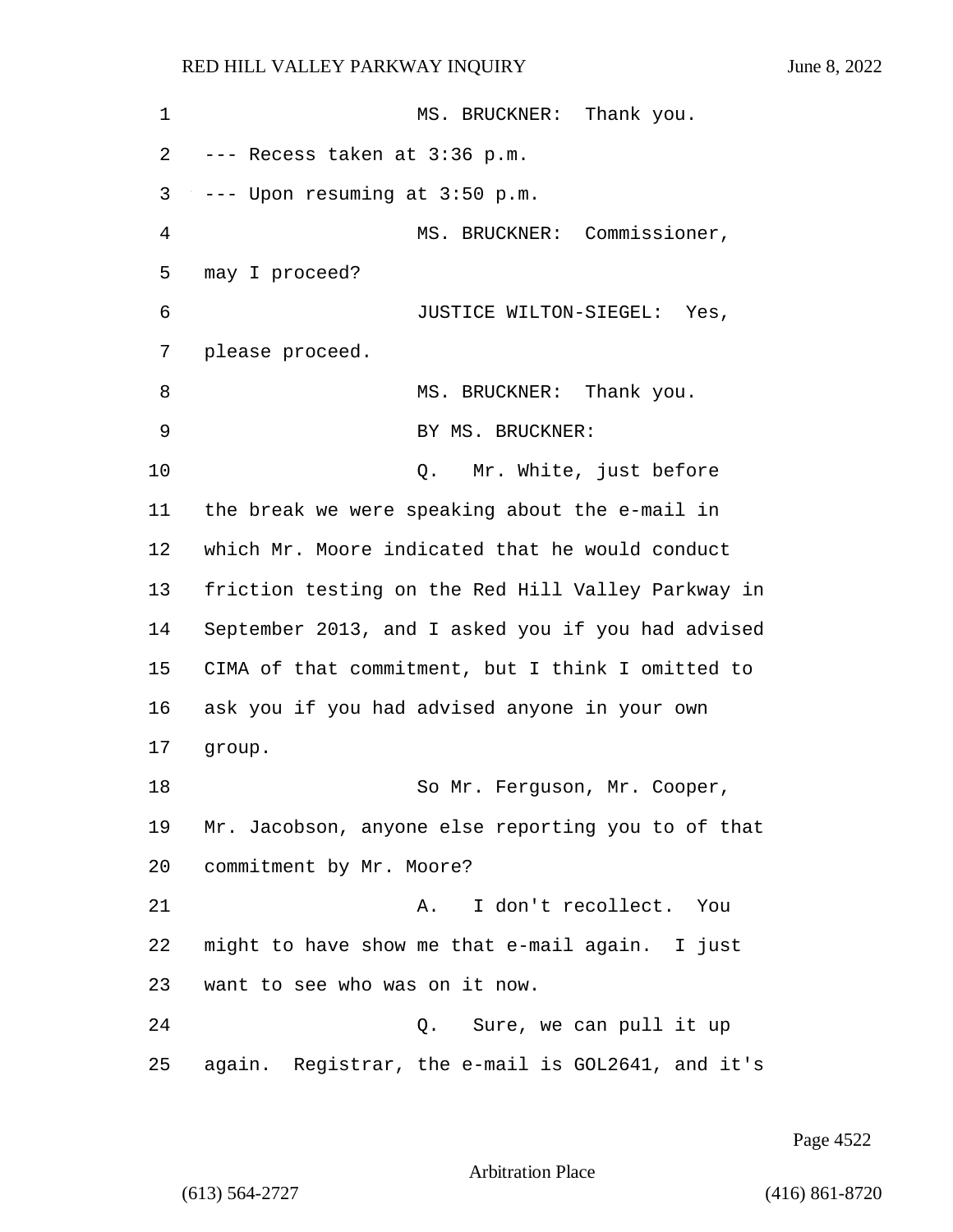on image 2. The very top e-mail, if you can call it out so Mr. White can take a look at who is copied. 4 A. Okay, thank you. I don't recollect if I told anybody or not. 6 Q. Thank you, Registrar, you can close that out. 8 So moving on to a new topic. Registrar, could you pull up RHV668. So I'm going to ask you a couple of questions about staff report PW13081. This is the information report that is submitted to the Public Works committee in November 2013 on the 2013 CIMA report. 14 Do you recall -- so this is the final version. I'll take you through a couple of prior versions, but this is the final version. Do you recall reviewing this report and having discussions about it with members of your group? 19 A. Not really, but I've since read it. I don't recollect back that far certain things. I don't remember the final report. 23 Q. Was it your expectation that this staff report would accurately summarize the 2013 CIMA report and the recommendations in

Page 4523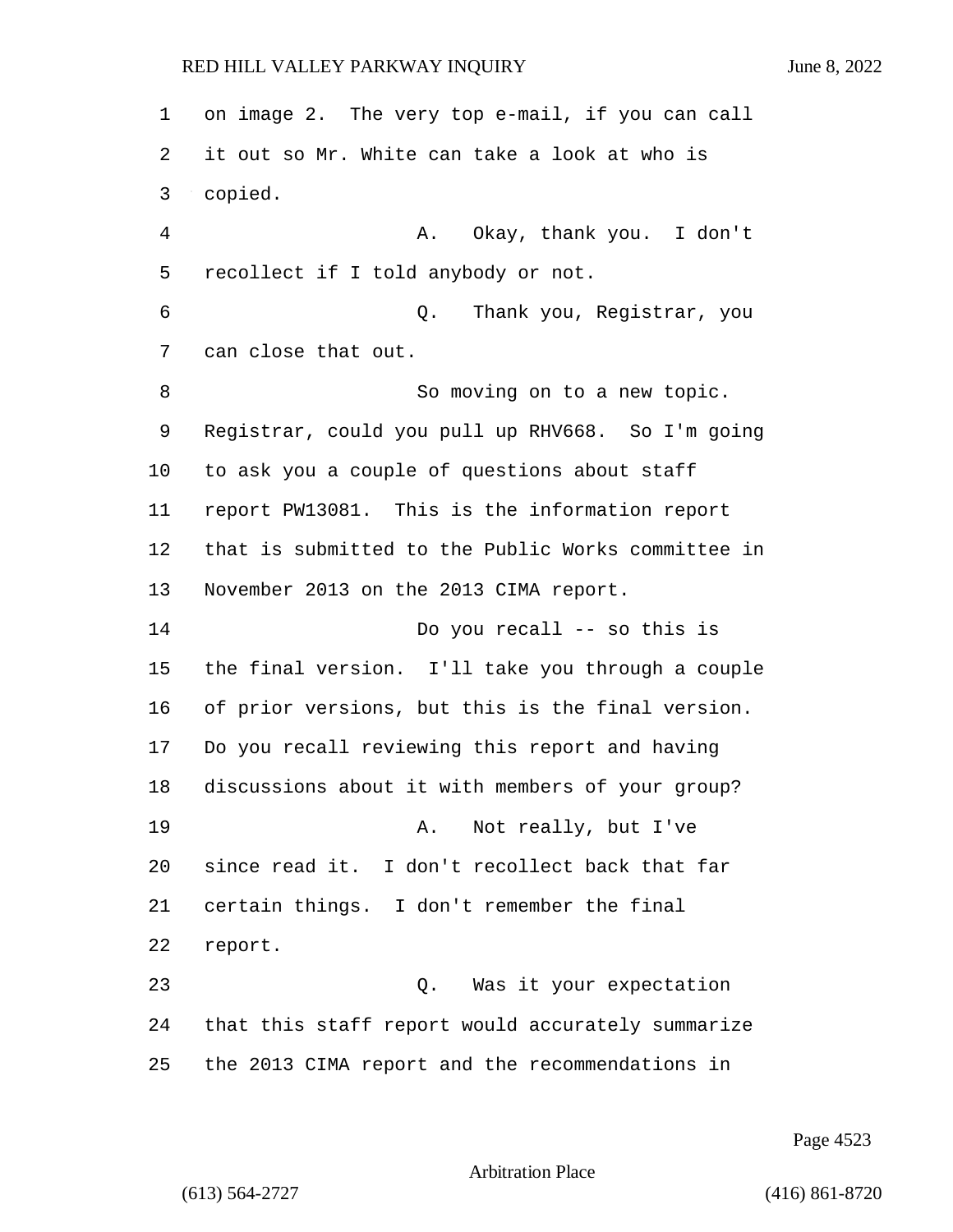that report? 2 A. It was my expectation that it would accurately provide council with the analysis provided by CIMA. 5 Q. So that's a distinction that I think you've made before around the analysis. You don't think it was necessary that it included all of the CIMA recommendations? 9 A. It depends on what they are. If they were -- you know, in context, if they were outrageous, then we wouldn't want to put them forward, or if council had already made a decision on something, we would not necessarily recommend it. So in this particular report there was nothing altogether problematic about it. So it would have been an accurate reflection of the way we saw the report presented. 18 Q. And if a recommendation was outrageous, in your view should that be noted in a staff report? 21 A. It could be. That's not what we were dealing with here, I don't think. 23 Q. Understood. But you're saying it could be but it doesn't necessarily have to be?

Page 4524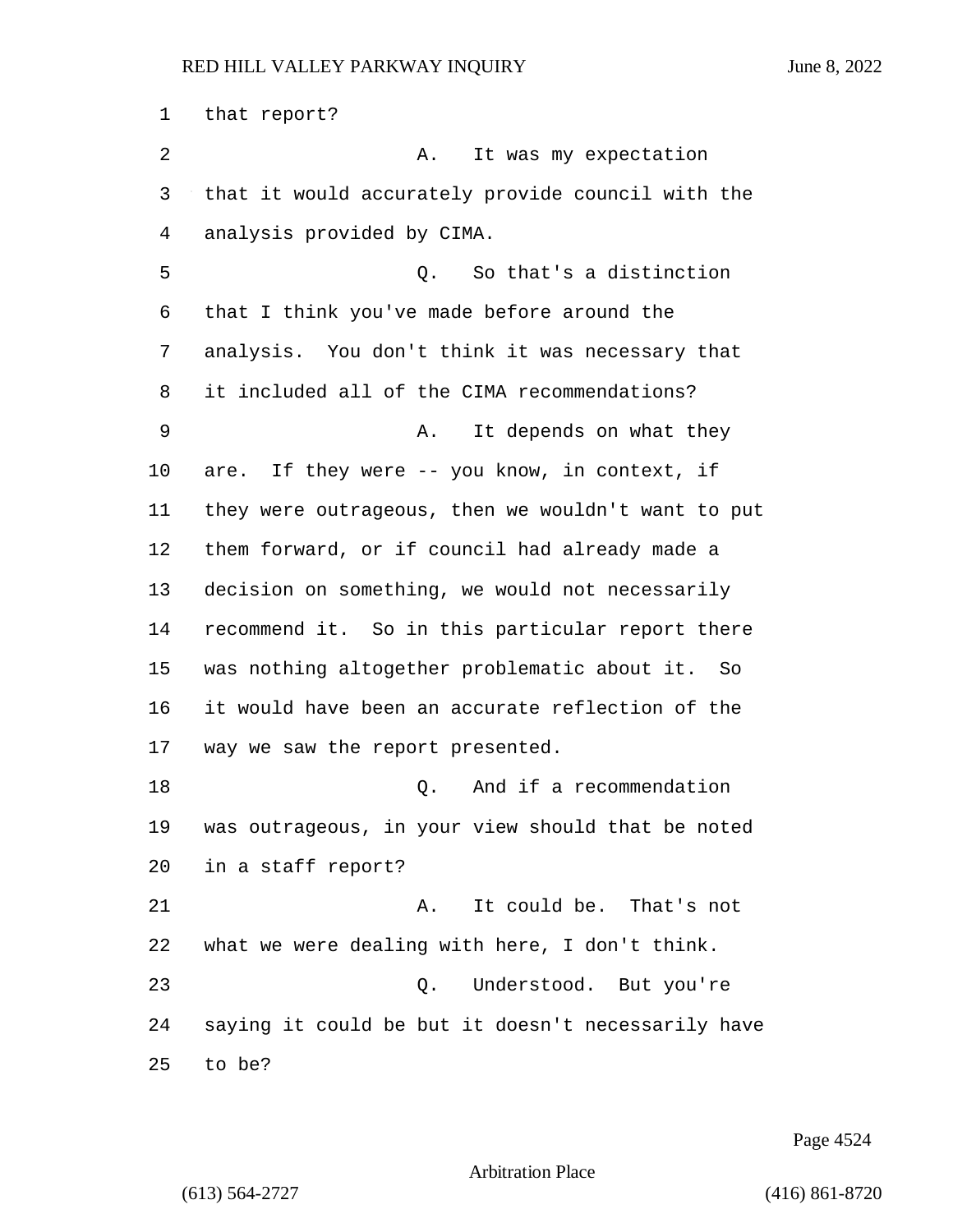| 1  | Correct.<br>Α.                                    |
|----|---------------------------------------------------|
| 2  | In this case, so the case<br>Q.                   |
| 3  | of this particular information report, who were   |
| 4  | you counting on to ensure that the staff report   |
| 5  | summarized the CIMA report accurately?            |
| 6  | Well, first I note I'm<br>Α.                      |
| 7  | not on this, and I'm struggling to remember why   |
| 8  | that is.                                          |
| 9  | (Speaker overlap)                                 |
| 10 | A. -- but having said that,                       |
| 11 | ask your question because I'm sure I can answer   |
| 12 | it.                                               |
| 13 | Just to clarify, when you<br>Q.                   |
| 14 | say you're not on it, do you mean in reference to |
| 15 | the section that says prepared by and submitted   |
| 16 | py?                                               |
| 17 | Yes, that is correct.<br>Α.                       |
| 18 | Would it --<br>Q.                                 |
| 19 | I don't know if I was<br>Α.                       |
| 20 | actually there when it was written. I might have  |
| 21 | seen it but I can't verify that.                  |
| 22 | Q. So I can take you into a                       |
| 23 | couple of versions of this so you can get your    |
| 24 | grounding a little better.                        |
| 25 | Registrar, can you take us to                     |

Page 4525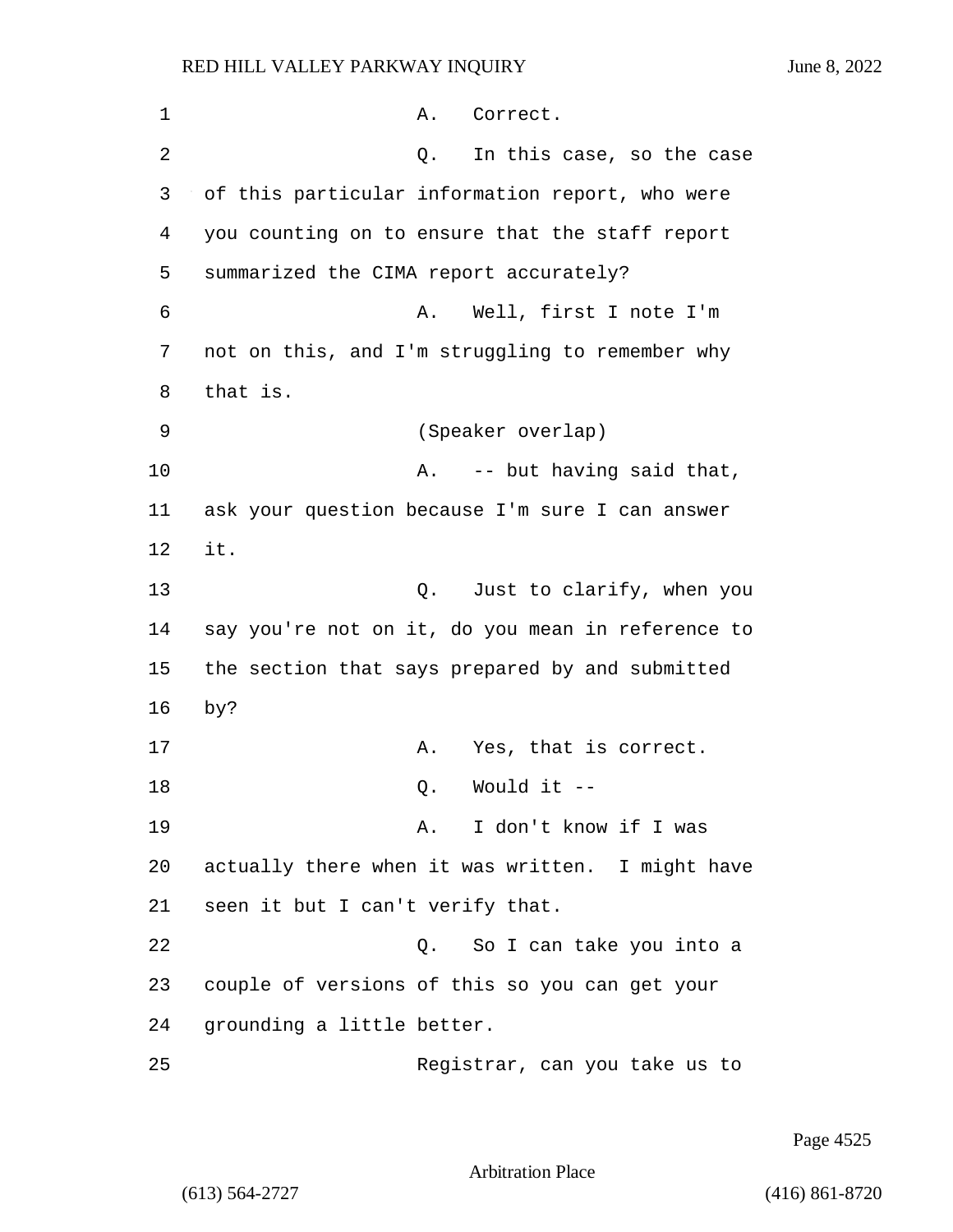| 1              | OD6, image 62, paragraph 157, please.              |
|----------------|----------------------------------------------------|
| $\overline{2}$ | So you'll see that on                              |
| 3              | October 7th, 2013 Mr. Cooper sends a 10-page draft |
| 4              | of this report to Mr. Field. Mr. Field circulates  |
| 5              | it to Mr. McGuire, Mr. Kirchknopf and Peter Locs,  |
| 6              | who I believe is also in engineering services.     |
| 7              | Yes.<br>Α.                                         |
| 8              | Q. You're not copied on this                       |
| 9              | e-mail, just for your reference.                   |
| 10             | Thank you.<br>Α.                                   |
| 11             | Q. Do you recall whether or                        |
| 12             | not you reviewed a copy of the draft staff report  |
| 13             | that Mr. Cooper prepared?                          |
| 14             | Offhand, I don't<br>Α.                             |
| 15             | remember.                                          |
| 16             | Would it surprise you to<br>Q.                     |
| 17             | learn that Mr. Cooper lifted text directly from    |
| 18             | the 2013 CIMA report in the report that he         |
| 19             | prepared?                                          |
| 20             | Α.<br>No.                                          |
| 21             | Was that a fairly common<br>Q.                     |
| 22             | practice?                                          |
| 23             | It's a practice that<br>Α.                         |
| 24             | could be -- could use, yes.                        |
| 25             | Registrar, could you<br>Q.                         |

Page 4526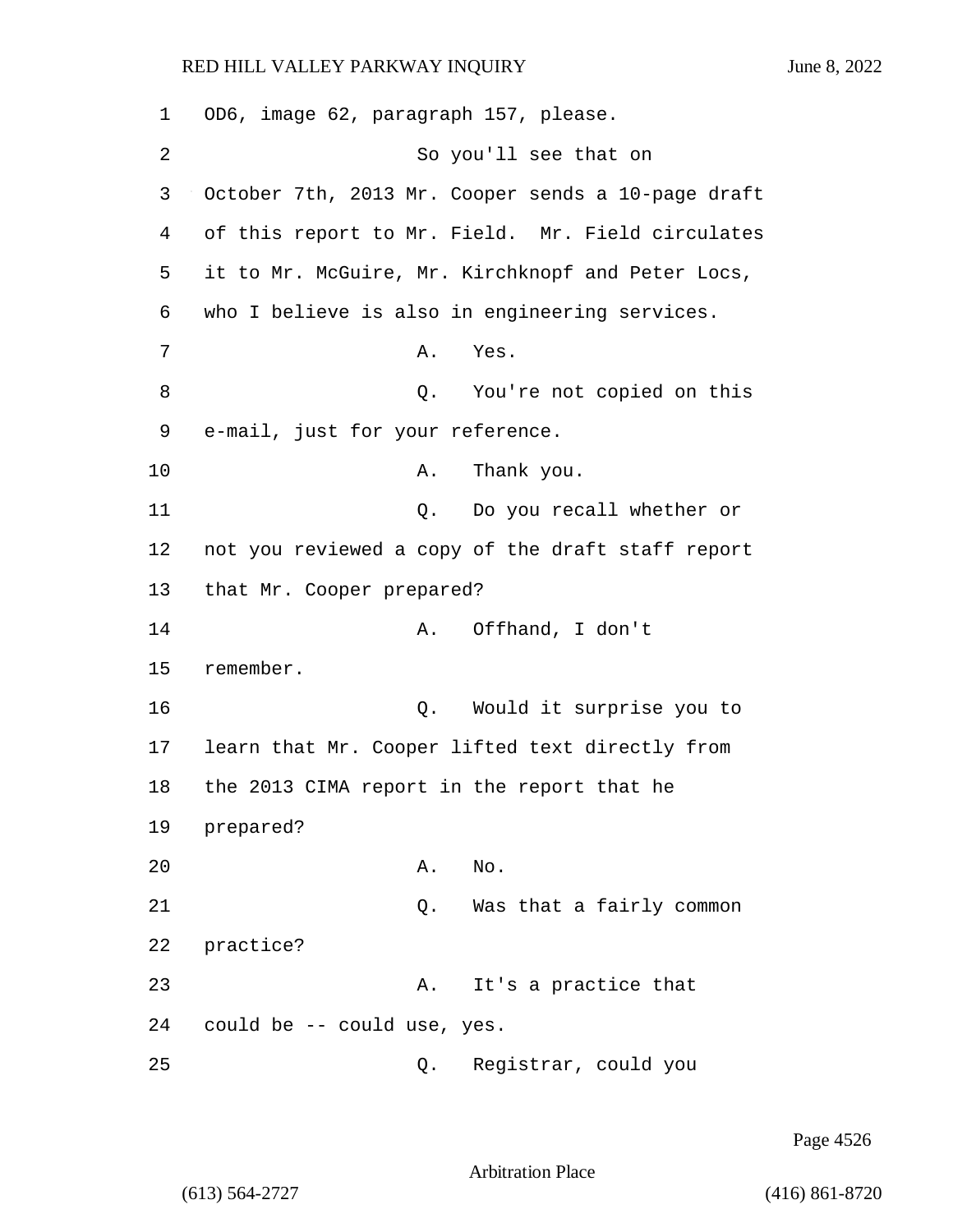| 1      | please take us to OD6, image 62, paragraph 159,    |
|--------|----------------------------------------------------|
| 2      | which is -- I think continues on to the next page, |
| 3      | if you can pull up the next image.                 |
| 4      | Sorry, this is from who<br>Α.                      |
| 5      | to who?                                            |
| 6      | This is an e-mail<br>Q.                            |
| 7      | exchange between yourself, Mr. Ferguson and Mr.    |
| 8      | Lupton between October 11th and 14th, 2013.        |
| 9      | Thank you.<br>Α.                                   |
| 10     | I will give you a second,<br>Q.                    |
| 11     | just because it's a little bit lengthy, to review  |
| 12     | it. Let me know when you're done.                  |
| 13     | Okay, go ahead.<br>Α.                              |
| 14     | Thank you. So you'll see<br>Q.                     |
| 15     | the first e-mail is Mr. Lupton, and he says:       |
| 16     | "Can you please summarize for                      |
| 17     | me the actions we want to do                       |
| $18\,$ | on the Red Hill Valley Parkway                     |
| 19     | from the safety report and how                     |
| 20     | we propose to proceed."                            |
| 21     | He goes on to say:                                 |
| 22     | "I would like to get a sense                       |
| 23     | of this before we arm wrestle                      |
| 24     | Gary."                                             |
| 25     | Did you understand that                            |

Page 4527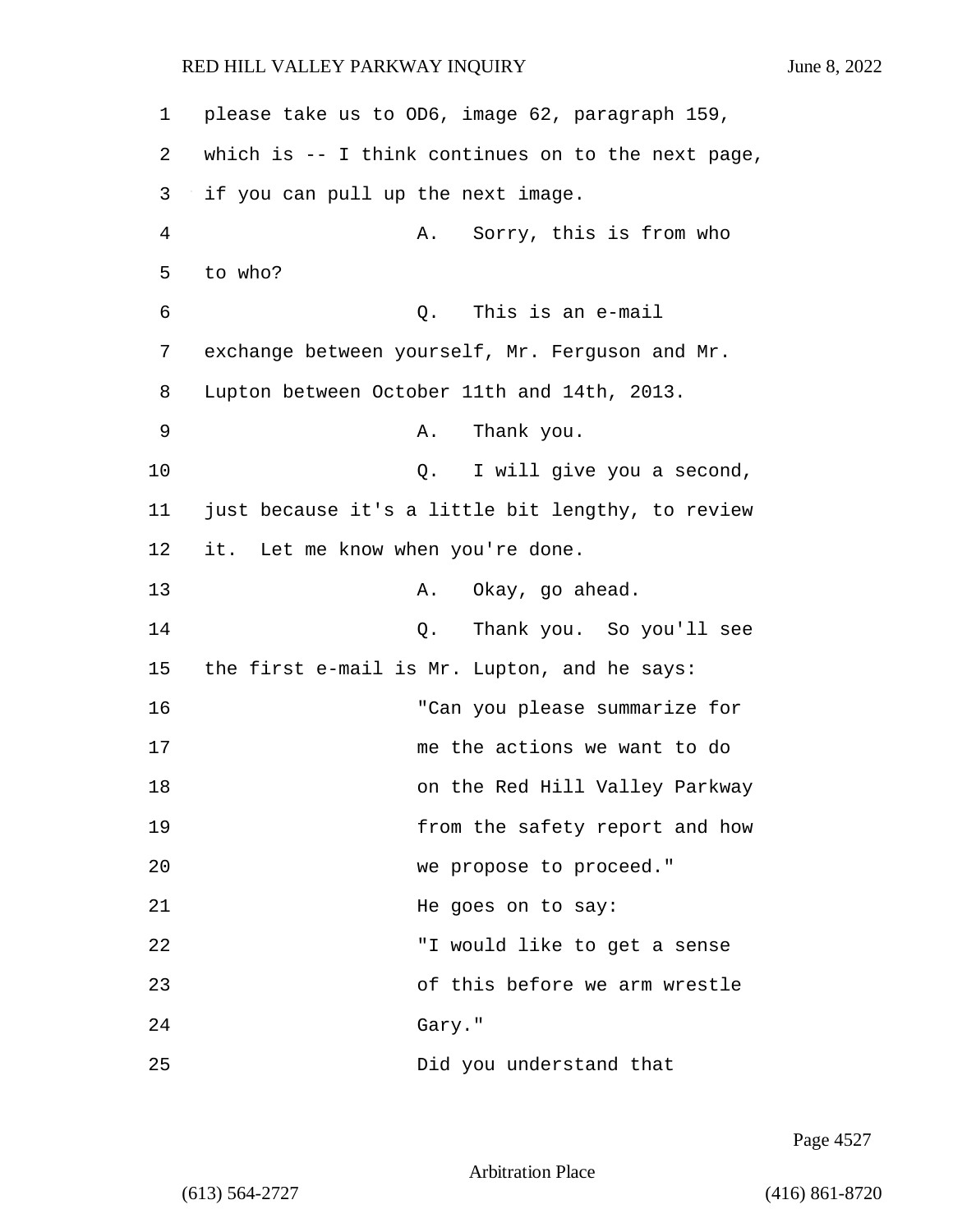1 reference to Gary to be a reference to Mr. Moore? 2 A. Yes. 3 Q. Why would Mr. Lupton need 4 to arm wrestle Mr. Moore? 5 A. I don't know. 6 Q. At this point in time, so 7 this is October 11th to 14th, 2013, had you been 8 advised of concerns raised by Mr. Moore about the 9 2013 CIMA report? 10 A. Well, where does this fit 11 in context with the e-mail from Mr. Cooper to me a 12 little -- we reviewed a little while ago? You 13 will have to give me those dates because I don't 14 remember in what order things occurred. 15 Q. The e-mail exchange with 16 Mr. Cooper is I believe in September and this is 17 in early October. 18 A. Your question again then, 19 please. 20 Q. At this point, so that's 21 in early October 2013, were you aware of concerns 22 that Mr. Moore had about the 2013 CIMA report? 23 A. All I know is the 24 information from that e-mail that he wasn't happy 25 with the report, but I don't know what he wasn't

Page 4528

```
Arbitration Place
```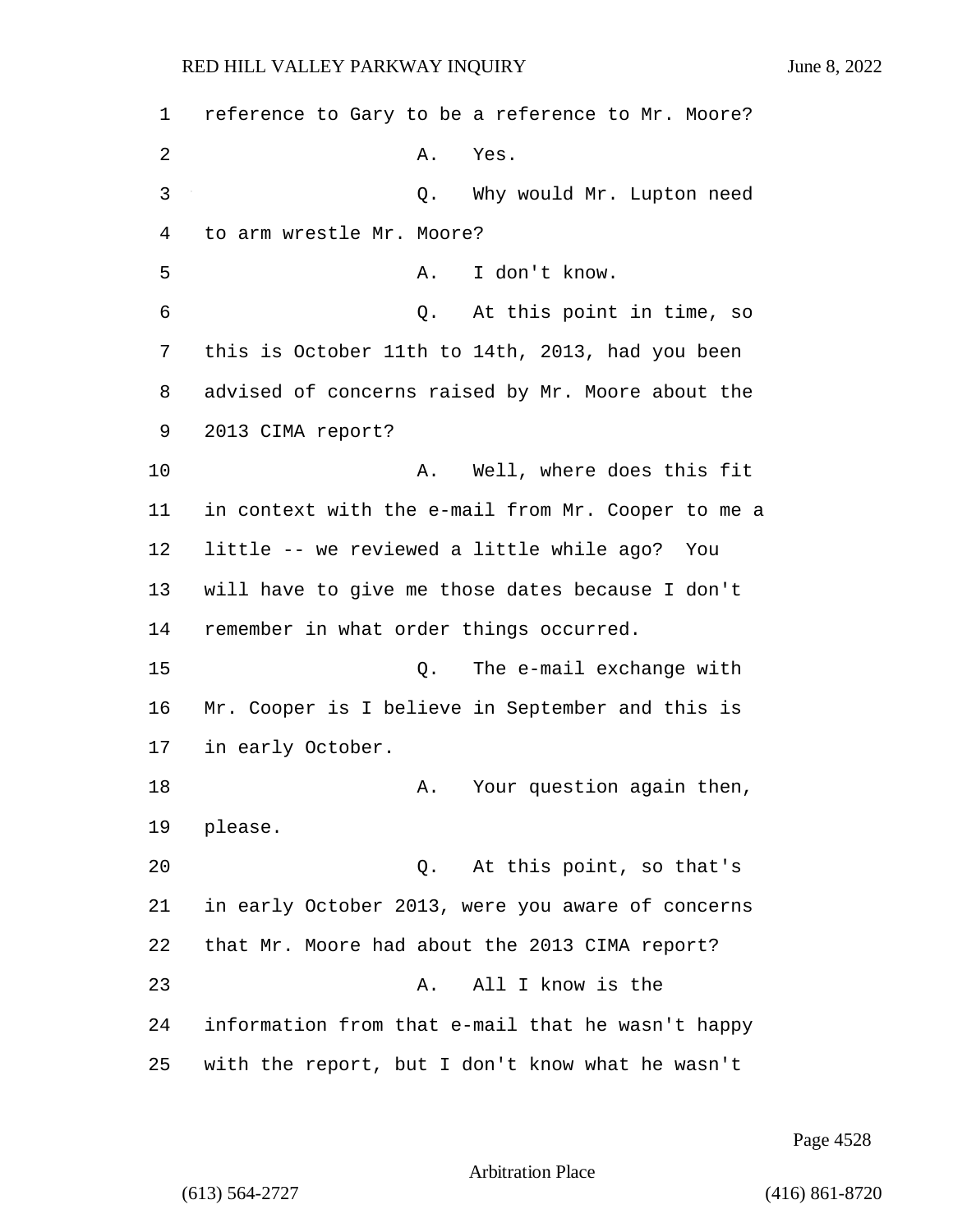happy with. 2 Q. So you hadn't heard anything about if there were particular recommendations in the CIMA report that he was concerned with? 6 A. That's correct, I hadn't heard, no. 8 and 2. So Mr. Ferguson responds to this e-mail from Mr. Mr. Lupton, and he effectively says there will be a phased approach in terms of the recommendations in the 2013 CIMA report, and you can take a look at that. 13 My understanding of this is that you were proposing to address easy items like sign modifications and line markings first and only to pursue items like lighting on the Red Hill Valley Parkway if you later determined that those earlier items didn't resolve the issue? 19 A. I think that represents it correctly. 21 Q. So you then respond to this mail from Mr. Ferguson and you say: 23 "Thanks, Dave. I would prefer 24 we keep the next safety review 25 separate."

Page 4529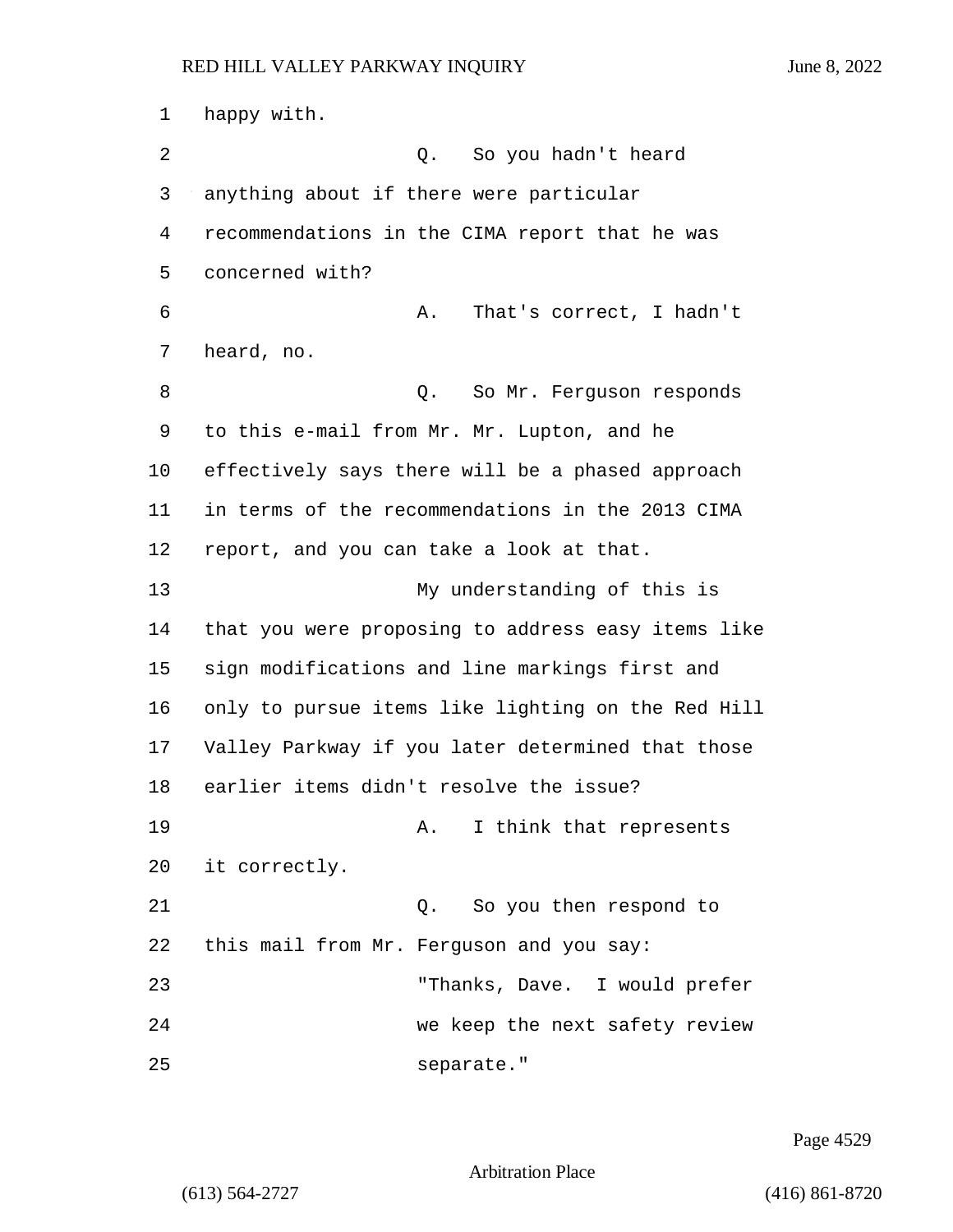| $\mathbf 1$ | And that is in reference to                        |
|-------------|----------------------------------------------------|
| 2           | the little paragraph at the end of Mr. Ferguson's  |
| 3           | response in which he says:                         |
| 4           | "Councillor Collins would also                     |
| 5           | like to see a review of the                        |
| 6           | entire LINC and remaining                          |
| 7           | portions of the Red Hill                           |
| 8           | Valley Parkway."                                   |
| 9           | Why did you want to keep the                       |
| 10          | review of the LINC and the remaining portions of   |
| 11          | the Red Hill Valley Parkway separate.              |
| 12          | Because there's a bigger<br>Α.                     |
| 13          | scope of work than the traffic safety report in    |
| 14          | its entirety, and it also followed the report we   |
| 15          | had just done and included - you know, one of the  |
| 16          | things I'll say is that traffic staff were experts |
| 17          | in local residential roadways, arterial roadways,  |
| 18          | but operating on essentially a parkway halfway     |
| 19          | between an arterial roadway and a freeway or a     |
| 20          | highway, we didn't have a lot of experience with.  |
| 21          | And I think it was prudent to hire a consultant    |
| 22          | who could assess those things from a much higher   |
| 23          | perspective and had more knowledge and expertise   |
| 24          | in that.                                           |
| 25          | So, you know, I think that's                       |

Page 4530

Arbitration Place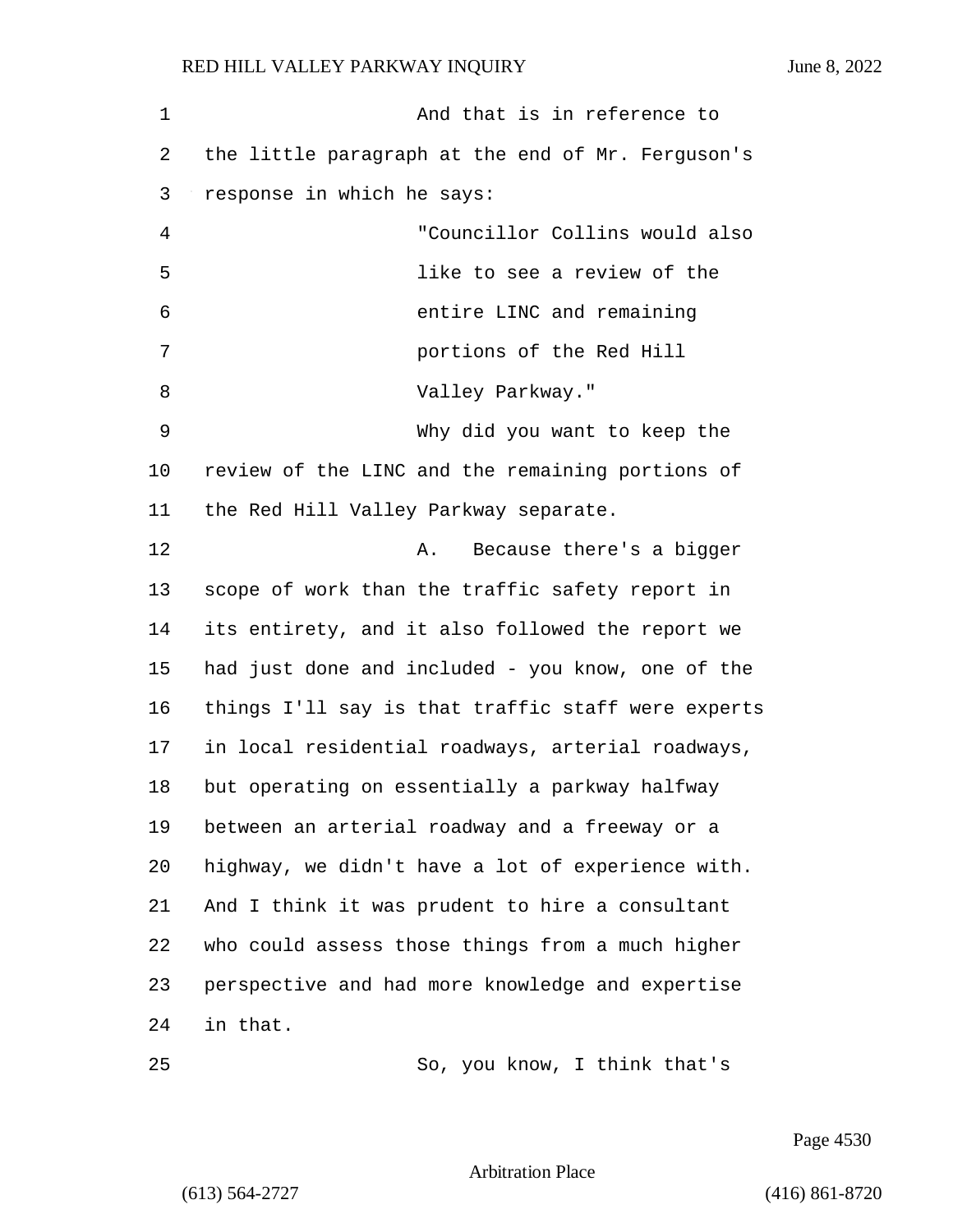| 1  | -- you know, you put into context the complaints  |
|----|---------------------------------------------------|
| 2  | from the roads, that we did some analysis, we saw |
| 3  | some collisions statistics, and we had already    |
| 4  | used CIMA to analyze a portion of this facility,  |
| 5  | it would be reasonable to have them continue to   |
| 6  | analyze it based on the fact that they had a lot  |
| 7  | of data already, traffic volumes and that sort of |
| 8  | thing, so it made sense.                          |
| 9  | Registrar, can you pull<br>Q.                     |
| 10 | out just Mr. White's response so that we can read |
| 11 | it a little bit better.                           |
| 12 | Mr. White, in response to this                    |
| 13 | e-mail from Mr. Ferguson, you say that you would  |
| 14 | prefer to keep the next safety review separate,   |
| 15 | and you go on to say:                             |
| 16 | " especially in light of                          |
| 17 | the recent collision                              |
| 18 | statistics we determined for                      |
| 19 | wet conditions. We have to                        |
| 20 | resolve that matter now too.                      |
| 21 | Let's chat early in week                          |
| 22 | before the meeting with Gary                      |
| 23 | Moore. Geoff, basically there                     |
| 24 | are statistically significant                     |
| 25 | number of collisions in wet                       |

Page 4531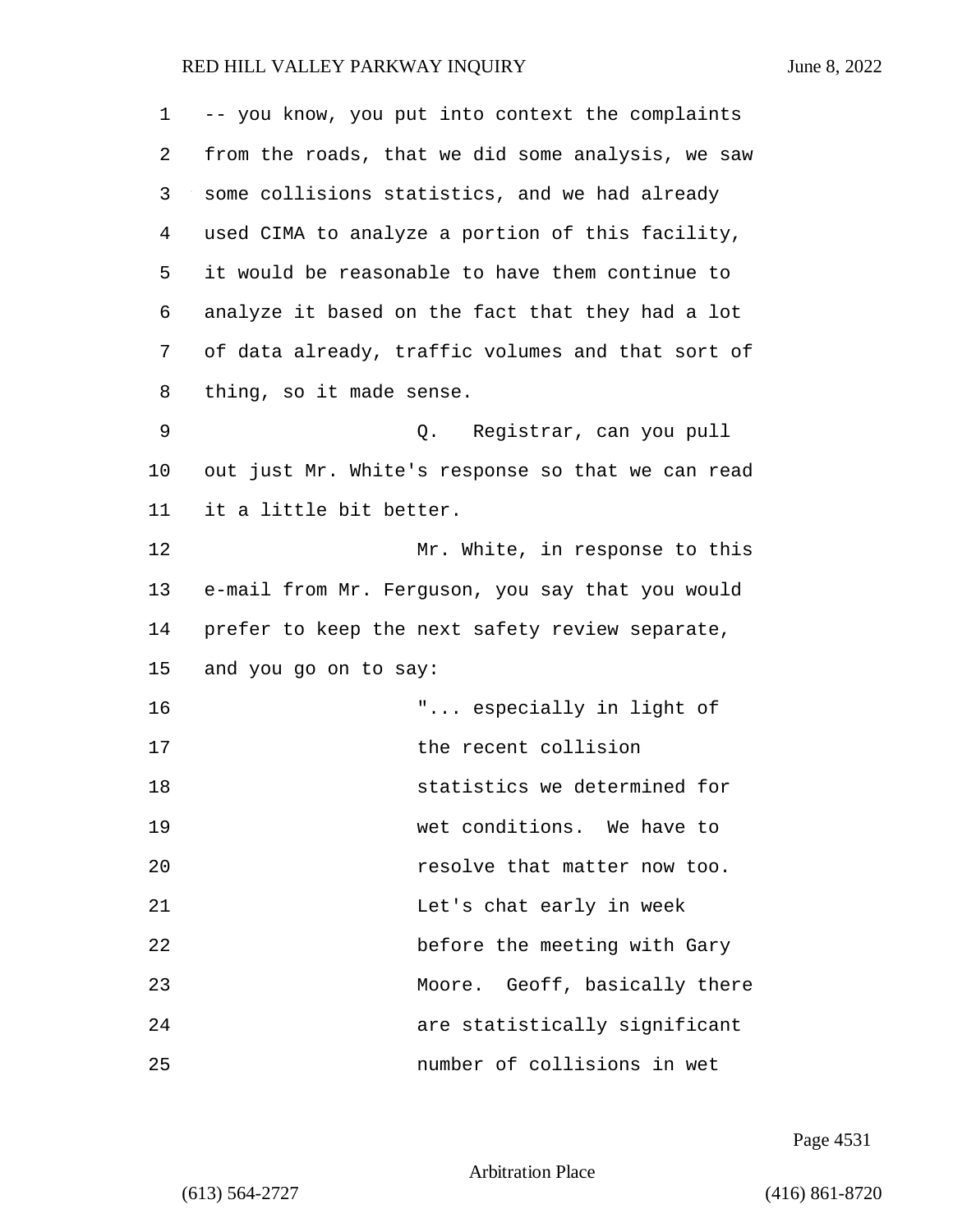| $\mathbf 1$ | conditions identified that                         |
|-------------|----------------------------------------------------|
| 2           | tells me we may need to do                         |
| 3           | something."                                        |
| 4           | Is that a reference to the                         |
| 5           | collision history that you had directed            |
| 6           | Mr. Ferguson to perform?                           |
| 7           | Absolutely, yes.<br>Α.                             |
| 8           | Did you think that<br>Q.                           |
| 9           | something separate and apart from the              |
| 10          | recommendations in the 2013 CIMA report would need |
| 11          | to be done at this point?                          |
| 12          | Well, we were looking at<br>Α.                     |
| 13          | kilometres of roadway instead of a short section   |
| 14          | at the top of the RHVP. They are completely        |
| 15          | different characteristics along the length of both |
| 16          | these facilities, and we needed to do a            |
| 17          | comprehensive safety audit of them, not just limit |
| 18          | it to the top portion of the RHVP.                 |
| 19          | Q. So in your view something                       |
| 20          | further needed to be done in response to this      |
| 21          | collision pattern that you'd identified?           |
| 22          | Absolutely.<br>Α.                                  |
| 23          | And I see that you<br>Q.                           |
| 24          | specifically refer Mr. Lupton to the statistically |
| 25          | significant number of collisions?                  |

Page 4532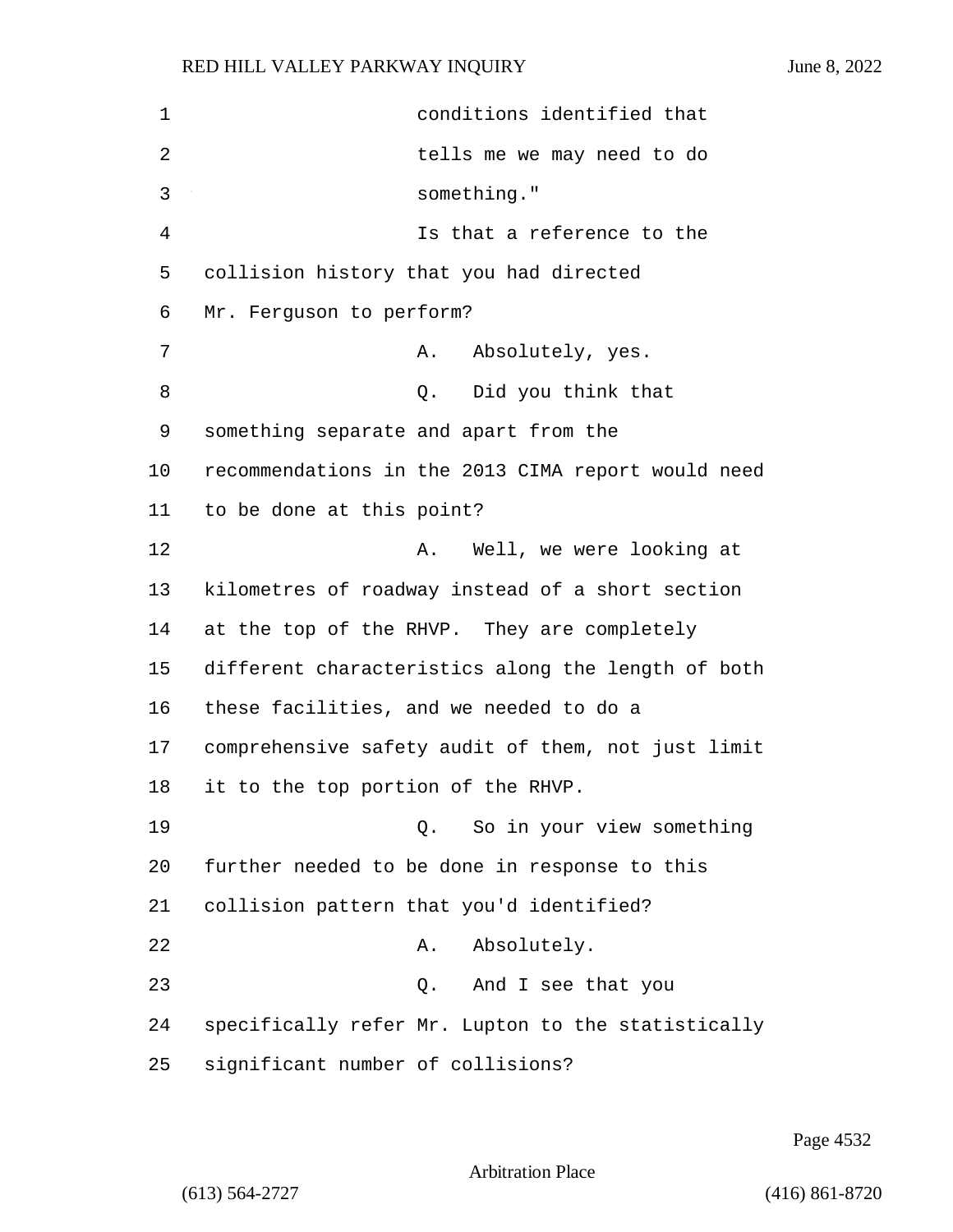| 1  | Α.<br>Yes.                                         |
|----|----------------------------------------------------|
| 2  | Did you have further<br>Q.                         |
| 3  | conversations with him about the results of that   |
| 4  | collision history?                                 |
| 5  | Oh, gosh, I'm sorry, I<br>Α.                       |
| 6  | just don't remember. I spoke to Geoff on a fairly  |
| 7  | regular basis, so one can assume I did, but I      |
| 8  | can't pinpoint it.                                 |
| 9  | What steps did you take<br>Q.                      |
| 10 | in October 2013, you or your group, to address the |
| 11 | statistically significant number of collisions in  |
| 12 | wet conditions that you'd identified on the Red    |
| 13 | Hill Valley Parkway?                               |
| 14 | Well, that wasn't enough<br>Α.                     |
| 15 | to make recommendations, and that's why we brought |
| 16 | it -- we were talking about bringing it forward to |
| 17 | CIMA to do a proper safety audit of the facility.  |
| 18 | I didn't have enough information to draw any       |
| 19 | conclusions, and we didn't have enough expertise,  |
| 20 | I think, on a high speed, high volume roadway to   |
| 21 | bring forward adequate recommendations for         |
| 22 | remedial works, and that's why we sent it to CIMA  |
| 23 | eventually.                                        |
| 24 | Registrar, you can close<br>Q.                     |
| 25 | that out, thank you.                               |

Page 4533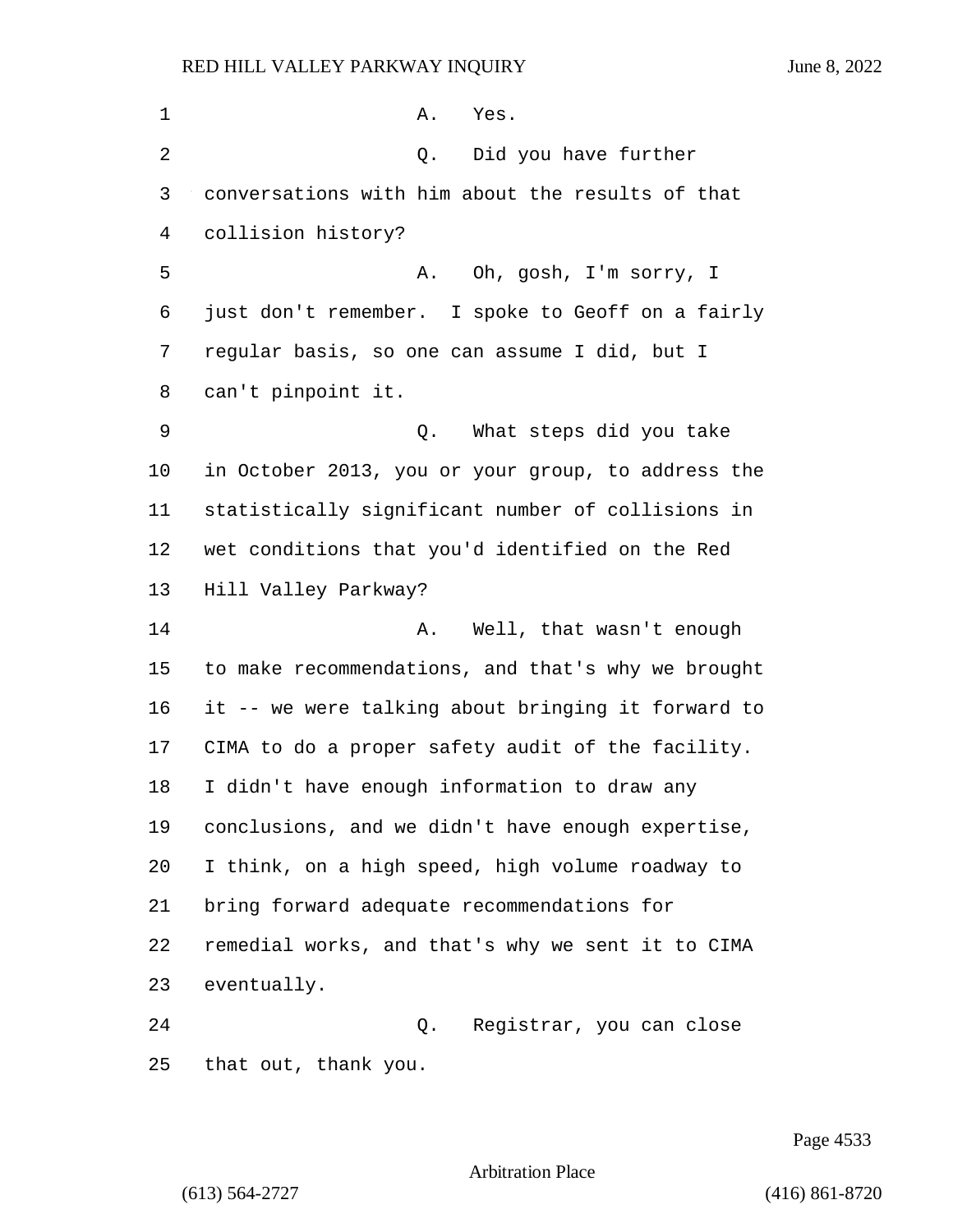| 1  | Can you take us please to OD6,                     |
|----|----------------------------------------------------|
| 2  | image 64, paragraph 162. Thank you.                |
| 3  | So Mr. Ferguson sends you and                      |
| 4  | Mr. Lupton a copy of the draft staff report on the |
| 5  | 2013 CIMA report on October 23rd, 2013. Do you     |
| 6  | recall if you would have reviewed this staff       |
| 7  | report when you received it from Mr. Ferguson?     |
| 8  | I don't recall reading<br>Α.                       |
| 9  | it, but I'm sure I must've.                        |
| 10 | It would have been your<br>Q.                      |
| 11 | practice to do so?                                 |
| 12 | It would have been my<br>Α.                        |
| 13 | practice to do so.                                 |
| 14 | Q. Registrar, could you                            |
| 15 | please call out HAM454.                            |
| 16 | Just for your reference, Mr.                       |
| 17 | White, this is the draft version of the report     |
| 18 | that Mr. Ferguson sent to you.                     |
| 19 | Yes.<br>Α.                                         |
| 20 | And could you take us to<br>Q.                     |
| 21 | image 6 and call out the paragraph that's just     |
| 22 | above the second chart that starts "in addressing  |
| 23 | number 3 above."                                   |
| 24 | So could you please highlight                      |
| 25 | from "further, the engineering division." I think  |

Page 4534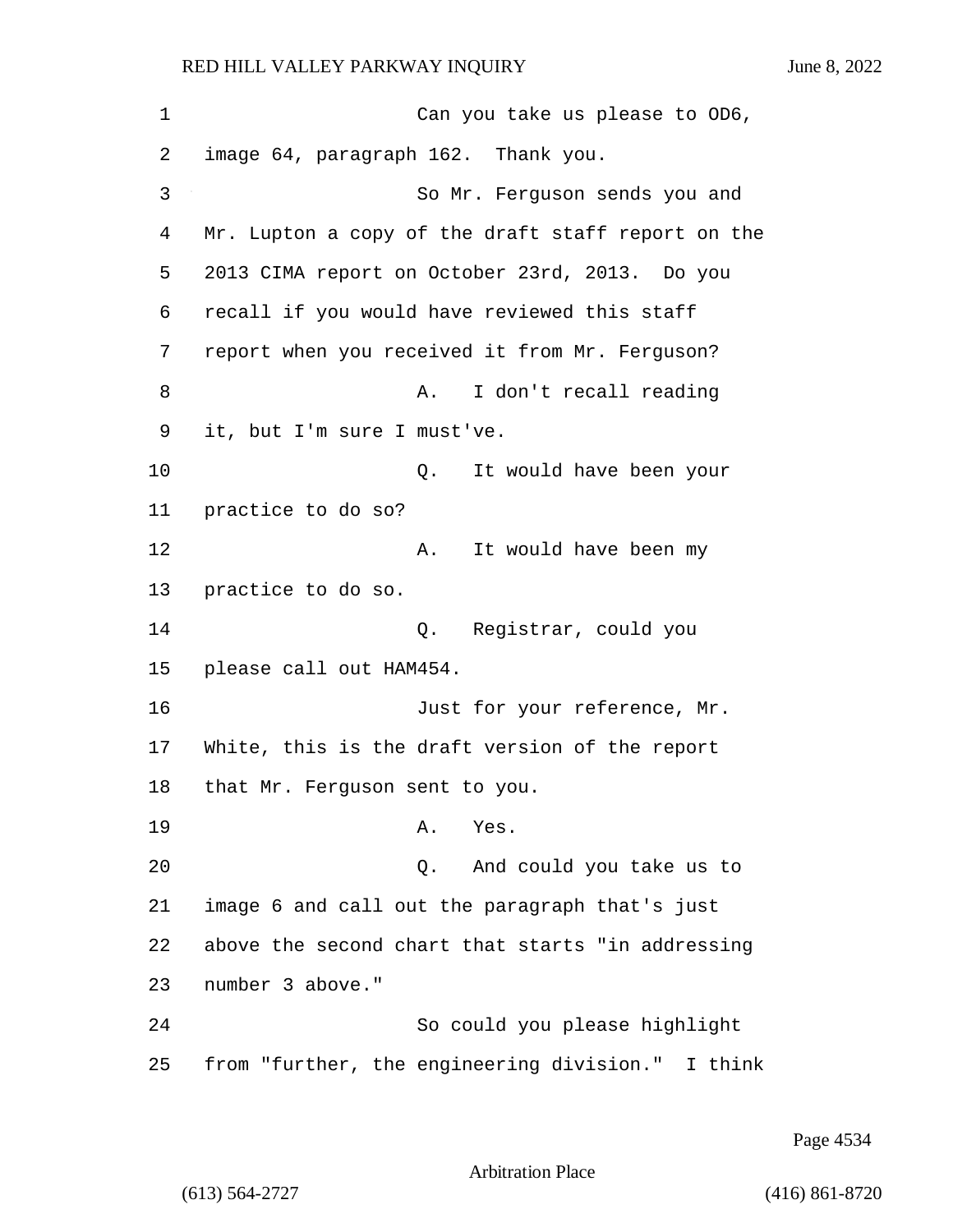1 it's two lines in. Just so Mr. White can see it. 2 Thank you. 3 So in this staff report that 4 Mr. Ferguson sends to you, there's a reference 5 that says: 6 "Further, the engineering 7 division will be conducting 8 friction testing on the Red 9 Hill Valley Parkway." 10 Why did Mr. Ferguson include 11 that information in the draft staff report? 12 A. I don't have a clear 13 recollection of why. I'm sure he must have known 14 that Gary said he would do it, but I think perhaps 15 that's a question for Dave. 16 and 16 Q. You don't recall if at 17 this time -- 18 A. I don't recall why he 19 wrote that. 20 Q. And you don't recall if 21 at this time you had advised him that Mr. Moore 22 had undertaken to perform friction testing at the 23 Red Hill Valley Parkway? 24 A. I don't remember -- yeah, 25 counsel, I'm sorry, I just don't remember that.

Page 4535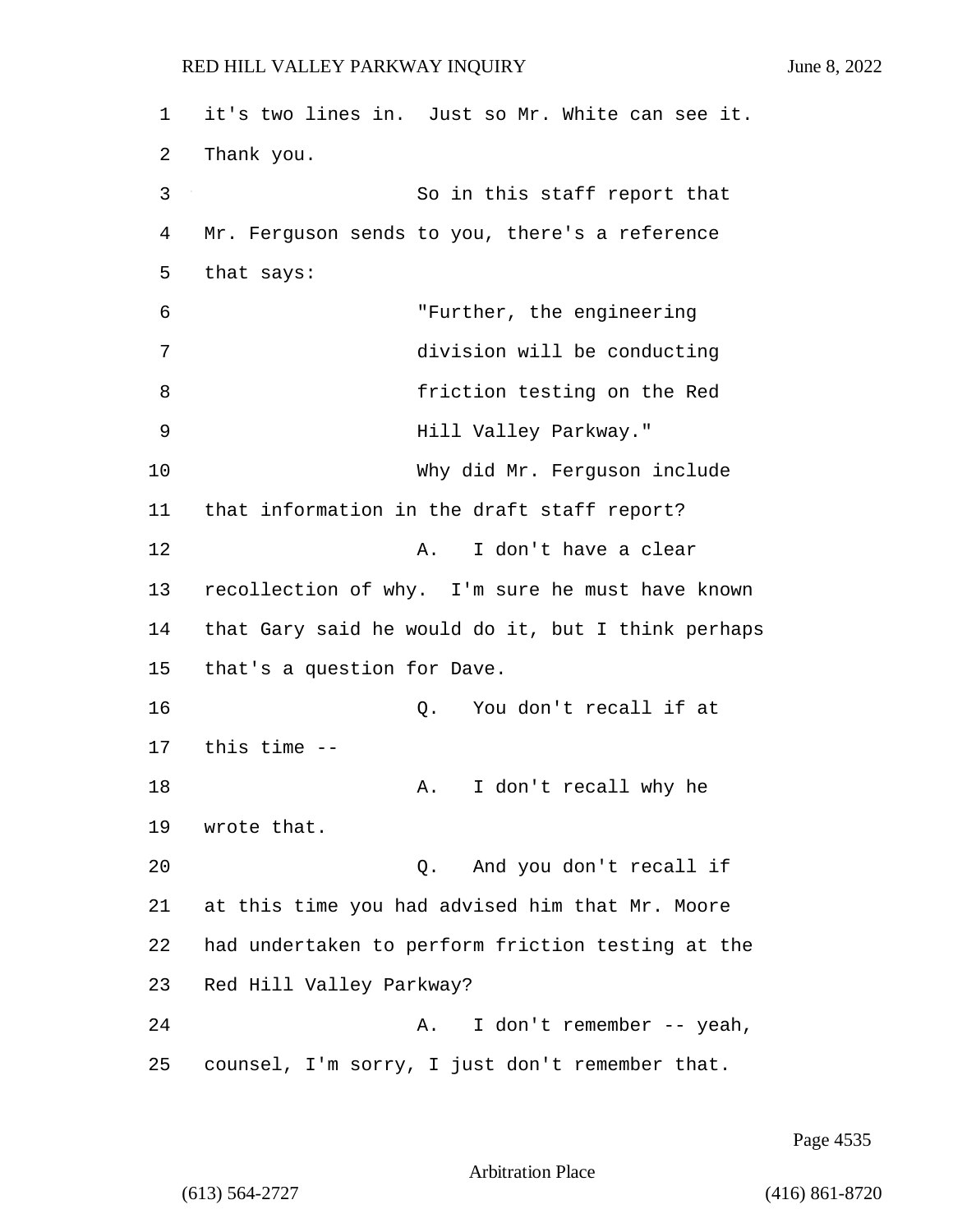| 1  | Q. Registrar, you can close                        |
|----|----------------------------------------------------|
| 2  | this out for us, thank you. Could you take us,     |
| 3  | please, to OD6, image 64, paragraph 162. Thank     |
| 4  | you.                                               |
| 5  | So on October 23rd, 2013,                          |
| 6  | Mr. Ferguson -- sorry, on October 23rd, 2015, you  |
| 7  | advise Mr. Ferguson and Mr. Cooper that:           |
| 8  | "There will be a rush revision                     |
| 9  | from John and Geoff for us to                      |
| 10 | make today. The approach is                        |
| 11 | changing from an info report,                      |
| 12 | not a -- to an info report,                        |
| 13 | not a recommendation report.                       |
| 14 | We have to finish it today.                        |
| 15 | Geoff will be sending                              |
| 16 | directions shortly." (As                           |
| 17 | read)                                              |
| 18 | Do you recall having to do                         |
| 19 | rush revisions on the staff report covering the    |
| 20 | 2013 CIMA report?                                  |
| 21 | I recall being told to<br>Α.                       |
| 22 | rush the revision based on Geoff and John's input. |
| 23 | And Geoff and John here<br>$Q$ .                   |
| 24 | would be Geoff Lupton and John Mater?              |
| 25 | Correct.<br>Α.                                     |

Page 4536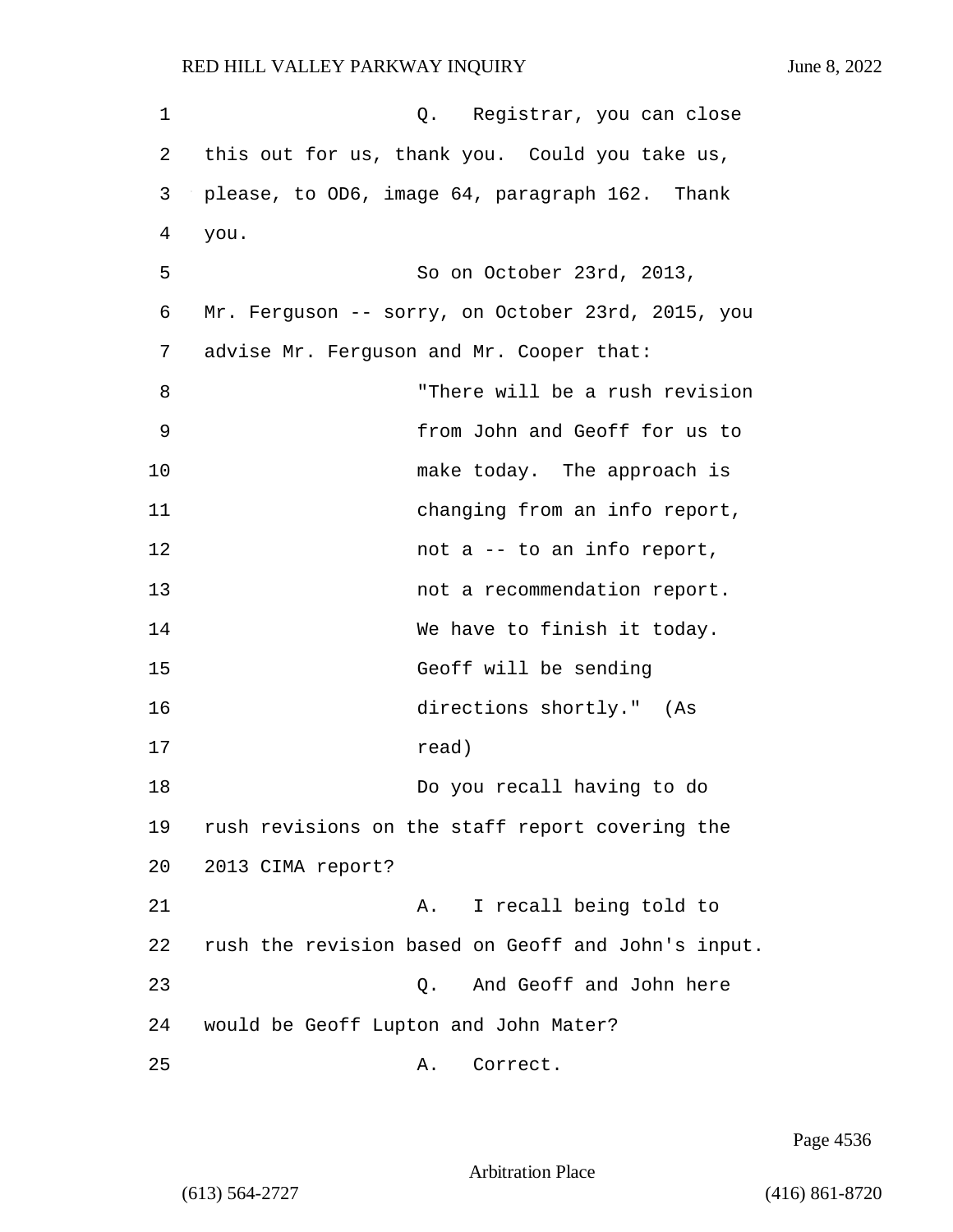1 C. Why did they want to change the staff report from a recommendation report to an information report? 4 A. Well, my understanding is that there was no item that we were bringing forward that required council's approval. If you look at the final version, all the items that were recommended for traffic to conduct were within my current budgeting and within my existing sphere of works that I could do without council approval. It was current budget work. It was remedial work on signing and pavement markings primarily. 13 Q. Can you expand a little bit on the difference between an information report and a recommendation report? 16 A. An information report is filling council in with what you are going to do based on the facts and based on the findings. A recommendation report is something that a department needs to do something, whether it be something council needs to approve because it requires funding or it requires a bylaw change or it requires some legislative change. Then you must write a recommendation report.

25 In this particular case, all

Page 4537

Arbitration Place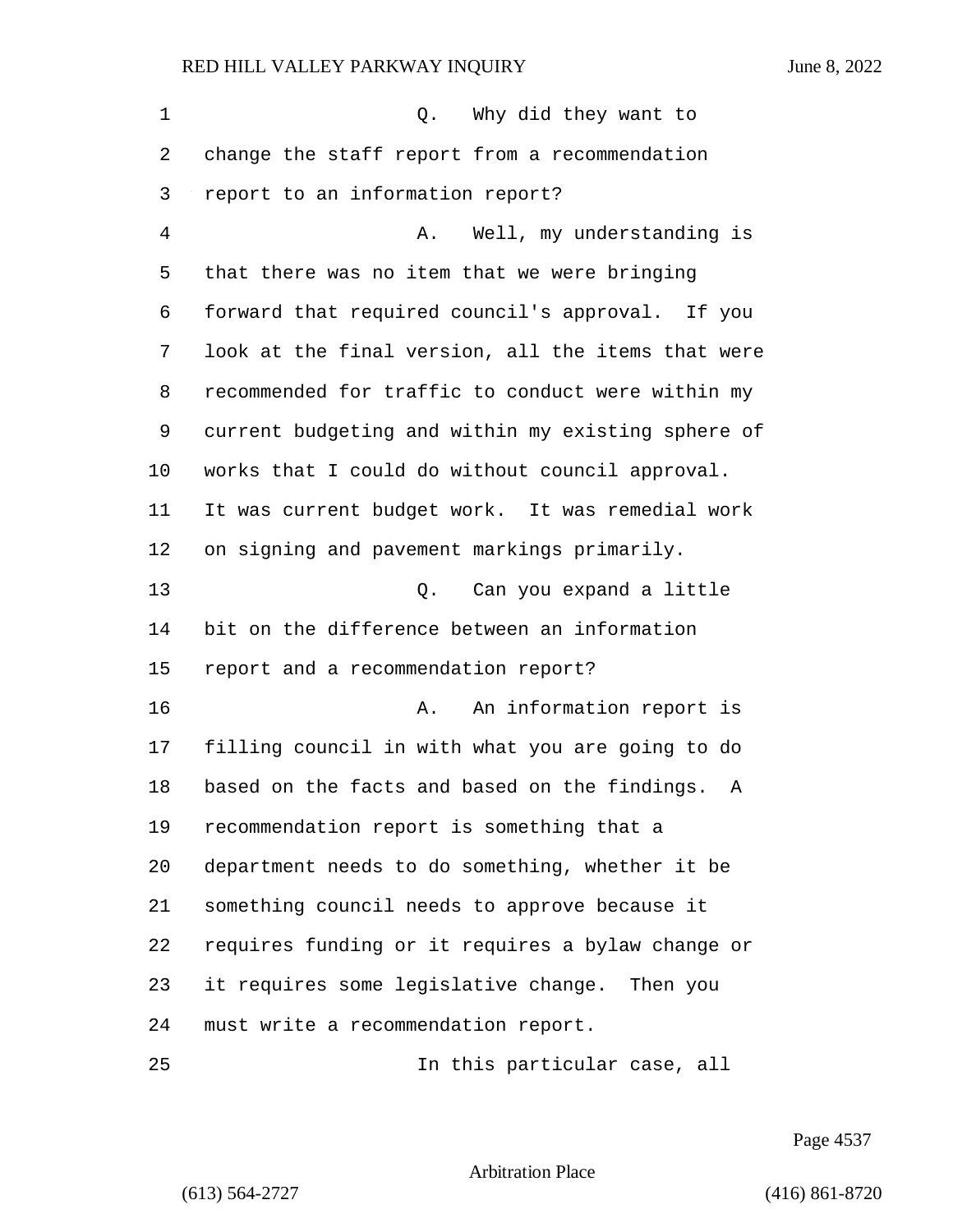| 1      | the works traffic was conducting did not require   |
|--------|----------------------------------------------------|
| 2      | any legislative requirement or approvals.          |
| 3      | Do you recall what the<br>Q.                       |
| 4      | source of the funding for the works that your      |
| 5      | group was going to conduct was?                    |
| 6      | It was my current budget.<br>Α.                    |
| 7      | It was in scope of my current budget at that time. |
| 8      | Did it have any<br>Q.                              |
| 9      | connection with the red light camera fund?         |
| 10     | Not at this point. That<br>Α.                      |
| 11     | comes later.                                       |
| 12     | Q.<br>Registrar, you can close                     |
| 13     | this, and if you could call out paragraph 163,     |
| 14     | which I believe is right below and onto the next   |
| 15     | page.                                              |
| 16     | Mr. White, I will give you an                      |
| 17     | opportunity review this, as it's fairly lengthy.   |
| $18\,$ | It's my understanding that these are Mr. Lupton's  |
| 19     | revisions to the staff report. Let me know when    |
| 20     | you've had a chance to review.                     |
| 21     | (Witness reviews<br>Α.                             |
| 22     | document). Okay, this is Geoff's direction to us.  |
| 23     | Q. Registrar, could you                            |
| 24     | please highlight the second callout from "did Gary |
| 25     | agree" and just to the end of that paragraph.      |

Page 4538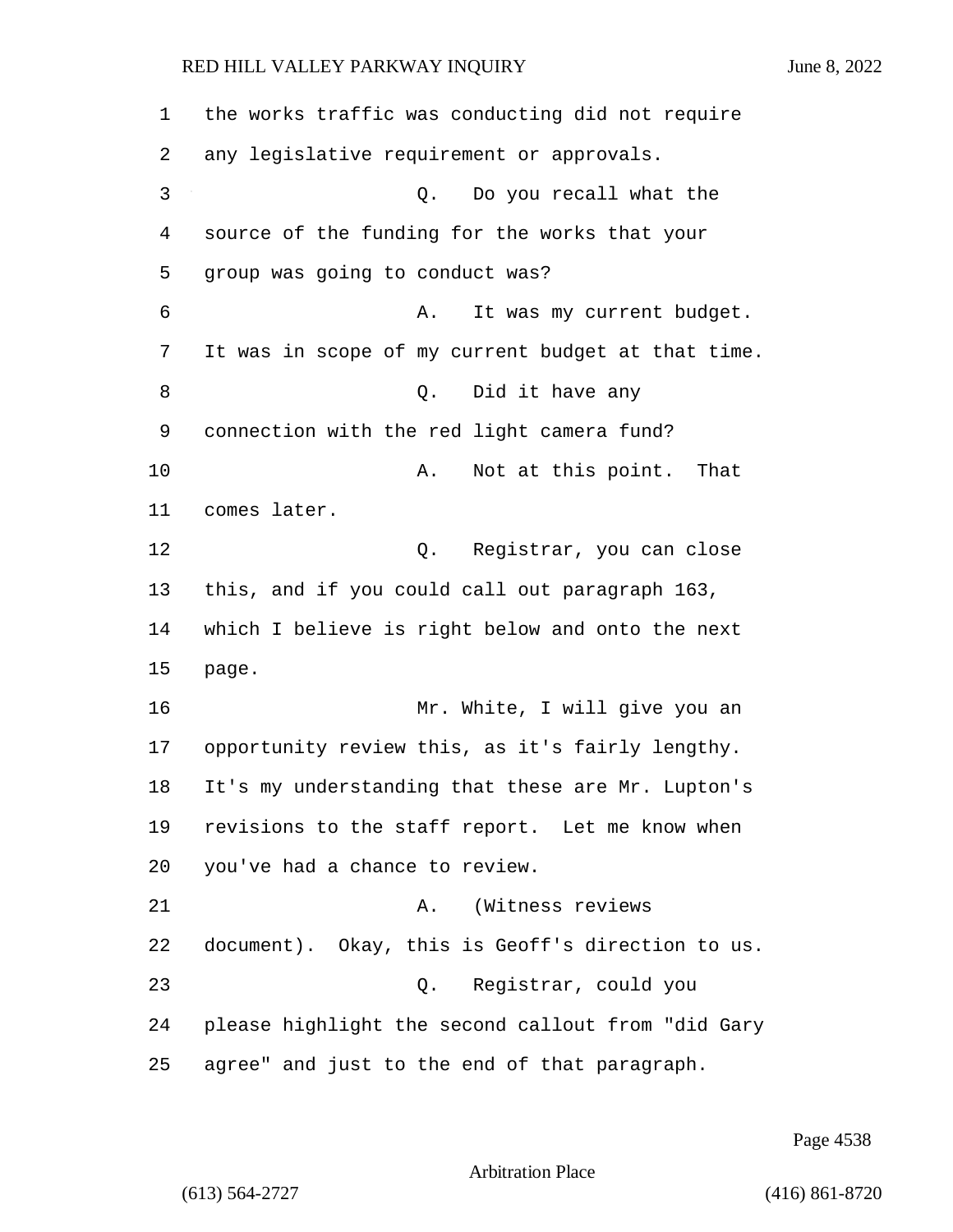1 So you'll see that there's a 2 reference there where Mr. Lupton says: 3 "Did Gary agree to the 4 frictionless piece? If not, 5 take it out. If so, we should 6 be clear that this 7 implementation would be to 8 bluess their schedule." 9 A. Yes, I see that. 10 Q. So my understanding is 11 that the frictionless piece may be a typo. Did 12 you understand this to be a reference to the 13 friction testing recommendation in the 2013 CIMA 14 report? 15 A. That would be logical. 16 Q. Was Mr. Lupton directing 17 you to remove the reference to friction testing if 18 Mr. Moore didn't agree to it? 19 A. That's what it says. I'm 20 sorry, the images of -- our faces are over top of 21 the right-hand side of that paragraph and I can't 22 read the one-third of it to the right. Could you 23 move that to the middle of the screen? 24 Q. Registrar, could you do 25 that for Mr. White. Mr. White, if you minimize

Page 4539

Arbitration Place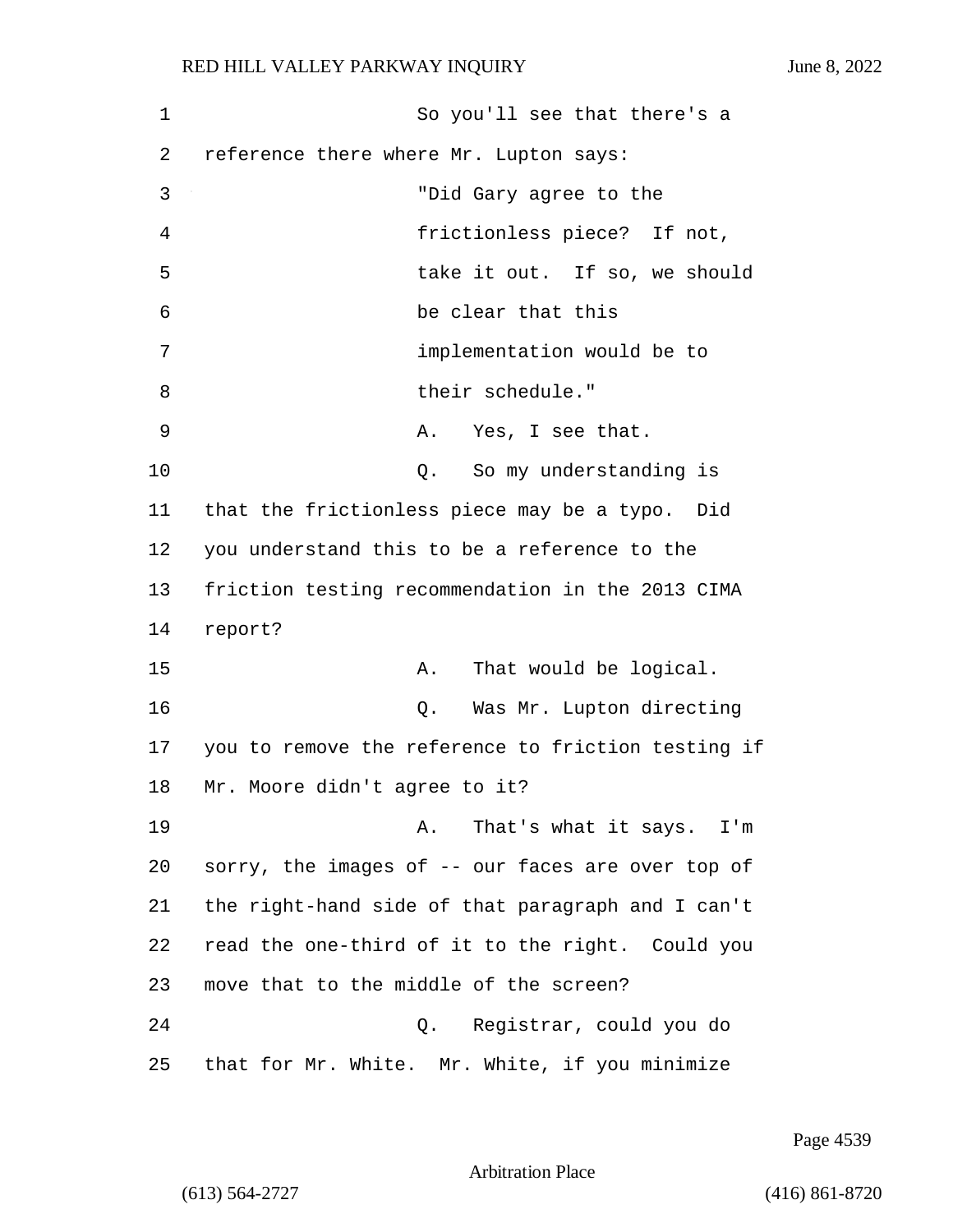your view on zoom, you can limit the number of people that you see, which may help you to see the screen more fully, or switch it to gallery view. 4 A. Thank you. That's the first time I've encountered that. Everything else has been legible. Okay. I can see it and I've 7 read it. 8 a Q. On receiving this e-mail from Mr. Lupton, did you speak to Mr. Moore about the friction testing recommendation in the 2013 CIMA report and referenced in the staff report that we were looking at earlier? 13 A. I did not, no. 14 Q. Did you direct any of your staff to speak to Mr. Moore about it? **A.** I do not recollect that. 17 Q. To your knowledge did any of your staff speak to Mr. Moore about that recommendation? 20 A. I really don't remember. 21 Q. Would you have taken the friction testing reference out of the staff report if Mr. Moore wouldn't agree to it? 24 A. What did the friction testing piece say? You'll have to remind me of

Page 4540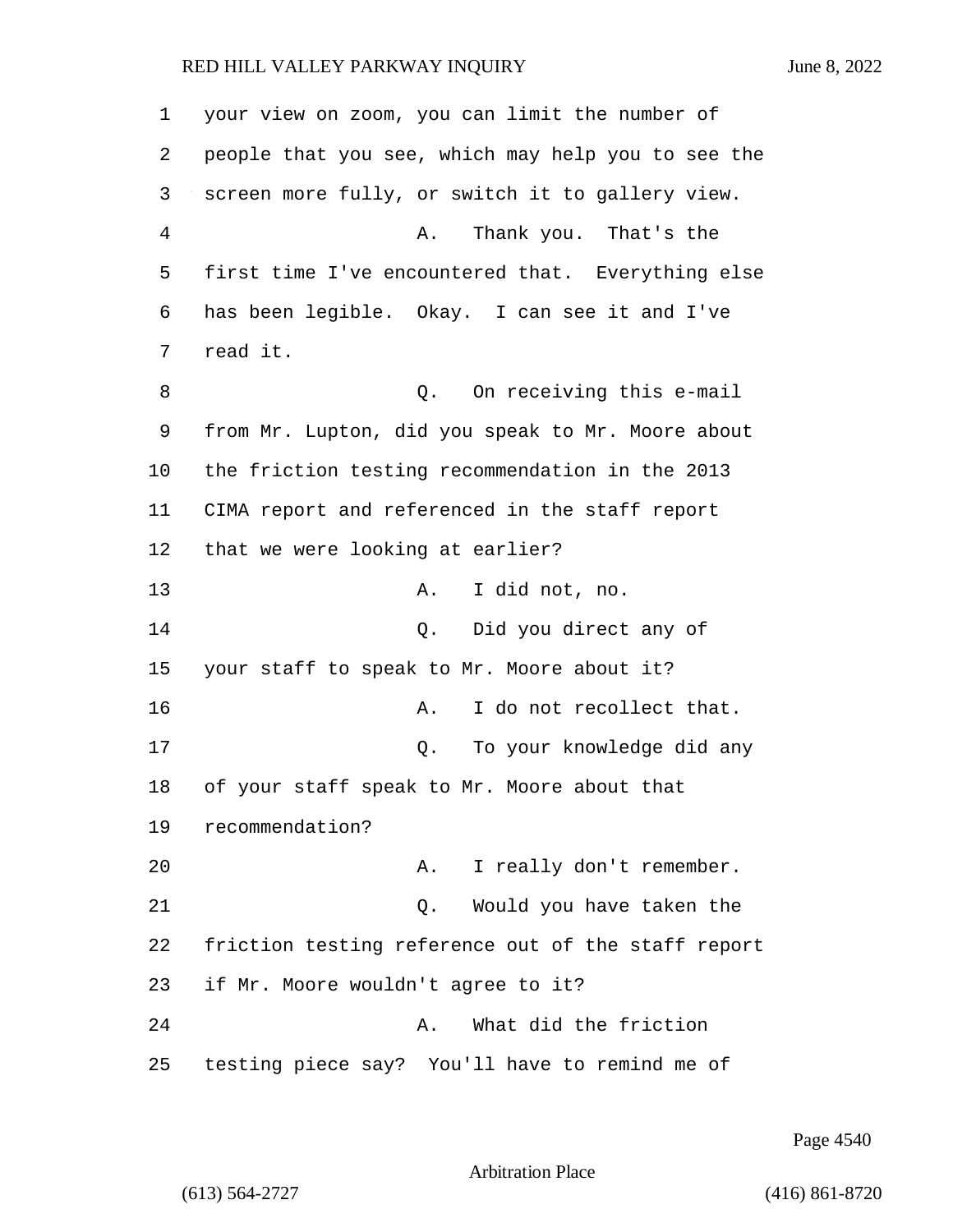| 1  | that. It says should and gave you five years?      |
|----|----------------------------------------------------|
| 2  | In the CIMA report it<br>Q.                        |
| 3  | says could. In the staff report that we were just  |
| 4  | looking at, Mr. Ferguson had written that          |
| 5  | engineering services would be conducting friction  |
| 6  | testing.                                           |
| 7  | Right. So the answer to<br>Α.                      |
| 8  | that is I would have left it in unless that was    |
| 9  | requested to take it out.                          |
| 10 | By Mr. Moore?<br>Q.                                |
| 11 | By my boss. I don't take<br>Α.                     |
| 12 | direction from Mr. Moore. I took it from Mr.       |
| 13 | Lupton and Mr. Mater, and they would have to be    |
| 14 | the ones who would direct me to do that.           |
| 15 | Did you understand the<br>Q.                       |
| 16 | section that is highlighted there above, "did Gary |
| 17 | agree," from Mr. Lupton to be a direction from     |
| 18 | your boss that Mr. Moore's agreement to the        |
| 19 | friction testing recommendation in the staff       |
| 20 | report was a pre-condition to its inclusion?       |
| 21 | I don't think we took it<br>Α.                     |
| 22 | out, though. You'll have to show me the final      |
| 23 | report again because I don't remember if it was    |
| 24 | in. But I really think we didn't take it out. It   |
| 25 | was part of the chart that said short term.        |

Page 4541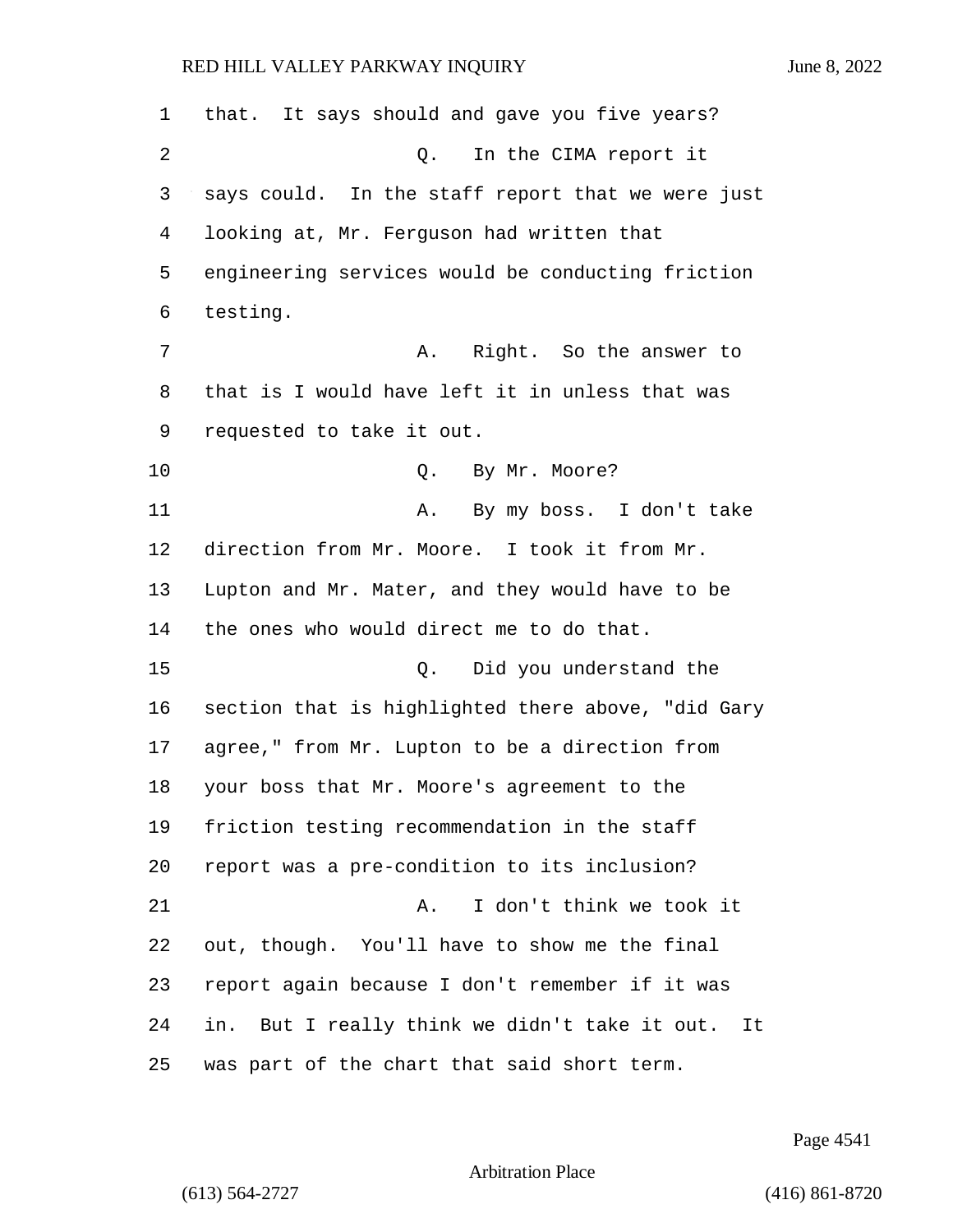| 1  | That's my recollection of it. So it stayed in.     |
|----|----------------------------------------------------|
| 2  | Q. So why don't we pull that                       |
| 3  | up actually. Registrar, could you take us to       |
| 4  | RHV668 and put us on image 2 of that report, so    |
| 5  | that is the final version of the staff report.     |
| 6  | And if you could please split the screen and put   |
| 7  | it up beside HAM454, which is the version that     |
| 8  | Mr. Ferguson had sent you to, at image 6.          |
| 9  | If you could pull out the call                     |
| 10 | out, call out this second full paragraph of the    |
| 11 | RHV document. Yes, that's right, thank you.        |
| 12 | Counsel, you'll have to<br>Α.                      |
| 13 | tell me again which two pieces of paper I'm --     |
| 14 | I will. I'm just going<br>Q.                       |
| 15 | to pull up the callouts and then I'll phrase it a  |
| 16 | little better.                                     |
| 17 | Because I got a little<br>Α.                       |
| 18 | confused there.                                    |
| 19 | Q. Maybe we can make sure                          |
| 20 | that that is in front of the report, just so that  |
| 21 | there's no confusion about where each callout is   |
| 22 | coming from. And, Registrar, if you can just       |
| 23 | highlight the final sentence of that paragraph     |
| 24 | from "staff will review." Thank you. Then the      |
| 25 | corresponding paragraph in Mr. Ferguson's draft is |

Page 4542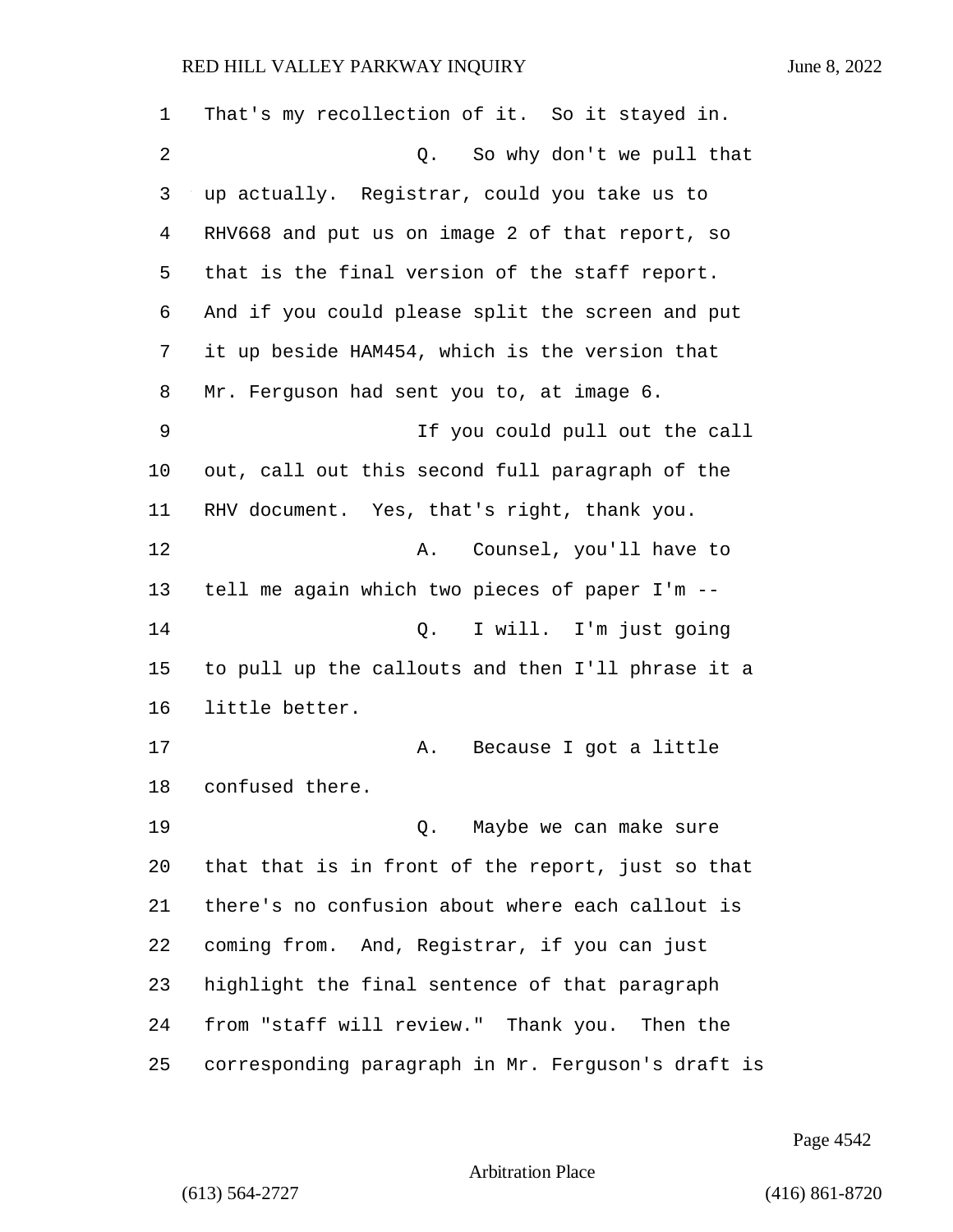| $\mathbf{1}$   | "in addressing number 3 above." If you could call |
|----------------|---------------------------------------------------|
| 2              | that out. And highlight the section that we had   |
| 3              | highlighted earlier which is a couple lines in,   |
| $\overline{4}$ | "further, the engineering division will conduct   |
| 5              | friction testing". Thank you, Registrar.          |
| 6              | So, Mr. White, just to orient                     |
| 7              | The document that the Registrar just<br>you.      |
| 8              | finished highlighting is the draft that           |
| 9              | Mr. Ferguson had circulated to you.               |
| 10             | Okay.<br>Α.                                       |
| 11             | Q. And the document that we                       |
| 12             | have just pulled up that says "staff will also    |
| 13             | review further countermeasures such as friction   |
| 14             | testing with construction engineering" is the     |
| 15             | final version of this staff report. That was to   |
| 16             | the Public Works committee.                       |
| 17             | Α.<br>Okay.                                       |
| 18             | So on reviewing this,<br>Q.                       |
| 19             | there is a revision between Mr. Ferguson's draft  |
| 20             | and the final version that changes the statement  |
| 21             | "engineering service division will be conducting  |
| 22             | friction testing" to "staff will also review      |
| 23             | further countermeasures such as friction testing  |
| 24             | with construction engineering."                   |
| 25             | Okay.<br>Α.                                       |

Page 4543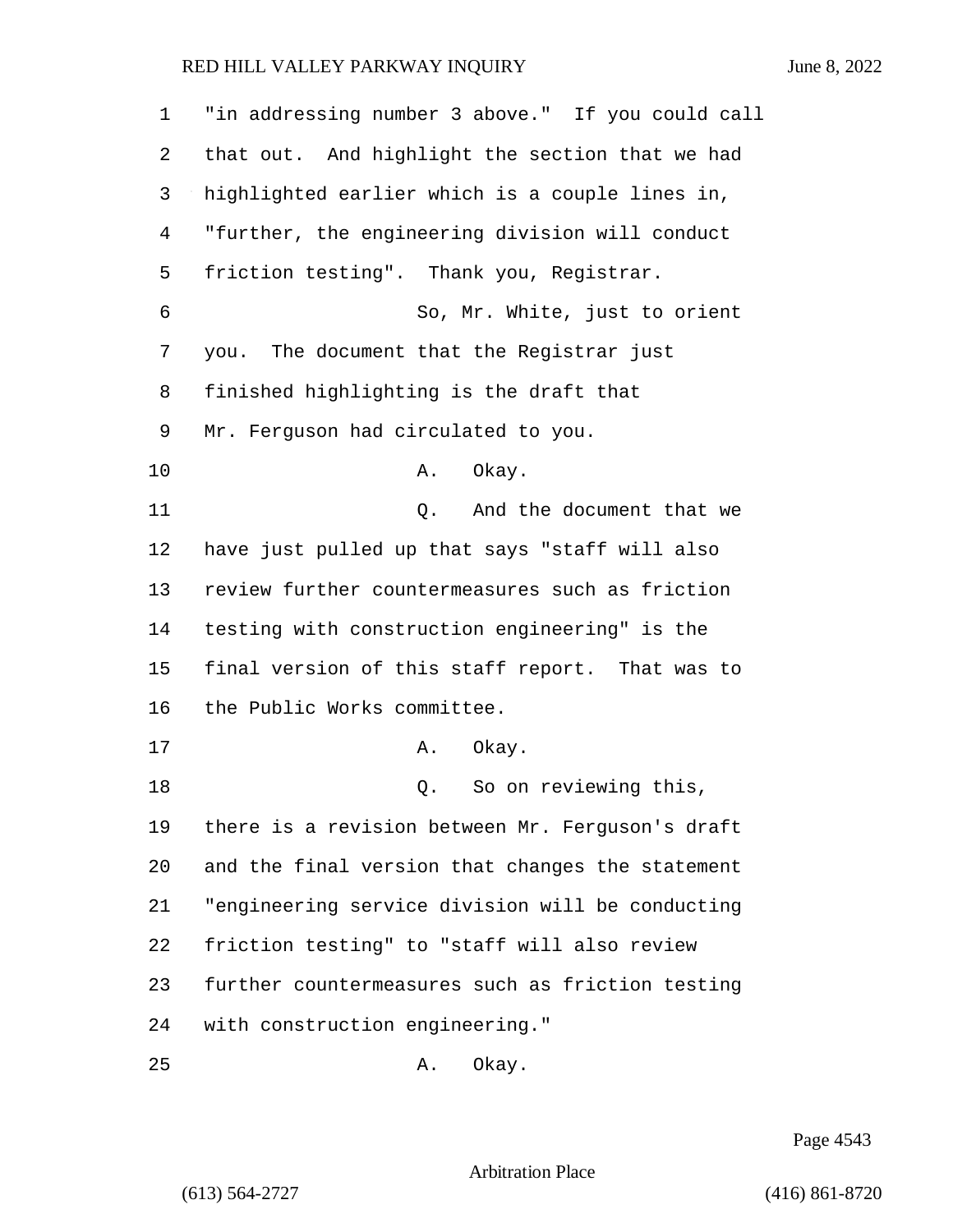1 and 1 Q. Why was that edit made to the staff report? 3 A. I cannot answer that question. I do not know. 5 Q. Was it in response to the direction from Mr. Lupton to take out the frictionless piece if Mr. Moore wouldn't agree to 8 it? 9 A. I'm sorry, I just don't remember how that flowed. 11 Q. In your view, does including the phrase "staff will also review further countermeasures such as friction testing with construction engineering" give Mr. Moore a veto over whether or not friction testing would take place on the Red Hill Valley Parkway? 17 a. It would still mandate him to do it if we thought it was necessary as far as I'm concerned. 20 Q. So when you say "we," who is the "we" in that sentence? 22 A. Well, I think the "we" in that sentence would be using the consultant's report and discussing it amongst the directors. I can't direct Mr. Moore to do anything. And David

Page 4544

Arbitration Place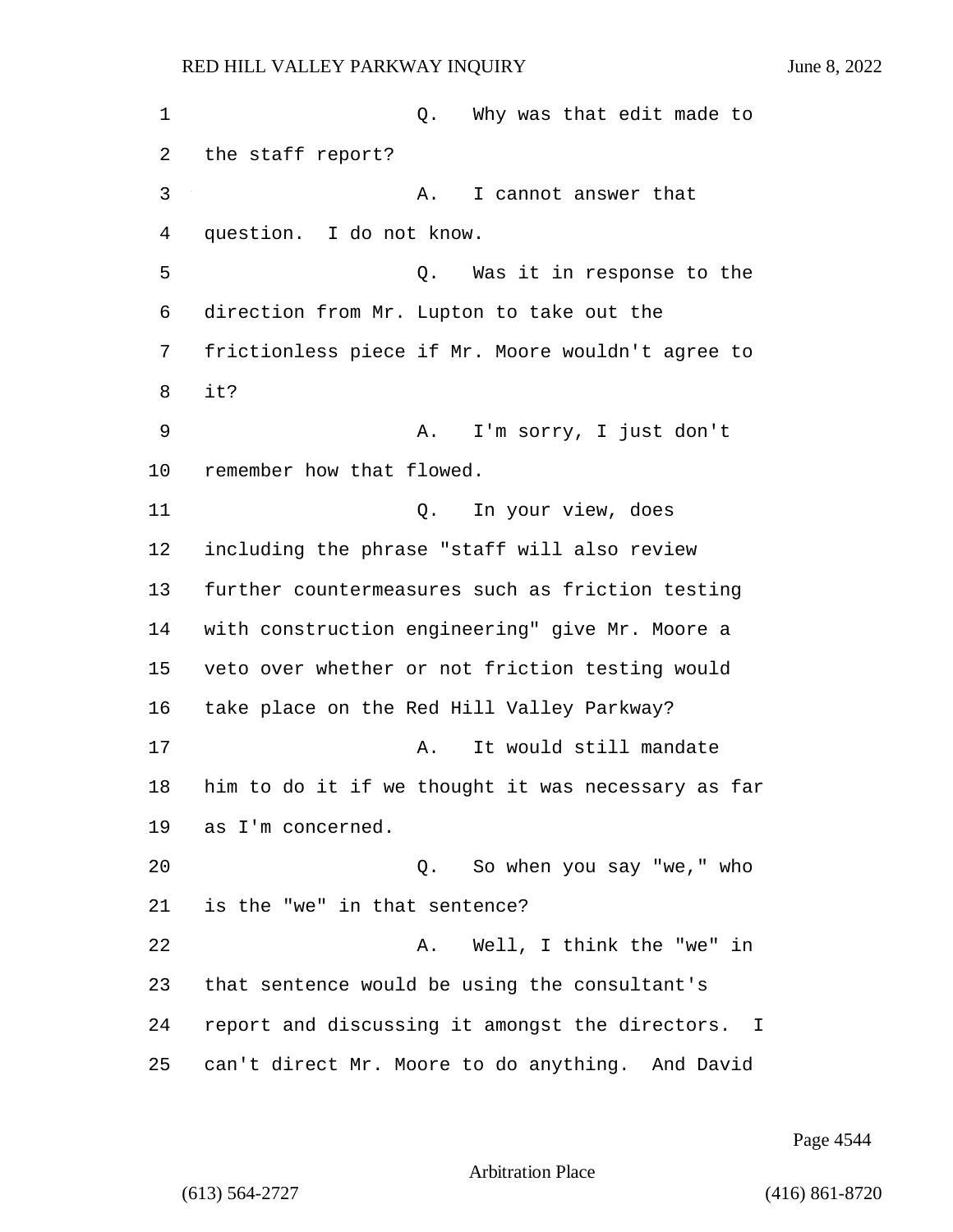1 Ferguson certainly can't either. 2 Q. So in your view if it was 3 determined that friction testing was necessary, 4 your director, so that -- 5 A. And the GM and Gary would 6 have to get together and decide what they were 7 going to do. 8 Q. Okay. 9 A. You know, as I say, we 10 were working collaboratively on this report. 11 Q. Registrar, can you take 12 down HAM454 and pull up in its place HAM41871. 13 Take us to image 50. Just for your reference, 14 this is again the 2013 CIMA report. 15 A. Is this the final 16 version? 17 and 0. So this is the October 18 2013 version, yes. 19 A. Sorry, can you confirm, 20 is that the final version of the report as 21 submitted? 22 Q. Yes. 23 A. Thank you. 24 Q. So we're at image 50. 25 Registrar, could you please call out the friction

Page 4545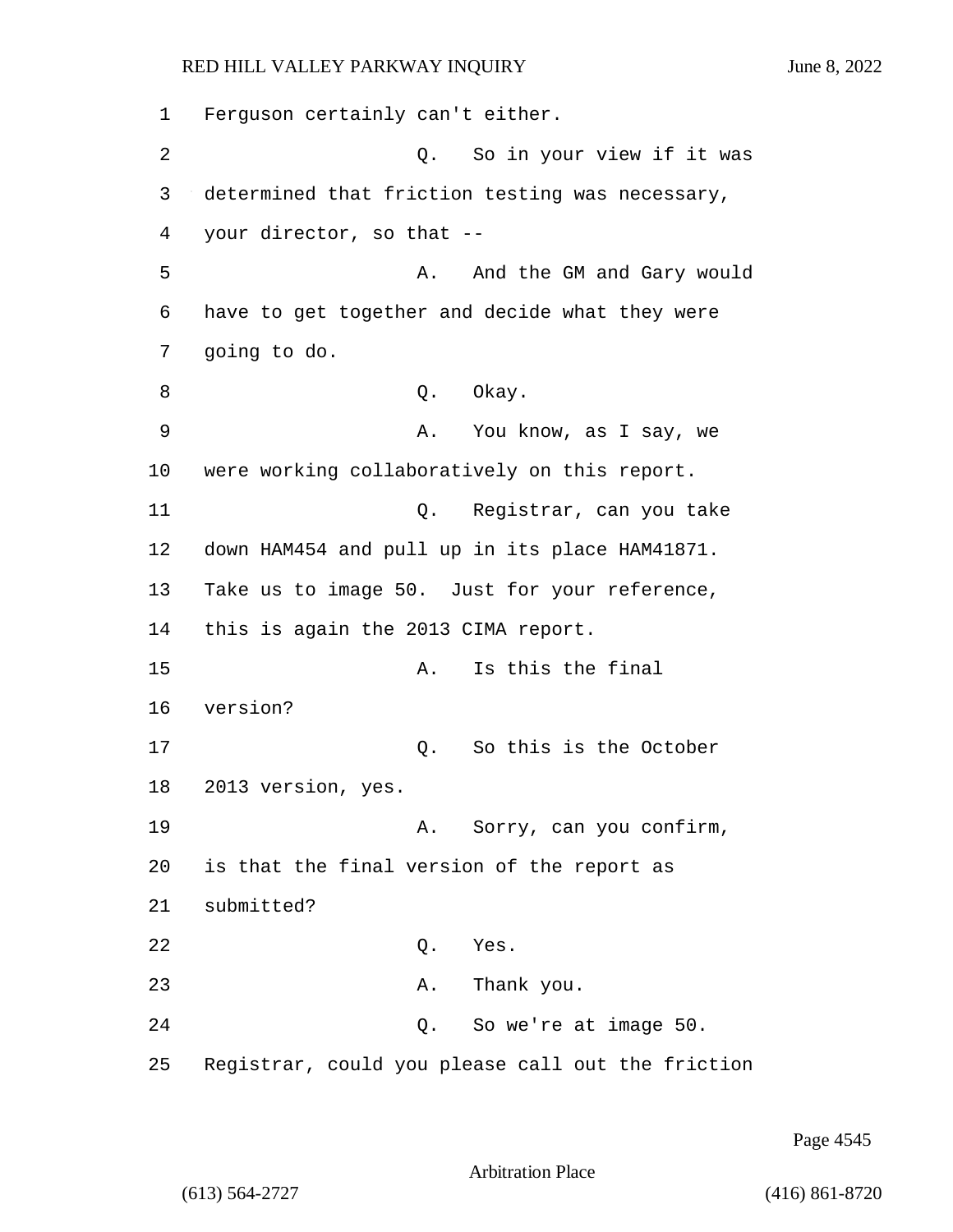testing section again. We looked at this before. It's very similar to the earlier draft that we were looking at? 4 A. Yes. 5 Q. Would you agree that the staff report does not detail the basis for the friction testing recommendation in the 2013 CIMA 8 report? 9 A. Give me a moment to absorb it, please. 11 Q. Absolutely. 12 A. Sorry, your question again then? 14 C. So the perform friction testing section in the 2013 CIMA report links that recommendation to the high proportion of wet surface collisions and single motor vehicle collisions on the Red Hill Valley Parkway. Would you agree that that rationale for the recommendation is not set out in the staff report? 21 MS. CONTRACTOR: I wonder, Counsel, if we could also show him the appendix to the report. 24 MS. BRUCKNER: Absolutely. I

Page 4546

Arbitration Place

25 believe, Registrar, if you scroll down, that the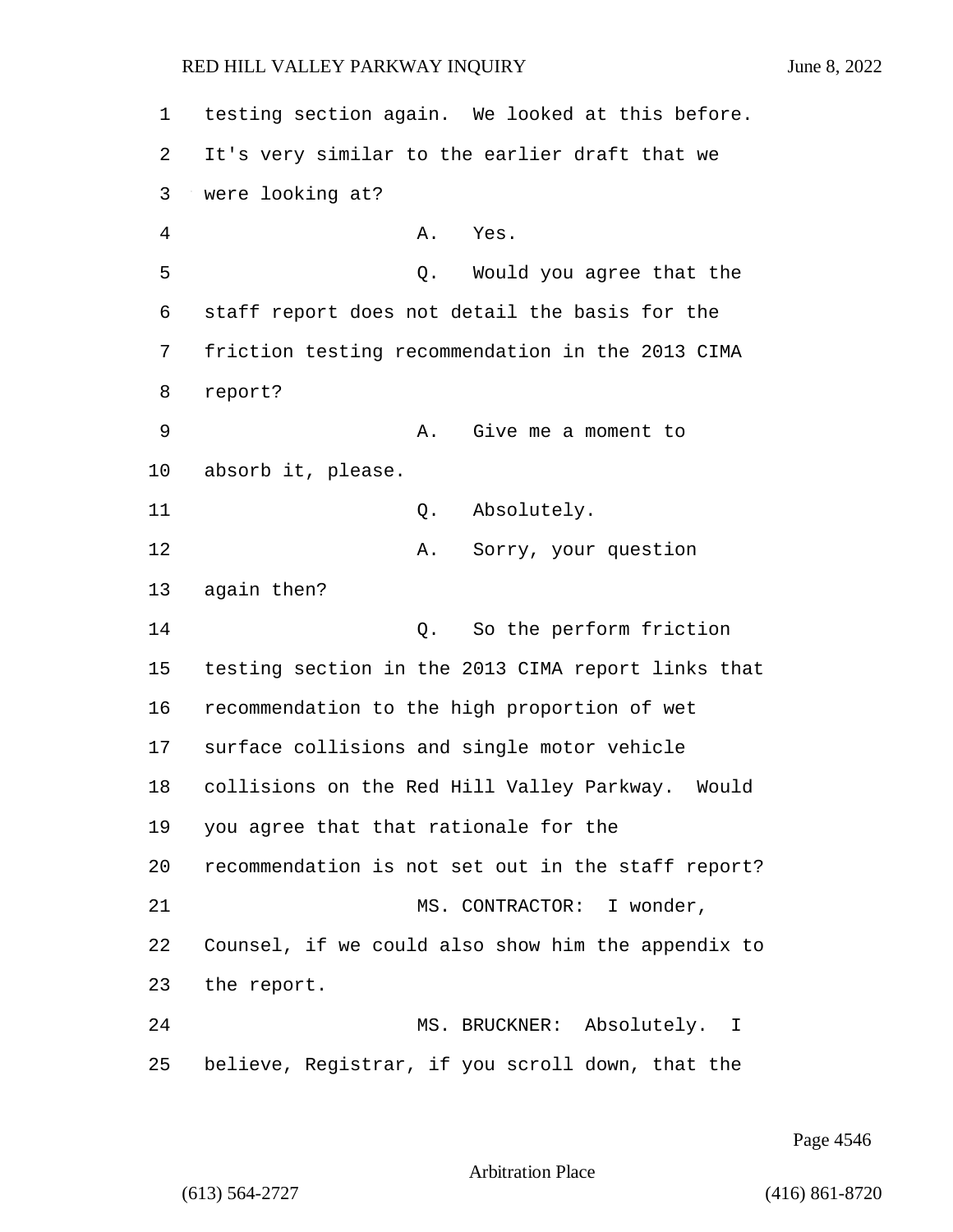| 1              | appendices are in the version of RH668 that we    |
|----------------|---------------------------------------------------|
| 2              | have up. So if you go up one, you'll see that     |
| 3              | there's the general short-term countermeasures    |
| $\overline{4}$ | identified as well. So there is friction testing  |
| 5              | listed there. And then if you scroll down to the  |
| 6              | next appendix, you'll see that they are much more |
| 7              | detailed and it is not particularly legible.      |
| 8              | Registrar, can you call out a                     |
| 9              | couple of those sections just for Mr. White's     |
| 10             | review. So these are the countermeasures that are |
| 11             | specific to the segments that were looked at in   |
| 12             | the 2013 CIMA report.                             |
| 13             | Right. Sorry, is this<br>Α.                       |
| 14             | out of the CIMA report or out of the --           |
| 15             | So this is out of the<br>Q.                       |
| 16             | staff report.                                     |
| 17             | Okay, good. So if you go<br>Α.                    |
| 18             | up again you'll see the short-term measures.      |
| 19             | Q. Registrar, I think that                        |
| 20             | Mr. White needs to take it up to the general      |
| 21             | recommendations, which is --                      |
| 22             | A. Yes, right there. So,                          |
| 23             | you know, I'm not sure -- you're trying to link   |
| 24             | one thing to the other. It's very clear to me     |
| 25             | that the short-term countermeasures include       |

Page 4547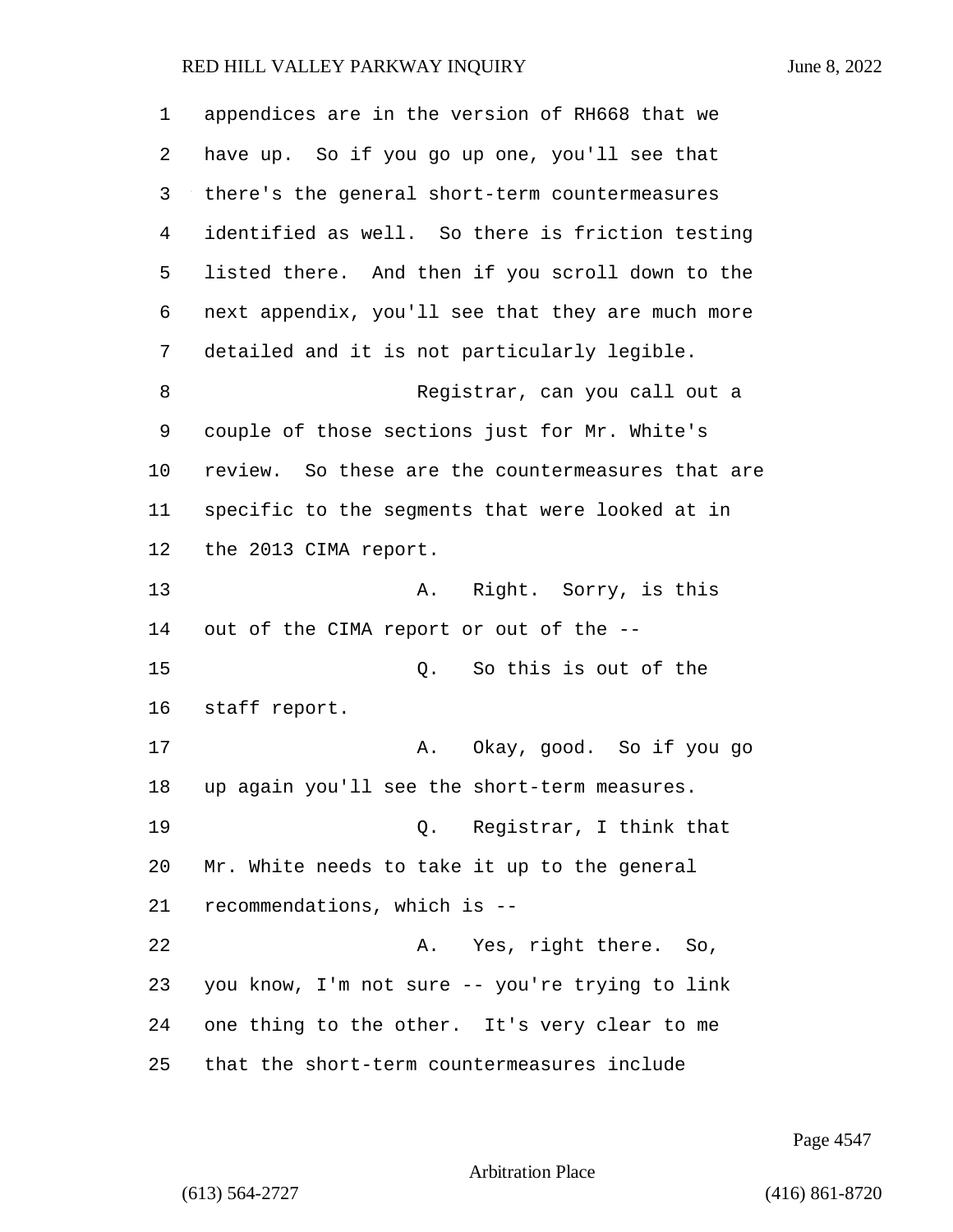| $\mathbf{1}$ | friction testing. As a short-term measure which,   |
|--------------|----------------------------------------------------|
| 2            | if I recollect correctly, was -- provided zero to  |
| 3            | five year time period to implement. So to me,      |
| 4            | clearly that is included in the report.            |
| 5            | Understood.<br>Q.                                  |
| 6            | Does it directly tie it<br>Α.                      |
| 7            | to the collisions? Not directly. But as I said     |
| 8            | earlier, there are all kinds of factors involved   |
| 9            | with collisions. You know, I don't want to         |
| 10           | itemize them again, but speeding and all those     |
| 11           | things that I spoke of earlier.                    |
| 12           | Do you think that it<br>О.                         |
| 13           | would've been important for councillors to know in |
| 14           | assessing this report that the friction testing    |
| 15           | recommendation was made based on the high          |
| 16           | proportion of wet surface collisions and single    |
| 17           | motor vehicle collisions on the Red Hill Valley    |
| 18           | Parkway?                                           |
| 19           | A. I really think it's                             |
| 20           | intuitive, friction testing, as it relates to the  |
| 21           | road and as it relates to collisions.              |
| 22           | I think you told me<br>Q.                          |
| 23           | earlier that you didn't have much experience with  |
| 24           | friction testing?                                  |
| 25           | That is correct.<br>Α.                             |

Page 4548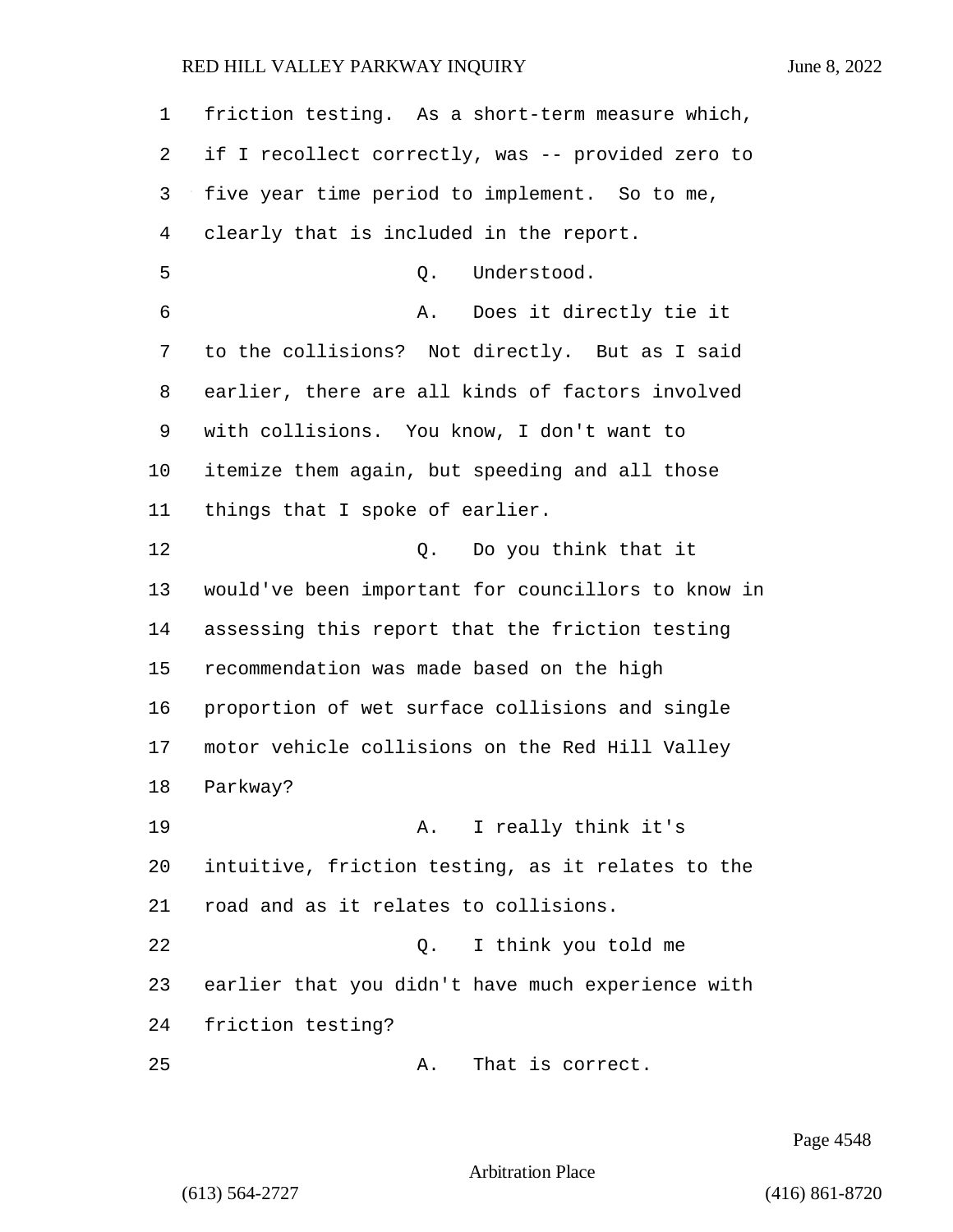1 and 1 Q. You think that the councillors would have been able to make the connection between that recommendation, like, that they would have understood it was connected to a collision history or a pattern on the Red Hill? 6 A. Oh, gosh, I just don't know. 8 and 2. So just returning, Registrar, to image 6 of this -- I'm sorry, image 2 of this report, and the statement about friction testing. You can take down HAM41871, Registrar. If you could highlight again "staff will review further countermeasures such as friction testing." Yes. 15 A. Okay. 16 Q. Could you please describe for me in as much detail as possible the review of friction testing that your staff completed with construction engineering after this report was submitted to the Public Works committee? 21 A. We did not have any friction testing available to us, so I had -- didn't have -- sorry, your question again is what did we do with it? 25 Q. So in reading this

Page 4549

Arbitration Place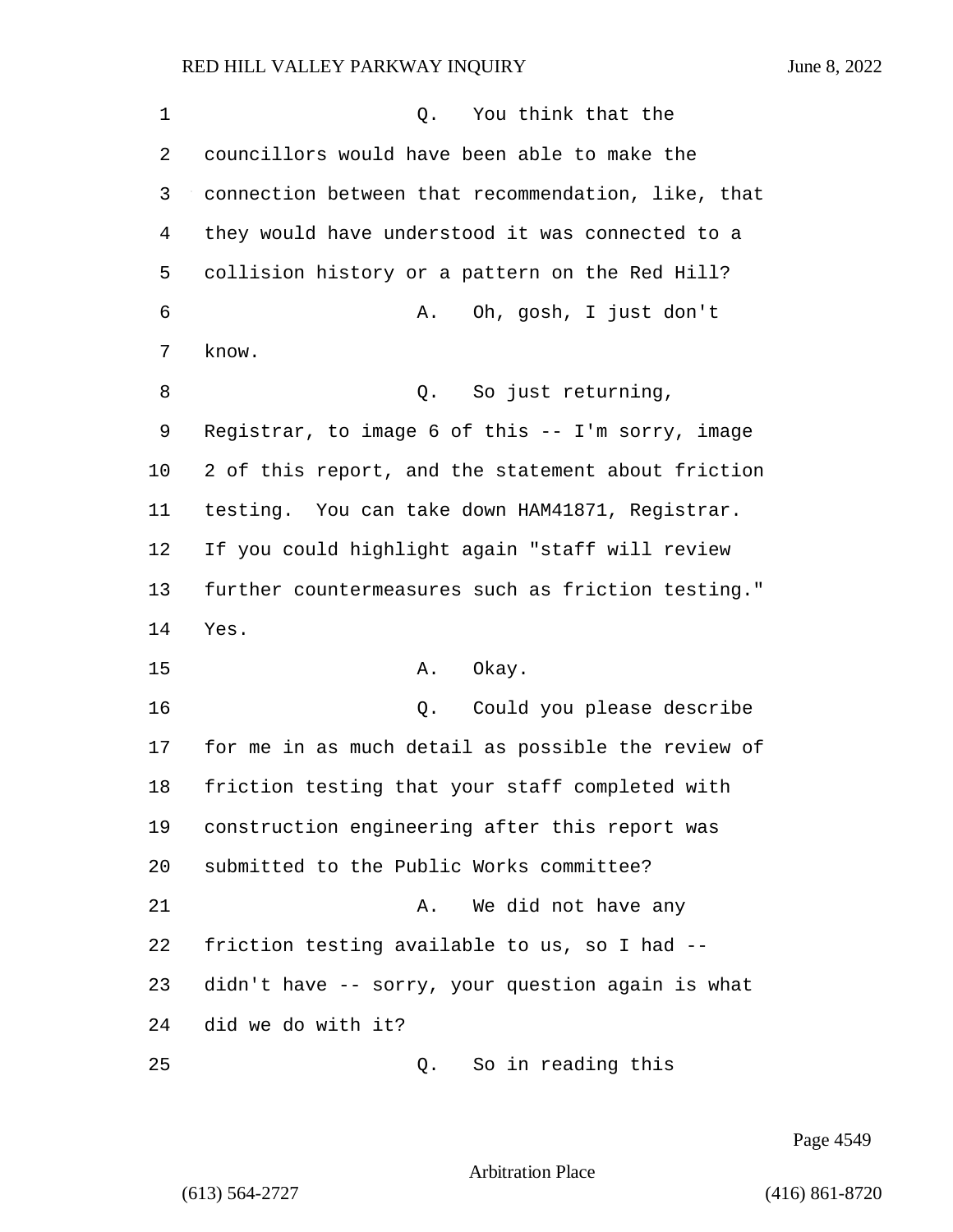| $\mathbf 1$    | report, it says "staff will also review further      |
|----------------|------------------------------------------------------|
| 2              | countermeasures such as friction testing with        |
| 3              | construction engineering." I'm reading "staff" in    |
| $\overline{4}$ | that sentence to be a reference to your group.<br>Is |
| 5              | that accurate?                                       |
| 6              | That's $-$ I think that's<br>Α.                      |
| 7              | implied by that, yes.                                |
| 8              | What, if anything, did<br>Q.                         |
| 9              | your staff do to review further countermeasures      |
| 10             | such as friction testing with the construction       |
| 11             | engineering group after this report went to the      |
| 12             | Public Works committee?                              |
| 13             | Well, again I'm<br>Α.                                |
| 14             | challenged by the sequence of events here, but I     |
| 15             | certainly know we had meetings with -- at the        |
| 16             | higher end, with Gary and his group and friction     |
| 17             | testing was brought up. I just don't know when       |
| 18             | that is in relation to this report and to the        |
| 19             | subsequent analysis that we did, because Gary also   |
| 20             | was talking about doing friction testing sometime    |
| 21             | later on as well, or some other point in time.       |
| 22             | Did you assign someone in<br>О.                      |
| 23             | your group to conduct this review with               |
| 24             | construction engineering?                            |
| 25             | I do not believe so.<br>Α.                           |

Page 4550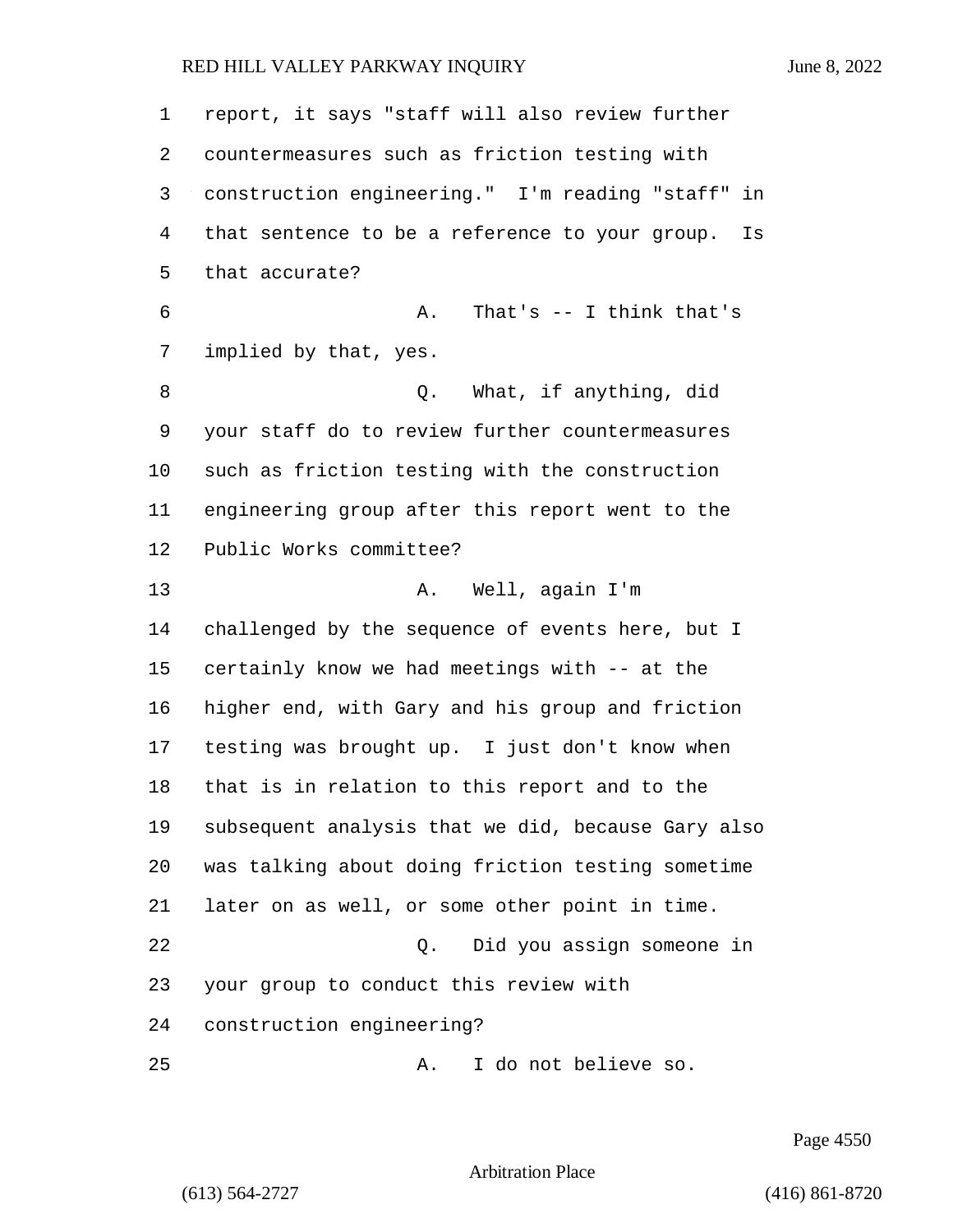1 0. A hypothetical question. If you had assigned someone to conduct this review, who would it have been? 4 A. David. 5 Q. Do you have any sense as to why your staff didn't include in this report the fact that Mr. Moore had undertaken to complete friction testing on the Red Hill Valley Parkway as of September 2013? 10 A. I'm going to ask a question because I don't know when it occurred. When did he hire his consultant to do the friction testing? Because I don't remember. I think it was Golder, but I was not party to that whole thing. 16 Q. I actually am going to take you in to a couple of e-mails with Golder and the friction testing recommendation, but I think I can pull it up now. Give me just one second to find the reference. 21 MS. CONTRACTOR: Might it be GOL47? 23 MS. BRUCKNER: That is not the one that I was thinking of, but I think that GOL47 includes it as well. Registrar, why don't we pull

Page 4551

Arbitration Place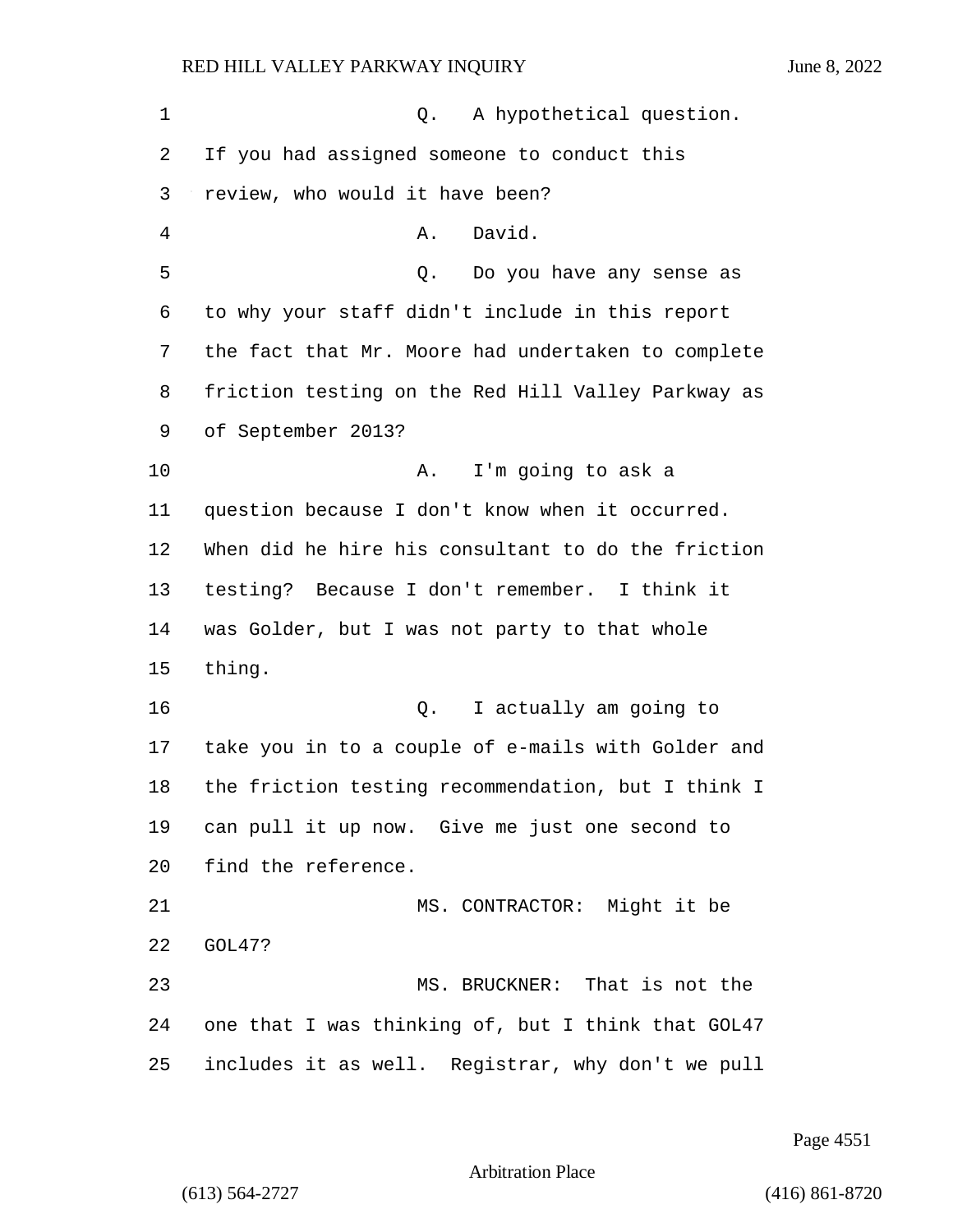1 up GOL47. Actually, Registrar, can you take us in 2 to HAM63707. 3 THE REGISTRAR: Sorry, 4 Counsel, do you mind repeating that? 5 MS. BRUCKNER: Yes, HAM63607. 6 THE REGISTRAR: 63707? 7 MS. BRUCKNER: Yes, HAM63607. 8 THE REGISTRAR: Sorry, I don't 9 have that document. 10 MS. BRUCKNER: Why don't we 11 try HAM63706. It's part of the same chain. I'm 12 sorry, it's 36706. 13 THE REGISTRAR: This is 36706. 14 MS. BRUCKNER: Thank you very 15 much. So you'll see -- Registrar, if you can call 16 out for Mr. White the middle e-mail on this chain. 17 So this is November 19th, 18 2013, and Mr. Moore copies you into an e-mail 19 chain on which he has also copied Dr. Vimy 20 Henderson of Golder, and at the bottom of the 21 e-mail he says: 22 "Marco, Rich, Martin, Golder 23 is going to do friction 24 testing. As below, they will 25 need traffic control

Page 4552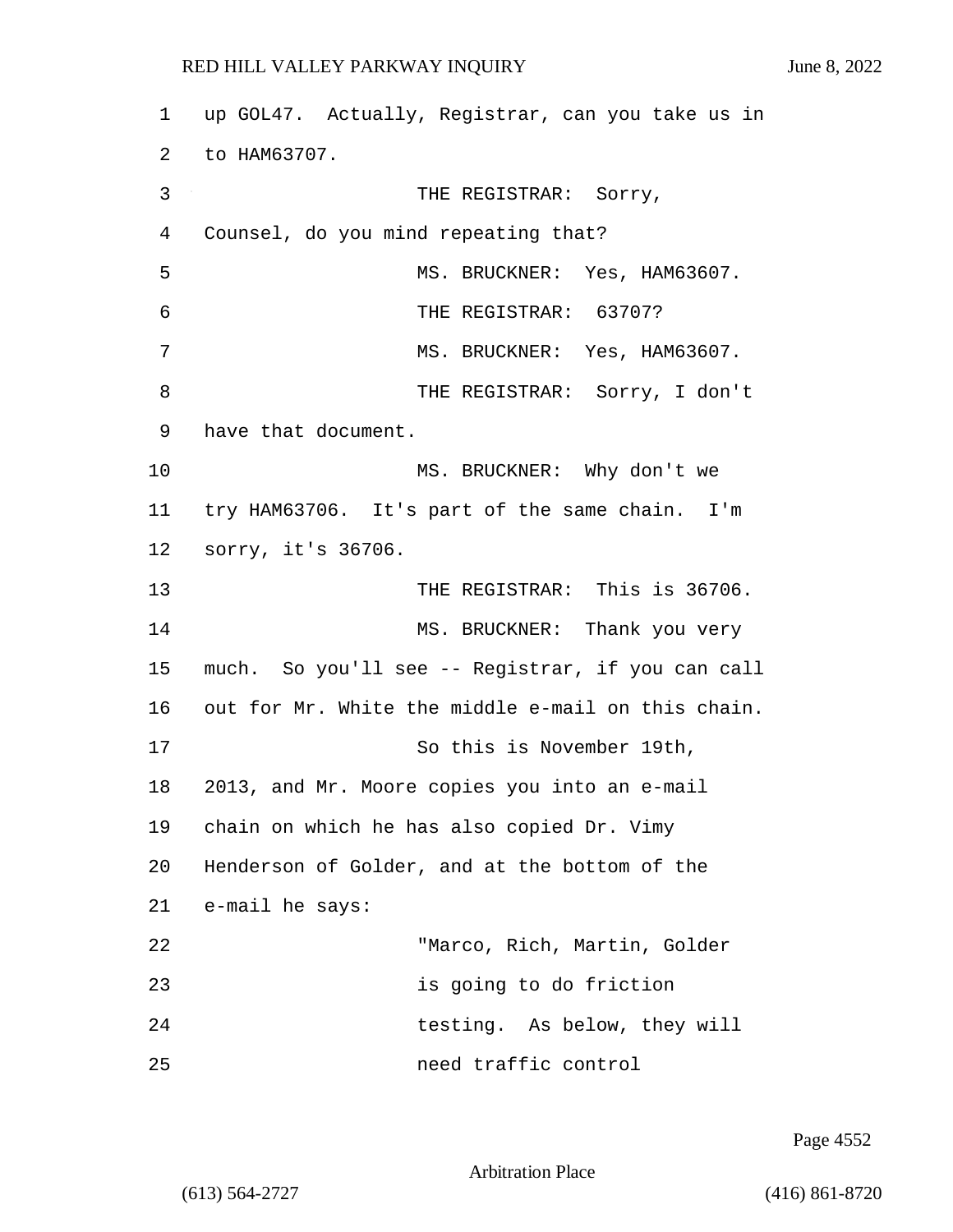1 coordination. Please contact 2 Vimy in this regard." (As 3 read) 4 Do you remember receiving that 5 e-mail? 6 A. Well, I do now, 7 certainly. I remember also at the time that I 8 read it, it didn't sort of register. It was 9 because I was busy as hell, and I just knew Gary 10 needed help, and I flashed it over to Chris and 11 said, provide whatever he needs. And so I kind of 12 just moved it off my plate and didn't think about 13 it again. 14 Q. So you assigned Chris 15 Jacobson to do the traffic control coordination 16 for this testing? 17 A. Correct. 18 Q. Did you ever hear 19 anything from Mr. Jacobson about the results of 20 this testing or that it had been conducted? 21 A. No. 22 Q. So this is in 23 November 19th -- November 19, 2013. And, 24 Registrar, I think if you can take us back to 25 RHV668.

Page 4553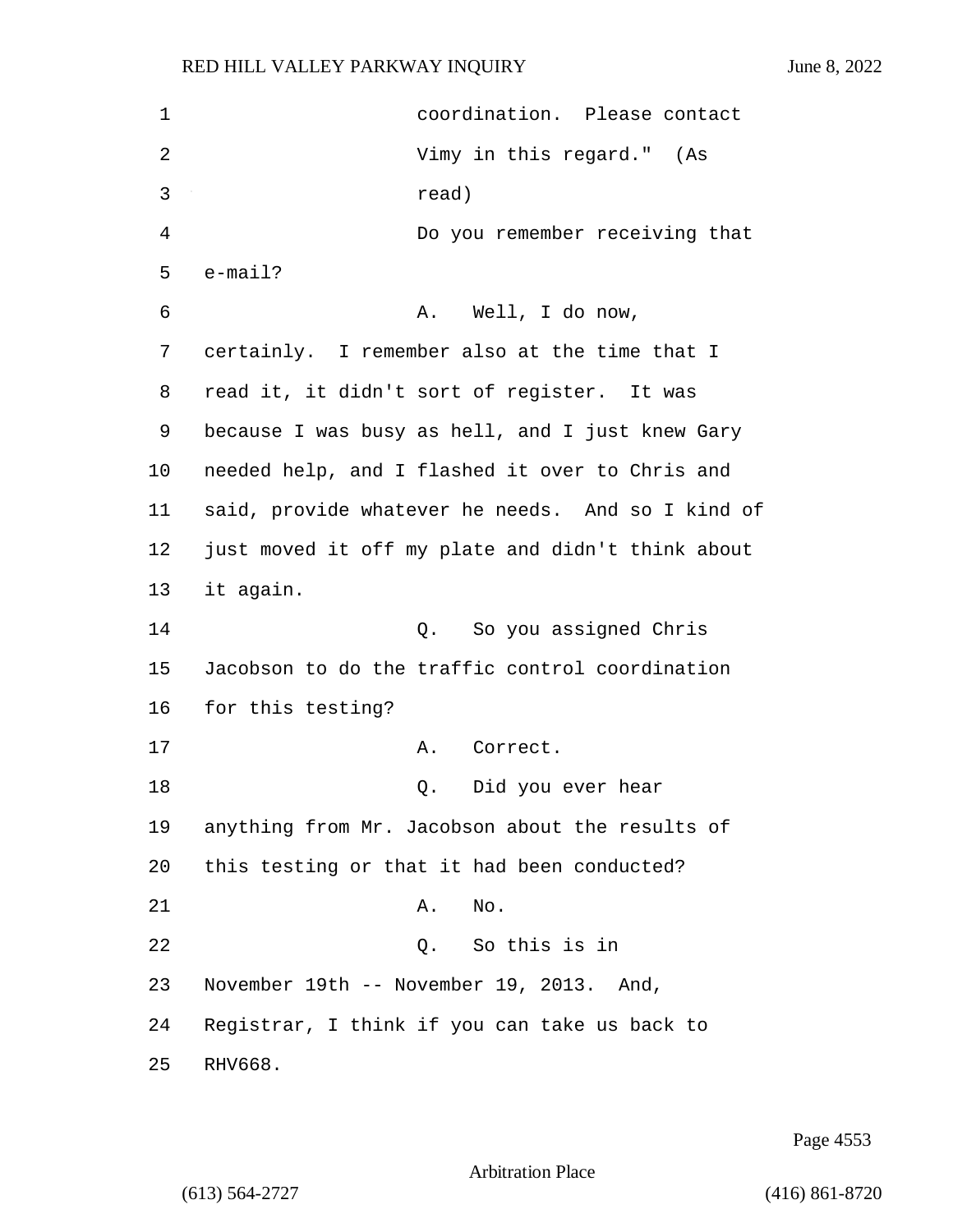| 1  | You will see that the                              |
|----|----------------------------------------------------|
| 2  | information report on the 2013 CIMA report goes to |
| 3  | the Public Works committee on November 18th, 2013. |
| 4  | So that is the day before you receive that e-mail  |
| 5  | from Mr. Moore about friction testing on the Red   |
| 6  | Hill Valley Parkway.                               |
| 7  | Okay.<br>Α.                                        |
| 8  | Does that help to orient<br>Q.                     |
| 9  | you a bit in time?                                 |
| 10 | Somewhat. This is still<br>Α.                      |
| 11 | all a very long time ago and I'm struggling with   |
| 12 | the timelines constantly. I remember the facts,    |
| 13 | but when things occur is difficult to piece        |
| 14 | together sometimes. But you've clarified this      |
| 15 | particular one. We reported and then I got an      |
| 16 | e-mail to do traffic control.                      |
| 17 | So you got an e-mail to<br>Q.                      |
| 18 | traffic control for the friction testing the next  |
| 19 | day. Does that help you to recall why there's no   |
| 20 | reference to Mr. Moore's commitment to conduct     |
| 21 | friction testing on the Red Hill Valley Parkway in |
| 22 | this staff report?                                 |
| 23 | No, it doesn't clarify it<br>Α.                    |
| 24 | in my mind at all. I'm very sorry.                 |
| 25 | Thank you. I see that I<br>Q.                      |

Page 4554

Arbitration Place